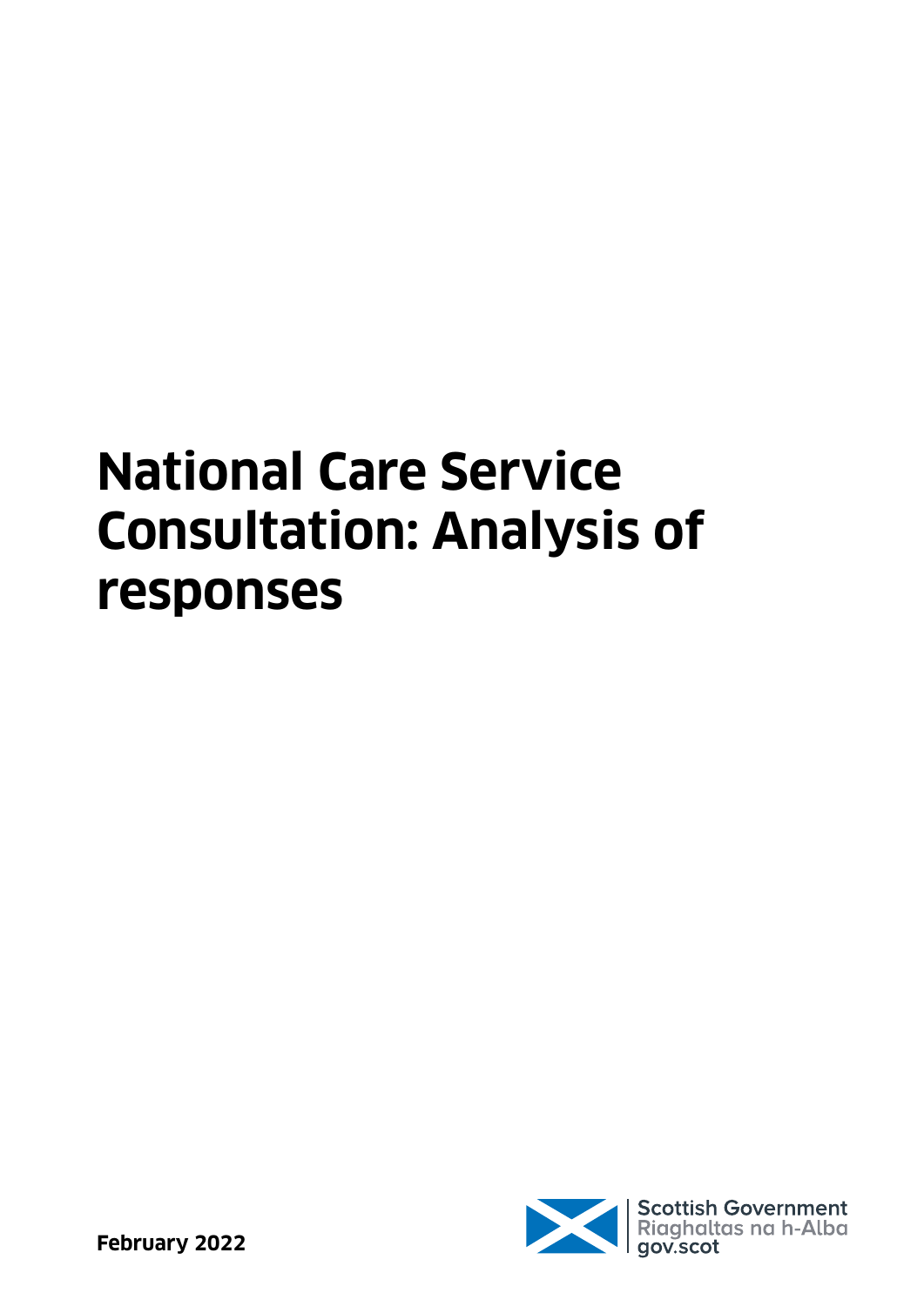# **Contents**

| <b>Executive summary</b>                                         | $\overline{4}$ |
|------------------------------------------------------------------|----------------|
| Introduction                                                     | 4              |
| The respondents and the responses                                | 4              |
| Comments on the consultation process                             | 4              |
| Overview of findings                                             | $\overline{4}$ |
| 1. Introduction                                                  | 13             |
| The policy context                                               | 14             |
| The consultation                                                 | 15             |
| The report                                                       | 16             |
| 2. The respondents and responses                                 | 17             |
| Introduction                                                     | 17             |
| Respondents to the consultation                                  | 17             |
| Feedback on the consultation process                             | 21             |
| About the analysis                                               | 22             |
| 3. Improving care for people                                     | 26             |
| Introduction                                                     | 28             |
| Improvement                                                      | 28             |
| Access to care and support                                       | 32             |
| Support planning                                                 | 36             |
| Rights to breaks from caring                                     | 41             |
| Using data to support care                                       | 46             |
| Complaints and putting things right                              | 51             |
| Residential care charges                                         | 55             |
| 4. A National Care Service                                       | 59             |
| Introduction                                                     | 60             |
| Accountability for social care                                   | 60             |
| Cross-cutting themes                                             | 65             |
| The need for more detail on the proposals in general             | 65             |
| The need for more detail on costs, funding and resourcing an NCS | 66             |
| Transition risks and centralisation                              | 68             |
| The existing local authority workforce                           | 68             |
| Localism and local accountability                                | 69             |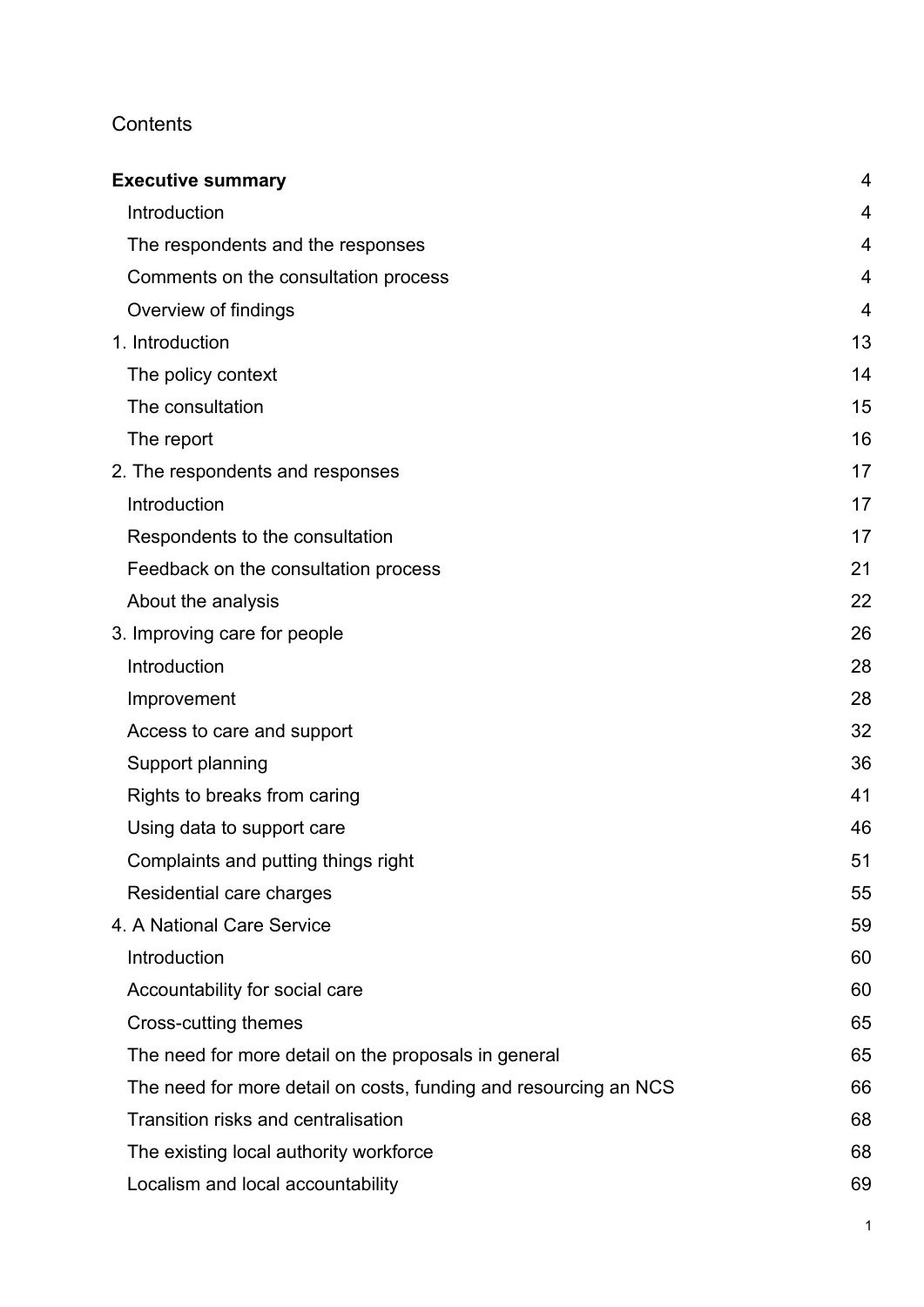| The needs of remote and rural areas                                           | 69  |
|-------------------------------------------------------------------------------|-----|
| Human rights and equality issues                                              | 70  |
| The extent of the NCS                                                         | 73  |
| The delivery of services under the NCS                                        | 74  |
| 5. Scope of the National Care Service                                         | 76  |
| Introduction                                                                  | 78  |
| Children's services                                                           | 78  |
| Healthcare                                                                    | 84  |
| Social work and social care                                                   | 90  |
| <b>Nursing</b>                                                                | 93  |
| Justice social work                                                           | 96  |
| Prisons                                                                       | 103 |
| Alcohol and drug services                                                     | 106 |
| Mental health services                                                        | 110 |
| <b>National Social Work Agency</b>                                            | 112 |
| 6. Reformed Integration Joint Boards: Community Health and Social Care Boards | 115 |
| Introduction                                                                  | 116 |
| Governance model                                                              | 116 |
| Membership of Community Health and Social Care Boards                         | 120 |
| Community Health and Social Care Boards as employers                          | 121 |
| 7. Commissioning of services                                                  | 124 |
| Introduction                                                                  | 124 |
| <b>Structure of Standards and Processes</b>                                   | 125 |
| Market research and analysis                                                  | 128 |
| National commissioning and procurement services                               | 129 |
| 8. Regulation                                                                 | 130 |
| Introduction                                                                  | 131 |
| Core principles for regulation and scrutiny                                   | 131 |
| Strengthening regulation and scrutiny of care services                        | 133 |
| Market oversight function                                                     | 134 |
| Enhanced powers for regulating care workers and professional standards        | 137 |
| 9. Valuing people who work in social care                                     | 139 |
| Introduction                                                                  | 140 |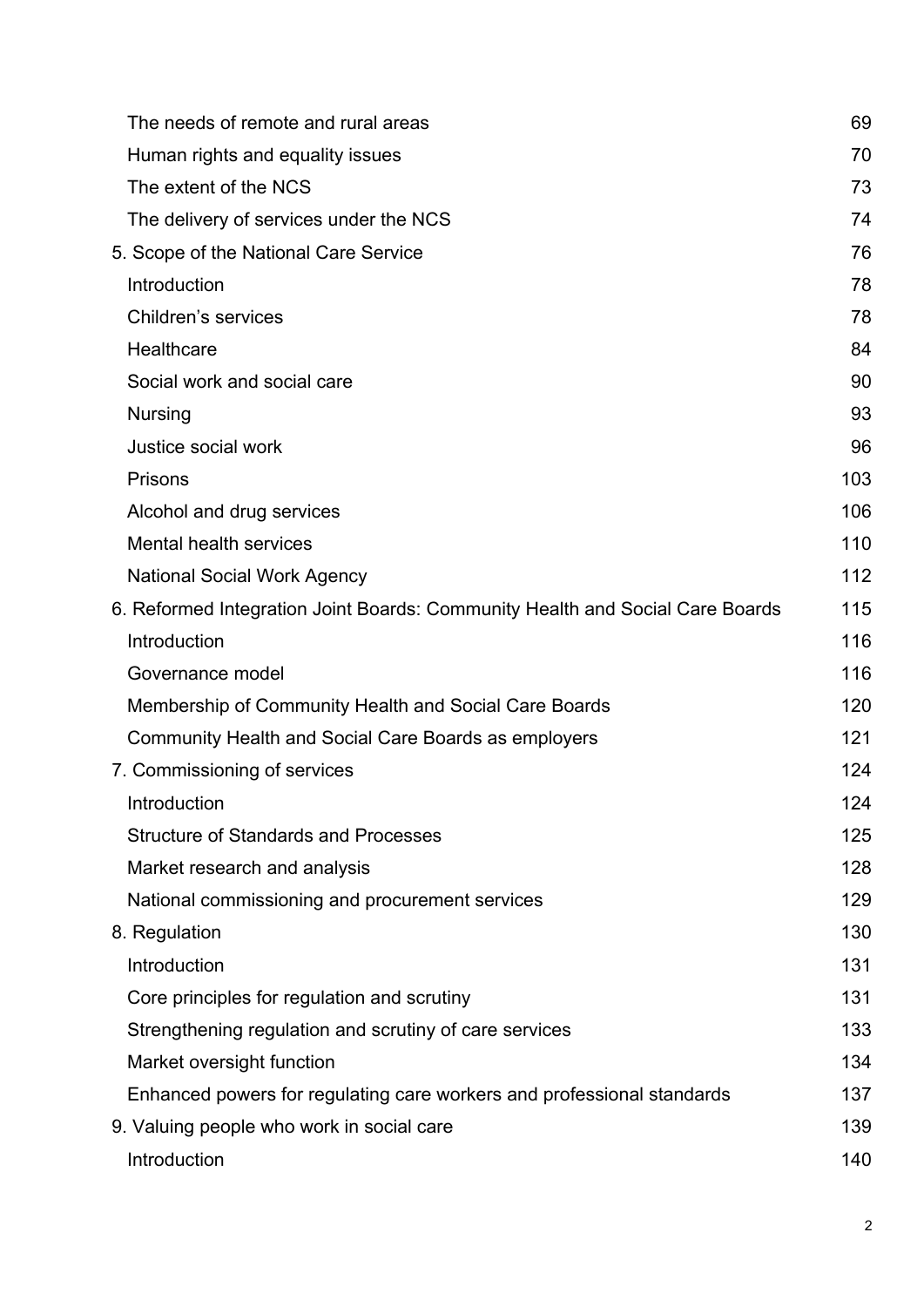| <b>Fair Work</b>                         | 140 |
|------------------------------------------|-----|
| Workforce planning                       | 147 |
| Training and development                 | 148 |
| Personal assistants                      | 151 |
| Appendix 1: Summary of engagement events | 154 |
| Appendix 2: Proposed enforcement powers  | 169 |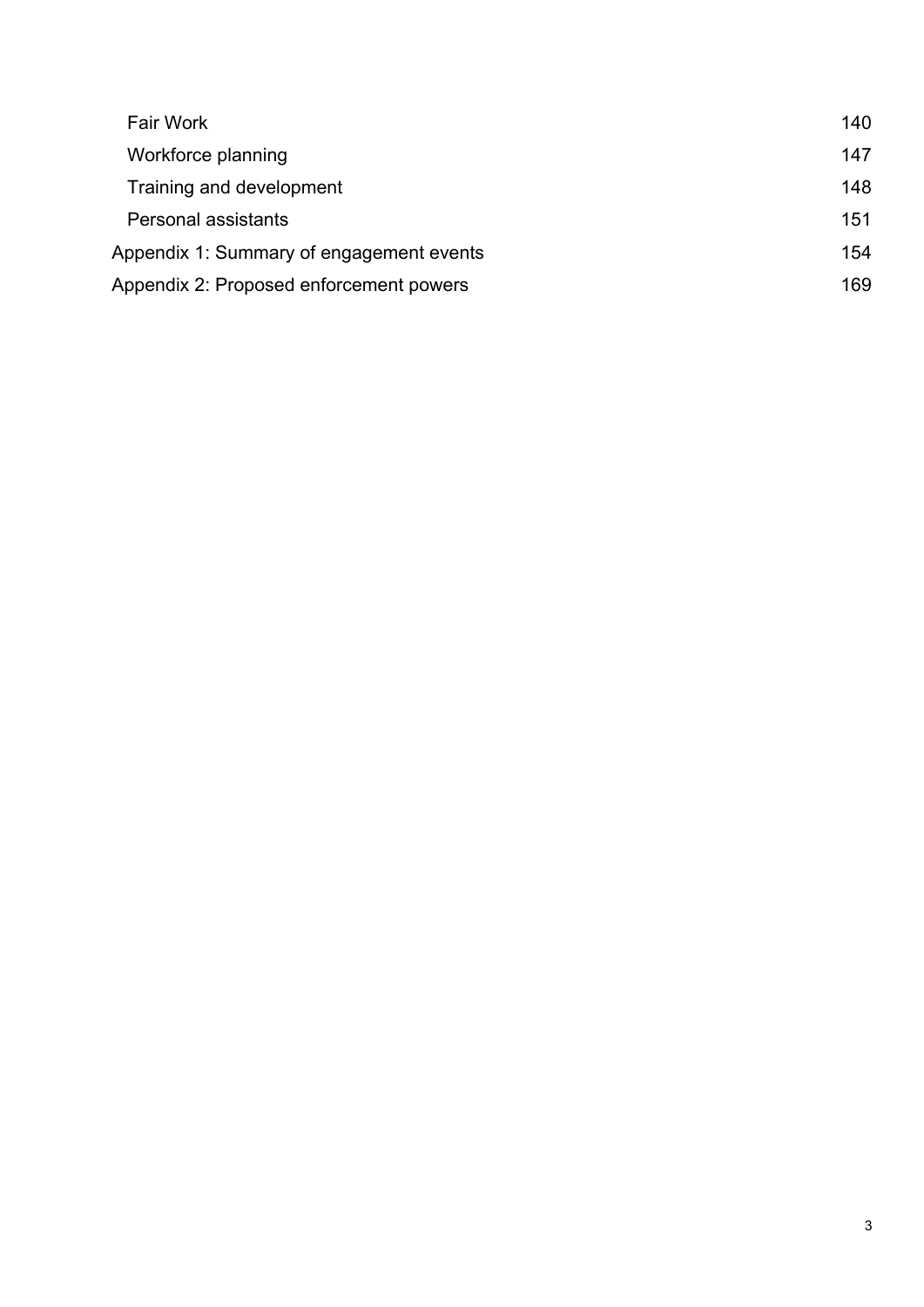# <span id="page-4-0"></span>**Executive summary**

#### <span id="page-4-1"></span>**Introduction**

The Scottish Government undertook a public consultation on its proposals for a National Care Service (NCS) to achieve changes to the system of community health and social care in Scotland. The purpose of these proposals is to ensure that it: consistently delivers high quality care and support to every single person who needs them across Scotland, including better support for unpaid carers; and that care workers are respected and valued. The consultation is a key step towards shaping primary legislation to the Scottish Parliament to achieve these changes. These proposed reforms represent one of the most significant pieces of public service reform to be proposed by the Scottish Government.

#### <span id="page-4-2"></span>The respondents and the responses

Overall, responses were received from 1,291 respondents. Two thirds of responses (67%) were made through the Citizen Space portal (862) and 500 were submitted by email or post. Of the email and postal responses, 407 were from organisations and 80 were from individuals (including responses in the Easy Read format). The total number of organisation email responses includes 71 written responses that were provided in addition to a consultation form response, these have been considered as one respondent for the purposes of tallying the overall total of 1,291. It was also clear from some organisational responses that they had undertaken surveys or other engagement activities in order to respond to the consultation, and were therefore representing the views of a number of people.

# <span id="page-4-3"></span>Comments on the consultation process

The consultation process itself attracted a substantial number of comments (please see page 19 of this report for details) and the analysis of responses should be considered in light of these comments. In summary, many respondents highlighted issues such as the length of the consultation questionnaire, the relatively short space of time in which they could prepare a response; the lack of detail around the proposals; and the nature of some of the questions which were thought to lead the respondent to a particular answer. These factors have potentially impacted on the depth of analysis that can be conducted (please see Chapter 2 for more details on the limits on the analysis). This report should therefore be read alongside the full published written submissions if further detail is required.

# <span id="page-4-4"></span>Overview of findings

A summary of the main findings of this consultation analysis is provided under the headings below, following the structure of the consultation document. Please note that not all respondents answered all consultation questions so the percentage values provided below should be interpreted within the overall number of responses per question provided in each chapter.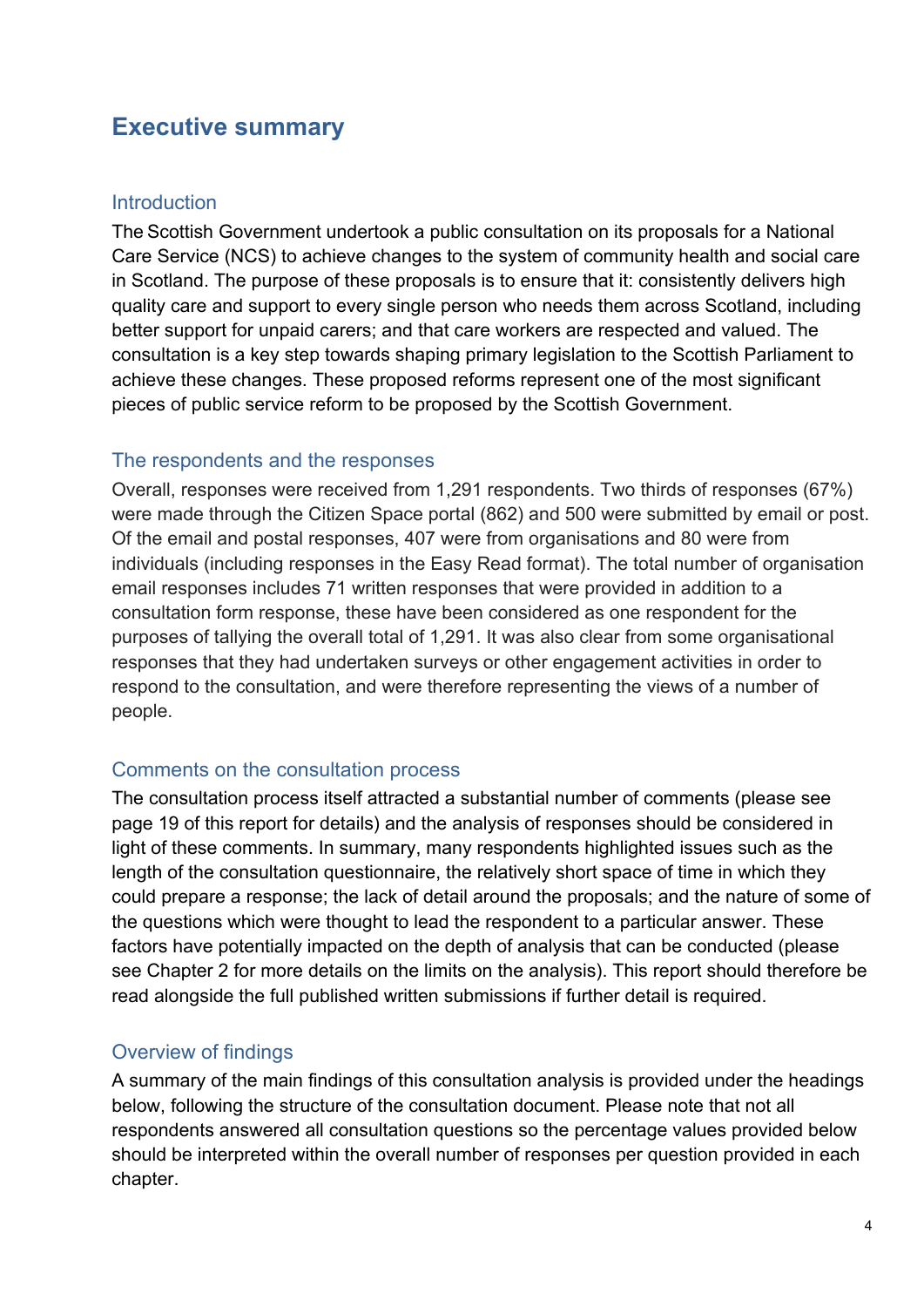#### *Improving care for people*

#### Benefits of the NCS taking responsibility for improvement across community health and care services

A majority of respondents (both individuals and organisations) thought that the main benefit of a National Care Service taking responsibility for improvement across community health and care services would be more consistent outcomes for people accessing care and support across Scotland (77%). This was followed by better coordination of work across different improvement organisations (72%). Respondents tended to welcome the opportunity to create greater consistency across Scotland and to offer more guidance for people accessing care and support and staff.

# Risks from the National Care Service taking responsibility for improvement across community health and care services

Risks identified included: the potential loss of the voices of people accessing care and support and care workers; the impact on local services; the loss of an understanding of local needs and local accountability; the variation of needs across Scotland especially where more rural and remote areas such as the Islands are concerned; and staffing concerns with regards to retention and morale. Other areas of concern were around the potential for increased bureaucracy and disruption to those areas that currently work well as the changes are implemented. Both individuals and organisations highlighted the potential bureaucracy and loss of localism as key risks. It should be noted that many of the comments in this section related to the general proposals for the development of the NCS rather than the specific improvement aspects of the proposals.

#### Access to care and support

Responses to each element of the question on access to care and support ranged from 627 to 647 (which routes respondents would use to access care and support). Speaking to a GP or another health professional (78%), and a national helpline (61%) or national website or online form (58%) were the options that were most likely to be used. Speaking to another public sector organisation or a drop in centre were the least popular options. The majority of respondents thought that a lead professional to coordinate care and support would be appropriate at an individual level.

#### Support planning

Respondents were almost unanimous that they or their friends, families or carers should be involved in their support planning. There was also a majority in agreement with the statement that "decisions about the support I get should be focused on the outcomes I want to achieve to live a full life" (95%). Respondents also expressed strong support for a single plan under the Getting It Right For Everyone National Practice model alongside an integrated social care and health record. It was thought by many that these measures would streamline processes and make the system easier to navigate.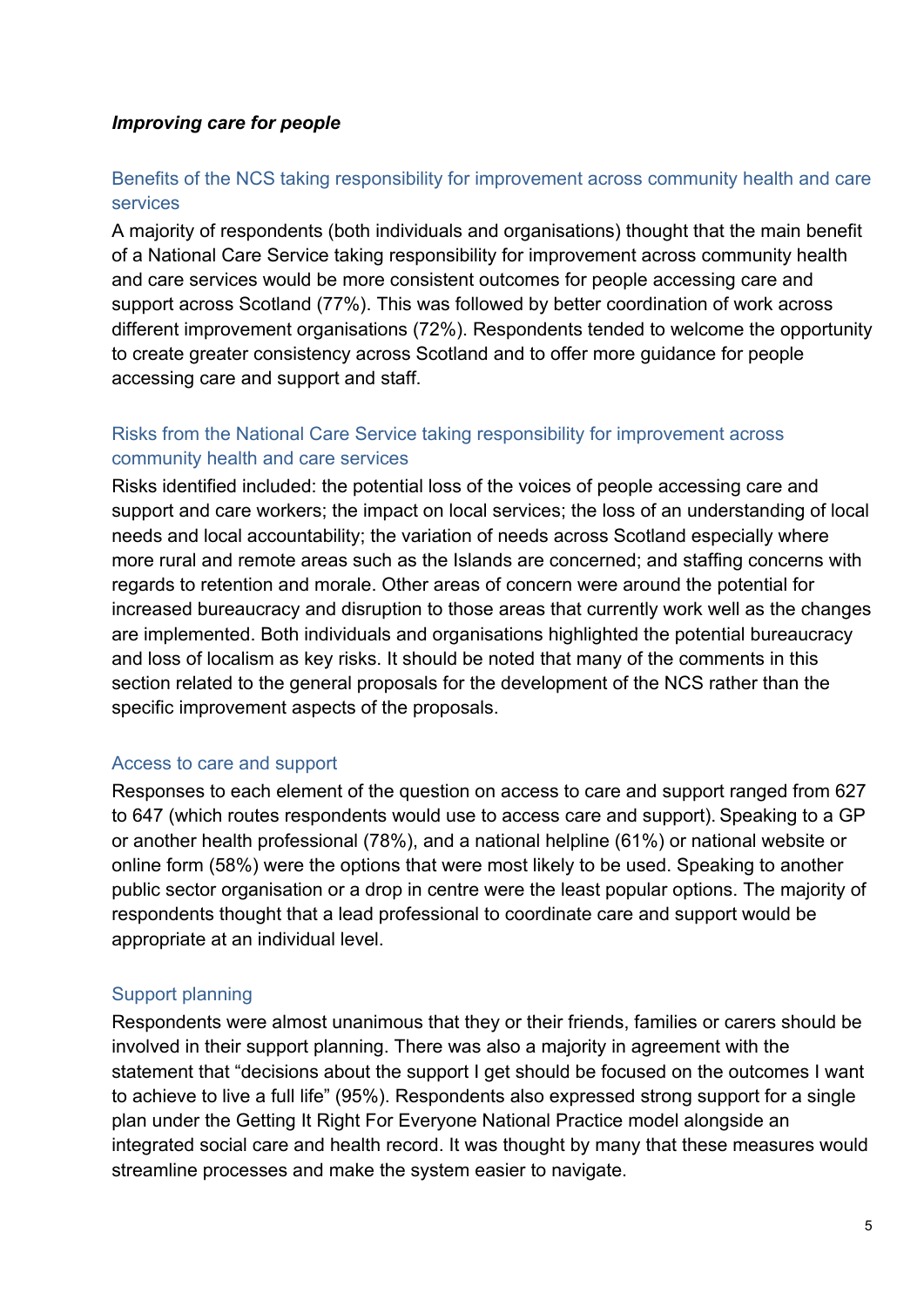#### Right to breaks from caring

Around two thirds of respondents thought that there should be a universal right to a break from caring. A majority of individuals and organisations (81% of all respondents to this question) valued personalised support over a more standardised support package. Around half thought that flexibility and responsiveness were more important than certainty of entitlement.

#### Using data to support care

A large majority of respondents agreed that there should be an integrated and accessible social care and health care record (86%) and that information about an individual's health and care needs should be shared across the services that support them (86%). There was support for legislation to ensure that care services and other parties provide information in line with common data standards. Concerns were raised by some in relation to data security and GDPR, cybersecurity; and the implementation risks of large national IT systems.

#### Complaints and putting things right

There was relatively high support for a charter of rights and responsibilities and agreement that there should be a Commissioner for social care. It was thought that a Commissioner would give people accessing care and support a voice and provide assurance that complaints would be addressed properly. Concerns related to fears of an additional layer of bureaucracy and to structural issues such as independence.

#### Residential care charges

Opinion also tended to lean towards the view that residents in care homes should make some contribution to the costs, particularly in terms of food and rent, however there was less agreement that care home upkeep should be something for which contributions should be expected, such as cleaning, food preparation, transport, maintenance, furnishings and equipment. There was also a majority view amongst both individuals and organisations that the current means testing arrangements should be revised.

#### *A National Care Service*

Overall, 477 of the 660 people (72%) that responded to this question agreed that Scottish Ministers should be accountable for the delivery of social care through a National Care Service. The main themes emerging from the responses to this question related to: the need to avoid adding additional bureaucracy; maintaining local accountability; the role of local authorities; and the challenges faced by rural and remote areas, including the Islands.

A range of other services were suggested for potential inclusion in a NCS, including aspects of housing, education and transport. There were mixed views on whether social care in prisons or children's services should be included in the open-ended responses to this question, but a majority (over 70%) were in agreement when this question was addressed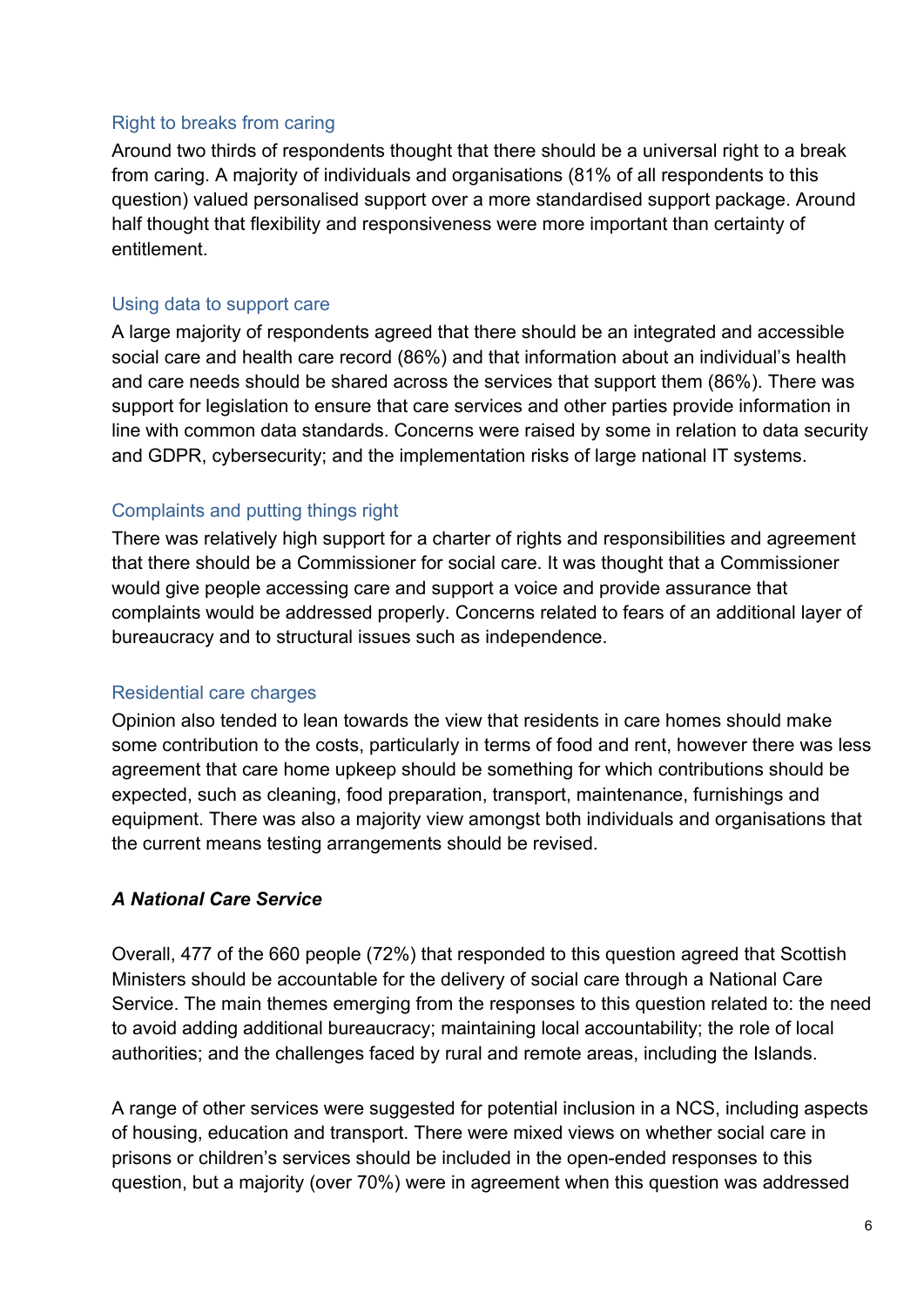explicitly and quantitatively in the relevant section of the consultation (please see below).

Other cross-cutting themes which emerged included:

- The need for more detail on the proposals to inform the debate
- The need for more detail about the costs of designing and implementing an NCS
- Transition risks and centralisation
- The impact on local authority workforces
- Localism and local accountability
- The needs of remote and rural areas
- Human rights and equality issues
- The extent of the proposed NCS
- The delivery of services under the NCS

Each of these themes are considered in more detail in Chapter 2.

#### *Scope of the National Care Service*

This section of the report considers respondents' views on the services that should fall under the remit of a National Care Service.

#### Children's Services

Overall, the majority of respondents agreed that Children's Services should be included in a National Care Service (NCS). Three quarters of individuals who responded to this question and a similar proportion of organisations were in agreement. A number of key stakeholders however did express concerns about the proposals with several suggesting that more evidence on the likely benefits of the proposals is required. There were a number of risks identified here by individuals and organisations, including the potential loss of a local dimension to responding to need and the potential loss of the link to education.

#### **Healthcare**

Around 70% agreed that the proposed NCS and the Community Health and Social Care Boards (CHSCBs) should commission, procure and manage community health care services. The main reasons given in support of the proposals related to a more streamlined and consistent service and improved accessibility for people accessing care and support. Reasons given by those who disagreed with the proposals included the availability of funding and perceptions of the existing relationships between health and social care.

The most frequently cited benefit of CHSCBs managing GPs' contractual arrangements was "better integration of health and social care". Nearly three quarters (74%) of individuals and six in ten organisations (61%) selected this response. This was followed by "improved multidisciplinary team working", selected by 69% of individuals and 56% of organisations.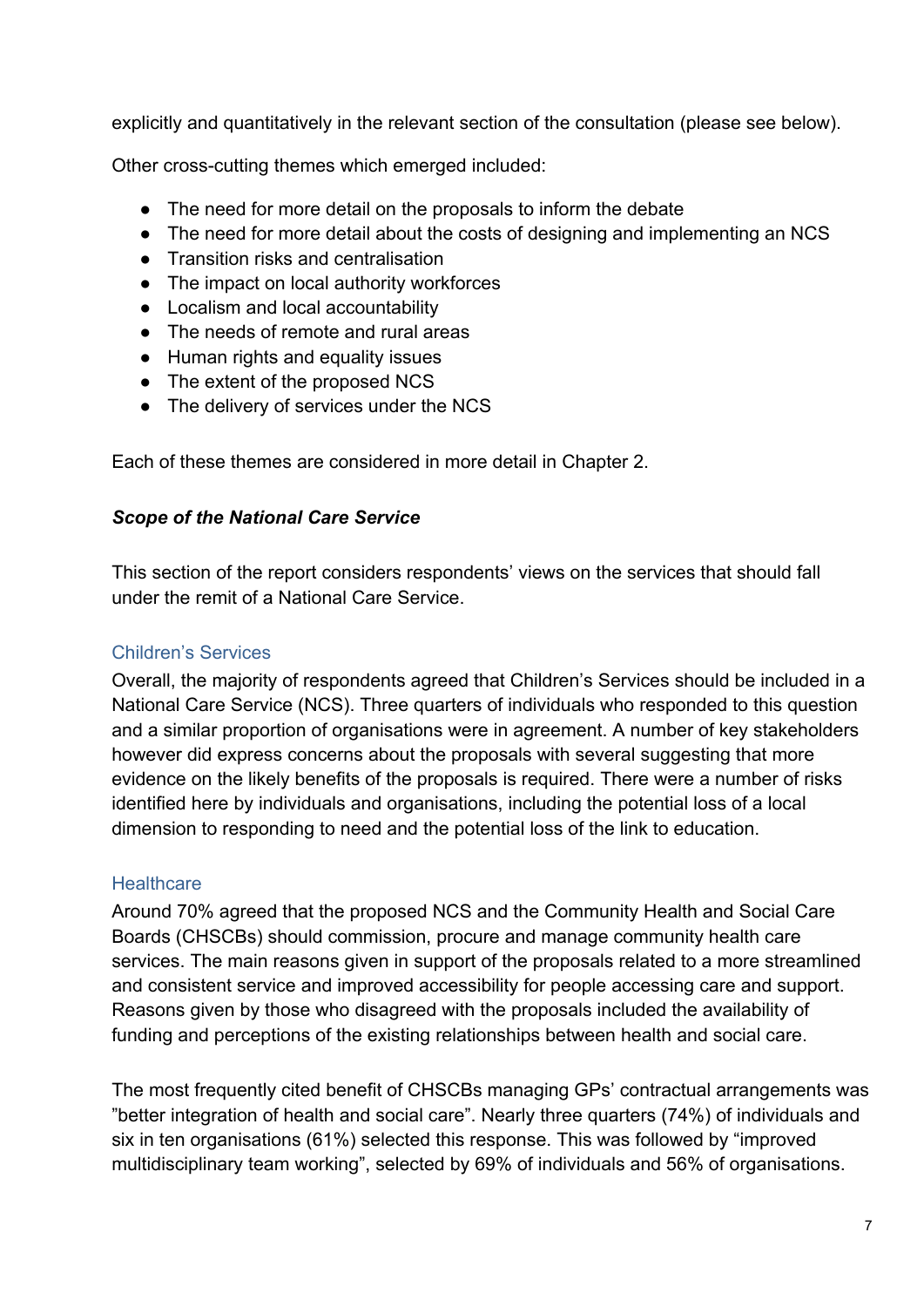The most frequently cited risk was "unclear leadership and accountability requirements", selected by 58% of individuals and 63% of organisations. This was followed by "fragmentation of health services", selected by 47% of individuals and 56% of organisations.

# Social Work and Social Care

The most frequently cited benefit of social work planning, assessment, commissioning and accountability being located within the NCS, was "more consistent delivery of services". This was followed by "better outcomes for people accessing care and support and their families". Risks identified included a loss of local understanding, the potential loss of accountability, and the risk that social work would be overshadowed by other services.

#### **Nursing**

A majority agreed with the proposed leadership role of Executive Nurse Directors and that the NCS should have responsibility for overseeing and ensuring consistency of access to education and the professional development of social care nursing staff, standards of care and governance of nursing, with almost two thirds in agreement. There was also strong agreement with the proposal that Executive Nurse Directors should have a role in the proposed Community Health and Social Care Boards.

#### Justice Social Work

Nearly two thirds agreed that Justice Social Work should be included within the remit of the NCS (62%). Reasons given included the need to keep all forms of social work together and the fact that offending behaviour is often linked to other care needs. Those who disagreed tended to say that the proposed NCS is too large and centralised and that there is a need to reflect local requirements. The main benefit was thought to be "more consistent delivery of justice social work services". Around half of respondents to the question on risks selected: less efficient use of resources; worse outcomes for people accessing care and support; poorer delivery of services; and weaker leadership of justice social work.

#### Prisons

A majority of respondents (72%) also agreed that responsibility for social care services in prisons should be given to a National Care Service. Reasons given included better support for prisoners with mental health problems or learning disabilities and smoother transitions at the point of release, amongst others.

#### Alcohol and Drug Services

A majority also agreed that Alcohol and Drug Partnerships would have the benefits of providing greater coordination of Alcohol and Drug Services (81%) and better outcomes for people accessing care and support (75%). Confused leadership and accountability was viewed as the main drawback of the Partnerships. Three quarters agreed that they should be integrated into the CHSCBs. Eight in ten agreed that residential rehabilitation services could be better delivered through national commissioning.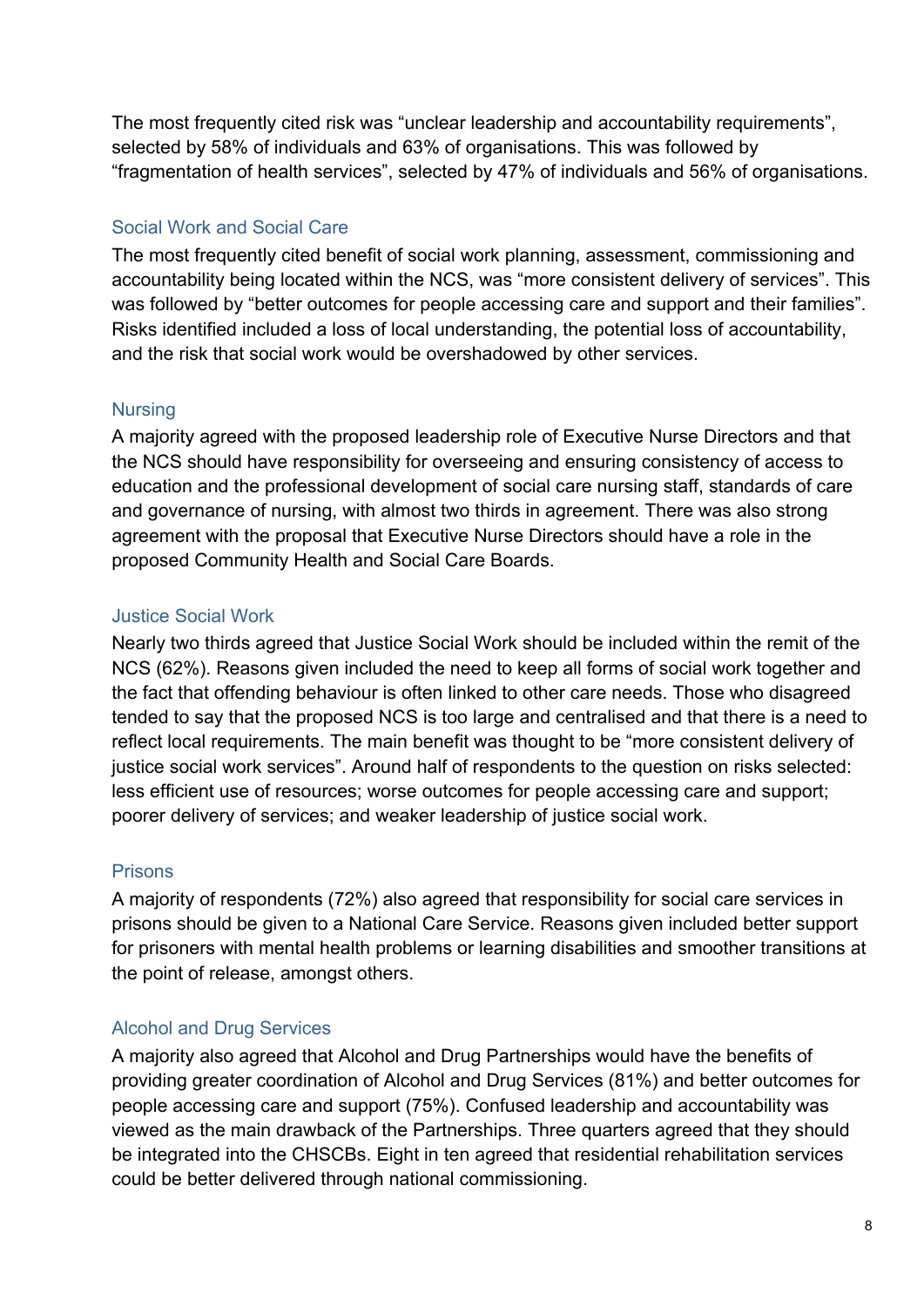#### Mental Health Services

Around three quarters of respondents agreed that the list of mental health services provided in the consultation document should be incorporated into a NCS. In response to the question on how best to link the mental health care elements into a NCS, suggestions included: quicker referrals; the use of multi-disciplinary teams; and better sharing of information across services.

#### National Social Work Agency

There was a general agreement around the potential benefits of a National Social Work Agency that were outlined in the consultation document: improving training and continuous professional development; supporting workforce planning; and raising the status of social work. Two thirds agreed that the proposed Agency should be part of a NCS (66%). Around 80% thought the Agency should have a leadership role in relation to social work improvement, social work education; and a national framework for training and development.

#### *Reformed Integration Joint Boards: Community Health and Social Care Boards*

This section of the report considers the responses to the proposals to reform the existing Integration Joint Boards (IJBs) into Community Health and Social Care Boards (CHSCBs).

# Governance model

Around three quarters agreed that Community Health and Social Care Boards (CHSCB) should be the sole model for local delivery of community health and social care in Scotland, with individuals (77%) and organisations (73%) broadly similar in terms of levels of agreement.

Benefits mentioned included greater standardisation across Scotland, as well as helping to improve equality of access to services, although some were concerned about the potential lack of local decision making and that a "one size fits all" approach would not work. The majority of respondents also agreed that CHSCBs should also be aligned to Local Authority boundaries (81%).

#### Membership of Community Health and Social Care Boards

A range of roles were suggested as potential members of the Boards, including people with lived experience and frontline workers. There was a view that their involvement should be meaningful and that these members should not be included in a tokenistic way. In line with this, there was a strong majority in support of the proposal that all Board members should have voting rights with 90% of individuals and 86% of organisations that answered this question in agreement.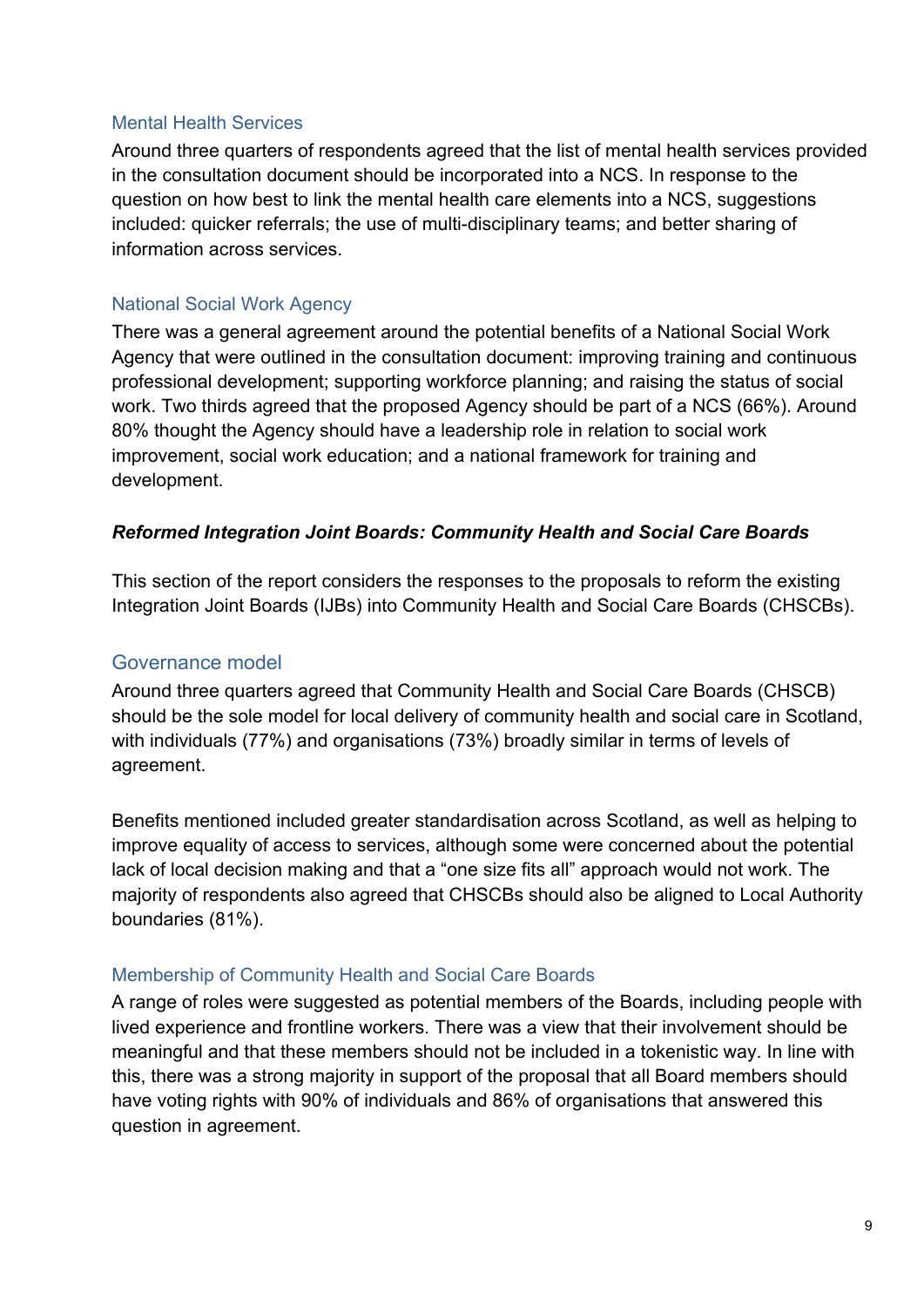#### Community Health and Social Care Boards as employers

A large proportion (78%) agreed that the Boards should employ Chief Officers and their strategic planning staff directly. Other comments in relation to this question referenced the need to avoid unnecessary bureaucracy and for strong leadership.

#### *Commissioning of services*

This section of the consultation addressed the ways in which the National Care Service can embed ethical principles at a local level to deliver support and solutions for better consistency of access, drive up quality and secure person-centredness.

#### Structure of Standards and Processes

A majority of respondents (83%) thought that an NCS should be responsible for developing a Structure of Standards and Processes. A similar proportion agreed that a Structure of Standards and Processes will help to provide services that support people to meet their individual outcomes. Some thought that local as well as national considerations should be taken into account.

#### Market research and analysis

A smaller proportion, but still a majority (63%), agreed that an NCS should be responsible for market research and analysis. Comments here related to the need for independent research and consideration of local circumstances.

#### National commissioning and procurement processes

A majority also agreed (76%) that there will be direct benefits in moving the complex and specialist services as set out to national contracts managed by the NCS. Comments here relate to: the fact that the current system is perceived as disjointed; people should get the same help wherever they are; and the need to maintain an understanding of local needs.

#### *Regulation*

This section considered the regulation of services under the proposed NCS. It addressed: the core principles for regulation and scrutiny; strengthening regulation and scrutiny of care services; a market oversight function; and enhanced powers for regulating care workers.

#### Core principles for regulation and scrutiny

There was a general agreement with the 10 Principles proposed for regulation and scrutiny. Several respondents noted that care should be taken not to overburden providers with too much regulation or scrutiny and that regulation should be proportionate. The Scottish Human Rights Commission and the Equality and Human Rights Commission suggested that there should be explicit reference to human rights legislation in the Principles. Overall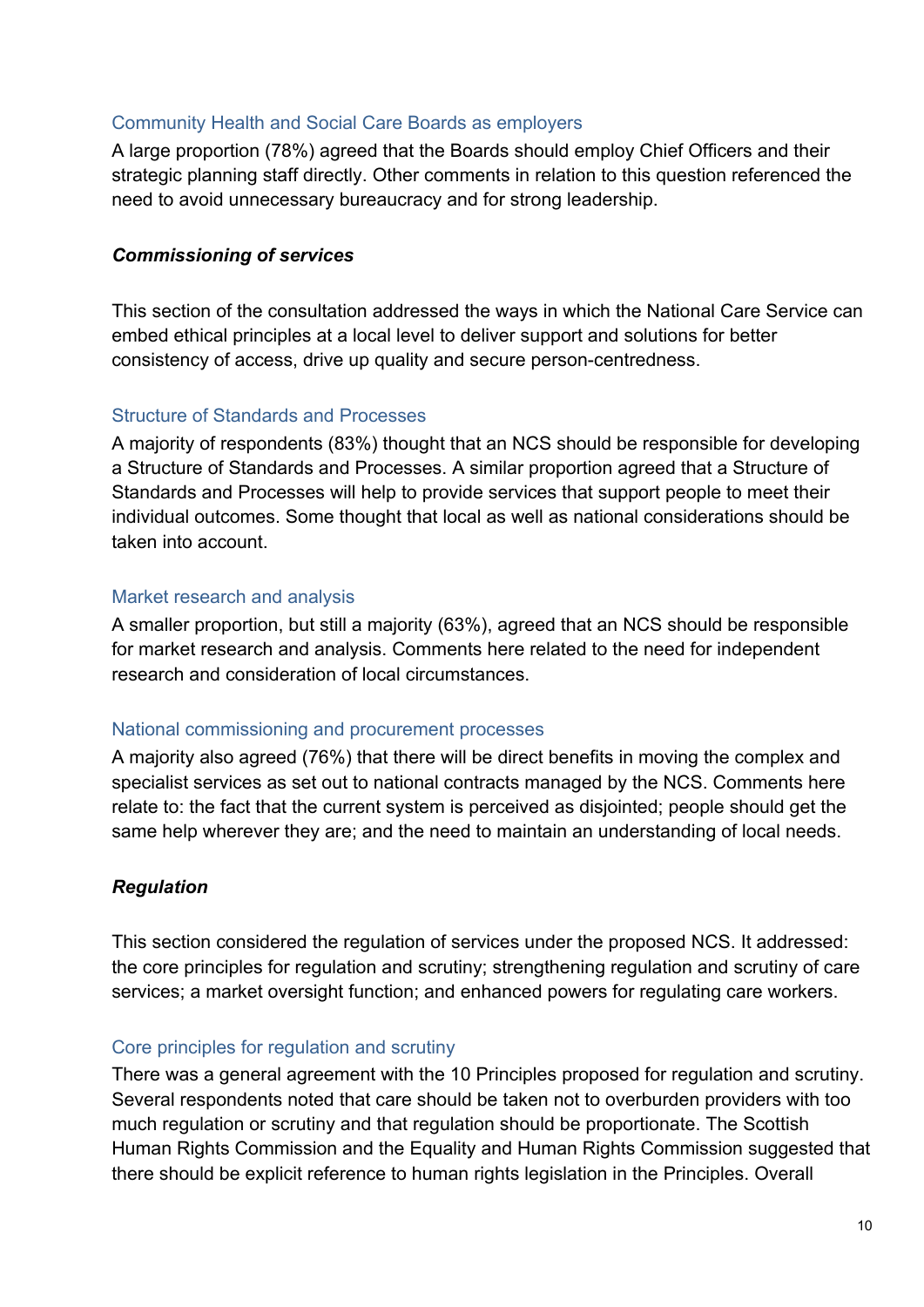comments related to the need for the Principles to be clear and in Plain English and to reflect the views of people with lived experience.

#### Strengthening regulation and scrutiny

There was also strong support for the proposals outlined for additional powers for the regulator in respect of condition notices, improvement notices and cancellation of social care services, with 88% of respondents to this question in agreement. Other comments in regard to the powers of the regulator included the ability to disbar providers on the grounds of poor performance and more unannounced visits.

#### Market oversight function

There was also strong support for the regulator having a market oversight function with 84% of individuals and 87% of organisations who responded to this question in agreement. Around nine in ten thought that this function should apply to all providers, not just large providers.

There was support for the proposal that the regulator should have formal enforcement powers which enable them to inspect care providers as a whole as well as specific social care services, with again nine in ten in agreement.

A large majority of respondents agreed that the regulator's role would be improved by strengthening the codes of practice to compel employers to adhere, and to implement sanctions resulting from fitness to practise hearings.

There was a view that all workers in the care sector should be regulated, with Social Work Assistants and Personal Assistants mentioned in particular.

#### *Valuing people who work in social care*

This section of the report considers the responses to proposals for a 'Fair Work Accreditation Scheme', the development of an integrated workforce planning system and the establishment of a national organisation for training and development within social care. The role of personal assistants and the support available to them are also addressed.

#### Fair work

There was strong support for the concept of the Fair Work Accreditation Scheme amongst individuals and organisations alike. Overall 83% were in favour. There was a view that such a scheme would help underscore the value and importance of people who work in social care.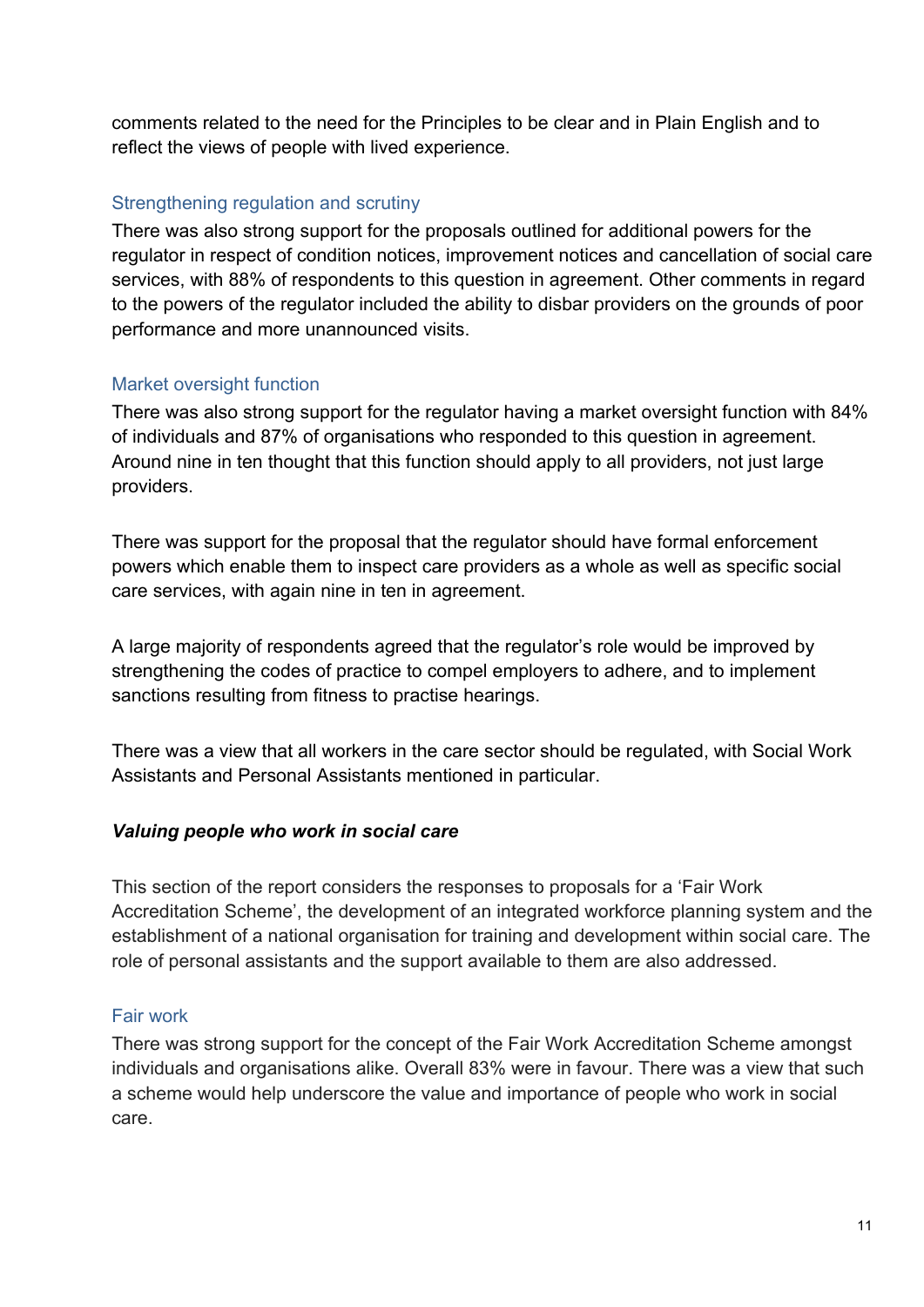Improved pay and conditions for people working in the care sector were also supported, with 83% of respondents ranking improved pay and 79% ranking improved terms and conditions (improvements to sick pay, annual leave, maternity/paternity pay, pensions, and development/ learning time) as factors that would make social care workers feel more valued in their role. Some respondents highlighted issues such as the need for parity of pay and terms and conditions across all sectors, including the private and third sectors, and between the NCS and NHS, and the need for more investment in the workforce as a whole.

The majority of respondents (87%) were in agreement that a national forum should be established to advise the NCS on workforce priorities, terms and conditions and collective bargaining which would include workforce representation, employers and Community Health and Social Care Boards. It was suggested that a national forum would be an opportunity to give employees a voice and would make the sector more attractive to recruits and increase engagement of staff.

#### Workforce planning

Individuals and organisations alike were in agreement that having 'a national approach to workforce planning' (74% of individuals and 77% of organisations) as well as 'providing skills development' opportunities for relevant staff in social care (65% of individuals and 77% of organisations) would be the easiest way in which to plan for workforce across the social care sector.

#### Training and development

The majority of respondents agreed that the NCS should set training and development requirements for the social care workforce. There was also support for a national approach to workforce planning with three quarters in agreement.

#### Personal assistants

The majority of respondents agreed that all Personal Assistants should be required to register centrally in the future. There was also widespread agreement that national minimum employment standards for the personal assistant employer and promotion of the profession of social care personal assistants would be useful for personal assistants and their prospective employers (with 81% and 72% respectively of respondents to this question selecting these options).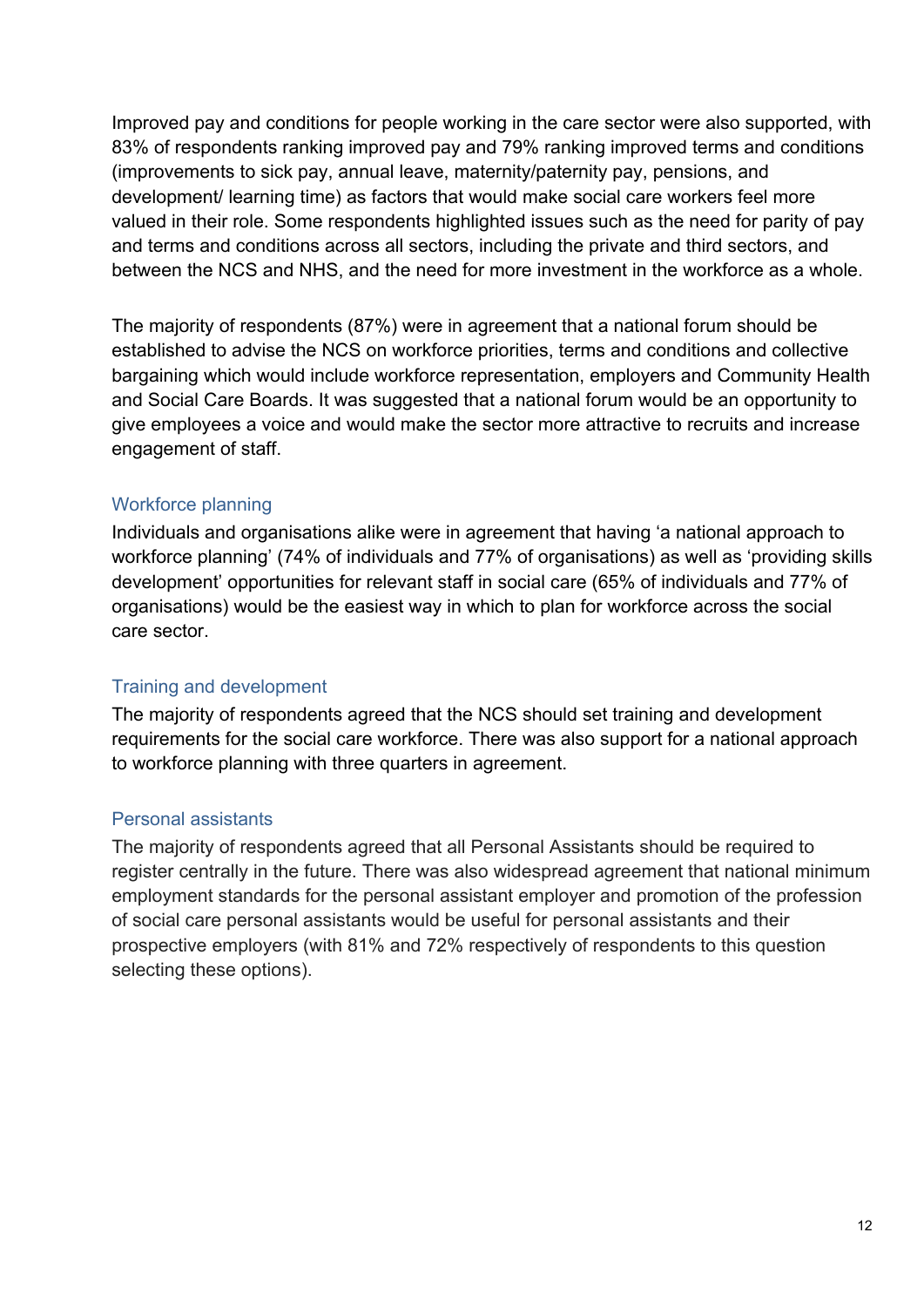# <span id="page-13-0"></span>1. Introduction

The Scottish Government undertook a public consultation on its proposals for a National Care Service (NCS) to achieve changes to the system of community health and social care in Scotland. The proposals are intended to ensure that the Government: consistently delivers high quality services to every single person who needs them across Scotland; that there is better support for unpaid carers; and care workers are respected and valued. The consultation is a key step towards introducing primary legislation to the Scottish Parliament to achieve these changes. These proposed reforms represent one of the most significant pieces of public service reform to be proposed by the Scottish Government.

The Scottish Government views the implementation of the recommendations of the Independent Review of Adult Social Care (IRASC), and particularly the establishment of a National Care Service (NCS), as a key opportunity to address the challenges across social care highlighted before and during the Covid-19 pandemic. It views the creation of the NCS as a means of addressing these challenges in the long-term alongside its ongoing work to improve people's experiences of social care in the short to medium term. In the consultation document, it states that this is:

"An opportunity to change the way we deliver support and services - to place human rights at the centre of our decision making; shift our emphasis to prevention; empower people to engage positively with their own care; embed fair work and ethical commissioning; and strengthen our commitment to integrating social care with community healthcare, which we last legislated for in 2014." (Page 4 of the National Care Service consultation document)

The consultation was broad and wide-ranging: covering all aspects of a National Care Service, including, but not limited to, access to care and support, breaks from caring, using data to support care, recourse and remedies to problems, residential care charges, commissioning of services, regulation of social care, and supporting the social work and social care workforce. It was open from 9 August 2021 and closed on 2nd November 2021.

The Scottish Government has pledged that, following the consultation, there will be further opportunities for people to shape and design the details of how the reformed system will operate. The results of the consultation exercise will be used to shape and develop new legislation (a Bill) which is planned to be introduced in the Scottish Parliament in summer 2022.

As the Scottish Government reaches conclusions on the National Care Service, it will continue to consider how it will integrate with the National Health Service and any implications for the NHS. It has also stated that it will also consider the impact of its proposals for the NCS on equality groups and others, including businesses and island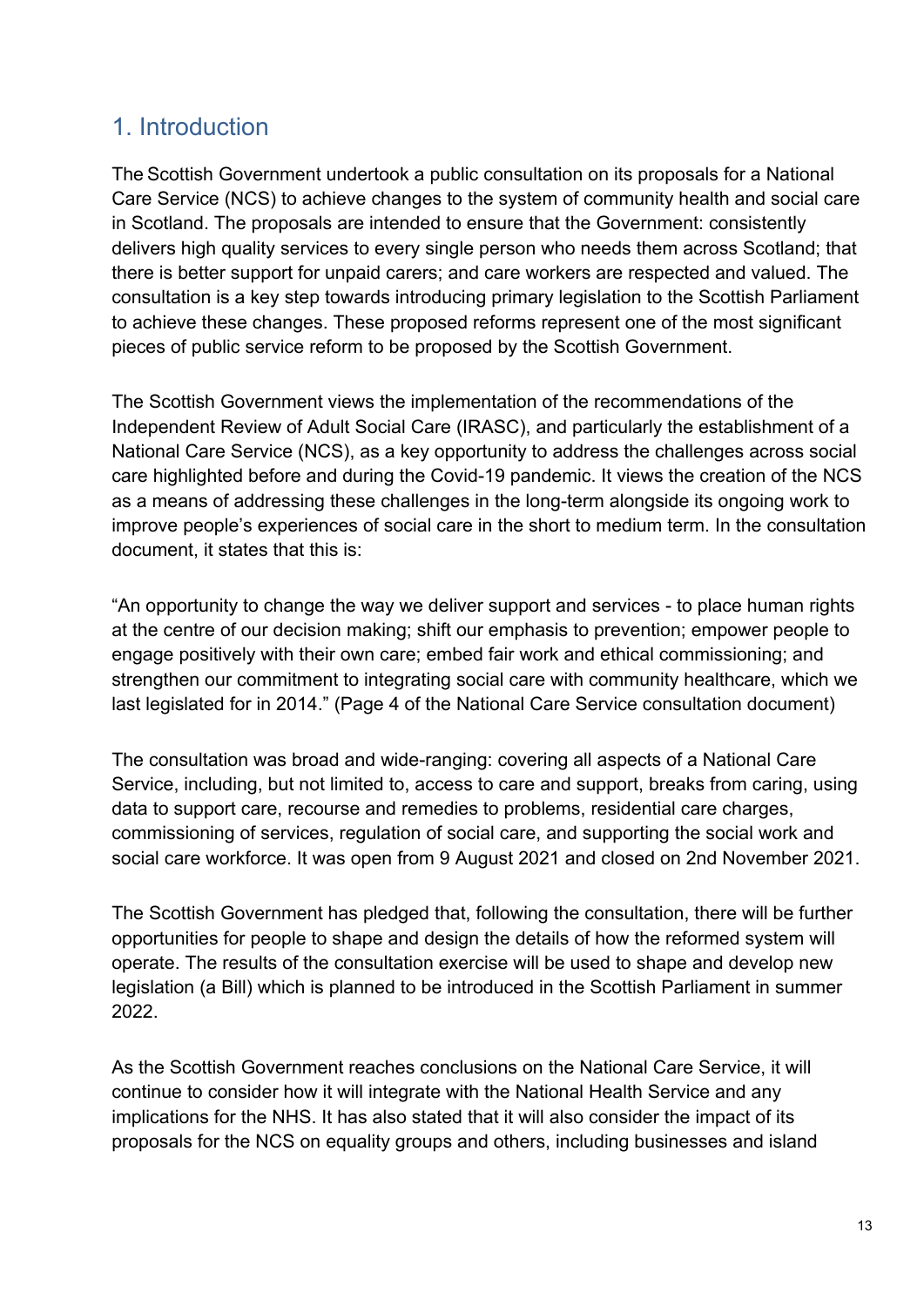communities, and will carry out a suite of impact assessments before finalising the proposals.

The legislation is likely to be extensive and complex and is likely to take at least a year to be scrutinised by the Parliament. The Scottish Government will then need to establish the organisation and put the legislation into effect. Its intention is that the National Care Service will be functioning by the end of the Parliamentary term.

# <span id="page-14-0"></span>The policy context

In the consultation document on a National Care Service, the Scottish Government described social care as a service "there for people of any age who need help with day-today living because of illness, physical disability, learning disabilities or mental health conditions, or because of older age, frailty or dementia".

Social care also supports people with or recovering from alcohol or drug addictions, and those who are or have been homeless or are at risk of becoming homeless. Children's social care services also provide help for children and families who may need additional support, or where children are unable to live with their own families. Social care may be provided in people's own homes, including through remote care and technology enabled care, in residential accommodation and care homes or in the wider community, including many advice and support services.

The delivery of social care support is currently the statutory responsibility of local government under the 1968 Social Work (Scotland) Act. The Scottish Government sets out the policy and makes legislation on social care and therefore has a role in supporting improvement and ensuring positive outcomes for people across the country by having the right policy and legislation in place.

The Independent Review of Adult Social Care (IRASC) report was published in February 2021. It concluded that whilst there were strengths in Scotland's social care system, it needed revision and redesign to enable a step change in the outcomes for people in receipt of care. The review called for a fundamental shift in thinking and approach to social care to:

- Shift the paradigm of social care support to one underpinned by a human rights based approach
- Strengthen the foundations of the social care system to bridge the gap between policy intentions and the reality of people's experiences of social care – bridge the implementation gap
- Redesign the system by establishing a National Care Service to achieve national level accountability and consistency in social care and to transform the way social care support is planned, commissioned and procured.

Importantly, the Independent Review called for the voice of people with lived experience to be amplified at every level in the redesign of the system.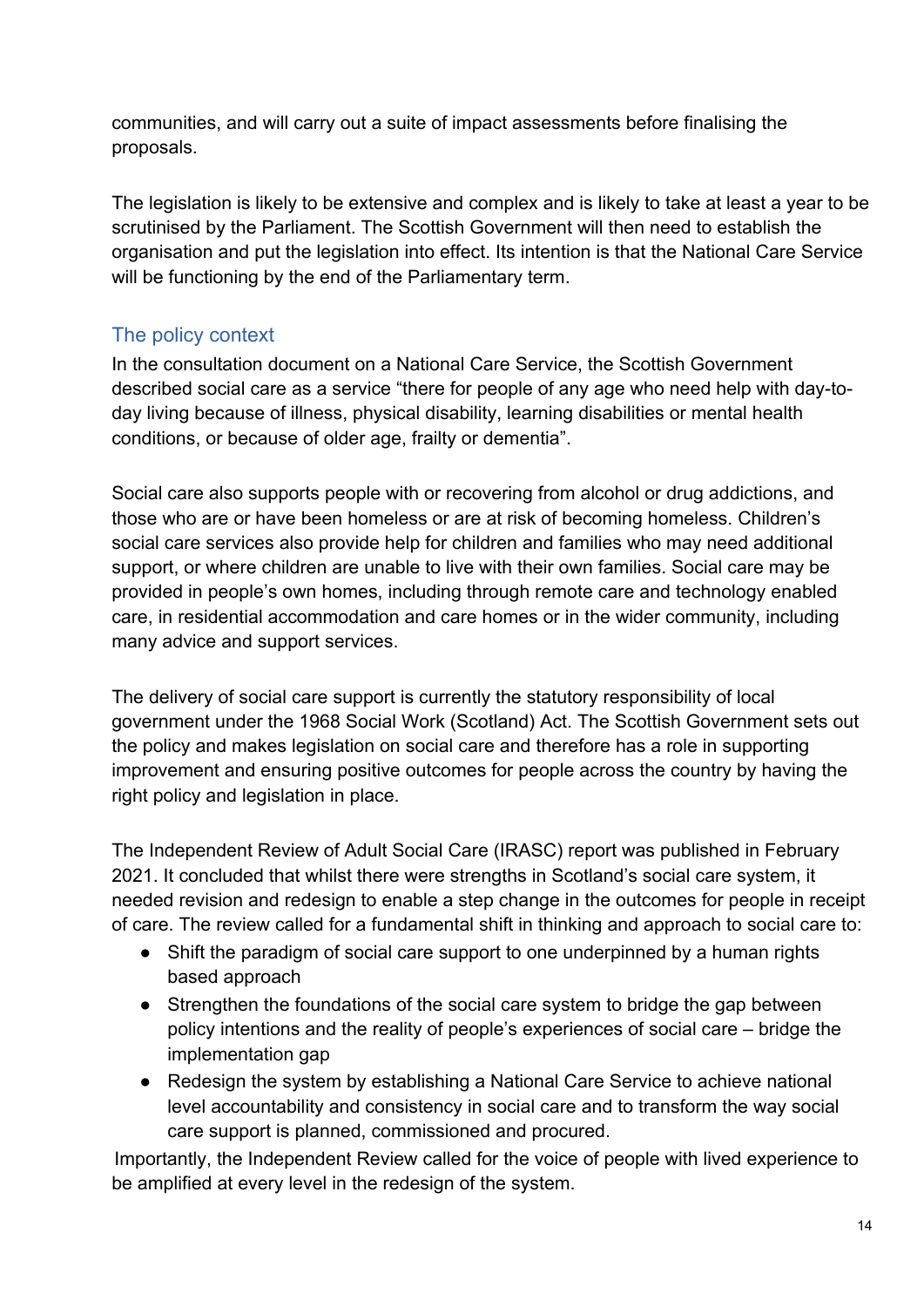The review provided a number of high level areas of focus:

- Ensuring that care is person-centred, human rights-based, and is seen as an investment in society
- Making Scottish Ministers responsible for the delivery of social care support, with the establishment of a National Care Service to deliver and oversee integration, improvement and best practices across health and social care services
- Changing local Integration Joint Boards to be the delivery arm of the National Care Service, funded directly from the Scottish Government
- The nurturing and strengthening of the workforce
- Greater recognition and support for unpaid carers

The Scottish Government stated its commitment to implementing the recommendations of the IRASC in the National Care Service Consultation document. Before the pandemic began, it had been working with a wide range of partners, including people who use social care support, COSLA (the Convention of Scottish Local Authorities), unpaid carers, the social care sector and the workforce, to address many of the areas highlighted in the review.

The proposals outlined by the Scottish Government are wider than those suggested by the IRASC. It has stated that there is a need to use this opportunity to consider the scope, remit, inclusivity and delivery mechanisms of the National Care Service in its widest sense. The assumption is that, as a minimum, it will cover adult social care services. The Government notes, however, in the consultation document:

"If we want to build a community health and social care system to make sure that all people receive services that cluster round them to deliver the best possible outcomes, then we must consider the merits of extending the scope of a National Care Service to oversee all age groups and a wider range of needs including: children and young people; community justice; alcohol and drug services; and social work." (Page 6 of the National Care Service consultation document)

# <span id="page-15-0"></span>The consultation

The National Care Service Consultation opened on 9th August 2021 and closed on 2nd November 2021 as noted above. It consisted of a written consultation paper and wide ranging consultation events and other engagements over the 12 week period. This report focuses on the written responses to the consultation paper but also provides information on issues raised at 14 open consultation events and an number chaired discussions led by the Scottish Government.

The consultation paper asked 122 questions, of which 37 were closed, 30 were open, and 55 had both closed and open elements, for example multiple choice with a free text box for further comments.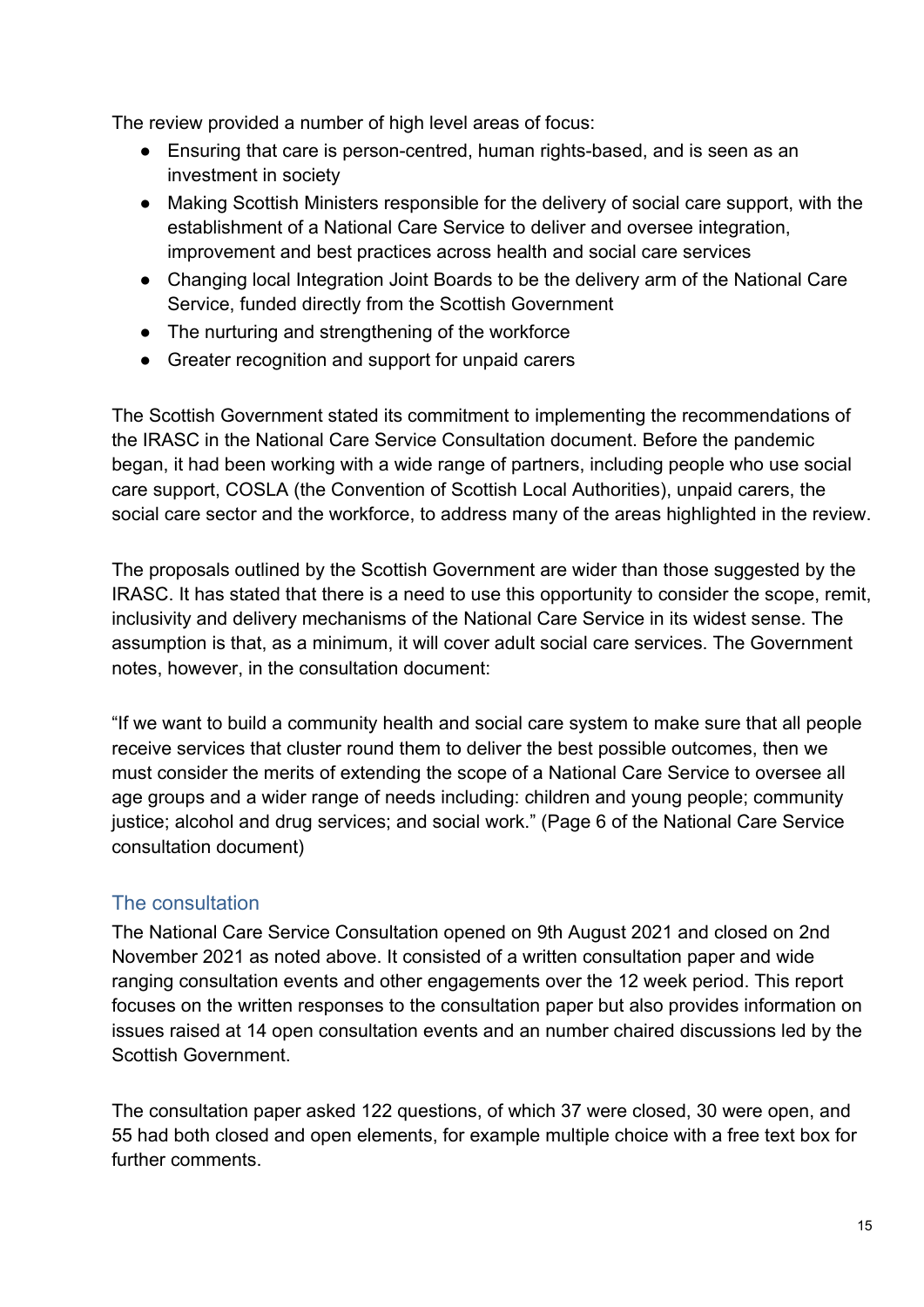The consultation was designed so that respondents could answer the sections of specific interest to them; for example, those with lived experience and specific area knowledge. Therefore, it was anticipated at the outset that not all respondents would answer all sections and the number of respondents varies therefore by question and section.

The Easy Read version of the consultation asked 25 questions, four open, seven closed and 14 both, making a total of 21 closed and 18 open elements. The Easy Read version covered all chapters of the consultation, with different wording of questions as appropriate. However, the Easy Read version did not cover all the detailed topics in the larger consultation paper or provide a translation of all of the questions as this would have made the Easy Read version excessively long. Easy Read responses have therefore been included separately under the appropriate headings.

The consultation was designed and delivered by the Scottish Government and PwC was subsequently appointed to conduct an analysis of the Consultation responses.

# <span id="page-16-0"></span>The report

This report is structured as follows:

- Chapter 2 presents information on the respondents to the consultation and the responses submitted, comments on the consultation process itself and the approach to the analysis
- Chapters 3 to 10 presents the results of the analysis of the responses to the consultation by question

There were a number of cross-cutting themes that emerged from the responses which were not explicitly addressed by the consultation directly. As a result, there is no quantitative data that can be attributed to these themes in terms of strength of the point of view. These issues raised in relation to the general concept of a National Care Service included the following:

- The need for more detail on the proposals in order to inform the debate
- The costs associated with a NCS and how it would be funded
- The existing local authority workforce
- Localism and local accountability
- Human rights and equality issues
- The extent of the NCS
- The delivery of services under the NCS

These cross-cutting themes are addressed in more detail in Chapter 4.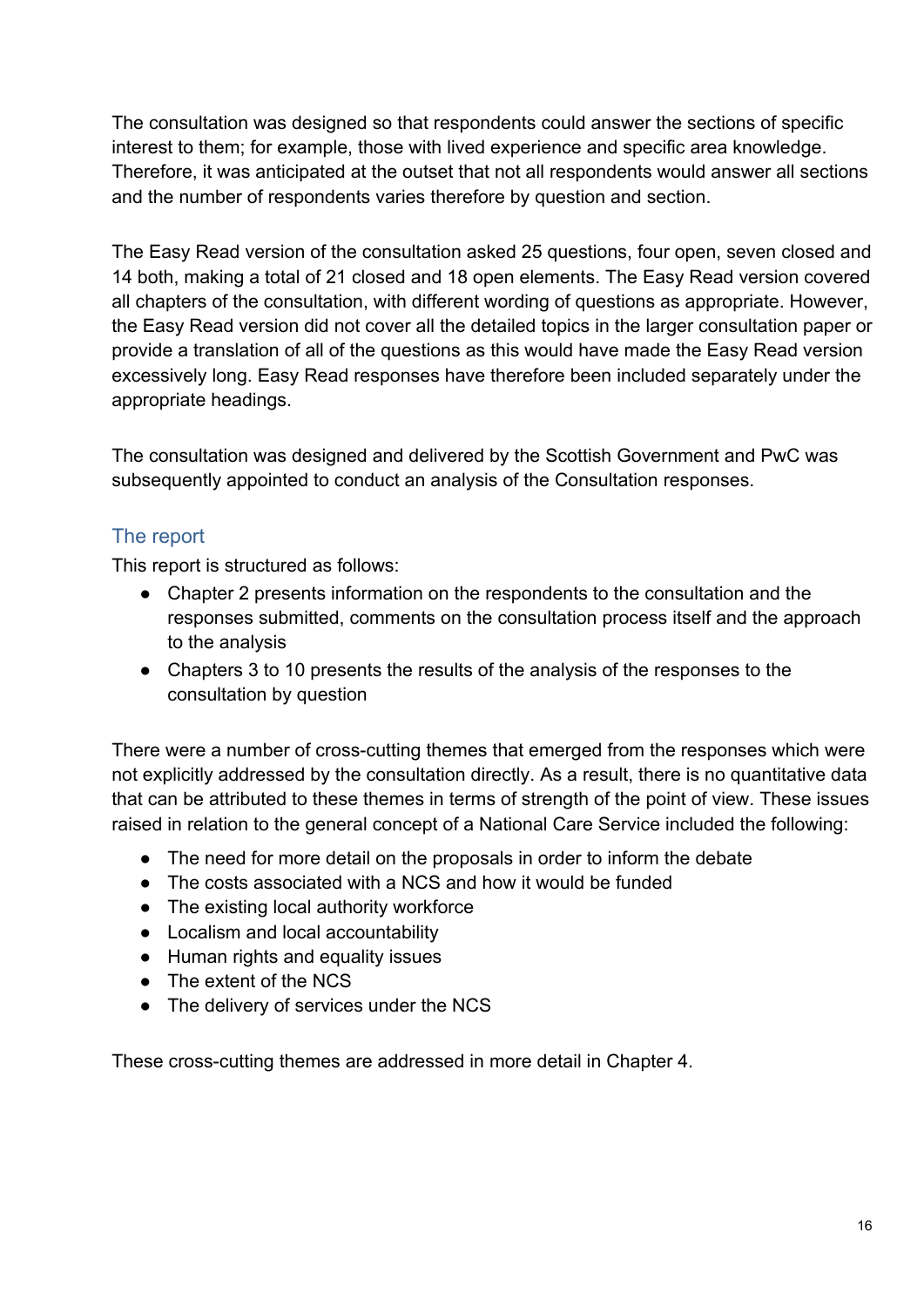# <span id="page-17-0"></span>2. The respondents and responses

#### <span id="page-17-1"></span>**Introduction**

This section of the report describes the respondents to the consultation, the feedback on the consultation process and how the results have been analysed independently.

# <span id="page-17-2"></span>Respondents to the consultation

Overall there were 1,291 responses to the consultation. The majority of these (82%) were consultation form responses which were received either through the Citizen Space online portal (862) or submitted via email (152). Fifty Easy Read responses were received by email or post.

In addition, there were 298 email submissions that did not follow the consultation form structure. These responses ranged in length from individuals writing several paragraphs in an email through to organisations producing 100 page or more reports. Of these additional submissions, the vast majority (280, 94%) were from organisations: 71 of these submissions were from organisations who also submitted a consultation form response. For the purposes of the tables below, these responses have not been double counted (that is, an organisation that has submitted a consultation form response and a non-consultation form response has only been counted once as a respondent).

In line with the Scottish Government's approach to analysing consultation responses and for the purposes of this analysis, each response was treated as equal in weight. For example, if an organisational response indicated that they had consulted with their members in order to respond to the consultation and therefore were representing a large number of people, this was treated as a single response.

Respondents to the consultation stated whether they were responding as an individual or an organisation in the Respondent Information Form. In line with standard practice for the analysis of Scottish Government consultations, these self-selections have been accepted on face value and have formed the basis of our analysis of individual and organisational responses.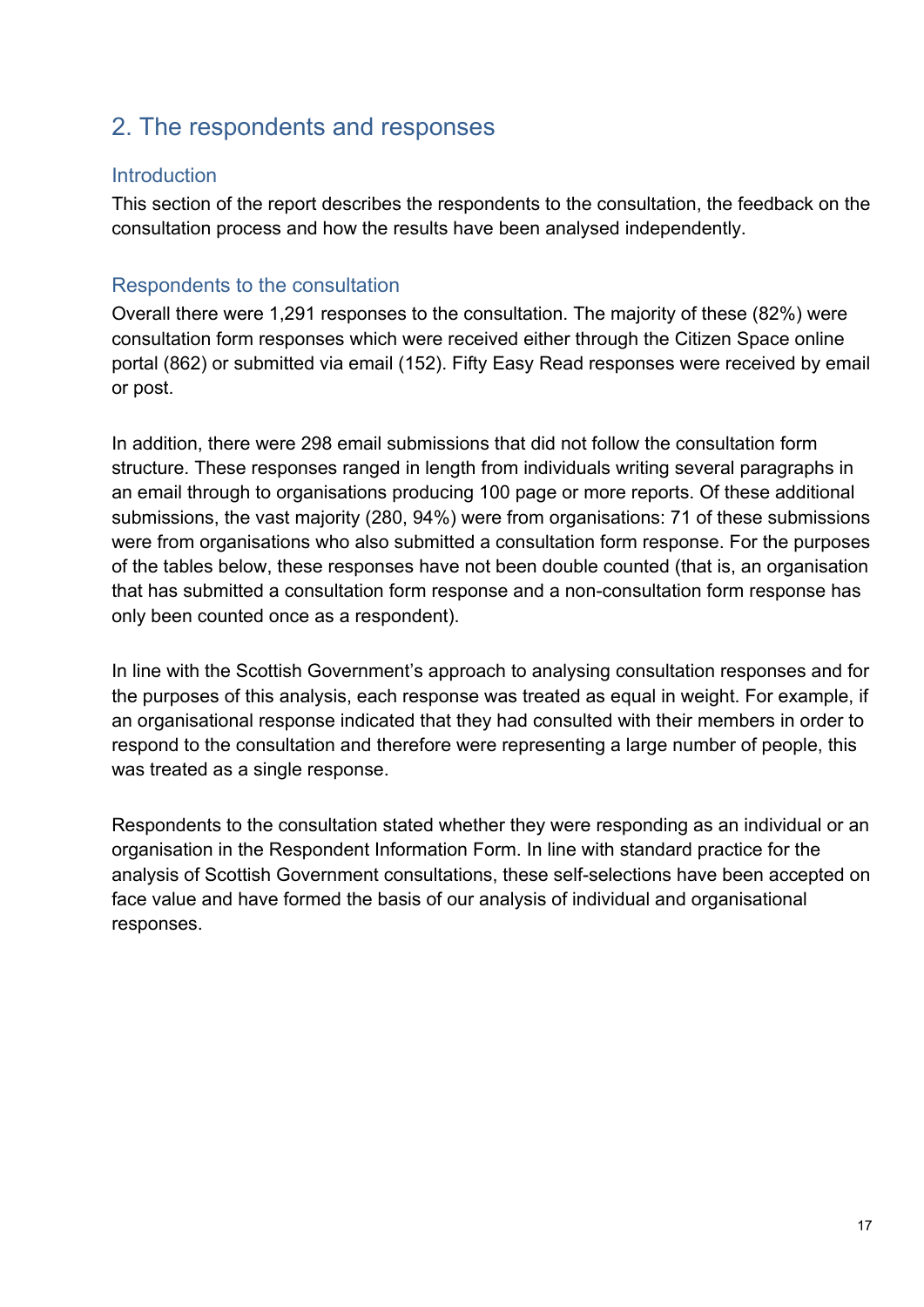#### **Type of respondent - overall**

| <b>Respondent type</b> | <b>Number</b> | <b>Percent</b> |
|------------------------|---------------|----------------|
| Individuals            | 703           | 54%            |
| Organisations          | 575           | 45%            |
| <b>Total</b>           | $1,291*$      | 100%           |

\*There were 13 respondents who didn't select either category

The following tables further breakdown the respondents by individual type and organisation type. Please note that the second table excludes the Easy Read responses as this level of information about respondents was not collected in the Easy Read version of the questionnaire. This was due to the need to ensure the Easy Read version was not overly long.

The categories are those provided to respondents in the Respondent Information Form and have been used as the basis of the analysis. Regardless of whether a respondent indicated that they were either an individual or an organisation, they were able to answer both the type of individual question and the type of organisation question in Citizen Space. This means that it was possible for a respondent to select themselves as an individual and to then select themselves as an organisation type - for example an individual could select they are, or have been, an unpaid carer, and also that they are a local authority.

This was also possible in the opposite sense, i.e. a respondent who selected they are an organisation could then select an individual type. For the purposes of this analysis, where this has happened, the initial individual or organisation self-selection has been respected. In the above scenario, the respondent selected they were an individual, and therefore their individual type (unpaid carer) would be included in the analysis whereas their organisation type (local authority) would not be included.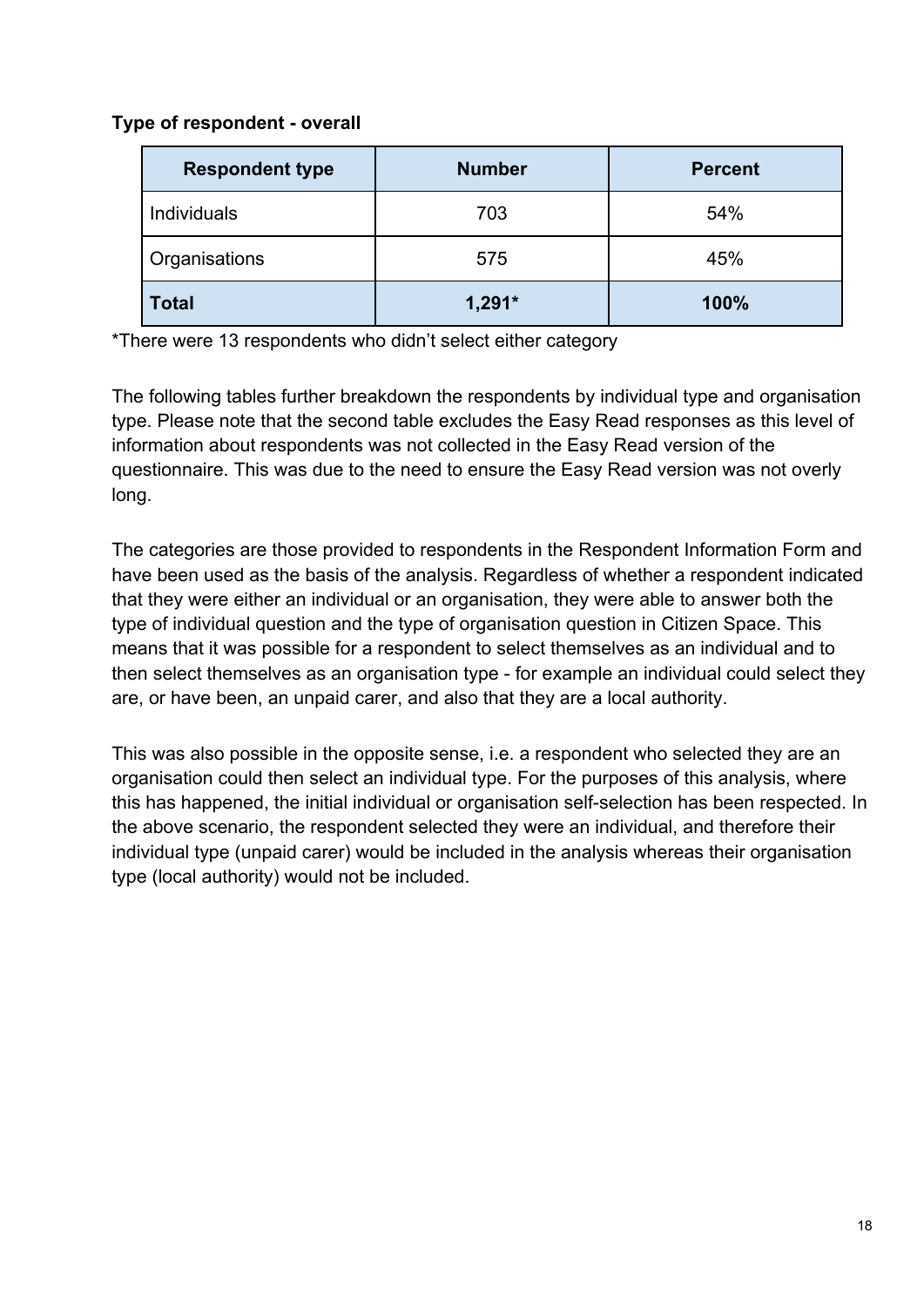#### **Type of individual respondent - overall**

| <b>Respondent type</b>                                                                 | <b>Number</b> | <b>Percent</b> |
|----------------------------------------------------------------------------------------|---------------|----------------|
| I receive, or have received social care or<br>support                                  | 88            | 14%            |
| I am, or have been, an unpaid carer                                                    | 257           | 40%            |
| A friend or family member of mine receives,<br>or has received, social care or support | 341           | 53%            |
| I am, or have been, a frontline care worker                                            | 196           | 30%            |
| I am, or have been, a social worker                                                    | 171           | 26%            |
| I work, or have worked, in the management<br>of care services                          | 180           | 28%            |
| I do not have any close experience of social<br>care or support                        | 22            | 3%             |
| Total                                                                                  | 647           |                |

As can be seen from the table above, the majority of individual responses have some experience of social care, including as a service user, unpaid carer, family connections or as a frontline care worker. Please note that this was a "select all that apply" question so some respondents will have selected more than one option therefore will not sum to 100%.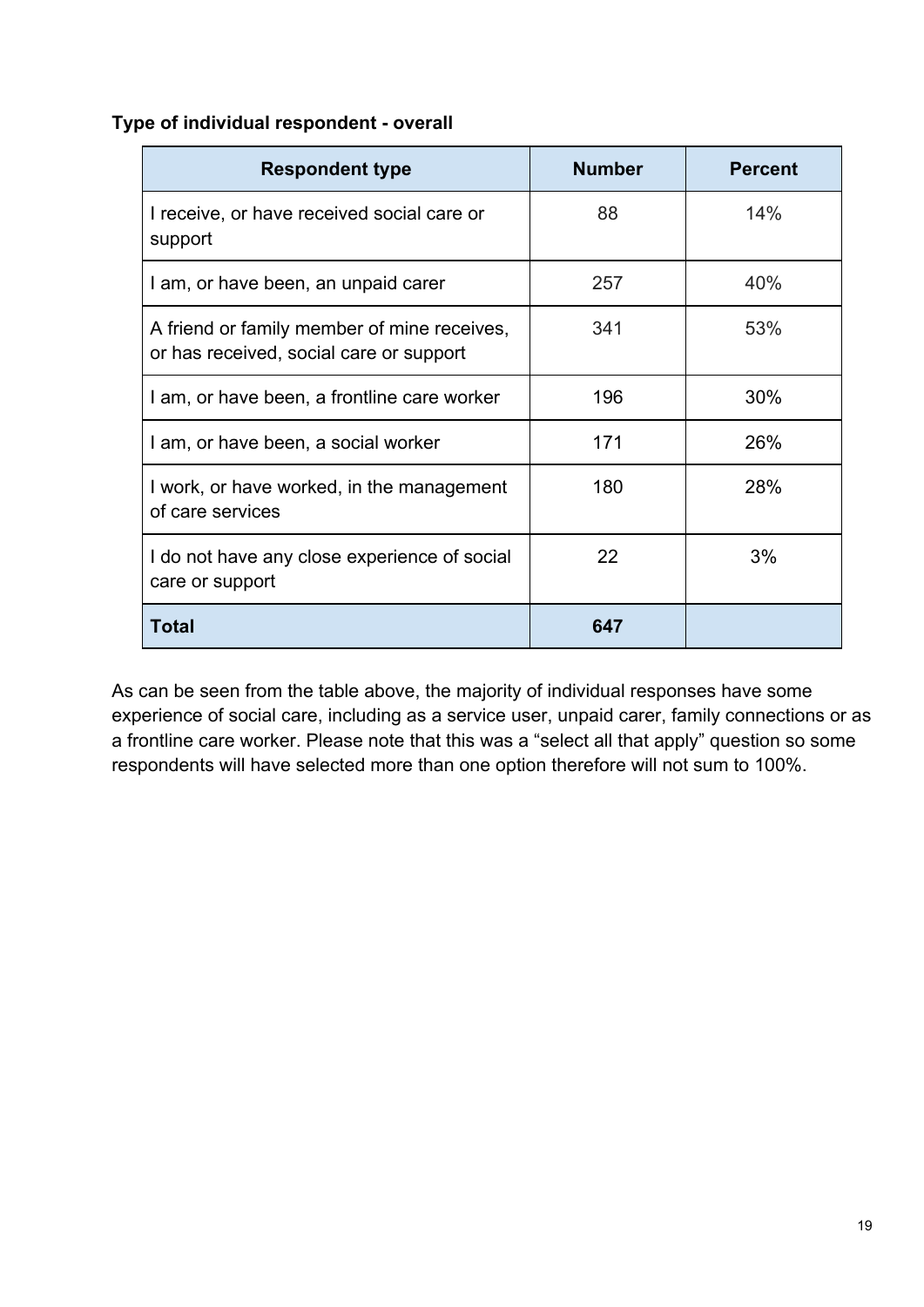| Type of organisation respondent - overall |  |
|-------------------------------------------|--|
|-------------------------------------------|--|

| <b>Respondent type</b>                                                              | <b>Number</b> | <b>Percent</b> |
|-------------------------------------------------------------------------------------|---------------|----------------|
| Providing care or support services - private<br>sector                              | 21            | 4%             |
| Providing care or support services - third<br>sector                                | 122           | 22%            |
| Independent healthcare contractor                                                   | 16            | 3%             |
| Representing or supporting people who<br>access care and support and their families | 100           | 18%            |
| Representing or supporting carers                                                   | 71            | 13%            |
| Representing or supporting members of the<br>workforce                              | 77            | 14%            |
| Local authority                                                                     | 56            | 10%            |
| <b>Health Board</b>                                                                 | 43            | 8%             |
| Integration authority                                                               | 35            | 6%             |
| Other public sector body                                                            | 36            | 7%             |
| Other                                                                               | 145           | 26%            |
| <b>Total</b>                                                                        | 550           | 100%           |

Again, there was a wide range of organisations represented with around 56 out of the 550 (10%) organisation responses from local authorities and 122 (22%) from third sector providers. As noted above, the respondents' self-selected categorisation (i.e. individual or organisation and including subgroups) has been respected for the analysis.

<span id="page-20-0"></span>Please note that the numbers in the two tables above do not total 1,291 as some respondents did not state whether they were responding from an individual or an organisational perspective.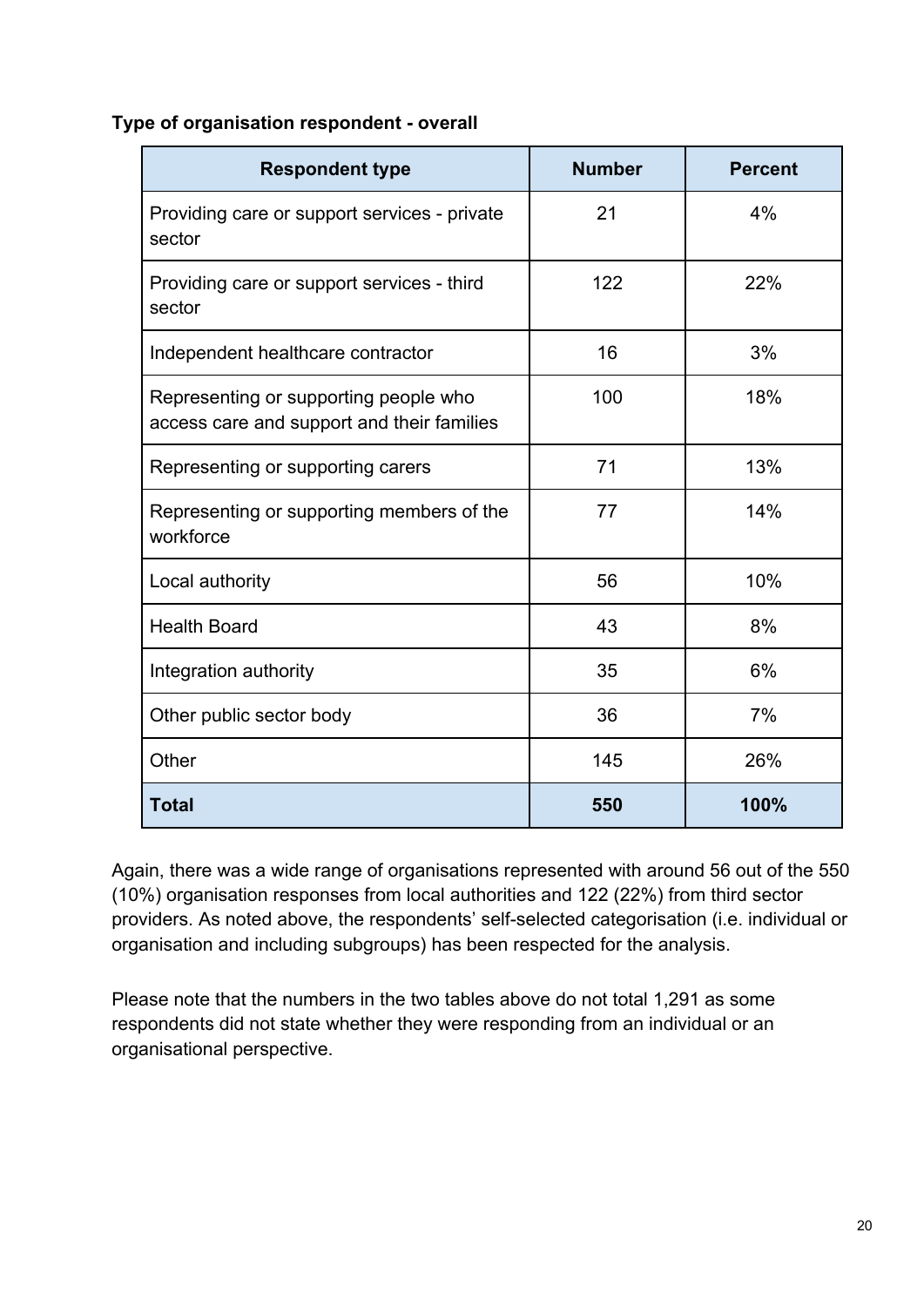# Feedback on the consultation process

There were quite a large number of criticisms of the consultation process in all formats of submission, including Citizen Space, the offline submissions and the 34 engagement events which the Scottish Government held with stakeholders throughout the course of the consultation. In Citizen Space, a substantial proportion (33%) stated that they were dissatisfied with the process when asked "how satisfied were you with this consultation?". Over a fifth stated that they were "neither satisfied nor dissatisfied" and 44% were satisfied. Please note that this information is only available for the consultation form responses received online via Citizen Space (867 in total). However, in the consultation form responses received via email around a quarter made unprompted negative comments on the consultation process.

Overall, reasons that were provided for this feedback included:

- The consultation document was difficult to digest in relation to its scope and length and the complexity of the issues
- Concerns were raised about the lack of detail in the proposal and response form and the need for more information
- The consultation period was thought to be not long enough and organisations were not able to plan for their approach. It was stated that more notice would be required in future of ongoing NCS consultation and legislative work, and next steps
- There were questions around the timing of the consultation in relation to the pandemic, Brexit, the current stresses on the workforce and the forthcoming local government elections which will impact on the ability of local authorities to respond
- There is a concern about the speed at which the Scottish Government is planning to bring in legislation. It was noted that there is a workforce and capacity issue in a sector which is still recovering from the pandemic
- Concerns were raised about a perceived lack of engagement with local government and other relevant stakeholders in the development of the proposals
- There was a view that there needs to be more public engagement and more involvement from clients and people accessing care and support: there was a particular concern about the accessibility of the Easy Read documentation and the difficulty that people with lived experience would have had in engaging with the consultation document given its length and complexity
- There was a view that the assumptions in the document need to be tested through an impact assessment, particularly in relation to the Islands
- Some of the questions were thought to be leading and/or unclear: it was noted on several occasions that the questions employed by the Scottish Government were leading respondents to a specific outcome
- Respondents also thought that the NCS was already being treated as a "done deal" and that more analysis was required of what currently works well and what needs improvement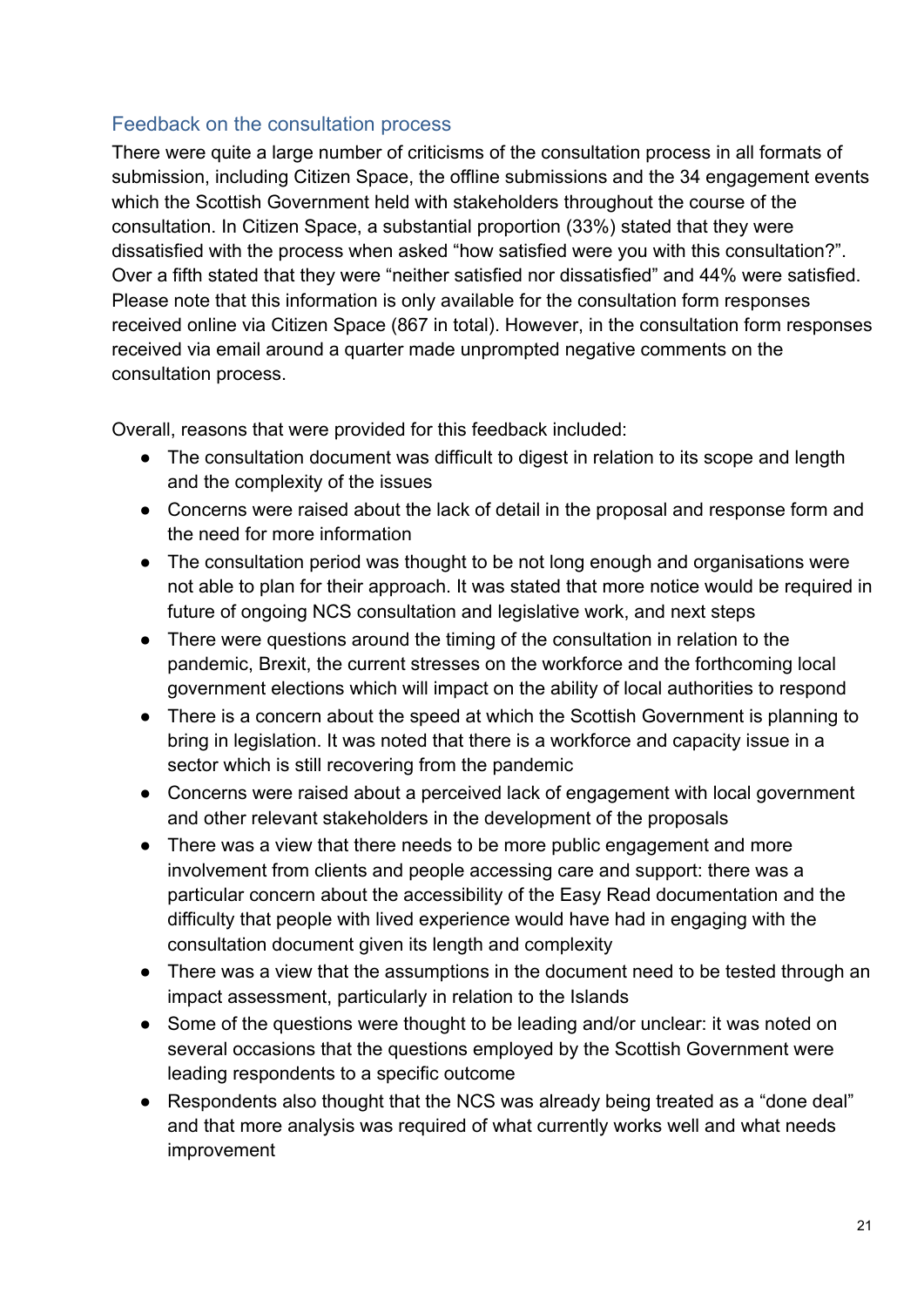- Some respondents also thought that the questions posed by the consultation did not reflect the reality of current structures and services
- Several commented on the number of questions in a binary or yes/no format, which did not let them express the nuances of their opinion
- The length of the questionnaire was said to be off putting to respondents
- Several raised the issue of a perceived lack of a link to the Independent Review of Adult Social Care

In addition, COSLA and other local government representatives highlighted that there was a need for more engagement with their sector and that they were disappointed that they were not involved in the development of the proposals.

In the engagement meetings held by the Scottish Government, the issues raised regarding the short consultation period included a concern that some people who use/need social care services of all kinds were unable to engage fully. There were also some comments about the length of the Easy Read questionnaire. It was also mentioned in several respects that further consultations will be required as the final details of the individual proposals become clearer.

There were also some concerns that response rates may have been impacted by the length of the consultation response form. This is likely to be a contributory factor and may be reflected in the fact that only 64% of responses were made through Citizen Space. In addition, towards the end of the consultation questionnaire, there are lower levels of responses to the open-ended questions which means that the analysis of the responses is somewhat indicative. This is due in part, however, to the fact that respondents could select the sections of the consultation that were relevant to them.

# <span id="page-22-0"></span>About the analysis

#### **Quantitative analysis**

The quantitative analysis presents the numbers and percentages for each relevant closed question in the Citizen Space format, by individual and organisation respondent type (where appropriate and meaningful), alongside the total number of respondents for each question. The quantitative data was downloaded from Citizen Space into SPSS, a standard statistical analysis software package. A further 152 consultation form responses received via email were then data entered manually to arrive at the total number of 1,014 consultation form responses suitable for quantitative analysis. There were also 51 Easy Read responses that were also received via email and entered manually, and analysis for these is shown at the end of each relevant section.

In line with standard practice, 25% of the manual entries were double-checked to ensure the data entered was correct. All quantitative data therefore refers to consultation form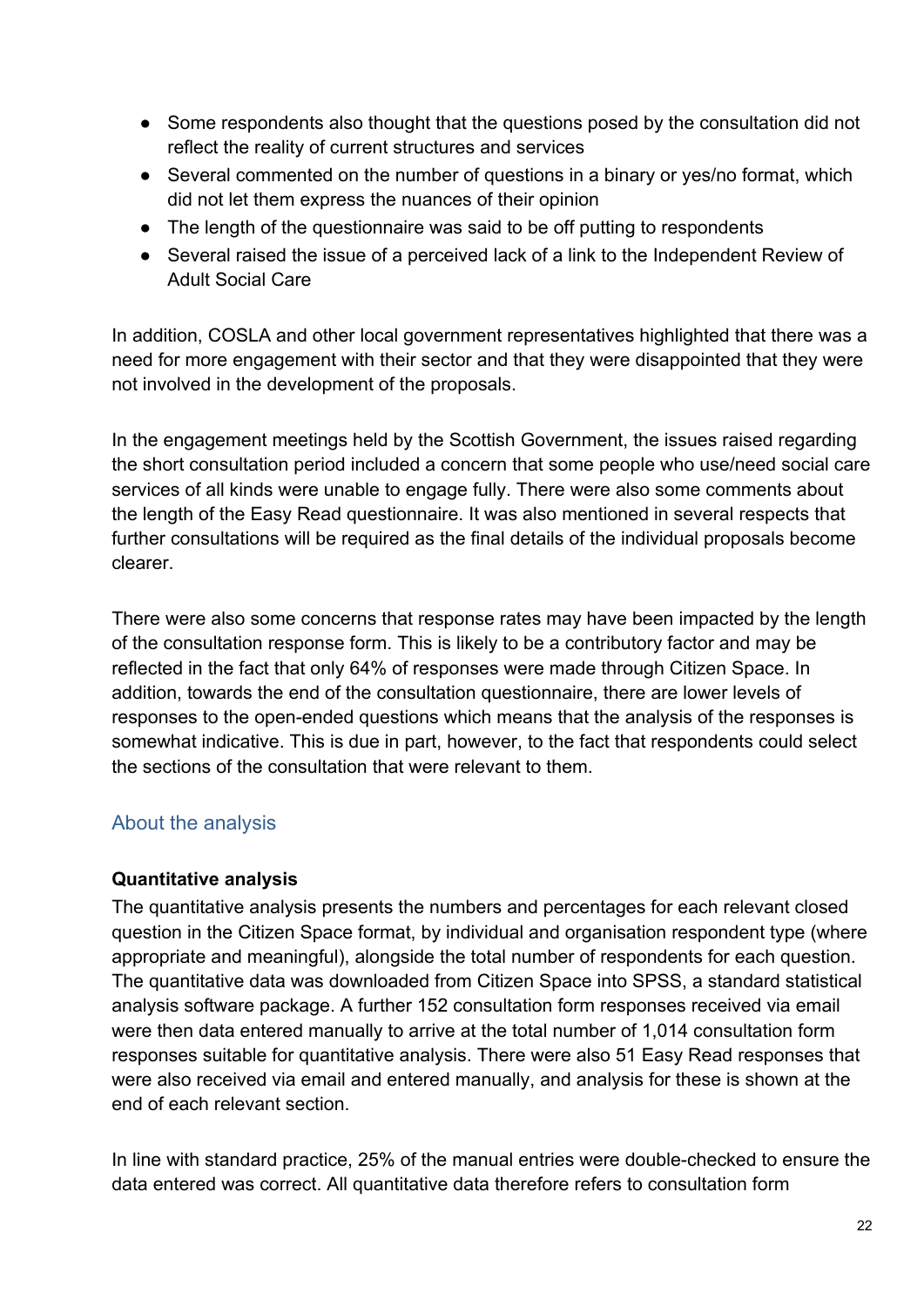responses received via either the Citizen Space portal or by email in the Citizen Space format.

Data tables were then produced to explore the differences between individuals and organisations and then by each of the subgroups presented in the table above. Differences in opinion by different groups of respondents (by individual and organisation type) were then distilled and are presented in this report where distinctive and meaningful.

Please note however, that as has been stated above, these differences are illustrative rather than definitive given the overlap in the groups. For some of the questions, there was a low number of responses per question which limited the degree of robust sub-group analysis. There is also a high percentage of agreement with many of the statements which again limits the possible analysis of the subgroups that are not in agreement.

As noted above, in relation to the Citizen Space responses that were received offline via email or letter, not all respondents indicated whether they were an individual or an organisation. For the purposes of this analysis, these cases were treated at face value, i.e. neither as an individual nor as an organisation. This means that total figures provided in this report might not match the total numbers of individuals and organisations provided in the tables in all cases.

In order to upload these responses to the online Citizen Space portal, each response had to be selected as either an organisation or an individual, otherwise the response could not be added. This means that a small number of cases (18) are coded as an organisation or individual on the Citizen Space portal, but they are not coded as such in this analysis. As such, the figures provided via Citizen Space may not match the figures in this report exactly, though these differences will be small and will not make a material difference to the results.

#### **Qualitative analysis**

Given the breadth, depth and number of the open-ended text questions, the focus has therefore been on a thematic analysis of recurring issues. The number of respondents for each Citizen Space open-ended question have been included in the relevant section of the report. Please note however, that in some instances, the respondent may not have answered the question directly but added a general comment on the consultation. Further, as discussed in the quantitative analysis section above, there are no definitive or exclusive subgroups. This has therefore impacted the ability to analyse the qualitative findings by subgroup.

The number of responses to the open-ended questions are given in each relevant section. This number excludes those respondents who submitted statements such as "not applicable", "no comment" or equivalent.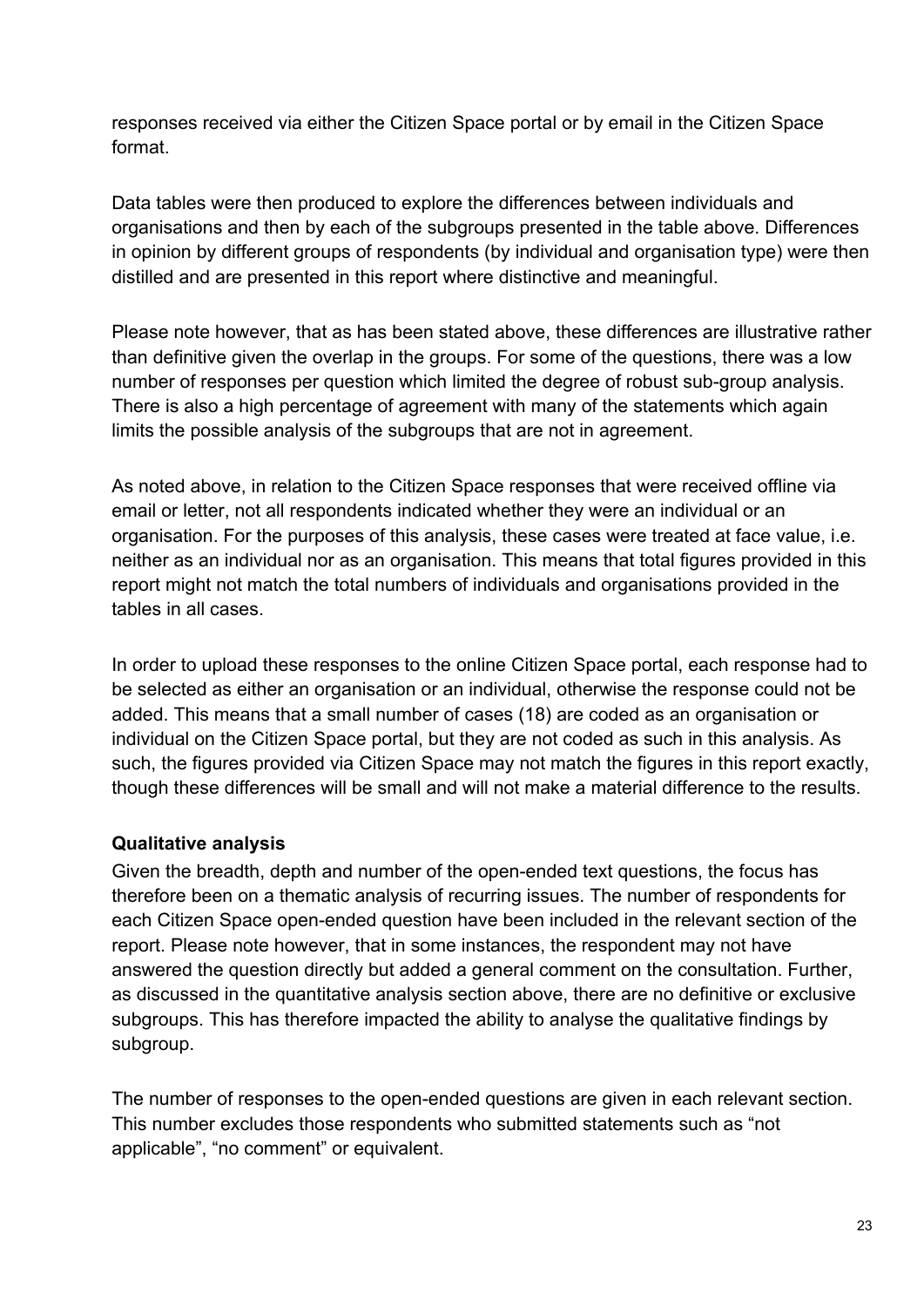All responses that were received offline were read in full and mapped against the openended questions where possible. These responses were then integrated into the final analysis and reporting in relation to each question and were also scanned for themes using keyword searches.

Quotes have been included for illustrative purposes but these are not intended to be representative, given the broad range of organisations that responded to the consultation and the wide number of issues addressed in the consultation document. In some instances, these quotes have been shortened for conciseness of the overall report.

Please also note that the attributions of these quotes are indicative by groups of individuals and of organisations as respondents were able to select more than one option in relation to their experience of social care and support and could therefore respond from more than one perspective i.e. both as an unpaid carer and also employed within the sector for example. It is therefore not possible to be definitive about the perspective from which the quote was made.

Given the broad and wide-ranging nature of the questions in the consultation, the number of open-ended questions and the number of contributions, these results are relatively high level and not exhaustive. Many respondents commented that they were unable to provide comprehensive responses due to the lack of detail in the proposal but did state that they would be happy to take part in any further consultations or planning.

All consultation responses, including the detailed contributions of the 298 organisations and individuals that provided written submissions to the consultation, will be made available alongside this report and must therefore be considered in conjunction with this report to reach a full understanding of the breadth of the debate.

As with all consultations it is important to bear in mind that the views of those who have responded are not representative of the views of the wider population. Individuals (and organisations) who have a keen interest in a topic – and the capacity to respond – are more likely to participate in a consultation than those who do not. This self-selection means that the views of consultation participants cannot be generalised to the wider population.

It is important to note that some of the responses to this consultation (especially those from organisations) contained technical information and references to other published and unpublished material. It is not possible in a report such as this to fully reflect the level of detail included in these submissions. Please note that the figures in this report may not total 100% due to rounding.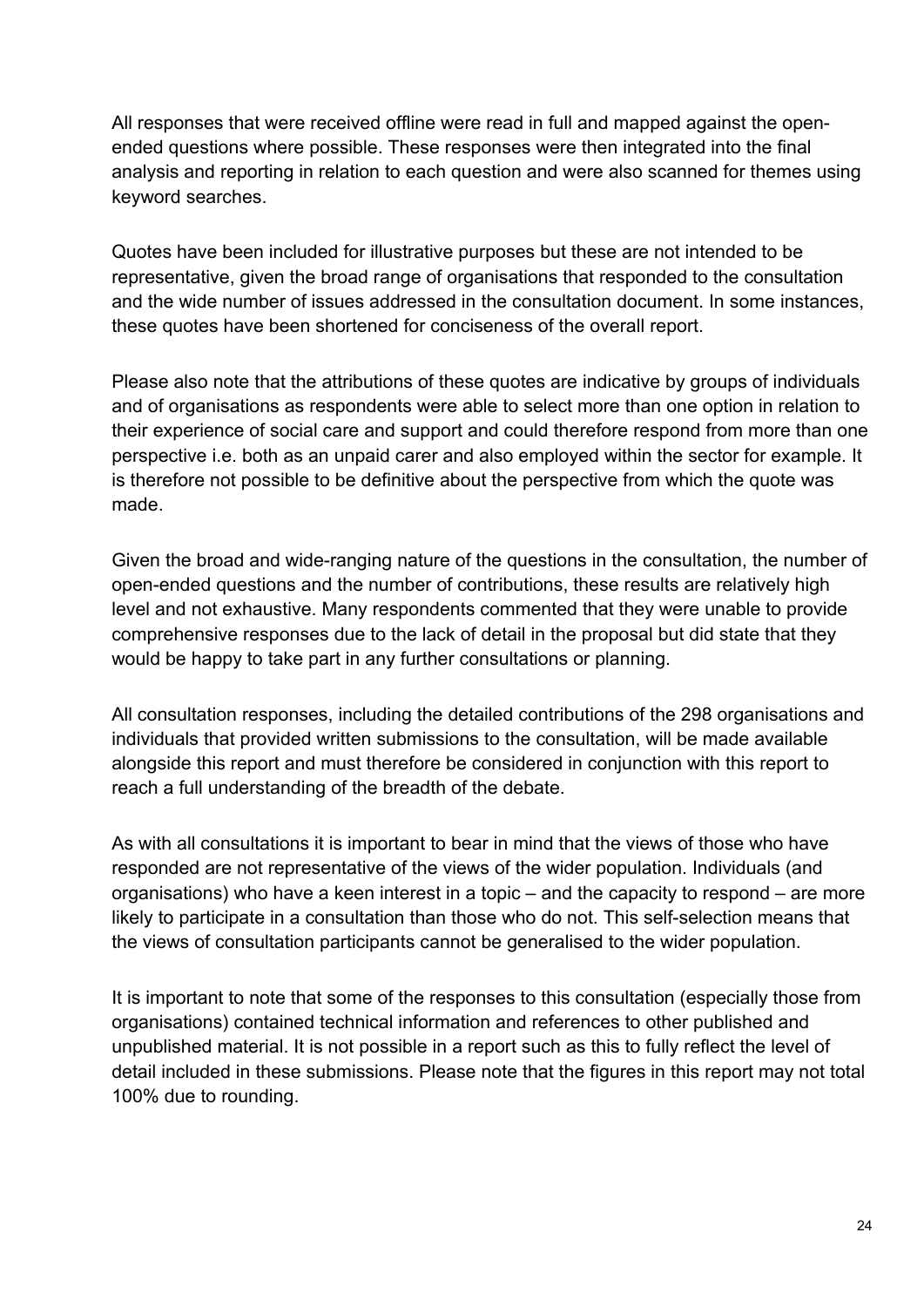Given the scope of the consultation, it is difficult to reflect all the nuances of all the responses in a single report. This document is therefore a qualitative summary of the main themes of the consultation. We would therefore strongly recommend that interested parties consult the responses that have been published alongside this report for further detail. For the same reason, we would suggest that, while we have provided high level summaries of each chapter, the full content of the chapter should be considered in order to assess the balance of views.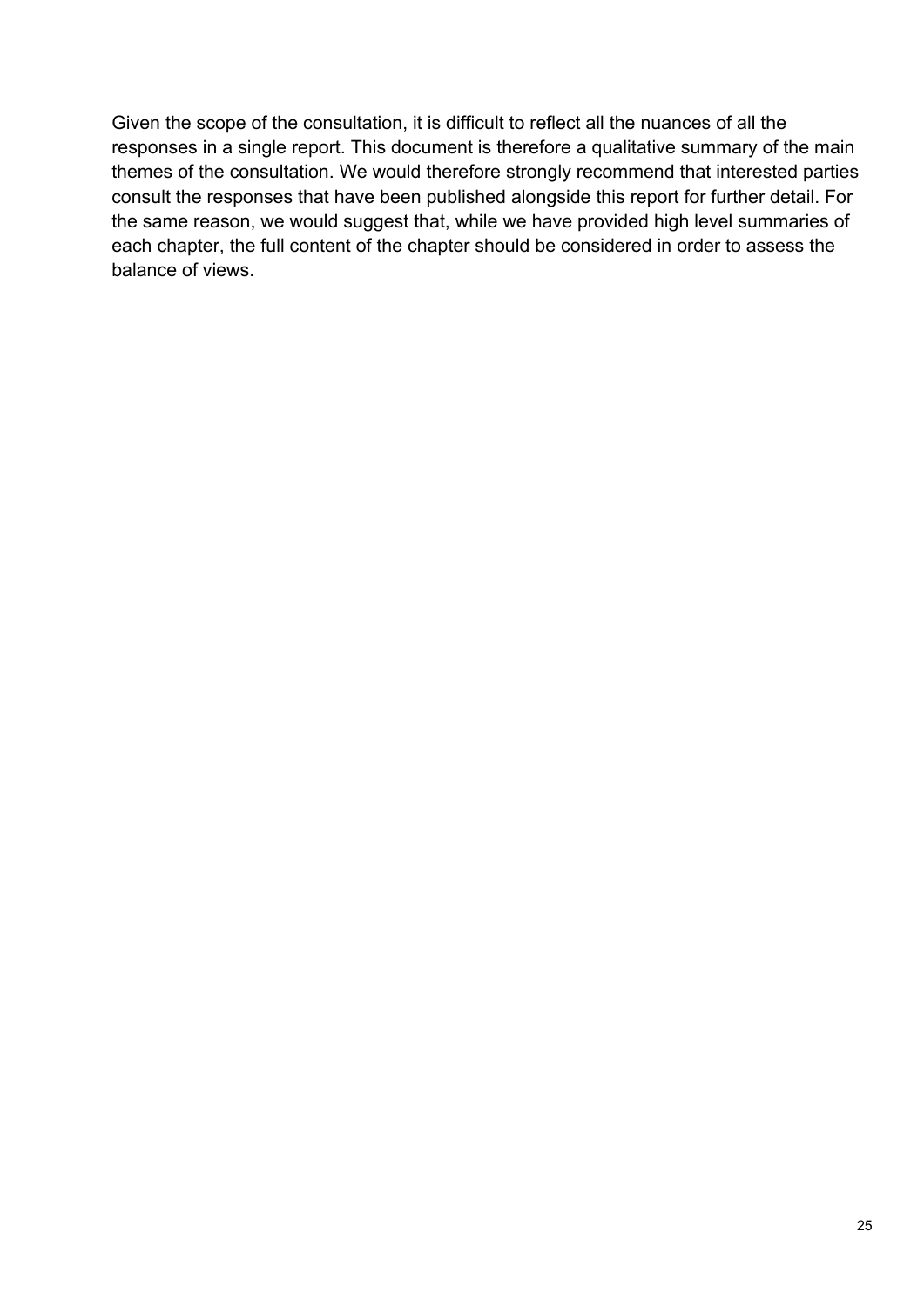# <span id="page-26-0"></span>3. Improving care for people

#### **Chapter overview**

#### Benefits of the NCS taking responsibility for improvement across community health and care services

A majority of respondents (both individuals and organisations) thought that the main benefit of a National Care Service taking responsibility for improvement across community health and care services would be more consistent outcomes for people accessing care and support across Scotland (575 of the 751 respondents to this question (77%)). This was followed by better coordination of work across different improvement organisations (543 of the 751 responses to this question (72%)). Respondents tended to welcome the opportunity to create greater consistency across Scotland, while offering more guidance for people accessing care and support and staff.

#### Risks from the NCS taking responsibility for improvement across community health and care services

Risks identified included the potential loss of the voice of people accessing care and support and of care workers, the impact on local services, understanding of local needs and local accountability, the variation of needs especially where more rural and remote areas such as the Islands are concerned, and staffing concerns with regards to retention and morale. Other areas of concern were around the potential for increased bureaucracy and disruption to those areas that currently work well

#### Access to care and support

Respondents were most likely to state that they would access care and support through their GP or another health professional (504 of the 647 responses to this question (78%)). Just over six in ten (384 of the 629 responses to this question (61%)) of the respondents to this question stated that they would be likely to contact a national helpline and a similar proportion (372 of the 633 responses to this question (59%)) stated that they would be likely to contact their local authority online. The majority thought that a lead professional to coordinate care and support would be appropriate at an individual level.

#### Support planning

Respondents were almost unanimous that they or their friends, families or carers should be involved in their support planning. There was also a majority in agreement with the statement that "decisions about the support I get should be focused on the outcomes I want to achieve to live a full life" (637 of 671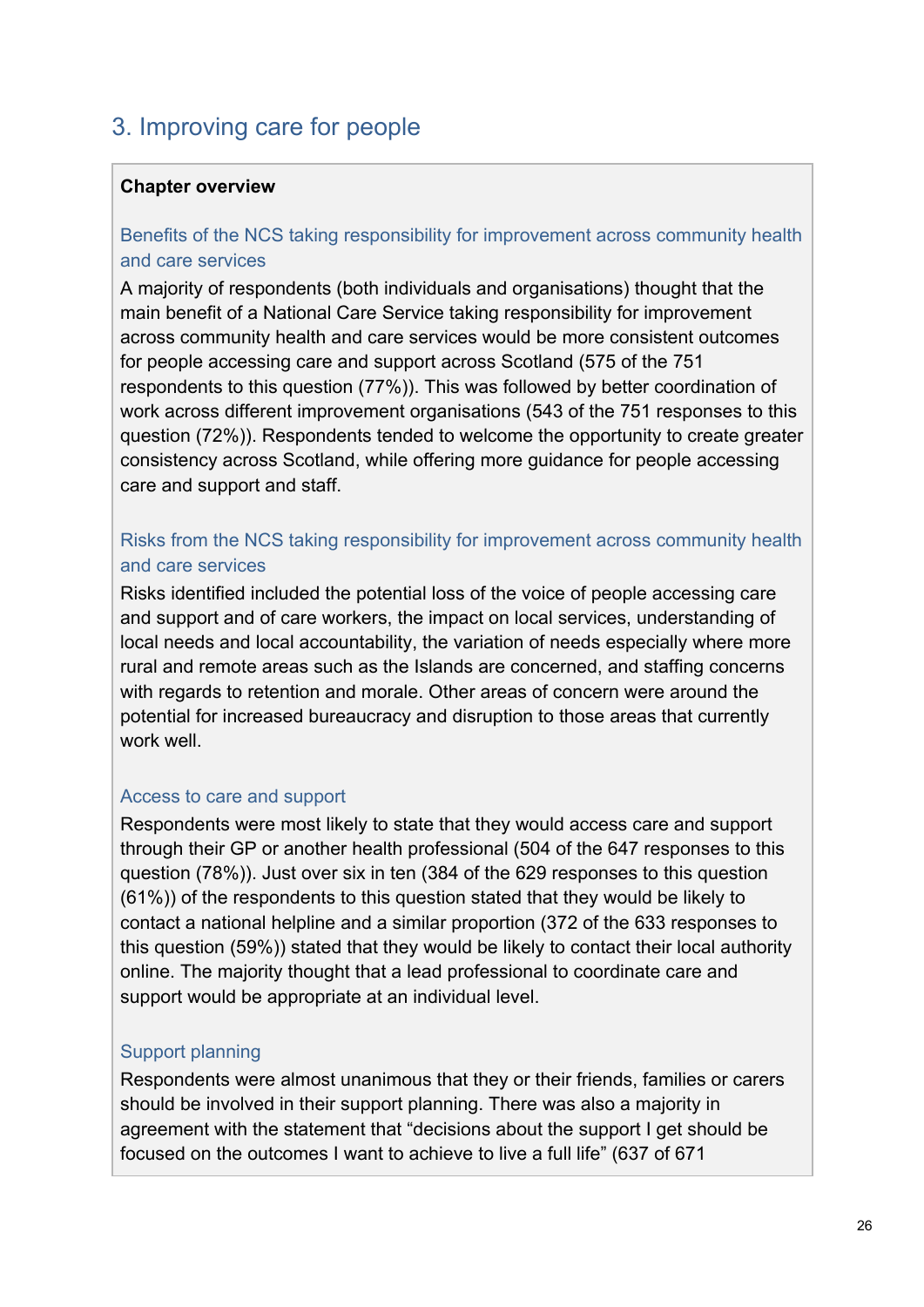respondents to this question (95%)). Respondents also expressed strong support for a single plan under the *Getting It Right For Everyone National Practice model*  alongside an integrated social care and health record. It was thought by many that these measures would streamline processes and make the system easier to navigate.

# Right to breaks from caring

Around two thirds of respondents thought that there should be a universal right to a break from caring. A majority of individuals and organisations (491 of the 607 respondents to this question (81%)) valued personalised support over a more standardised support package. Around half through that flexibility and responsiveness was more important than certainty of entitlement.

# Using data to support caring

A large majority of respondents agreed that there should be an integrated and accessible social care and health care record and that information about an individual's health and care needs should be shared across the services that support them. There was support for legislation to ensure that care services and other parties provide information in line with common data standards. Concerns were raised by some in relation to data security and GDPR, cybersecurity; and the implementation risks of large national IT systems.

# Complaints and putting things right

There was relatively high support for a charter of rights and responsibilities and agreement that there should be a Commissioner for social care. It was thought that a Commissioner would give people accessing care and support a voice and provide assurance that complaints would be addressed properly. Concerns related to fears of an additional layer of bureaucracy and to structural issues such as independence.

# Residential care charges

Opinion also tended to lean towards the view that residents in care homes should make some contribution to the costs, particularly in terms of food and rent, however there was less agreement that care home upkeep should be something for which contributions should be expected, such as cleaning, food preparation, transport, maintenance, furnishings and equipment. There was also a majority view amongst both individuals and organisations that the current means testing arrangements should be revised.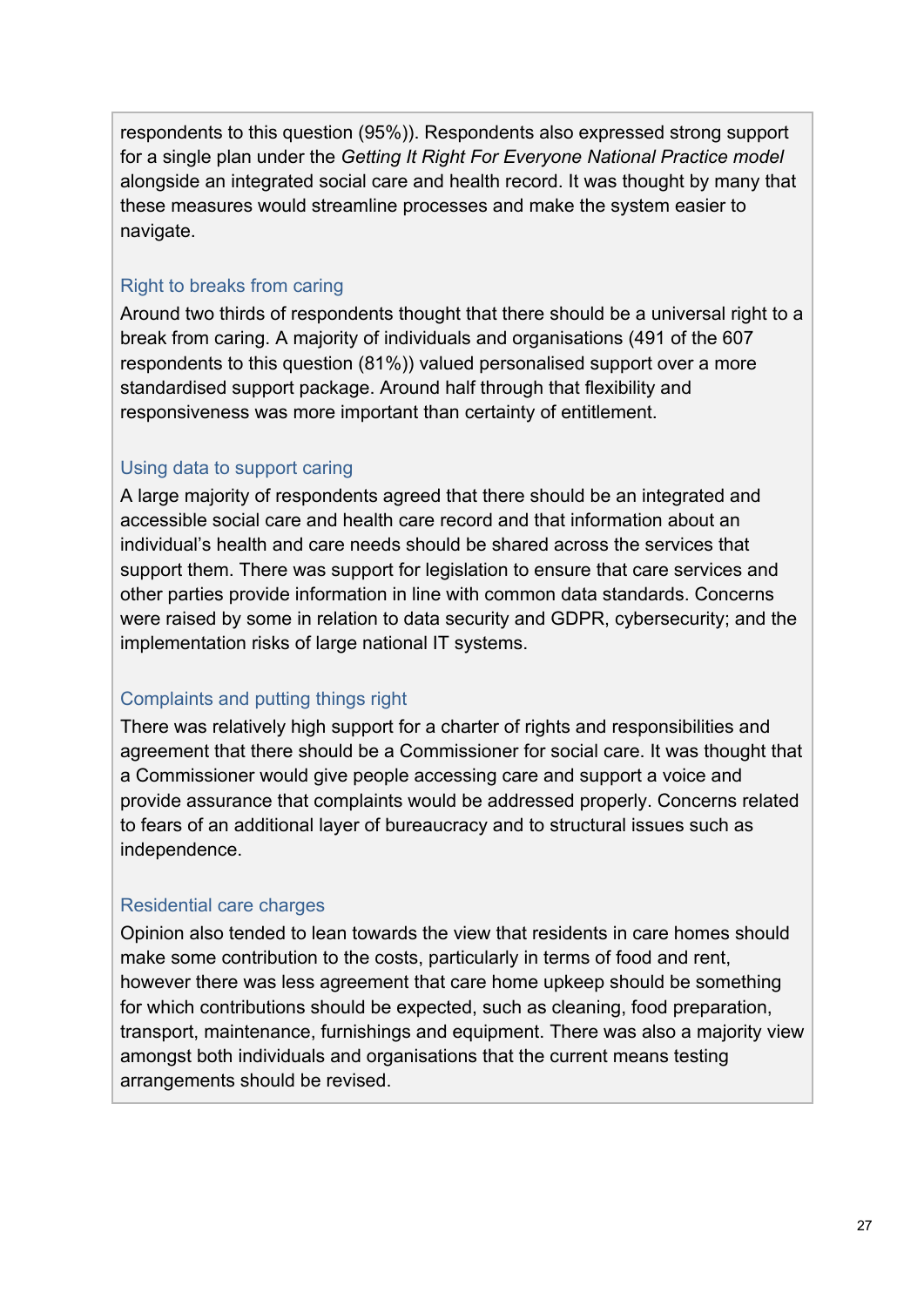#### <span id="page-28-0"></span>**Introduction**

This section of the report considers the responses to the Scottish Government's proposals that seek to transform the system, put a human-rights based approach at its heart and strengthen the focus on preventative approaches across community health and social care services. It covers: improvement; access to care and support; rights to breaks from caring; using data to support care; complaints and putting things right; residential care charges and eligibility criteria.

#### <span id="page-28-1"></span>Improvement

The consultation document on a National Care Service for Scotland stated that "improvement must be a key focus of the NCS. The establishment of a single national body, with clear lines of accountability to Ministers at a national level, gives us the opportunity to ensure that consistent, high standards of performance are developed and maintained across Scotland. That national view will also ensure that learning can be shared and implemented across the country. Intelligence gained from inspection and scrutiny of services will be used to identify where improvement is needed, and themes will be fed back into commissioning and procurement."

# **Q1. What would be the benefits of the National Care Service taking responsibility for improvement across community health and care services? (Please tick all that apply)**

|                                                                                      | <b>Individuals</b> | <b>Organisations</b> |
|--------------------------------------------------------------------------------------|--------------------|----------------------|
| Better coordination of work across different<br>improvement organisations            | 361 (72%)          | 180 (74%)            |
| Effective sharing of learning across Scotland                                        | 326 (65%)          | 171 (70%)            |
| Intelligence from regulatory work fed back into a<br>cycle of continuous improvement | 277 (55%)          | 146 (60%)            |
| More consistent outcomes for people accessing<br>care and support across Scotland    | 391 (77%)          | 182 (74%)            |
| Other                                                                                | 132 (26%)          | 113 (46%)            |
| Total                                                                                | 504 (100%)         | 245 (100%)           |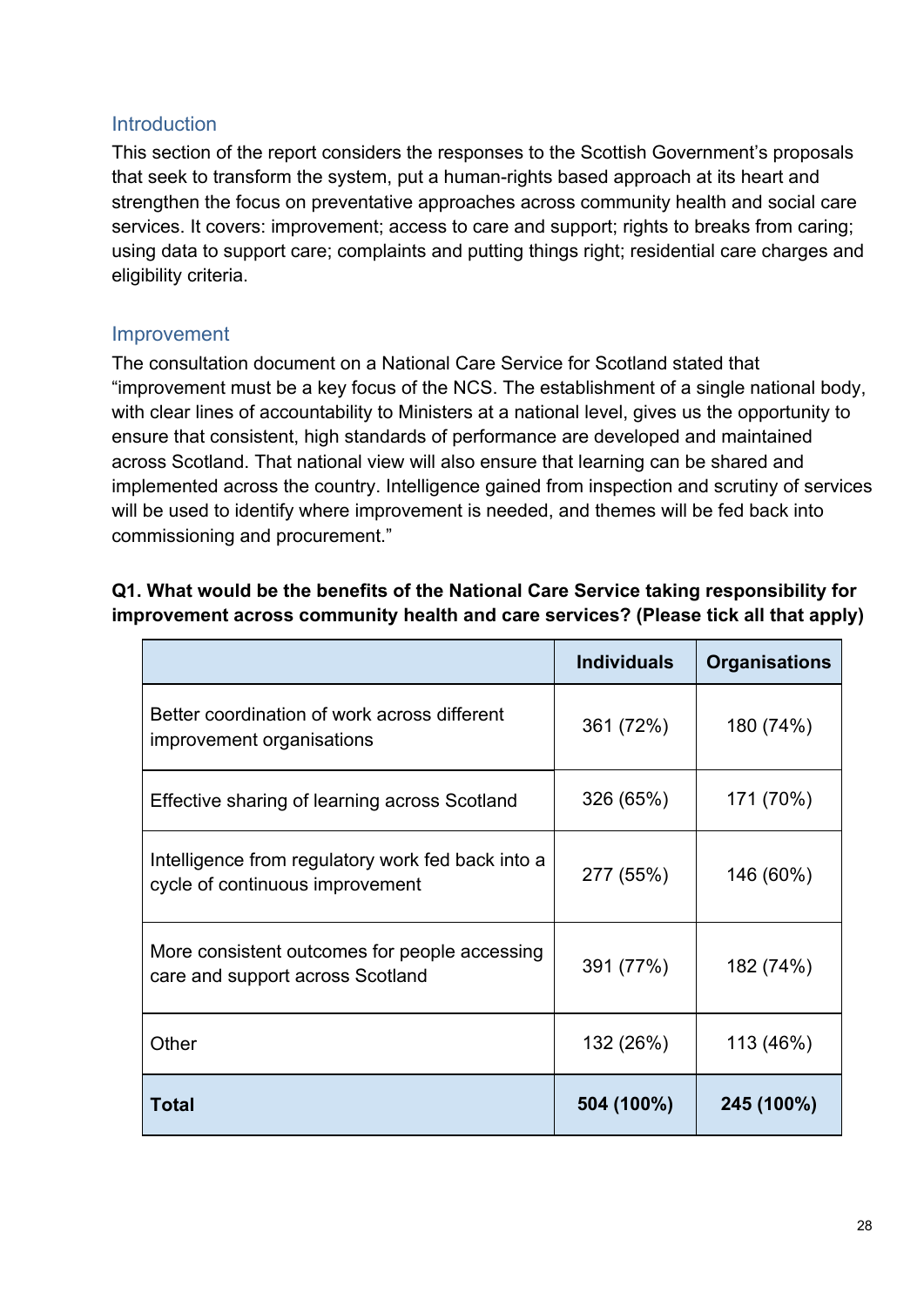The first question in the Improvement section was answered by 751 people, of whom 504 were individuals. The top benefit of an NCS taking responsibility for improvement identified was "more consistent outcomes for people accessing care and support in Scotland" with three quarters of respondents in total selecting this option. This was followed by "better coordination of work across different improvement organisations".

Other benefits of the NCS taking responsibility for improvement across community health and care services (suggested by 466 respondents to this question) tended to reference:

- A set of national standards for care
- More guidance around standards and how they should be applied
- The opportunity to streamline the service and improve future outcomes
- The potential to present knowledge sharing and upskilling opportunities across the workforce
- Efficiency savings through national procurement
- Improved and better use of data collection and sharing
- A greater potential for innovation
- Improved and more integrated career pathways for the health and care workforce in its entirety (greater career progression, flexibility and parity in pay between sectors and across providers)

The people accessing care and support who responded to this consultation tended to highlight improved access to care, a more consistent approach, ending a perceived "postcode lottery" and greater accountability. Health and social care staff, such as frontline workers, management and social workers agreed with this sentiment, and also highlighted the importance of funding, wage increases and working together across health and social care more consistently.

Please note that the comments in this section should be read in conjunction with the comments provided in relation to the overall concept of the NCS as many respondents replied to this question in relation to the general concept of a NCS rather than in relation improvement specifically (please see Q20 in Chapter 4 of this report). Free text comments included:

"Less unnecessary and repetitive bureaucracy." (Person accessing care and support)

"Hopefully, less chance of people falling through the cracks, or getting lost within the system. Hopefully, [a] more targeted approach and care. Also, that there would be just the one agency dealing with a person, rather than multiple agencies." (Person accessing care and support)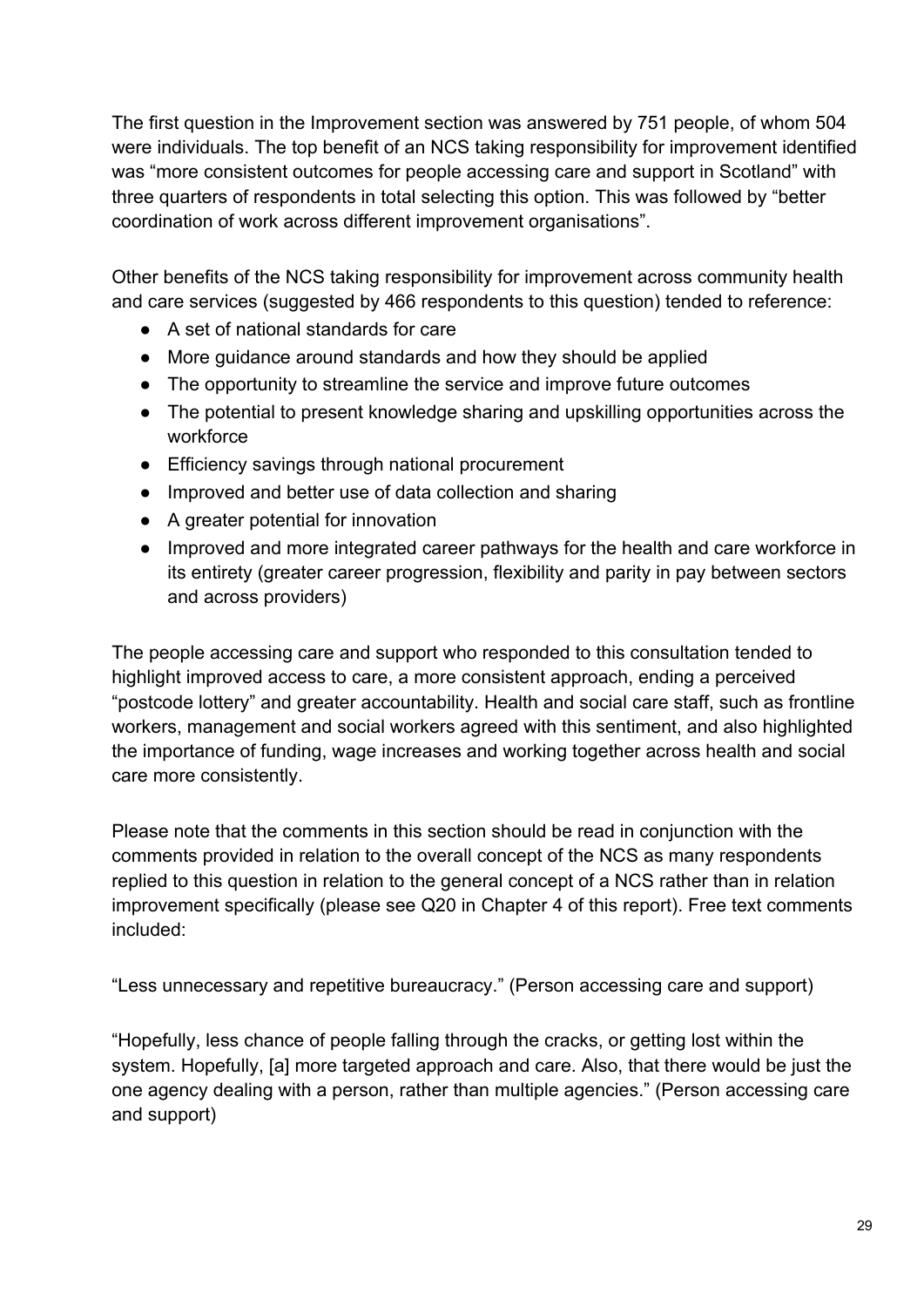"Clearer leadership and accountability pathways, with follow through of care reviews and prompt action, instead of lost in multiple layers of local bureaucracy. Fairer eligibility criteria... More efficient communication/fairer care between providers and people using services and those working in the services." (Current or former frontline care worker and unpaid carer)

Of the Easy Read responses received, the vast majority, 37 out of the 41 (90%) who responded to this question, believed that a National Care Service taking responsibility for improvement will help make sure that good practice is shared across Scotland. Verbatim responses to this question tended to suggest that a NCS would:

- Give greater consistency across Scotland
- Achieve greater efficiencies

# **Q2 Are there any risks from the National Care Service taking responsibility for improvement across community health and care services?**

There were 694 responses to the question whether there are any risks from the National Care Service taking responsibility for improvement across community health and care services (Q2). Common concerns were raised with regards to:

- People accessing care and support and care workers 'not having a voice'
- The effect on care, such as creating more confusion and lack of clear communication, funding being diverted and the need for people with lived experience to help inform decision making.
- The impact on local services, such as the potential loss of local empowerment and flexibility to local needs, especially in rural areas where there are "unique service delivery challenges which require bespoke approaches to service provision". As one organisation highlighted in this context: "the pandemic has served to remind us of the importance of human connection and the value of relationships".
- The variation in needs across different areas of Scotland
- Impact on decision-making in the best interest of the Person accessing care and support
- Staffing issues including the potential impact on retention and morale
- Competing governance roles and structural barriers
- Competing priorities and performance frameworks
- Potential risks to local innovation

Risks identified by people accessing care and support included: increased bureaucracy; loss of local knowledge; loss of what currently works well; and a "one size fits all approach":

"The danger is that they will ignore the special problems faced by those in Highlands & Islands area." (Person accessing care and support)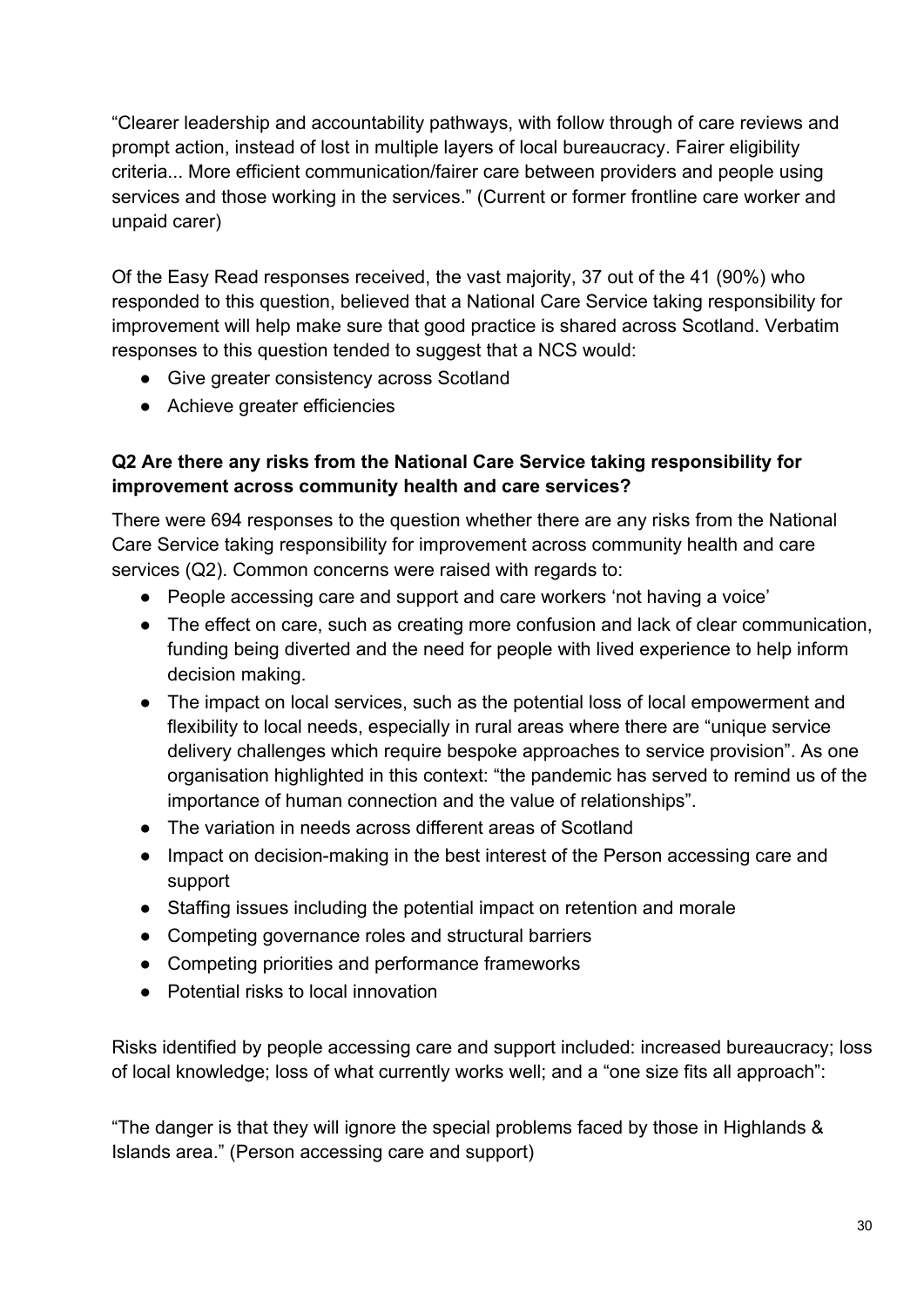"If things are missed, gaps or faults created they could be replicated across Scotland. Possibility of loss of flexibility and creativity." (Person accessing care and support)

"Local Authorities and Health Boards already have their own ways of working which suit their own area e.g. rural or urban, with a large proportion of older people etc. It is very important that if something is working well, it is not disrupted in order to try to have a onesize-fits-all service." (Current or former frontline care worker)

"[There are] always risks when a single body controls such a wide variety of services necessary to care for an even wider variety of people." (Current or former frontline care worker)

Respondents working in social care also highlighted the importance of retaining local knowledge, particularly in relation to rural and more remote areas.

"Scotland has a rich and varied geography and demographic, therefore it is essential that the NCS takes account of local information, needs and priorities to support improvement across each area." (Current or former social worker)

There were also concerns amongst organisational stakeholders about the risk of additional bureaucracy:

"Added bureaucracy. A NCS that adds a layer of bureaucracy and added governance, or delivery layer would be inefficient. With best value in mind, consideration should be given to the totality of resourcing and capacity already within the system." (Public Health Scotland)

Other risks included disrupting or diluting existing good practice at the local level; the potential loss of existing partnerships; the need to avoid silo working or further fragmentation of services; and the availability of sufficient funding.

"A risk funding for social care support could be "subject to dilution", and that the recommendations of the IRASC will not be fully implemented and a NCS will be watered down." (People-Led Policy Panel, Inclusion Scotland)

"However, there are key issues surrounding the financial underpinning of the proposals, their implications for the Local Government workforce, human rights and other key areas where there is a need for further information and clarification… It is imperative that further detail relating to these areas is provided immediately as there is a not inconsiderable risk that information relating to these issues will not be given due consideration as a result of not being emphasised in the formal consultation respondent form" (COSLA)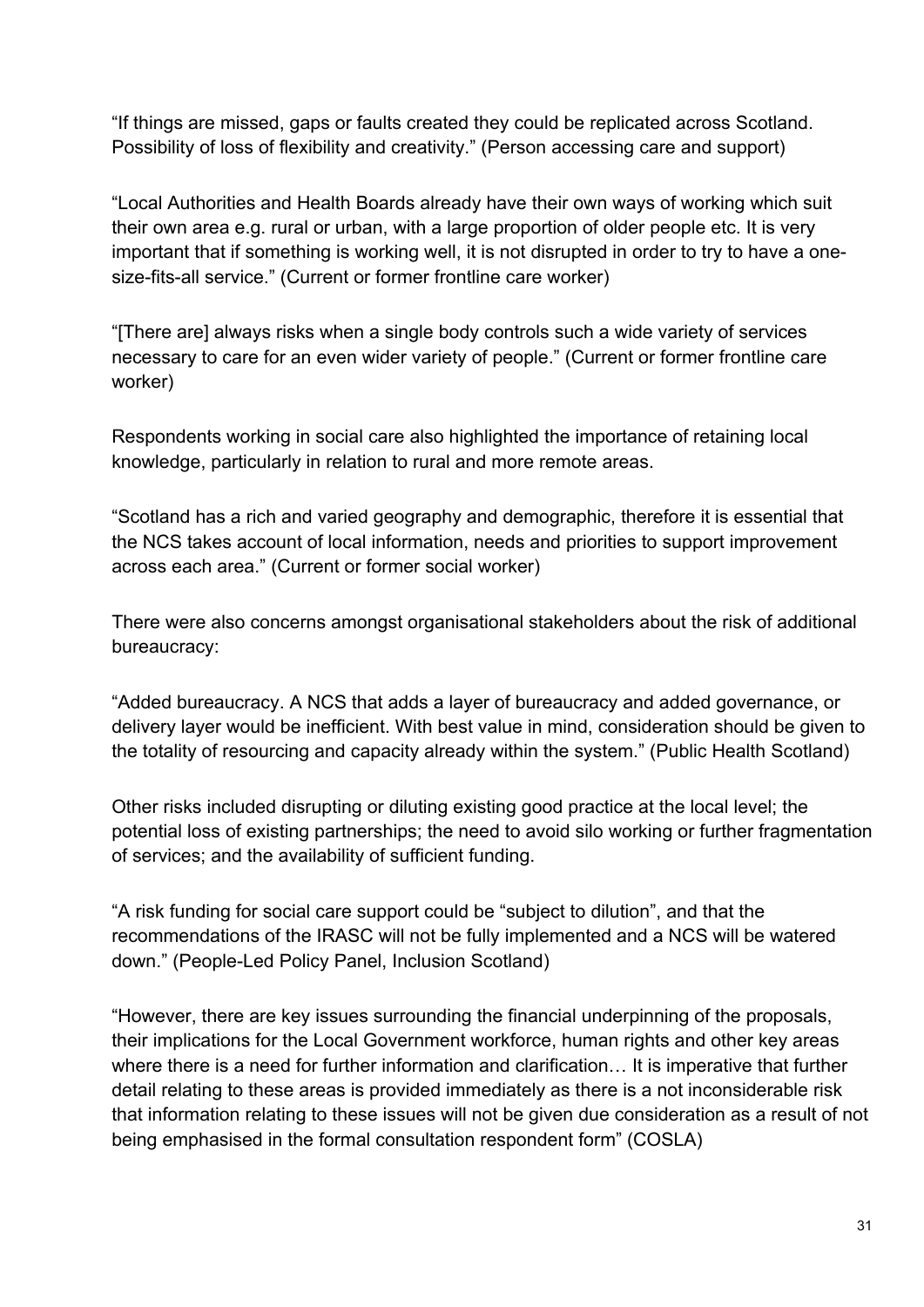Other organisational stakeholders questioned whether a National Care Service was the solution at all.

"A centralised national service is not a necessary nor proportionate solution to all of those failures. Indeed, many of the improvements required could be (and in some cases already are being) delivered more quickly, more effectively, and ultimately at lower cost through the proper resourcing and effective utilisation of existing structures." (SOLACE)

"We will be throwing money at this that we don't have. Two or three years to get this done rather than wiping the whole table clean." (East Renfrewshire Health and Social Care Partnership)

The respondents to the Easy Read consultation also identified a number of risks, including:

- Data security and information sharing
- The risk of creating a top heavy organisation

One respondent to the Easy Read consultation also emphasised the importance of learning from other restructuring exercises such as Police Scotland, as have others in responses to other questions in this consultation exercise.

Overall, many respondents saw the benefits of a National Care Service taking responsibility for improvement across community health and care services, particularly in relation to providing more consistent outcomes for people accessing care and support across (ending the "postcode lottery"), more joined up working across different improvement organisations and greater efficiencies. Risks identified included the ability to respond to local needs; bureaucracy; and funding.

Given that this was the first question in the consultation many respondents used this opportunity to comment on the concept of the NCS in general (please see the following chapter for further comment). Some respondents also stated that there is insufficient detail in the consultation document to allow them to respond fully to this question.

# <span id="page-32-0"></span>Access to care and support

The section on "Access to care and support" of the consultation outlines the Scottish Government's proposals to create fairer access to care across the country. It states that: "we will remove eligibility criteria in their current form by moving away from a focus on risk and instead focusing on enabling people to access the care and support that they need to lead a full life. This will mean significantly changing the way care and support services are designed, so that prevention and early intervention is prioritised and people can move easily between different types of care and support as their needs change."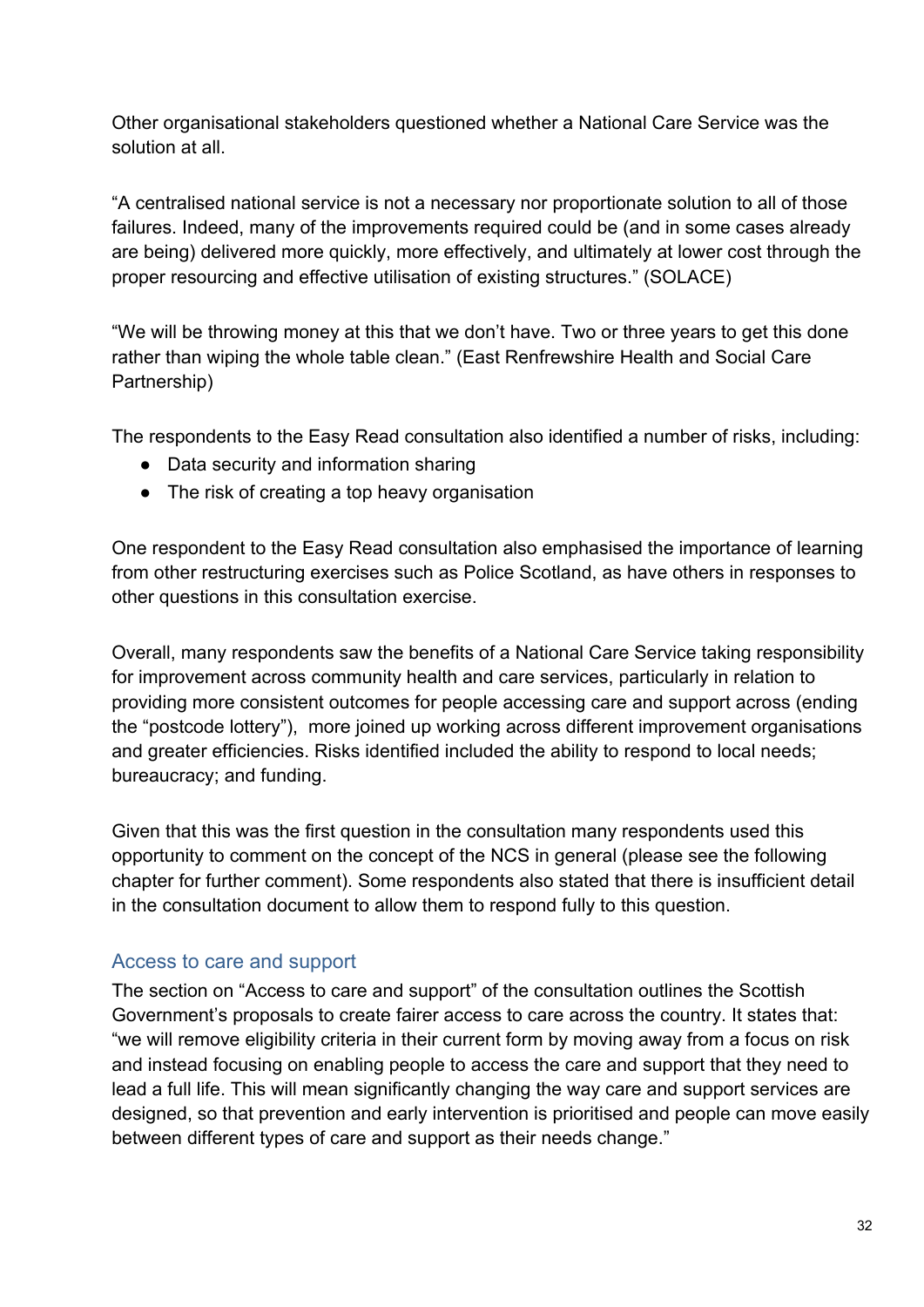**Q3. If you or someone you know needed to access care and support, how likely would you be to use the following routes if they were available?**

|                                                                                   | Not at all<br>likely | <b>Unlikely</b> | Neither/<br>nor | <b>Likely</b> | <b>Very</b><br>likely |
|-----------------------------------------------------------------------------------|----------------------|-----------------|-----------------|---------------|-----------------------|
| Speaking to my GP or<br>another health professional<br>(647)                      | 45<br>(7%)           | 41<br>(6%)      | 57<br>(9%)      | 240<br>(37%)  | 264<br>(41%)          |
| Speaking to someone at a<br>voluntary sector<br>organisation (641)                | 68<br>$(11\%)$       | 105<br>(16%)    | 108<br>(17%)    | 241<br>(38%)  | 119<br>(19%)          |
| Speaking to someone at<br>another public sector<br>organisation (627)             | 140<br>(22%)         | 162<br>(26%)    | 147<br>(23%)    | 130<br>(21%)  | 48<br>(8%)            |
| Going along to a drop in<br>service (630)                                         | 115<br>(18%)         | 170<br>(27%)    | 124<br>(20%)    | 153<br>(24%)  | 68<br>$(11\%)$        |
| Through a contact centre<br>run by my local authority<br>(633)                    | 71<br>$(11\%)$       | 79<br>(13%)     | 123<br>(19%)    | 235<br>(37%)  | 125<br>(20%)          |
| Contacting my local<br>authority by email or<br>through their website (633)       | 69<br>$(11\%)$       | 79<br>(13%)     | 113<br>(18%)    | 208<br>(33%)  | 164<br>(26%)          |
| Using a website or online<br>form that can be used by<br>anyone in Scotland (633) | 58<br>(9%)           | 90<br>(14%)     | 116<br>(18%)    | 217<br>(34%)  | 152<br>(24%)          |
| Through a national helpdesk<br>that I can contact 7 days a<br>week (629)          | 70<br>$(11\%)$       | 73<br>(12%)     | 102<br>(16%)    | 218<br>(35%)  | 166<br>(26%)          |

The consultation received responses from between 627 and 647 respondents to Q3 (which routes they would use to access care and support). Speaking to their GP or another health professional, a voluntary organisation, a national helpdesk or national online form were the options that were most likely to be used. Speaking to another public sector organisation or a drop in centre were the least popular options.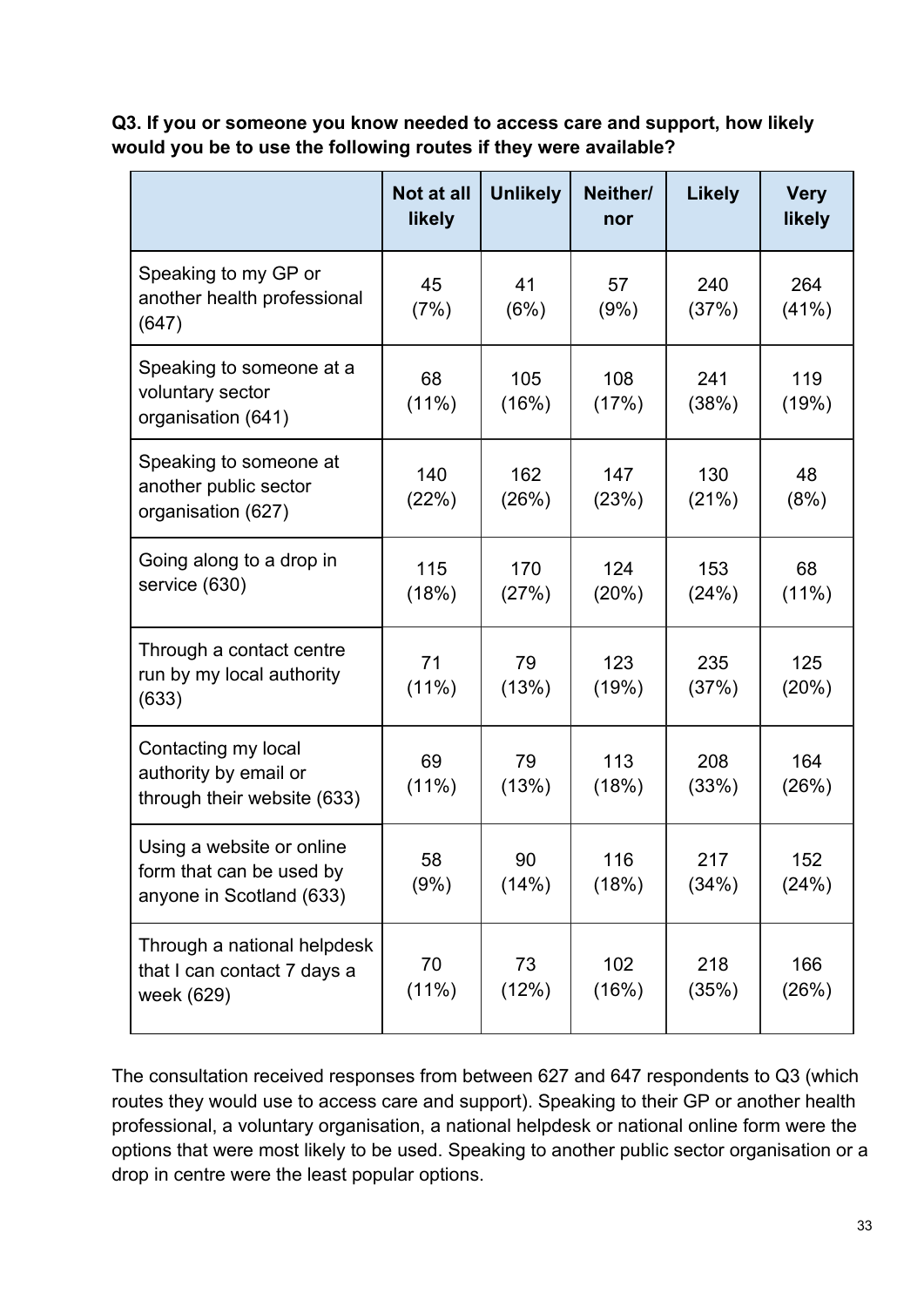The Easy Read responses followed a broadly similar pattern, with 43 out of the 45 (96%) that responded to this question, stating that they would contact their GP or another health professional. This was followed by a "national helpline that could be contacted seven days a week", with 27 out of 45 respondents (60%) giving this response. There were no real differences by type of respondent.

Respondents were also able to suggest other options for accessing care and support at this question and 335 respondents took this opportunity. Common themes raised when respondents were asked about routes available to those needing access to care or support included perceptions that it is:

- Difficult to know what support was available to them other than their GP
- Difficult to access GP services in the current climate (i.e. in the Covid-19 pandemic)
- Important to consider accessibility for those more vulnerable users

Some of the responses to this question reflected these frustrations with the existing system:

"The access to GPs is really difficult and it makes you feel so alone. I tried a number of times and it feels like GP service is now accident and emergency only." (Individual respondent)

"There should be one single accessible point of access. Instead there are numerous confusing routes." (A friend or family member of mine receives, or has received, social care or support)

"Being from the BME community, many of the above are traditional middle class access points that are not well advertised or understood or accessible to many people that I know from my community." (Unpaid carer)

In general, there was broad and widespread support for more flexible and personalised approaches to providing care:

"A focus on enabling people to access the care and support that they need, through a set of entitlements, is welcome, as is the commitment to prioritise prevention and early intervention and allow people to move easily between different types of care and support as their needs change." (Dundee City Council)

"We know that, depending on their needs, experiences and preferences, people use a range of different routes to access care and support. It is right that people should have choice and flexibility and we recognise the importance of a person-centred approach to identifying needs and improving outcomes." (East Ayrshire Council and East Ayrshire Integration Joint Board)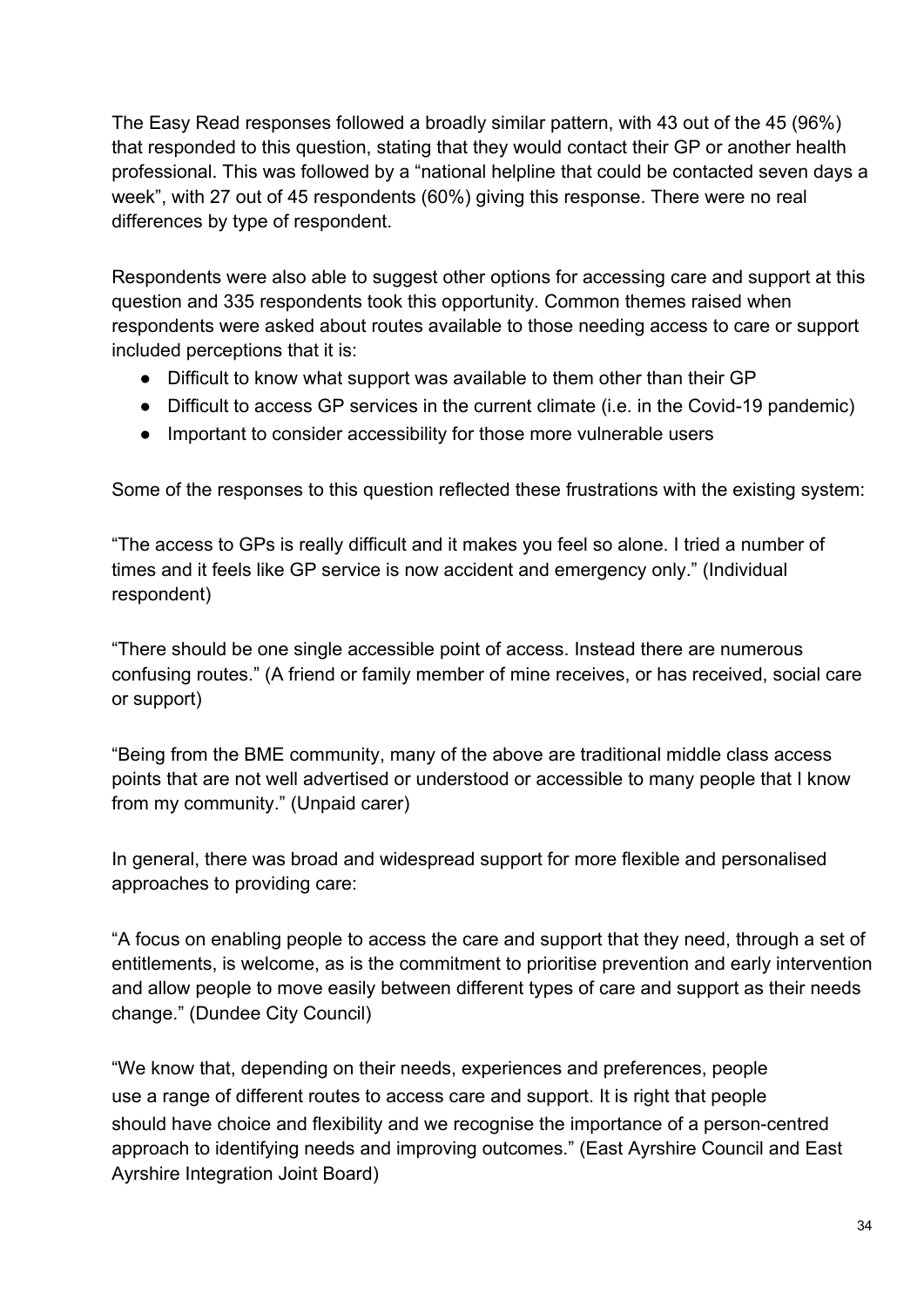**Q4. How can we better coordinate care and support (indicate order of preference)? % ranked 1st**

|                                                                                                               | <b>Individuals</b> | <b>Organisations</b> |
|---------------------------------------------------------------------------------------------------------------|--------------------|----------------------|
| Have a lead professional to coordinate<br>care and support for each individual                                | 307 (61%)          | 86 (56%)             |
| Have a professional as a clear single<br>point of contact for adults accessing<br>care and support services   | 110 (22%)          | 31(20%)              |
| Have community or voluntary sector<br>organisations, based locally, which act<br>as a single point of contact | 85 (17%)           | 37 (24%)             |
| Total                                                                                                         | 502 (100%)         | 154 (100%)           |

When it came to better coordination of care and support, 393 out of the 657 (60%) that responded to this question, stated that having a 'lead professional to coordinate care and support for each individual' was their preferred way to do this.

In relation to the needs of specific groups of people accessing care and support, The Promise highlighted the importance of seeking the views of and reflecting the needs of children and young people and their families in relation to accessing support:

"Care experienced children, young people, adults and families told the Independent Care Review about a multitude of preferences for support and called for recognition that these might change depending on circumstance and relationships… Plan 21-24 describes the need to develop trusting relationships between families and those who provide support to them. Of particular importance is the need to ensure seamless transitions between different supports as circumstances for families change." (The Promise)

There were 44 Easy Read responses to this question. There was a relatively even split across all three answer options with around six in ten selecting a single professional who talks to them and then involves other people and a similar proportion selecting support from local community or voluntary organisations. Free text responses to the Q5 Easy Read question "Do you think the partnership way of working will improve access to care and support?", suggested that a single point of contact would be helpful and that the supported person should be at the centre of decision making.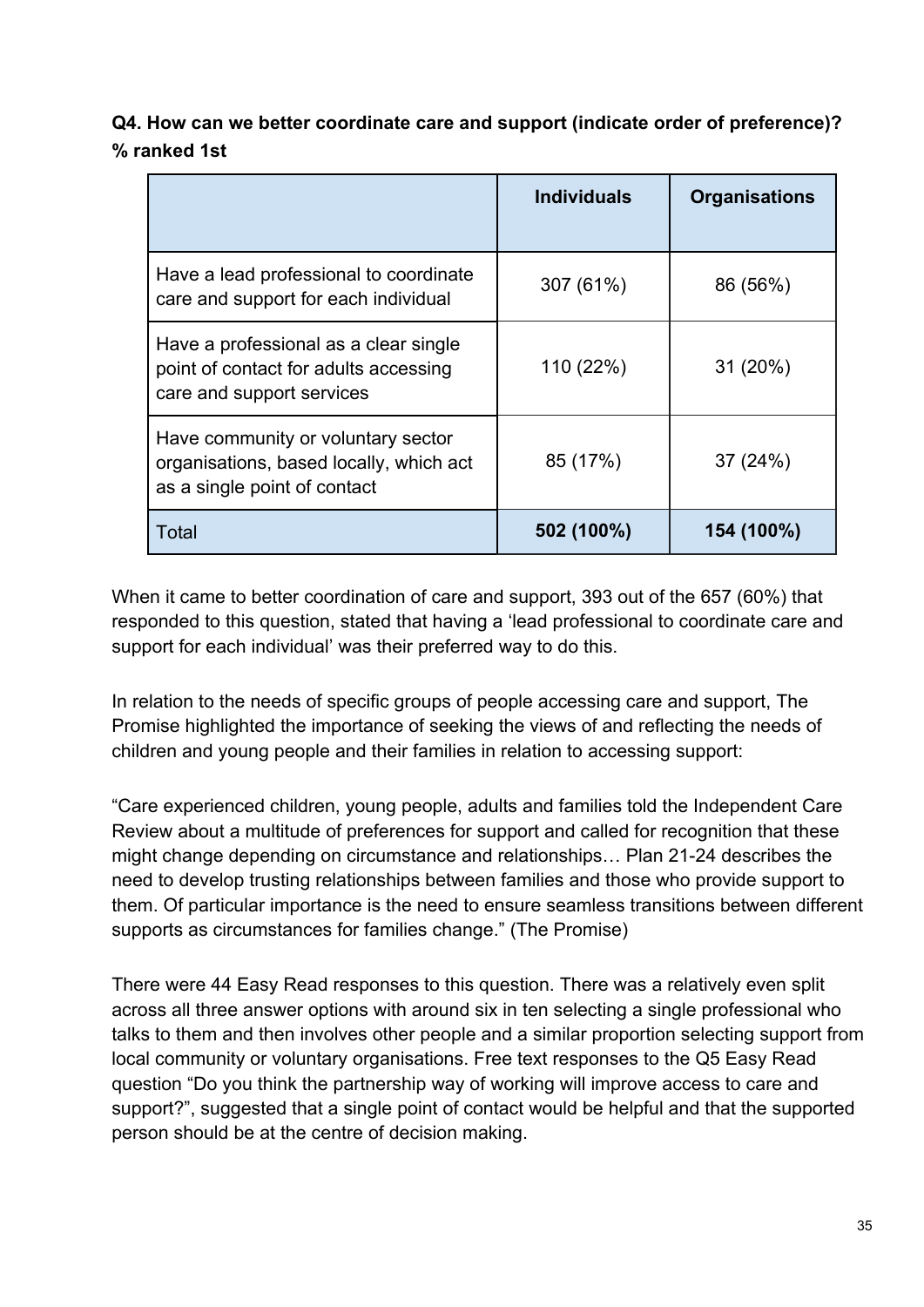## Support planning

The Scottish Government stated in the consultation document that a critical aspect of the new approach is a single adult's plan and a single planning process. This is intended to cover all aspects of care planning from the point that it is identified that care and support may be needed, through to agreement of the care and support to be provided and beyond.

Nearly all (662 out of 676 respondents (98%)) of the participants in the consultation who responded to Q5 "How should support planning take place in the National Care Service" agreed or strongly agreed that: "Support planning should include the opportunity for me and/or my family and unpaid carers to contribute". Furthermore, a large majority (595 out of 672 respondents (89%)) agreed or strongly agreed that " If I want to, I should be able to get support from a voluntary sector organisation or an organisation in my community, to help me set out what I want as part of my support planning".

## **Q5. How should support planning take place in the National Care Service? For each of the elements below, please select to what extent you agree or disagree with each option:**

|                                                                                                                                                                                                              | <b>Strongly</b><br>disagree | <b>Disagree</b>        | Neither/<br>nor | <b>Agree</b>   | <b>Strongly</b><br>agree |
|--------------------------------------------------------------------------------------------------------------------------------------------------------------------------------------------------------------|-----------------------------|------------------------|-----------------|----------------|--------------------------|
| Support planning should<br>include the opportunity for<br>me and/or my family and<br>unpaid carers to contribute<br>(676)                                                                                    | 7<br>(1%)                   | $\overline{4}$<br>(1%) | 3<br>$(0\%)$    | 75<br>$(11\%)$ | 587<br>(87%)             |
| If I want to, I should be able<br>to get support from a<br>voluntary sector organisation<br>or an organisation in my<br>community, to help me set<br>out what I want as part of my<br>support planning (672) | 11<br>(2%)                  | 15<br>(2%)             | 51<br>(8%)      | 157<br>(23%)   | 438<br>(65%)             |

**Q5a. How you tell people about your support needs**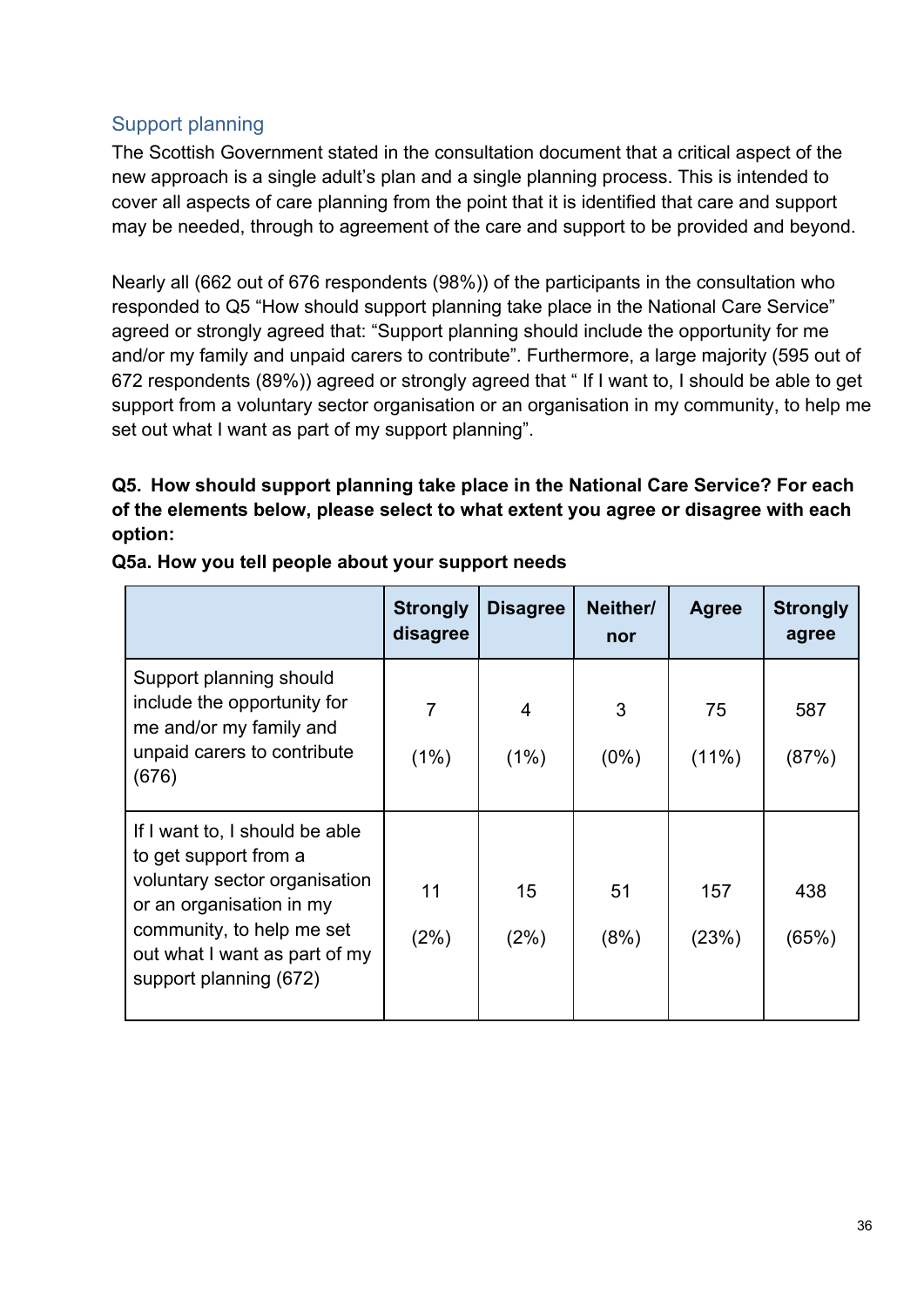In terms of what a support plan should focus on, there were high levels of agreement that: "decisions about the support I get should be focused on the outcomes I want to achieve to live a full life (637 out of the 671 (95%) that responded to this question) and that "decisions about the support I get should be focused on the tasks I need to carry out each day to be able to take care of myself and live a full life (560 out of the 666 (84%) that responded to this question).

|                                                                                                                                                                             | <b>Strongly</b><br>disagree | <b>Disagree</b> | Neither/<br>nor | <b>Agree</b> | <b>Strongly</b><br>agree |
|-----------------------------------------------------------------------------------------------------------------------------------------------------------------------------|-----------------------------|-----------------|-----------------|--------------|--------------------------|
| Decisions about the support I<br>get should be based on the<br>judgement of the<br>professional working with<br>me, taking into account my<br>views (667)                   | 27<br>(4%)                  | 100<br>(15%)    | 107<br>(16%)    | 209<br>(31%) | 224<br>(34%)             |
| Decisions about the support I<br>get should be focused on the<br>tasks I need to carry out<br>each day to be able to take<br>care of myself and live a full<br>life $(666)$ | 16<br>(2%)                  | 39<br>(6%)      | 51<br>(8%)      | 211<br>(32%) | 349<br>(52%)             |
| Decisions about the support I<br>get should be focused on the<br>outcomes I want to achieve<br>to live a full life (671)                                                    | 4<br>(1%)                   | 4<br>(1%)       | 26<br>(4%)      | 159<br>(24%) | 478<br>(71%)             |

## **Q5b. What a support plan should focus on:**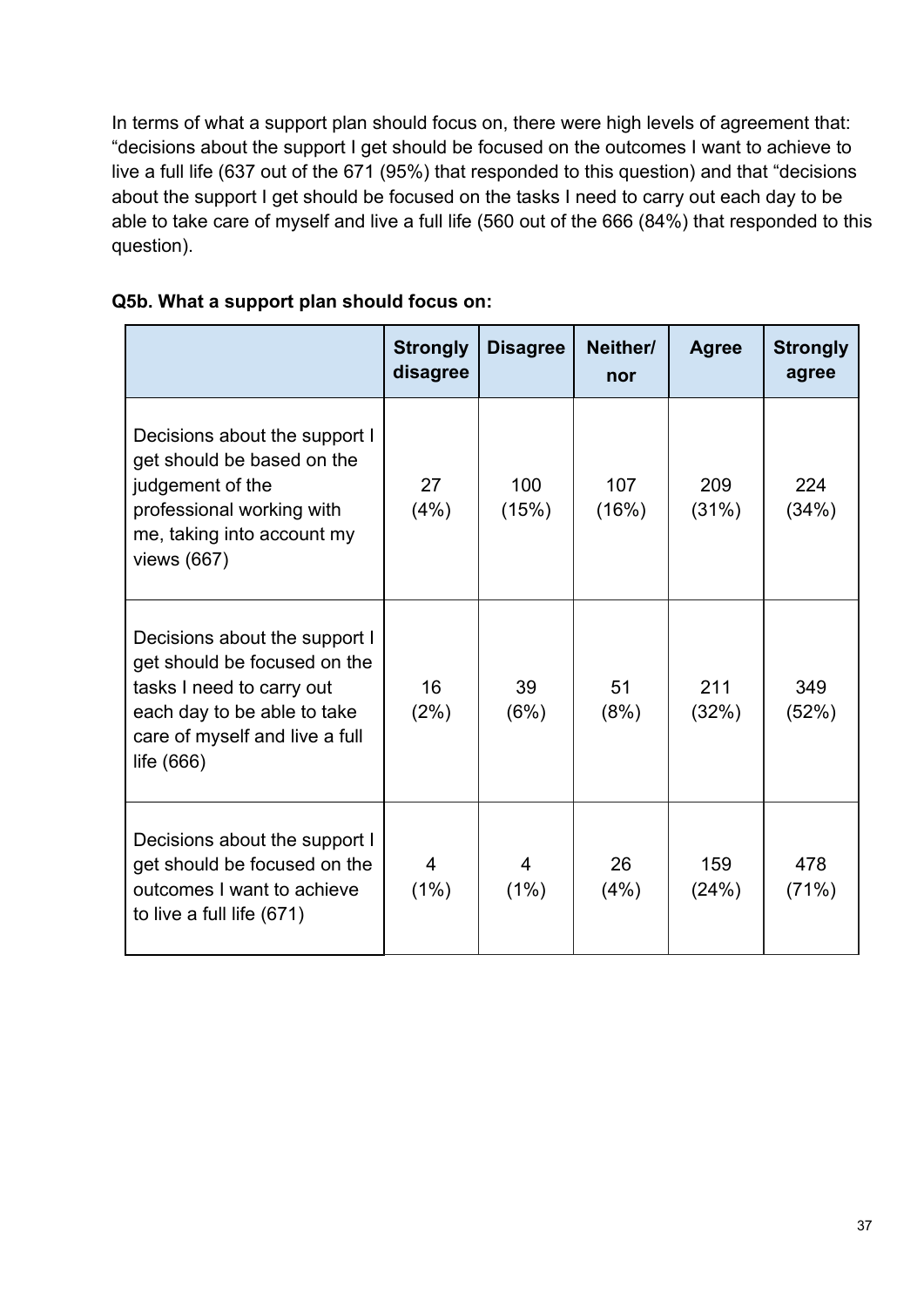Q5c addressed whether the support planning process should differ depending on the level of support required. Around 650 people responded to these questions. Three quarters agreed or strongly agreed that "I should get a light-touch conversation if I need a little bit of support; or a more detailed conversation with a qualified social worker if my support needs are more complex" (481 out of the 648 (74%) that responded to this question).

|                                                                                                                                                                                                          | <b>Strongly</b><br>disagree | <b>Disagree</b> | Neither/<br>nor | <b>Agree</b> | <b>Strongly</b><br>agree |
|----------------------------------------------------------------------------------------------------------------------------------------------------------------------------------------------------------|-----------------------------|-----------------|-----------------|--------------|--------------------------|
| I should get a light-touch<br>conversation if I need a little<br>bit of support; or a more<br>detailed conversation with a<br>qualified social worker if my<br>support needs are more<br>complex (648)   | 17<br>(3%)                  | 68<br>$(11\%)$  | 82<br>(13%)     | 225<br>(35%) | 256<br>(40%)             |
| If I need a little bit of support,<br>a light-touch conversation<br>could be done by someone<br>in the community such as a<br>support worker or someone<br>from a voluntary sector<br>organisation (647) | 30<br>(5%)                  | 110<br>(17%)    | 115<br>(18%)    | 249<br>(39%) | 143<br>(22%)             |
| However much support I<br>need, the conversation<br>should be the same (652)                                                                                                                             | 32<br>(5%)                  | 140<br>(22%)    | 101<br>(16%)    | 157<br>(24%) | 222<br>(34%)             |

**Q5c. Whether the support planning process should be different, depending on the level of support you need:**

These findings might suggest that respondents would welcome more tailored support depending on the complexity of their needs as levels of agreement are highest in response to this statement but that they would also welcome consistency in the conversation. There were 349 responses to the "other" option at Q5. Common themes or comments here tended to relate to the definition of need and to tailored approaches: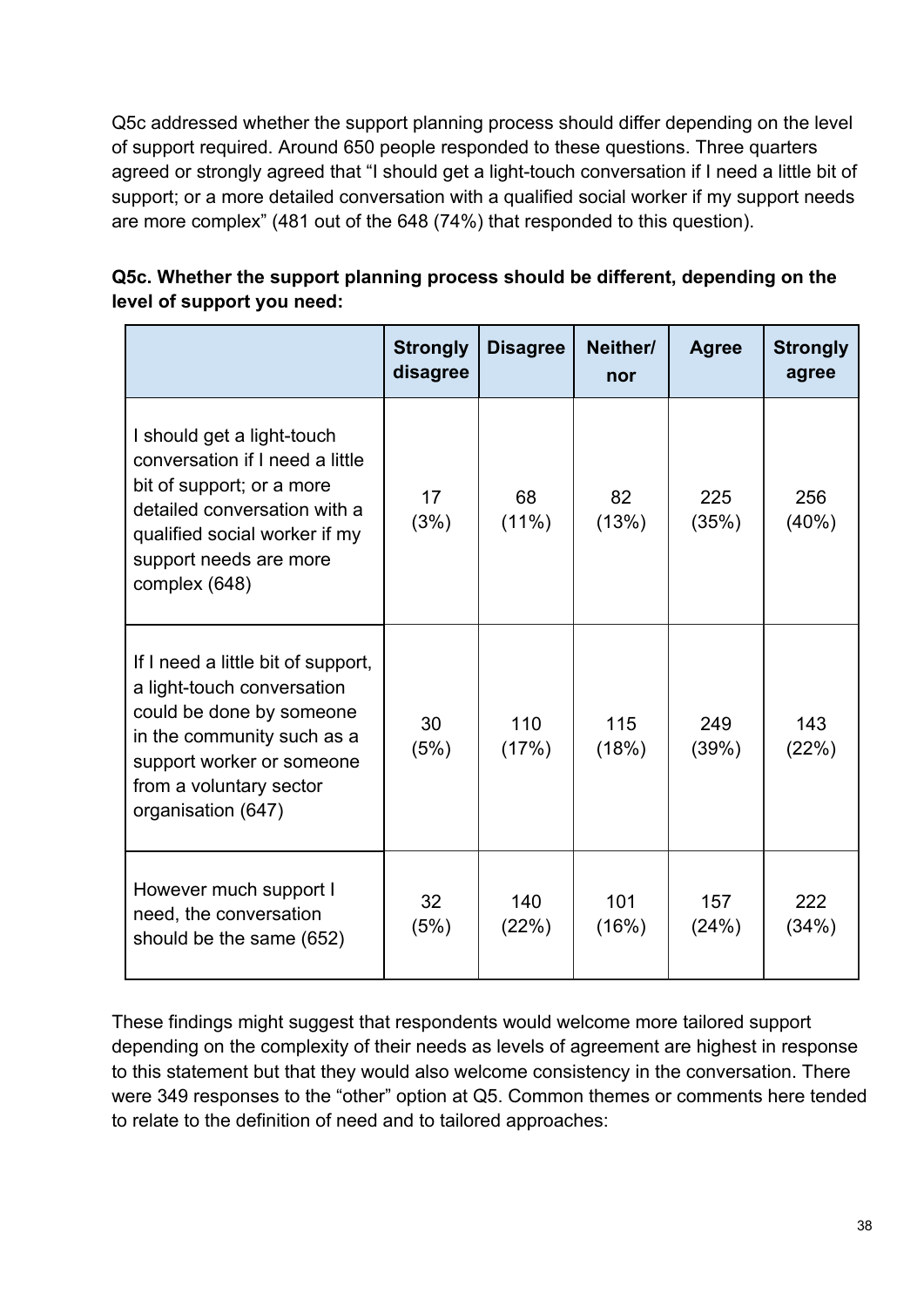"Someone who seems to only need "a little bit of support" may actually have more complex issues. Who will decide the level of need?" (Person accessing care and support)

"All conversations should be tailored to the individual… having "the same" conversations across Scotland won't be appropriate where people have learning difficulties etc. Everything being clear for every individual is key." (Person accessing care and support)

Comments here also tended to reference the specific needs of the person accessing care and support and the fact that these needs should be taken into account into any consultation or appointment and that, where required, a multidisciplinary team should be deployed:

"Members agreed that support planning should include the opportunity for the person accessing care and support/their family and unpaid carers to contribute and they should be able to get support from a voluntary sector organisation or an organisation in their community, to help them set out what they want as part of their support planning." (South Lanarkshire Adult and Child Protection Committee)

"Support planning must be multidisciplinary, including nursing assessment, where a person has complex needs or in cases where they are already receiving support from another agency, including for their healthcare needs - in which case support planning must involve each relevant agency." (Royal College of Nursing)

#### **Q6 The Getting It Right For Everyone National Practice model would use the same language across all services and professionals to describe and assess your strengths and needs. Do you agree or disagree with this approach?**

There was also strong agreement with the approach that the Getting It Right For Everyone National Practice model would use the same language across all services and professionals to describe and assess strengths and needs (Q6a) with 428 out of the 498 (86%) of individuals that responded to this question and 178 out of the 199 (89%) of organisations who responded, agreeing with this statement. There were 520 respondents who gave an explanation for their response at Q6a. Of those who agreed, common reasons given included:

- A model would limit misunderstanding and confusion caused by different languages, jargon and acronyms currently used by different professionals
- It would create a more consistent system of communication and equity in care requirements
- While the aim of consistency was welcome, there was also a recognition that flexibility was required to take account of individuals and their own circumstances
- GIRFEC was an example of a good benchmark for what currently works in children/family care across professions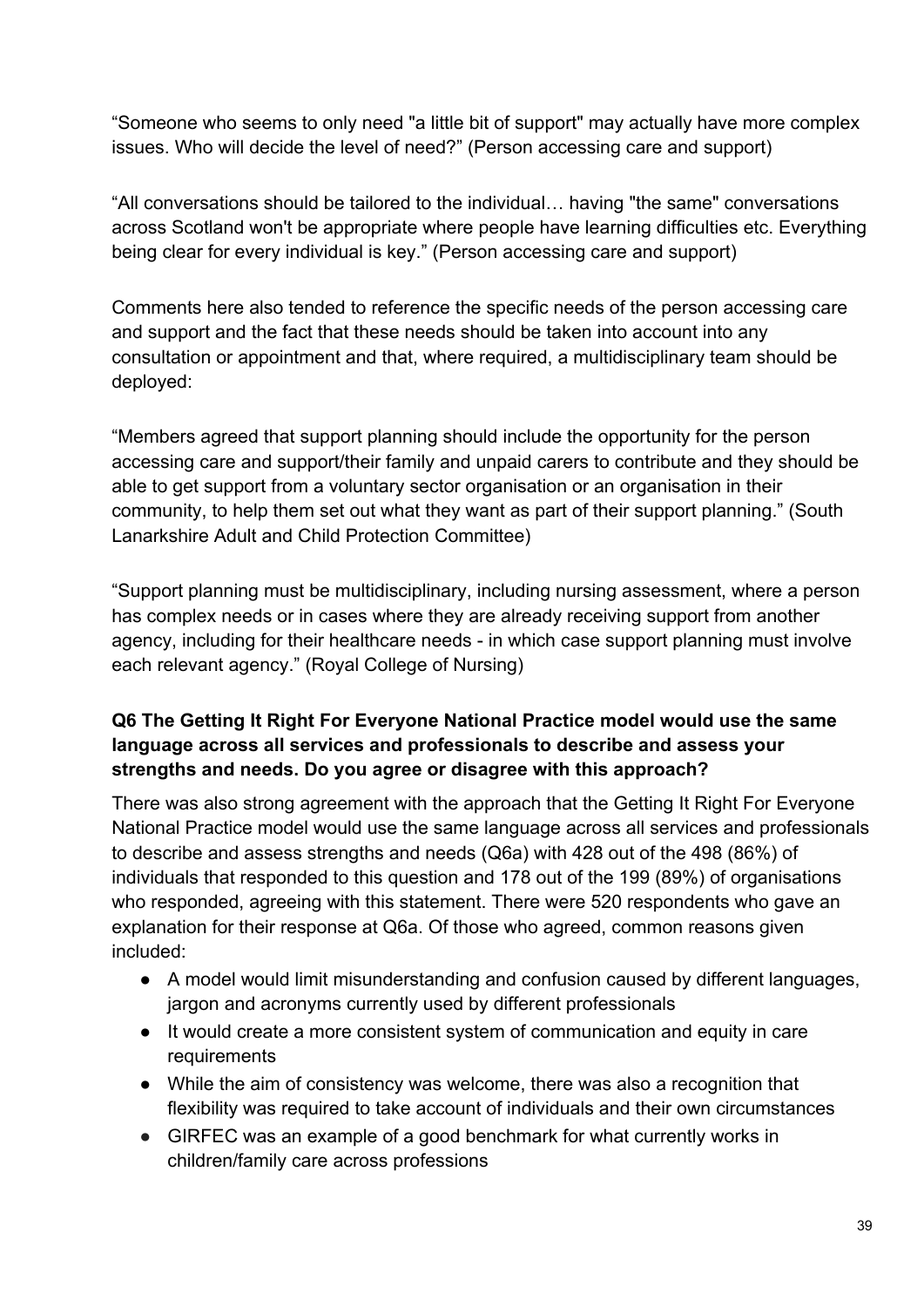In the Easy Read responses, a large majority of respondents, 38 out of 48 respondents (79%), suggested that their main priority for support planning (Q4) was a "focus on the things they want to live a full life". This was followed by support focused on daily tasks to allow them to take care of themselves and live a full life (28 out of 48 respondents (58%)). A similarly large majority, 26 out of 30 respondents (87%), thought that a partnership way of working would improve access to care and support.

#### **Q7 The Getting It Right for Everyone National Practice model would be a single planning process involving everyone who is involved with your care and support, with a single plan that involves me in agreeing the support I require. This would be supported by an integrated social care and health record, so that my information moves through care and support services with me. Do you agree or disagree with this approach?**

There was also very strong support for a single plan under the Getting It Right For Everyone National Practice model alongside an integrated social care and health record (Q7a). Over 700 respondents answered this question and 446 out of the 502 (89%) individuals and 184 out of the 198 (93%) organisations agreed with this approach. Nearly 500 respondents (485), provided a reason for their response. In general, agreement was based on: the need to reduce complexity; creating a clear and transparent process, while acknowledging the uniqueness of each individual and their situation; easing transitions; and providing continuity of care.

Challenges were also noted around the use of organisations' separate IT systems and data protection concerns. In general, there was a view that the process should be simplified in terms of interactions with different practitioners, data sharing and language.

"Coordinated professional interactions limit the number of professionals dealing with a family, meaning they give a coordinated response possibly sooner as long as the 'power to act' is devolved to individuals with sensible monitoring of process and outcomes." (Person accessing care and support)

"I forgot the number of times I had to recount my mother's story, and due to her dementia, she would often lie about her condition." (Person accessing care and support)

"At present, people report that the variety of language used across the social care sector is complex and frequently confusing. Greater streamlining of language would reduce that confusion for people, especially people transitioning from children and young people's services to adult social care, and for people moving from one local authority to another." (The Alliance)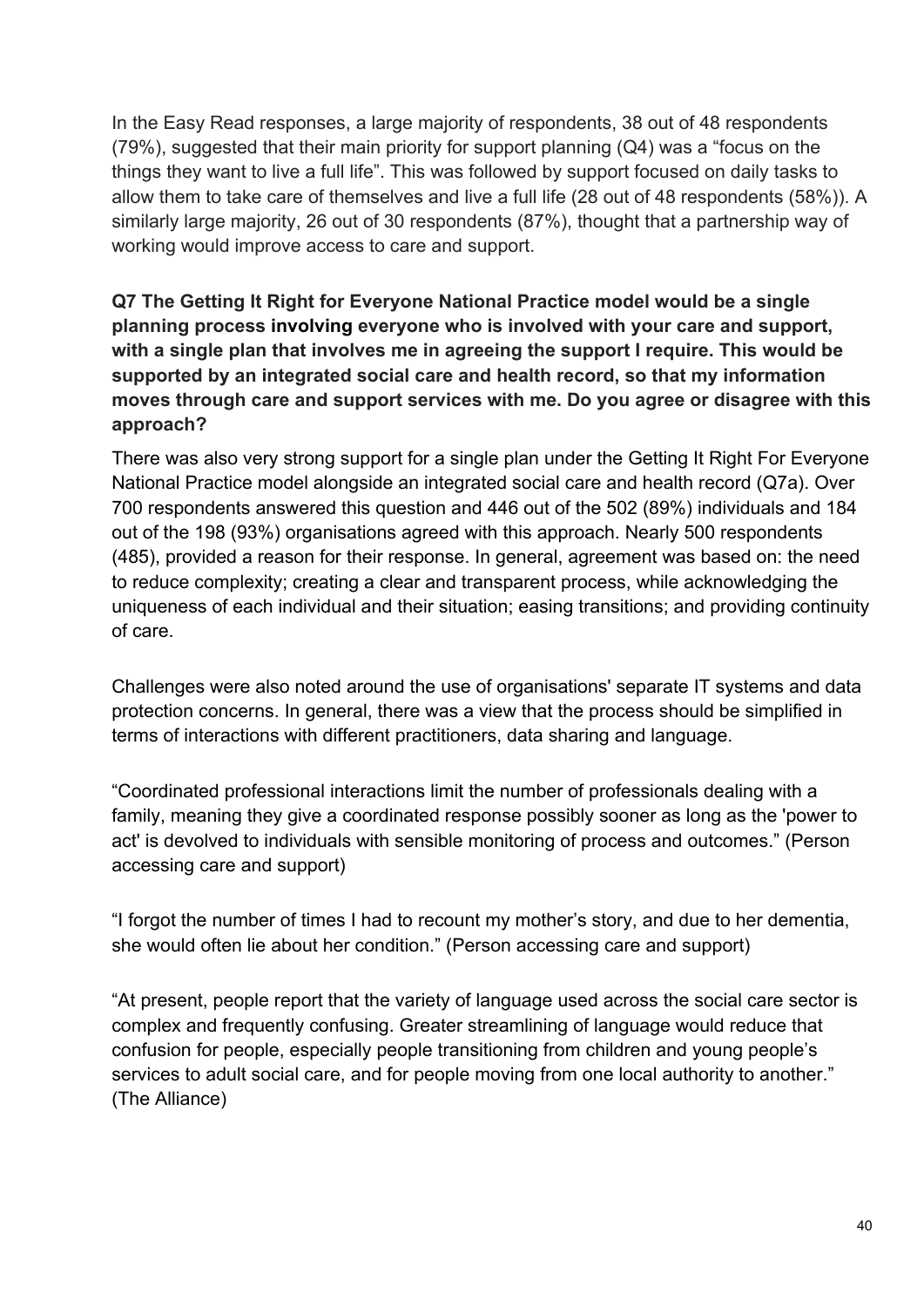The Scottish Human Rights Commission (SHRC), the Equality and Human Rights Commission (EHRC) and the People-led Policy Panel, Inclusion Scotland, all highlighted that the language of independent living, equality and human rights should be part of GIRFE.

"We support the proposal for a new approach to planning care. In particular, we agree this should be rights-based, focused on putting the adult's wishes at the centre of decisionmaking and on improving outcomes. We need a values-driven approach that is built on coproduction, recognises the right to independent living and guarantees practical support to help social care users make informed decisions." (EHRC)

## **Q8 Do you agree or disagree that a National Practice Model for adults would improve outcomes?**

There were also very high levels of agreement that a National Practice Model for adults would improve outcomes, with 396 out of the 476 (83%) individuals that responded to this question and 148 out of the 170 (87%) organisations agreeing overall (Q8a). When asked why, those in agreement suggested it has the potential to offer a more fair system with continuity of care, consistency, equitability, more open communication and better outcomes for all - as long as this was a 'people focused' model.

"Yes, it would be good to see this consistently and meaningfully applied." (Person accessing care and support)

"If this works the way it is supposed to, then it would be a lot easier and less stressful for not only the claimant, but their family or friends, and hopefully it will mean a lot less lost paperwork or reports, and help with any needs that are required." (Person accessing care and support)

There was also a view that the necessary funding needed to be in place and implementation had to be done properly.

## Rights to breaks from caring

#### **Q9 For each of the below, please choose which factor you consider is more important in establishing a right to breaks from caring**

In this section (Q9) respondents were asked a series of questions to select which factor in each question they considered more important when establishing a right to breaks from caring. There were four statements and respondents were asked to select from two statements or to state no preference. These statements were as follows:

- Standardised support packages versus personalised support
- A right for all carers versus thresholds for accessing support
- Transparency and certainty versus responsiveness and flexibility
- Preventative support versus acute need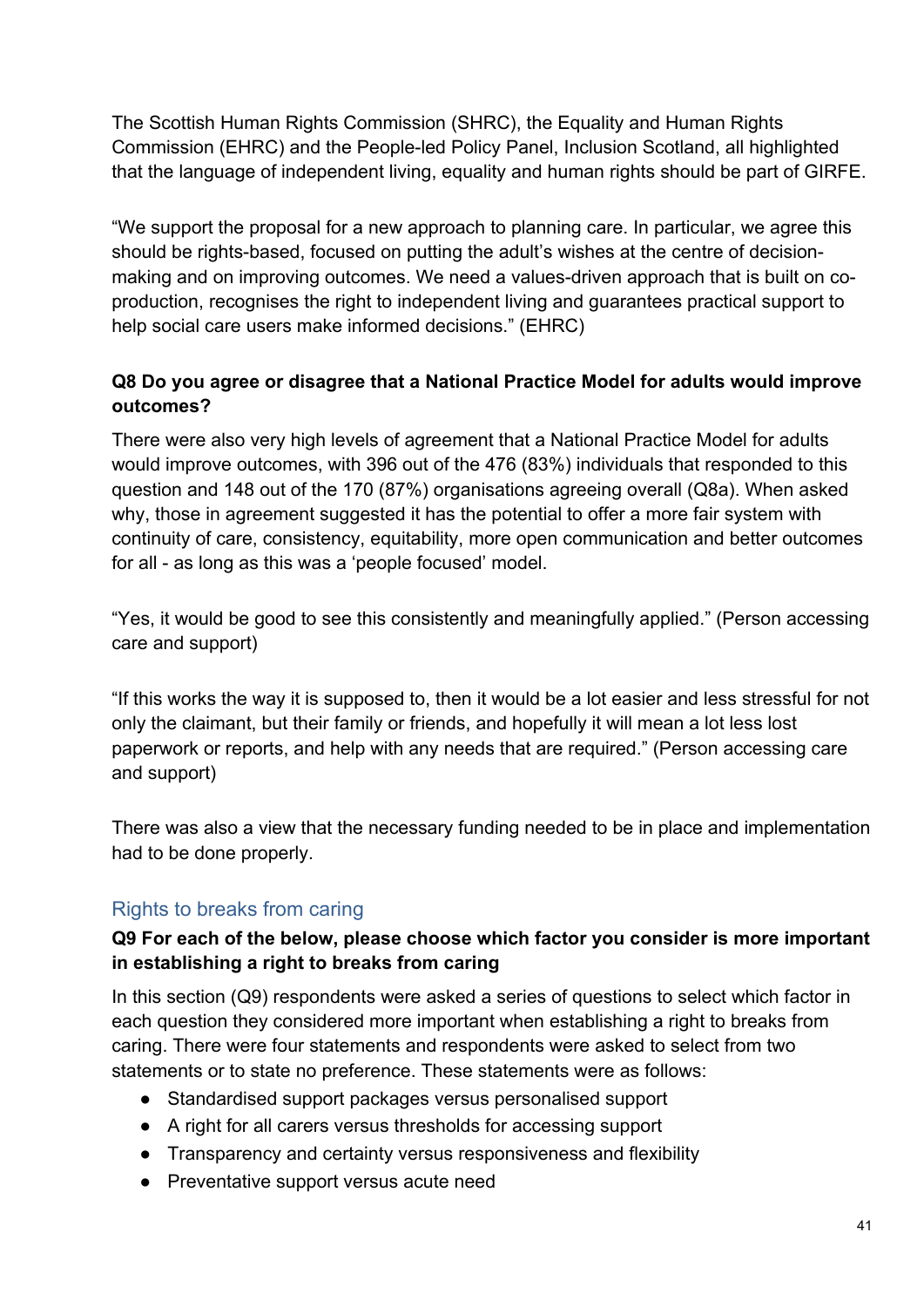|                                      | <b>Individuals</b> | <b>Organisations</b> |
|--------------------------------------|--------------------|----------------------|
| Personalised support to meet<br>need | 366 (81%)          | 125 (82%)            |
| Standardised levels of support       | 30(7%)             | 2(1%)                |
| No preference                        | 57 (13%)           | 26 (17%)             |
| <b>Total</b>                         | 453 (100%)         | 153 (100%)           |

#### **Q9a. Standardised support packages versus personalised support**

Four in five, 366 out of the 453 (81%) individuals that responded to this question, agreed that 'personalised support to meet need' would be more important than 'standardised levels of support'.

Given the high level of support for "personalised support", there were only some differences amongst the respondent subgroups, but these should be treated with caution given the number of respondents in each category. There is some evidence that respondents who identified as local authority organisations were more positive about personalised support (14 of the 15 or 93% respondents to this question who identified as local authorities) compared to third sector organisations (45 out of 52 (86%) respondents to this question. Care should be taken however in interpreting these differences between groups given the limitations on the data analysis outlined in Chapter 2 of this report.

#### **Q9b. A right for all carers versus thresholds for accessing support**

|                                                       | <b>Individuals</b> | <b>Organisations</b> |
|-------------------------------------------------------|--------------------|----------------------|
| Universal right for all carers                        | 291 (65%)          | 104 (69%)            |
| Right only for those who meet<br>qualifying threshold | 118 (26%)          | 20 (13%)             |
| No preference                                         | 40 (9%)            | 27 (18%)             |
| <b>Total</b>                                          | 449 (100%)         | 151 (100%)           |

Around two thirds of individuals and organisations (65% and 69% respectively) agreed that 'universal right for all carers' for accessing support was preferable to a right only for those who meet a qualifying threshold (Q9b).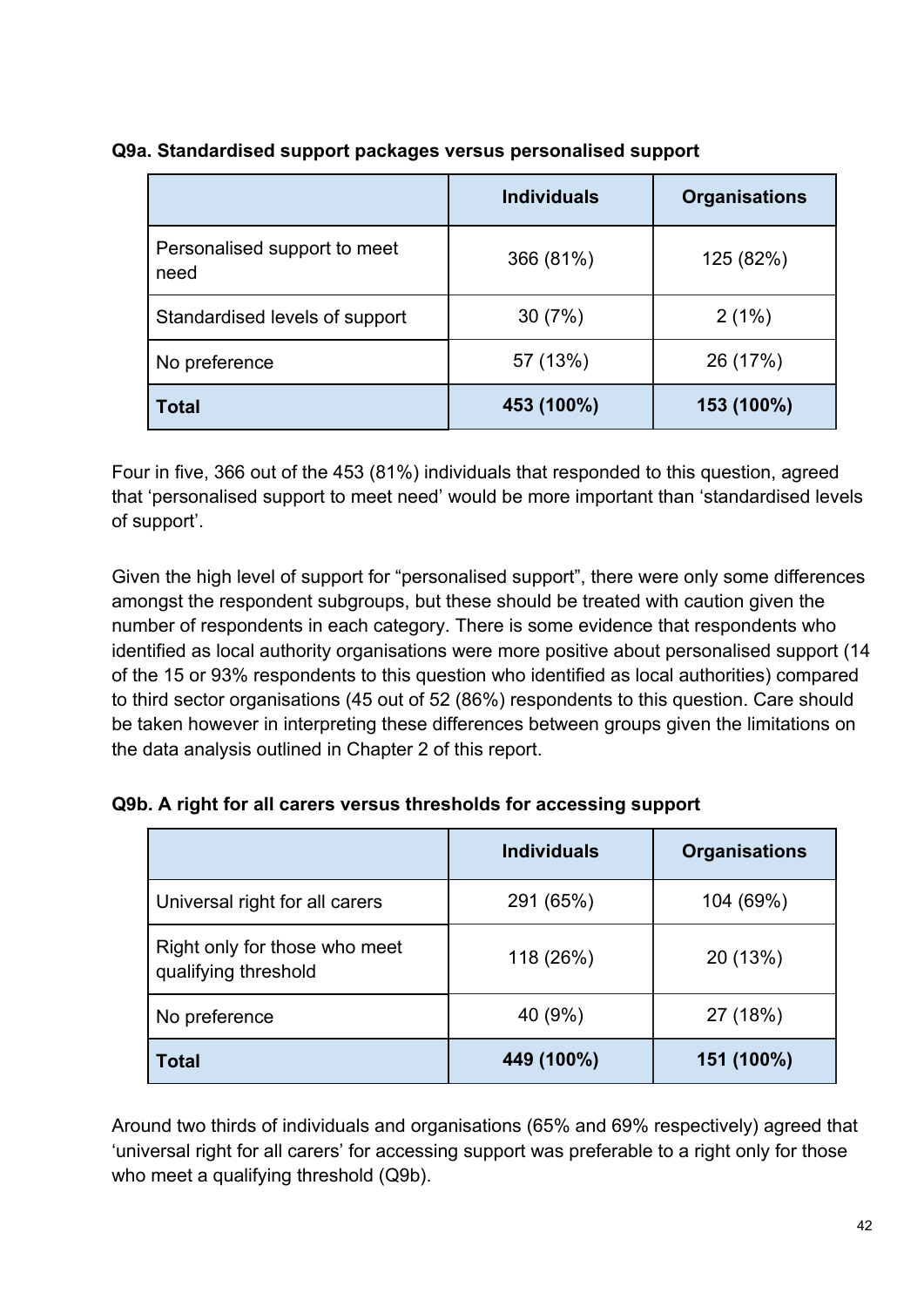#### **Q9c. Transparency and certainty versus responsiveness and flexibility**

|                                | <b>Individuals</b> | <b>Organisations</b> |
|--------------------------------|--------------------|----------------------|
| Flexibility and responsiveness | 229 (51%)          | 68 (46%)             |
| Certainty about entitlement    | 137 (31%)          | 22 (15%)             |
| No preference                  | 83 (18%)           | 57 (39%)             |
| <b>Total</b>                   | 449 (100%)         | 147 (100%)           |

Half, 297 out of the 596 (50%) that responded to Q9c, believed that 'flexibility and responsiveness' was more important than 'certainty about entitlement'.

#### **Q9d. Preventative support versus acute need**

|                                | <b>Individuals</b> | <b>Organisations</b> |
|--------------------------------|--------------------|----------------------|
| Providing preventative support | 286 (64%)          | 76 (52%)             |
| Meeting acute need             | 35(8%)             | 10(7%)               |
| No preference                  | 122 (28%)          | 61 (42%)             |
| <b>Total</b>                   | 443 (100%)         | 147 (100%)           |

Just over six in ten, 363 out of the 591 (61%) people who responded to Q9d, believe that 'providing preventative support' was the more important factor compared to 'meeting acute need'.

At Q10, respondents were asked whether they preferred standardised entitlements, personalised entitlements or hybrid approaches. A slight majority of respondents, both individuals and organisations, preferred a hybrid approach combining a smaller, guaranteed minimum flat-rate entitlement which is easier to access for those in less intensive caring roles; alongside a more personalised entitlement, based on identified needs for those in more intensive caring roles. There were slightly more organisations in favour of a hybrid approach than individuals.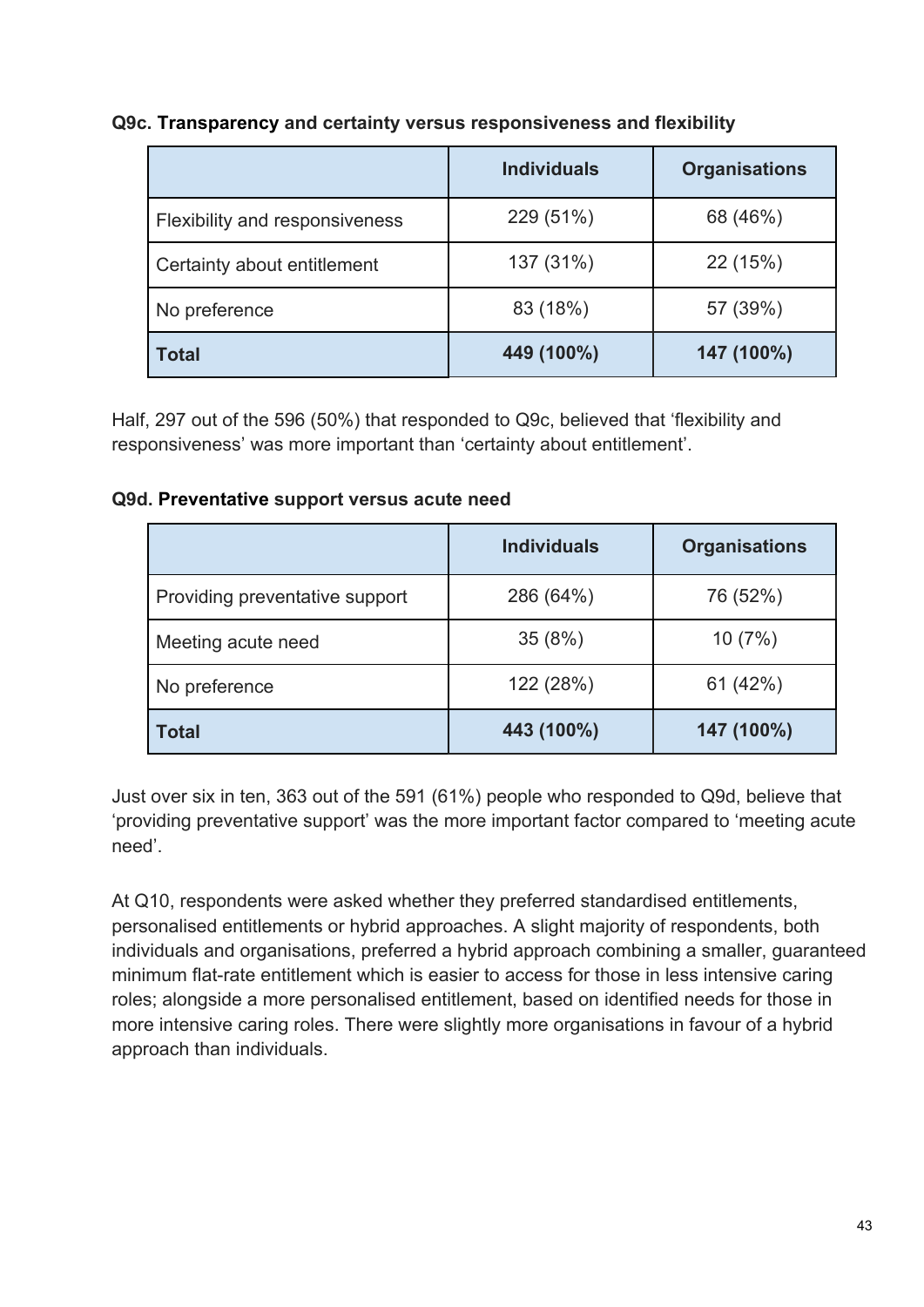**Q10. Of the three groups, which would be your preferred approach? (Please select one option.)**

|                           | <b>Individuals</b> | <b>Organisations</b> |
|---------------------------|--------------------|----------------------|
| Standard entitlements     | 31(7%)             | 6(4%)                |
| Personalised entitlements | 164 (37%)          | 51 (33%)             |
| Hybrid approaches         | 245 (56%)          | 96 (62%)             |
| <b>Total</b>              | 440 (100%)         | 153 (100%)           |

There were 454 respondents who gave a reason for their responses to this question. For the unpaid carers who selected "Group C - Hybrid approaches" (124 out of the 208 (60%) that responded to this question), the main reasons given were the need for flexibility and that "one size does not fit all ." Some highlighted the potential wider burdens on carers:

"Not all carers are recognised as such. For Covid vaccinations only those who were unemployed due to caring duties were considered carers initially. Many carers work full time in demanding jobs and have young people at home as well as their caring role. These carers are less likely to seek or receive help." (Unpaid carer)

A third of unpaid carers, 71 out of the 208 (34%) that responded to this question, preferred personalised entitlements. Again, flexibility was thought to be key and many emphasised that everyone has different needs and that prevention should also be taken into consideration.

"This would meet the needs of everyone. Currently you only receive help if you are deemed to be in crisis. A preventative approach supporting carers with regular breaks will prevent crisis and enable them to care for longer. This has to be better for the cared for person, the carer and social care too (financially)." (Unpaid carer)

There were no clear or meaningful differences in response by organisation type to Q10.<sup>1</sup>

<sup>1</sup> Please see the discussion on the limitations on the analysis in Chapter 2 of this report.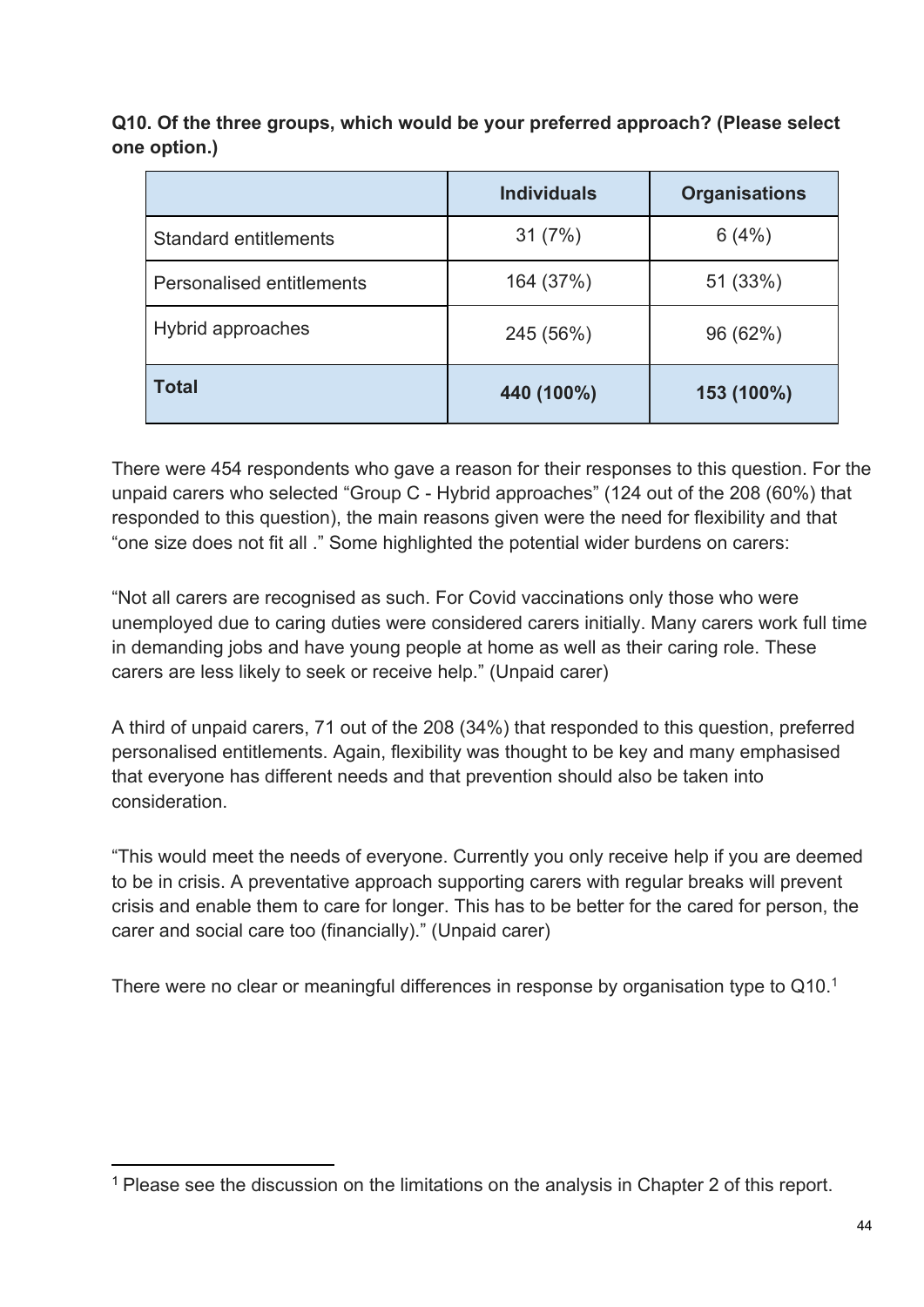Public Health Scotland also supported a personalised approach:

"To meet the needs of the citizen receiving care and their carers, the personalised care plan needs to take full account of a carer's needs as well as the recipient of care. Whether that is part of the care recipient's plan or a separate plan for the carer is a matter to resolve in designing the service delivery model. Either way, a formal process for recognising and meeting the needs of carers will be needed which should consider the type and detail of support and fair access to resources to meet their needs." (Public Health Scotland).

Carers Scotland (through the Carers Parliament) agreed that a right to a break should be a universal right but raised concerns about a flat-rate entitlement given the likely demand and the fact that the " the resource available would have to be spread very thinly due to the large number of carers concerned ." Carers Scotland were also concerned about the complexity of the current system of assessment and use of eligibility criteria and the lack of availability of suitable provision.

"Having a right to a break is rather meaningless if there isn't the support or services available to enable people to claim this right." (Carers Scotland)

There were a number of respondents to the Easy Read consultation who replied to the open ended question "Do you think everyone should have the same support to take a break from caring? Should support be personalised to a person's needs, or should it be a mix of both?" (Q6). There was a balance of views between preferring a personalised approach and a hybrid approach, with the most common reason being that respite needs can be very different and that this should be taken into account.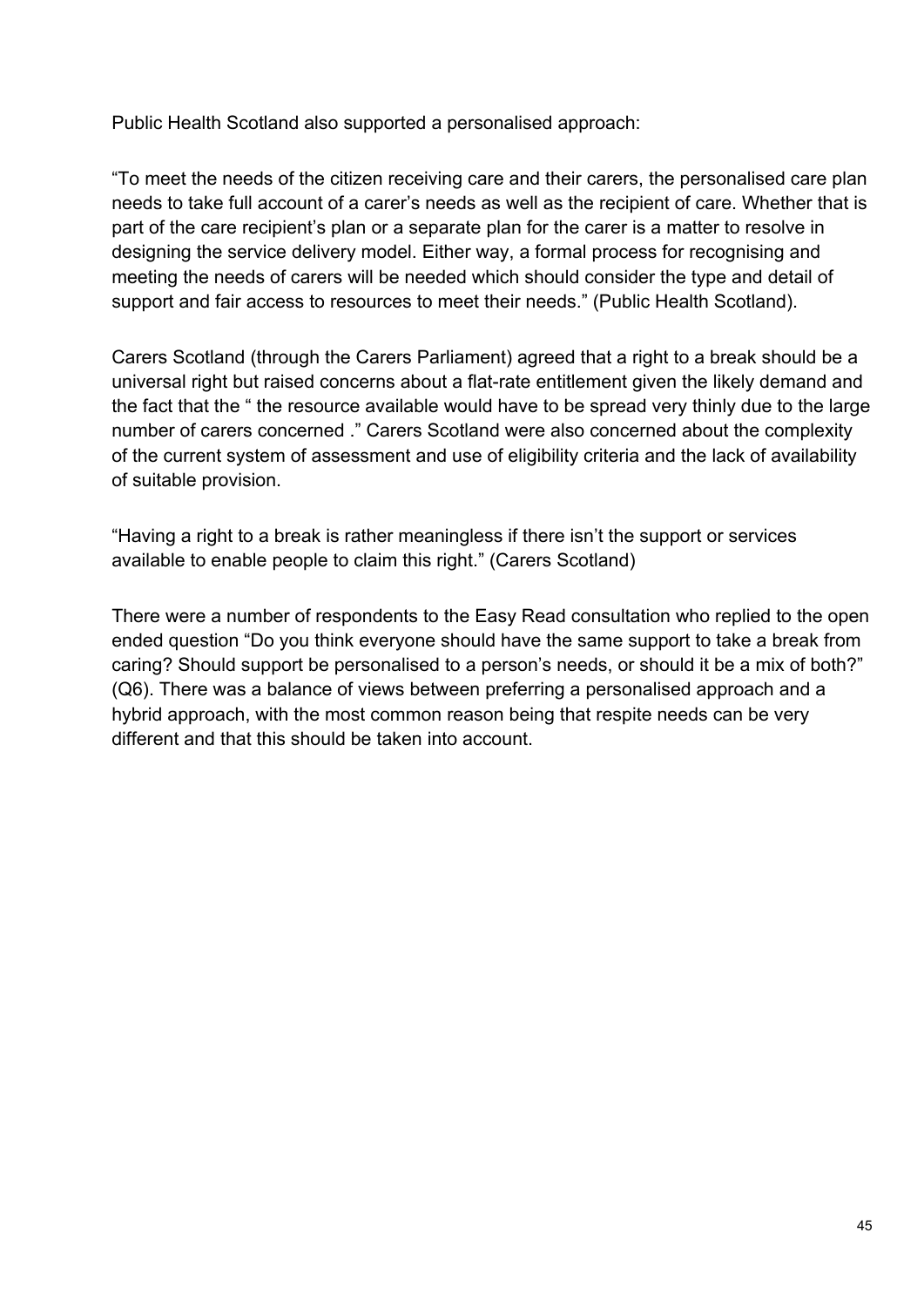## Using data to support care

There was strong support for a consistent, integrated and accessible electronic health and social care record and for it to be shared across support services.

|                                                                                                                            | <b>Strongly</b><br>disagree | <b>Disagree</b> | Neither/<br>nor | <b>Agree</b>    | <b>Strongly</b><br>agree |
|----------------------------------------------------------------------------------------------------------------------------|-----------------------------|-----------------|-----------------|-----------------|--------------------------|
| There should be a nationally<br>consistent, integrated and<br>accessible electronic social<br>care and health record (688) | 23<br>(3%)                  | 27<br>(4%)      | 45<br>(7%)      | 200<br>(29%)    | 393<br>(57%)             |
| Information about your health<br>and care needs should be<br>shared across the services<br>that support you (686)          | 24<br>(4%)                  | 36<br>(5%)      | 39<br>(6%)      | 208<br>$(30\%)$ | 379<br>(55%)             |

| Q11. To what extent do you agree or disagree with the following statements? |  |  |
|-----------------------------------------------------------------------------|--|--|
|                                                                             |  |  |

The table above presents the views of the 688 individuals and organisations who responded to Q11a, "There should be a nationally-consistent, integrated and accessible electronic social care and health record": 390 out of the 459 (85%) individuals and 201 out of the 227 (89%) organisations who responded to this question, agreed or strongly agreed.

Respondents to Q11b "Information about your health and care needs should be shared across the services that support you", also showed strong support in favour (384 out of the 461 (83%) individuals and 201 out of the 223 (90%) organisations who responded to this question, agreed or strongly agreed).

Both individuals and organisations tended to agree that care services and other relevant parties should be required by legislation to provide data to the NCS, with a slightly larger proportion of organisations in agreement with the proposals. There was no real difference in views across individual and organisational groups.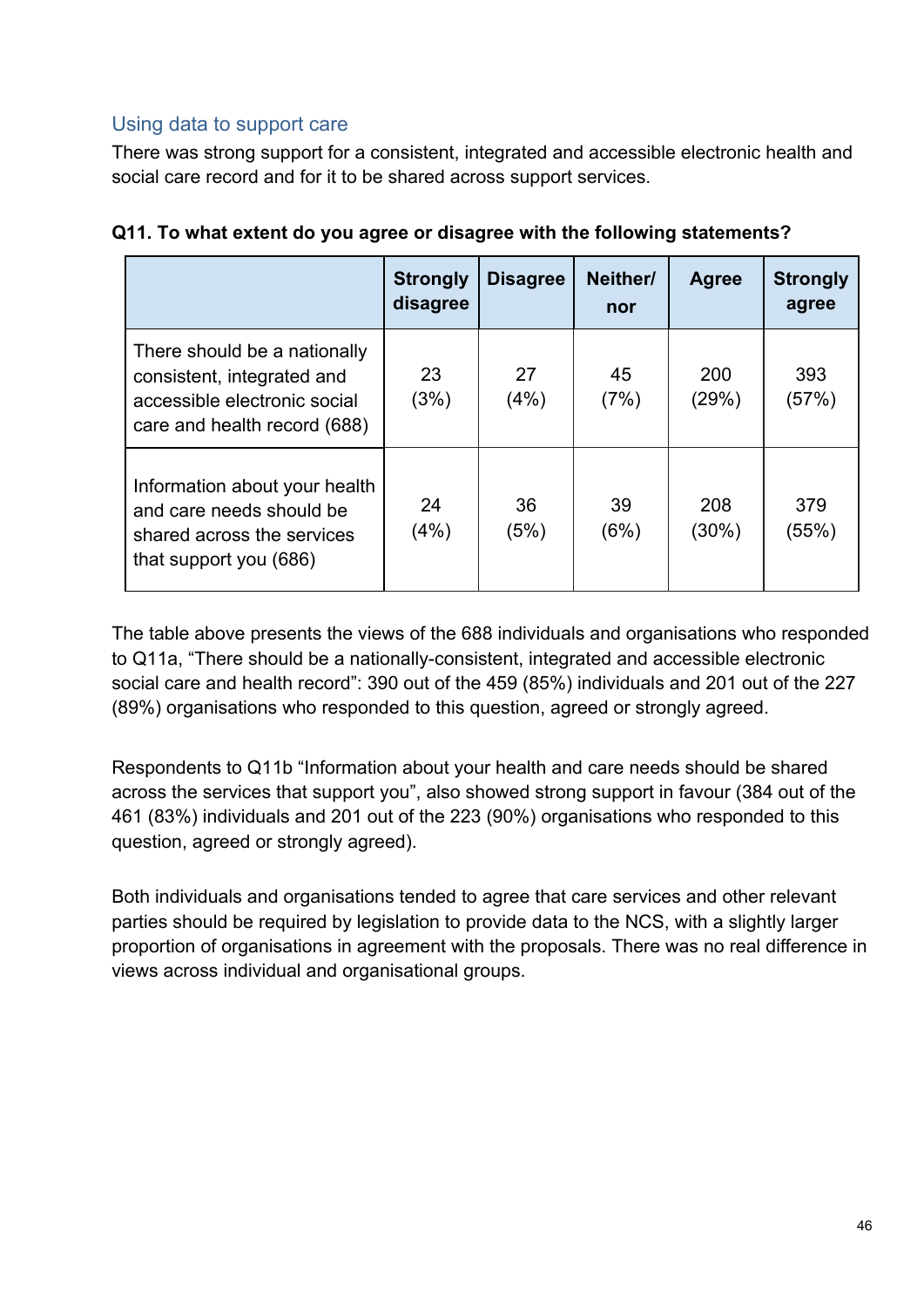**Q12. Should legislation be used to require all care services and other relevant parties to provide data as specified by a National Care Service, and include the requirement to meet common data standards and definitions for that data collection?** 

|              | <b>Individuals</b> | <b>Organisations</b> |
|--------------|--------------------|----------------------|
| Yes          | 367 (83%)          | 168 (87%)            |
| <b>No</b>    | 78 (18%)           | 26 (13%)             |
| <b>Total</b> | 445 (100%)         | 194 (100%)           |

There were 452 respondents who gave a reason for their response at Q12. Common comments included: balancing the need for data in accordance with data protection legislation and protecting personal data from unnecessary usage and cyber security concerns. While the ethical use of personal data was a major theme, there were also concerns around the practicalities of implementing a nationwide robust IT system.

These views were shared across most stakeholder groups. Of those who disagreed with legislative changes, the main themes related to: the current IT systems; data protection and security; and localisation. Specific concerns related to:

Limitations in the existing IT infrastructure, including a perceived lack of an interface between different IT systems

- Historic implementation issues and the need for time and resources to establish the right way forward
- Cybersecurity risks and the need to protect the human rights and privacy of people accessing care and support

"Anyone believing that a huge national database is always secure and will never be misused is extremely gullible. The proposal would be a huge security risk and sort of breach the human rights of Scottish citizens." (Person accessing care and support)

"Significant work has been done over the last 20 years in trying to manage data effectively and to reduce multiple requests to the sector. To date this has not entirely succeeded, often due to the Government's own desire for specific information at particular points in time. Standard data sets and data expertise are absolutely necessary. IT support for existing systems or changes over to better systems could support a strong cultural shift which would be more effective in resolving this problem than the blunt instrument of legislation which could have the unintended consequence of diverting resources from people who need it and undermining supportive relationships built on trust." (Scottish Association of Social Work)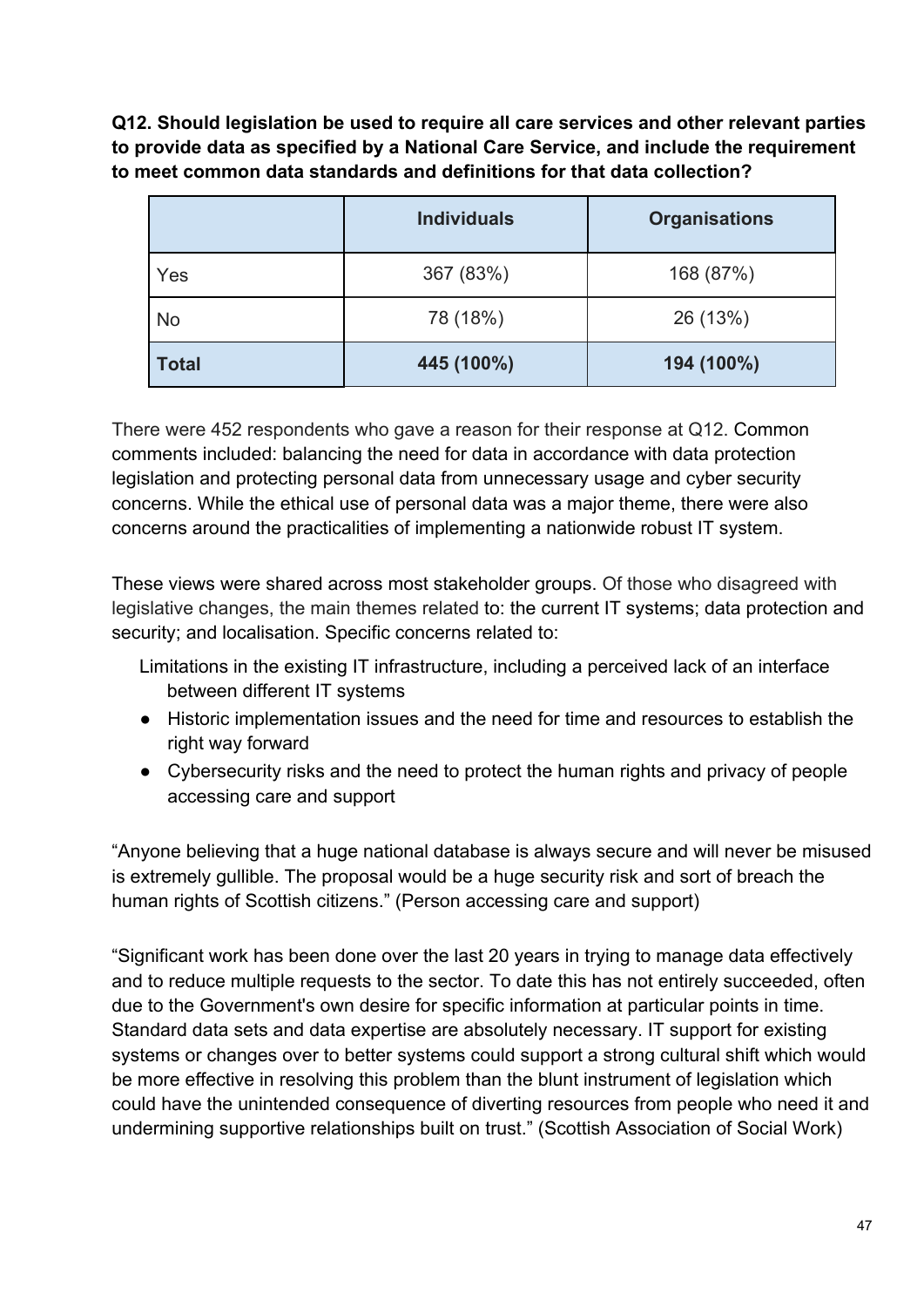Some respondents suggested that there are many considerations in implementing the correct legislation and supporting framework, with some suggesting that:

- The data needs to be available, current and accessible at all times as well as secure
- Social and health care staff need access to IT equipment and training

Specific comments here included:

"The accessibility and maintenance of care files must be key to the implementation of the data standards." (Caraidean Uibhist)

"The expansiveness of the approach in the consultation document regarding "a nationally consistent, integrated and accessible electronic social care and health record" could be problematic. A balance needs to be found between the need for the National Care Service to use data effectively to ensure the best use of funds and resources to provide the best possible care and support; and the fundamental requirement that an individual's personal data is safeguarded and access continually complies with legislation." (Turning Point Scotland)

"The most important thing is ensuring easy, safe and secure sharing is possible; that, provided they want to, citizens can share information about health and care needs with the minimum of friction, effort, risk and cost across the services they use to receive care and support." (Mydex CIC)

"Our members highlight the need for ethical considerations to ensure the correct balance between people's right to privacy and their right to safety and protection. Additionally, members expressed concern about the cost involved in a new system where monies could be better spent in social work and social care, failings of current IT systems, their lack of integrative functionality and whether a national system on this scale is, in fact, affordable and deliverable even where they did support it." (Scottish Association of Social Work)

#### **Q13. Are there alternative approaches that would address current gaps in social care data and information, and ensure a consistent approach for the flow of data and information across the National Care Service?**

There were 400 responses to the question: "Are there alternative approaches that would address current gaps in social care data and information, and ensure a consistent approach for the flow of data and information across the National Care Service?" (Q13).

The main suggestions raised were in relation to the sharing of data across the National Care Service and the National Health Service. Common themes also included the importance of a single source of data, e.g. a 'digital health record' which follows the same data structure across both the NCS and NHS and which should align to allow different professionals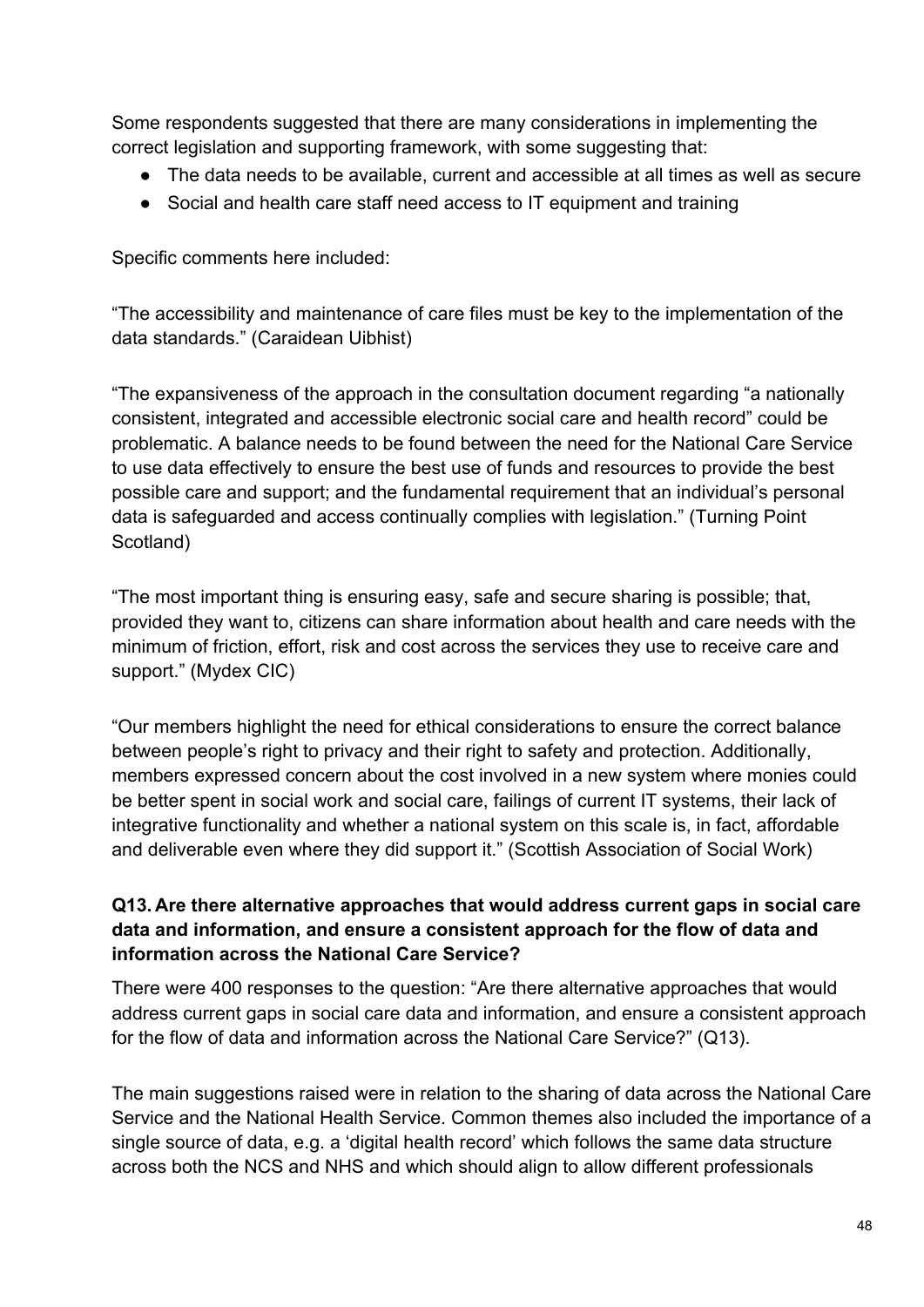across healthcare, e.g. GP and social workers, to work together to achieve the best possible care for the individual. There were also concerns raised in relation to the security of this single source of data, as well as concerns with regards to funding, safeguarding, local variations in service offering and the need for investment in supporting IT systems.

"Introducing and paying for an up to date system that is accessible to all professionals and is easy to use. Lack of funding over years has had a significant impact on what people have been able to share. 'National Data Guardian for Health and Care, review of Data Security, consent and opt outs' is an excellent publication and assume such documents will be used to inform the approach going ahead. Other things presently around e.g. the Caldicott principles all influence practice. So I don't see the need for further legislation." (Social worker and person accessing care and support)

Localisation is another key consideration for several respondents, including the availability of, and access to, services in remote areas:

"A single patient record in healthcare (the NHS) would be a good start. The ability to log onto Local Authority systems, for example Care First, would be a good starting point, even if this is read only. Start small, start local, do not go for the 'one system will fix everything idea'." (Person accessing care and support and works, or has worked, in the management of care services)

"There are differences in parts of Scotland - e.g. the concept that someone's assessment just moves with them if they move doesn't work if they move from Glasgow city to a remote island in the Highlands or Argyll & Bute. You can't move to Islay or Jura and have three days of day service attendance, just because you had that when you were in the city. So, consistency is not as simple as just passing on assessments when you move." (Social worker)

There are also considerations needed as to the data that is required to support people accessing care and support as efficiently as possible versus 'all' personal health and social care data.

"Being able to access the right data at the right time for an individual would greatly enhance the quality of support they receive and facilitate immediacy when needed. However, the focus should be on accessing the information needed at the correct time. This does not mean everyone involved in the care of an individual always has access to all of their data, all of the time as this is contrary to an individual's rights and freedom under the Data Protection Act 2018 and UK GDPR." (Turning Point Scotland)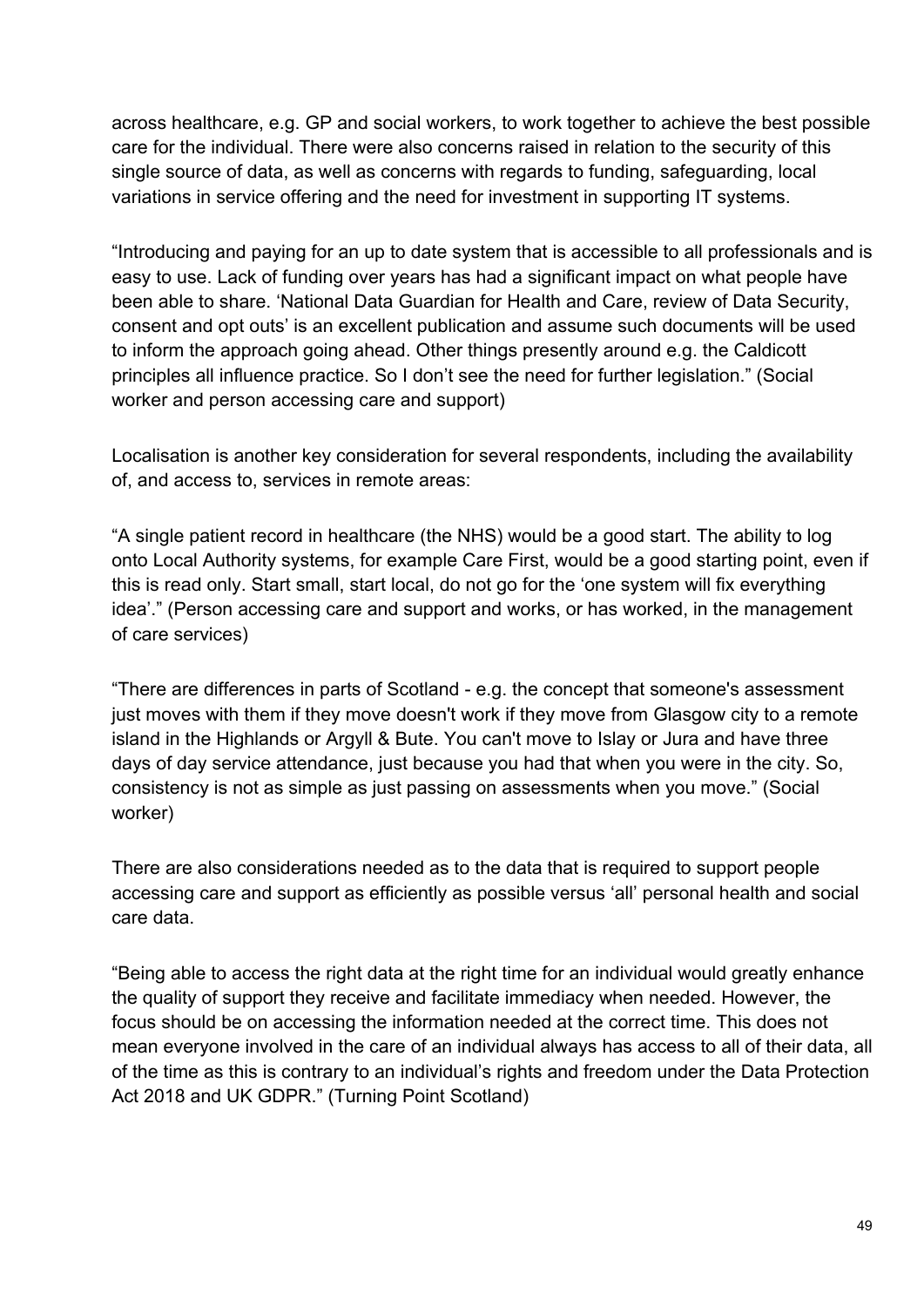The Coalition of Care and Support Providers in Scotland (CCPS) noted the data requirements on providers and that there should be clarity on what information should be collected and used.

A majority of respondents who used the Easy Read format agreed that their information should be shared across the different services they use (29 out of the 38 (76%) that responded to this question) (Q7). When asked why, several stated that it would reduce the time and stress associated with re-sharing the same information with different service providers and ultimately improve care. Some, however, highlighted that not all information should be shared and that consent should be gained from the supported person.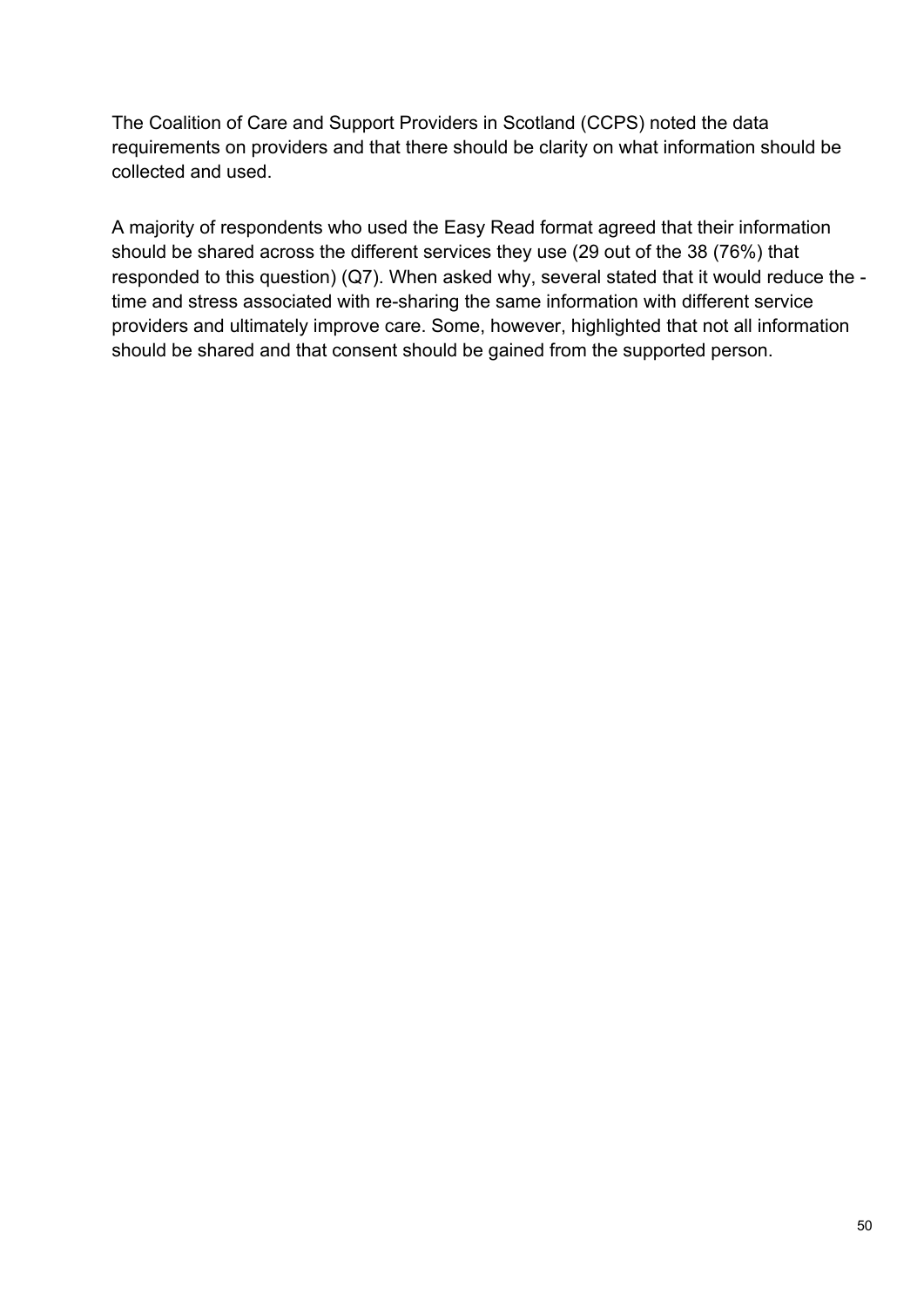## Complaints and putting things right

**Q14. What elements would be most important in a new system for complaints about social care services? (Please select three options)**

|                                                                                                  | <b>Individuals</b> | <b>Organisations</b> |
|--------------------------------------------------------------------------------------------------|--------------------|----------------------|
| Charter of rights and responsibilities, so people<br>know what they can expect                   | 292 (65%)          | 128 (64%)            |
| Single point of access for feedback and<br>complaints about all parts of the system              | 283 (63%)          | 89 (45%)             |
| Consistent model for handling complaints for all<br>bodies                                       | 257 (57%)          | 112 (56%)            |
| Clear information about advocacy services and<br>the right to a voice                            | 236 (52%)          | 110 (55%)            |
| Clear information about next steps if a<br>complainant is not happy with the initial<br>response | 208 (46%)          | 81 (41%)             |
| Addressing complaints initially with the body the<br>complaint is about                          | 162 (36%)          | 81 (41%)             |
| Other                                                                                            | 35(8%)             | 41 (21%)             |
| <b>Total</b>                                                                                     | 450 (100%)         | 200 (100%)           |

There was a relatively high level of agreement for a charter of rights and responsibilities so people know what they can expect, with around two thirds of respondents to this question selecting this option. There was also support for a single point of access for information on making a complaint or giving feedback about social care. Organisations placed slightly more emphasis on advocacy services. There were 450 responses from individuals and 200 organisations to this question.

People accessing care and support were slightly more likely to agree that a charter of rights and responsibilities would be important for them, as well as 'clear information on next steps if a complainant is not happy with the initial response' but less so with 'addressing complaints initially with the body the complaint is about' while those who are, or have been, a social worker placed more importance on 'consistent models for handling complaints for all bodies'.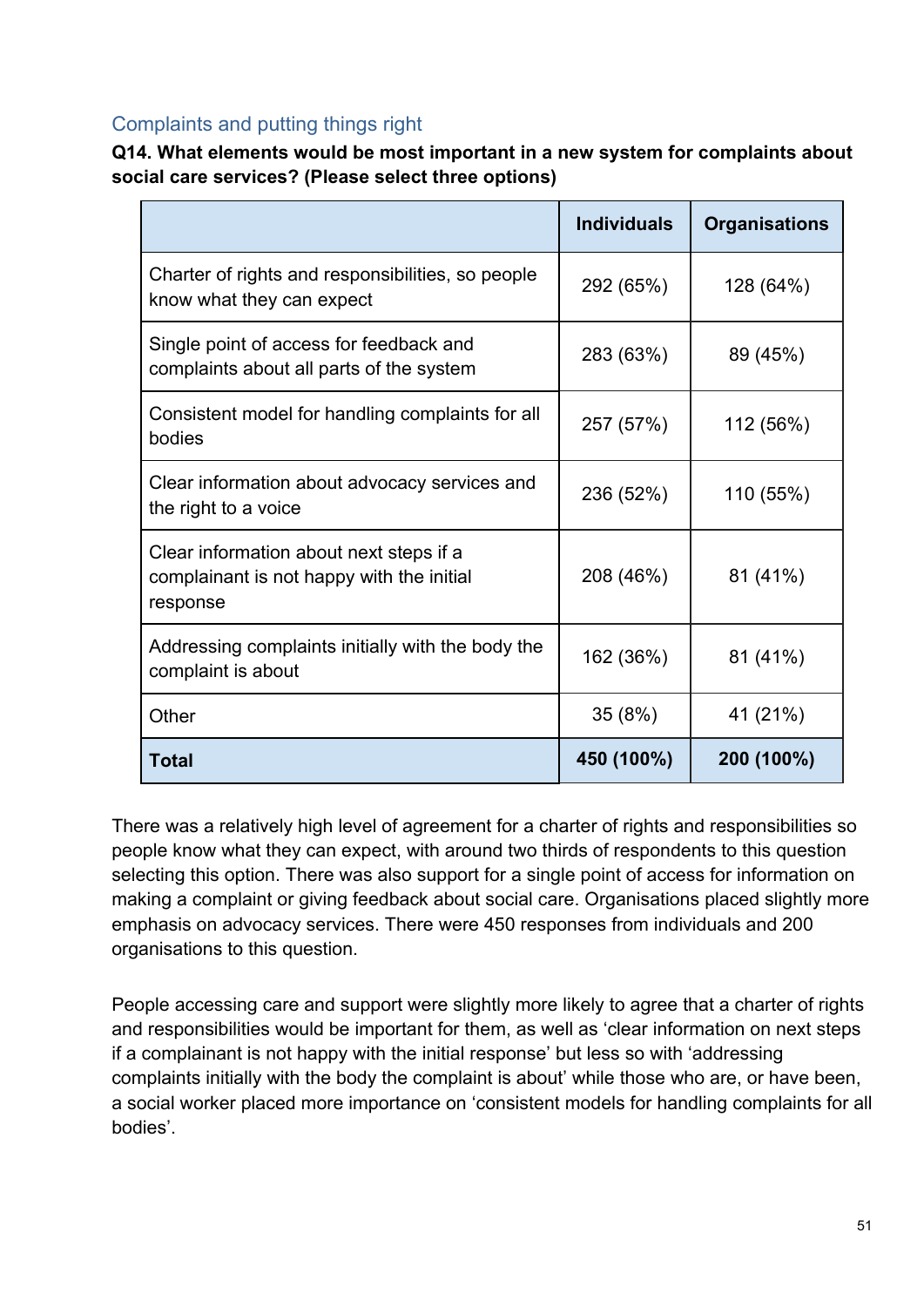"We believe that the opportunity to create an independent, accessible mechanism for review, supported by additional routes of access to justice, including independent advocacy, should be explored in the creation of the National Care Service. " (SHRC)

### **Q15 Should a model of complaints handling be underpinned by a commissioner for community health and care?**

Three quarters of those who responded to Q15a "Should a model of complaints handling be underpinned by a commissioner for community health and care?", were in agreement (416 out of 573 respondents (73%)). Individuals tended to be more in favour than organisations (307 of 409 (75%) individuals compared to 108 of 163 (66%) organisations. There were 362 respondents who gave an answer for their response.

Some of the reasons given by those that agreed were that it would:

- Give people accessing care and support 'a voice'
- Provide clarity and assurance that complaints would be addressed
- Be seen to be objective, independent and the overarching oversight would allow someone to guide the changes, seen as necessary by some, within the system
- Accountability was a common theme throughout

People accessing care and support were slightly more likely to value a commissioner appointed for community health and care. Similarly, organisations from the private sector who provide care or support services appear to be more likely to favour a commissioner appointed for complaints handling than other organisation types<sup>2</sup>.

Some of the reasons given by those who disagreed were that:

- It would create another layer of bureaucracy
- It is better to sit with an independent body, such as the Care Inspectorate, who has the legal power of enforcement and inspectors to ensure this happens
- If the right people were in the right post and if there was clear information about advocacy services and a right to a voice, there should not be a need for a commissioner
- It should be the responsibility of the Health and Social Care Minister

 $2$  Please note that the base sizes in the quantitative data are quite low by organisation type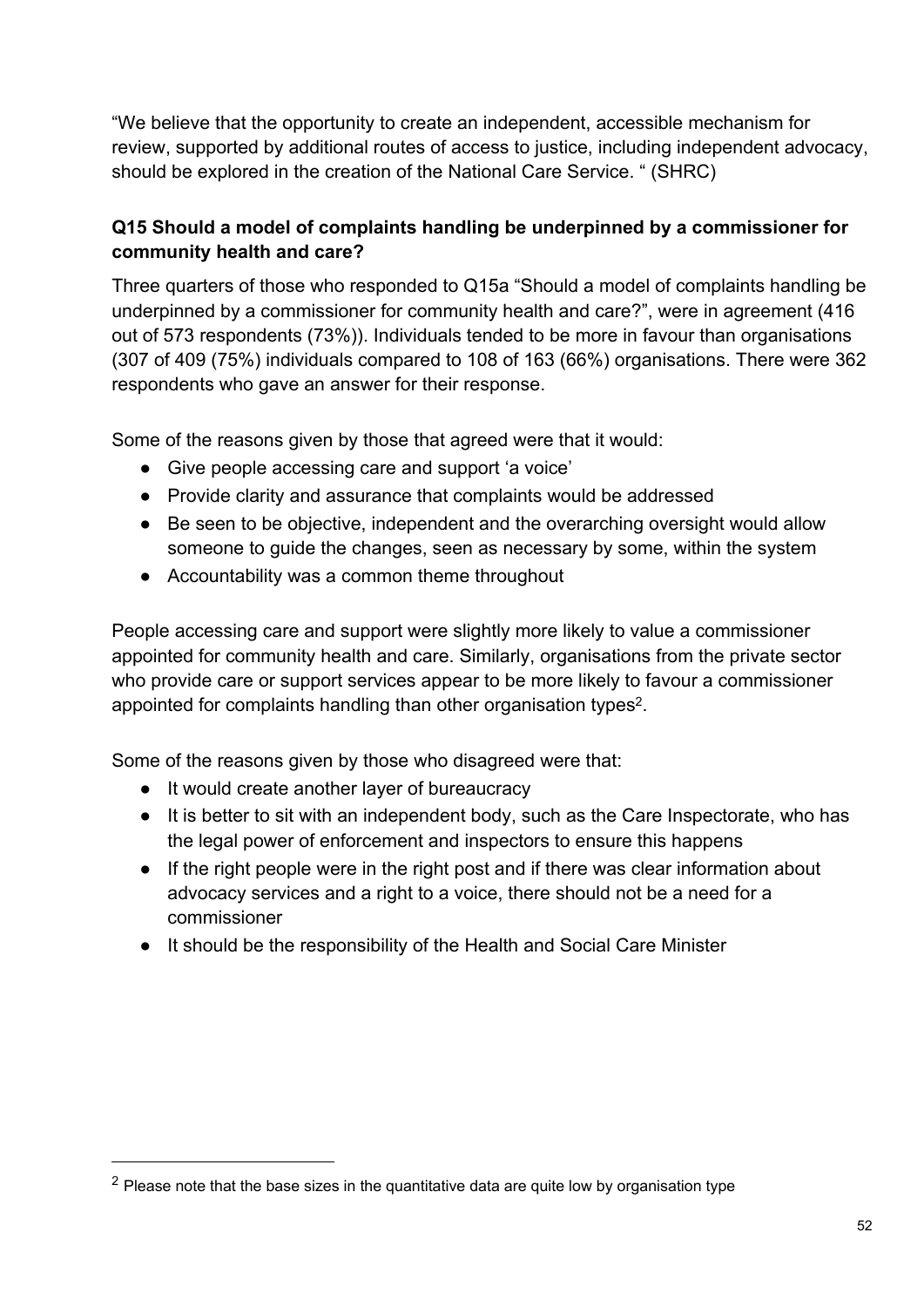#### **Q16 Should a National Care Service use a measure of experience of those receiving care and support, their families and carers as a key outcome measure?**

There was also very strong support at Q16a (Should a National Care Service use a measure of experience of those receiving care and support, their families and carers as a key outcome measure?) for using a measure of experience in demonstrating how feedback and complaints have been taken on board and actioned. Overall, 370 out of the 419 (88%) individuals that responded to this question, and 184 out of the 193 (95%) organisations who responded, were in agreement.

"In principle we agree that measuring how successful or not a NCS is should include a measure based on the experience of people who use it. If lived experience is to be at the centre of a NCS then it, alongside equality and human rights conventions and the language of independent living, must be embedded in all aspects, as recommended by the IRASC." (People-Led Policy Panel, Inclusion Scotland)

There were 385 respondents who gave a reason for their answer at Q16. Key outcome measures are considered important for those receiving care and support, their families and carers. However, many respondents did understand and acknowledge that this is not the only metric when measuring experience.

Those who disagreed that the National Care Service should use a measure of experience as a key outcome measure (58 out of the 613 (10%) that responded to this question) believed that it was subjective and therefore hard to assess and quantify.

"This has been tried before and those who think it's a good service do not respond and those who do not like something complete the form and make the statistics incorrect. Has the government learned nothing from the Quality of Outcomes Framework?" (Person accessing care and support and has worked in the management of care services)

"In every complaint there are those that are happy with an outcome and those that are not. Experience is subjective and not always reflective of the whole." (Person accessing care and support and social worker)

"The proposal lacks definition. Without knowing what dimension or component of 'experience' is being referred to, how it would be measured and what outcome it would represent, it is impossible to make any informed comment on whether this would assist in measuring the successful implementation or quality of services. In general terms, we would regard gathering feedback on the experience of those using social care as a key component of the cycle of learning from complaints and service improvement, not just as an element of the complaints process." (Glasgow City Health and Social Care Partnership)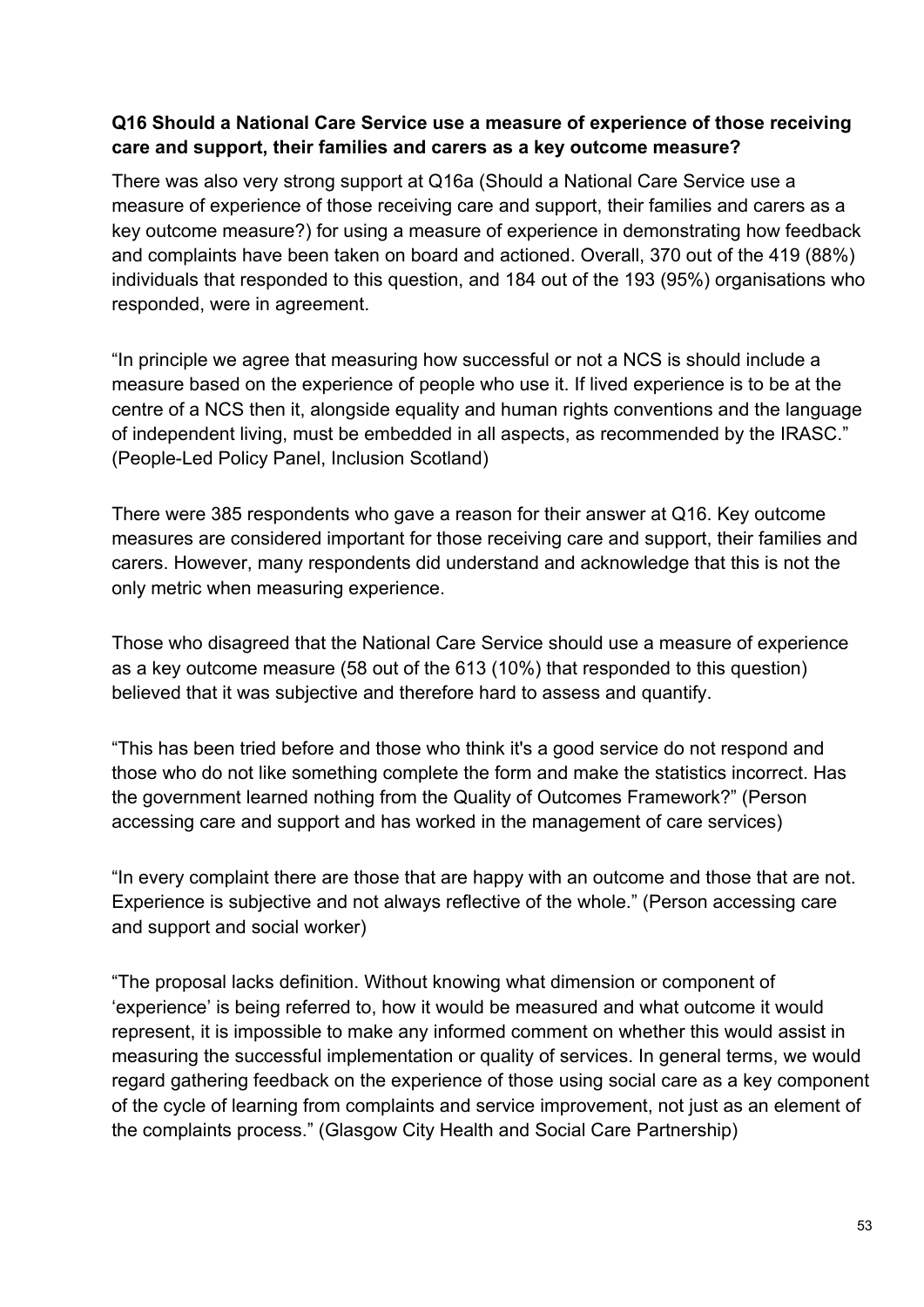"This measure of experience should be included in the overall feedback on assessment of the care and support. The "customer" reality from these key groups is real and reflects how they feel about their care and its outcomes and is therefore important. However, it can have a subjective element to it, and therefore we do not support its inclusion as a key outcome measure." (Community Pharmacy Scotland)

Amongst the respondents who used the Easy Read format, there was a relatively consistent view about what would improve a new system of complaints (Q8). Around two thirds of these respondents agreed that:

- There should be a charter of rights and responsibilities that says what people can expect from the service
- There should be a single point of access for complaints about all of the system
- The model for handling complaints should be the same for all services
- There should be clear information about advocacy services
- There should be clear information about next steps if a complainant is not happy

Several respondents to the Easy Read consultation also noted the importance of an independent body to oversee complaints.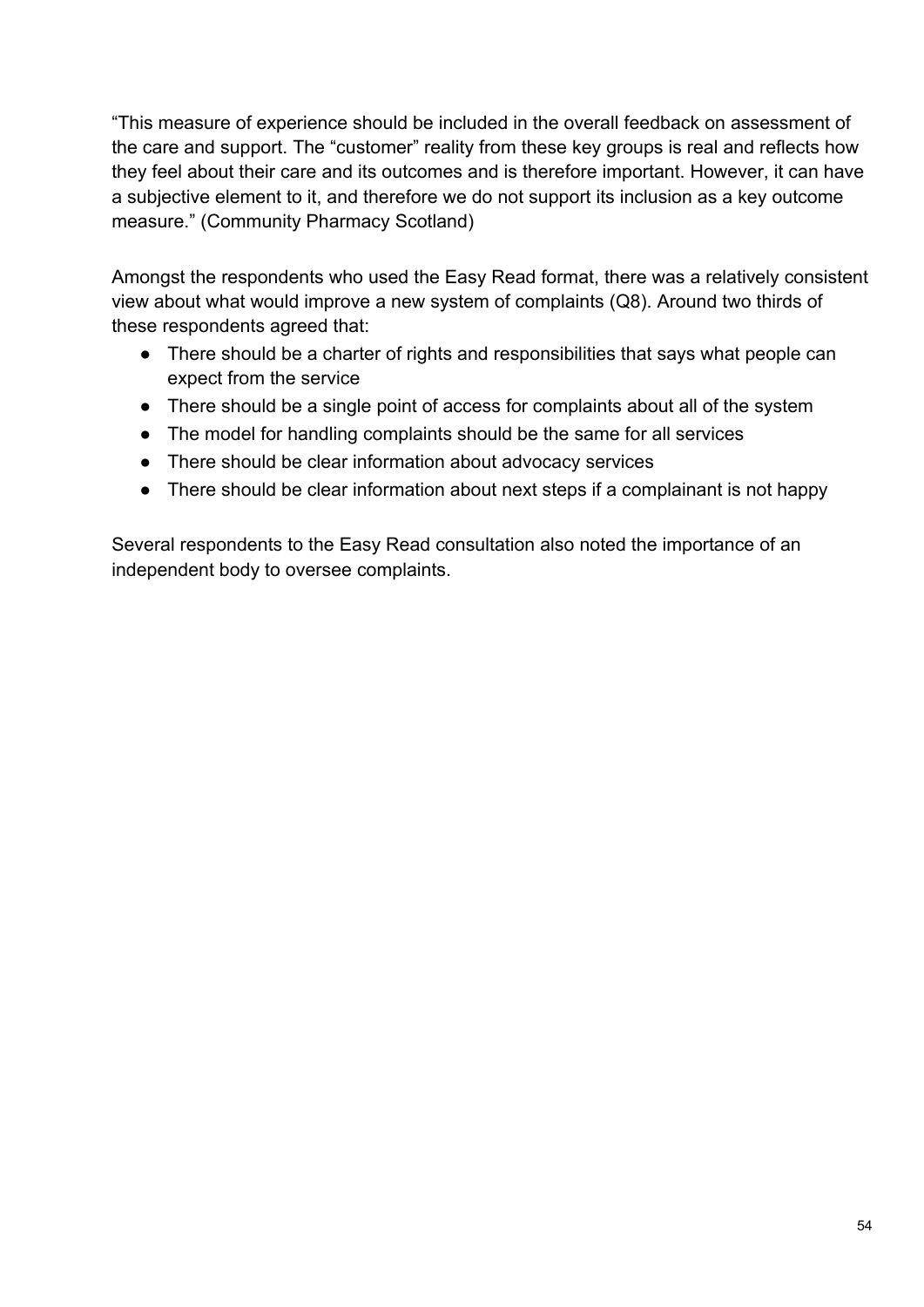## Residential care charges

There were 459 responses in regard to self-funding care home residents' contribution towards accommodation-based costs. Most (over 64%) were in agreement that residents should contribute in some way to basic costs such as food and rent, however there was more of a mixed response to on site facilities such as entertainment, laundry and utilities. There was less agreement that care home upkeep should be something for which contributions should be expected (46% or less for each of the following), such as cleaning, food preparation, transport, maintenance, furnishings and equipment.

**Q17. Most people have to pay for the costs of where they live such as mortgage payments or rent, property maintenance, food and utility bills. To ensure fairness between those who live in residential care and those who do not, should self-funding care home residents have to contribute towards accommodation-based costs such as (please tick all that apply):** 

|                           | <b>Individuals</b> | <b>Organisations</b> |
|---------------------------|--------------------|----------------------|
| Food costs                | 261 (72%)          | 61 (64%)             |
| Rent                      | 234 (64%)          | 58 (62%)             |
| Leisure and entertainment | 206 (57%)          | 51 (54%)             |
| Laundry                   | 191 (53%)          | 51 (54%)             |
| <b>Utilities</b>          | 188 (52%)          | 53 (56%)             |
| Cleaning                  | 168 (46%)          | 45 (48%)             |
| Food preparation          | 166 (46%)          | 36 (38%)             |
| Transport                 | 163 (45%)          | 44 (47%)             |
| Maintenance               | 148 (41%)          | 46 (49%)             |
| Furnishings               | 128 (35%)          | 36 (38%)             |
| Equipment                 | 87 (24%)           | 27 (29%)             |
| Other                     | 51 (14%)           | 31 (33%)             |
| <b>Total</b>              | 364 (100%)         | 94 (100%)            |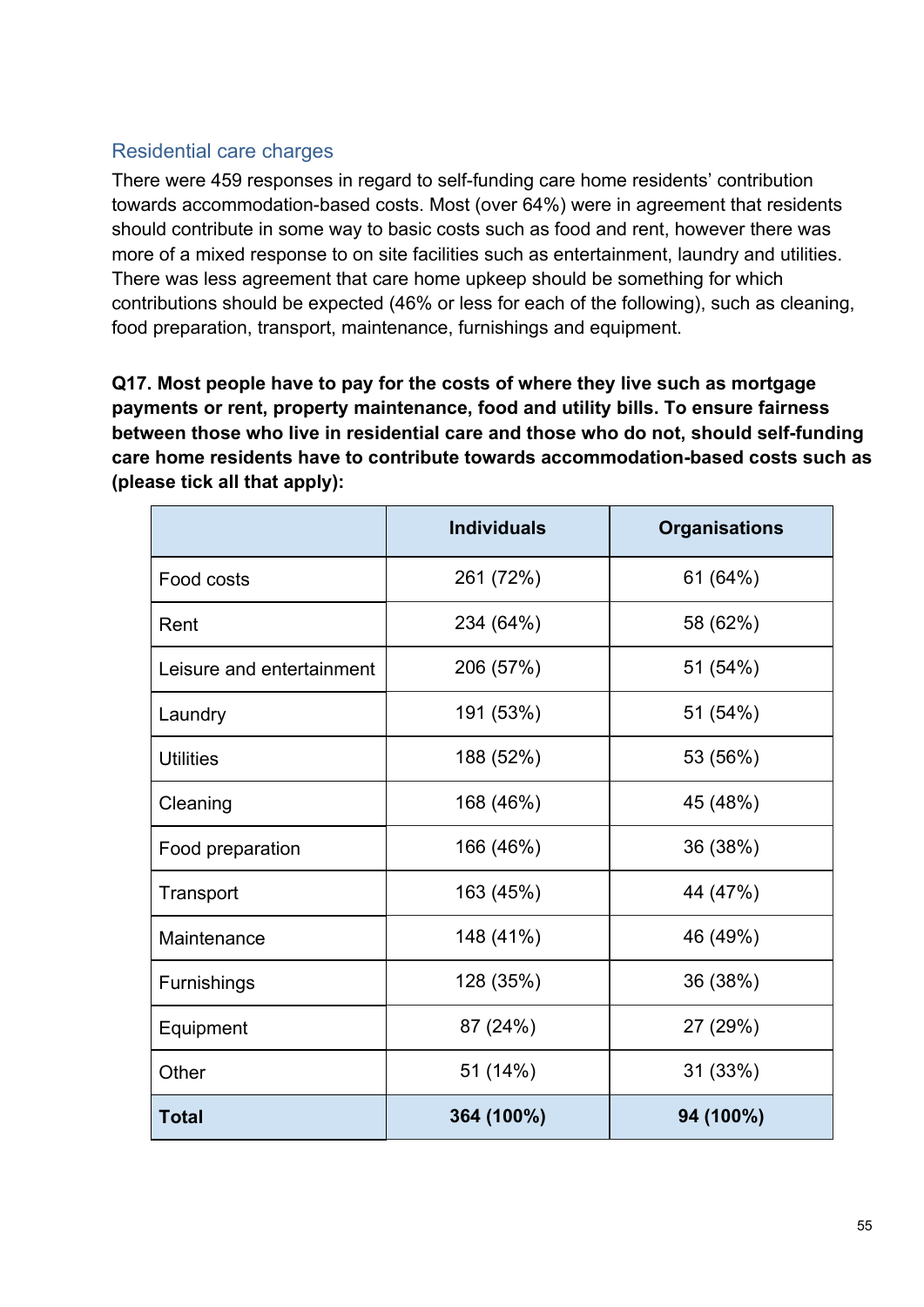There were 350 other responses and comments provided in relation to Q17. Other suggestions in relation to self-funding care home residents and their contributions included views that:

- Care home costs should be similar to that of someone who is still able to live independently. Everyone has a 'right to care'
- Certain life-limiting health conditions should negate the need for payments, such as dementia
- Comparisons made to health care (where there are none of these costs) versus care homes and the need to balance this within the care home sector

Comments from respondents in relation to this issue included:

"No - people have worked hard all their days and contributed to the system via tax...why should they be penalised because they have chosen to use their money differently. Why should they sell their house etc. to pay top up fees. Where is the fairness and equity in that?" (Person accessing care and support and social worker)

"If the NCS is to be an equivalent of the NHS, it should be free at the point of delivery. Means testing should not be part of its process. Being able to 'afford to pay' is not factored into cancer treatment, heart surgery etc. so ethically we can see no reason why people who experience general physical debility, chronic illness or degenerative brain disease should be treated differently. In terms of fairness and equality matters, we believe the proper way to deal with inequalities in wealth is through death duties which apply to everyone… We therefore believe that, even on a transitional basis, provision of food, utilities etc. should be free. No-one in residential care should be left with less than the current basic rate of state pension." (Common Weal)

"Self-funding care home residents should pay the equivalent of whatever the national average is paid by those not living in residential care. This could mean those who had been maintaining a high living cost in a large house would continue to do so as opposed to someone leaving a bedsit. Councils have already set the accommodation costs allowable by property size so this could be used for people as a basis for charging. The costs of Care Homes have risen substantially in the last ten years, but the council contribution has not risen in line with this." (Person accessing care and support)

In the Easy Read questions relating to fees and funding, the highest levels of agreement around resident contributions were:

- Food (16 out of 35 respondents (46%))
- Utilities (12 out of 35 respondents (34%))
- Leisure and entertainment (13 out of 35 respondents (37%))
- Cleaning (12 out of 35 respondents (34%))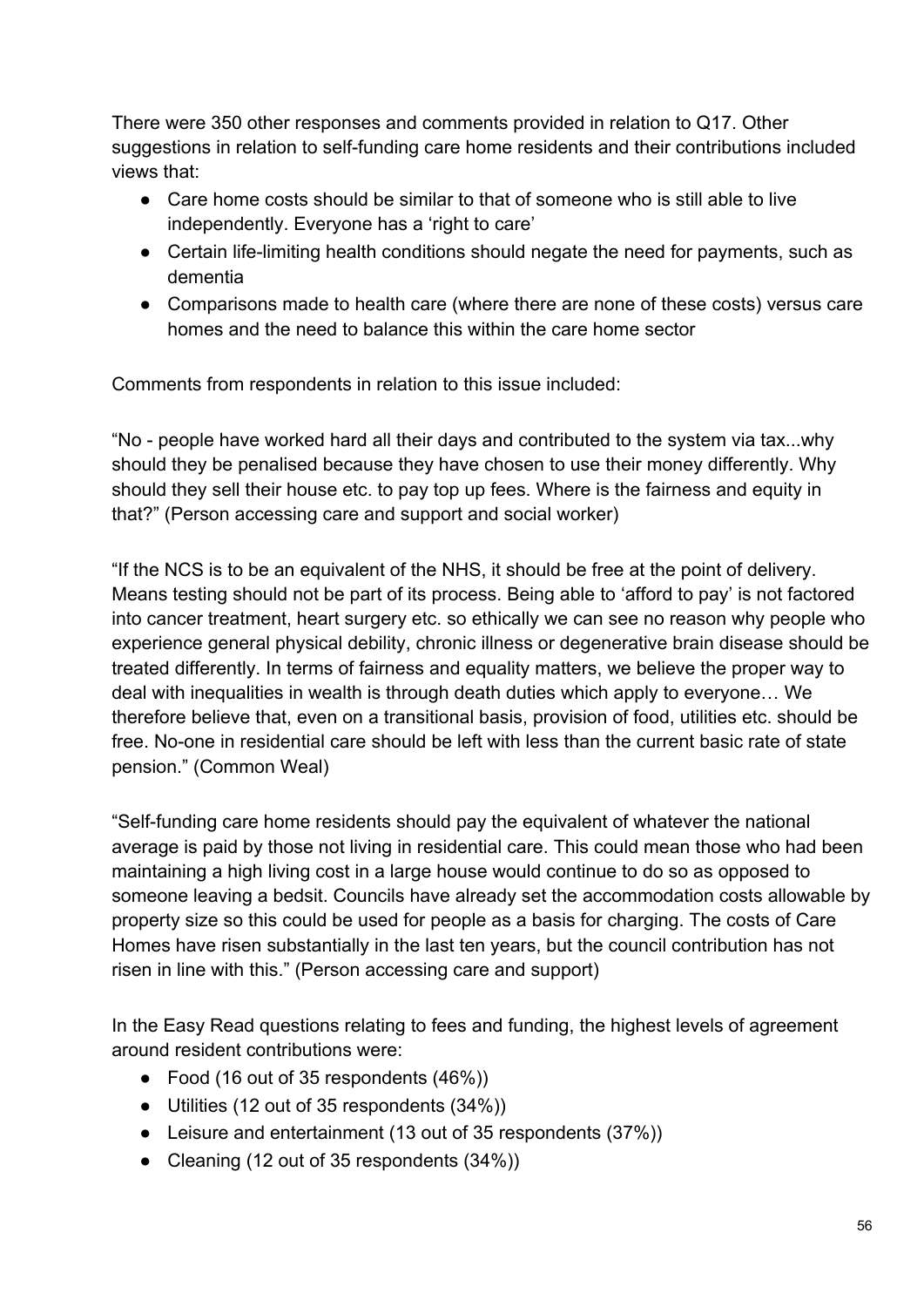## **Q18 What would be the impact of increasing personal and nursing care payments to National Care Home Contract rates on self-funders, care home operators, local authorities and other stakeholders?**

The consultation document noted that free personal and nursing care payments for selffunders are generally paid directly to the care provider on their behalf (Q18). Respondents were therefore asked what would be the impact of increasing personal and nursing care payments to National Care Home Contract rates on self-funders, care home operators, local authorities and other stakeholders.

There were 333 responses to the questions on self-funders and respondents expressed a variety of views on this question. Some common views were:

- A reduction in overall costs for the self-funder
- Protection for their 'capital' such as homes
- An increase in affordability for them and/or family
- More equality and more choice
- Concerns with regard to it actually imposing more costs to the self-funder if not managed correctly. This could include, for example, care homes putting up prices as a result, or self-funders effectively subsidising others care.

There were 311 responses to the question on care home operators. Respondents tended to suggest that it would:

- Allow for improved care, facilities and standards
- More opportunity to increase wages therefore impacting staff turnover and applications
- Potential to decrease costs for residents, 'bridging the gap'

There were 280 responses to the question in relation to local authorities. Some respondents suggested that the proposed changes would:

- Incur increased costs however would result in a more equitable system for all residents
- Require increased funding in order for the Local Authorities to be able to do this
- Result in more oversight and control as standards and approaches could be centralised

There were 137 comments in relation to the final open question in this section. These comments tended to reiterate the above points or to give personal examples of the impact of the current arrangements on them or their family. These included, but were not limited to: financial difficulties around affording care, such as respondents having to sell their home in order to afford care. Some respondents highlighted that their family members with dementia were at a disadvantage with how their care was financed and treated, compared to other illnesses.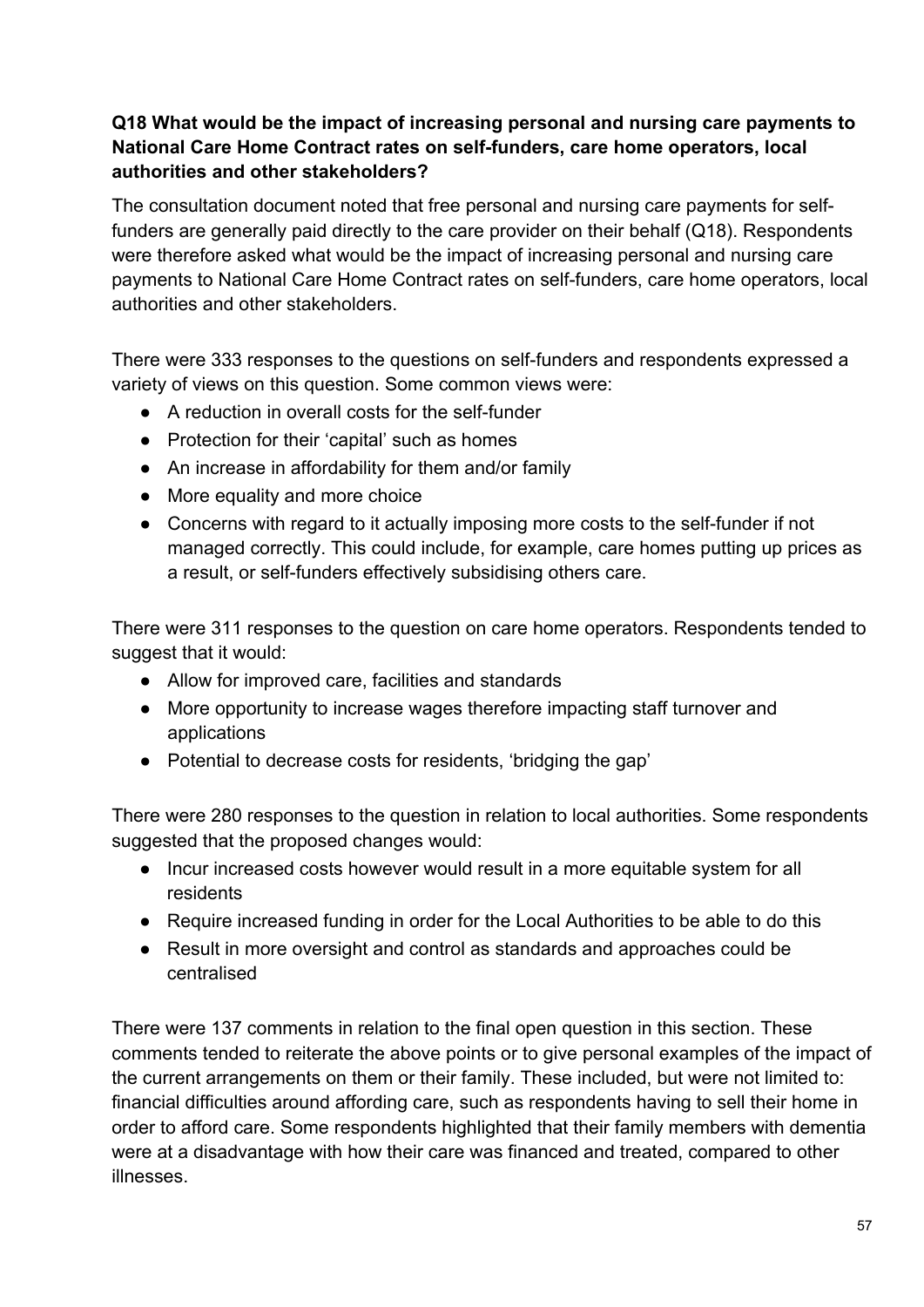#### **Q19 Should we consider revising the current means testing arrangements?**

In terms of revising current means testing arrangements (Q19a), respondents were very much in agreement that this should be considered, with 292 out of the 376 (78%) and 86 out of the 101 (85%) individuals and organisations indicating so. There were 350 open ended responses to this question. Other suggested considerations were:

- Revised capital limits, for example by bringing them in line with Wales
- Means testing in a care setting was considered to be unfair especially with regards to including the family home as capital
- Modelling based on the NHS with regards to essentials, such as food costs and preparations and cleaning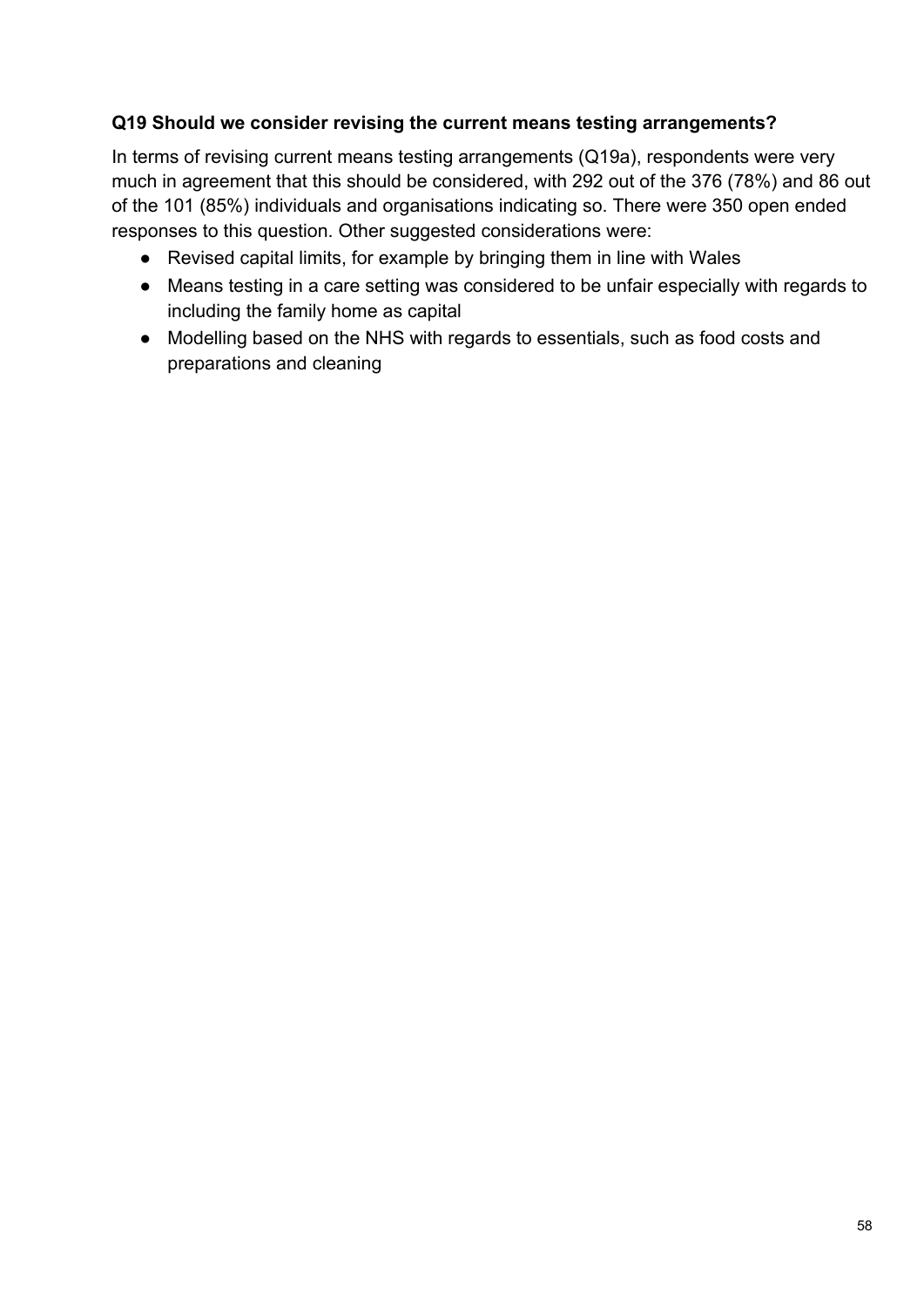# 4. A National Care Service

#### **Chapter overview**

Overall, 72% of respondents who responded to the question on the NCS agreed that Scottish Ministers should be accountable for the delivery of social care, through a National Care Service.

The main themes emerging from the responses to this question related to: the need to avoid adding additional bureaucracy; maintaining local accountability; the role of local authorities; and the challenges faced by rural and remote areas, including the Islands.

A range of other services were suggested for potential inclusion in a NCS, including aspects of housing, education and transport. There were mixed views on whether social care and support in prisons or children's services should be included in the unprompted open-ended responses to this question but a majority (over 70%) were in agreement when these questions were addressed explicitly and quantitatively in the relevant section of the consultation (72% for prisons and 76% for children's services). Further details of the responses to these questions are provided in Chapter 5.

Other cross-cutting themes which emerged throughout the consultation and which are included in this section are:

- The need for more detail on the proposals to inform the debate
- The need for more detail about the costs of designing and implementing an **NCS**
- Transition risks and centralisation
- The impact on local authority workforces
- Localism and local accountability
- The needs of remote and rural areas
- Human rights and equality issues
- The extent of the proposed NCS
- The delivery of services under the NCS.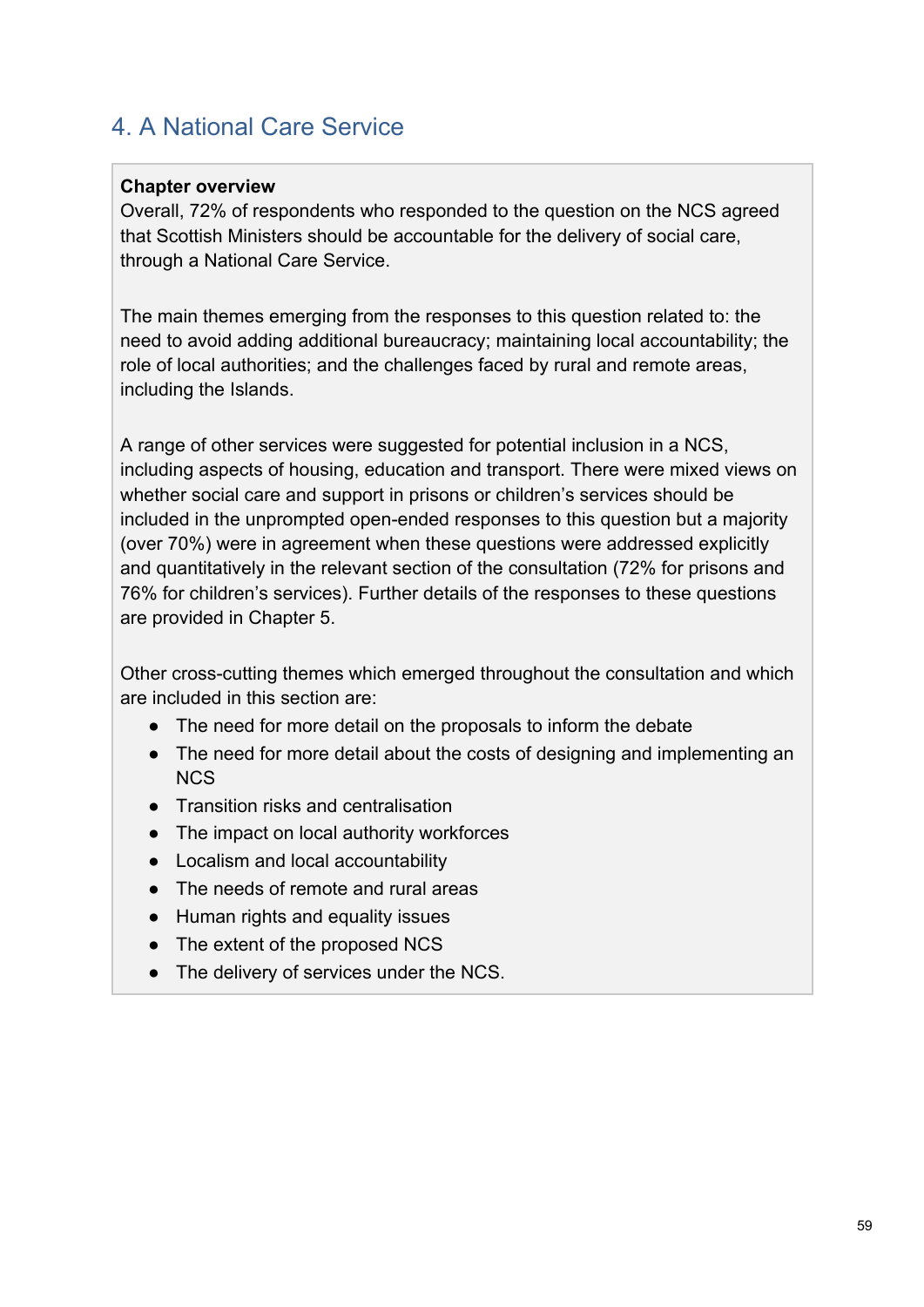#### **Introduction**

The establishment of a National Care Service (NCS), accountable to Scottish Ministers, is intended to ensure the Scottish Government can:

- Achieve consistency across the country, and drive national improvements
- Ensure strategic level integration with the NHS that promotes preventative care and reduce the need for hospital stays
- Set clear national standards and terms and conditions for the commissioning and delivery of services
- Bring national oversight and accountability to ensure that all individuals universally have access to the services they need.

## Accountability for social care

The consultation asked respondents whether they believed Scottish Ministers should be accountable for social care through a National Care Service (Q20).

#### **Q20. Do you agree that Scottish Ministers should be accountable for the delivery of social care, through a National Care Service?**

|                                                    | <b>Individuals</b> | <b>Organisations</b> |
|----------------------------------------------------|--------------------|----------------------|
| Yes                                                | 328 (72%)          | 148 (72%)            |
| No, current arrangements<br>should remain in place | 64 (14%)           | 29 (14%)             |
| No, another approach<br>should be taken            | 62 (14%)           | 28 (14%)             |
| <b>Total</b>                                       | 454 (100%)         | 205 (100%)           |

Respondents were in favour of this with 328 out of the 454 (72%) individuals that responded to this question and 148 out of the 205 (72%) organisations, in agreement. 90 out of the 660 (14%) that responded to this question opted for another approach with a further 93 out of the 660 respondents (14%) indicating that current arrangements were sufficient.

Amongst individuals, social workers tended to be less likely to agree with the concept of an NCS (with 69 out of 108 social workers (64%) that responded to this question agreeing with an NCS) compared to other groups in particular unpaid carers (164 out of 210 respondents (78%) respondents agreeing) and people accessing care and support (49 out of 65 respondents (75%)). Please note, as previously indicated, these figures are indicative only as one respondent could belong to several different types of stakeholder group so no definitive conclusions can be drawn in relation to subgroups.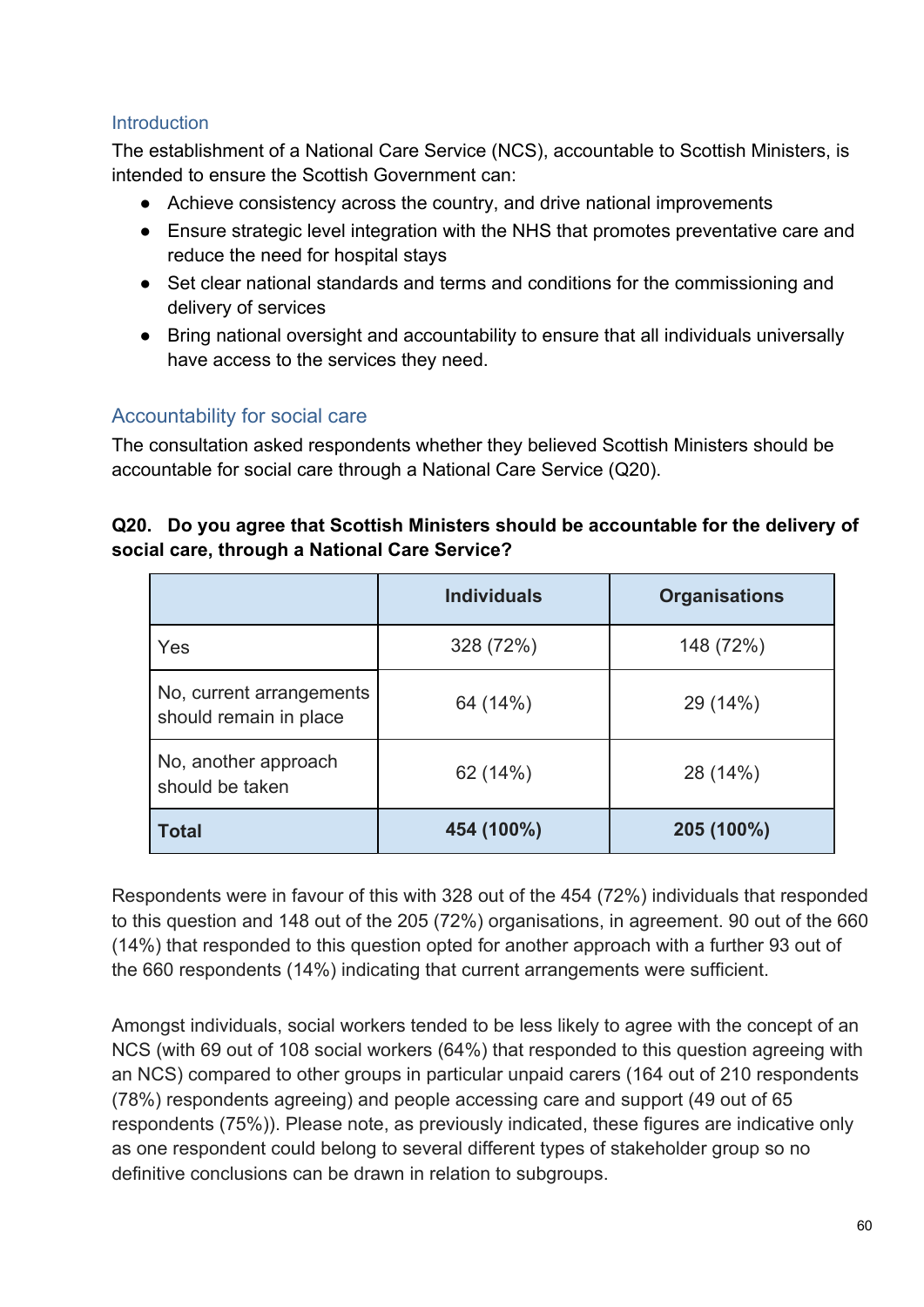Amongst the respondents who contributed via the Easy Read questionnaire, there was a large majority (35 out of the 42 (83%) who responded to this question) who agreed that the Scottish Government should be responsible for the delivery of social care (Q10). When respondents were asked why, there was a theme around consistency of delivery across Scotland and higher standards (removing the "postcode lottery") but also some concerns around political influence and the need for the local delivery of services.

A similar proportion (34 out of the 44 (77%) who responded to this question in the Easy Read format) agreed that 'The need for local delivery of services' should be through a National Care Service (Q11). The reasons given included standardisation across the country and centralised accountability. There were a few comments from respondents that suggested that they believed that a NCS had already been agreed.

There was a general view that the creation of a National Care Service (as has been noted in the previous chapter), would provide the opportunity to remove the perceived postcode lottery of provision across Scotland.

"We believe that the establishment of a National Care Service has the potential to address the gap between promise and implementation and to remove unwarranted disparities between local authorities." (Scottish Human Rights Commission)

In the comments on "another approach should be taken", respondents (369 organisations and individuals) referenced a number of issues with the proposed approach, rather than suggesting alternatives, including: the need to maintain local accountability; the role of local authorities in local accountability; the need to avoid creating too much bureaucracy; the importance of avoiding politicising the service; the need for sufficient funding; the importance of having a deep understanding of the sector; and flexibility for the Islands.

For some stakeholder organisations, the disruption likely to be generated by the creation of a NCS is unlikely to be worth the associated costs:

"The position of GCHSCP is that the proposals put forward in the consultation could largely be achieved without structural change, but by identifying and implementing current areas of best practice, engaging with local services and addressing the identified funding challenges across the health and social care system. Setting up a new NCS will be costly, and there is an argument that this money would be better invested in developing the capacity of local services to work with those on the margins of need and intervening early." (Glasgow City Health and Social Care Partnership)

"The process of integration of care and formation of Integrated Joint Boards was long and difficult and costly in terms of time and resources. We do not believe it is the right time for these services to be subject to further disruption." (Scottish Academy)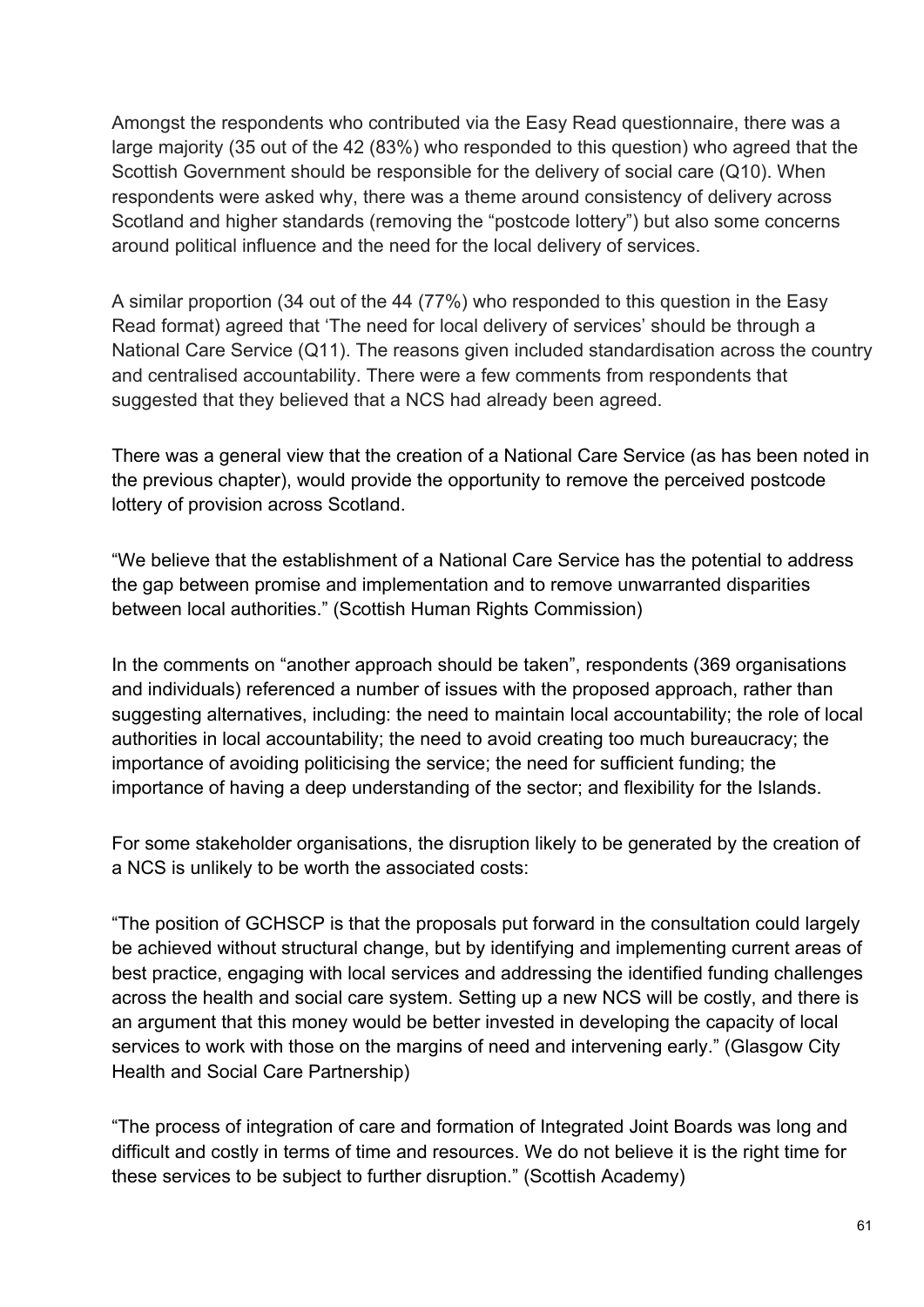In response to this question and throughout the consultation responses, many respondents stated that while they were in support of a National Care Service, time needed to be taken to get it right given the complexity of the issues.

"The NCS is a potentially valuable opportunity for public service improvement. However, if the time is not taken to get it right, it may represent a significant risk to public services. Therefore, we recommend that time is taken over the design of the whole NCS. Time in which detailed discussions about the best next steps for justice and children's services can be carried out in parallel to feed into a full options appraisal considering all the potential options." (Scottish Association of Social Work)

A number of organisations including COSLA and the Scottish Association of Social Work also questioned the timing of the consultation. It stated that it recognised that social care needs to be addressed but, in the current circumstances of the Covid-19 pandemic:

"There is no clear reason why improvement cannot be progressed in the short term through collaborative engagement between the organisations who are currently involved in this space, without embarking on a period of structural reorganisation." (COSLA)

COSLA also stated that much more detail is required in relation to the structure and design of a National Care Service, and highlighted that it could impact significantly on local decision-making, flexibility, choice and ultimately outcomes. These issues are considered in more detail later in this chapter.

#### **Q21 Are there any other services or functions the National Care Service should be responsible for, in addition to those set out in the chapter?**

When asked whether there were any other services or functions the National Care Service should be responsible for, in addition to those set out in the chapter on the NCS in the consultation document (Q21), the 351 respondents to this question cited a wide range of services including:

- Occupational therapists
- Education, including education for vulnerable children and young people, and strengthened linkages between education and mental health
- Childminding
- Housing (where it touches on care)
- Transport (where it touches on care, ie. Hospital transport)
- Drugs and addiction services
- Hospices and palliative care services
- Hearing and vision specialists
- Podiatry and chiropodists
- Counselling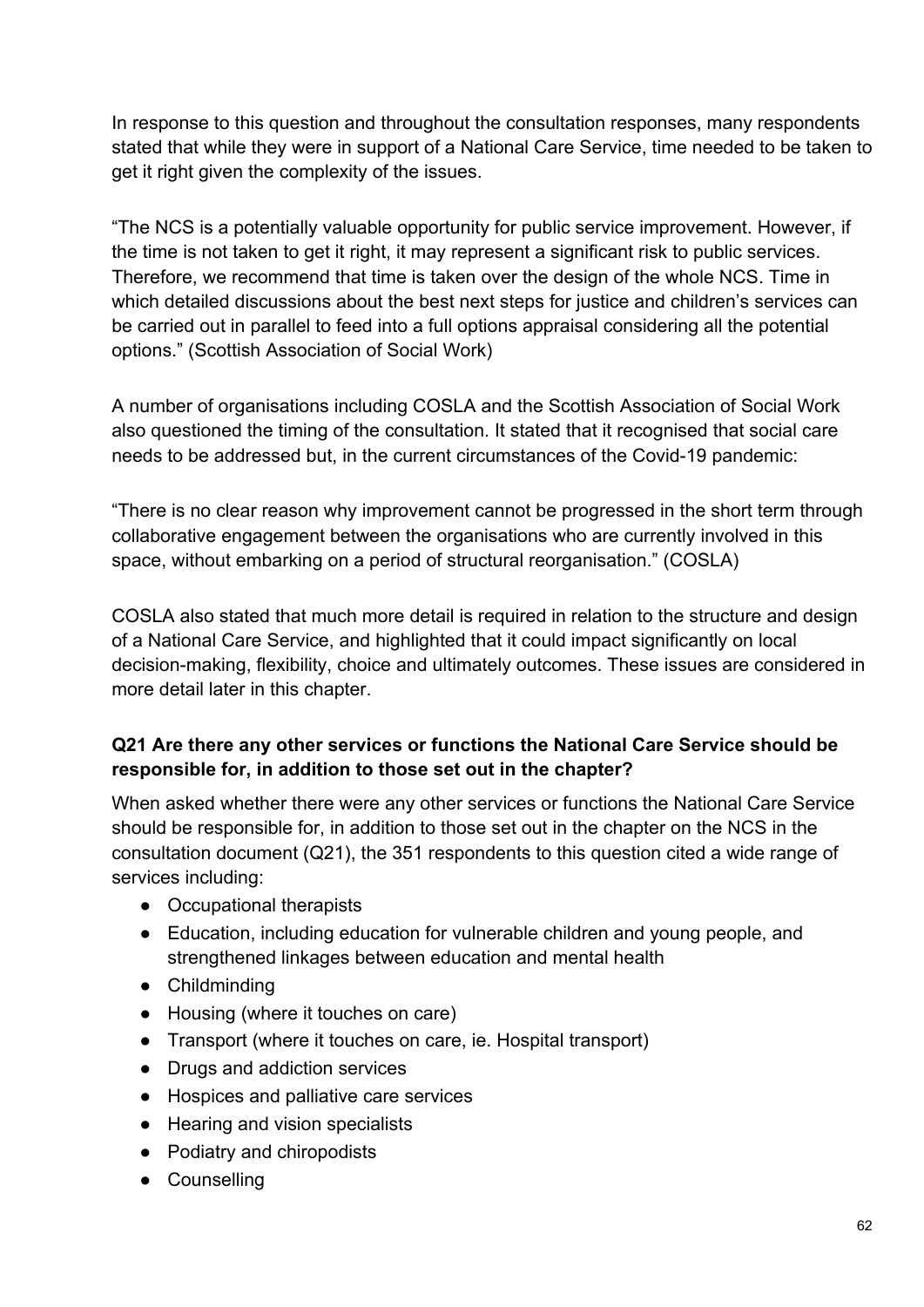Other responsibilities cited included setting standards; standardising training and qualifications; and establishing sufficient and fair pay and terms and conditions for the workforce. Some respondents stated that all care homes should be covered by a NCS and others also questioned the need for private care homes and private provision in general.

The written submission from COSLA questioned the scope of the proposals and the rationale for extending these beyond the recommendations of the IRASC.

"...the scope of the proposals expand significantly beyond what was recommended as part of the IRASC. There is little rationale provided for this expanded scope beyond brief comments made regarding the need for consistency across the system. As has been highlighted in our comments relating to localism, consideration must also be made to the differing needs of people across varying areas in Scotland." (COSLA)

It suggests that removing the statutory responsibility for care services from Local Government would impact on the ability to deliver a joined-up approach. COSLA also notes that the services proposed for inclusion in the NCS have wider linkages with areas such as housing, employability, education, and public safety and protection.

Several respondents also stated that it may be best not to overload a new Service with too many responsibilities. These respondents thought that the Scottish Government should focus on getting the basics of an NCS right first as this is likely to be enough of a challenge. Specific comments here included:

"It would appear that the NCS already wants to take over the world if the whole consultation is to be believed." (Individual respondent)

"The College does not believe that additional responsibilities are required, beyond what is outlined. Some College Fellows are concerned that if anything, the remit is perhaps too large covering multiple areas, and with limited resources available this could spread resource too thinly." (Individual respondent)

"I would limit this first tranche of change to the services looked at in the Feeley Review. I haven't seen any detailed justification for going beyond this. It would enable Ministers to focus on adult care and get it right." (Individual respondent)

"Provision and delivery of the National Care Service is a big enough 'ask' on its own. Let's not over-burden the organisation in addition to what will be an extremely demanding task." (Scottish Veterans Residences)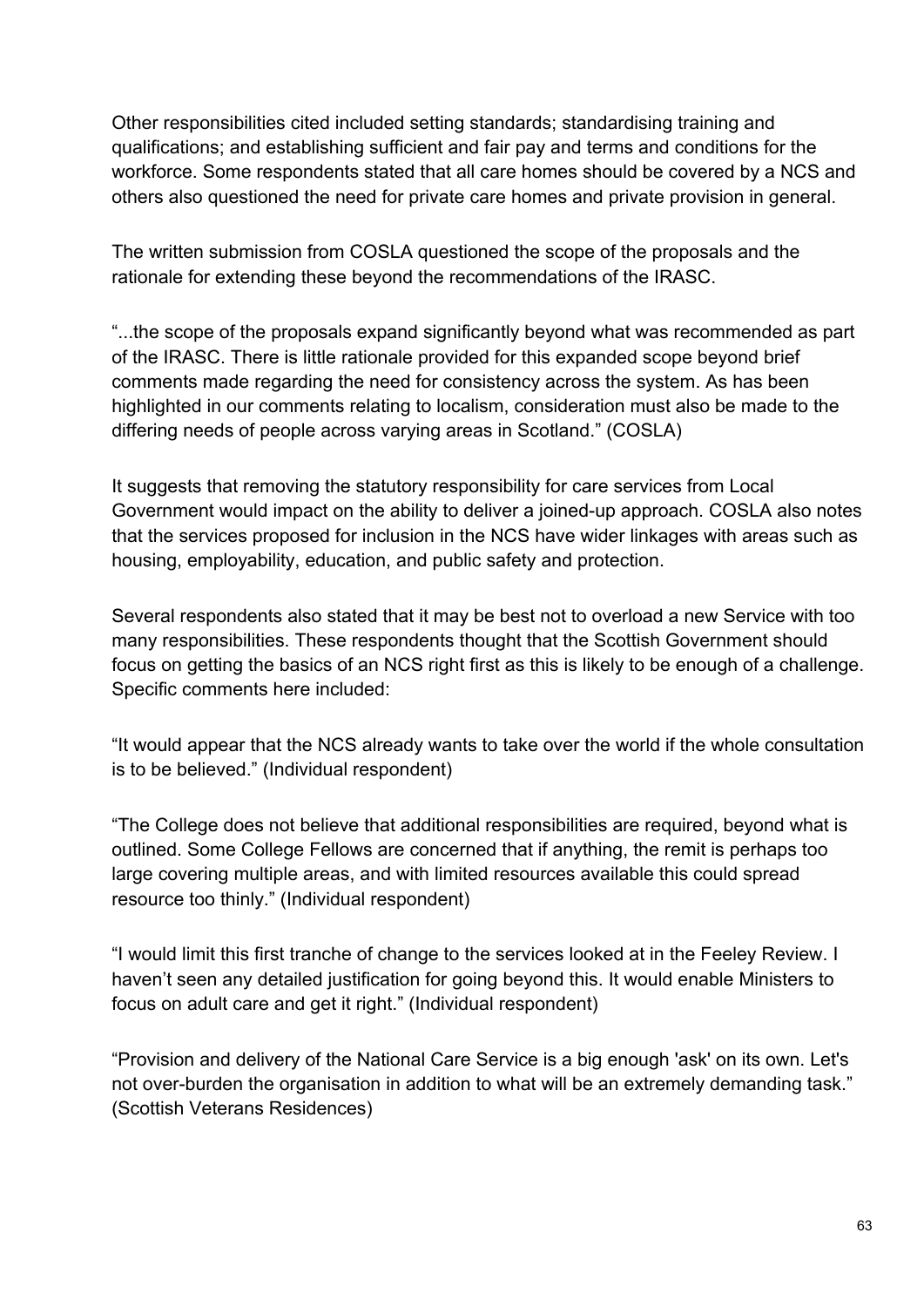#### **Q22 Are there any other services or functions the National Care Service should not be responsible for?**

There were 300 responses to the question on whether there are any services or functions listed in the chapter that the National Care Service should not be responsible for (Q22). Respondents suggested a range of services including:

- Children's services
- Prisons
- Social work
- Services for non-residents
- Gardening and other maintenance services
- Nursing
- GPs

There was also a large proportion of respondents who stated "no" in response to this openended question. Others used the opportunity to state their views on the NCS in general.

There were also some suggestions in response to Q22 that suggested the proposed NCS should follow more closely the recommendations of the Independent Review of Adult Social Care in terms of scope (please see comments above).

The Scottish Trade Union Congress stated that the NCS should be wholly in the public domain:

"To address the core issue and create a truly transformative National Care Service, it must be based on public ownership and control with not-for-profit provision throughout the service." (Scottish Trade Union Congress)

Alzheimer Scotland also suggested that the NCS would provide an opportunity for the Scottish Government to commit fully to implementing the national dementia strategy.

Please note that as this question (Q22) and the preceding question (Q21) on which services or functions should be in or out of the scope of a NCS are open-ended and answered in very different ways, there is no possible direct comparison between the numbers of respondents who suggested a service should be in the NCS and those who suggested a service should be outside the NCS within the scope of this analysis. Further, more quantitative, analysis is provided in relation to the prompted questions on services and functions in the NCS in the following chapter of this report.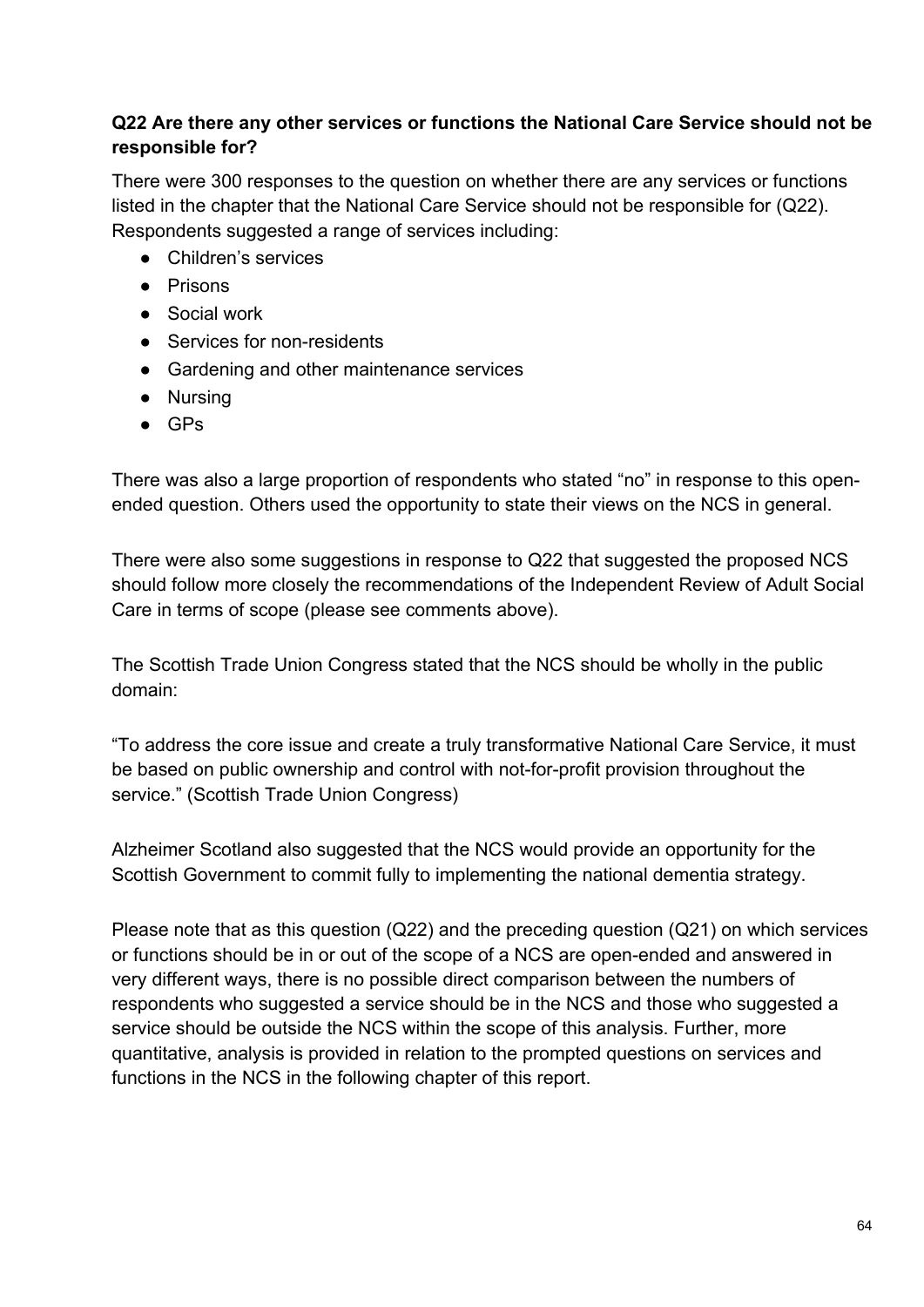## Cross-cutting themes

There were a number of cross-cutting themes that emerged from the responses which were not directly addressed by the consultation in explicit questions. As a result, there is no quantitative data that can be attributed to these themes in terms of the strength of the point of view. These issues raised in relation to the general concept of a National Care Service included the following:

- The need for more detail on the proposals in order to inform the debate
- The costs associated with a NCS and how it would be funded
- The existing local authority workforce
- Localism and local accountability
- Human rights and equality issues
- The extent of the NCS
- The delivery of services under the NCS

These are addressed in more detail below. Please note that these cross-cutting themes are indicative only and are not exhaustive. These issues may also be addressed in relation to other questions in the consultation document as some respondents naturally raised the same issue in different contexts. As previously stated, we would encourage interested parties to refer to the full range of published consultation responses for a more detailed discussion of the key issues.

#### The need for more detail on the proposals in general

Overall, there were a number of comments from respondents on the need for more detail on the proposals in general, and in particular, in relation to the funding of the proposed NCS (please see the following section). As we have already noted, many respondents commented on the difficulty of contributing meaningful comments on the proposals given the lack of detail in the consultation document. Specific concerns related to the timeframe for the consultation and the timing of the exercise in the middle of the Covid-19 pandemic which impacted on the ability of organisations to engage meaningfully with their stakeholders.

Other comments included:

- The need for a direct link to be drawn to the recommendations of the Independent Review of Adult Social Care in Scotland
- Linked to the above, there should be a stronger emphasis on a human rights-based approach to social care, with some suggestion that this approach should be enshrined in legislation
- There should be greater emphasis on the views of people accessing care and support and of people with lived experience
- There was a view amongst some respondents that the consultation document focused primarily on structural changes and less so on cultural change and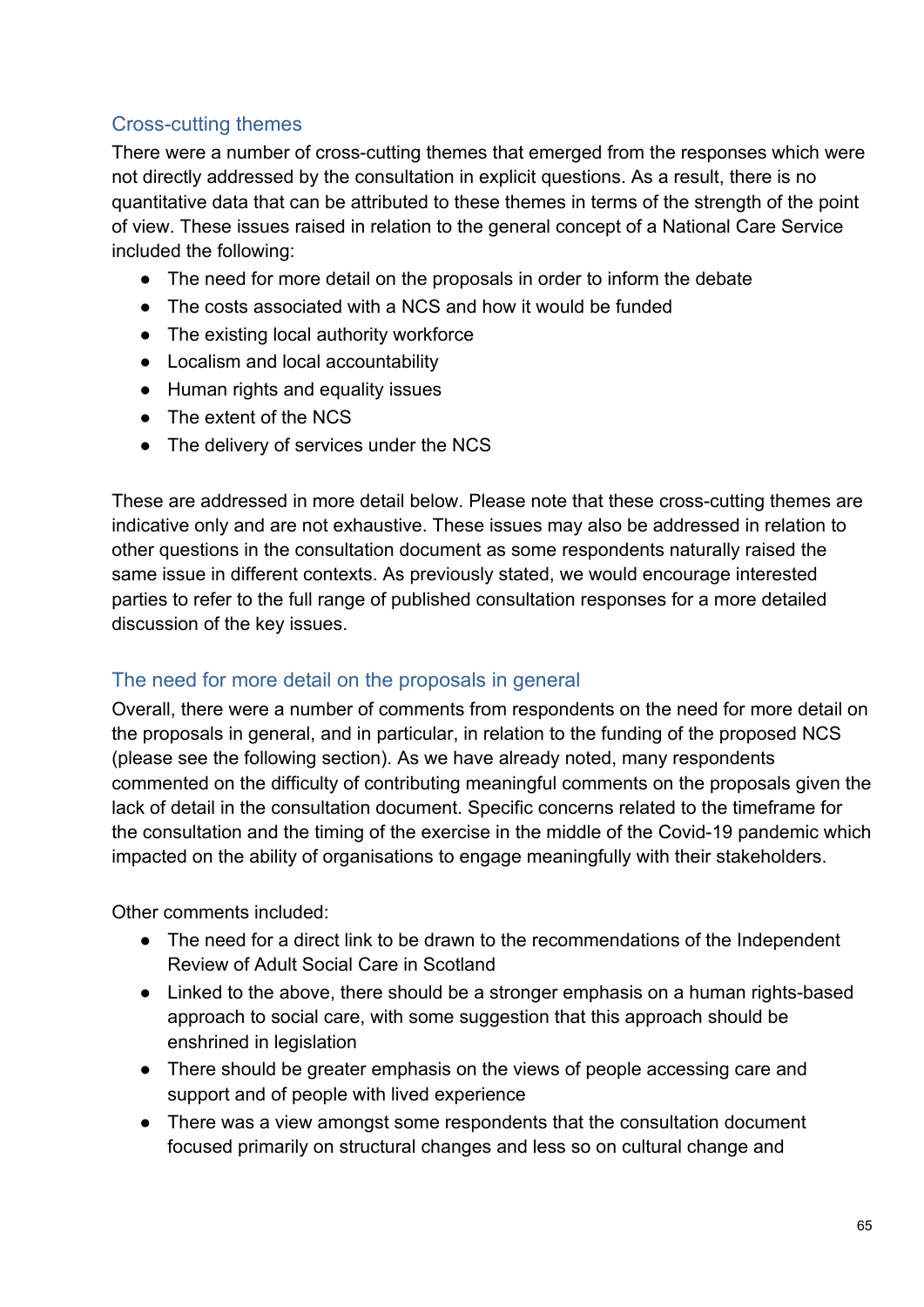leadership etc. Some respondents called for greater clarity on where responsibilities will eventually lie.

Several respondents noted that there was a risk that some of the advances in the integration of health and social care over the last number of years could be negatively impacted by the creation of an NCS with some noting that the Integration Joint Boards have only been operational since 2016. There were also some concerns regarding the perceived emphasis on structural change rather than cultural change to focus on person-centred services.

"We are concerned, though, that the consultation paper focuses on organisational restructuring without addressing transformative cultural change which prioritises personcentric services matched to individual's specific needs, broadens definitions of what constitutes care, and encourages feedback and learning through processes of continual improvement." (Frontline care worker)

Several respondents noted that more evidence should be provided to demonstrate the anticipated benefits of the proposed new system to the sector and to the wider Scottish population and some referenced the need for more evidence and research before moving towards a National Care Service.

"The aims of the National Care Service are laudable. However, I am not convinced that these aims can be achieved equitably, sustainably and anti-oppressively via a National Care Service. No evidence has been provided to show that this option has been carefully researched and included all stakeholders in that research." (Current or former frontline care worker and a friend or family member receives or has received support)

The Care Inspectorate, amongst others, also highlighted the need to assess and maintain what is currently working well. This was highlighted in relation to Children's Services by respondents including East Lothian Council and Moray Council Children, Families and Justice Service, with the former noting that Children's Services was not considered in the IRASC and that therefore there was a lack of evidence in this regard. The need for more funding for social care was also raised in this context and is considered in further detail below.

#### The need for more detail on costs, funding and resourcing an NCS

Linked to the section above, many respondents to the consultation highlighted the lack of any detail around the costs of developing and establishing an NCS and the subsequent impact on their ability to comment on the proposals. Some noted that it was difficult to evaluate the likely impact of the proposals versus the likely impact of maintaining the status quo but with additional funding, in the absence of such information. There was also a view that increasing funding within the current arrangements would avoid the risks of disruptive structural change and would also lead to service improvement.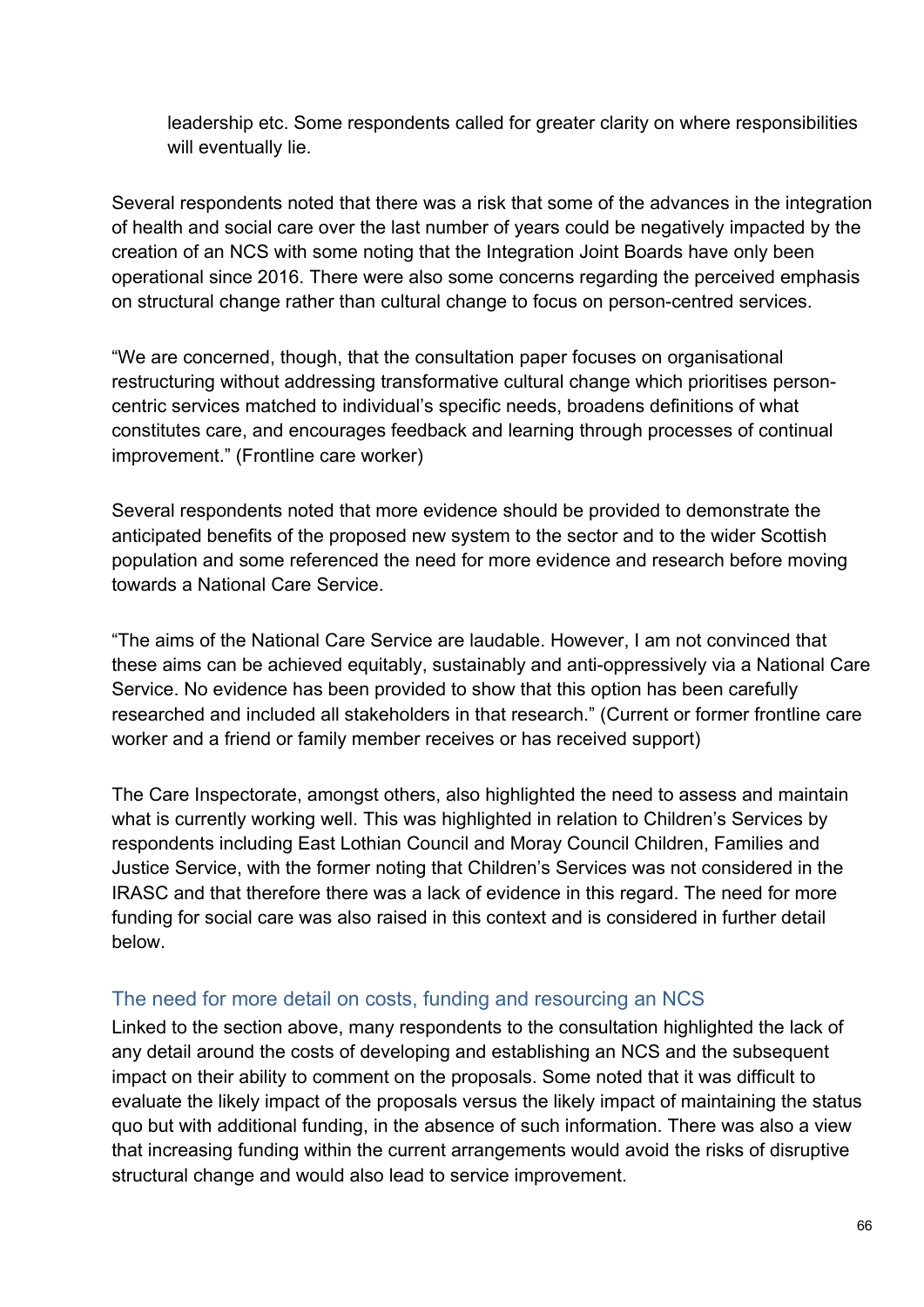There were several comments to the effect that the costs associated with the NCS are likely to be significant given the large (and increasing) proportion of the population requiring social care. It was noted that the Independent Review of Adult Social Care estimated that the costs of the NCS were estimated to be £0.66 billion and that there was a noted lack of clarity in the consultation document on how the proposed NCS would be funded.

Some thought that the proposed 25% increase in funding would be insufficient, with a suggestion from some respondents that the system was already stretched after funding cuts in recent years. There was some concern that this additional funding would be absorbed in the setting up of the new structures rather than in supporting frontline care through the provision of services and improving staff pay and conditions. COSLA highlighted that many of the proposals are as yet un costed:

"COSLA and Local Government professional associations are very concerned that the gap between the IRASC's part costing of £660m additional funding (at 2018-19 prices), and the Scottish Government's commitment at a minimum of "over £800 million more by 2026-27", is far too small to cover all of the un-costed recommendations. Unless significantly extended beyond this "minimum", it would not provide sufficient funding for paying fair wages to social care workers, let alone increased rights and support for unpaid carers, reform or abolition of eligibility criteria, the increased demand from the removal of care charges, implementing "ethical" and "collaborative" commissioning and procurement, improved data and information technologies, potential VAT and other costs." (COSLA)

COSLA estimates that the full implementation costs will be in the region of £1.5 billion. For some respondents, there is a need to provide modelling of likely demand for the services outlined and how the NCS will keep pace with the demand in light of changing demographics and in particular an ageing population. Some respondents also stated that the benefits to local populations versus the impact of increased costs are unclear. Other issues cited included:

- The likelihood of increased costs due to an ageing population
- The need for more detail around the financial structure of the proposed NCS, including its financial powers, governance and decision-making structures
- The need for more detail on the costs of the operational commitments in the consultation document, and whether these will be funded by the Scottish Government
- A consideration of the investment required for a person-centred or human rights based approach is needed alongside an evaluation of the funding that is likely to be available
- The need for a medium- to long-term financial strategy for the NCS and for social care
- The need for a more innovative approach rather than a focus on eligibility criteria
- Whether there is sufficient staff working in the sector to meet the perceived high levels of demand for social care in Scotland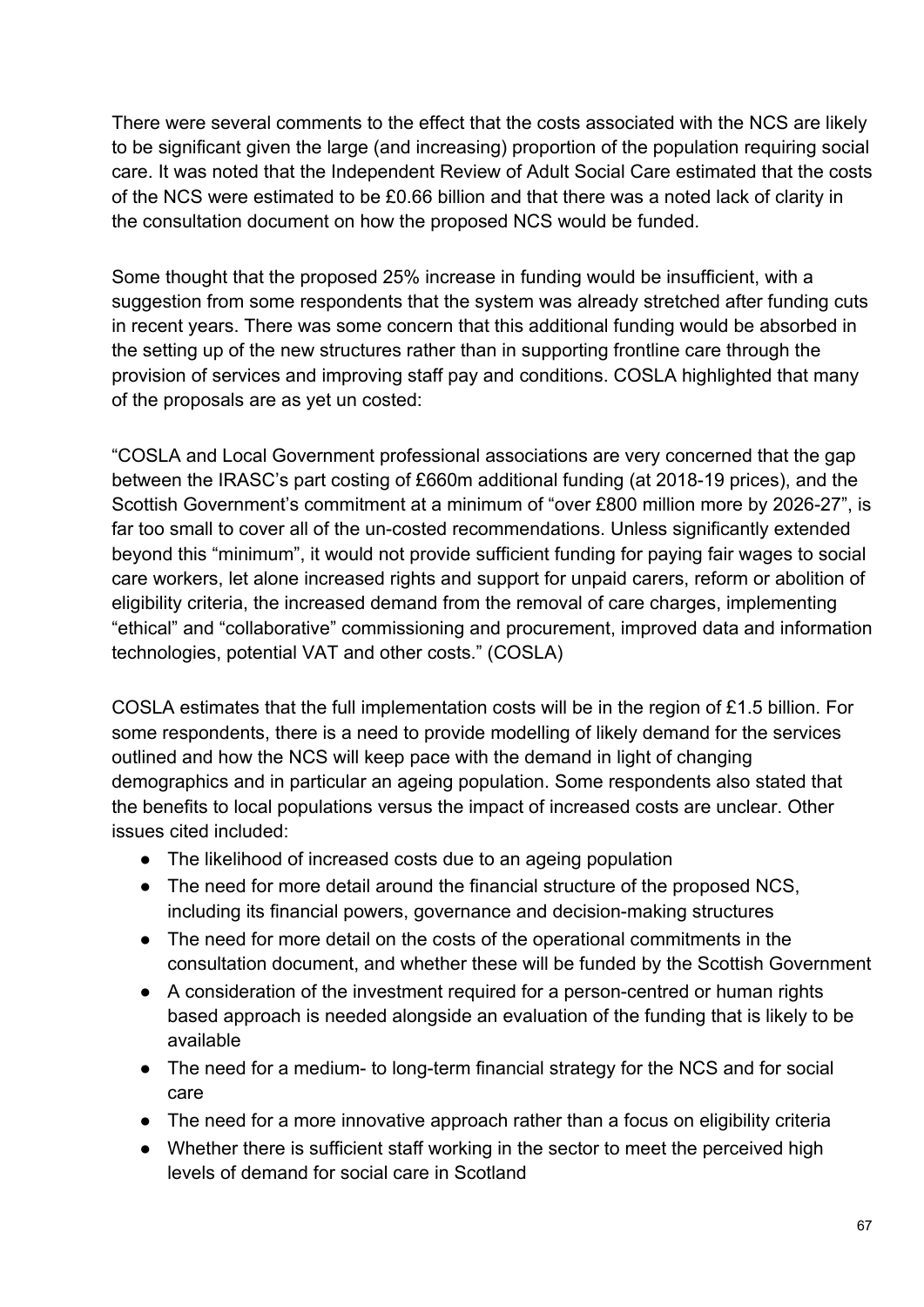- The need to model the impact on the local government grant settlement
- The direct financial implications of extending eligibility and entitlement to services

## Transition risks and centralisation

There were also some concerns about the disruption that is likely to occur given the magnitude of the changes and the need to maintain appropriate levels of service to users during the transition period. There were also concerns, as previously noted, that this disruption and "upward cost drift" would offset any potential service improvements. Several respondents noted that lessons learned from other centralisation initiatives, such as that of Police Scotland, should be taken into consideration. As we have previously noted, some respondents also stated that if the funding for the new NCS was diverted into improving existing provision there would be a positive impact on care outcomes.

"The introduction of a new National Care Service will absorb energy, money and cause huge planning blight for years – especially given that recovery from the pandemic is the priority." (Shetland Public Protection Committee)

## The existing local authority workforce

The likely impact on the finances and staffing of local authorities was also raised as an issue. COSLA and other local authority representatives amongst others noted the complexity of the contracting arrangements with social care staff and the need for TUPE protection for existing staff. There was also a perceived risk that the potential disruption and uncertainty could lead to staff leaving the service.

"The sheer scale of TUPE arrangements that would need to be undertaken requires independent discussion." (COSLA)

"SASW members raise concerns around the prospect of moving employers, TUPE and pension impacts. They also want to ensure that, should there be any movement, social worker posts are protected in number or increased to take on more preventative work. There must be enough resources to meet the needs of the communities served." (Scottish Association of Social Work)

COSLA also highlighted that the document does not address the employment status of NHS staff who work in health and social care or those working in the third sector. Other employment issues are considered later in this report but one issue that should be noted in this context was raised by several respondents i.e. the lack of mention of the role of the Chief Social Work Officer in the consultation document.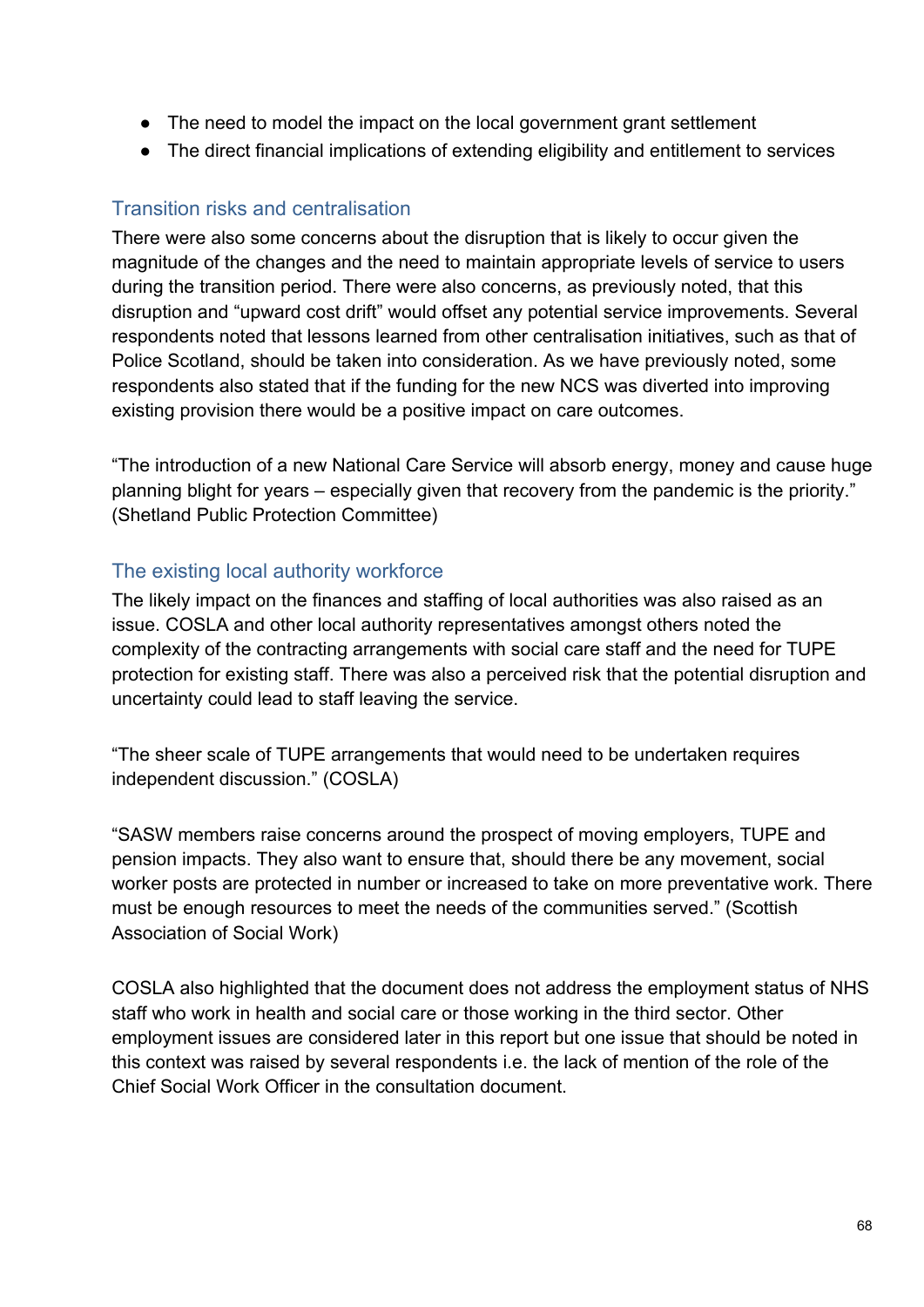## Localism and local accountability

Concerns were raised by many respondents about the loss of local accountability under a more centralised system. There were also concerns that an overly centralised approach would work against a person-based, human rights based approach to service provision and effective responses to local needs. Many respondents highlighted the importance of protecting and maintaining existing local initiatives and programmes that were working well. At the same time, as we have noted, many respondents wanted more consistent standards and an end to the "postcode lottery".

"The loss of local accountability in the system. Local accountability of public services is extremely important for citizens and services alike. These proposals will structurally undermine localism." (Individual respondent)

"We…do not wish to undo the examples of strong integrated working arrangements in many localities through the implementation of the new NCS. We are proud of the SLT leaders in our membership who have worked within their local structures to develop effective and innovative delivery of care to their communities. We would hope a National Care Service would allow for the continuity of local accountability, set within the context of community planning." (The Royal College of Speech and Language Therapists)

"South Ayrshire HSCP is close to its community (and works closely with the Council and Community Planning Partnership in this regard) and values its Locality Planning Groups. These constructs and the general principle of localism should not be lost or overlooked in the development of a 'national' service." (South Ayrshire HSCP)

#### The needs of remote and rural areas

The importance of understanding and respecting the specific and unique needs of remote and rural areas, and in particular the Islands, was highlighted by many respondents, including in individual Council submissions, the relevant engagement events and by COSLA.

"The danger is that they will ignore the special problems faced by those in the Highlands & Islands area." (Person accessing care and support)

"Scotland is unique with varying demography, epidemiology, morbidity and mortality. Rural and urban needs are unique too e.g. cities v remote island communities therefore 'one size' cannot meet all needs; however these unique needs should be 'fed' into the bigger picture with commissioning and procurement." (Person accessing care and support)

"The centralised approach does not suit all and will certainly not suit islanders." (Unpaid carer)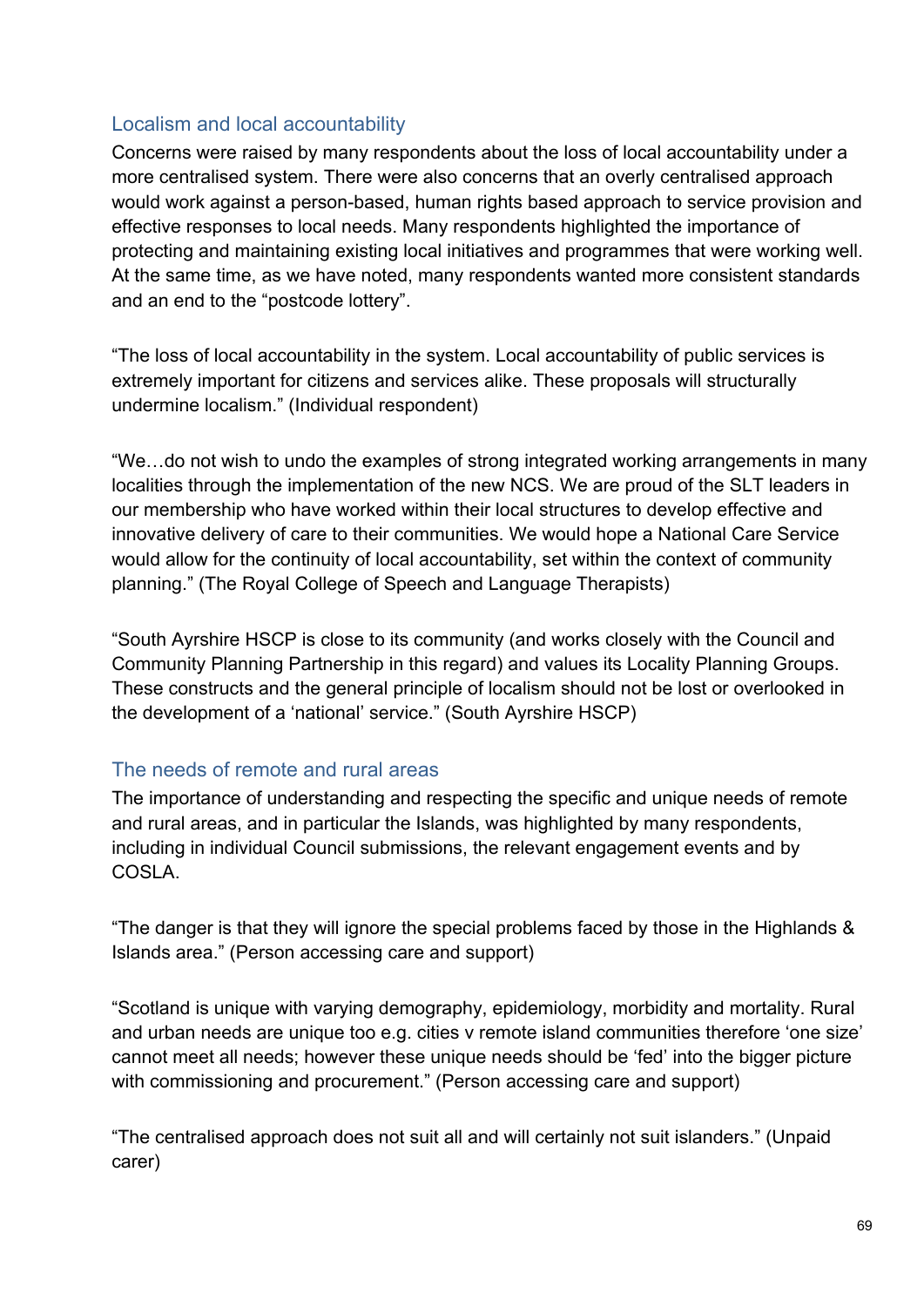The need for an impact assessment for these areas was emphasised by several respondents. The Orkney Integration Joint Board, for example, welcomed the Government's commitment to undertake an Islands Impact Assessment prior to the drafting of the legislation as a way of giving more time for consideration of the issues.

"We believe that for this to work most effectively, locally elected representatives should maintain accountability for the delivery of social work and social care services. As a remote and rural island community, the transfer of this accountability to Scottish Ministers runs the risk of being perceived by our local communities as very distant and removed… we strongly advocate for people to benefit from decisions taken locally and for those taking those decisions to be accountable locally… The timescale for response to the consultation has been tight, and the breadth of proposals contained therein has made it difficult for us to fully consider where there may be implications for an Islands Authority such as Orkney. Time for further thinking on this, particularly as more detail is developed in relation to the proposals, will be welcome, and the Islands Impact Assessment will provide a vehicle for this." (Orkney Island Council)

"Given the maturity of integration arrangements in a number of island settings, as well as the importance of established local democratic arrangements in islands more generally, it is our contention that an islands impact assessment is required prior to any proposals being progressed, and certainly before they are finalised." (COSLA)

Respondents also raised a number of issues and potential risks of centralisation including remote management structures and travel times for vulnerable groups in rural and remote areas if services and support are not available locally.

#### Human rights and equality issues

Human rights and equality issues were raised throughout the consultation. Overall, respondents emphasised the need to focus on a human rights or person-centred approach. There was also a clear view that there should be a commitment to placing people with lived experience of social care at the heart of all processes associated with the design, governance and monitoring of provision. Many respondents highlighted that this should be done in a meaningful way, warning of the risk that this might be seen as a tick box exercise.

"To ensure those with lived experience of social care are central to the governance, provision and monitoring of social care at all levels of the NCS." (Person accessing care and support)

"Members of the CHSCA should meet members of the public, those with lived experience, and their workforce outside regular meetings, to listen and expedite concerns. These should be in informal settings.' (Person accessing care and support)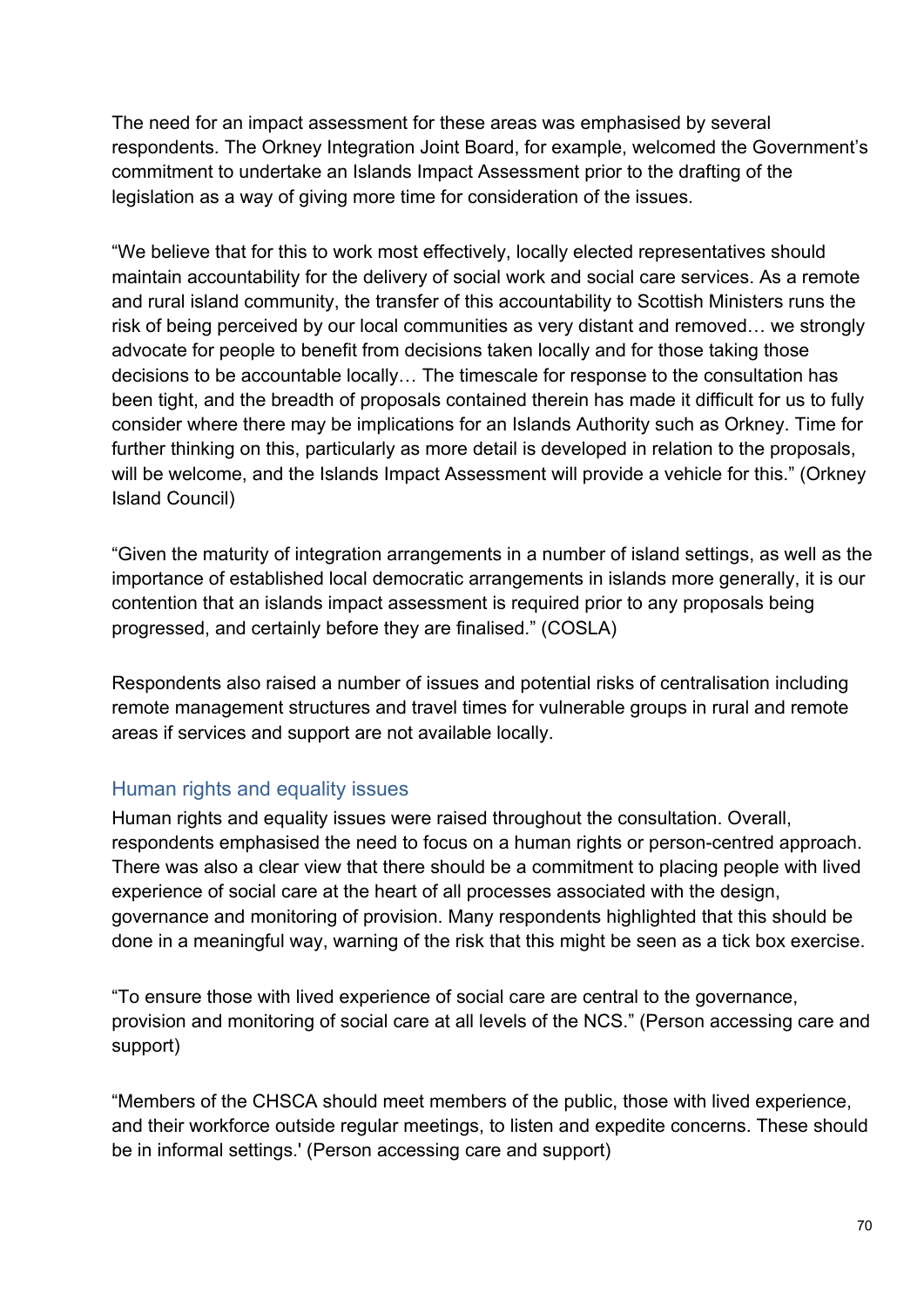We have noted above that some respondents contrasted a rights-based approach to support at a local level with the desire for standardisation. Other respondents highlighted specific rights issues in provision.

"There is a real and substantial opportunity for the Scottish Government arising out of the approach to be taken and definition of "complex care needs" developed and delivered by a new NCS. The proportion of complex cases like my son's, is relatively small but due to the challenges and expertise required, many of these care packages have to be outsourced to specialist providers in England. The only provision in Scotland has been secure psychiatric adult hospitals in Scotland, not set up or appropriate for the provision of person-centred holistic care and community involvement of adolescents and younger adults. Commissioning services in England is expensive… it also moves service users far from their family home, against their human rights for a family life." (A friend or family member of mine receives, or has received, social care or support)

Other rights-based comments referenced:

- Support for service users and carers in seeking judicial reviews, including advocacy and legal aid
- The implications of data sharing and the importance of respecting the rights of people accessing care and support

The issue of the need for parity between social work and health was also raised in relation to a rights-based approach.

"We are concerned that the voice of Social Work will be marginal to that of Health in central Government; and we are concerned that the clamour for delayed hospital discharge will drown out our capacity to work in rights-based and relationship-based ways with people." (Social Work and Social Care Advisory Committee: NHS Highland)

The issue of gender was raised by a number of respondents, with comments around the composition of the social care workforce and the impact that investment in the sector would have on women. The fact that most unpaid carers are female was also highlighted:

"The issue of gender is a crucial consideration for the development of the NCS… Only a robust gendered approach will ensure improved outcomes are proportionately considered in terms of women's needs. This needs to be underpinned by the evidence that explains how women face inequalities and, in some cases, disadvantages because they are women." (COSLA)

Greater integration between domestic abuse services and other services was also referenced. The Scottish Women's Convention emphasised that women want to see that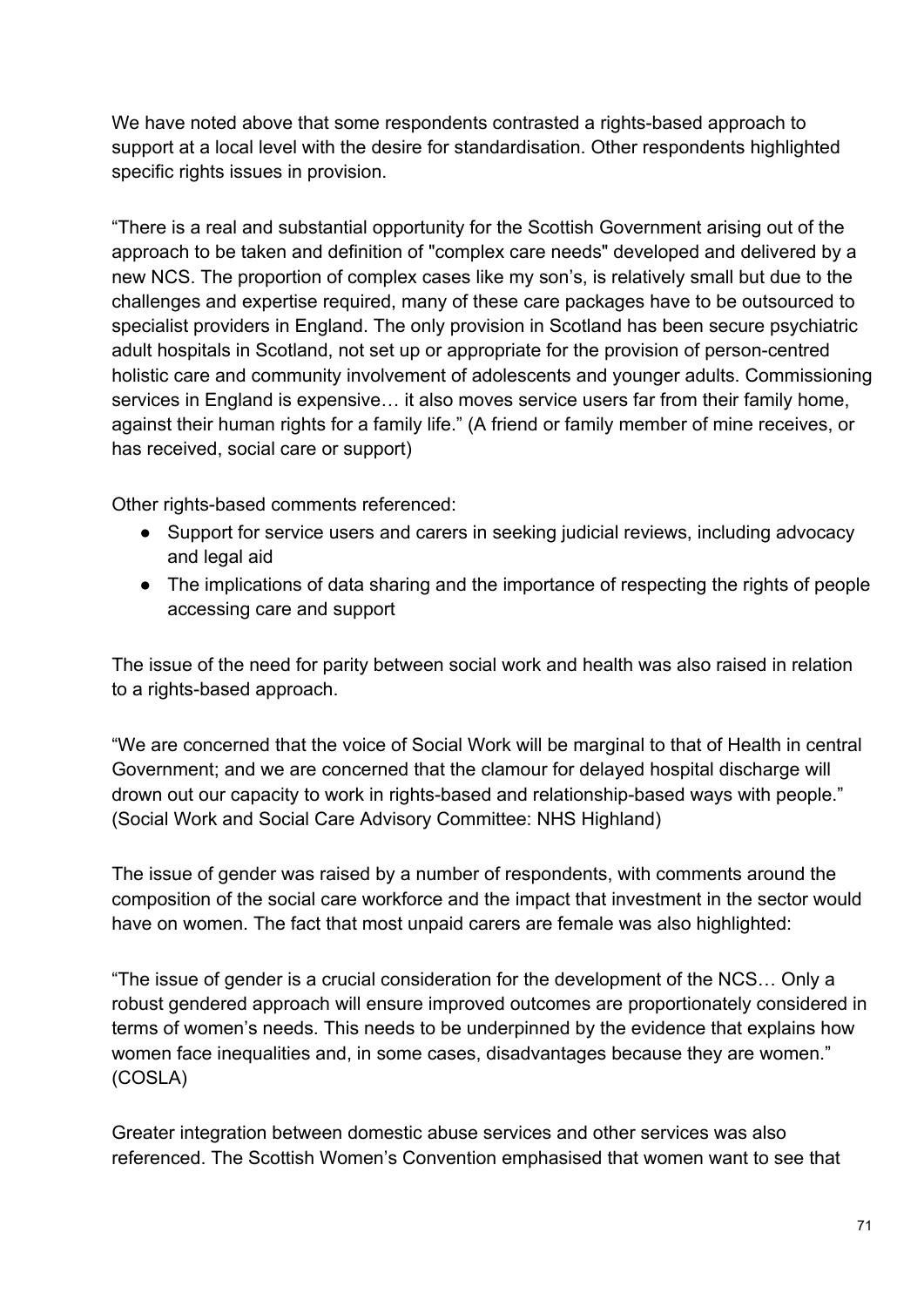lived experiences of mental health are taken into consideration in the design and planning of services to assist in better understanding of their needs.

"It all depends on what your condition is. It could be anxiety and you'll talk to everyone, and you'll blurt it out, but someone who has depression may not be quite so open… You may be okay to talk one day, but if they're then phoning you back the next day, you may not want to talk… and if you can't take the call, you're put to the bottom of the list again." (Scottish Women's Convention)

Other issues raised by the Convention include:

- The importance of understanding the needs of specific communities such as the Asian community where counselling and mental health support can be challenging due to cultural taboos and a lack of multilingual counselling
- The importance of understanding and respecting the needs of older women

"A lot of older women shared that they have been belittled by health and care professionals because of their gender and are routinely told "it's just your age" or "it's just your menopause" as a way of denying them the support and medical intervention they need." (Scottish Women's Convention)

The LGBT Health and Wellbeing organisation stated that the inclusion of minority groups should be embedded from the start.

"Rather than, as currently happens, equality and diversity work largely being seen as an optional add on for providers, instead of as core business." (LGBT Health and Wellbeing)

LGBT Health and Wellbeing highlighted that some lesbian, gay, bisexual or transgender (LGBT) people experience barriers to accessing care, and have poorer experience of care when compared to non-LGBT peers and that most health and social care services do not collect sexual orientation or gender identity data and do not measure either uptake or service satisfaction levels for LGBT people, which hinders understanding of their needs:

"For example, there is evidence that public authorities do not always properly understand the needs of older LGBT people in care homes, and are failing to provide safe and culturally sensitive care and support." (LGBT Health and Wellbeing)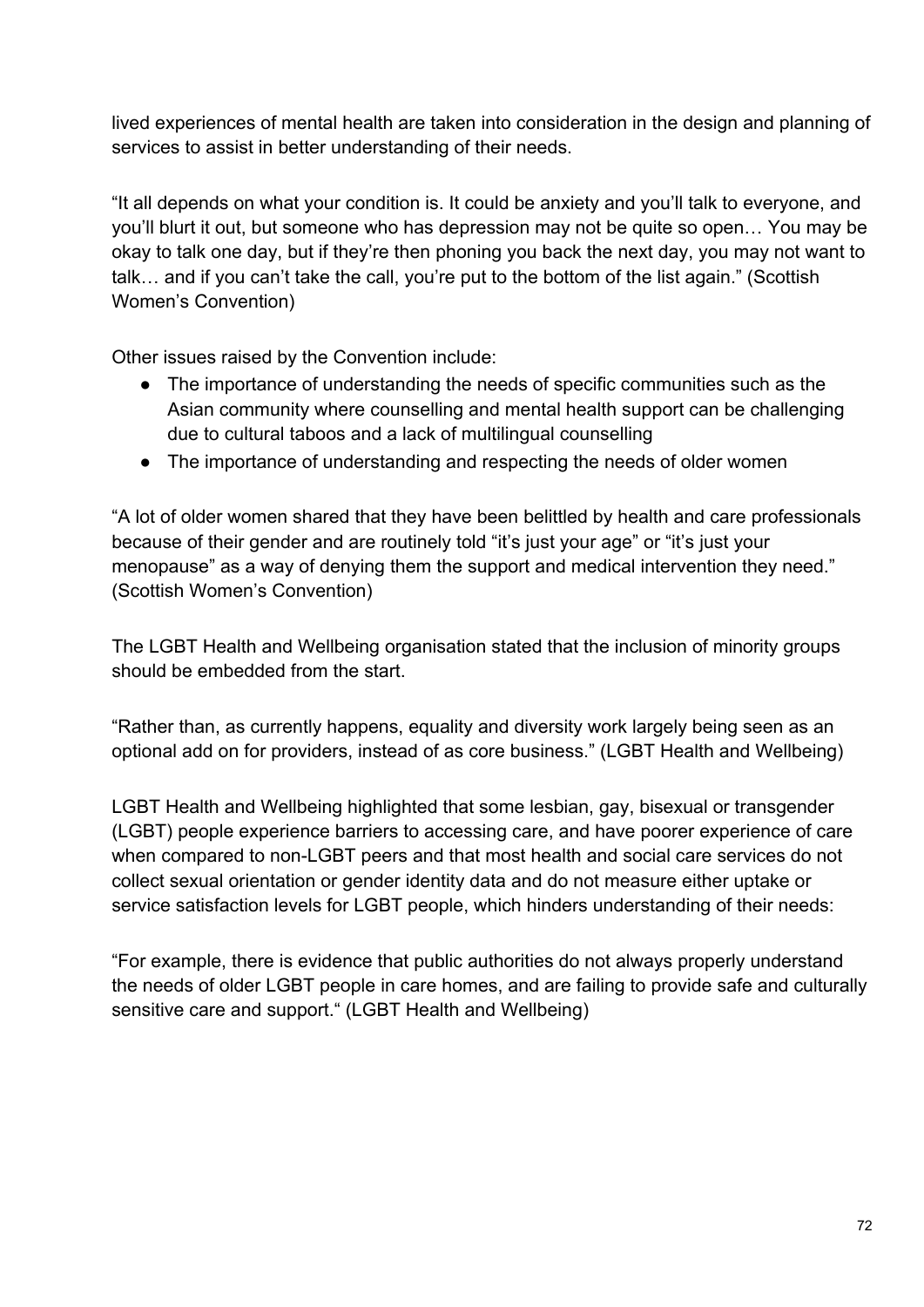# The extent of the NCS

While the scope of the NCS is considered in more detail in the following section (in relation to the consultation questions), there were a number of issues raised in general and unprompted in relation to the scope of the NCS in this section of the consultation on the creation of a NCS. These comments should be considered in conjunction with the more quantitative analysis in the following chapter.

For some respondents, there was little differentiation between the roles of social care and social work, and some thought that some areas of social care provision were not detailed or addressed in the consultation. Examples given included: Adult Support and Protection, Children's hearings and adoption and fostering and unscheduled care.

Several respondents raised the issue of social housing. There were some concerns that housing was not addressed as part of the consultation, particularly given the stated ambition of keeping people within their own homes.

A number of respondents suggested that this is a considerable oversight, given the importance of supported housing. Some respondents highlighted the need for alignment between the proposed NCS and housing services and initiatives, including Housing to 2040 and Ending Homelessness Together. The importance of joined up multidisciplinary working was mentioned in this regard by several respondents. Partnership working, particularly in relation to dealing with people with complex needs, was seen as crucial to maintaining people accessing care and support's health and wellbeing.

One respondent highlighted the importance of engagement with the Housing Division, the Scottish Federation of Housing Associations (SFHA), the Chartered Institute of Housing (CIH) and Registered Social Landlords (RSLs) amongst others. If housing is to be included in any NCS, some thought that the costs of this should be made clear. The importance of housing services in relation to preventative care was also highlighted.

"It would be good to see a stronger vision for the partnership role of housing and particularly social housing within the proposed Community Health and Social Care Service. There needs to be greater recognition of the contribution of housing and housing support in preventing people from reaching crisis point and entering formal care / hospital." (Queens Cross Housing Association).

Other issues raised included:

- The ownership of current accommodation and how this might change under the proposals
- The importance of good quality housing services and social housing providers in reducing costs to the health sector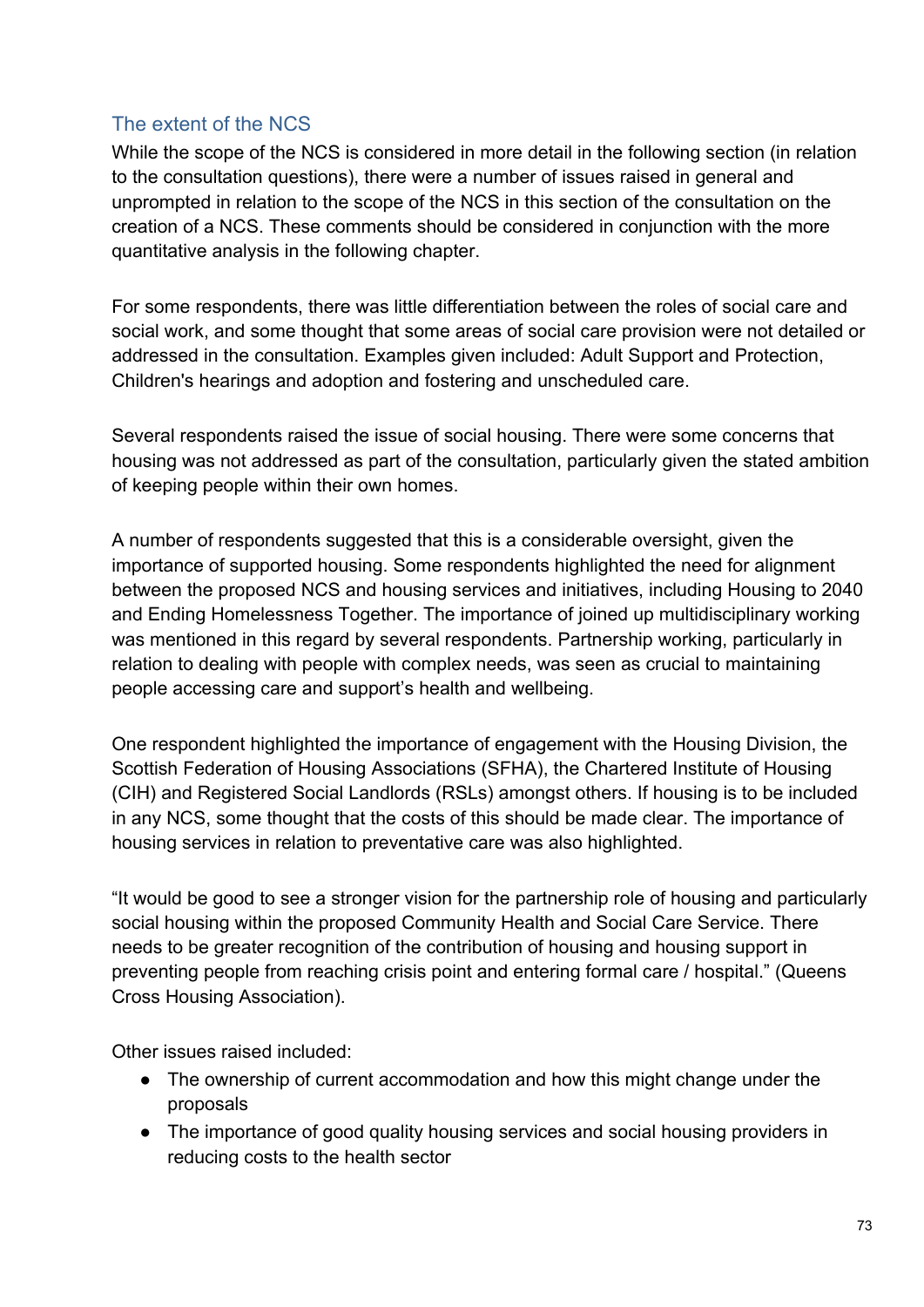Community transport was also raised as a service that should potentially be in the scope of the NCS.

"Community Transport plays a critical role in supporting independent living and tackling exclusion, isolation and loneliness for people and communities across Scotland. The sector should be a priority for the new National Care Service in order to achieve the ambitions of the Christie Commission, which identified back in 2011 the need for public services to 'focus on prevention and early intervention' by tackling 'root causes', reducing inequalities and minimising the long-term growth in demand in the face of our ageing demographics." (Community Transport Association)

# The delivery of services under the NCS

There was a view that the consultation document did not adequately reflect the fact that the majority of services are provided by the third and private sectors. There was also a view that a national job evaluation scheme would be challenging, particularly around the opt in from these sectors and the differences in pay and conditions. Enforcement was also seen as an issue. There were also some concerns around the role of the third sector and in particular whether the proposals would impact or exacerbate the perceived existing inequality between the third sector and statutory services:

"The key message that came through our discussions was the importance of valuing the third sector and understanding the expertise of staff and the specialist nature of third sector organisations. The third sector must be viewed as equal partners to statutory partners with access to long-term, sustainable and adequate funding to enable them to continue to play their vital role in the delivery of social care support." (Coalition of Carers in Scotland)

Other issues raised included the importance of the third sector in the delivery of children's services in Scotland and the need to include these groups explicitly in the consultation through meaningful engagement.

"There needs to be more uniformity in what people and carers can expect and that there is clarity about what services are available. The third sector has a major role to play in supporting people and their families. There is a need to provide parity across sectors - no one discipline holds the key to a person's recovery and wellbeing - it takes a team of people and their families/networks to support the person who is unwell or having difficulties." (Unpaid carer)

There was also some uncertainty about the role of local authorities in service delivery in the future under the proposed arrangements. Overall, however, there was general support for a National Care Service in the quantitative responses from both individuals and organisations, but there were concerns around the lack of detail in the consultation document particularly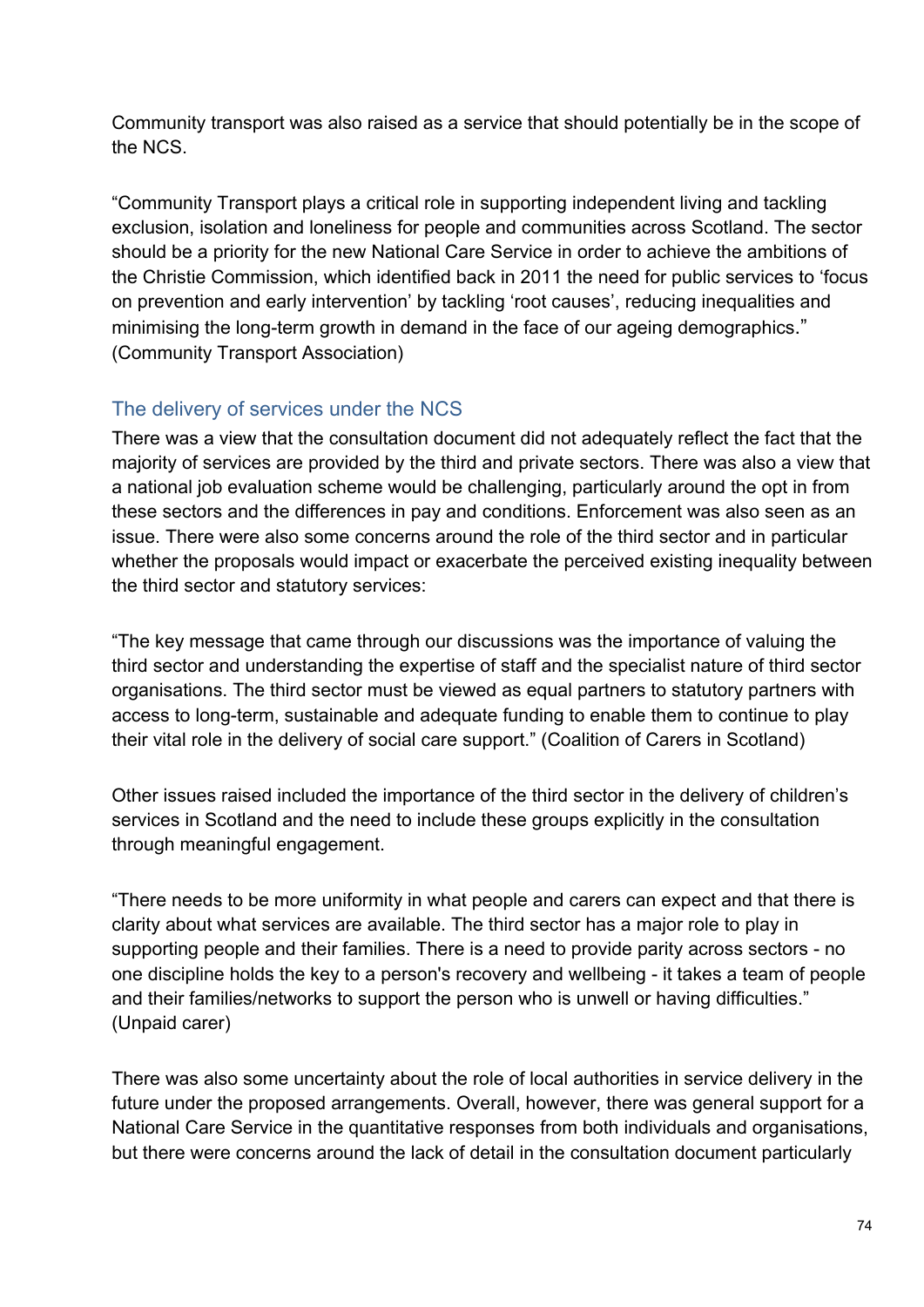around funding and costs, and the speed of implementation and consequent likely disruption to the existing system.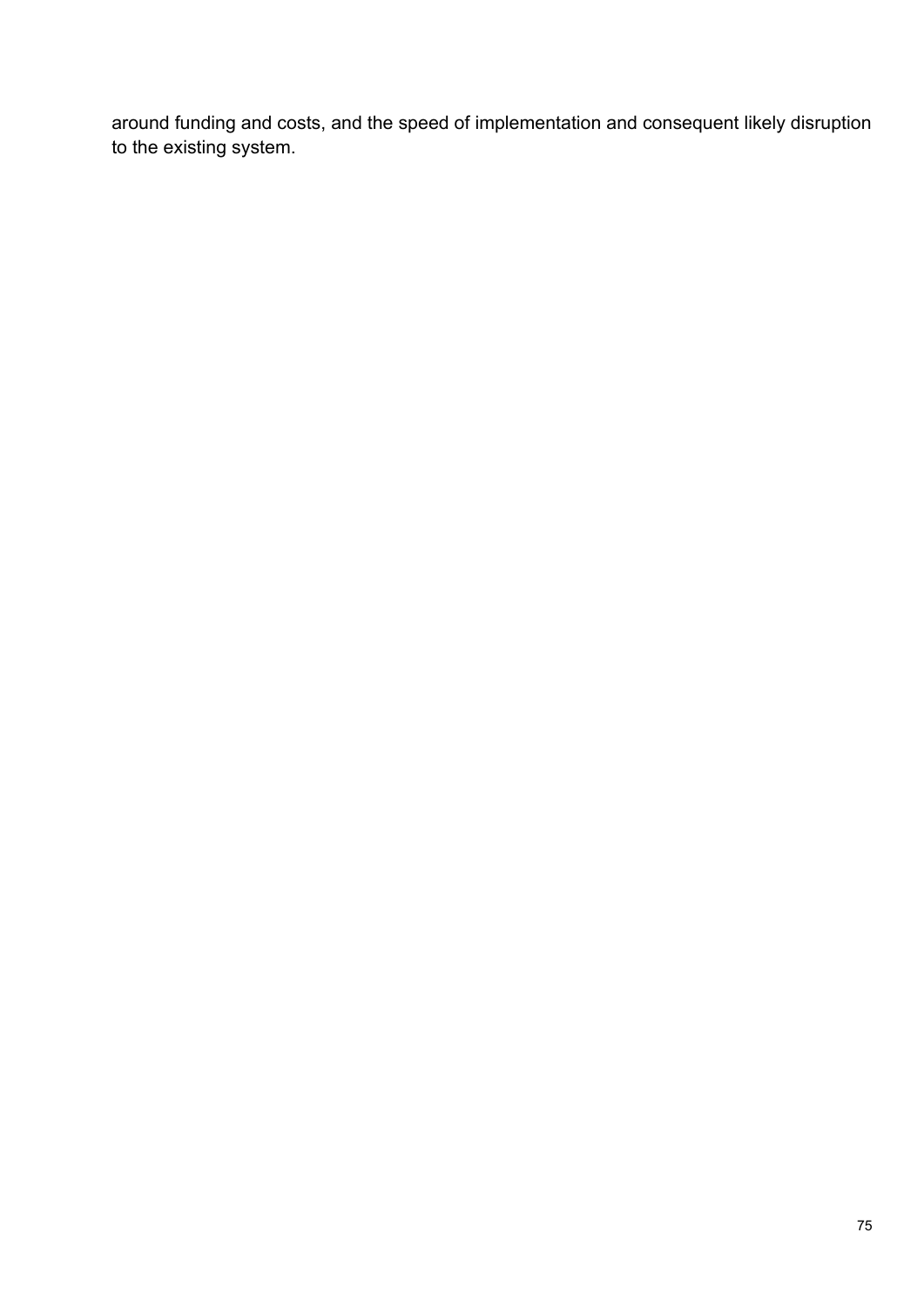# 5. Scope of the National Care Service

#### **Chapter overview**

This section of the report considers respondents' views on the services that should fall under the remit of a National Care Service.

### Children's services

Overall, the majority of respondents (396 of 521 (76%)) agreed that Children's Services should be included in a National Care Service (NCS). Three quarters of individuals who responded to this question and a similar proportion of organisations were in agreement. A number of key stakeholders however did express concerns about the proposals with several suggesting that more evidence on the likely benefits of the proposals is required, including, as previously noted, some of the local authorities. There were a number of risks identified here by individuals and organisations, including the potential loss of a local dimension to responding to need and the potential loss of the link to education.

### **Healthcare**

Around 70% (380 out of the 544 respondents to this question) agreed that the proposed NCS and the Community Health and Social Care Boards (CHSCBs) should commission, procure and manage community health care services. The main reasons given in support of the proposals related to a more streamlined and consistent service and improved accessibility for people accessing care and support. Reasons given by those who disagreed with the proposals included the availability of funding and perceptions of the existing relationships between health and social care. The most frequently cited benefit of CHSCBs managing GPs' contractual arrangements was "better integration of health and social care". This was followed by "improved multidisciplinary team working". The most frequently cited risk was "unclear leadership and accountability requirements". This was followed by "fragmentation of health services".

#### Social work and social care

The most frequently cited benefit of social work planning, assessment, commissioning and accountability being located within the NCS, was "more consistent delivery of services". This was followed by "better outcomes for service users and their families". Risks identified included a loss of local understanding, the potential loss of accountability, and the risk that social work would be overshadowed by other services.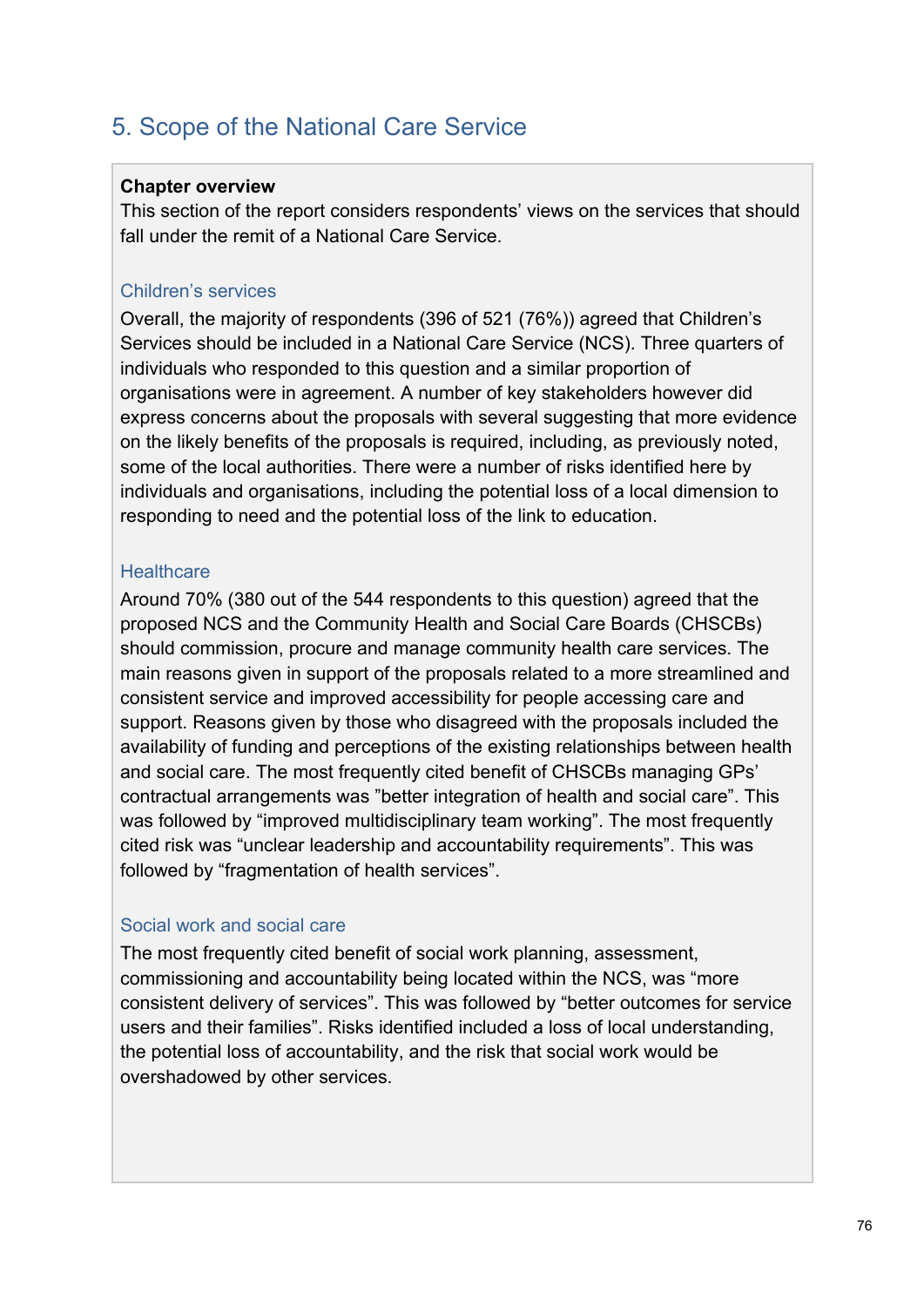#### **Nursing**

A majority agreed with the proposed leadership role of Executive Nurse Directors (234 of 436 (54%) said yes without qualification) and that the NCS should have responsibility for overseeing and ensuring consistency of access to education and the professional development of social care nursing staff, standards of care and governance of nursing with almost two thirds in agreement. There was also strong agreement with the proposal that Executive Nurse Directors should have a role in the proposed Community Health and Social Care Boards.

#### Justice social work

Nearly two thirds agreed that Justice Social Work should be included within the remit of the NCS (241 of 388 respondents (62%)). Reasons given included the need to keep all forms of social work together and the fact that offending behaviour is often linked to other care needs. Those who disagreed tended to say that the proposed NCS is too large and centralised and that there is a need to reflect local requirements. The main benefit was thought to be "more consistent delivery of justice social work services". Around half of respondents to the question on risks selected: less efficient use of resources; worse outcomes for people accessing care and support; poorer delivery of services; and weaker leadership of justice social work.

#### Prisons

A majority of respondents (233 of 324 respondents (72%)) also agreed that responsibility for social care services in prisons should be given to a National Care Service. Reasons given included better support for prisoners with mental health problems or learning disabilities and smoother transitions at the point of release, amongst others.

#### Alcohol and drug services

A majority also agreed that Alcohol and Drug Partnerships would have the benefits of providing greater coordination of Alcohol and Drug Services (267 of 328 respondents (81%)) and better outcomes for people accessing care and support (248 of 328 respondents (75%). Confused leadership and accountability was viewed as the main drawback of the Partnerships. Three quarters agreed that they should be integrated into the CHSCBs. Eight in ten agreed that residential rehabilitation services could be better delivered through national commissioning.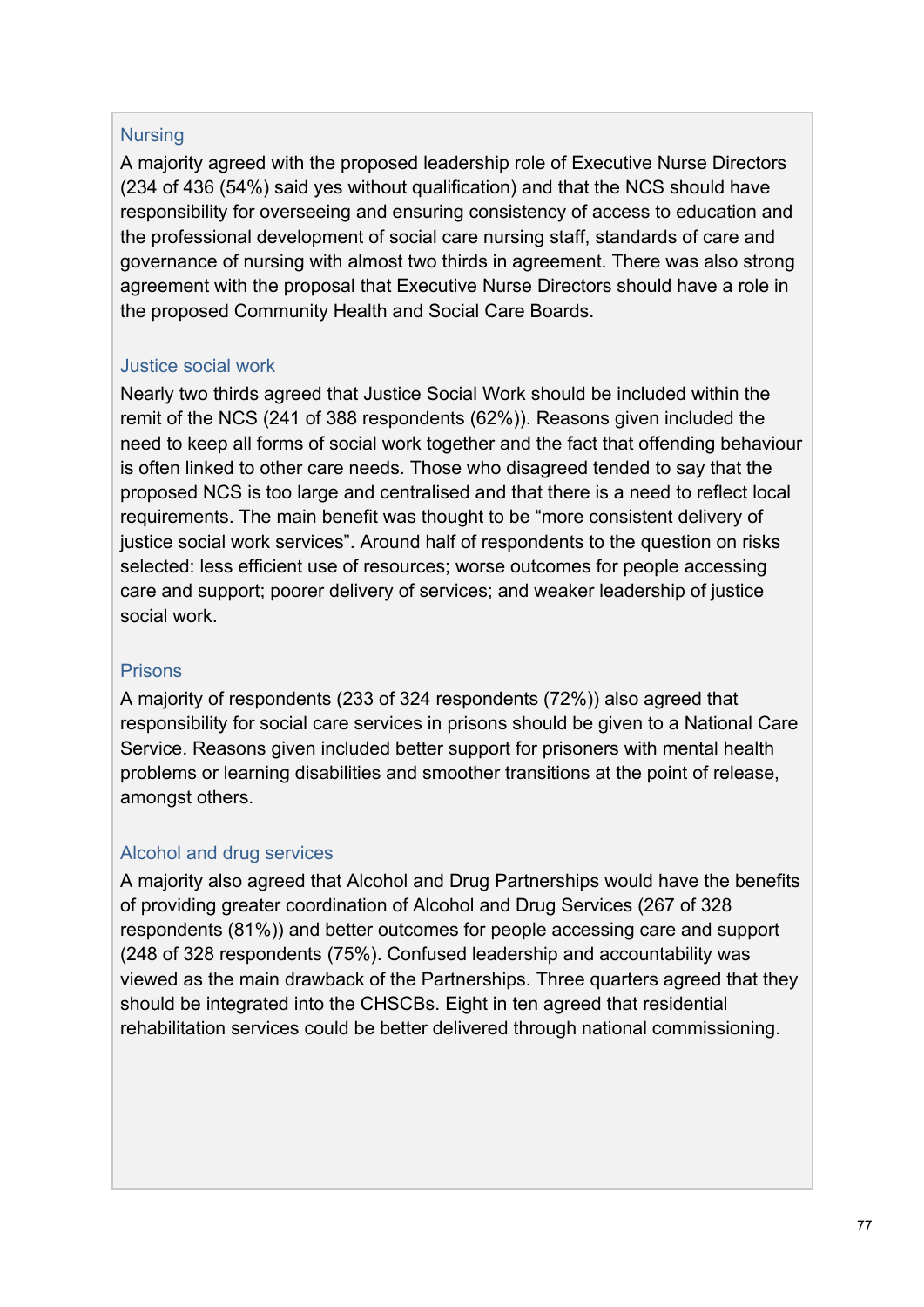#### Mental health services

Around three quarters of respondents agreed that the list of mental health services provided in the consultation document should be incorporated into a NCS. In response to the question on how best to link the mental health care elements into a NCS, suggestions included: quicker referrals; the use of multi-disciplinary teams; and better sharing of information across services.

### National Social Work Agency

There was a general agreement around the potential benefits of a National Social Work Agency that were outlined in the consultation document: improving training and continuous professional development; supporting workforce planning; and raising the status of social work. Two thirds agreed that the proposed Agency should be part of a NCS. Around 80% thought the Agency should have a leadership role in relation to social work improvement, social work education; and a national framework for training and development.

### **Introduction**

This section of the report considers responses in relation to the scope of the National Care Service. It encompasses: children's services; healthcare; social work and social care; nursing; justice social work; prisons; alcohol and drug services; mental health services; and a National Social Work Agency.

Nearly two thirds of respondents to the Easy Read questionnaire agreed at "Question 12: Do you agree all the areas should be in the National Care Service?". This equates to 26 of the 40 respondents to this question (63%). Nine (23%) had no preference and five (13%) said "no".

# Children's services

There were 521 responses to the question on whether the NCS should include both adults and children's social work and social care services (Q23a). The majority of individuals (281 out of the 373 (75%) who responded to this question) and organisations (114 out of the 147 (78%) who responded to this question) agreed that it should. There were 440 comments on this question. For those that agreed, commonly cited reasons were:

- An alignment with a "cradle to grave" approach
- It would help ease the transition between children's services and adult services and create a more joined up approach
- Greater standardisation across Scotland

For those that disagreed, reasons include the alignment between education and health and a desire not to introduce too much complexity. There was also broad agreement from both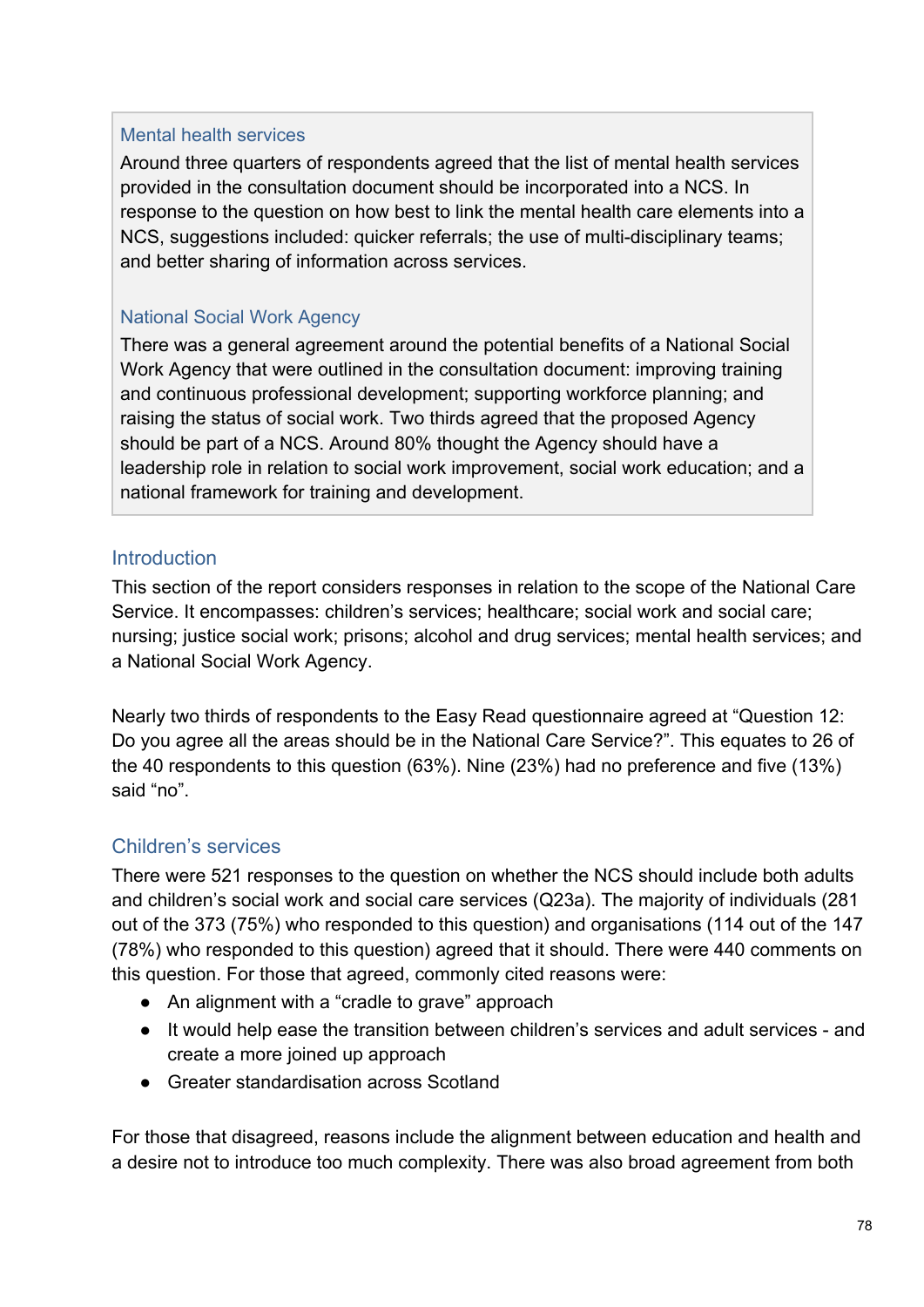individuals and organisations that locating children's services within the NCS would reduce complexity for children in a number of key groups.

Some stakeholders disagreed quite strongly with this proposal, in some cases because of the lack of detail behind it. There were some comments for example on the binary nature of some of the questions. Social Work Scotland, for example, stated:

"This is too complicated a question to simply provide a 'yes' or 'no' answer. The implications of either response are profound; not just for social work, but for children's services as a whole. We accept that there is no status quo option… change is guaranteed for every local authority in Scotland… The question is therefore whether these specific proposals represent reform likely to provide social work and its partners with an enabling context within which to affect meaningful, positive, sustainable change for children and families... As the Promise Scotland has framed it: will it help us keep the Promise?" (Social Work Scotland)

The Promise, the Care Inspectorate and others highlighted the need for more evidence in relation to this proposal:

"We have not seen evidence that bringing children's services into a National Care Service developed in response to an adult social care review will address difficulties in the system. It is not clear that children and families experience better outcomes in areas of the country where children's services are the responsibility of an integration authority rather than a local authority." (Care Inspectorate)

Both SOLACE and COSLA did not agree with the inclusion of Children's Services within an NCS.

"COSLA is clear that Children's Services, including the social work workforce, should remain within Local Government. The inclusion of children's services within the National Care Service consultation goes beyond the scope of the Independent Review of Adult Social Care. It is a significant concern that the proposals in the consultation have been brought forward without any scoping, discussion and crucially without seeking the views of children and young people, their families or indeed those working with them." (COSLA)

COSLA emphasised that there should be consultation with children and young people on these aspects of the consultation proposals. The Alliance and Barnardo's Scotland also suggested that children and young people should be consulted on the proposals and that communications should be tailored to their needs and preferences so that they can be involved in a meaningful way.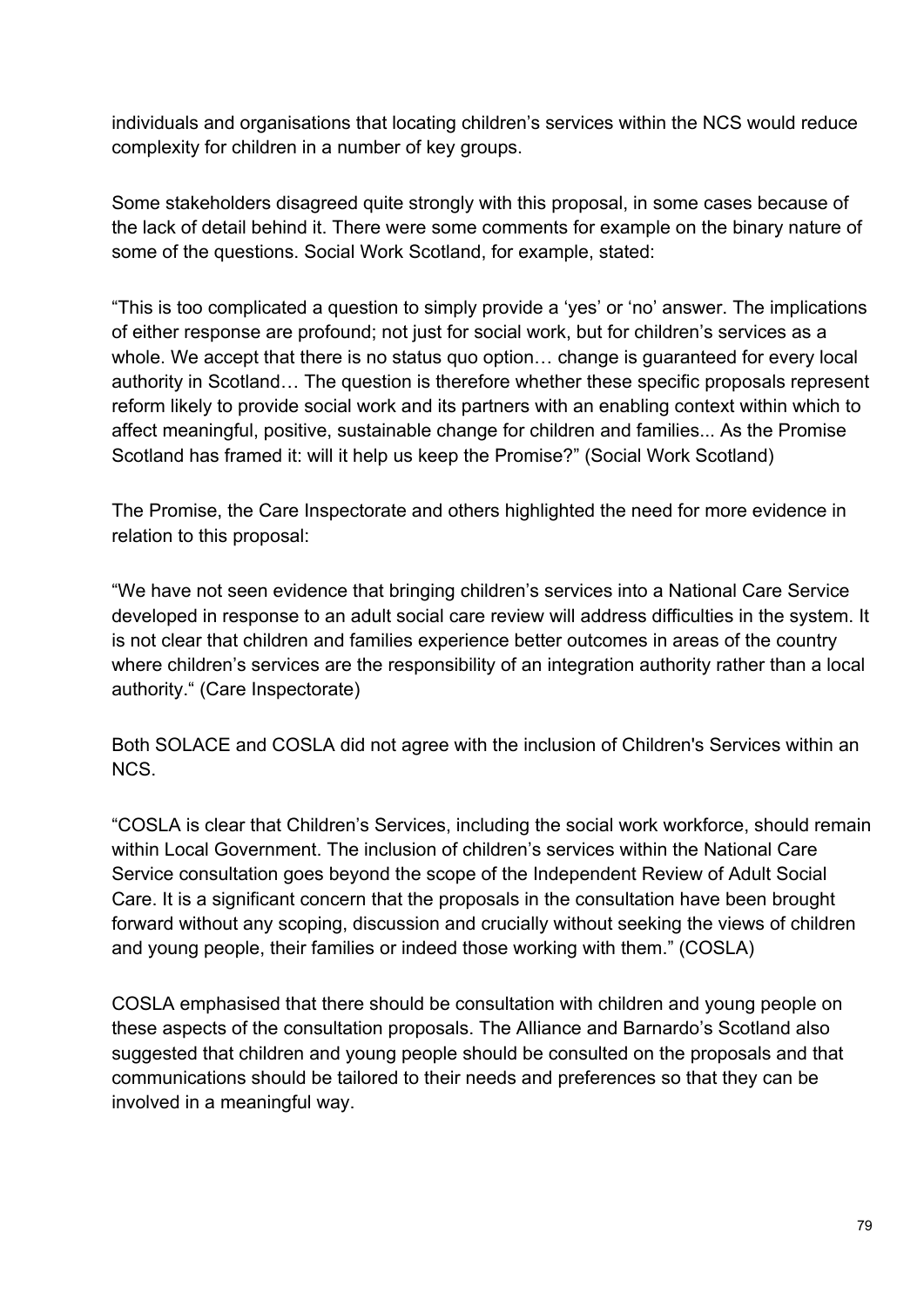Children in Scotland amongst others highlighted the complexity of the issues associated with moving Children's Services to the National Care Service and stated that the sector would benefit from additional evidence and consultation.

"Many of Children in Scotland's members we spoke to did not feel they had sufficient time to fully engage with and consider the proposals within the National Care Service consultation. The consultation document is 137 pages and covers a wide range of care services that link to many areas of children's and families' lives. The proposals to restructure the current social work and social care system are complex and may have significant unintended consequences. We believe the children's sector would benefit from additional time to consider the proposals, review additional evidence, talk with colleagues from different organisations and sectors, and discuss the proposals with civil servants." (Children in Scotland)

**Q24. Do you think that locating children's social work and social care services within the National Care Service will reduce complexity for children and their families in accessing services?** 

|                                                              | <b>Individuals</b> |           | <b>Organisations</b> |           |
|--------------------------------------------------------------|--------------------|-----------|----------------------|-----------|
|                                                              | Yes                | <b>No</b> | Yes                  | <b>No</b> |
| For children with<br>disabilities (478)                      | 238 (68%)          | 114 (32%) | 86 (69%)             | 39 (31%)  |
| For transitions to<br>adulthood (495)                        | 268 (75%)          | 91 (25%)  | 105 (77%)            | 30(22%)   |
| For children with<br>family members<br>needing support (467) | 246 (71%)          | 100 (29%) | 89 (74%)             | 31 (26%)  |

Approximately 350 individuals and 120 organisations responded to the three statements in Q24 on whether locating children's social work and social care within the National Care Service will reduce complexity in accessing services.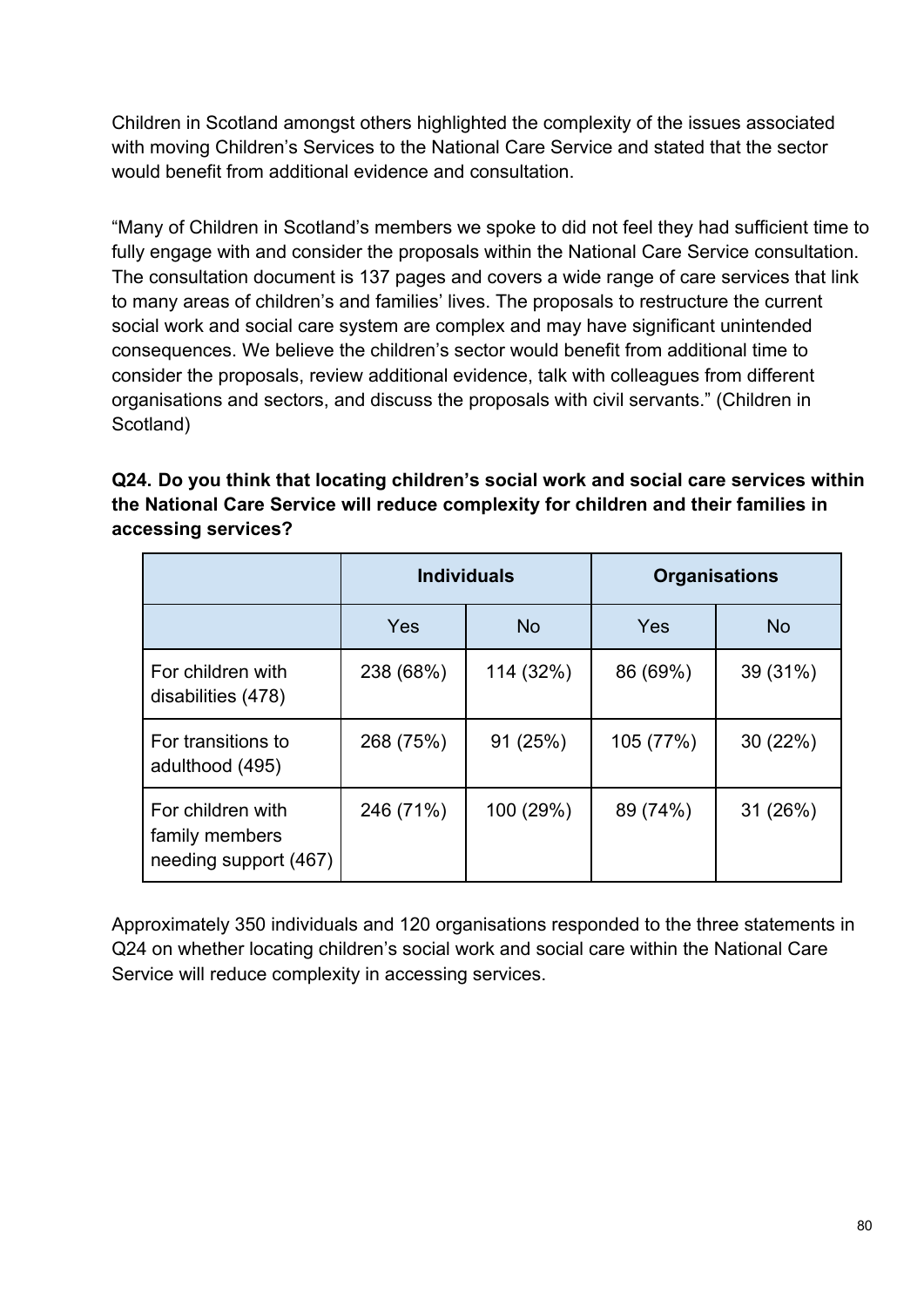Overall, 325 out of the 478 (68%) that responded to this question agreed that locating children's social work for children with disabilities within a National Care Service would reduce complexity. There were 353 respondents who gave a reason for their response to this question. Common reasons given included:

- A single point of access for families and carers
- Greater standardisation and consistency across Scotland
- Smoother transitions from children's services to adult social care
- More or better support for families
- The importance of multidisciplinary working
- The potential for data sharing

There were 342 respondents who gave a reason for their response at Q24b in relation to the transition to adulthood. Respondents who agreed provided the following reasons:

- A more seamless transition
- A reduction in complexity and therefore frustration and stress for families
- More support for young people's mental health
- A more joined up approach for families
- Better communication and data sharing between service providers

There were 300 respondents who gave a reason for their response at Q24c. For children with family members needing support, a whole family approach under an NCS would be welcomed alongside greater consistency across Scotland. Other reasons provided included clear service levels and standards and better information sharing.

People accessing care and support tended to be more positive about each of the three statements in the table above in relation to Children's Services and social workers less so. Overall, social workers were less positive about each statement compared to other respondent groups (for children with disabilities 54 out of the 111 respondents (49%), for transitions to adulthood 62 out of the 112 respondents (55%), for children with family members needing support, 55 out of the 107 respondents (51%) responding with 'yes' to this question.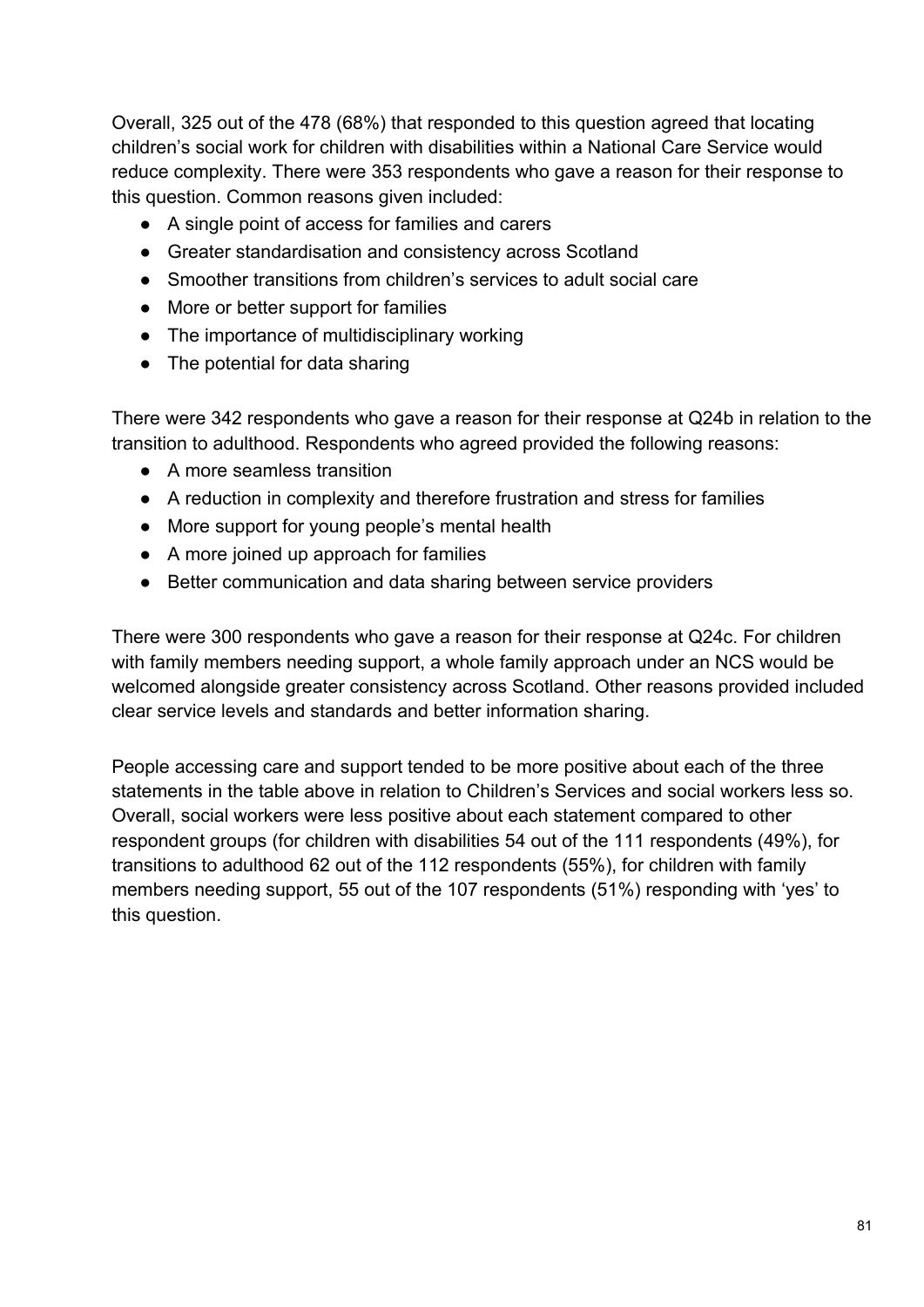# **Q25 Do you think that locating children's social work services within the National Care Service will improve alignment with community child health services including primary care, and paediatric health services?**

Of the 466 people who responded to Q25a on whether this would improve alignment with community child health services including primary care, and paediatric health services, individuals and organisations were in broad agreement with 230 out of the 345 (67%) individuals and 77 out of the 120 (64%) organisations saying yes. There were 346 respondents who gave a reason for their response at Q25. These reasons commonly included:

- The system is perceived as disjointed at the moment
- It would create more consistency and standardisation
- It would help communication and data sharing
- It would help with referrals and transitions

A lower proportion of social workers who responded to this question agreed that locating children's social work services within the National Care Service would improve alignment with community child health services with 46% of them agreeing with this proposal.

Overall, those that disagreed tended to reference cultural and structural differences between health and social care. There were 132 comments from respondents that disagreed with this proposal. These included:

"They are distinct and different services with different standards, values, principles, functions etc." (A friend of family member of mine receives, or has received care)

"There are different values for professionals, different attitudes to confidentiality, different concepts of job roles and responsibilities. [An] example being the named person and role of health visitor and how they are struggling with the role and with children who require support and protection." (Social worker)

"Given the nature of different cultures that are in place even with the establishment of HSCPs this has not led to obvious benefits for care groups.. Often when there is good practice it is informed by individuals and not structures." (A friend of family member of mine receives, or has received care)

Some respondents also thought that there was already good alignment at the local level in some areas.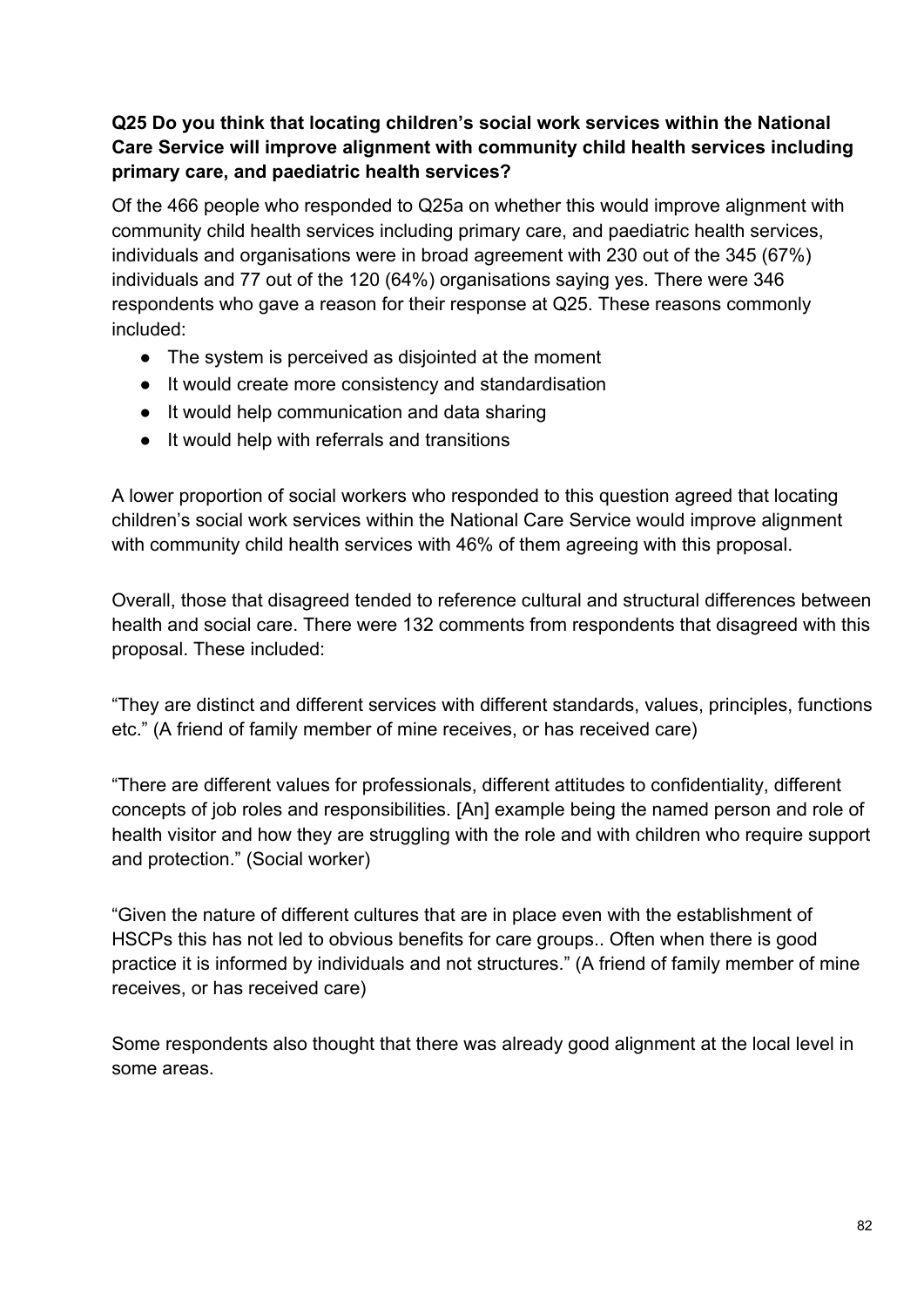## **Q26 Do you think there are any risks in including children's services in the National Care Service?**

A substantial proportion suggested that there would, however, be risks of including children's services in the NCS (Q26a): 205 out of the 336 (61%) individuals and 114 out of the 142 (80%) organisations that responded to this question stated "yes". There were 361 respondents who gave a reason for their response to this question. Common risks cited included:

- The potential loss of a local dimension to needs
- The level of funding that will be required and the budget that is likely to be available
- The scope of the proposals being too broad
- The dilution of multi-agency responsibility
- Inappropriate data sharing
- The potential compromise of the role of education
- The need to reflect geographic difference ie. the different needs of urban and rural locations and the Islands

Some stakeholders referred to the need for more detail on the proposals and alignment with other services as well in relation to this question.

"Shared governance and accountability arrangements that facilitate whole system governance with embedded improvement, and system and service redesign models, could be an advantage of incorporating children's services into a National Care Service, and provide an improved alternative to the status quo, with all its complexity highlighted by the Independent Care Review. Further improvement would be achieved if integrated planning and funding streams were included… The Promise Scotland welcomes the ambition expressed in the consultation, of achieving consistency in outcomes reporting, but more detailed proposals are required to give confidence in how outcomes will be consistently achieved, captured, reported and analysed." (The Promise)

"While better joint working between children's health and children's social work services is essential to achieving better outcomes for children and families, so is better joint working with education, early learning and childcare, third sector and a range of adult services. Structural change will not necessarily resolve this issue on its own." (Care Inspectorate)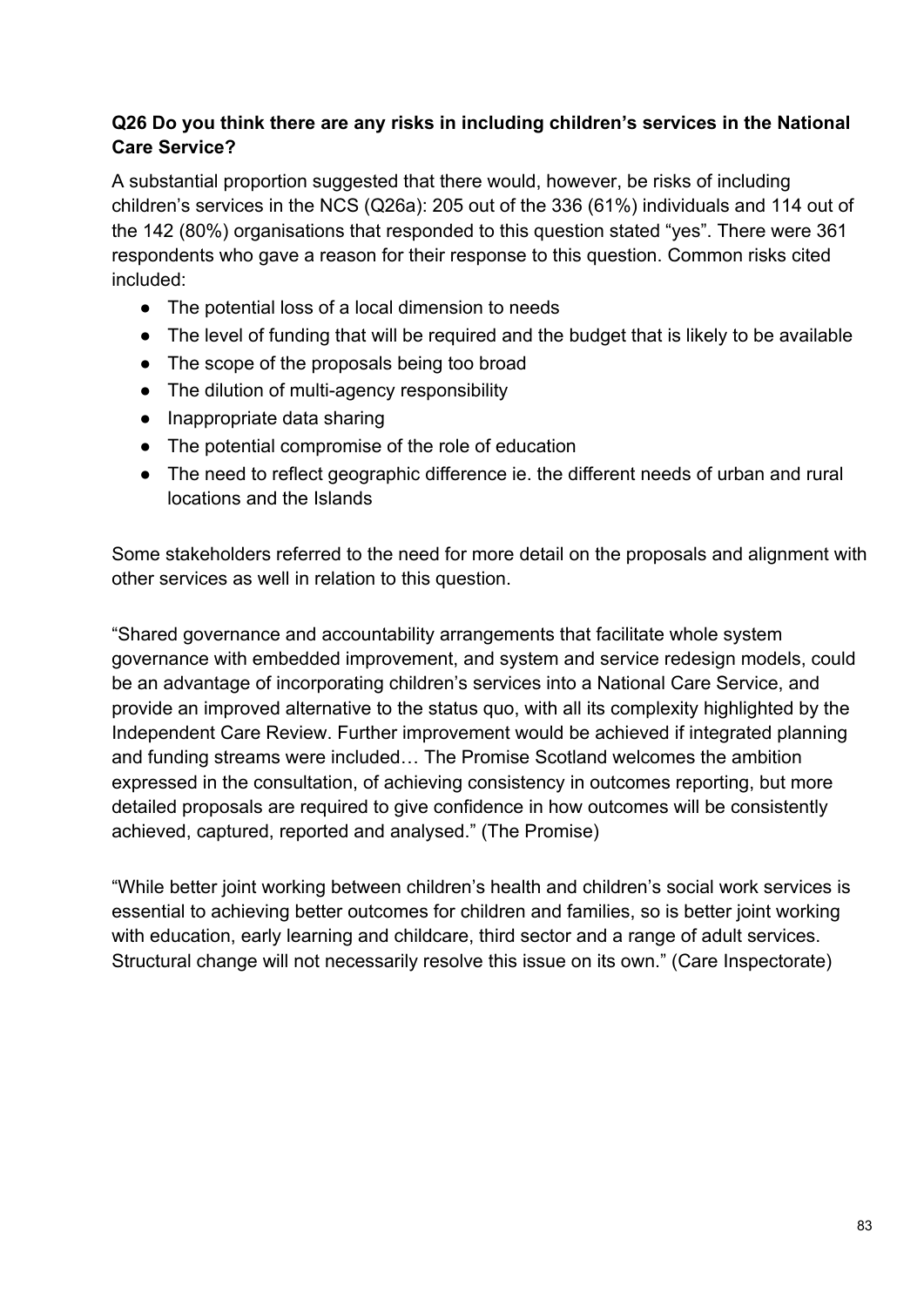# **Healthcare**

**Q27 Do you agree that the National Care Service and at a local level, Community Health and Social Care Boards should commission, procure and manage community health care services which are currently delegated to Integration Joint Boards and provided through Health Boards?** 

When asked whether the NCS and Community Health and Social Care Boards (CHSCBs) should commission, procure and manage community health care services (currently delegated to Integration Joint Boards and provided through Health Boards), the majority of participants agreed. This corresponds to the 279 out of 392 (71%) individuals and 101 out of 151 (67%) organisations that responded to this question.

Organisations providing care or support services, both in the private and third sectors, were more likely to agree, while two thirds of the 13 respondents that characterised their organisation as a health board, disagreed with the proposal.<sup>3</sup> There were 379 respondents who gave a reason for their response. Common reasons given in support of the proposals included:

- A more streamlined and consistent service
- Greater accessibility for people accessing care and support
- A fairer system
- More collaborative and joined up working
- Better accountability

"Services should be more universal, more easily reached to those referring to them and to those who need access to them." (A friend or family member of mine receives, or has received, social care or support)

Organisations such as Social Work Scotland and the General Medical Council emphasised the importance of greater multidisciplinary working, with the latter highlighting the importance of a good organisational culture.

"Social Work Scotland supports the move of community health care services into CHSCBs. This would support the NCS aim of person centred and holistic care provision across the health and social care landscape. We also agree that, as the first point of contact for access to health services, GPs play a key role in the gatekeeping and oversight function for wider NHS access. We would recognise this as a similar role played by social workers with regard to accessing care and support through local authorities. We would recommend that both social workers and GPs retain their role of oversight and support for health and social care services within the NCS structure through CHSCBs."

<sup>&</sup>lt;sup>3</sup> Please note that these quantitative results are evidently and necessarily based on the quantifiable Citizen Space data and on the self-designation of respondents as discussed in Chapter 2.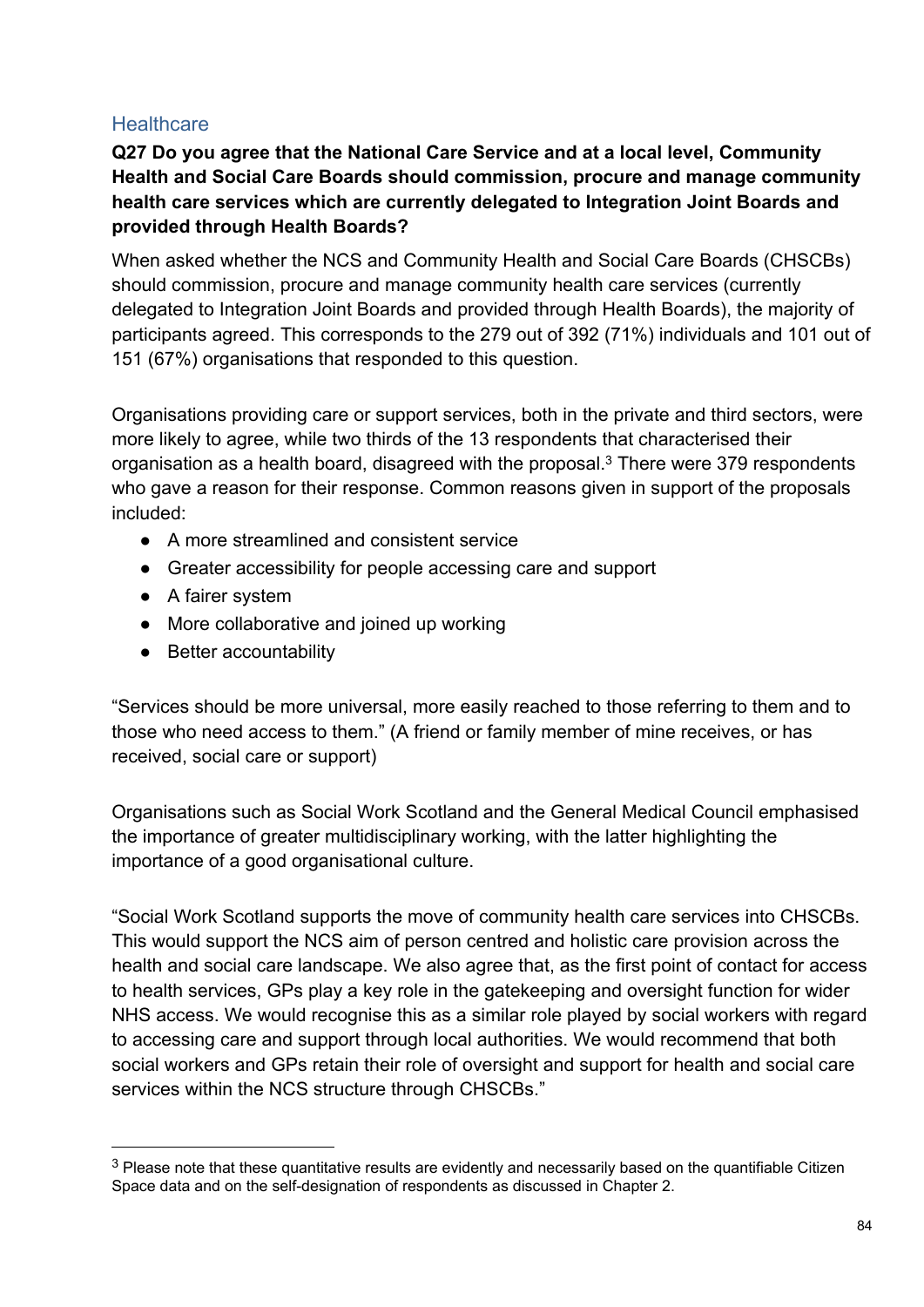"Our experience of IJBs has been that it is the culture in the respective organisations that causes the problems and gets in the way of making the arrangements work, i.e. professional rivalries, protectionism, poor multi-disciplinary working etc. It will be vital that a centrally led and controlled national care service is able to address these issues more effectively than in the past, through stronger governance and increased accountability." (General Medical Council)

"Joint commissioning, procurement and management are likely to deliver synergistic and complementary effects, ensuring a holistic approach and provision for a community's health and social care needs." (Scottish Veterans Residences)

The Allied Health Professions Federation Scotland (AHPFS) also expressed a concern that there was little reference to the role and contribution of their membership in the proposals. The need to include the views of people accessing care and support was also raised.

For those that disagreed, the main reasons were: funding availability; the relationship between health and social care; the perceived bureaucracy associated with the IJBs; and the role of local authorities.

"It would give the NHS even more dominance than is currently the case, when the problem is insufficient resources for both sectors." (A friend or family member of mine receives, or has received, social care or support, frontline care worker and social worker)

"The difficulty lies not so much in the concept but in the lack of concrete operational proposals. IJBs have often been an arena in which the NHS and local authorities have competed for limited resources. They have not shown a convincing capacity or competence to commission services. To give them (or a CHSCB) more powers without changing the culture is unlikely to work. Better to work to strengthen commissioning, procurement and management skills and competence within the NHS and local authorities before trying for further structural changes." (Individual respondent)

# **Q28 If the National Care Service and Community Health and Social Care Boards take responsibility for planning, commissioning and procurement of community health services, how could they support better integration with hospital-based care services?**

There were 398 comments on ways in which the NCS and CHSCBs could support better integration with hospital-based care services if they take responsibility for planning, commissioning and procurement of community health services (Q28). Frequently cited reasons included:

● There was some scepticism around whether more integration is possible and the need for more detail on the proposals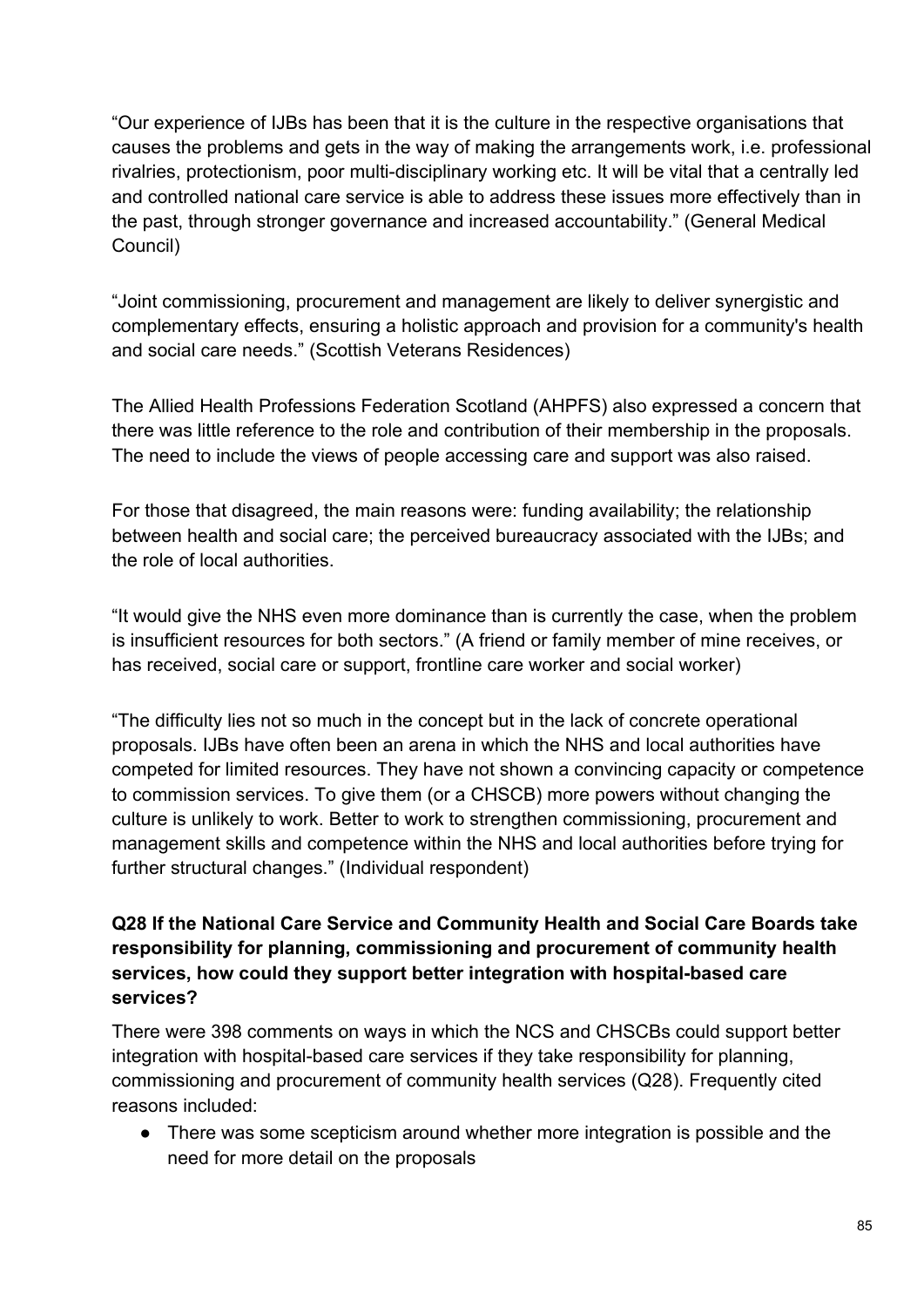- The risk of creating more bureaucracy
- Divisions relating to perceived differences in status between the NHS and care
- Conflicting targets and objectives between the two services and the need to take a person-based approach
- The need for better communication and coordination on the ground, whether by having integrated meetings or an electronic patient record

In their written submissions, the Scottish Directors of Public Health and the Royal College of Nursing, in particular, expressed concerns about the interface between primary and secondary care under the proposals and the appropriate governance arrangements.

 "RCN members working in all fields… have expressed their concern that the creation of a National Care Service with the proposed responsibilities for community health and social care services will exacerbate issues which already exist at the interface of primary and secondary health care, and community based and hospital-based services. Our members are concerned that this consultation is presented without detailed consideration and proposals about how these interface problems can be avoided or how it can be improved. More broadly, the consultation document does not describe a proposal for how a National Care Service would work with the NHS, beyond the commissioning of community health care services and the proposals and questions about the role of the Health Boards' Executive Nurse Directors. People using services and the staff delivering them will encounter barriers and disjointedness appearing despite the best intentions of all involved, if there is no clarity and duty for the National Care Service and the NHS to work together to develop strategy, commissioning plans, workforce plans and service pathways on a practical and strategic level, and locally and nationally." (Royal College of Nursing)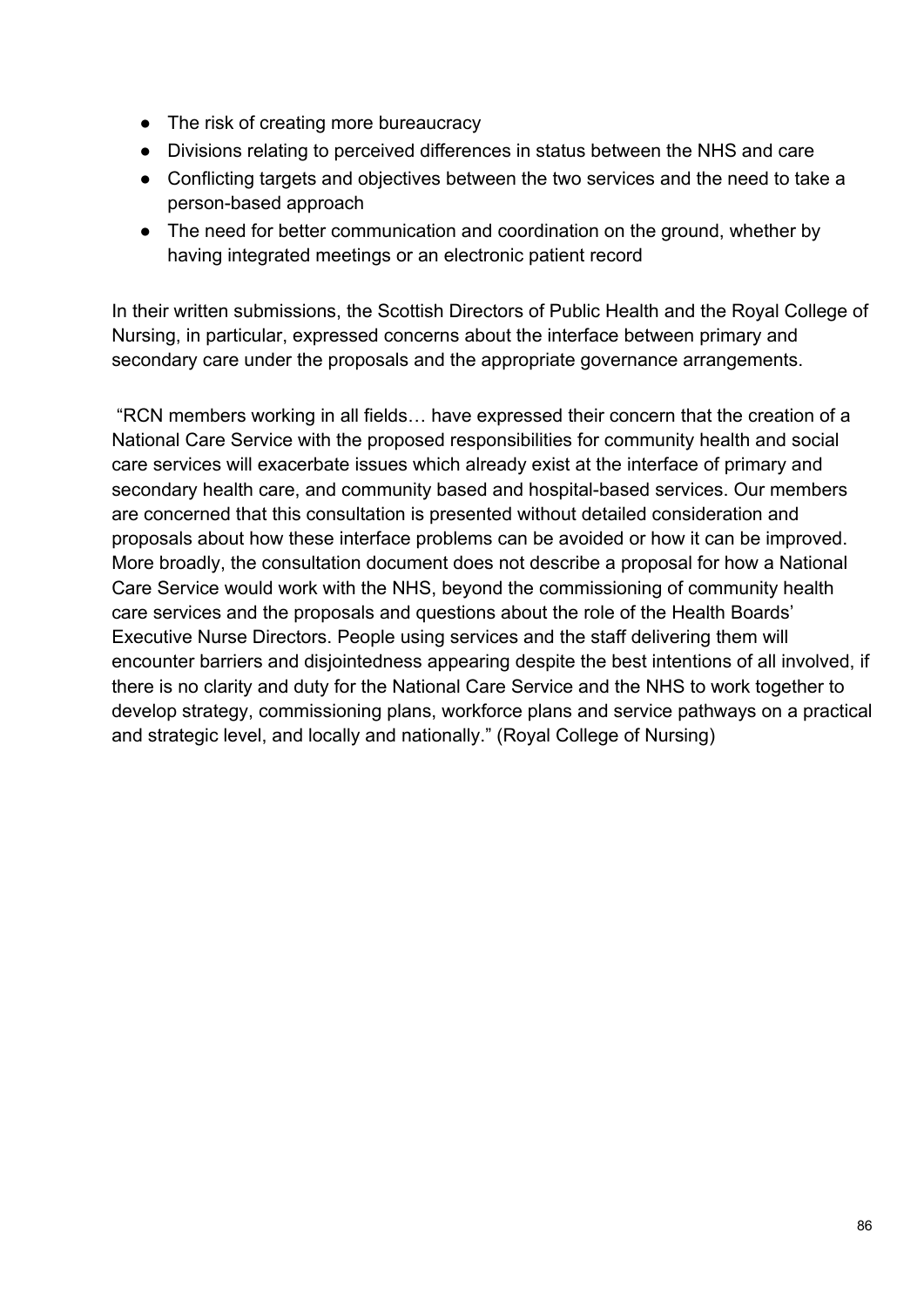**Q29. What would be the benefits of Community Health and Social Care Boards managing GPs' contractual arrangements? (Please tick all that apply)**

|                                                                       | <b>Individuals</b> | <b>Organisations</b> |
|-----------------------------------------------------------------------|--------------------|----------------------|
| Better integration of health and<br>social care                       | 247 (74%)          | 71 (61%)             |
| Better outcomes for people using<br>health and care services          | 231 (69%)          | 63 (54%)             |
| Clearer leadership and<br>accountability arrangements                 | 200 (60%)          | 63 (54%)             |
| Improved multidisciplinary team<br>working                            | 233 (69%)          | 65 (56%)             |
| Improved professional and<br>clinical care governance<br>arrangements | 199 (59%)          | 49 (42%)             |
| Other                                                                 | 67 (20%)           | 46 (40%)             |
| <b>Total</b>                                                          | 336 (100%)         | 116 (100%)           |

When asked about the benefits of CHSCBs managing GPs' contractual arrangements (Q29), the 452 respondents to this question selected "Better integration of health and social care" most frequently (247 out of the 336 (74%) of individuals and 71 out of the 116 (61%) organisations that responded to this question). The second most frequently cited benefit was "Improved multidisciplinary team working" (233 out of the 336 (69%) individuals and 65 out of the 116 (56%) organisations that responded to this question).

Other comments (provided by 248 respondents) tended to relate to: whether GPs' contracts should be managed at a national level; the potential impact on GP recruitment and retention; the need for more detail on the proposals; and whether there were actually perceived benefits to this change. Some individuals also shared their view that GPs should not be self-employed but employed directly by the NHS.

"Where GPs are directly employed by the Health Board, the standard of motivation and enthusiasm is much less. GPs are not in control of recruitment of staff and there is no enthusiasm for improvement as it is not their own practice. Therefore the Group is not in favour of bringing GP services within the National Care Service." (Harris Locality Planning Group)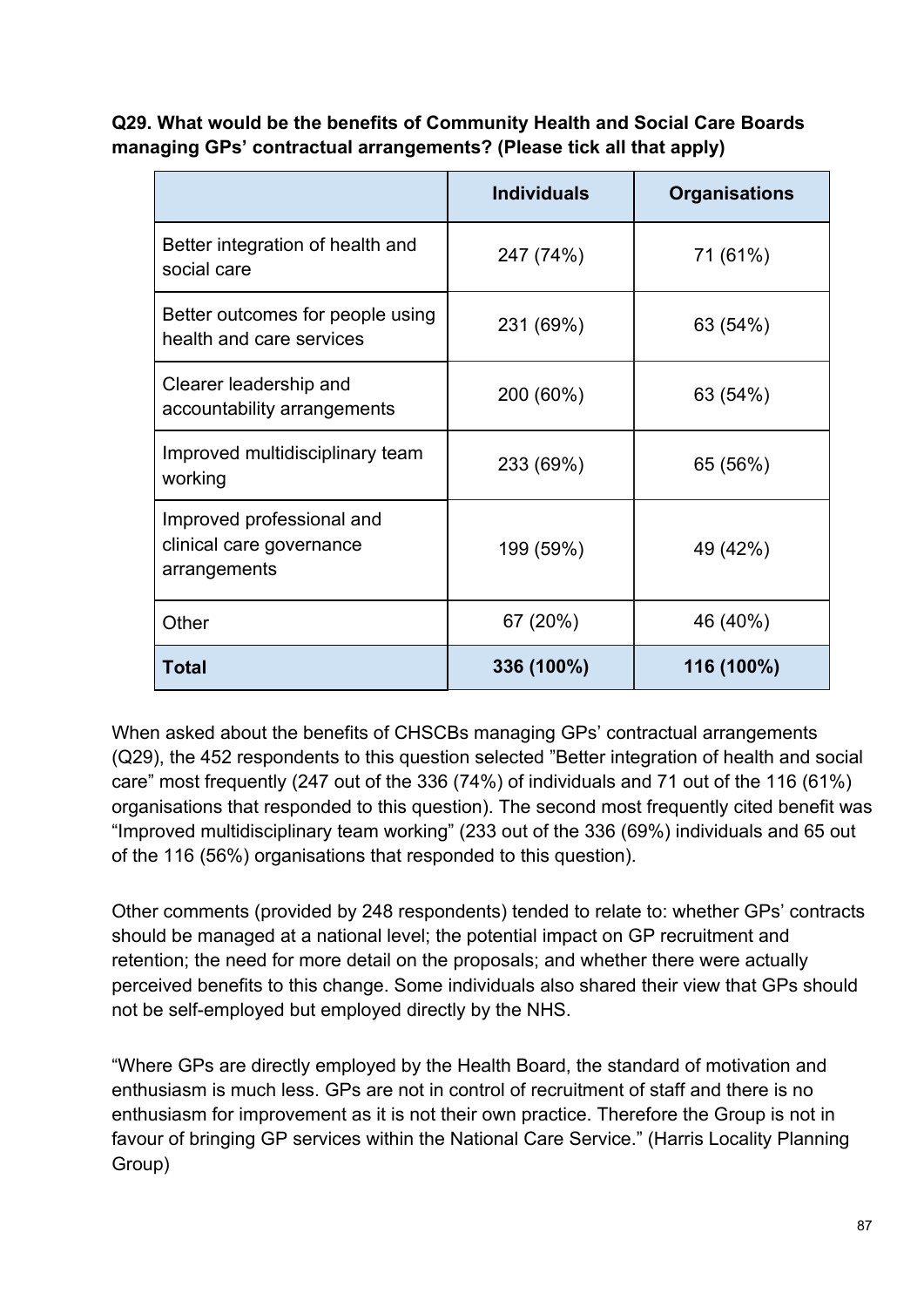"There are benefits to be gained from closer integration with community health and GP services… The IJB reform needed to enhance these service improvements need not be radical… The vision of IRASC offers the hope that the newly empowered voice of people accessing care and support, carers, families, and community health staff will enable innovative conversations about the design and delivery of community health and GP services in future." (UNISON Scotland)

A question was also asked around the implications for other contracted services in the community by several respondents to the consultation:

"[I] would like clarity over the impact on GP contract relationships in Scotland? The same clarity is required across contracted services for Dental, Pharmacy and other contracted services in the community." (NHS Dumfries and Galloway)

Conversely, the main risk with Community Health and Social Care Boards managing GPs' contractual arrangements (Q30) identified was "Unclear leadership and accountability requirements" (222 out of the 370 (60%) who responded to this question) followed by "Fragmentation of health services (184 out of 370 respondents (50%)).

|                                                                  | <b>Individuals</b> | <b>Organisations</b> |
|------------------------------------------------------------------|--------------------|----------------------|
| Fragmentation of health services                                 | 120 (47%)          | 63 (56%)             |
| Poorer outcomes for people<br>using health and care services     | 99 (39%)           | 50 (45%)             |
| Unclear leadership and<br>accountability arrangements            | 150 (58%)          | 71 (63%)             |
| Poorer professional and clinical<br>care governance arrangements | 116 (45%)          | 55 (49%)             |
| Other                                                            | 72 (28%)           | 52 (46%)             |
| Total                                                            | 257 (100%)         | 112 (100%)           |

# **Q30. What would be the risks of Community Health and Social Care Boards managing GPs' contractual arrangements? (Please tick all that apply)**

"Other" responses (provided by 239 respondents) included the potential impact on existing GP shortages; the risk of more bureaucracy; and the potential negative impact on local services and accountability.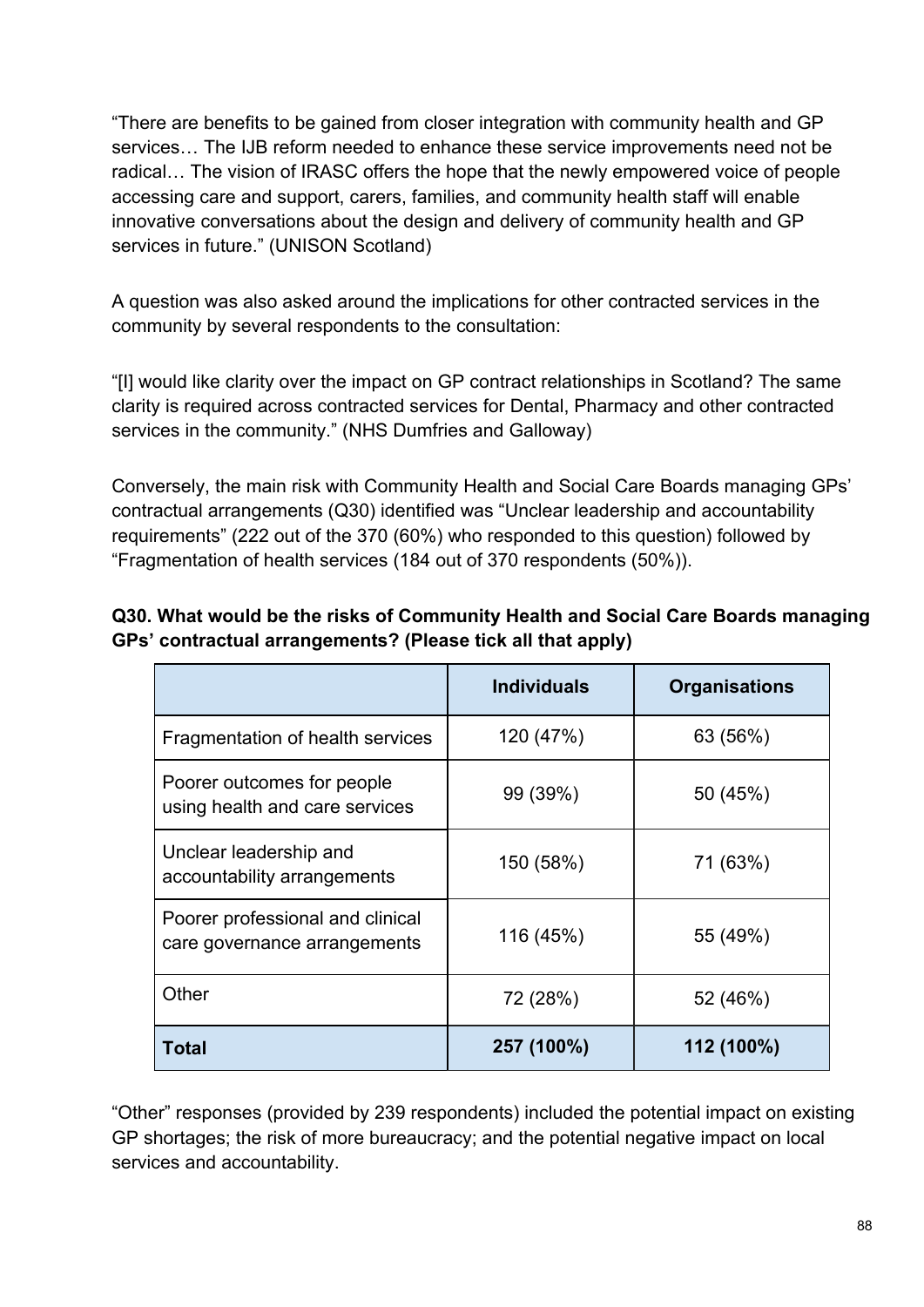The General Medical Council noted that if Community Health and Social Care Boards were to take over the management of GPs' contractual arrangements, consideration will need to be given to ensuring that each Board has effective clinical governance measures in place, particularly the responsibilities outlined in the Medical Profession (Responsible Officers) Regulations 2010.

# **Q31 Are there any other ways of managing community health services that would provide better integration with social care?**

There were 295 responses to Q31. Other suggestions of ways of managing community health care services that would provide better integration with social care commonly included:

- Increasing the use of multidisciplinary teams
- Having a single point of access
- Having locally based, integrated and co-located teams
- Having a single IT system with a digital records system
- Shared standards and objectives
- More funding for both health and social care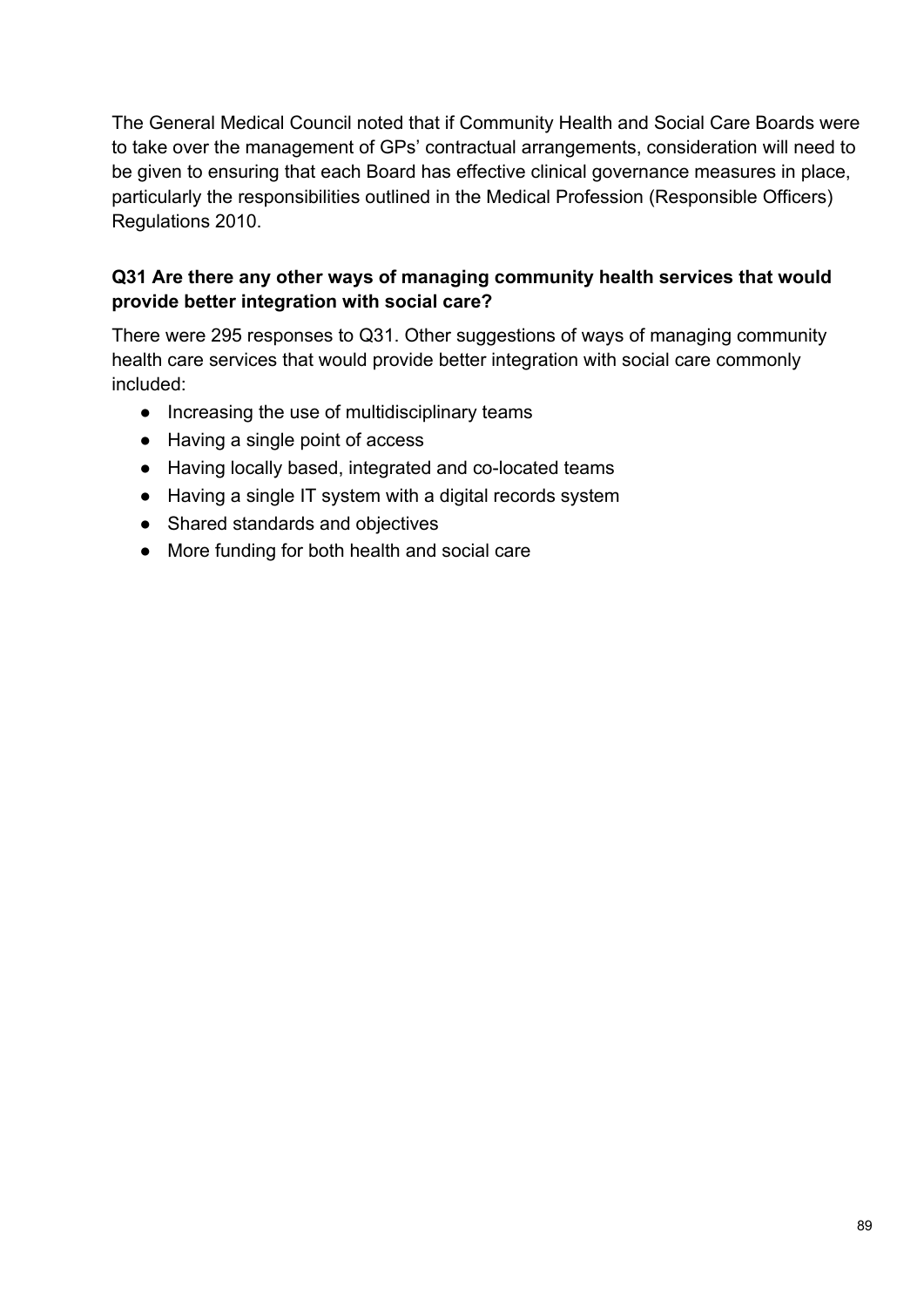# Social work and social care

**Q32. What do you see as the main benefits in having social work planning, assessment, commissioning and accountability located within the National Care Service? (Please tick all that apply)**

|                                                                                                           | <b>Individuals</b> | <b>Organisations</b> |
|-----------------------------------------------------------------------------------------------------------|--------------------|----------------------|
| Better outcomes for service users<br>and their families                                                   | 272 (71%)          | 110 (70%)            |
| More consistent delivery of<br>services                                                                   | 322 (84%)          | 125 (80%)            |
| Stronger leadership                                                                                       | 153 (40%)          | 74 (47%)             |
| More effective use of resources<br>to carry out statutory duties                                          | 244 (63%)          | 99 (63%)             |
| More effective use of resources<br>to carry out therapeutic<br>interventions and preventative<br>services | 235 (61%)          | 84 (54%)             |
| Access to learning and<br>development and career<br>progression                                           | 208 (54%)          | 85 (54%)             |
| Other benefits or opportunities                                                                           | 57 (15%)           | 56 (36%)             |
| <b>Total</b>                                                                                              | 385 (100%)         | 157 (100%)           |

When asked about the benefits of including social work planning, assessment, commissioning and accountability within the NCS (Q32), the most frequently selected benefits were "More consistent delivery of services" (448 out of the 543 (83%) who responded to this question overall, 322 out of the 385 (84%) individuals and 125 out of the 157 (80%) organisations) and "Better outcomes for service users and their families" (383 out of the 543 (71%) overall, 272 out of the 385 (71%) individuals and 110 out of the 157 (70%) organisations).

There were 278 respondents who suggested other benefits or opportunities or who made other comments here. These responses included themes such as: more joined up working; more resources; consistency in practice across Scotland; better leadership; and raising the profile of social work in general.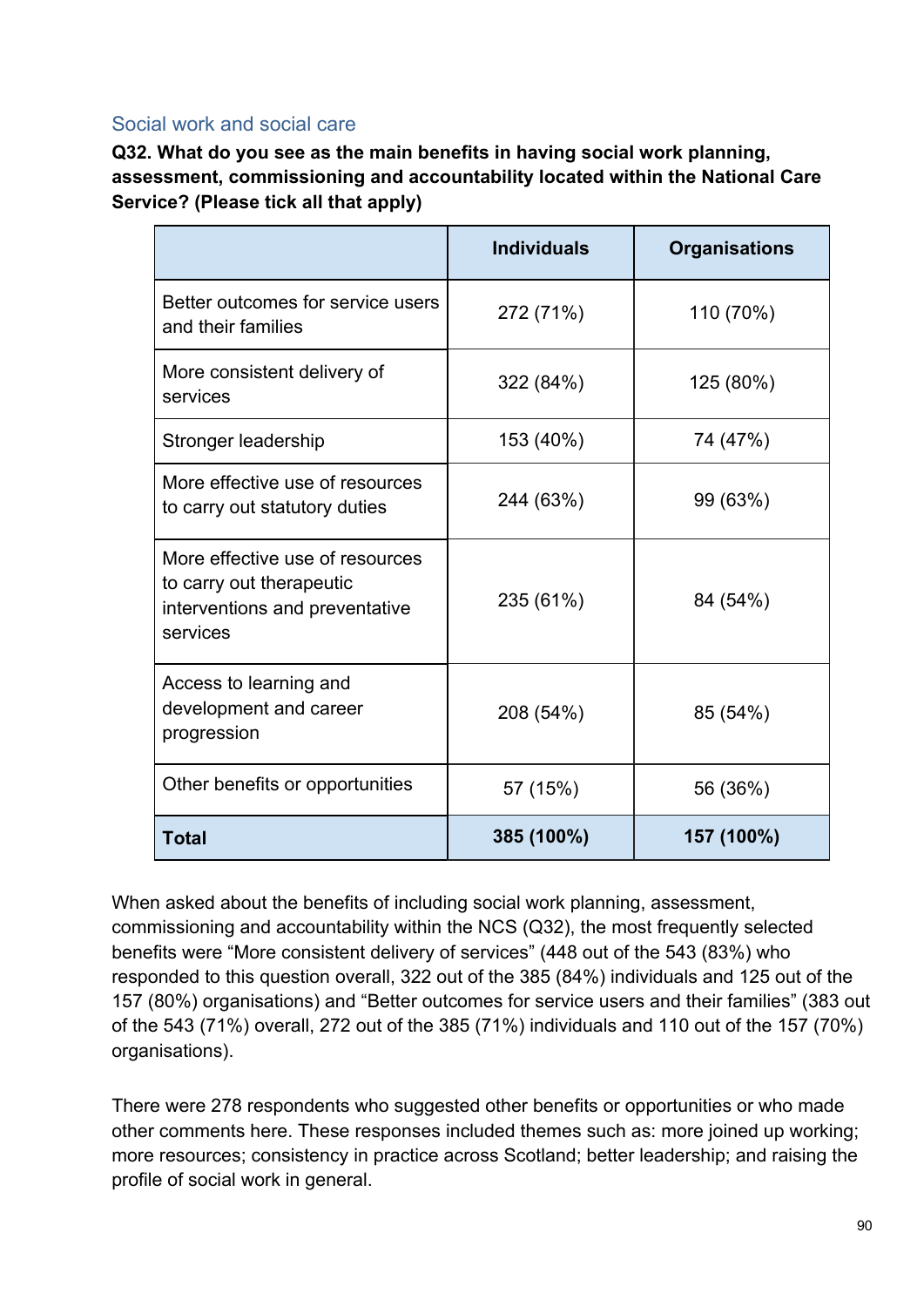"In my opinion local authorities are sadly failing in their duty currently. They are unable to meet the needs of the vulnerable and there are far too many managers. The service needs to be revamped completely and perhaps an NCS where there is improved communication and more sharing of responsibility health and social care wise." (Social worker)

"Social workers are spread thinly. We need specialised social workers identified to support the complexities involved in supporting people with profound and multiple learning disabilities (PMLD)." (PAMIS (Promoting a More Inclusive Society))

Several comments related to the need for more resourcing and funding to achieve these benefits. Several suggested that no benefits are likely to accrue unless funding and resourcing are addressed. Some respondents also highlighted a perceived lack of parity between the social work and health sectors.

"Social work as a profession has been sidelined throughout integration by health services. Integration has been largely driven by health and social work does not have the respect it deserves as a profession with health staff generally treating social workers as there to do their bidding in terms of service commissioning and provision." (Social worker)

Social Work Scotland highlighted the need to avoid creating more silos under the reforms:

"This section of the consultation… provides a fair, if very brief and partial, description of challenges faced by the profession in the current system, and our concerns about reform creating even harder edges between the siloed components of our care and health systems. Hard edges which ignore the interdependent lived reality of people's lives, and which impede the provision of holistic, empowering support and advocacy for individuals, families and communities." (Social Work Scotland)

Comments also related to, as throughout the consultation, the need for consistency and standardisation on the one hand, and responsiveness to local needs on the other. It was also highlighted in this section, again as elsewhere in the responses to the consultation, that greater clarity is required in relation to the role of Chief Social Work Officer and leadership in social work in general. There was a view that there is a risk that the role of the Chief Social Work Officer would be undermined and that it should be strengthened locally and nationally.

"The current functions of Chief Social Work Officers include professional quality assurance, governance, operational management within which social workers deliver local authority responsibilities. This role cannot be diminished in a National Care Service but must be strengthened at national and local level." (Scottish Association of Social Work)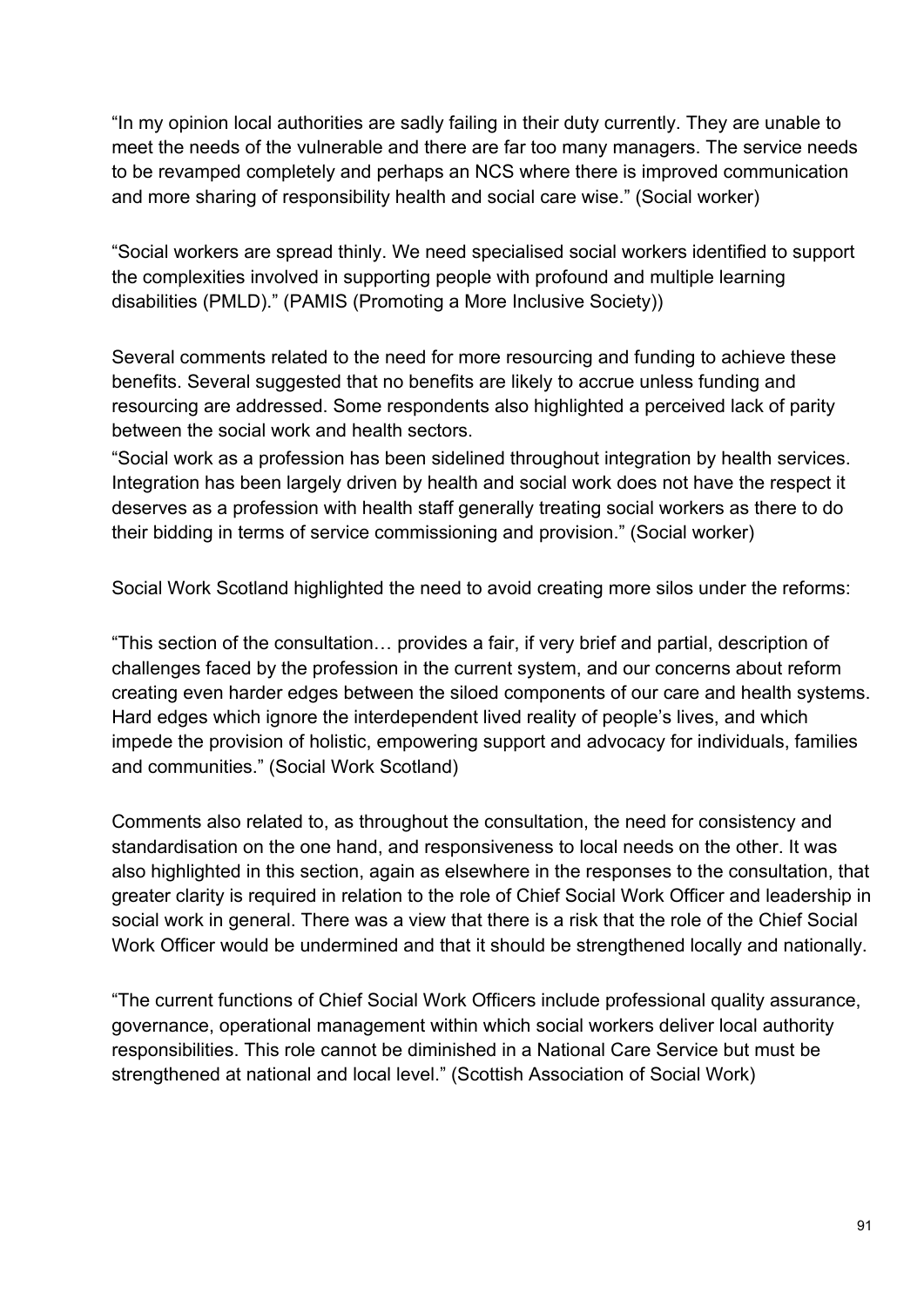"There is general agreement that all adult social work and social care should be included within the scope of the NCS. Again there was a desire to understand in more detail what implications there are for the role of the CSWO and a general call for more detail in relation to what is proposed." (Moray Council)

### **Q33 Do you see any risks in having social work planning, assessment, commissioning and accountability located within the National Care Service?**

There were 443 responses to Q33 on the potential risks of having social work planning, assessment, commissioning and accountability located within the National Care Service were (Q33). Commonly cited risks included:

- The potential loss of local understanding
- The potential loss of accountability
- A potential lack of understanding of social work and a risk of it being overshadowed by other services

Some respondents highlighted the risks that the likely disruption will pose to services and costs.

"None of the above benefits have been demonstrated to be better under proposed arrangements compared to risks involved of dislocation of services and increased overheads. Also loss of local accountability through local democracy." (Representing or supporting carers and people who access care and support and their families)

"Risks include the separation from wider community planning and delivery infrastructures on which individuals and families equally rely and a disconnect from local scrutiny and accountability." (Angus Council)

"Funding and resourcing, if not properly funded and resourced, could significantly damage services and negatively impact people who require support. Having social work planning, assessment, commissioning and accountability located within the NCS adds significant responsibility which might dilute the ability to deliver on promises." (Epilepsy Scotland)

"Loss of local accountability, and recognition of services and practitioners; risk of implementing large scale solutions in small scale systems which creates unnecessary bureaucracy that diverts resources from front line care; the length of time to implement these changes risks slowing down positive changes that are already underway." (NHS Orkney)

A number of respondents also suggested there were no risks associated with the proposals in their view.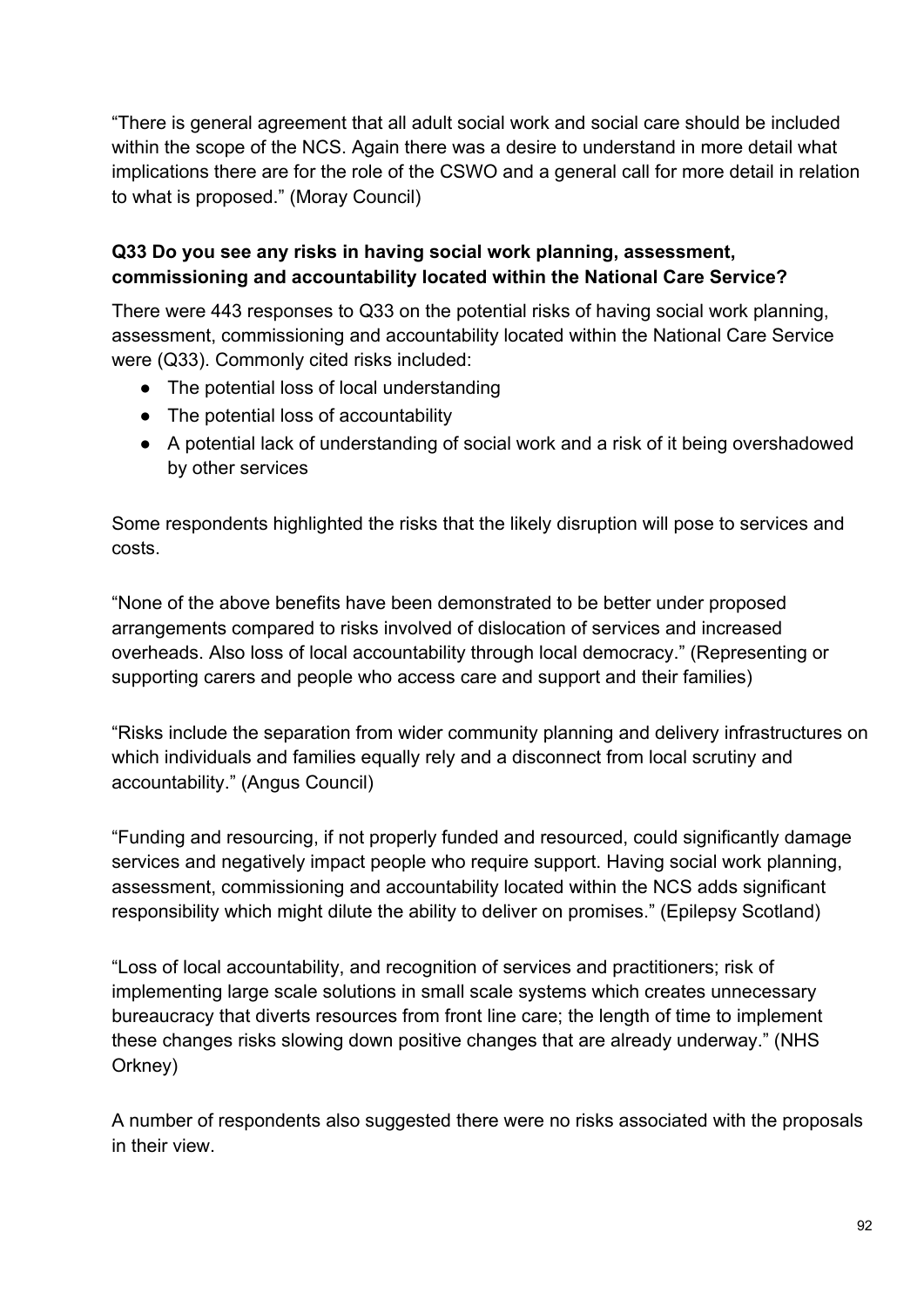# Nursing

**Q34a. Should Executive Directors of Nursing have a leadership role for assuring that the safety and quality of care provided in social care is consistent and to the appropriate standard? Please select one**

|                                              | <b>Individuals</b> | <b>Organisations</b> |
|----------------------------------------------|--------------------|----------------------|
| Yes                                          | 173 (55%)          | 60 (50%)             |
| Yes, but only in care<br>homes               | 25 (8%)            | 9(7%)                |
| Yes, in adult care homes<br>and care at home | 51 (16%)           | 12 (10%)             |
| <b>No</b>                                    | 65 (21%)           | 40 (33%)             |
| <b>Total</b>                                 | 314 (100%)         | 121 (100%)           |

There was support for the leadership role of Executive Directors in assuring that the safety and quality of care provided in social care is consistent and to the appropriate standard (Q34a) with only one in four disagreeing. Over half (234 out of 436 respondents (54%)) stated "yes", nearly one in 10 (34 out of 436 respondents (8%)) said only in care homes and 14% (63 out of 436 respondents) said "Yes in adult care homes and care at home". A quarter disagreed (105 out of 436 respondents).

Organisations rather than individuals were more likely to say "no". For individuals, social workers were less convinced that the 'Executive Directors of Nursing should have a leadership role' initiative with just under a quarter (14 out of 59 respondents (24%)) of them agreeing with this statement unequivocally.

Just over half of the 60 social workers who responded to this question said "yes" compared to three quarters of respondents overall. There was also a difference in opinion between the 12 local authorities and the 16 health board representatives that responded to this question. Of the 12 local authority respondents, 6 (50%) said no, whereas of the 16 health board responses, 12 (75%) said yes.

There were 286 respondents who gave a reason for their answer to this question. These comments suggest that views are mixed: some welcomed the consistency of care this would bring, some others thought that social care would be overshadowed by nursing.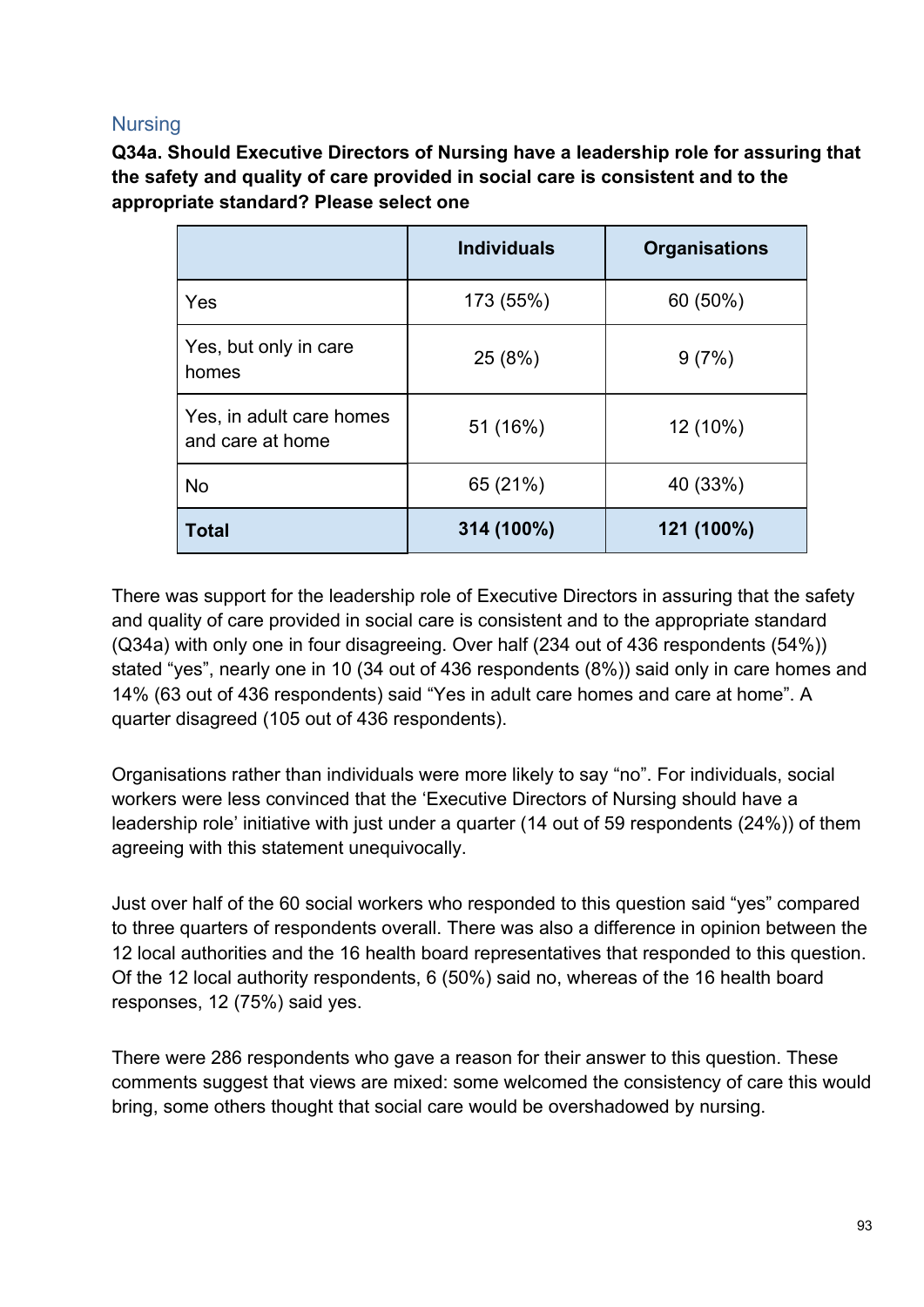# **Q35 Should the National Care Service be responsible for overseeing and ensuring consistency of access to education and professional development of social care nursing staff, standards of care and governance of nursing?**

A majority also supported the NCS being given responsibility for overseeing and ensuring consistency of access to education and professional development of social care nursing staff, standards of care and governance of nursing (Q35a) with two thirds of the respondents agreeing (267 out of the 418 (64%)) that responded to this question).

Just over a quarter thought it should be the responsibility of the NHS (108 out of 418 respondents (26%)). Individuals tended to be more likely to say it should be the responsibility of the NHS (84 of 308 (27%) compared to 24 of 109 organisations (22%).Those that agreed that it should sit in the NCS tended to suggest that this was to:

- Break down any stigma around care
- Provide fair access to training
- Create consistency in standards
- Promote equity across all services

Comments in relation to this issue included:

"Yes. If the National Care Service is responsible for these areas of practice, and this workforce, then it should also have responsibility for overseeing and ensuring consistency of access to education and professional development. Social workers employed within these services should continue to be aligned to the SSSC, with the constructive additionally of the National Social Work Agency to support wider workforce planning and development." (Social Work Scotland)

Those that stated it should be the responsibility of the NHS suggested a range of reasons why, including the existing expertise and structures in the NHS and the need for education and professional development to stay within the relevant professional bodies.

"[A] dilution of skilled leadership across many different bodies would lead to potential inconsistencies and delivery. Nursing is largely situated within the NHS and it would be good to see the governance of all nursing sitting in single structures. This I would foresee extending to specific training opportunities for care at home staff also allowing a better service user experience." (Ayrshire and Arran Local Medical Committee Limited)

"There should be one standard for nurses overseen by the NHS and the NMC. Creating a two tier system will give the impression of nursing with the social care field as being secondary to NHS nursing and reduce the number of nurses willing to work within the social care sector." (Person accessing care and support and social worker)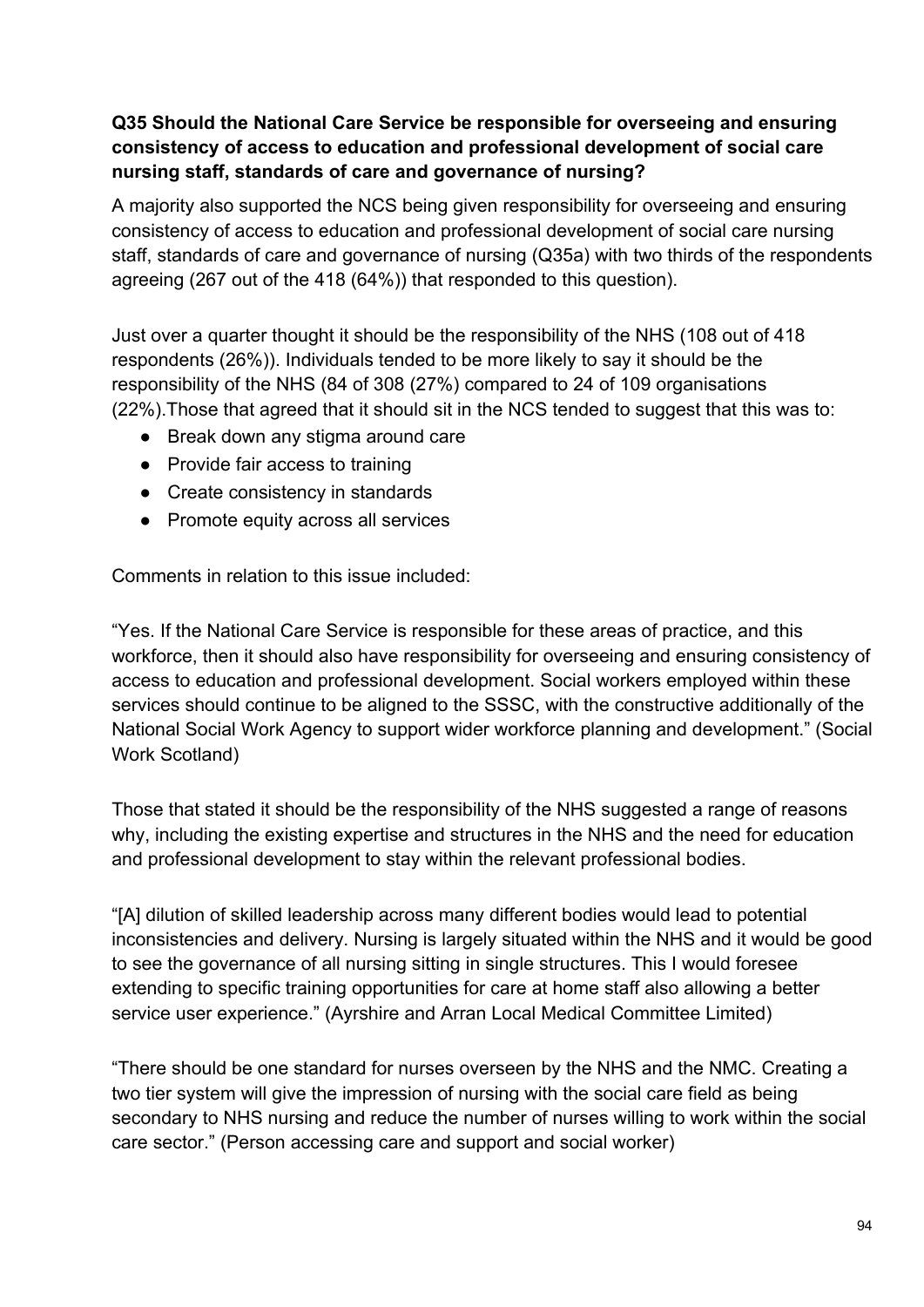"As is proposed above, professional leadership will be undertaken by the Executive Director of Nursing in the Health Board to then give responsibility of overseeing professional development etc. to the National Care Service appears to further confuse the issue. The approach which makes most sense would be to align the professional leadership with the governance responsibility and have this as part of the role of the Executive Director of Nursing. This would offer nurses working in the social care field the same opportunities as those working within the NHS." (MS Society Scotland)

"[The] technical competence of Nursing must remain with the NHS otherwise nursing skills will be insufficient." (Carer and Person accessing care and support)

"I'd like to see it sit within the remit of the Chief Nursing Officer for Scotland and the highly effective national nursing governance framework that exists. This should apply across nursing no matter where it is delivered." (Individual who works or has worked in the management of care services)

# **Q36 If Community Health and Social Care Boards are created to include community health care, should Executive Nurse Directors have a role within the Community Health and Social Care Boards with accountability to the National Care Service for health and social care nursing?**

There was strong agreement when the consultation asked whether, if CHSCBs are created, Executive Nurse Directors should have a role within the Boards which has accountability to the NCS for health and social care nursing with 312 of the 397 (79%) respondents to Q36a stating "yes". Individuals tended to be more positive than organisations about this proposal ((233 out of 291 respondents (80%)) of individuals versus (78 out of 105 respondents (74%)) of organisations), however a lower proportion of individual social workers agreed (35 out of 53 respondents (66%)).

There were 163 responses to the free text element of this question. Alternatives suggested included the NHS and the need to include other relevant professionals. The Royal College of Nursing in Scotland emphasised that the role of the Executive Nurse Directors should be clearly defined and that accountability should be at the corporate rather than the individual level. The Executive Nurse Directors Group also called for greater clarity around accountability.

"The scope of the role of Executive Nurse Directors, or their Community Health and Social Care Board equivalents should be clearly defined. The distinction between the areas for which they will be responsible and accountable and those of other roles with statutory functions - for example, the Director of Public Health or the current Chief Social Work Officer - should be unambiguous and transparent. It is important that the ultimate responsibility and accountability for nursing staffing, standards and governance is corporate - it is the Board, whether the NHS Board or the Community Health and Social Care Board, that must be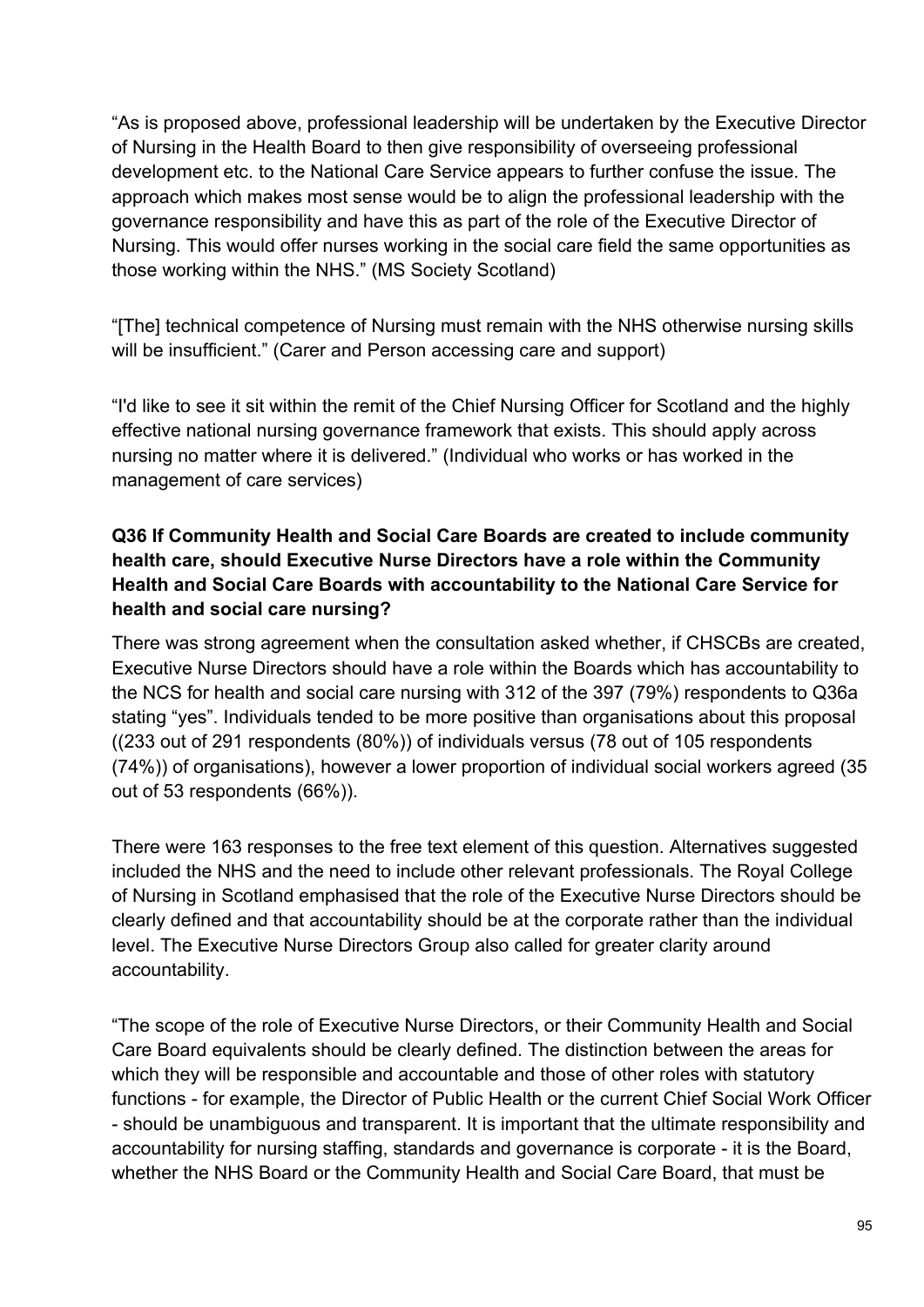accountable, rather than an Executive Nurse Director or any other individual Board or staff member." (Royal College of Nursing)

"Our preference would be for nurse directors to have oversight across the NHS and CHSC boards with the ability to delegate to a nurse on the CHSC board. This would allow the Nurse Director to exert the influence and leadership necessary at regional and local levels to continuously improve peoples' quality of care. However greater clarity is needed on lines of accountability to the NHS and NCS, the role of the CNO and the roles of supporting national organisations." (Scotland's Executive Nurse Directors Group)

# Justice social work

### **Q37 Do you think justice social work services should become part of the National Care Service (along with social work more broadly)?**

A majority who responded to Q37a (241 out of 388 respondents (62%)) agreed that justice social work should be included in the remit of the NCS. There was no real difference between individuals (176 out of 287 respondents (61%)) and organisations (64 out of 100 respondents (64%)) in agreement with this statement.

There were, however, some differences by groups: frontline care workers (62 out of 86 respondents (72%)); care providers and support organisations, private sector (4 out of 6 respondents (67%)) were more positive about the proposals and social workers (45 out of 85 respondents (53%)) and respondents who stated that they worked in local authorities (3 out of 14 respondents (21%)) less so. Please note that the number of respondents in some of these groups is relatively low so caution should be taken in considering or interpreting any potential differences by subgroup.

There were 278 respondents who gave a reason for their response. Reasons given by those who agreed included:

- The need to keep all forms of social work together so that justice social work staff and people accessing care and supports are not isolated
- Keeping standards consistent
- Offending behaviour is often linked to other care needs
- Integrated services are more likely to be effective
- Equitable access across Scotland

Other comments relating to justice social work emphasised the need for joined-up working: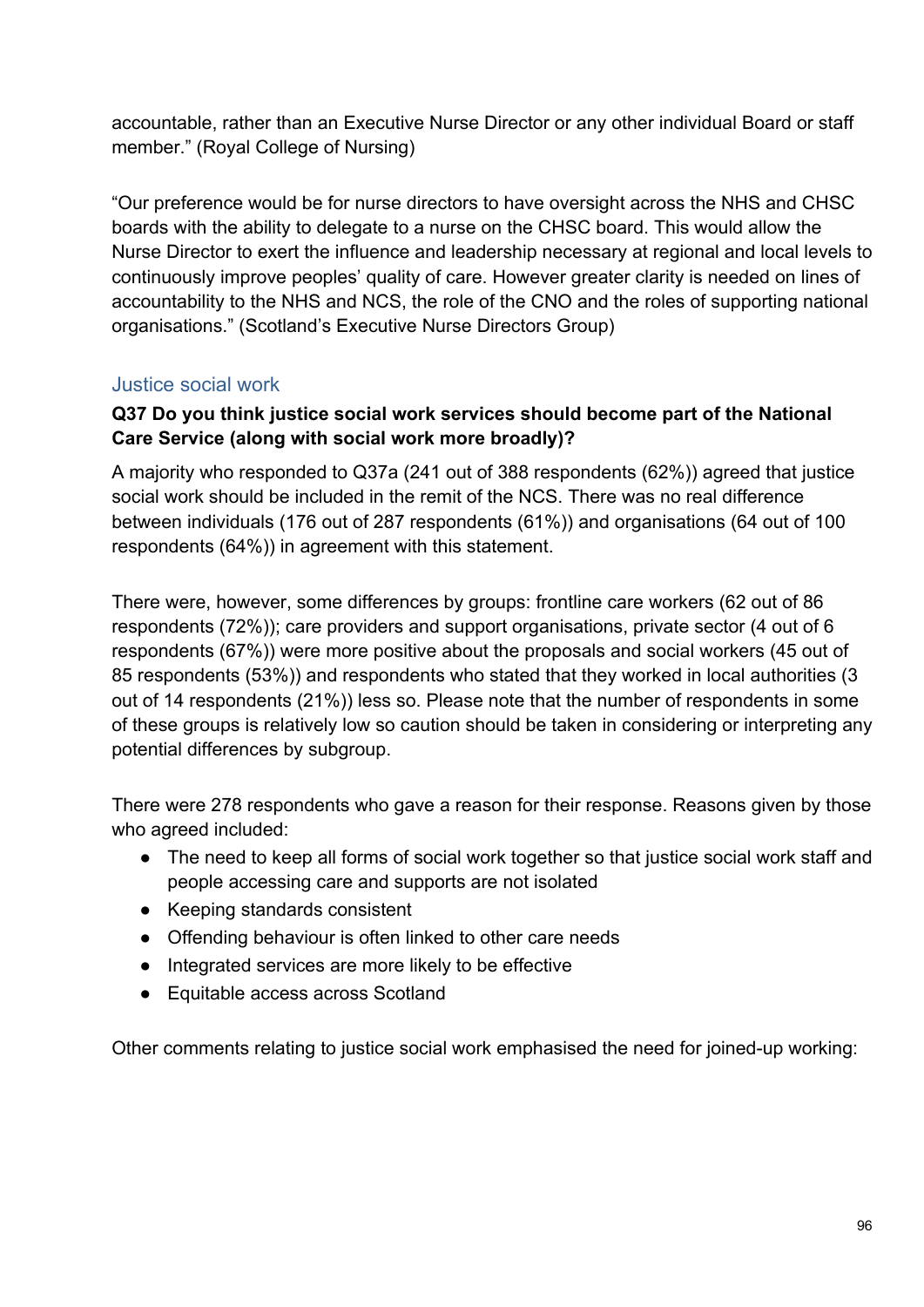"If the purpose of NCS is joined-up working that improves the care of people needing care then justice work must be part of this. People are 'whole people' and to separate justice would be seeing people in the justice system as 'defined' by that part of themselves. And people move in and out of the justice system so a joined up way is important." (Person accessing care and support and someone who is or has been a frontline care worker)

Several respondents again highlighted the need for more detail on the proposals, with the Criminal Justice Voluntary Sector Forum (CJVSF) highlighting, for example, that the changes in the Community Justice (Scotland) Act 2016 were introduced following a long consultation and development process and evidence is only now beginning to emerge and to be analysed as to the impact of the changes. CJVSF called for more analysis to be undertaken of the advantages and disadvantages of Justice Social Work being incorporated into the proposed NCS. This was echoed by the Glasgow City Health and Social Care Partnership:

"Services such as justice social work services are most effective when located within the localities in which such services are provided. [We] have indicated in the negative for this question. However if proposals for the NCS go ahead and the issue of scope is within that context [we] think Justice Social Work should be included. However there remains a level of concern regarding the lack of detail of what this will mean for Justice Social Work within the consultation document and potential substantive consequences of a National Care Service for Justice Social Work. We also note the lack of consultation and independent review of Justice Social Work ahead of the publication of the consultation paper. [We] however see the benefit of moving with our social work profession to a NCS… and would have concerns if Justice Social Work was to sit separately to this arrangement." (Glasgow City Health and Social Care Partnership)

The third of respondents who disagreed, gave reasons such as:

- The proposed NCS is too large and centralised
- There is a need to reflect local requirements
- Justice social work should remain with local authorities
- Justice social work is a specialism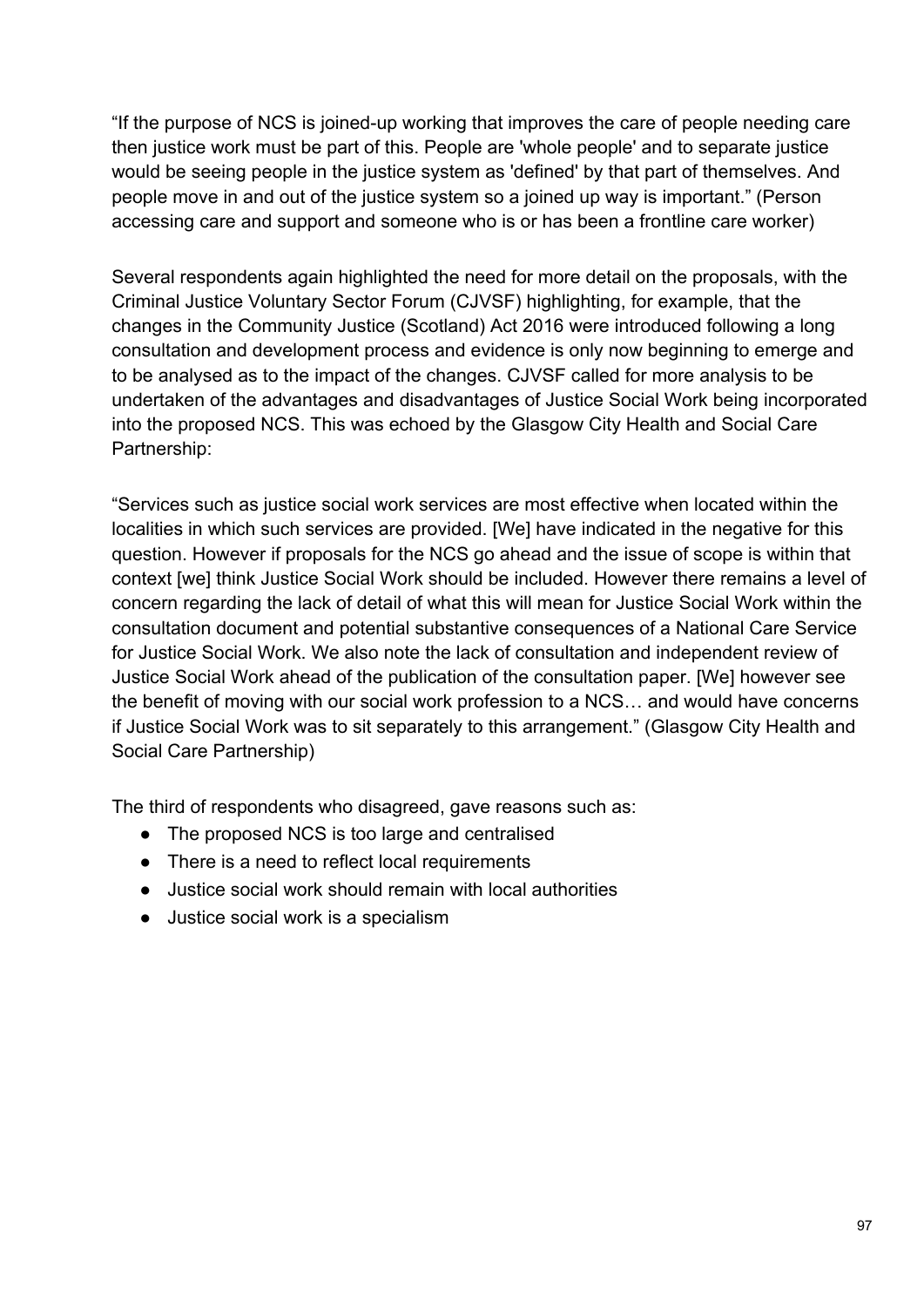Social Work Scotland stated that this question was difficult to answer in a binary format:

"As with previous and subsequent questions in this 'scope' section, the issues at play are too complicated, and the detail provided on the NCS structure too limited, to answer 'yes' or 'no'... [A]fter much debate, we have concluded that a commitment to maintaining a united profession is not sufficient grounds to support all social work services moving into the NCS. Each discipline within social work operates in unique contexts, and the relative merits of inclusion in the NCS need to be assessed thoroughly for each, alongside alternative reforms. We do not deny or reject that the changes proposed in the consultation might represent improvement, but more work is needed to ensure that they represent the best possible next step in the reform of critical public services." (Social Work Scotland)

The Promise highlighted the Independent Care Review finding that a criminal justice response was often inappropriate for children and young people who have experience of Scotland's 'care system':

"Support needs to be put in place at the earliest opportunity, and prior to escalation into offending… There is opportunity within a National Care Service to ensure that a more holistic and trauma informed approach is taken with children and young people caught up in the care and justice 'systems'... If this proposal is adopted, there must be sufficient community-based alternatives provided when offending does take place." (The Promise).

"Community Justice is a broad agenda. There are concerns about the uncertainty caused by the consultation proposals concerning both The Promise and the likely Children's Social Work shift to a position outside Local Authorities. Both the Promise and Children's Social Work are important parts of early intervention work. Presently, there is a great deal of policy work ongoing and it is not clear how this will join up. There are also a range of strategies that should be aligning. As a result, the implications of the consultation could make this a very complex landscape." (COSLA)

# **Q38 If yes, should this happen at the same time as all other social work services or should justice social work be incorporated into the National Care Service at a later stage?**

Almost a third of respondents to the section on the possible inclusion of Justice Social Work in the NCS, did not answer the question on the timing of such a move (Q38a). Of those who did answer, 166 out of 268 respondents (62%) thought that it should happen at the same time as other social work services. There were 197 respondents who gave a reason for their response. Reasons given included, amongst others:

- The need for consistency with other services
- The sense that if reform was done in a piecemeal form, it may not happen at all
- The need to maintain parity with other branches of social work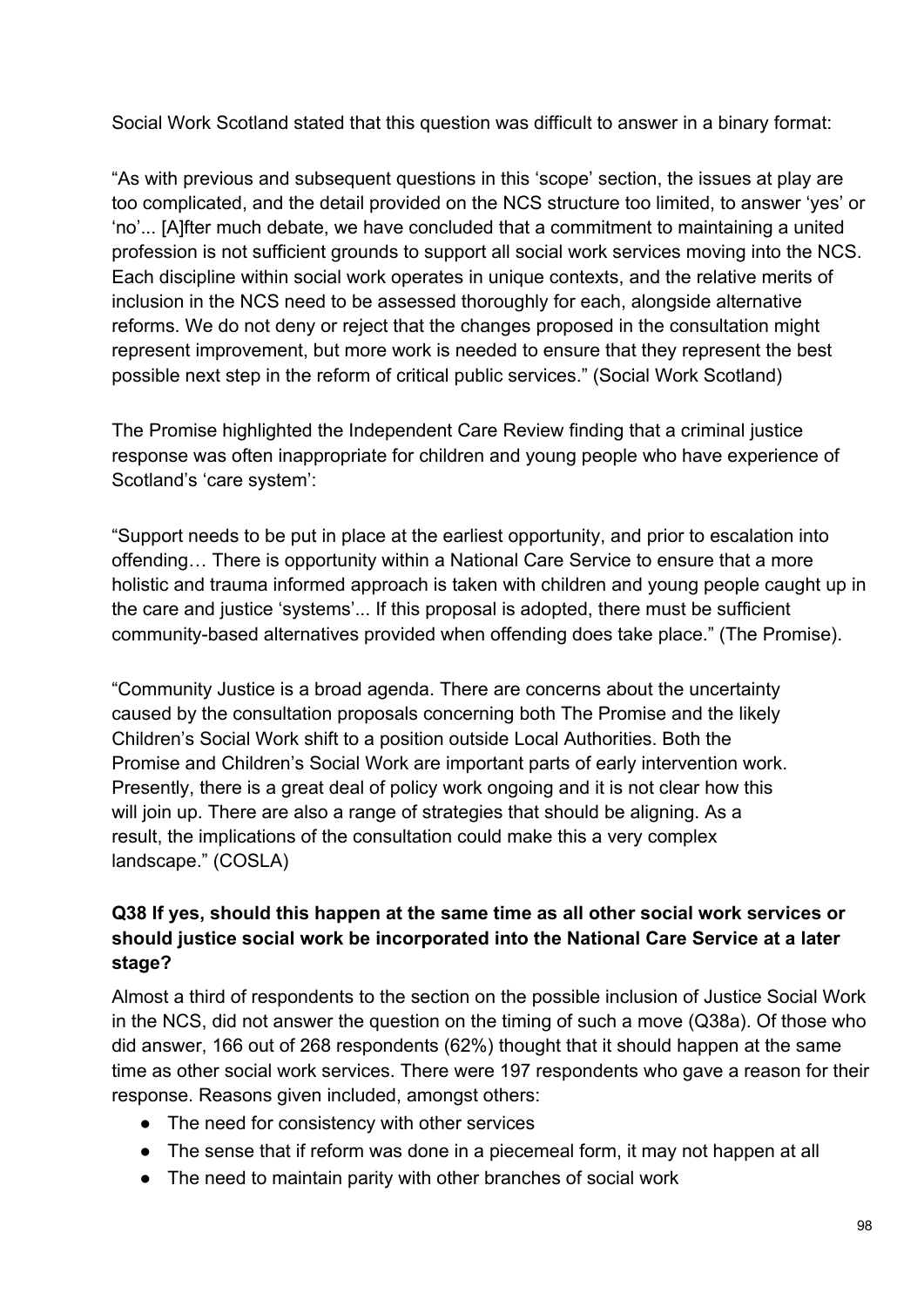NHS National Services Scotland, for example, highlighted the need for a whole system approach in relation to social work and justice social work.

"Again this supports the whole system approach around social work and justice social work systems, data and service planning, to deliver effective prevention and intervention attributes. This can support improved outcomes, integrated financial planning and resource allocation on a case by case basis." (NHS National Services Scotland)

Those who thought it should move at a later stage suggested:

- The complexity of the changes to be made
- The size of the proposed new organisation
- The length of time it will take to incorporate the other services

"To change everything immediately could pose huge risk, perhaps a phased approach including incorporating lessons learned from other areas or similar work would enable a more sustainable way forward. Engaging with local people, their families, Carers and communities would be essential to the whole process." (Person accessing care and support)

# **Q39. What opportunities and benefits do you think could come from justice social work being part of the National Care Service? (Tick all that apply)**

|                                                             | <b>Individuals</b> | <b>Organisations</b> |
|-------------------------------------------------------------|--------------------|----------------------|
| More consistent delivery of<br>justice social work services | 142 (73%)          | 52 (68%)             |
| Stronger leadership of justice<br>social work               | 77 (40%)           | 37 (49%)             |
| Better outcomes for service<br>users                        | 143 (74%)          | 55 (72%)             |
| More efficient use of resources                             | 130 (67%)          | 48 (63%)             |
| Other opportunities or benefits                             | 47 (24%)           | $31(41\%)$           |
| Total                                                       | 194 (100%)         | 76 (100%)            |

Nearly three quarters of respondents to Q39 agreed that the main potential benefits of justice social work being included in the NCS might be "More consistent delivery of justice social work services" (195 out of 271 respondents (72%)) and "Better outcomes for service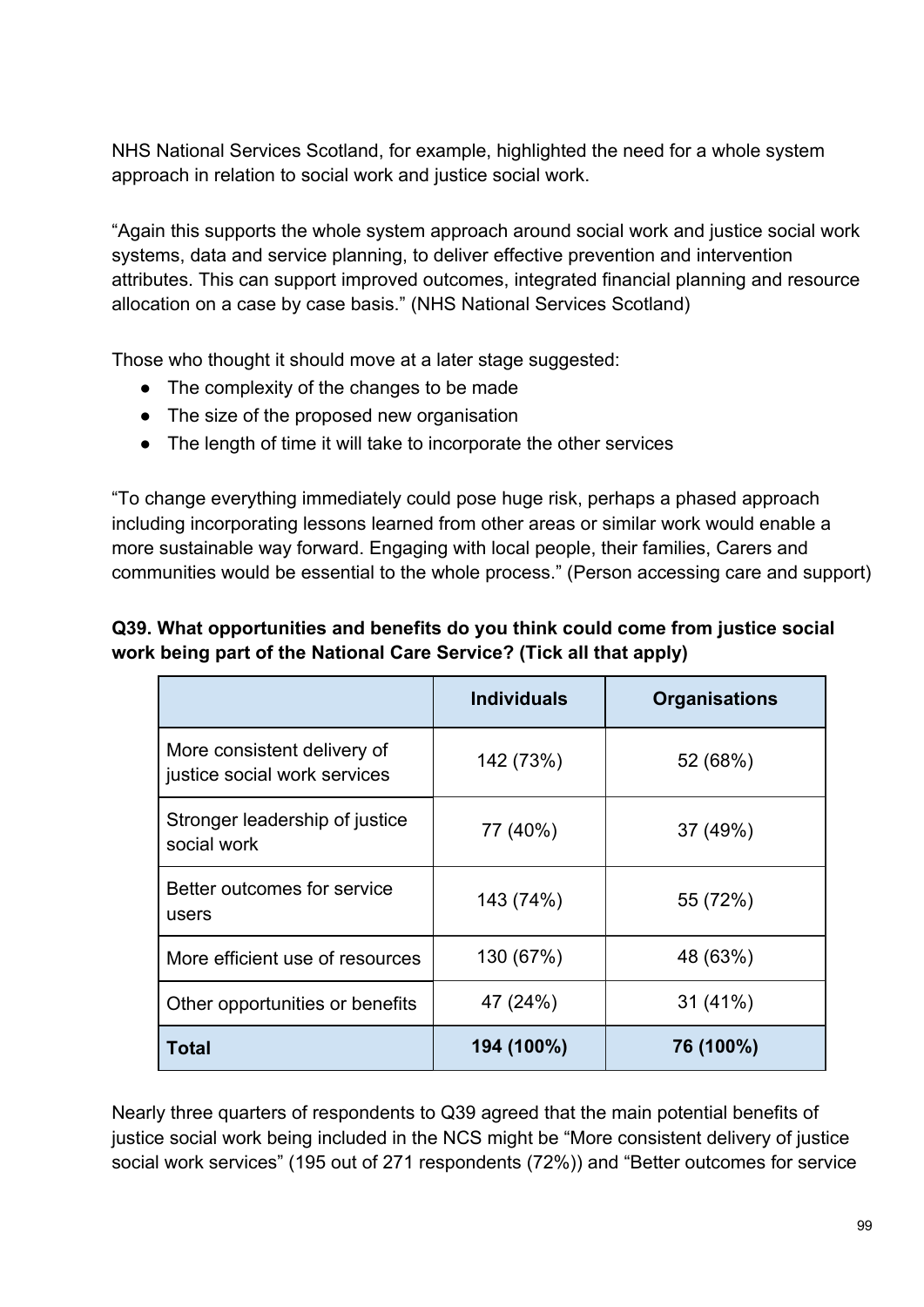users" (199 out of 271 respondents (73%)) with nearly three quarters of respondents to this question citing both. Out of the 271 responses to this question, 194 respondents classified themselves as individuals and 76 as organisations.

There was no real difference at the overall level between individual and organisations at Q39, although organisations did tend to identify "Stronger leadership of justice social work" as a benefit compared to individuals (36 out of 76 (47%) of organisations which responded to this question compared to 77 of the 197 individuals (40%) who responded to this question). There was no real difference across the subgroups, with the exception of people accessing care and support and unpaid carers who were more likely to select "More consistency of services" (22 out of 26 (85%) people accessing care and support and 70 out of 88 (80%) of unpaid carers). Please note however that the number of people accessing care and support responding to this question is relatively low so caution should be taken in interpreting this figure.

When asked to suggest other opportunities or benefits, respondents (182) gave a range of responses, including:

- Greater consistency across different services
- A more multi-service approach to issues and greater collaboration
- Better outcomes for individuals who have committed offences
- It enables a holistic approach to the people accessing care and support' wider family
- Potentially less stigma for the person accessing care and support

Several respondents said there would be no benefits and a few said there would need to be more detail and more consultation before they could comment.

There was little difference in respondents' level of agreement with each of the potential risks and challenges, as listed in the question (Q40):

- Less efficient use of resources (123 out of 239 respondents (52%))
- Worse outcomes for people accessing care and support (120 out of 239 respondents (50%))
- Poorer delivery of justice social work services (116 out of 239 respondents (49%))
- Weaker leadership of justice social work (115 out of 239 respondents (48%))

There were 194 respondents who provided a free text comment at Q40. Other risks that were identified here included:

- A loss of focus for justice social work
- A loss of "voice" for justice social work given its relatively small size in relation to the other services
- A loss of specialist knowledge there was also a view that leadership and management should have a professional justice background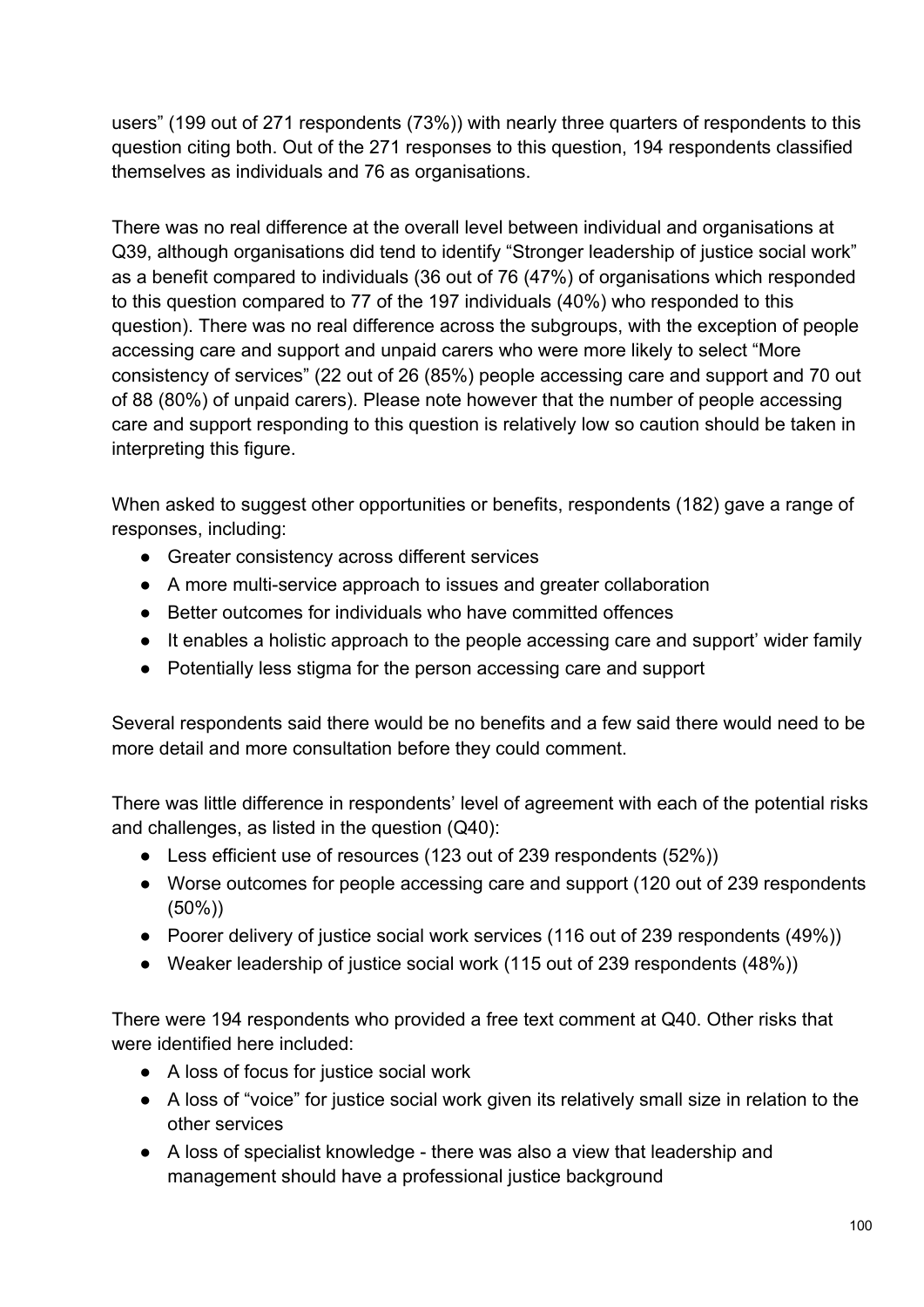- A dilution of services due to competing demands and the potential risk to the ringfenced justice social work budget
- The need to balance consistency with meeting local needs, especially in rural and remote areas
- Cultural differences between the agencies

Again, as previously in this section, some respondents highlighted the need for greater detail on the proposals before they could comment in more depth.

"The partnership views the consideration given to Children and Families and Justice Social Work (JSW) within the document as insufficient to appropriately reflect and consult upon the complexity of service planning and delivery, including partnership working required to meet the needs of people within these areas of social work." (North Lanarkshire Community Justice Partnership)

# **Q41. Do you think any of the following alternative reforms should be explored to improve the delivery of community justice services in Scotland?**

Respondents were asked whether any alternative reforms, from a list of options, should be explored, with the aim of improving the delivery of community justice services in Scotland at Q41.

For individuals, half selected "Establishing a national body that focuses on prevention of offending" (113 out of 226 respondents (50%)), followed by 30% who said "Establishing a national justice social work service/agency with responsibility for delivery of community justice services" (68 out of 226 respondents (30%)).

For organisations, "Establishing a national body that focuses on prevention of offending" was also selected most frequently (24 out of 76 respondents (32%)), followed by "Retaining local authority responsibility for the delivery of community justice services, but establishing a body under local authority control to ensure consistency of approach and availability across Scotland" (21 out of 76 respondents (28%)).

Only ten respondents in total (10 out of 303 respondents (3%)) stated that there should be no reforms at all. There were 138 free text responses to this question. In general, respondents did not tend to suggest alternative reforms at Q41. Instead, comments were provided around:

- Hybrid models balancing national and regional control
- The need for more resourcing and funding for Community Justice Services
- The need for a focus on prevention and rehabilitation

Again, there was some feedback that there was insufficient detail in the consultation document to comment. Several respondents stated that there should be a review of the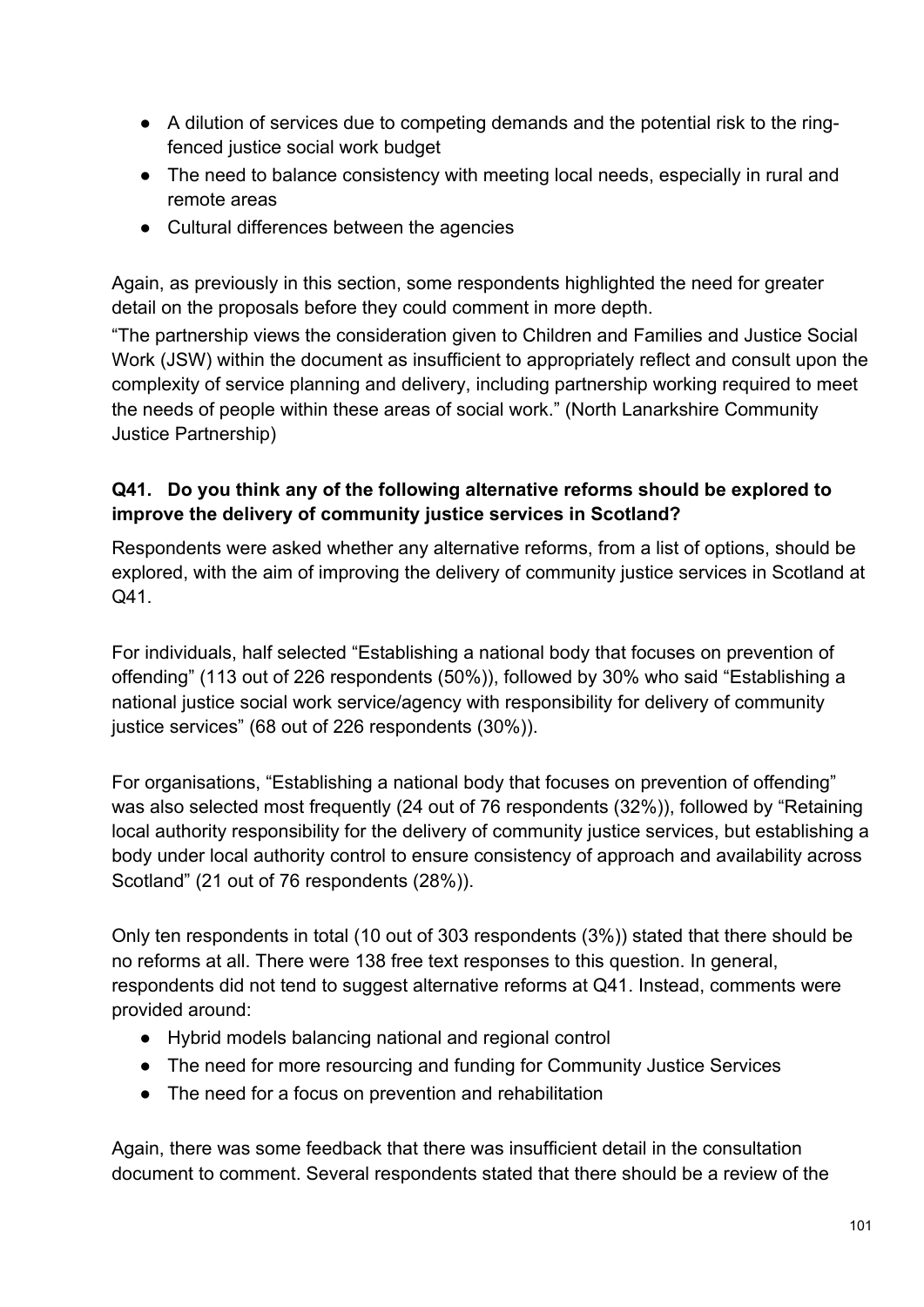current system of community justice services in Scotland before any reforms are undertaken.

### **Q42 Should community justice partnerships be aligned under Community Health and Social Care Boards (as reformed by the National Care Service) on a consistent basis?**

When asked whether community justice partnerships be aligned under the proposed "Community Health and Social Care Boards" on a consistent basis, nearly two thirds of the respondents to Q42a agreed (201 out of 323 respondents (62%)).

There were 323 responses to this question, of which 242 were from individuals and 80 from organisations. There was no real quantitative difference between individual and organisation responses to Q42. There were 171 respondents who gave a reason for their response to this question. Reasons given by respondents who agreed to this question included:

- Streamlined delivery and reduced duplication of work
- Consistency
- The benefits of aligned boundaries between different statutory organisations
- A desire for national standards and local delivery

One respondent also highlighted the needs of "fragile" island communities in this regard.

For those that disagreed (121 out of 322 respondents to this question), 63 respondents provided a reason for their disagreement. These included: the need for an alignment with the justice system rather than social work; the impact on existing arrangements including Community Justice Partnerships; and the risk that justice social work would become marginalised in a broader organisation.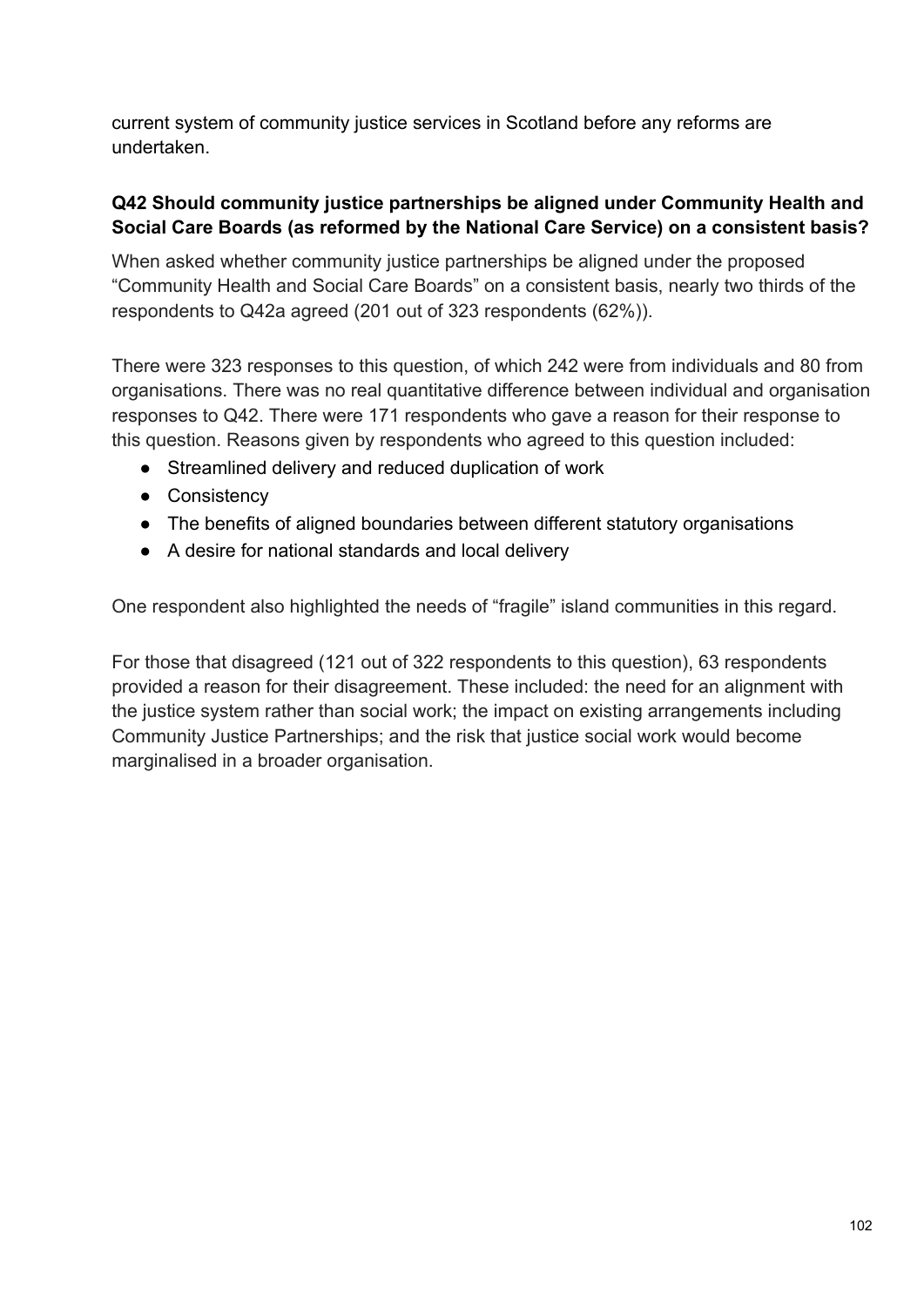# Prisons

# **Q43 Do you think that giving the National Care Service responsibility for social care services in prisons would improve outcomes for people in custody and those being released?**

A majority of respondents (233 out of the 324 (72%) who responded to this question) agreed that giving the responsibility for social care services in prisons to a National Care Service would improve outcomes for people in custody and those being released.

There was no real difference in response between individuals and organisations who responded to this question. However, amongst those respondents that receive, or have received, social care or support tended to demonstrate lower levels of agreement with the proposal to give the National Care Service responsibility for social care services in prisons (22 out 37 respondents (60%)).

Overall, there were 217 free text comments on this question. Reasons given by those who agreed with the proposal included:

- Increased support for prisoners with mental health problems or learning disabilities
- Smoother transitions at the point of release
- Higher standards of service and potentially reduced offending
- The need for the human rights of prisoners to be respected
- The ageing prisoner population and the subsequent need for greater support for this group

There was a view in some quarters that this would lead to a much more joined-up approach.

"The current system operates very much in isolation, linking more closely and affiliating with the national service will encourage greater alignment to local assets within the control of the NCS." (NHS Borders)

Of those that disagreed with giving the responsibility for social care services in prisons to the NCS, 49 of the Citizen Space respondents gave a reason for their responses. Common themes included:

- The need for a local approach and for strong links between prisons and communitybased services, especially at the time of release
- The complexity of social care in prisons and the risk that this complexity might delay the introduction of the NCS
- The need for increased budgets and more staff
- The lack of evidence to support the change given that prison social care was not included in the IRASC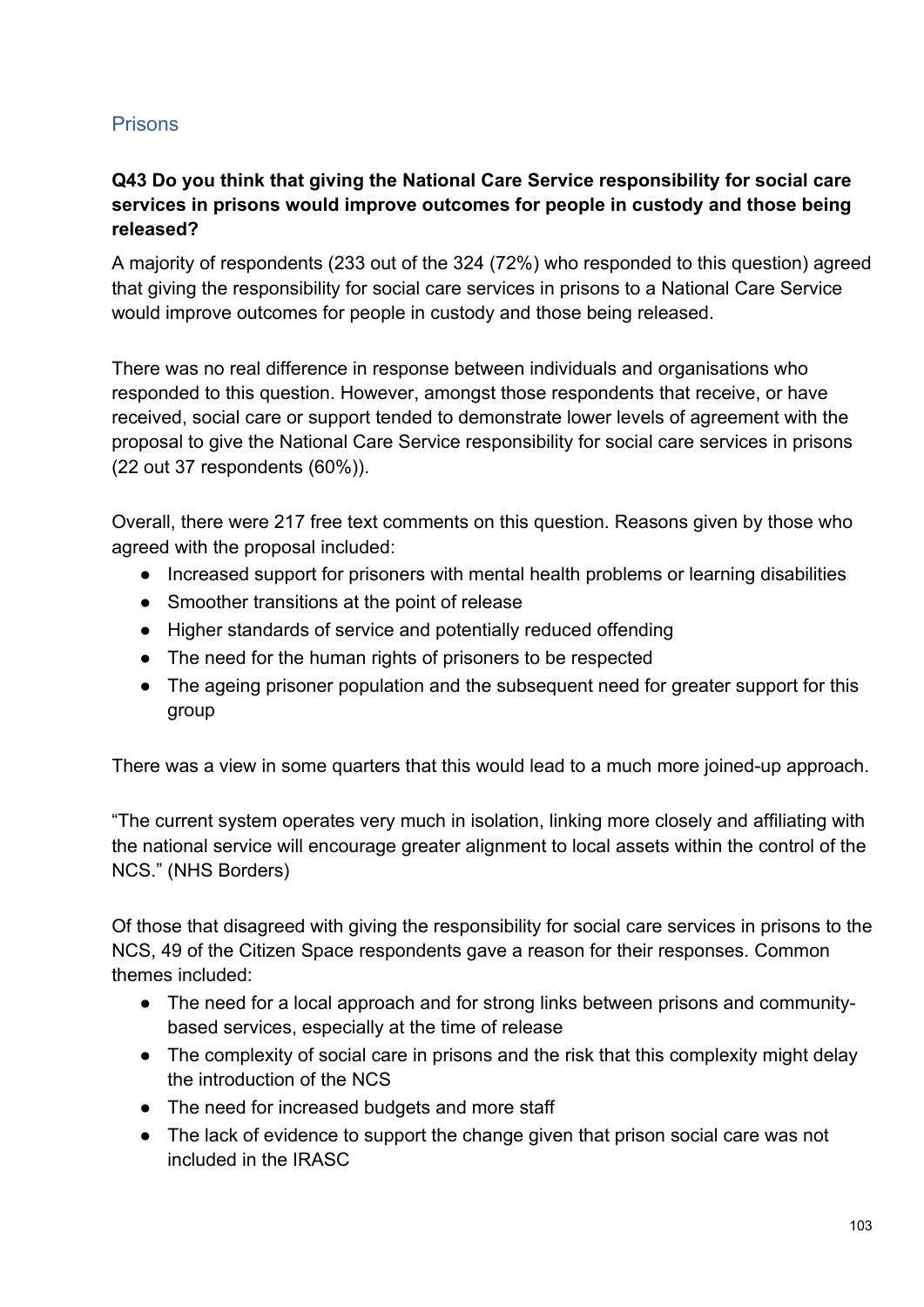"The difficulty with social care in prison is the relationship between guards who quite rightly have to ensure safety in prisons and maintain rules and social care workers who work with acceptable risk and who will challenge rules that unnecessarily discriminate against those who require social care. If a National Care Service can give social care workers the gravitas that they deserve in prisons so that they are seen as equal professionals that would have a significant impact. In terms of those being released, linking in with the local services would result in a better outcome rather than a national service." (Individual respondent)

"Our members provide care to those with severe mental illness in a prison setting, who have specific support needs from both clinical and social care. We would be concerned that rolling these services into a National Care Service body would significantly dilute the specialism and the expertise that is already in place to meet their needs. We are also unsure whether the case is made here for the benefits of transferring responsibility. Those who are moving out of forensic settings, though, often fall between gaps in care delivery between forensic settings and whole-population services. Including this population of 'leavers' within the wider system, if possible, could potentially address these barriers. Further detail on how this would be achieved is needed." (RCPsych in Scotland).

Some of those that disagreed with the proposals stated that the proposals required further consideration and also more investment.

"It is not clear what additionality would be gained by having prison social care fall under a NCS." (Midlothian Council)

"There is no need for a National Care Service but there is a requirement to ensure consistency of social care both within and outwith prison." (Person accessing care and support and social worker)

# **Q44 Do you think that access to care and support in prisons should focus on an outcomes-based model as we propose for people in the community, while taking account of the complexities of providing support in prison?**

A large majority (311 out of the 341 (91%)) of those that answered Q44 thought that access to care and support in prisons should focus on an outcomes-based model. Organisations were slightly more likely to say "yes" than individuals. In line with responses seen at Q43a for individuals, a lower proportion of respondents that receive, or have received, social care or support the idea of an outcomes-based model approach for prisons (27 out of the 36 (75%) respondents to this question).

Of the 341 respondents that said yes, 151 gave a reason for their response. Some of the themes emerging from the comments provided included:

• The need for high standards of care regardless of setting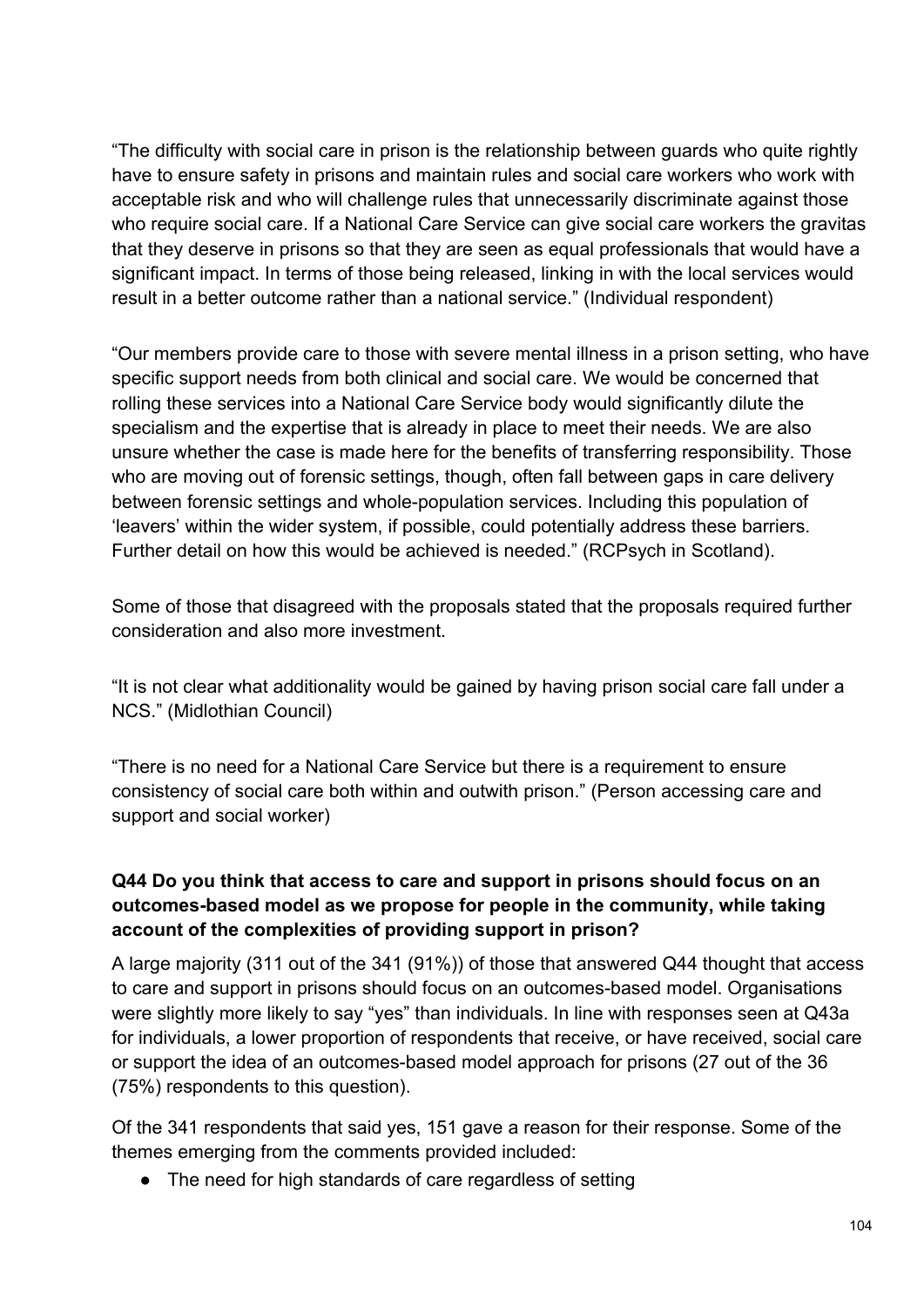- The need to take a human rights-based approach
- The need for personalised care plans

Specific comments provided in this context included:

"Yes, each prisoner should have an outcomes focused care plan in place supported by a holistic assessment. This should consider what services are required during [the] sentence which flows seamlessly into the community. This would ensure that prisoners get access to the right support and treatment in prison and a rehabilitation plan in place for release." (Aberdeen City Council)

"The views and wishes of individuals are central to a human rights-based approach, and in delivering person-centred outcomes. They should therefore be promoted at every stage during a person's imprisonment and to ensure a successful, seamless reintegration to the community upon release." (The Care Inspectorate)

"This "outcomes based model" is just jargon. But the criminal justice system requires partnership working. For decent housing links to local authorities will be crucial. The proposed attack on local authorities and their workforce that the proposed removal of all their responsibilities represents would appear to be a superb way of reducing the effectiveness of through care and aftercare, whilst hiding behind the jargon enshrined in the focus on "outcomes"." (Carer and social worker)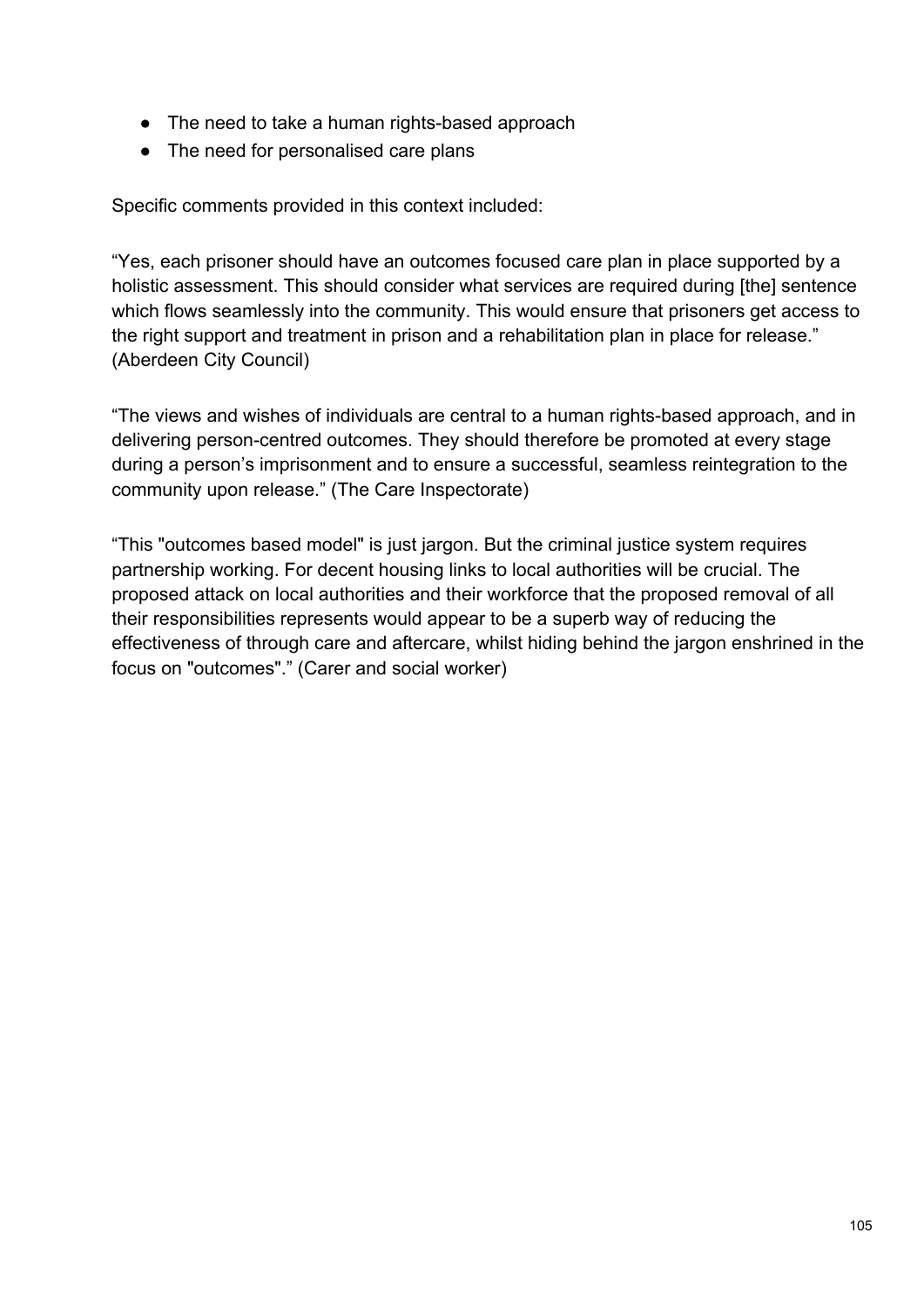# Alcohol and drug services

# **Q45 What are the benefits of planning services through Alcohol and Drug Partnerships?**

The main benefits of planning services through Alcohol and Drugs Partnerships (Q45) were: "Better coordination of Alcohol and Drug Services" (267 out of the 328 (81%) who responded to this question) and "Better outcomes for service users" (246 out of the 328 respondents (75%)). Organisations were more likely to say "Stronger leadership of Alcohol and Drug services" than individuals (59% and 47% respectively).

Other benefits cited included:

- Multidisciplinary approaches and partnership working
- A senior focus on issues that were perhaps on the periphery of care in the past
- Local knowledge and insight into current challenges
- Support for children in families who may be at risk of substance abuse

Some of the comments provided in relation to this question referenced the importance of tailored solutions and the need for collaboration between services.

"Tailored solutions in response to local need and reflecting local resources." (Orkney Integration Joint Board)

"Alcohol and Drug Partnerships have an important role to play in bringing together a range of organisations who work with people living with harmful substance misuse. The collaborative approach has the potential to facilitate the development of important and shared understanding across services, with better knowledge about the impact of parental drugs and alcohol misuse on children." (NSPCC Scotland)

#### **Q46 What are the drawbacks of Alcohol and Drug Partnerships?**

The main drawback of Alcohol and Drug Partnerships (ADPs) was thought to be "Confused leadership and accountability" as selected by the 166 out of 241 respondents (69%) that answered this question (Q46). This was more so the case for individuals (116 out of 159 respondents (73%)) than organisations (48 out of 80 respondents (60%)). There were 171 respondents who provided a free text comment here. Other drawbacks suggested by this group included:

- A perceived lack of clear leadership in some areas
- A perceived lack of accountability in partnership working
- The need to include the views of those with lived experience
- The need to account for local variations
- Support is provided on a Monday to Friday basis rather than around the clock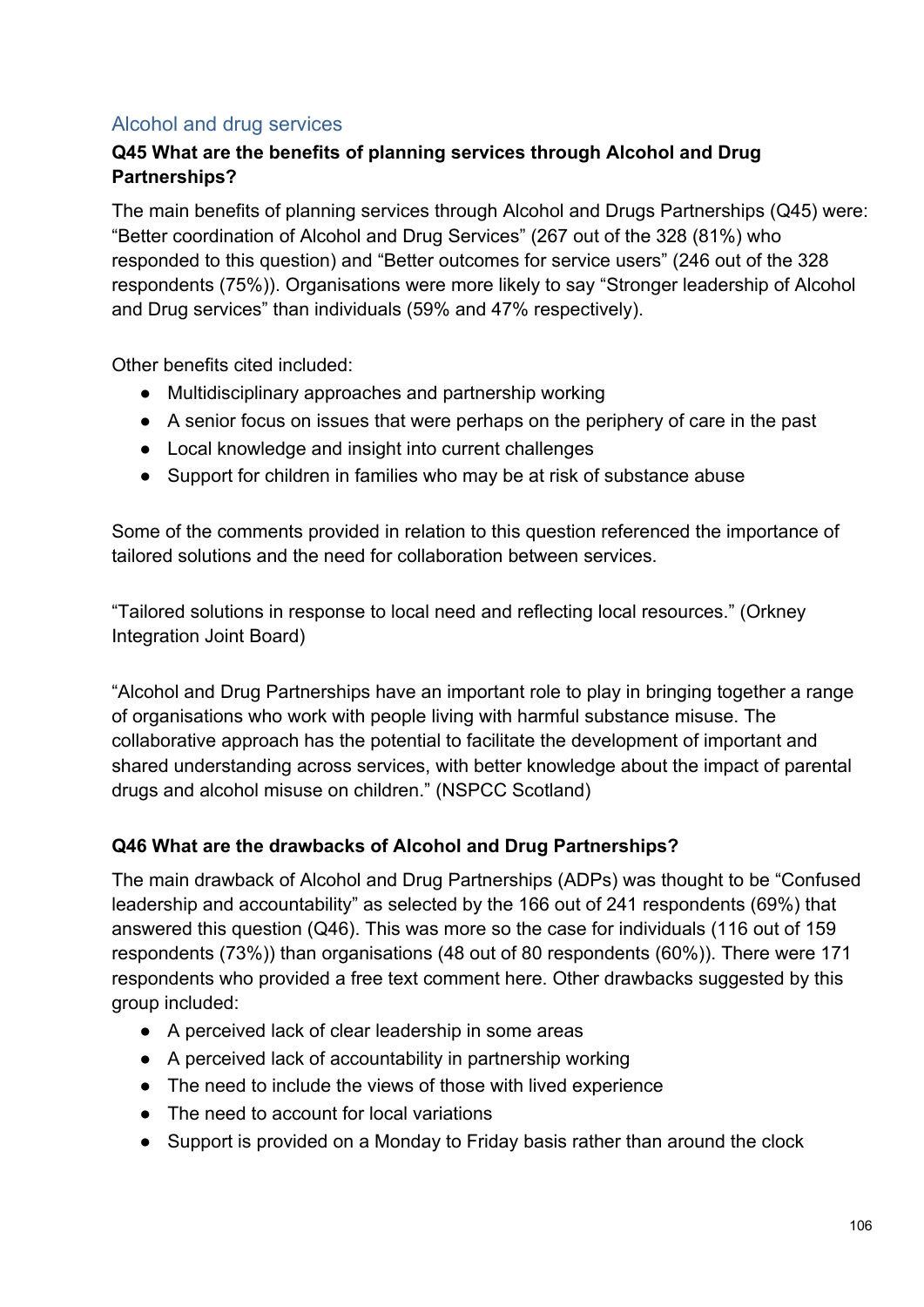"Ensuring that there are effective links between ADPs and local governance will be critical. However, much greater clarity is needed to understand the relationship between the ADP as a commissioning and delivery body between the NHS Board and Local Authority and the NCS." (Scottish Directors of Public Health group)

# **Q47 Should the responsibilities of Alcohol and Drug Partnerships be integrated into the work of Community Health and Social Care Boards?**

A large proportion (276 out of the 361 (77%) respondents to this question) agreed the responsibilities of the Partnerships should be integrated into the CHSCBs. There was no real difference between responses from individuals and organisations. Some of the reasons provided by the 131 respondents who agreed with this proposal included:

- Greater accountability
- More consistency and coordination and cross-boundary working
- A holistic approach to individual needs
- Greater integration of services
- Alcohol and drug addiction is recognised as a major factor in negative outcomes
- There is a need for a national, standardised approach
- There is a need for a focus on education and preventative measures

"There are some clear benefits, particularly when looking at this from the perspective of those with complex needs, who would most benefit from integrated services which consider the wider needs and disadvantages which would must be addressed in order for recovery to be progressed and maintained. These themselves though are not an argument for reorganisation as proposed as they are already part of IJBs and the present HSCPs." (Cyrenians)

# **Q48 Are there other ways that Alcohol and Drug services could be managed to provide better outcomes for people?**

Respondents were asked if there were better ways of managing Alcohol and Drug services to provide better outcomes for people (Q48). There were 212 responses to this free text question. Common examples provided by respondents included:

- Better linkages with mental health services
- Better access to services outside the service users' local authority area
- More joined up working and multidisciplinary teams
- More preventative work and education
- More funding and staffing
- Involving people with lived experience in ADPs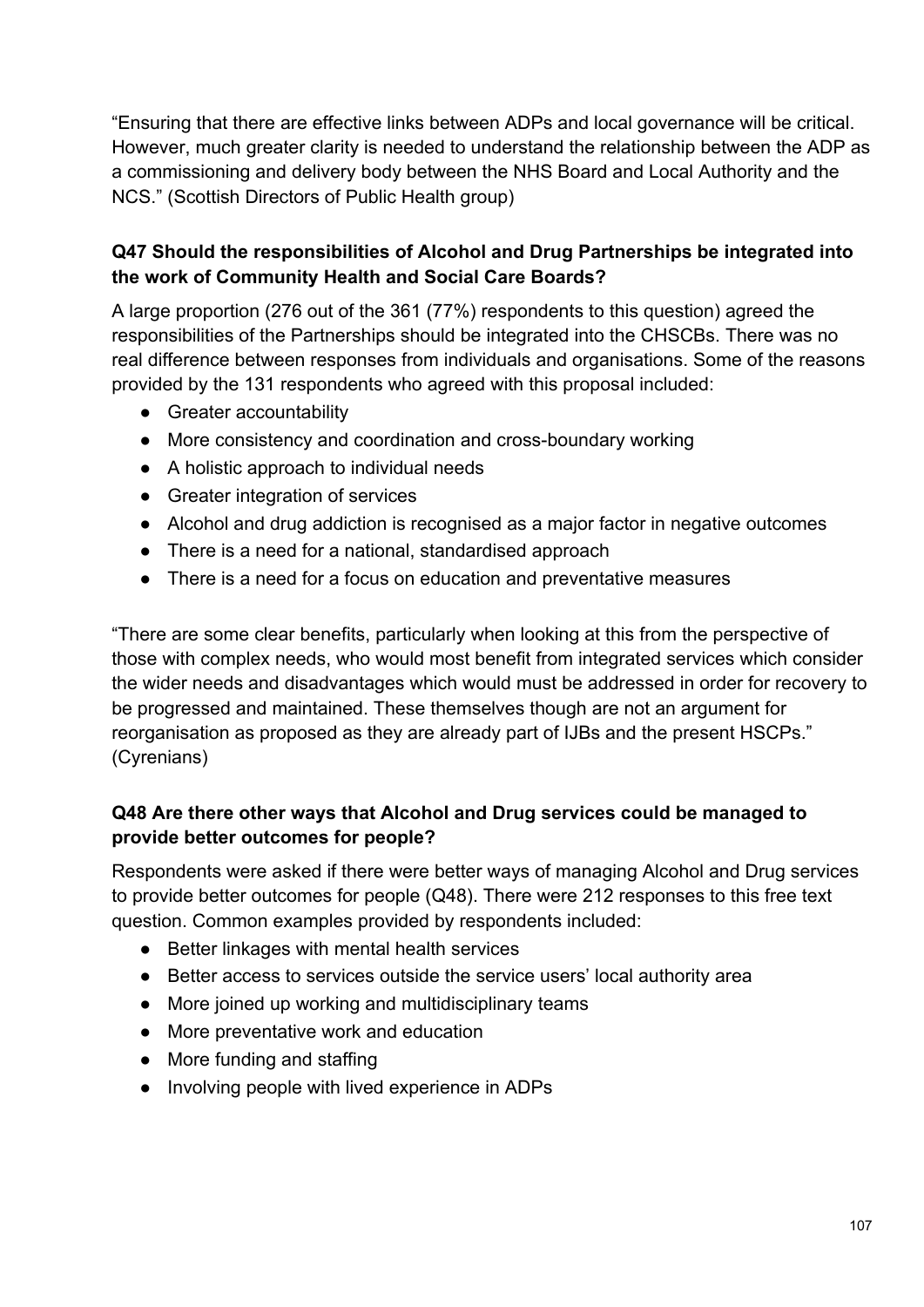# **Q49 Could residential rehabilitation services be better delivered through national commissioning?**

A large majority (254 out of the 317 (80%) that responded to Q49) agreed that residential rehabilitation services could be better delivered through national commissioning. Individuals were slightly more likely to agree than organisations (82% compared to 76%).

There were 218 respondents that gave a reason for their answer. These included:

- Better access to services, including residential rehabilitation, outside the service user's local authority area, ending a perceived "postcode lottery"
- More consistency of approach across Scotland
- Economies of scale

There were several comments about the need for more residential settings in general. Those that said "No" at Q49a tended to reference the need for local solutions.

"There is a risk that if a national approach was adopted then it would be weighted towards those areas with greatest need and inhibit innovation and responsiveness at a local level." (Community Planning Aberdeen)

# **Q50 What other specialist alcohol and drug services should/could be delivered through national commissioning?**

When asked what other specialist alcohol and drug services could or should be delivered through national commissioning (Q50), suggestions from 181 respondents to this question included:

- Detox support
- Family support
- Education and prevention services
- Specialist services

"There is a strong requirement to better support people within their local communities - this needs far greater investment into local third sector organisations - and also procurement processes that are longer term to allow sustainability of services and development of local expertise and trust." (Primary Care Leads network)

The importance of close links between alcohol and drugs services and mental health services was also highlighted:

"Mental health and substance use support needs to become further integrated. We know it can be extremely difficult for people to access support for both substance use and mental health, and understand the Scottish Government is aiming to achieve integration through a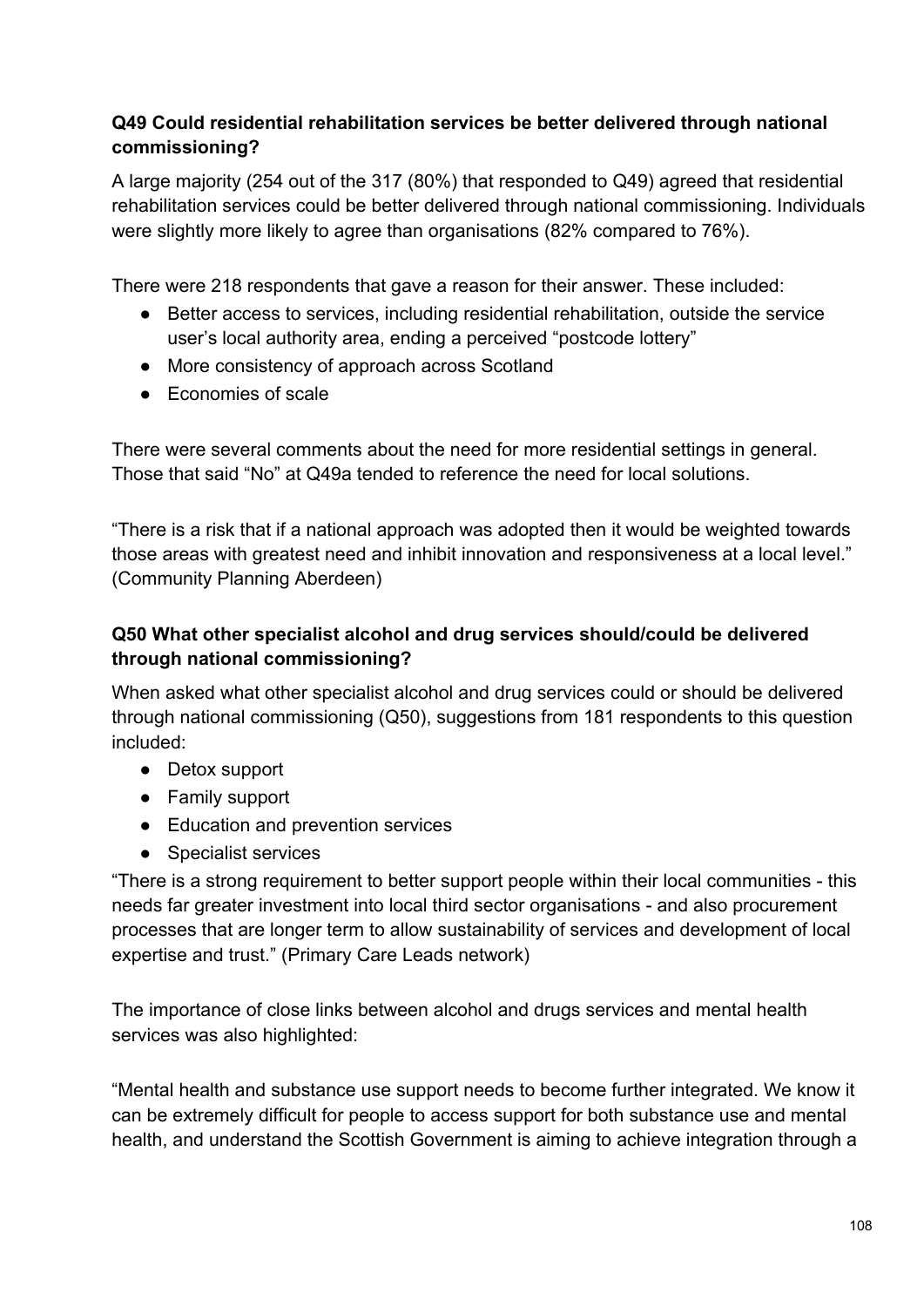National Care Service." (Scottish Families Affected by Alcohol and Drugs (SFAD); Scottish Recovery Consortium (SRC))

### **Q51 Are there other ways that alcohol and drug services could be planned and delivered to ensure that the rights of people with problematic substance use (alcohol or drugs) to access treatment, care and support are effectively implemented in services?**

Finally, in this section, the consultation asked whether there are other ways in which alcohol and drug services could be planned and delivered to ensure that the rights of people with problematic substance use to access treatment, care and support are effectively managed (Q51). There were 208 comments on this question. Common themes included:

- The importance of giving people with lived experience a voice in services
- Linked to this, the importance of peer-to-peer support
- Early intervention and the need to avoid lengthy referral routes
- The need for more resources
- More collaboration between the relevant services

The need for ownership of a person's care and the links between addiction and mental illness was highlighted by one person accessing care and support:

"For care to be successfully implemented it needs to be at the centre of everything. This might mean having people with lived experience working to deliver support: to care is to readdress power imbalances too. A better understanding on how drugs and alcohol affect not just the individual, or even the wider economy, would help services become more community focused and less stigmatised. Scotland is suffering an epidemic of sadness: deaths from alcohol, drugs and suicide are causing a totally different bereavement process for those these deaths leave behind. An important issue with the integration of mental health and recovery services concerns lack of ownership for a person's care. There is ample research that tells us that mental illness and addiction go hand in hand, but it's so often the case that people within the system are pushed from one service to the other." (Person accessing care and support)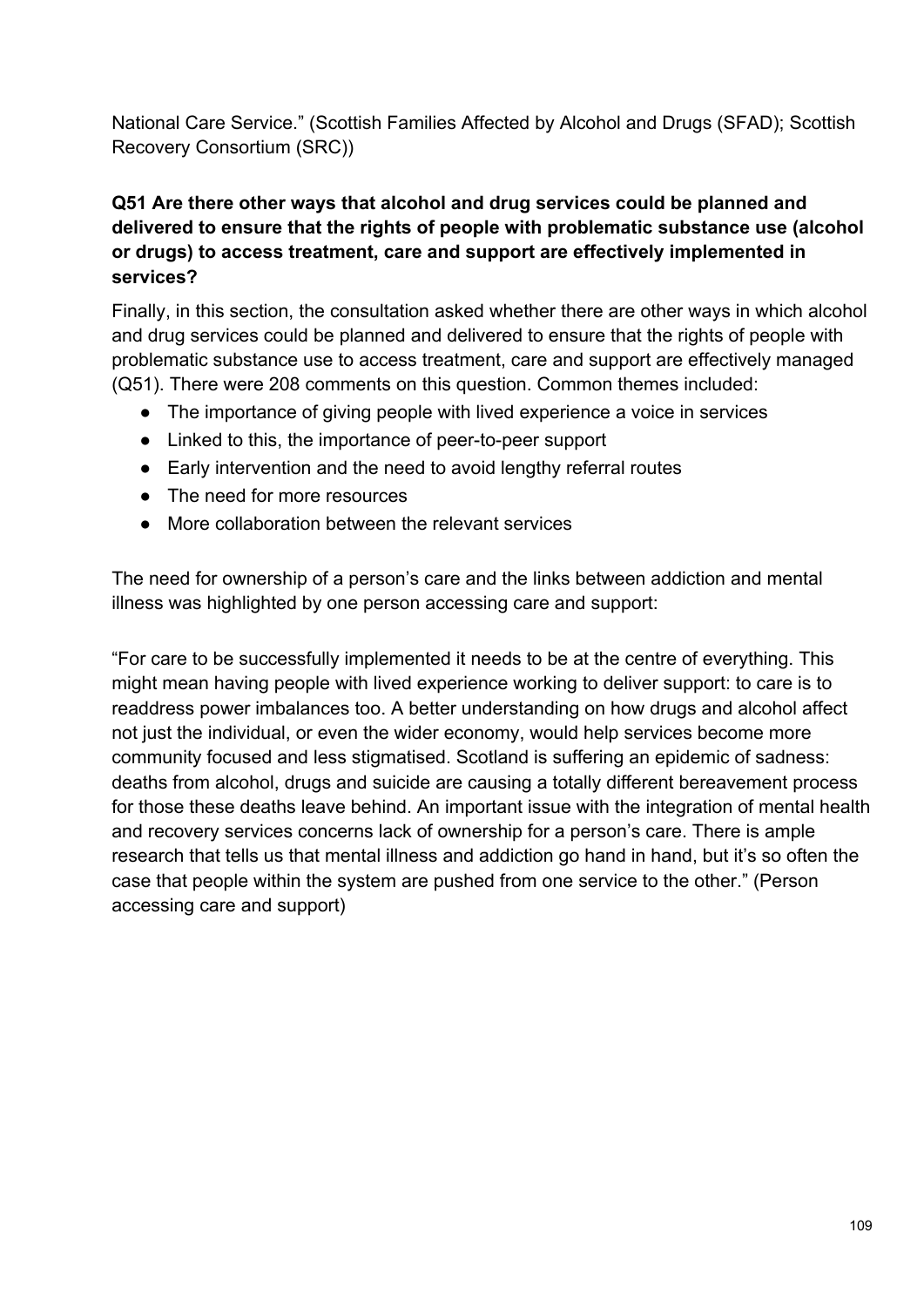# Mental health services

# **Q52 What elements of mental health care should be delivered from within a National Care Service?**

Over 400 people responded to the question on the elements of mental health care should be delivered from within an NCS (Q52). There was a consistent percentage of around three quarters that agreed that: primary mental health services; Child and Adolescent Mental Health Services: Community mental health teams; Crisis services; Mental health officers and Mental health link workers should all be delivered from within an NCS. In particular, almost nine in ten frontline care workers, within the individual grouping, suggested that community mental health teams should be delivered from within the NCS.

A wide range of "other" comments were given in relation to this question (from 252 respondents), referring to diverse issues including:

- Perceptions that current funding and resourcing levels for mental health are not sufficient to meet demand
- The need for better and more timely access to mental health services
- Recruitment and retention of mental health staff
- The need to improve the transition from CAMHS to adult mental health services

Some used this space to suggest that mental health services should remain in the NHS. There were also several comments in this section that there were not enough details in the consultation to comment on the proposals.

"Clarity is needed as there is very little detail relating to mental health services in the consultation document." (NHS Dumfries and Galloway)

"The consultation document leaves a great deal of room for interpretation and in order to understand the risks and opportunities of any proposals, a more clearly defined proposal for these services would need to be developed together." (NHS Scotland Board Chairs and Chief Executives)

#### **Q53 How should we ensure that whatever mental health care elements are in a National Care Service link effectively to other services e.g. NHS services?**

When respondents were asked how the Scottish Government should ensure that the mental health elements in the NCS link effectively to other services e.g. NHS services (Q53), 338 comments were provided. These comments tended to reference themes such as:

- The need for quicker referrals
- Increased use of multi-disciplinary teams
- Improved communication across all services, including better information sharing i.e. through single electronic records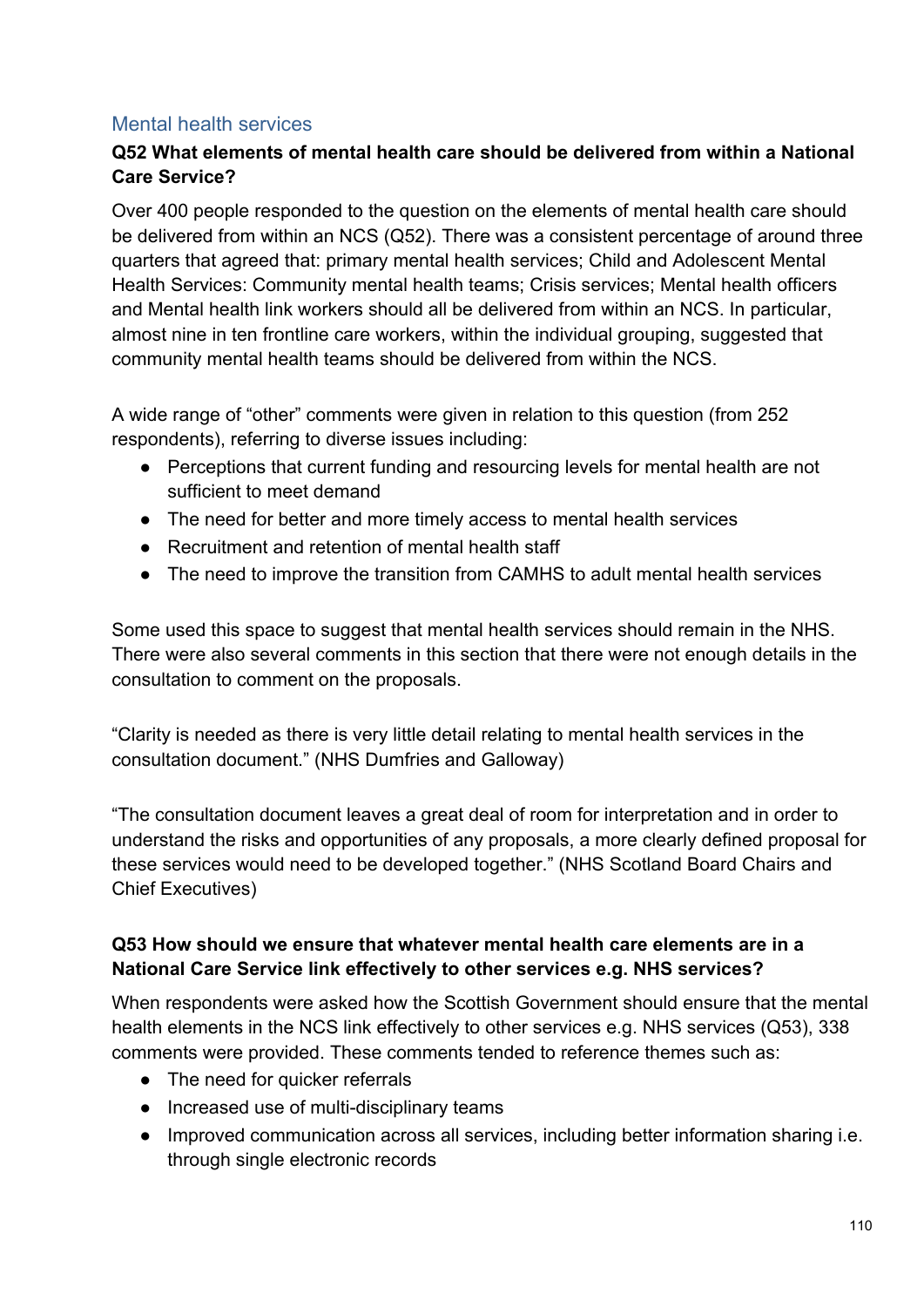- Closer alignment and joint working between NHS Scotland and the proposed NCS
- The importance of accountability at all levels
- The need for more funding for mental health services

Specific comments included:

"Collaboration is key, with services integrated as much as possible." (Psychological Therapies for Older People NHS Lanarkshire)

"It is generally accepted that there is a mental health crisis in Scotland with existing services unable to deal with the volume of referrals. Tackling this will require a multi-agency approach (NHS, NCS and Third Sector) with the most serious cases being treated by specialists within the NHS.. [the] third Sector and NCS working closely to deliver care. Shared information and joint working between mental health teams and caregivers is essential." (ME Action Scotland)

"We would suggest that bringing mental health under one area would improve services, but moving further away from the NHS would be a risk." (Ayrshire and Arran Local Medical Committee Limited)

"It is important to consider that humans are complex beings and that defining people with either physical or mental health problems may not fully meet population needs and individual needs may not meet with traditional service eligibility criteria. A 'No Wrong Door' policy in mental health should be the ordinary approach in both NCS and NHS services. Early intervention and prevention are key to ensuring people's needs and are met before they reach an acute level. Additionally, social care staff should be embedded directly within mental health teams and services to ensure effectiveness or vice versa." (The Royal College of Occupational Therapists)

There were some comments about the needs of specific groups of people with learning disabilities or conditions such as autism and the need for consistency and training for care workers in relation to their requirements:

"Autistic people often have experience in falling between the gaps in mental health care services. This occurs where there are local criteria for accessing specific services and no service identified for those that do not meet these criteria and yet still have mental health challenges. This can be compounded by lack of knowledge of autism within some specific teams. Therefore a more consistent approach where problems can be identified at a national level and solutions and responsibilities clarified would be welcomed." (Organisation respondent)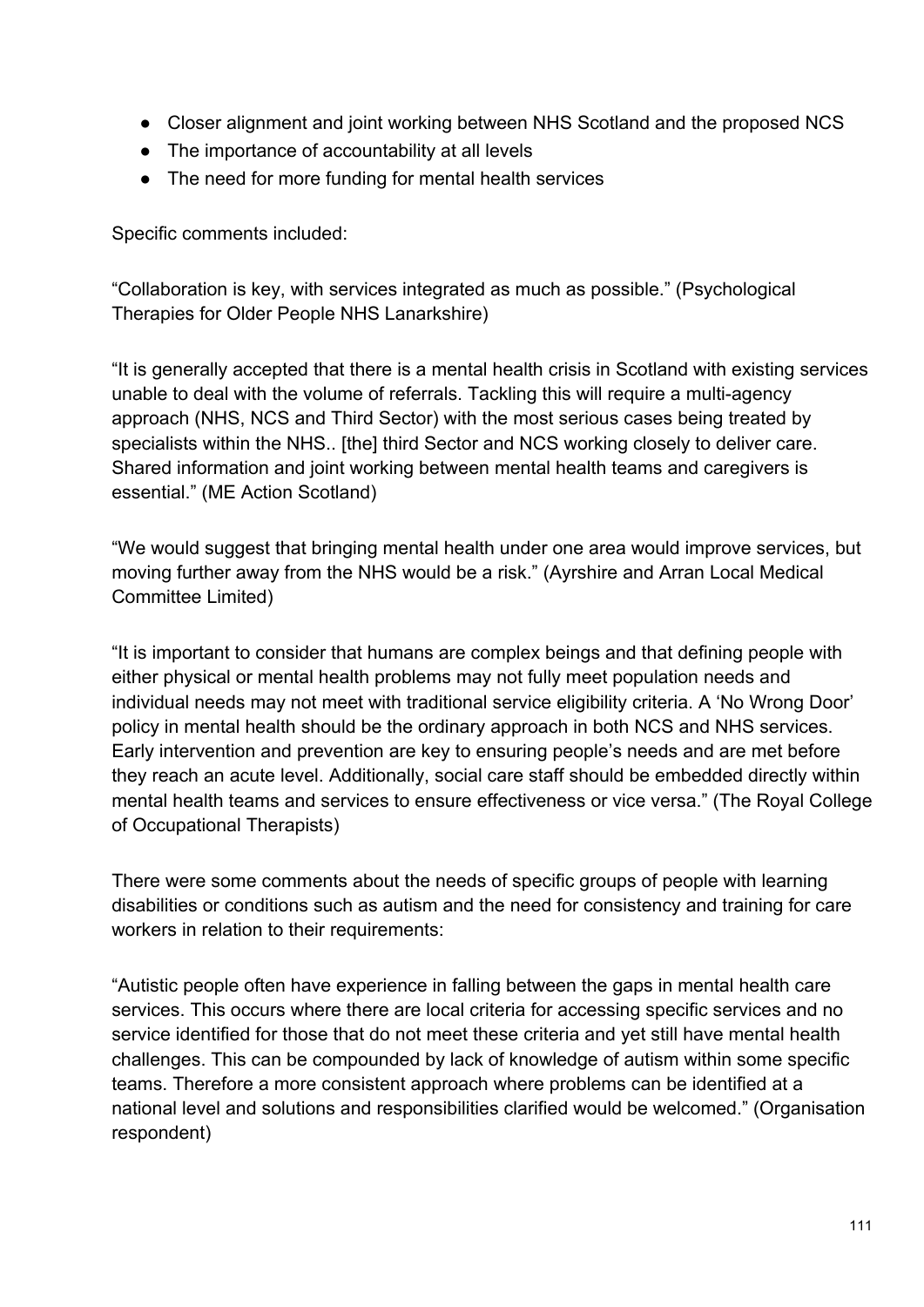Overall, around two thirds (26 out of the 40 (65%)) of Easy Read respondents agreed that all the areas listed should be in the scope of an NCS (Q12). There was a strong majority agreeing that all mental health services (Q13) should be in scope: the top two responses were primary mental health services and community mental health teams (32 out of 39 respondents (82%) for both).

# National Social Work Agency

# **Q54 What benefits do you think there would be in establishing a National Social Work Agency**

There were relatively high levels of agreement with the suggested benefits of establishing a National Social Work Agency amongst the 448 people that gave a response to this question (Q54) as follows: improving training and Continuous Professional Development (385 out of 448 respondents (86%)); supporting workforce planning (346 out of 448 respondents (77%)) and raising the status of social work (345 out of 448 respondents (77%)).

There were 227 respondents that provided a comment on this question. Other benefits identified by them included:

- Greater consistency in social work standards across Scotland
- Greater empowerment of the profession
- Improving understanding and therefore the profile of social work
- Potential consistency in pay grades and scales
- Potential to deliver clear leadership for the sector

"For those working in and leading the profession, the establishment of a National Social Work Agency is a vital piece in the jigsaw of reform, providing the levers we collectively need to plan, develop and improve social work in Scotland. It will be complementary to existing bodies, assuming responsibilities that currently no one holds, and bringing greater coordination in areas where various partners have a role." Social Work Scotland

"The Health Board supports the role of a national agency to raise the status and profile of social work." (NHS Forth Valley)

"There would be greater consistency if it allows social work to speak with one voice and establish equality in practice across the many areas in which qualified workers operatelocal authorities, third sector, hospitals, prisons etc. This should better prepare newly qualified social workers for their role." (Sacro)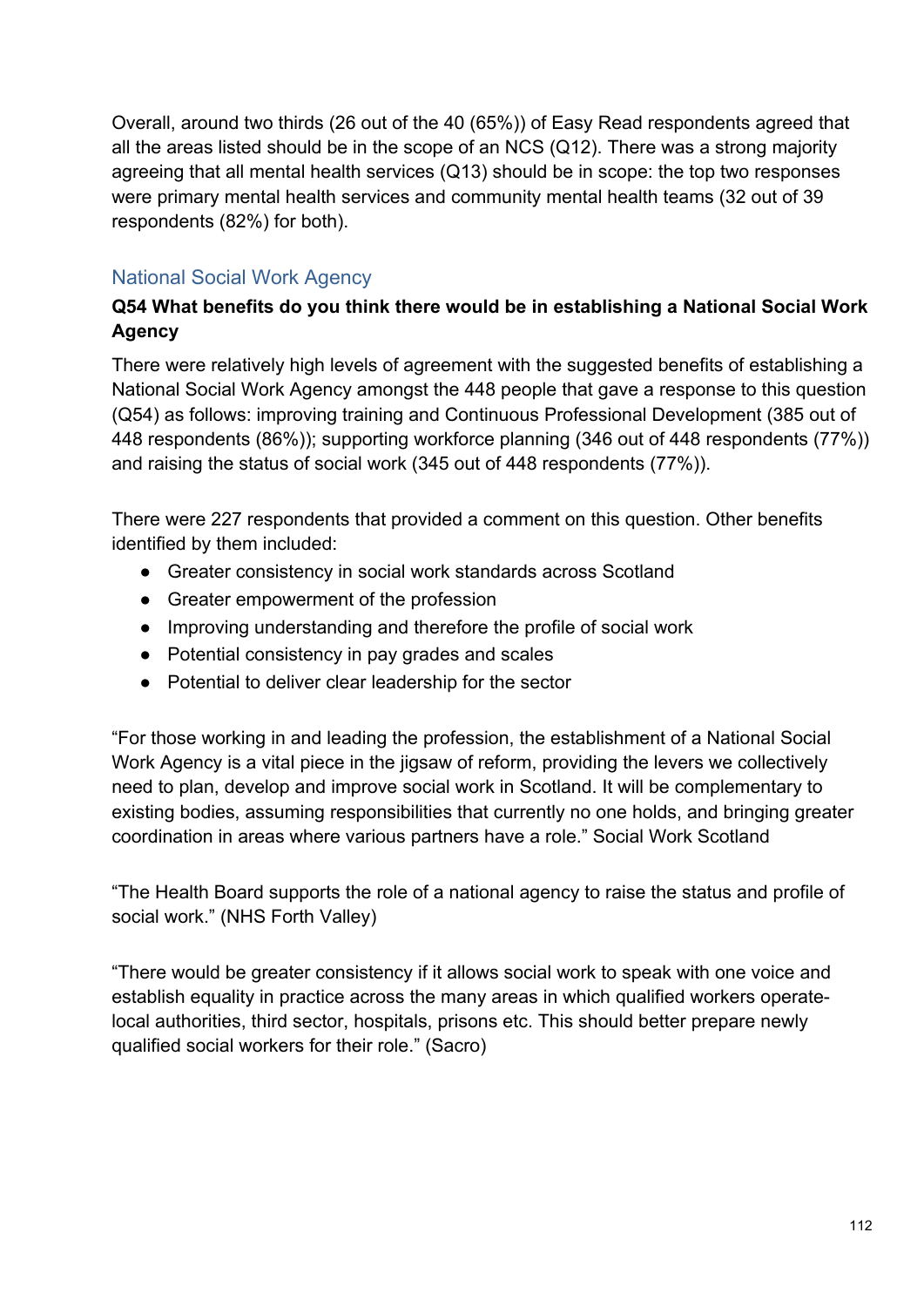# **Q55 Do you think there would be any risks in establishing a National Social Work Agency?**

There were 320 responses to this free text question. Many respondents did not foresee any risks to the establishment of a National Social Work Agency. The risks that were cited tended to relate to:

- The potential for increased bureaucracy
- The loss of local knowledge and practices if there is too much centralisation
- Risks that the transition phase may result in harm to people accessing care and support

"A national approach may overlook the different requirements at a local level and or take an approach to workforce planning which doesn't recognise difference and looks to a one size fits all model." (Social Worker)

### **Q56 Do you think a National Social Work Agency should be part of the National Care Service?**

There was also a majority of respondents in favour of the proposed agency being part of the NCS (Q56a) (280 out of the 423 (66%) that responded to this question). At the overall level, there was no real difference between the responses of individuals and organisations. However, respondents identifying as social workers are less likely to agree that a National Social Work Agency should be part of the National Care Service (49 out of 105 respondents (47%)). Reasons given by those that agreed with the proposals included:

- The need to raise the profile of social work
- The integration of social care and social work
- Easier access to a range of services
- A reduction in duplication and more streamlined services

"It is important that professional social work is not separated from social care more widely but interfaces with it." (UNITE Edinburgh & Forth Not For Profit Branch)

"It is important that professional social work is not separated from social care more widely but interfaces with it." (Scottish Hazards)

Those that disagreed tended to state that they disagreed with the concept of a National Care Service and had concerns around centralisation.

"I am opposed to centralisation unless it is restricted to certain areas of work. We need to ensure that central control does not affect the localised delivery of service that is able to adapt to the unique circumstances and needs of the different areas of Scotland." (Person accessing care and support)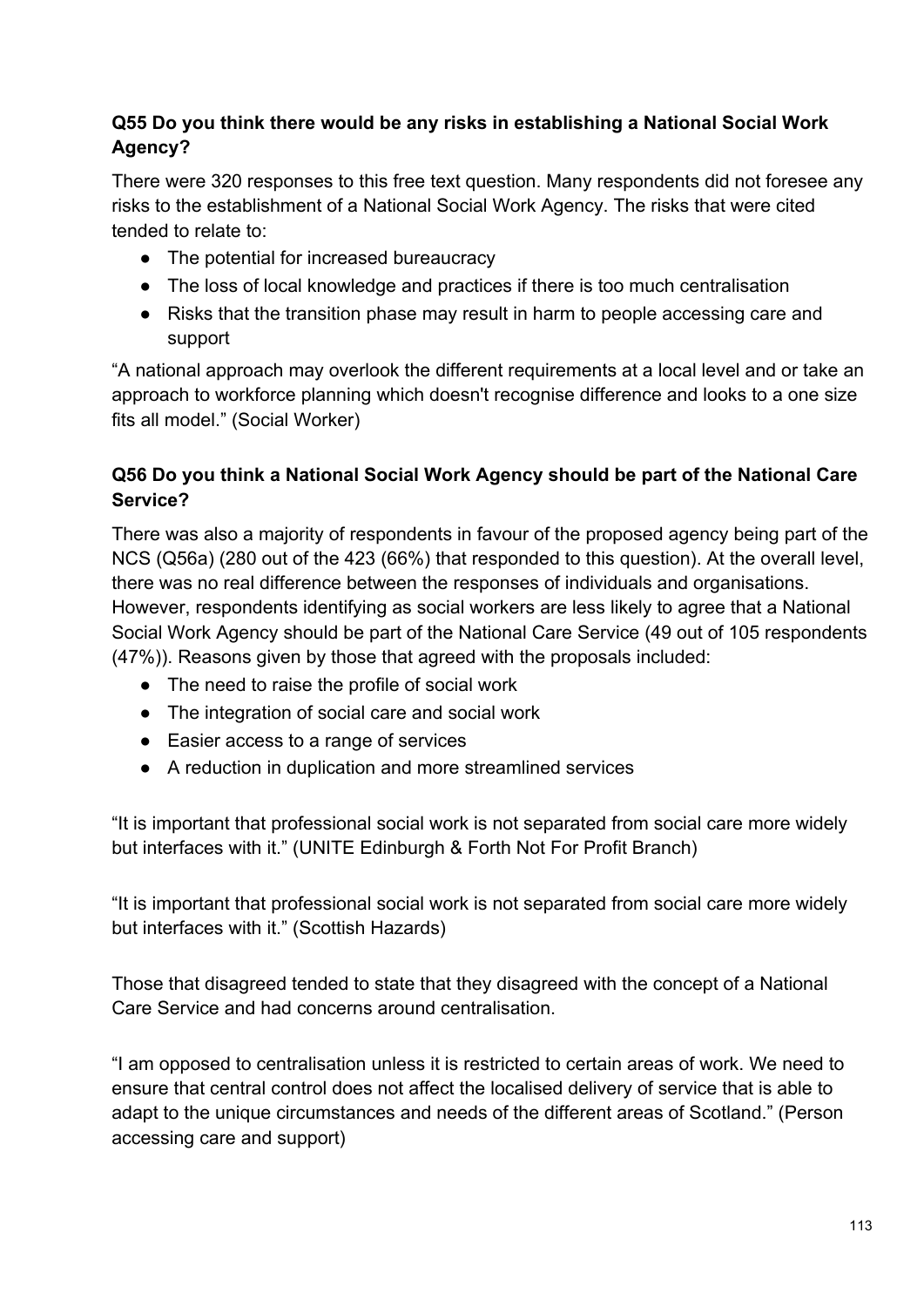# **Q57 Which of the following do you think that a National Social Work Agency should have a role in leading on?**

In terms of where the leadership responsibilities of the proposed Agency should lie (Q57), the top three responses were: social work improvement (355 out of the 437 (81%) that responded to this question); social work education (358 or 82%); and a national framework for learning and development (356 or 82%). "Other" responses (provided by 167 respondents) included: a standardised approach to complaints and accountability; and social workers' terms and conditions. Several respondents asked how the National Social Work Agency would interact with the Scottish Social Services Council and other existing bodies.

"I think it is safe to say that if a National Social Work Agency were to be established there would need to be very careful consideration given to its relationship with a wide range of other entities currently in existence inter alia the SSSC, CoSLA, the Care Inspectorate, CELCIS, CYCJ, universities, SASW, the SWU." (Social worker)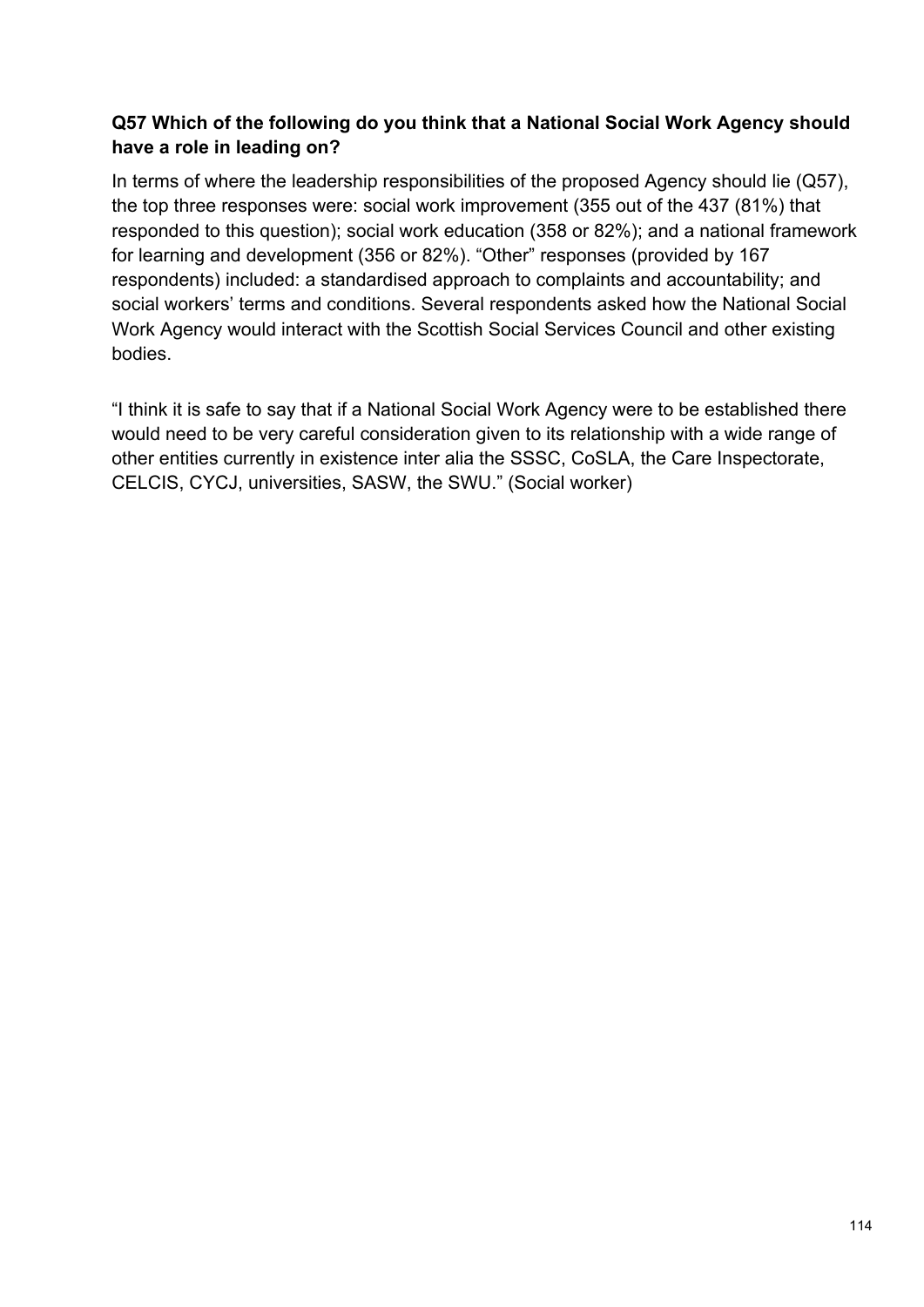# 6. Reformed Integration Joint Boards: Community Health and Social Care Boards

#### **Chapter overview**

This section of the report considers the proposals for reforming current Integration Joint Boards (IJBs) into Community Health and Social Care Boards (CHSCBs) which would act as the local delivery bodies for the NCS, funded directly by the Scottish Government.

# Governance model

Around three quarters of the 435 respondents to this question agreed that Community Health and Social Care Boards (CHSCB) should be the sole model for local delivery of community health and social care in Scotland, with individuals (212 of 277 respondents to this question (77%)) and organisations (115 of 158 respondents to this question (73%)) broadly similar in terms of levels of agreement.

Benefits mentioned included greater standardisation across Scotland, as well as helping to improve equality of access to services, although some were concerned about the potential lack of local decision making and that a "one size fits all" approach would not work. The majority of respondents also agreed that CHSCBs should also be aligned to Local Authority boundaries.

# Membership of Community Health and Social Care Boards

A range of roles were suggested as potential members of the Boards, including people with lived experience and frontline workers. There was a view that their involvement should be meaningful and that they should not be included in a tokenistic way. In line with this, there was a strong majority in support of the proposal that all Board members should have voting rights (358 of 405 responses overall and 90% of individuals and 86% of organisations that answered this question).

#### Community Health and Social Care Boards as employers

A large proportion (283 of 362 respondents (78%)) agreed that the Boards should employ Chief Officers and their strategic planning staff directly. Other comments in relation to this question referenced the need to avoid unnecessary bureaucracy and for strong leadership.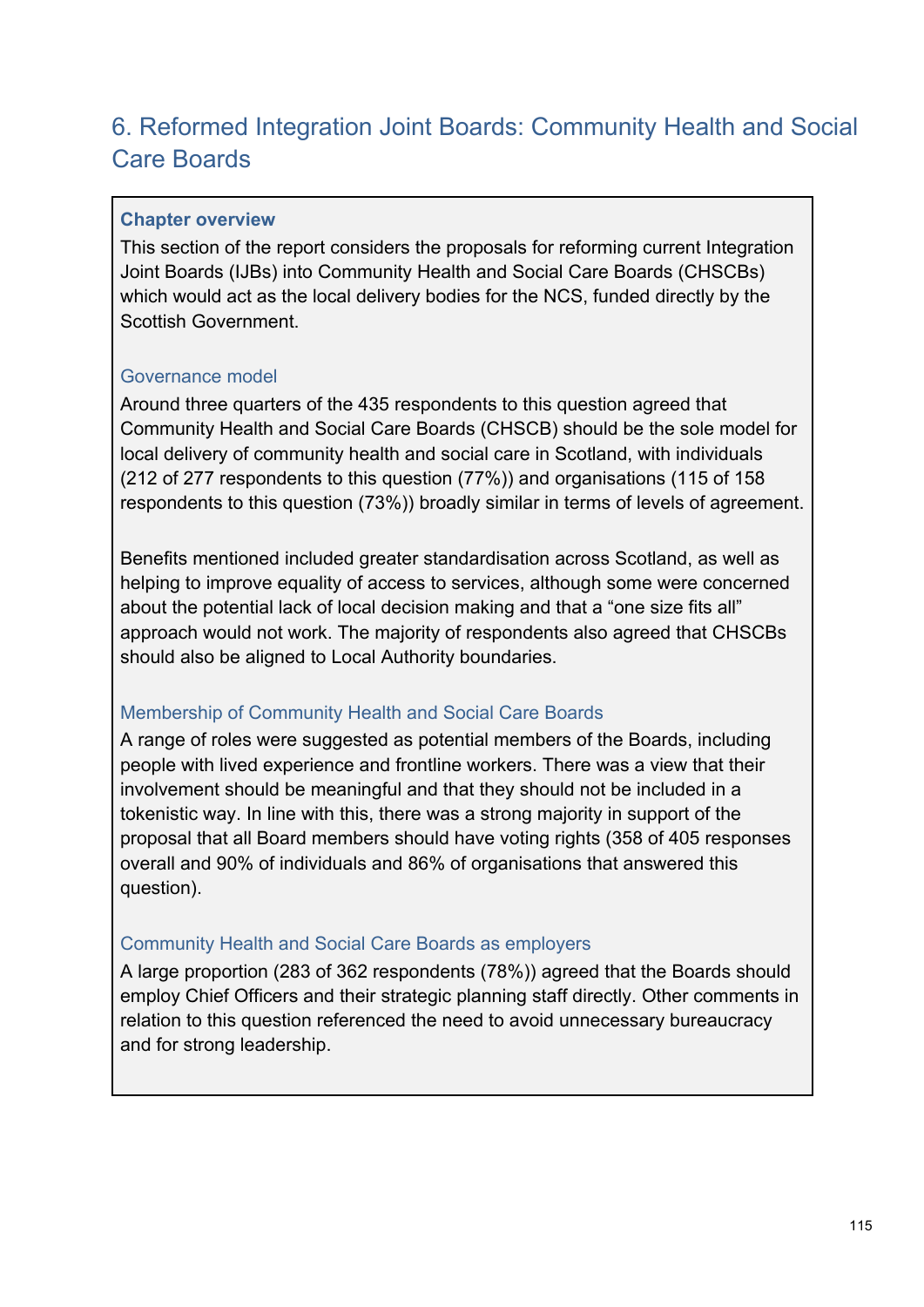#### **Introduction**

This section of the report considers responses in relation to reforming Integration Joint Boards (IJB). It sets out the level of agreement with the proposals for reforming current Integration Joint Boards (IJBs) into Community Health and Social Care Boards (CHSCBs) which would act as the local delivery bodies for the NCS, funded directly by the Scottish Government. This would be the sole model for local delivery of community health and social care in Scotland to ensure the ambition for consistent, quality delivery across services.

#### Governance model

There were 435 responses to the question on whether "one model of integration" should be used throughout Scotland and the majority of individuals (212 out of the 277 respondents (77%)) and organisations (115 out of the 158 respondents (73%)) agreed that Community Health and Social Care Boards (CHSCBs) should be the sole model for local delivery of Community Health and Social Care in Scotland (Q58a).

**Q58. "One model of integration... should be used throughout the country." (Independent Review of Adult Social Care, p43). Do you agree that the Community Health and Social Care Boards should be the sole model for local delivery of community health and social care in Scotland?**

|              | <b>Individuals</b> | <b>Organisations</b> |
|--------------|--------------------|----------------------|
| Yes          | 212 (77%)          | 115 (73%)            |
| No           | 65 (24%)           | 43 (27%)             |
| <b>Total</b> | 277 (100%)         | 158 (100%)           |

For individuals, there was a difference in response between the social workers and frontline care workers who responded to the consultation : with the latter more in favour of the proposal (76 out of the 87 frontline care workers (87%) that responded to this question compared to 44 out of the 64 social workers (69%)). People accessing care and support who responded to this question were also more likely to be positive (with 37 of the 45 (82%)). Private and third sector providers were also in favour with 56 out of the 68 providers who responded to this question in favour.

There were 314 free text responses provided to this question. Those who agreed with the proposals tended to reference:

- The current fragmentation created by the use of different IJB models
- Standardisation would help equality of access to care services across Scotland
- Greater integration will result in better communication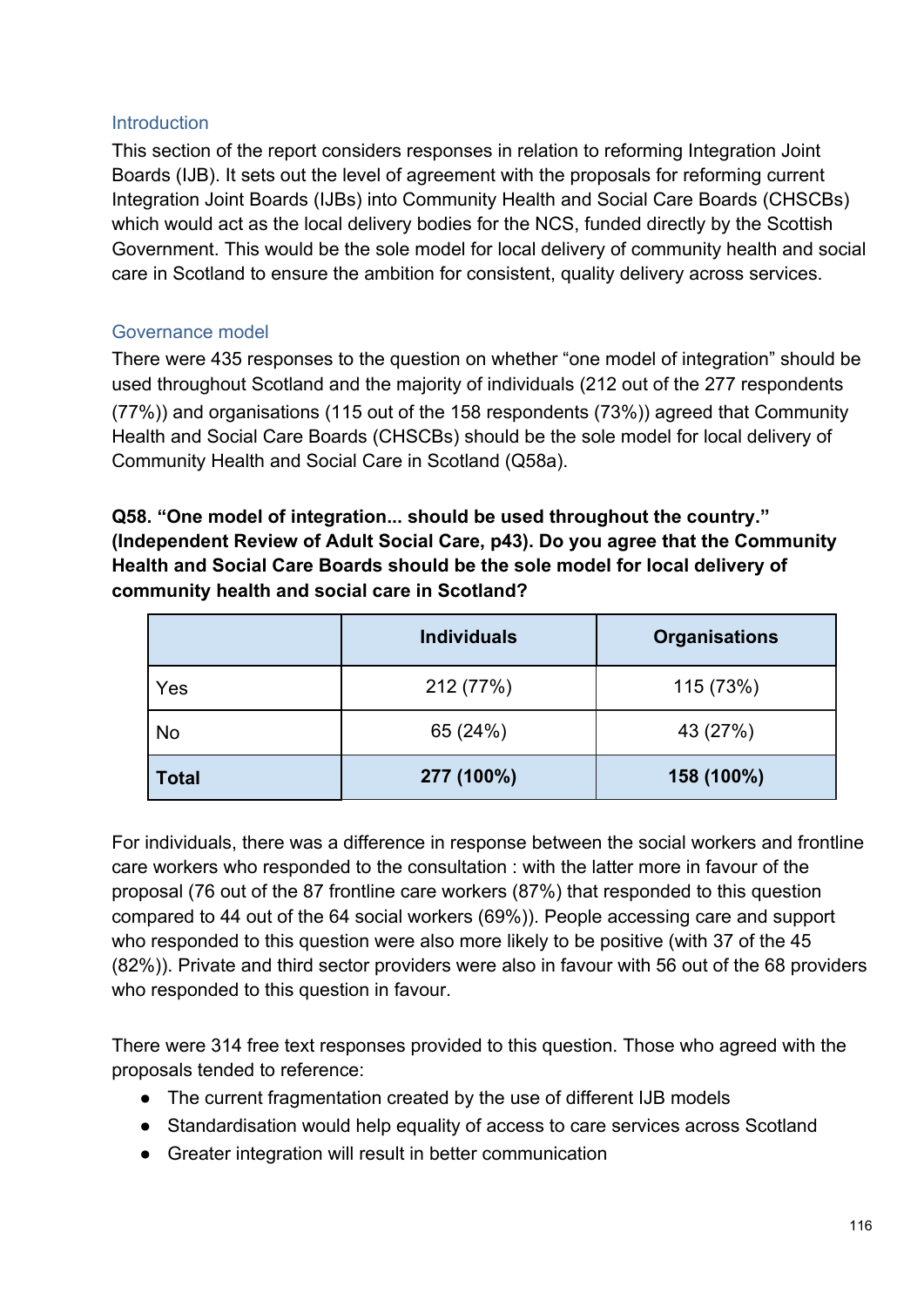Some comments also referenced the need for simplicity and efficiency, reducing the perceived complexity in the current system, and the perception that integration had not really been achieved.

"It makes sense to have a consistent approach across the country which is helpful as people often move around between different geographical areas." (Self Directed Support Scotland)

"There is a lack of connection between health boards, councils, social care and public health. No joined up thinking." (Unpaid carer)

There were also some comments about the need to respect the context of remote and rural areas, including the Islands.

Those that disagreed suggested:

- Local areas should be able to set their own priorities
- There should not be a "one size fits all" approach
- There were some concerns that integration has not worked in all circumstances

"Better integration of care offers the potential for improved outcomes for people receiving care and support and more effective use of resources but the importance of the communitybased aspects of care need to be recognised." (The Homecare Association)

"We have different experiences. Rural areas are different again. [We] can't have one size fits all approach to everything" (East Renfrewshire Health and Social Care Partnership)

" Whilst we can see the benefits of a consistent approach to integration across the country, there will undoubtedly be examples of various local configurations that are very different but equally effective for their local communities. Strategic planning, service design and delivery, that effectively meets the needs of communities, requires to be done as close to those communities as possible and, just as importantly, in conjunction with those communities. This has remained an aspiration for all Integration Joint Boards and should continue to be the case with Community Health and Social Care Boards. Continuing to align these Boards with local authority boundaries keeps the proximity of decision-making appropriately local and manageable." (Orkney Island Council)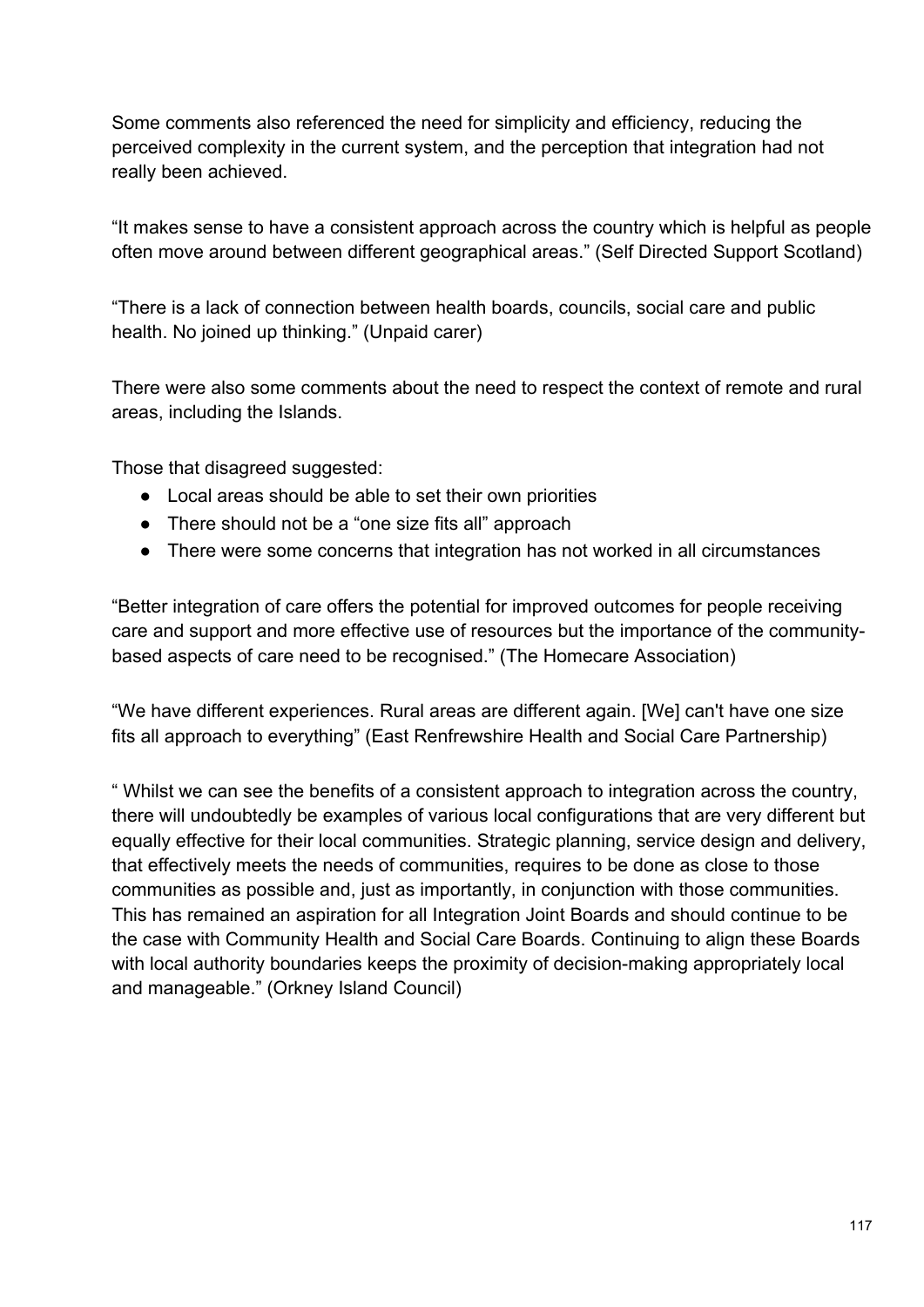**Q59. Do you agree that the Community Health and Social Care Boards should be aligned with local authority boundaries unless agreed otherwise at local level?**

|              | <b>Individuals</b> | <b>Organisations</b> |
|--------------|--------------------|----------------------|
| Yes          | 216 (78%)          | 141 (88%)            |
| <b>No</b>    | 62 (22%)           | 20 (12%)             |
| <b>Total</b> | 278 (100%)         | 161 (100%)           |

There were 440 responses to Q59 with regards to Local Authority alignment with the majority of individuals (216 out of 278 respondents (78%)) and organisations (141 out of 161 respondents (88%)) agreeing that Community Health and Social Care Boards should be aligned with local authority boundaries.

Of the respondents who used the Easy Read format, 23 out of the 38 (61%) agreed that the Community Health and Social Care Boards should cover the same areas as councils (Q14).

# **Q60. What (if any) alternative alignments could improve things for service users?**

There were 250 responses to the question on what, if any, alternative alignments could improve things for people accessing care and support (Q60). Some suggested the alignment should be with health boards and some suggested that there should be flexibility in approach depending on the area. Some degree of alignment with education and housing were also referenced by a small number of respondents.

In this context, some also noted: the need for a national approach; a review of public administration in general in Scotland; and the need to include people accessing care and support in any decision-making. Some suggested, as can be seen below, that there may need to be different arrangements to meet the needs of people accessing care and support (perhaps with complex needs) in rural and remote areas. Specific comments in relation to Q60 on alternative alignments included:

"The Health and Social Care should [be] one for the whole of Scotland not separated out into regions as at present. The present system creates an unfair system with different authorities supplying different services." (Unpaid carer)

"Whilst the overall alignment should be within local authority boundaries, it will be appropriate to allow further breakdowns within that arrangement for local authorities having a large geographic area, e.g. the Highlands, Argyll and Perthshire, or with local authorities having small populations and being grouped with others, e.g. Stirling and Clackmannanshire, East Renfrewshire and Glasgow." (Person accessing care and support)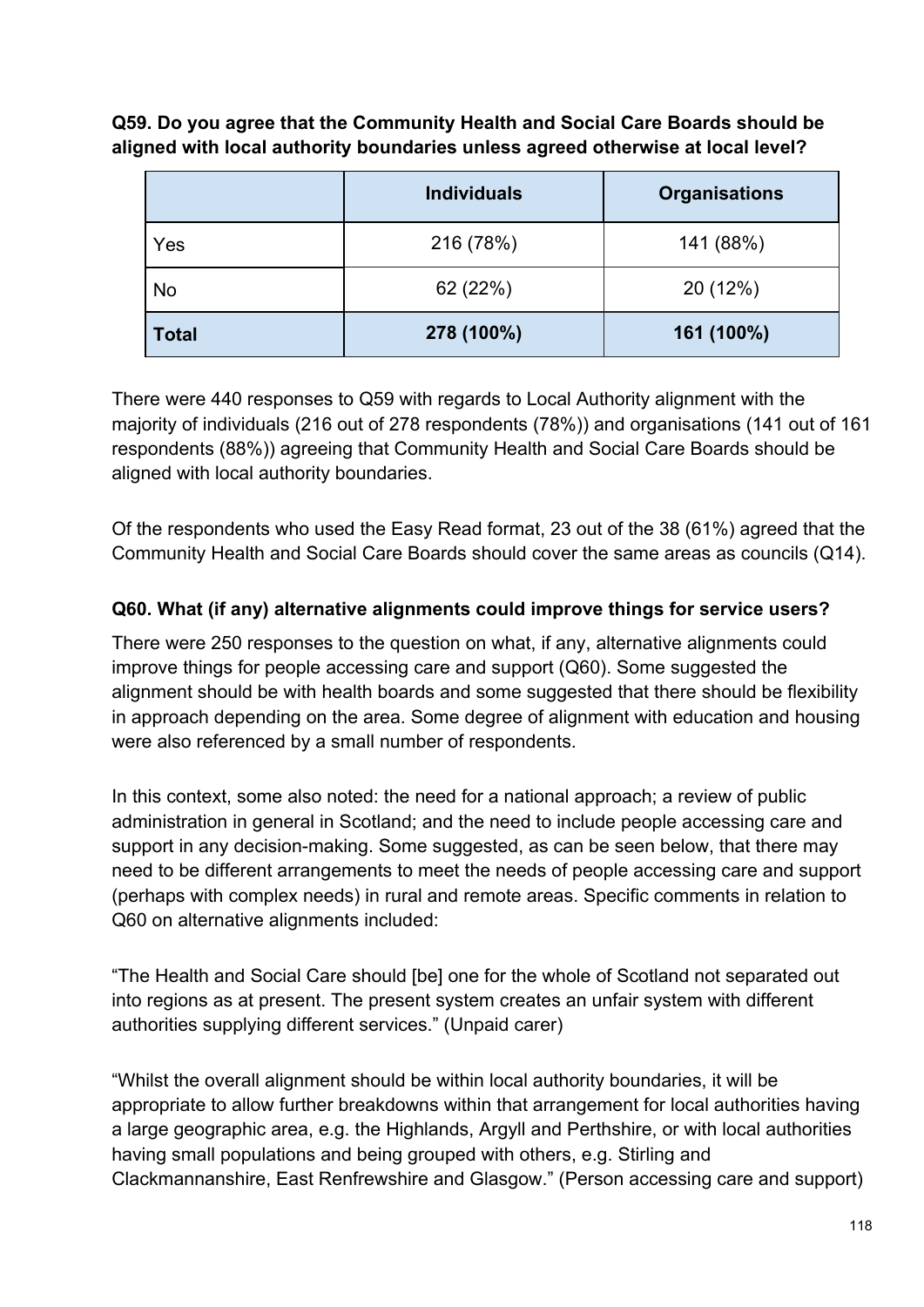"There was overwhelming support in the SASW survey (84%) in question 58 for the CHSCBs to be aligned to local authority areas. Questions were raised about whether the 32 local authority areas should remain or if they need to be reduced. Reductions in numbers of local areas might bring reduced inconsistencies and improvements in implementation. There was some thought that the CHSCBs could be aligned to the 14 health board areas giving hospital-based services and community-based services in each health board area which could be renamed to reflect the inclusion of social care. Irrespective of what is agreed, it is important that people who need support get the best support/service possible to meet their needs with decision making as close to them as possible and the staff who work in the organisation(s) providing support are recognised, valued and appropriately rewarded for the work they do." (Scottish Association of Social Work)

# **Q61 Would the change to Community Health and Social Care Boards have any impact on the work of Adult Protection Committees?**

When respondents were asked whether the change to Community Health and Social Care Boards would have any impact on the work of Adult Protection Committees (Q61), there were 209 responses to this question. There were mixed views and a degree of uncertainty over whether there would be any impact on the Committees. Some suggested that Adult Protection Committees should be independent, others suggested that more integration is required. Some suggested that child protection should also be considered. There were also several comments to the effect that more information is required to allow respondents to contribute in more detail.

"There is no explicit mention of [the Chief Officers Groups] within the consultation or their relationship with Community Health and Social Care Boards. As the Boards will potentially have responsibilities for activities beyond Adult Services it may be helpful to consider overall impact upon Public Protection. Current arrangements work well and ensure clear focus on local protection activity. Additional clarity would be required regarding the role of COG and relationship with Community Health and Social Care Boards before being able to comment further." (West Lothian Council)

"Adult Protection Committee (APC) are now reasonably well established and a current round of inspection activity is currently underway across Scotland to provide a level of assurance to the Scottish Government relating to key operational activity and strategic leadership… Where concerns may arise is where any separation of social work functions may take place as this would introduce risk to the coherence of the overall public protection agenda. The potential impact on APC will relate to the scope of responsibility given to CHSCB and how relationships develop beyond the current arrangements. There are strong links across adult services and children and families services through the Inverclyde Chief Officers group currently. These can and should be retained." (Inverclyde Council Health & Social Care Partnership)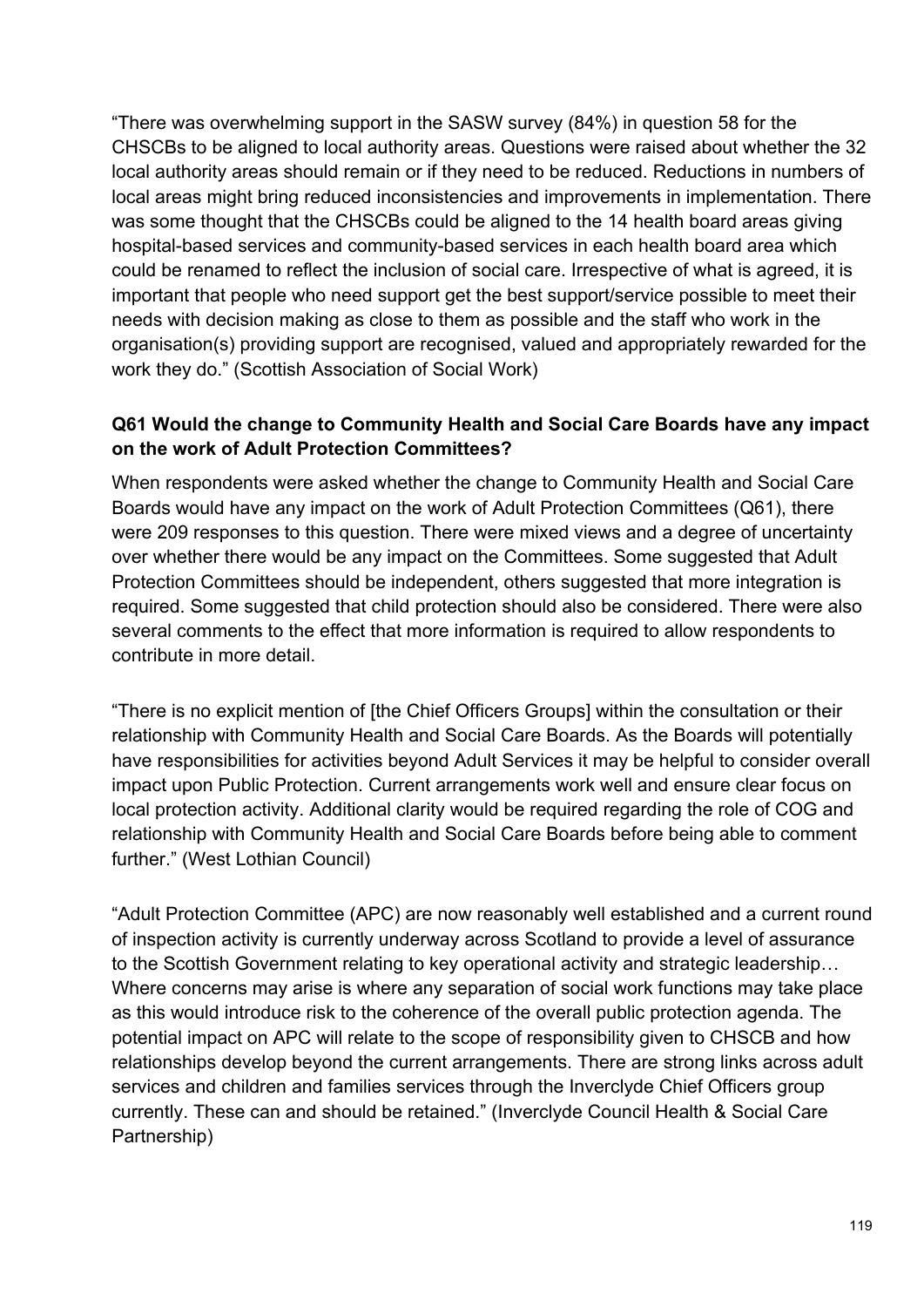### Membership of Community Health and Social Care Boards

**Q62 The Community Health and Social Care Boards will have members that will represent the local population, including people with lived and living experience and carers, and will include professional group representatives as well as local elected members. Who else should be represented on the Community Health and Social Care Boards?** 

Q62 in the consultation addressed the membership of the planned Community Health and Social Care Boards. It stated that the Community Health and Social Care Boards will have members that will represent the local population, including people with lived and living experience of accessing health and social care and carers, and will include professional group representatives as well as local elected members. It then asked whether there is anyone else who should be represented on the Community Health and Social Care Boards. There were 319 responses to this question which included the following suggestions:

- People with lived experience
- Frontline workers
- Funders
- $\bullet$  GPs
- Community nurses
- Teachers
- Policing
- The third sector

There were also comments around the balance of representation, ensuring that the inclusion of people with lived experience was not a token gesture, and creating a balance between including disparate voices and keeping decision-making focused on a pragmatic number of people so that the board size was reasonable.

"Equality and diversity of representation will be essential in any proposed Board." (NHS Tayside Nursing, Midwifery and Allied Health Professions Response)

In relation to representation on the Boards (Q15), respondents to the Easy Read consultation suggested:

- People accessing care and support (people with lived experience)
- Frontline staff and key workers
- Relatives of people in care homes
- Other practitioners

It was noted by a few respondents to the Easy Read questionnaire that there needs to be a "shift in power" from the previous system and that these groups of people should be supported to help their participation.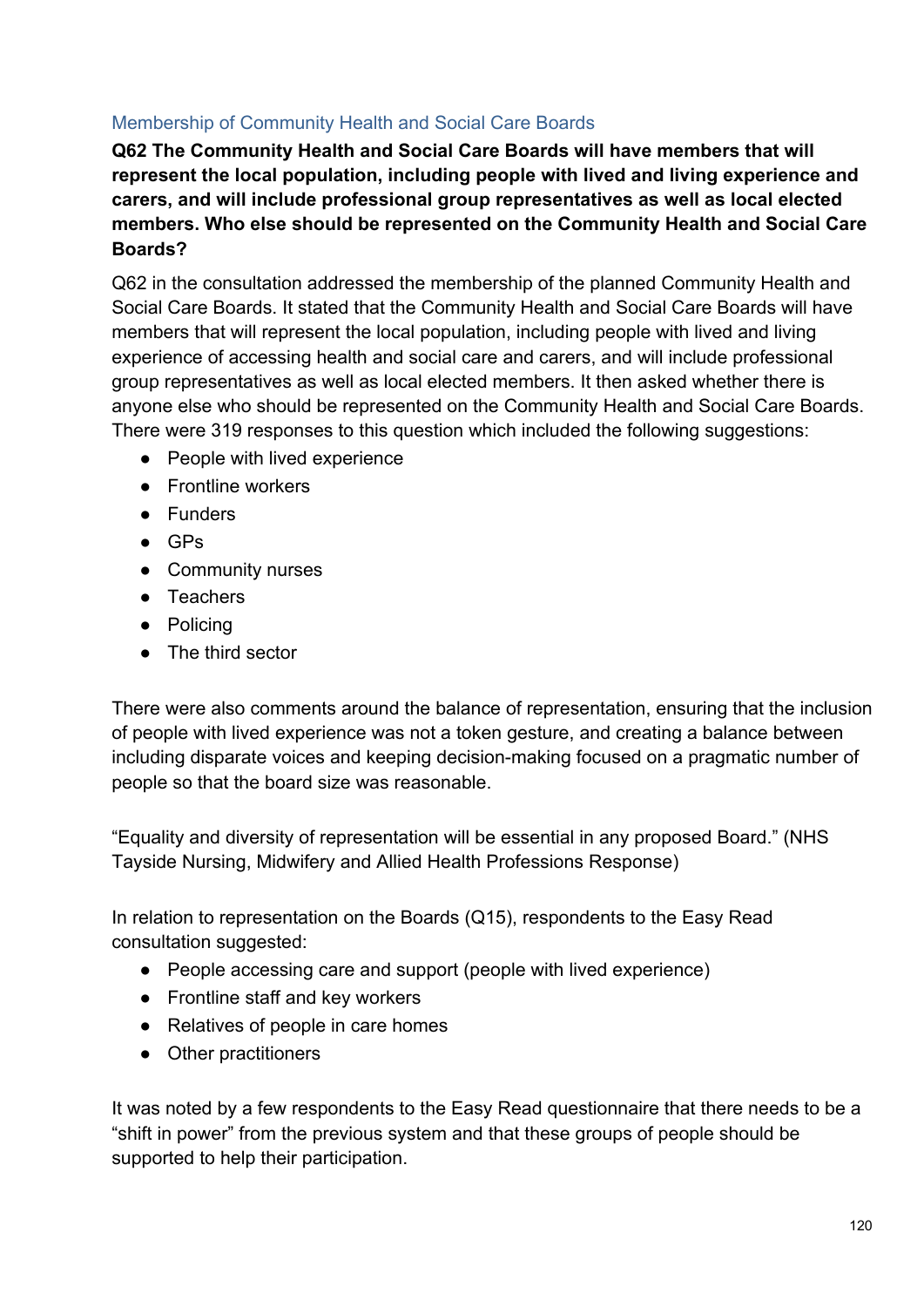**Q63. "Every member of the Integration Joint Board should have a vote" (Independent Review of Adult Social Care, p52). Should all Community Health and Social Care Boards members have voting rights?**

|              | <b>Individuals</b> | <b>Organisations</b> |
|--------------|--------------------|----------------------|
| Yes          | 227 (90%)          | 131 (86%)            |
| No           | 26 (10%)           | 21(14%)              |
| <b>Total</b> | 253 (100%)         | 152 (100%)           |

There were 405 responses to Q63 with regards to voting rights. The vast majority of individuals (227 out of 253 respondents (90%)) and organisations (131 out of 152 respondents (86%)) agreed that all Community Health and Social Care Board members should have voting rights.

# **Q64 Are there other changes that should be made to the membership of Community Health and Social Care Boards to improve the experience of service users?**

Respondents were asked whether there were other changes that should be made to the membership of Community Health and Social Care Boards to improve the experience of people accessing care and support (Q64). There were 260 responses to this question. Common themes included:

- The need for the Boards to be people-focused
- The need for users to have support to represent themselves, perhaps through an advocate
- The need to ensure that Boards are accessible and inclusive, including consideration to timing and location of meetings and provision of accessible papers and materials
- The inclusion of frontline staff
- The need for transparency and accountability e.g. through the regular publication of board minutes
- A focus on co-design

"The commitment to engaging people who access support and families must be real. The Boards should demonstrate a commitment to co-production and ensure that their involvement does not become tokenistic." (Community Integrated Care)

#### Community Health and Social Care Boards as employers

Currently, the Integration Joint Boards' chief officers, and the staff who plan and commission services, are employed either by the local authority or Health Board. The Independent Review of Adult Social Care proposed that these staff should be employed by the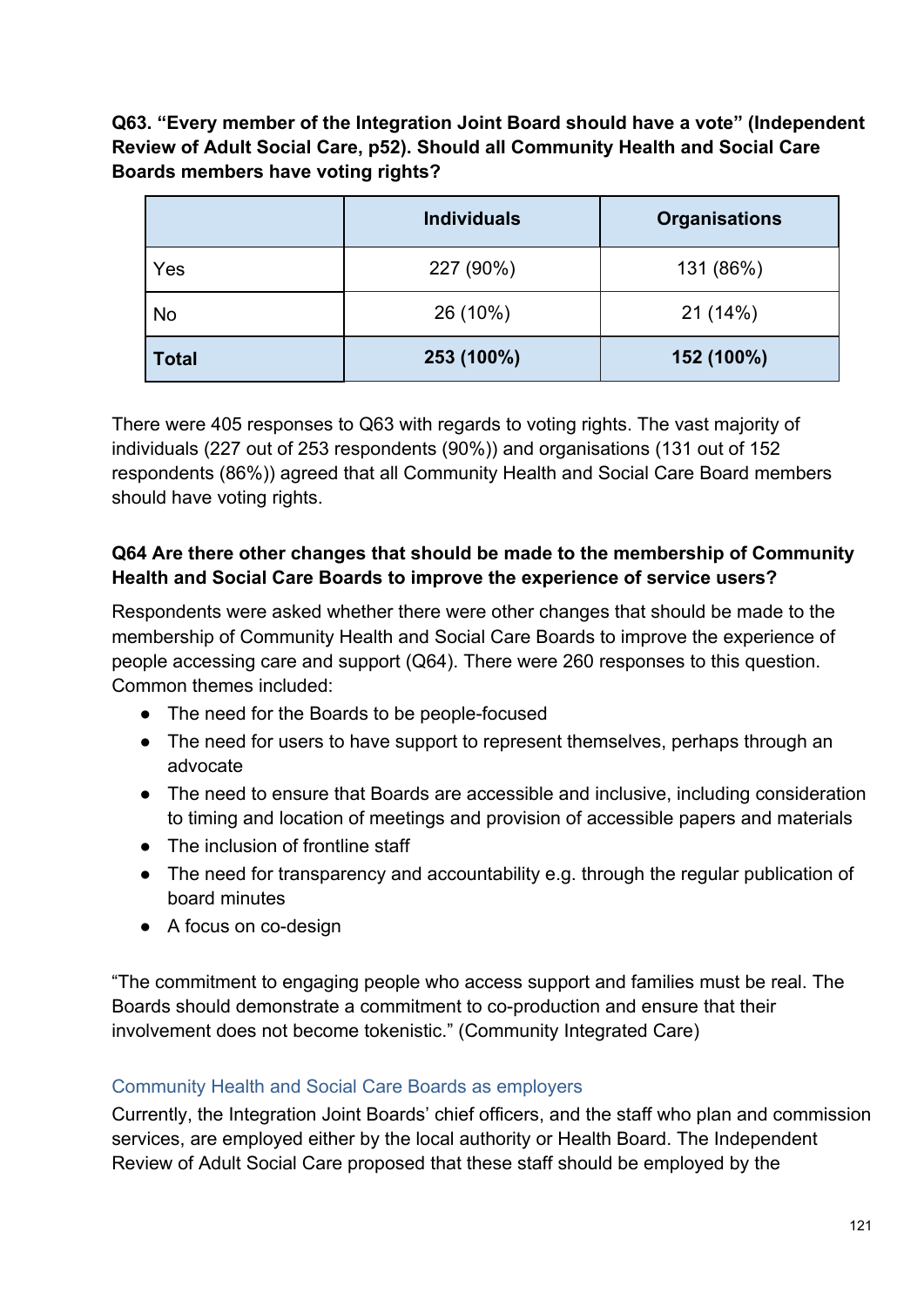Community Health and Social Care Boards, and that the Chief Executive should report directly to the Chief Executive of the National Care Service. This section of the report considers responses in relation to the Community Health and Social Care Boards as employers.

| Q65. Should Community Health and Social Care Boards employ Chief Officers and |  |
|-------------------------------------------------------------------------------|--|
| their strategic planning staff directly?                                      |  |

|              | <b>Individuals</b> | <b>Organisations</b> |
|--------------|--------------------|----------------------|
| Yes          | 189 (78%)          | 94 (78%)             |
| <b>No</b>    | 52 (22%)           | 26 (22%)             |
| <b>Total</b> | 241 (100%)         | 120 (100%)           |

The majority of individual respondents (189 out of 241 respondents (78%)) to this question agreed that the CHSCBs should employ Chief Officers and strategic planning staff directly. A similar proportion of organisations were also in favour of this.

There were 232 responses to the question on whether there are any other staff the Community Health and Social Care Boards should employ directly (Q66). Respondents provided comments and suggestions on:

- Technology and IT staff to support the digital infrastructure
- Administrative staff
- Social work and social care staff
- Representation from each relevant professional body
- Representation from nurses and carers

"Lead nurse, lead social worker, lead medical officer. To ensure professional standards including the need for staff governance are met." (A friend or family member of mine receives, or has received, social care or support)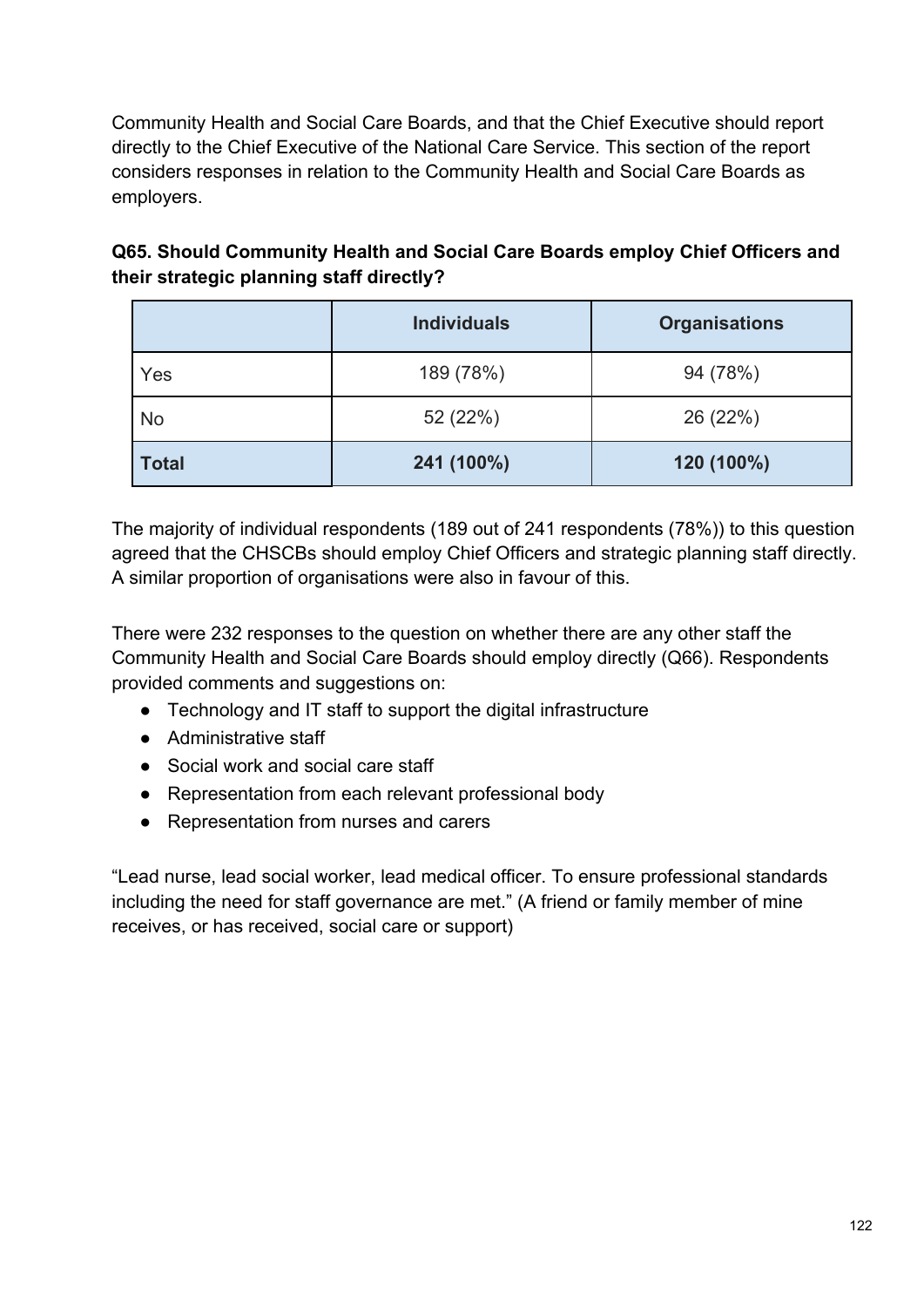Other comments in response to this question tended to relate to:

- The need to avoid additional bureaucracy and layers of management
- The need for visible and strong leadership
- Consistent terms and conditions, given the disparity between terms and conditions between those employed by the NHS and those employed by Local Authorities.
- The need for clarity on the role of local authorities before this could be finalised
- The need for more detail on the proposals in general

"There must be careful consideration of issues of local decision-making, accountability and proportionately. Any case for change must be linked to a demonstrable public interest justification and must deliver improvements for the end users of social care services." (Law Society of Scotland)

"Someone needs to be accountable and responsible for delivering the local strategy and achieving the mission of the local CHSC Board. They must have the authority and must have the resources to go and make it happen, BUT again within an appropriate national redesign and commissioning framework." (Blue Triangle)

There were several comments to the effect that further details would be required before a full discussion of the issues took place.

"For both Questions 65 and 66 there are fundamental issues which first need to be worked through… If a CHSCB was to be an employer, what terms & conditions of employment would it use? Would existing staff be transferred from the NHS Board and the local authority? Has any analysis been made of the impact of this proposal on the NHS Board and the local authority and their capability to carry out their functions? …There needs to be clarity on the implications of the proposals in the consultation on what functions and services local authorities and NHS Boards will be responsible for… By focusing on just senior management and strategic planning roles, this appears to be limiting the scope of what CHSCBs will do." (NHS Lothian)

"We have not ticked yes or no to this question as the issue is complex and requires careful consideration of detail which is not presented in the consultation paper." (UNISON - South Ayrshire Local Government Branch)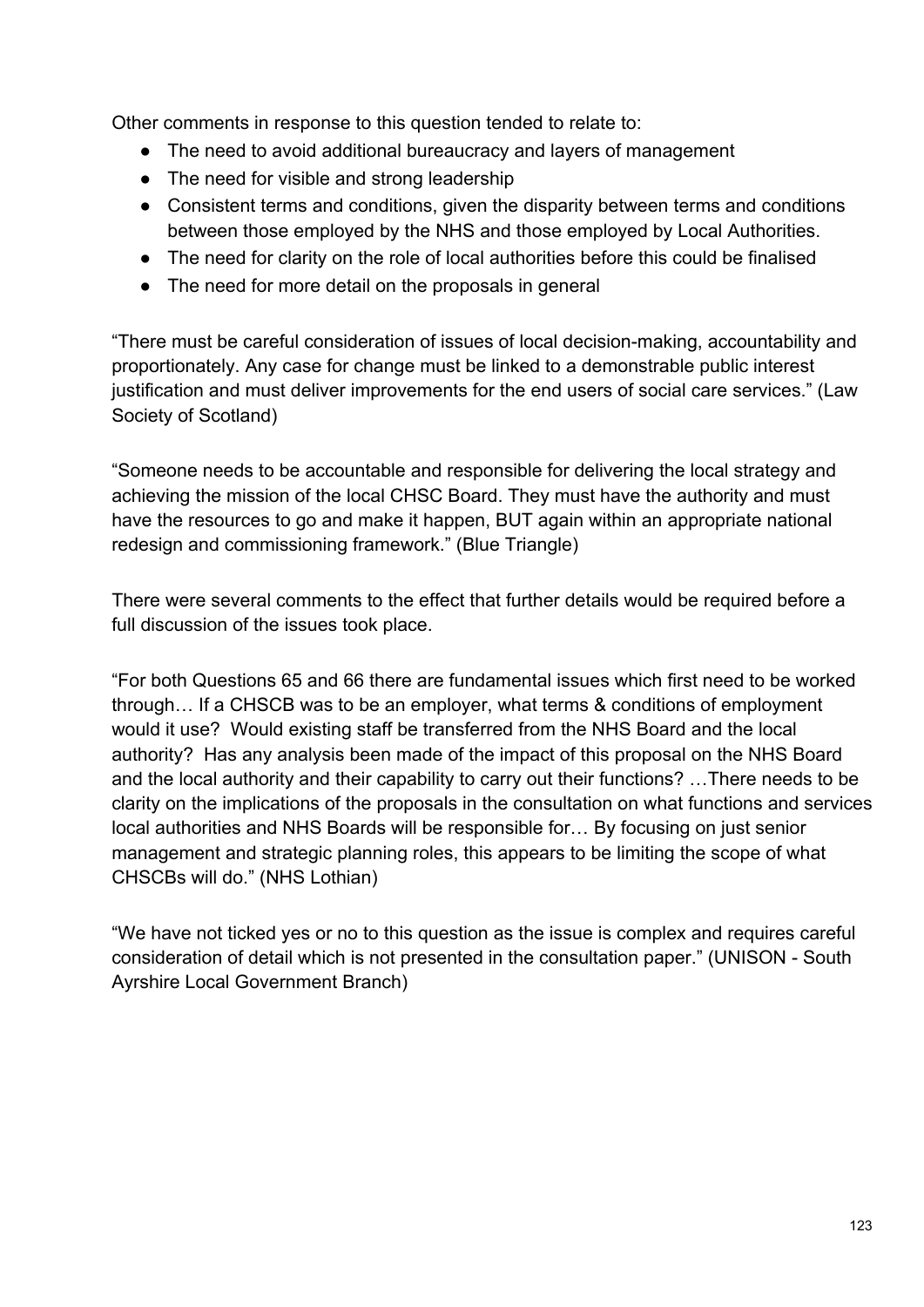# 7. Commissioning of services

#### **Chapter overview**

This section of the consultation addressed the ways in which the National Care Service can embed ethical principles at a local level to deliver support and solutions for better consistency of access, drive up quality and secure personcentredness

#### Structure of Standards and Processes

A majority of respondents (347 out of the 420 (83%) that responded to this question) thought that a NCS should be responsible for developing a Structure of Standards and Processes. A similar proportion agreed that a Structure of Standards and Processes will help to provide services that support people to meet their individual outcomes. Some thought that local as well as national considerations should be taken into account.

#### Market research and analysis

A smaller proportion, but still a majority, agreed that a NCS should be responsible for market research and analysis (230 of 368 respondents (63%) agreed). There was no real difference in response between individuals and organisations. Comments here related to the need for independent research and consideration of local circumstances.

#### National commissioning and procurement processes

A majority also agreed (279 out of the 369 (76%) that responded to this question) that there will be direct benefits in moving the complex and specialist services as set out to national contracts managed by the NCS. Comments here related to the fact that the current system is perceived as disjointed; people should get the same help wherever they are; and the need to maintain an understanding of local needs.

#### **Introduction**

The intention of the Scottish Government is that ethical commissioning and procurement will become a cornerstone that the NCS will use to oversee continuity of approach at a local level. This section of the consultation addressed the ways in which the National Care Service can embed ethical principles at a local level to deliver support and solutions for better consistency of access, drive up quality and secure person-centredness. It has three main sections: Structure of Standards and Processes; market research and analysis; and national commissioning and procurement services.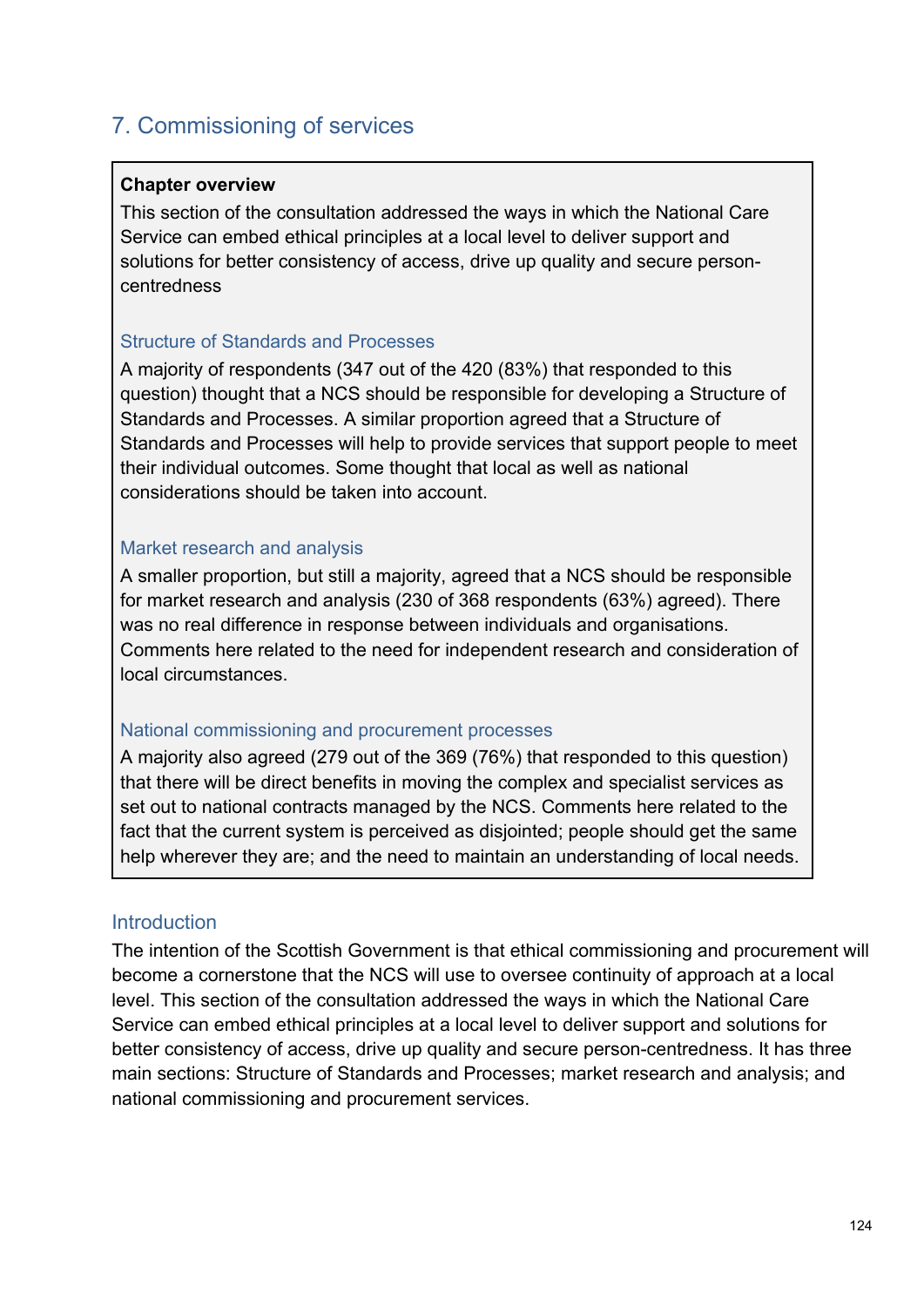#### Structure of Standards and Processes

**Q67. Do you agree that the National Care Service should be responsible for the development of a Structure of Standards and Processes?**

|              | <b>Individuals</b> | <b>Organisations</b> |
|--------------|--------------------|----------------------|
| Yes          | 213 (82%)          | 133 (84%)            |
| No           | 48 (18%)           | 25 (16%)             |
| <b>Total</b> | 261 (100%)         | 158 (100%)           |

There was widespread agreement from the 420 responses to Q67 that the NCS should be responsible for the development of a Structure of Standards and Processes with 83% of respondents in total in agreement. There was no real difference between the responses from individuals and those from organisations. Of those who disagreed, nearly half thought the Community Health and Social Care Boards should be responsible for the Structure of Standards and Processes.

There was also a high level of agreement with the statement that the Structure of Standards and Processes will help to provide services that support people to meet their individual outcomes, with 334 out of the 395 respondents (85%) overall selecting "yes".

A majority of the people who answered Q16 the Easy Read format, (35 out of the 42 (83%)), agreed that the NCS should be responsible for planning and buying services.

| Q68. Do you think this Structure of Standards and Processes will help to provide |
|----------------------------------------------------------------------------------|
| services that support people to meet their individual outcomes?                  |

|              | <b>Individuals</b> | <b>Organisations</b> |
|--------------|--------------------|----------------------|
| Yes          | 208 (84%)          | 125 (86%)            |
| <b>No</b>    | 41 (17%)           | 20 (14%)             |
| <b>Total</b> | 249 (100%)         | 145 (100%)           |

Overall, there were around 100 comments provided for this question. For those that agreed, comments tended to reference consistency of care across Scotland and cost-effectiveness: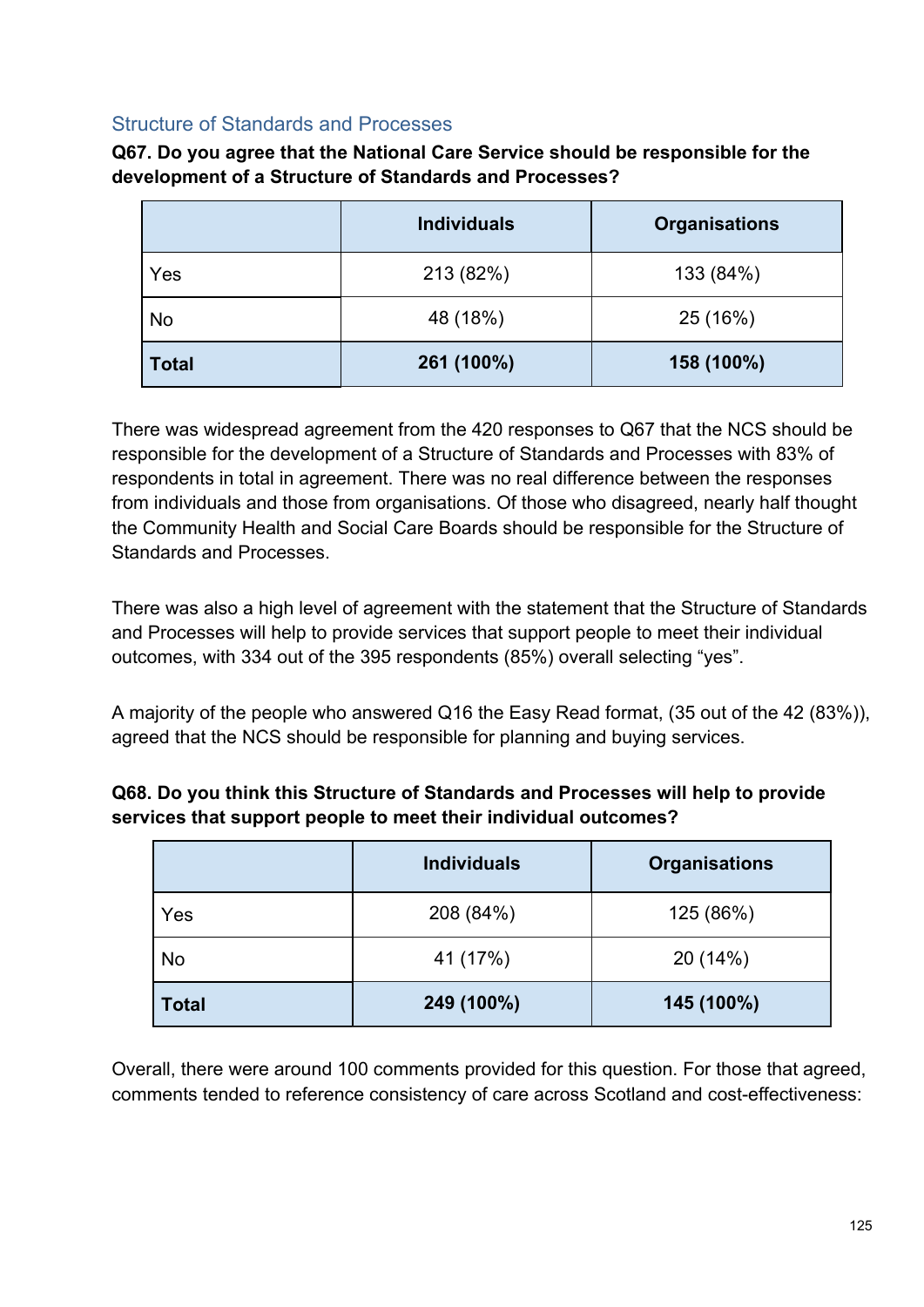"[I] support this to avoid postcode lotteries. My daughter is funded by Scottish Borders whilst her neighbour is funded by Glasgow, my daughter is definitely better provided for than [the] Glasgow person. I don't think this is fair." (Unpaid carer)

"Finance and resourcing is a huge issue which often results in change and restructure to fit what resources are available. This causes inconsistencies and affects efficiency. There needs to be a body which sets the appropriate standards in the hopefully consistent processes being applied." (Organisation respondent)

"We agree that if established, a National Care Service should be responsible for the development of a Structure of Standards and Processes. They should take on a strategic decision-making role, but consider that Scotland Excel would be the appropriate body to carry out national procurement." (Angus Council)

For those that disagreed, key reasons provided included: the need for independence; the risk of overburdening the NCS; and the potential for bureaucracy and duplication.

"It will be a huge endeavour to set up a NCS. It will be easier in the first instance to utilise what is already available. Given that Scotland Excel has a proven track record of national procurement and commissioning it would be easier to set out the expectations for the organisation and expect it to deliver. Once other elements of the NCS are bedded in or established, if Scotland Excel is unable to deliver then the NCS can bring it in house." (Individual respondent)

# **Q69 Do you think this Structure of Standards and Processes will contribute to better outcomes for social care staff?**

A similar proportion of respondents to this question agreed that it will contribute to better outcomes for social care staff (Q69), with 331 of the 393 (84%) respondents to this question agreeing. Individual social workers were slightly less likely to agree, with 40 out of the 54 respondents (74%) in agreement.

# **Q70. Would you remove or include anything else in the Structure of Standards and Processes?**

There were several comments on the Structure of Standards and Processes provided at Q70 although many of the 211 respondents to this question said nothing more was required. These comments mainly related to perceptions that:

- Standards should be outcomes-based
- There should be flexibility to reflect the needs of local populations
- Training and development for staff should be included
- There should be a commitment to continuity and sustainability of services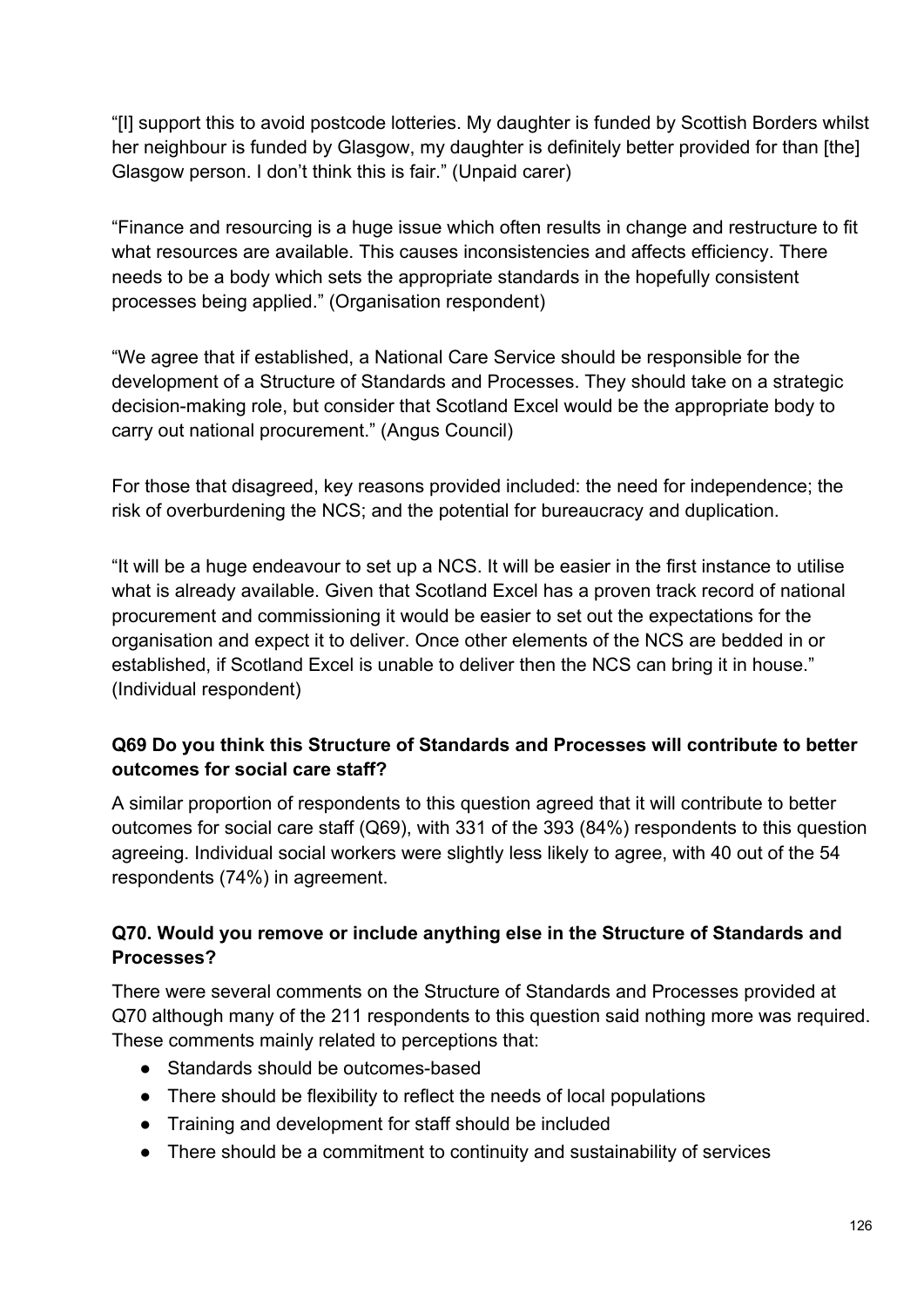"The move to an outcomes-focused approach to care and support, with a focus on prevention, is very welcome. We hope that the NCS presents an opportunity to end the regional variation in commissioning and to provide nationally consistent ways of working, where there is absolute consistency in the support that people can expect." (Community Integrated Care)

Some addressed the need to balance national consistency with local flexibility:

"We would like to see a requirement to promote innovation as well as building on the lessons learned from existing good practice. There needs to be a greater emphasis on the importance of balancing consistency at the national level with the importance of a local understanding of context, need and geography for all services, including those for complex and specialist services." (Care Inspectorate)

"Enshrine local as well as national considerations in all commissioning and procurement processes." (North East Sensory Services (NESS))

Several respondents noted that commissioning should not only be driven by the cost or the "bottom line":

"An ethical commissioning and procurement approach must include more than the bottom line. It must include Fair Work, terms and conditions, and aim to measure value delivering a fairer, outcomes focused, empowering social care support system that strives for continual improvement, participation and collaboration and delivers for all, those who need social care support and those who deliver it." (Alzheimers Scotland).

There were also a few comments around the current commissioning arrangements and the role of Scotland Excel:

"Local Authorities already have the option to participate in national contracts and framework agreements through Scotland Excel or they can choose to develop their own local solutions. This approach recognises that there is not a one size fits all approach to the delivery of key social work and social care services and that many services that impact on a person's health and wellbeing require wider linkages with areas such as housing, employability, education, public safety and protection." (West Lothian Council)

"We fail to understand why the Scottish Government would not build upon, and resource appropriately, Scotland Excel who have extensive skills and experience in commissioning at a national and local level. The discussion here should be about adequate resourcing for ethical commissioning rather than the view that the current commissioning is failing." (Organisation respondent)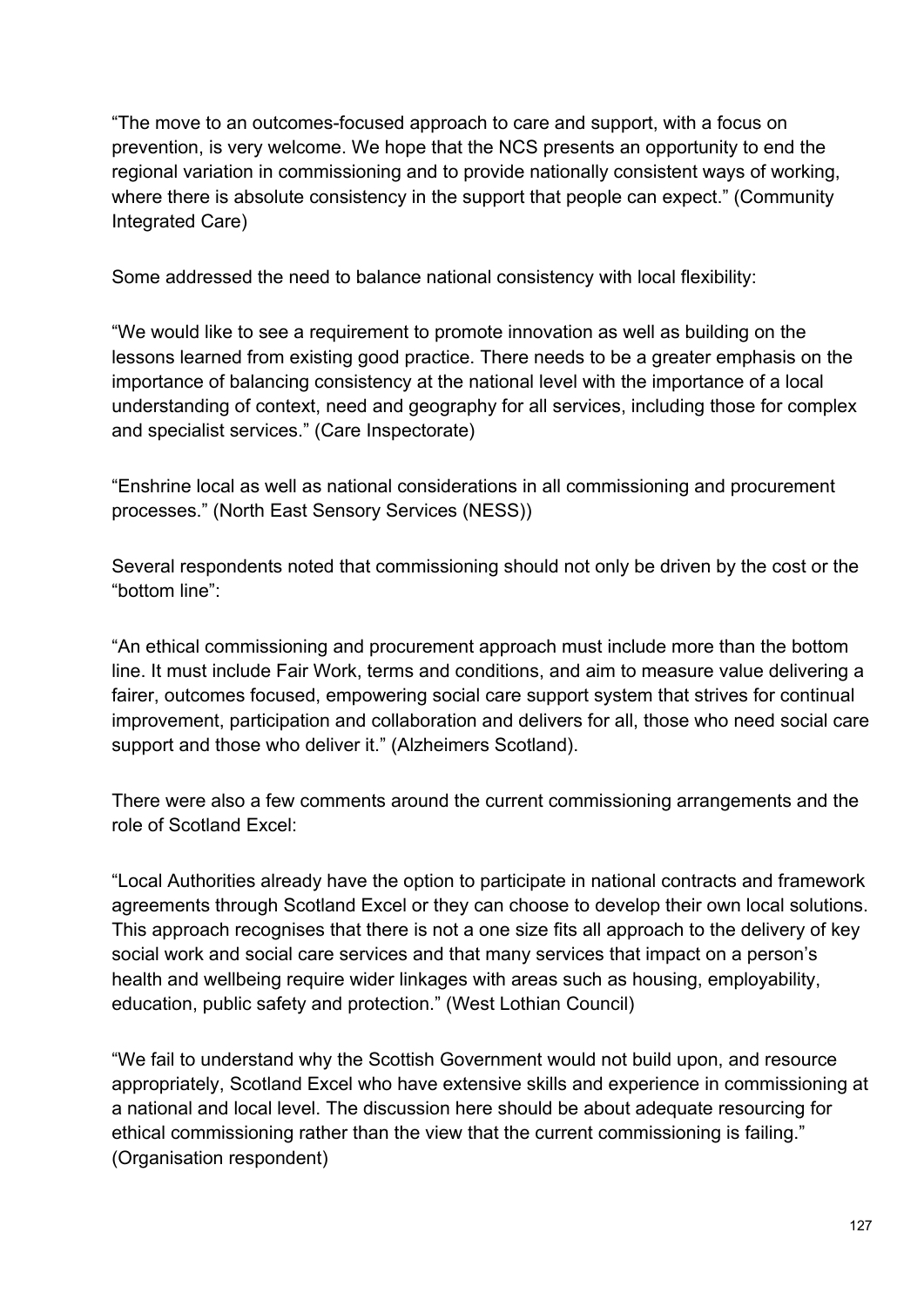# Market research and analysis

#### **Q71 Do you agree that the National Care Service should be responsible for market research and analysis?**

A majority of respondents to the question on whether the NCS should be responsible for market research and analysis, 230 out of the 368 (63%) who responded to this question, agreed that it should (Q71). There was no real difference between organisations (85 out of 134 respondents (63%)) and individuals (145 out of 233 respondents (62%)) who responded to this question.

For those that disagreed (138 out of 368 respondents (38%)), other suggestions included the CHCSBs and the Care Inspectorate, but these were selected by a relatively small number of respondents (25 for each). There were 158 text responses to this question. Most of the comments provided at this question were broadly related to:

- The need for independent research
- Consideration of the local perspective
- The benefits of including academia and other partners
- The benefits of greater data sharing between relevant bodies to improve planning processes

"[It] should be aligned with and supported with academic research." (Individual respondent)

"A national approach makes sense for wider national needs but this risks losing the local differences and requirements which should come under the CHSCB." (Social worker)

The Scottish Association of Social Work (SASW) highlighted the work that has been done over a number of years to improve information gathering and sharings and noted the risk that these advances may be lost in a new system. In its submission, the SASW suggests that a less siloed approach will help strategic planning:

"One of the challenges across social services has been the lack of a national overview of intersecting data that together, if analysed, would give a fuller and more accurate picture of demand patterns. This should influence and guide commissioning and purchasing arrangements. Currently this data remains within each individual organisation with limited sharing facilitated through the Integration Joint Board structure. The lack of information and data sharing has restricted long term strategic planning aspirations and affected commissioning and procurement processes." (Scottish Association of Social Work)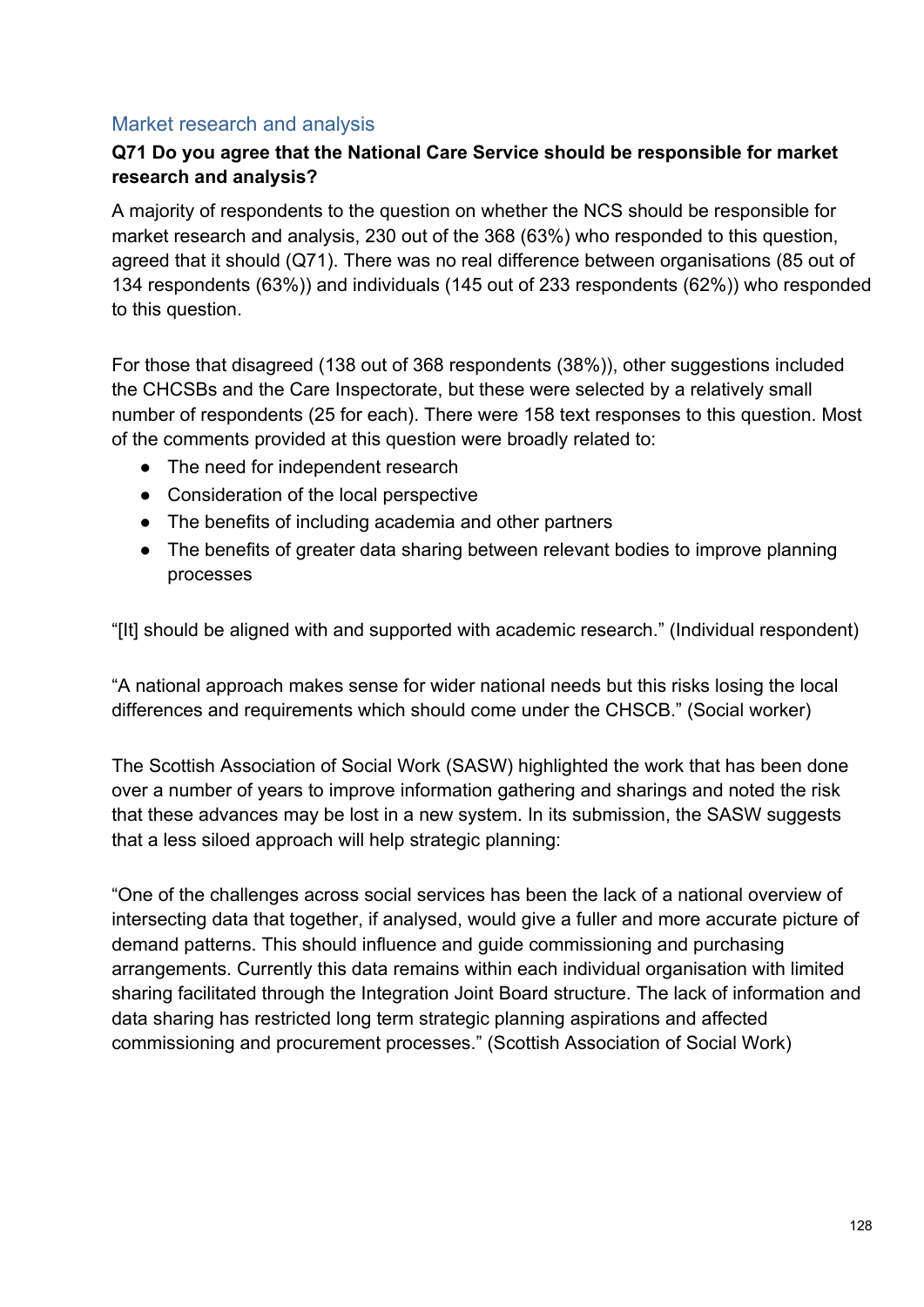# National commissioning and procurement services

There were over 360 respondents to the question regarding whether there will be direct benefits in moving the complex and specialist services, such as; care for people whose care needs are particularly complex and specialist, custodial settings including prison, residential care homes and care home contracts, to national contracts managed by the NCS (Q72). Of these, 279 out of the 369 respondents (76%) were in agreement. A small number (44 out of 76 respondents (58%)) suggested the CHCSBs.

### **Q72. Do you agree that there will be direct benefits for people in moving the complex and specialist services as set out to national contracts managed by the National Care Service?**

|              | <b>Individuals</b> | <b>Organisations</b> |
|--------------|--------------------|----------------------|
| Yes          | 185 (78%)          | 93 (71%)             |
| <b>No</b>    | 51 (22%)           | 39 (30%)             |
| <b>Total</b> | 236 (100%)         | 132 (100%)           |

Two thirds of respondents to the Easy Read questionnaire agreed that it would benefit people if complex and specialist services are managed by the NCS (25 out of the 39 respondents (64%)). Over a quarter had no preference (Q17).

Overall, comments in relation to this question referenced themes such as:

- The system is not currently working and is somewhat disjointed
- People should get the same help wherever they are
- There is a need to maintain local knowledge
- There needs to be clarity about how the proposals will be resourced financially, including for third sector involvement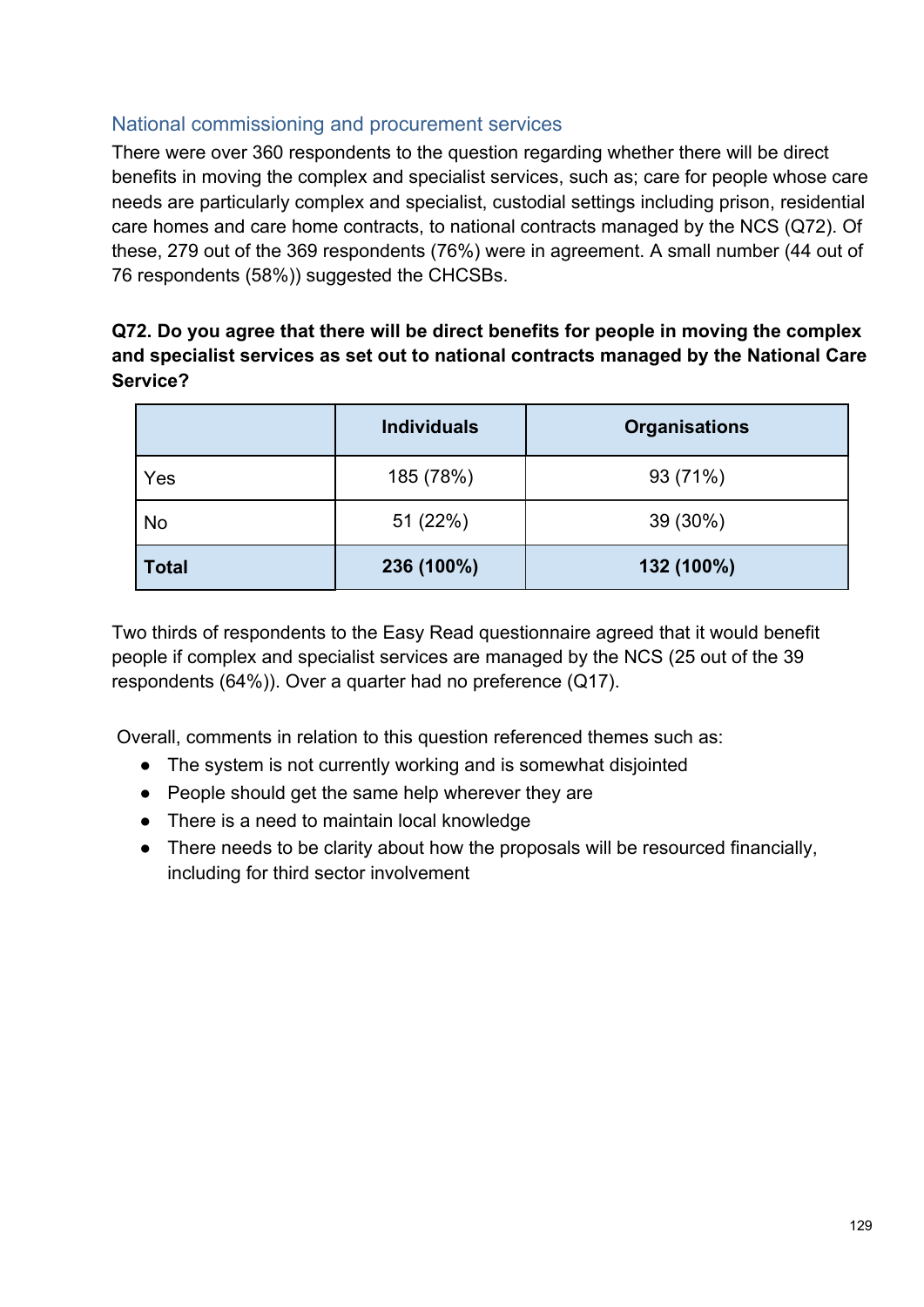# 8. Regulation

#### **Chapter overview**

This section considers the regulation of services under the proposed NCS. It addresses: the core principles for regulation and scrutiny; strengthening regulation and scrutiny of care services; a market oversight function; and enhanced powers for regulating care workers.

There was a general agreement with the ten Principles proposed for regulation and scrutiny. Several respondents noted that care should be taken not to overburden providers with too much regulation or scrutiny and that regulation should be proportionate. The Scottish Human Rights Commission and the Equality and Human Rights Commission suggested that there should be explicit reference to human rights legislation in the Principles. Overall comments related to the need for the Principles to be clear and in Plain English and to reflect the views of people with lived experience.

There was also strong support for the proposals outlined for additional powers for the regulator in respect of condition notices, improvement notices and cancellation of social care services.

There was also strong support that the regulator should have a market oversight function with 170 of 202 (84%) of individuals and 113 of 130 (87%) organisations who responded to this question in agreement. Around nine in ten thought that this function should apply to all providers, not just large providers.

There was support for the proposal that the regulator should have formal enforcement powers which enable them to inspect care providers as a whole as well as specific social care services, with again nine in ten in agreement (295 of 320 respondents to this question).

A large majority of people agreed that the regulator's role would be improved by strengthening the codes of practice to compel employers to adhere, and to implement sanctions resulting from fitness to practise hearings.

There was a view that all workers in the care sector should be regulated, with Social Work Assistants and Personal Assistants mentioned in particular.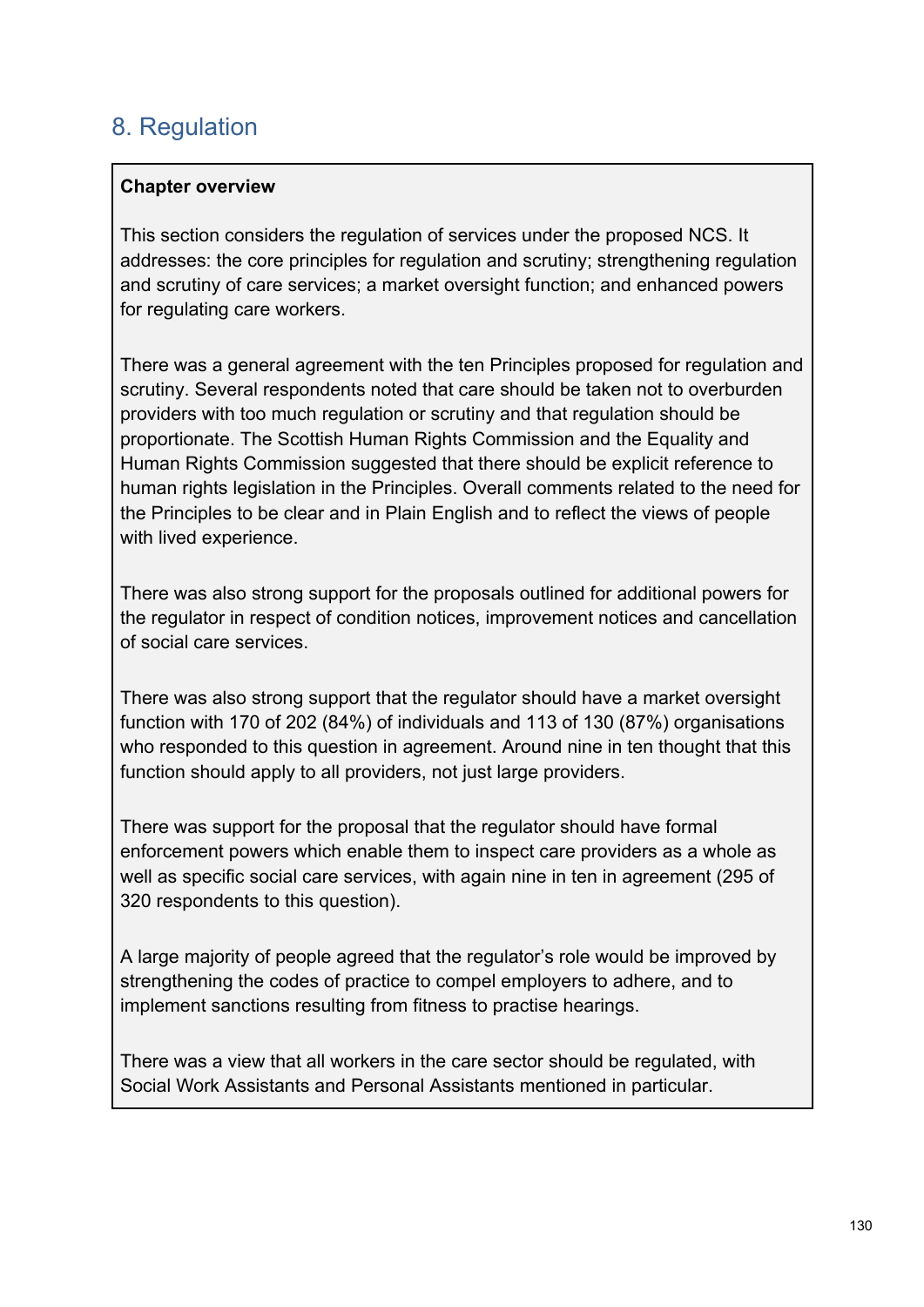### **Introduction**

The consultation considered arrangements for scrutiny, assurance and inspection of care services to be provided under the NCS and for the education and professional development of those working within these sectors.

The Scottish Government proposes that the scrutiny, inspection, and regulation of care services and the workforce should be undertaken independently of the National Care Service (NCS). The consultation document states that regulation should be guided by an important set of principles shared by people who use services and the sector and by a people centred and human rights based approach. It also set out proposals to strengthen and improve enforcement powers when services fail to provide the quality of care people require and to ensure the social care workforce is supported.

# Core principles for regulation and scrutiny

#### **Q73 Is there anything you would add to these core principles?**

The consultation document proposed ten core principles for regulation and scrutiny. The majority of the 285 respondents to this question did not suggest any additions to these core principles. Comments relating to the core principles included common themes such as:

- Care should be person directed and there should be input from families and carers in the design and development of services.
- There should be negative consequences for failing to meet the principles
- How will the principles be measured?
- There should be a greater focus on driving improvement
- It should be clear to the public about how they can access inspection reports
- There should be a human rights-based approach to the workforce

Please note that this is not an exhaustive list. Respondents also highlighted the need to avoid overburdening providers and working in a collaborative fashion.

"The principle that regulation should not get in the way of delivering care but should enhance it. The regulator should acknowledge that bombarding care homes with lots of guidance and need for returns etc. gets in the way of delivering care" (Representative of a third sector provider)

"The impact of the process of regulation and scrutiny on the service and the people who use it should be minimal. Methods should be collaborative and focused on improvement rather than fault-finding." (North East Sensory Service (NESS))

Both the Scottish Human Rights Commission and the Equality and Human Rights Commission suggested a stronger and more explicit reference to human rights and equality law in the Principles, particularly in relation to Principles 1, 7, 8, 9 and 10.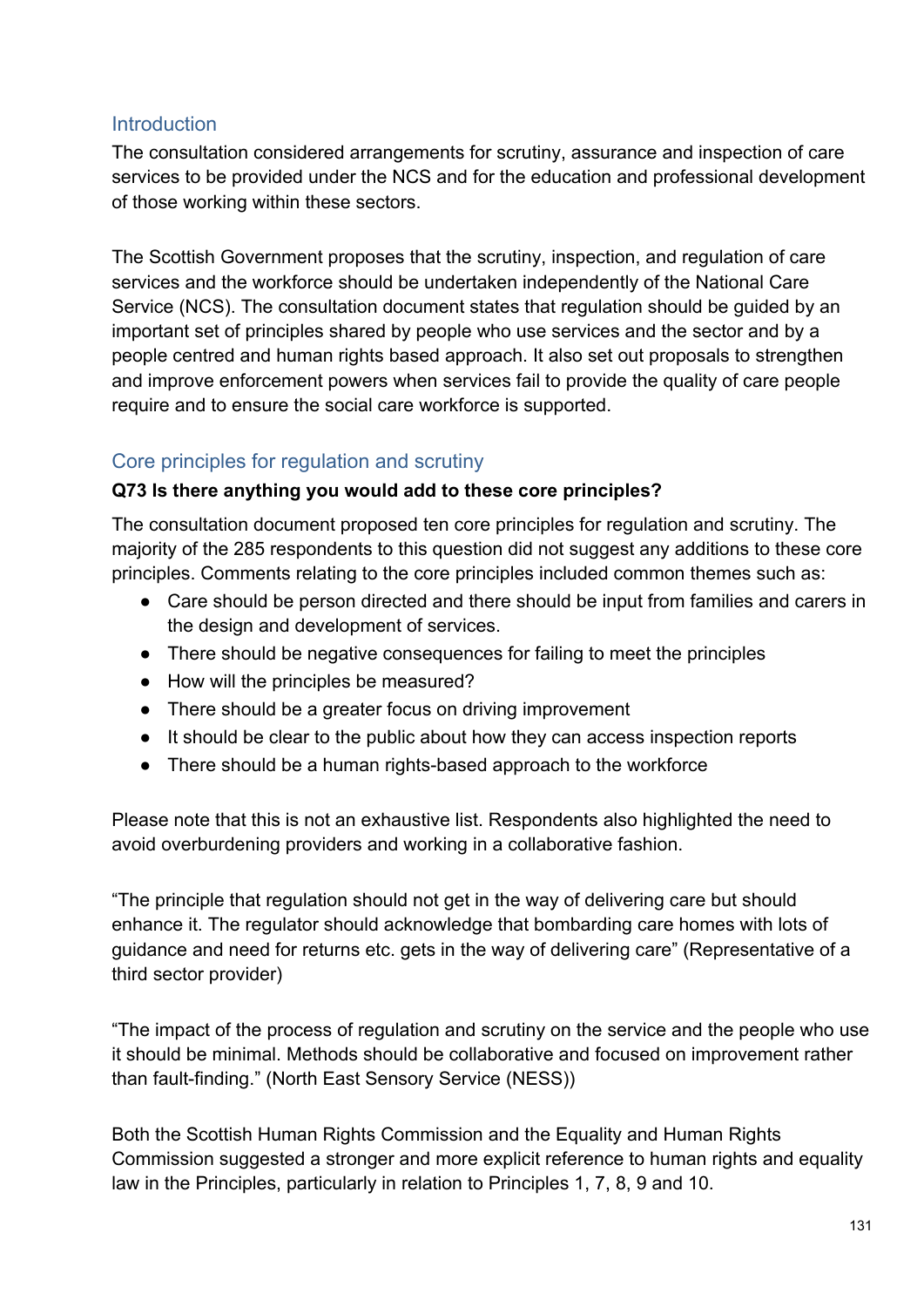Overall, an independent regulator was welcomed. The alignment of this regulator with other public bodies was also highlighted as important.

"We support the concept of introducing scrutiny principles which hold the NCS accountable for delivering consistently high standards of care. But the NCS' approach to improvement, scrutiny and regulation, training and development must take a human rights-based approach and be aligned to existing public health systems and materials e.g. the Care Inspectorate Scotland, Healthcare Improvement Scotland, Public Health Scotland." (Marie Curie Scotland)

"The proposed principles were welcomed but with much need to consider how these would be put into practice in reality. Under the NCS, consideration would need to be given as to how to deliver Children's Services and Adult Services in terms of governance structures under one agency." (Moray Council)

"Principle No. 4 needs to be further considered. The breadth of the proposed NCS and the number of professional groups that will fall within its remit, will require consideration to be given to how the various regulators work collaboratively to support the delivery of coherent professional standards." (Community Planning Aberdeen)

#### **Q74 Are there any principles you would remove?**

There were 205 responses to Q74. The majority of people did not suggest that any of the principles should be removed. Some comments to this question related to common themes such as:

- There are too many standards
- The text could be edited down or simplified
- Regulators should act to support improvement

"There is a need to shorten, streamline and clarify the principles as set out. Rather than a simplistic view of whether they should be added to or removed, they need to be much clearer in terms of purpose and intent." (Association of Directors of Education in Scotland)

"The creation of the NCS offers us all the opportunity for a renewed focus on the need for clear and consistent regulatory oversight and practice rooted in the National Standards and in a non- clinical approach to care. It has to articulate the appropriate role and balance of regulation in providing assurance and scrutiny as well as driving and supporting improvement." (North Ayrshire TSI)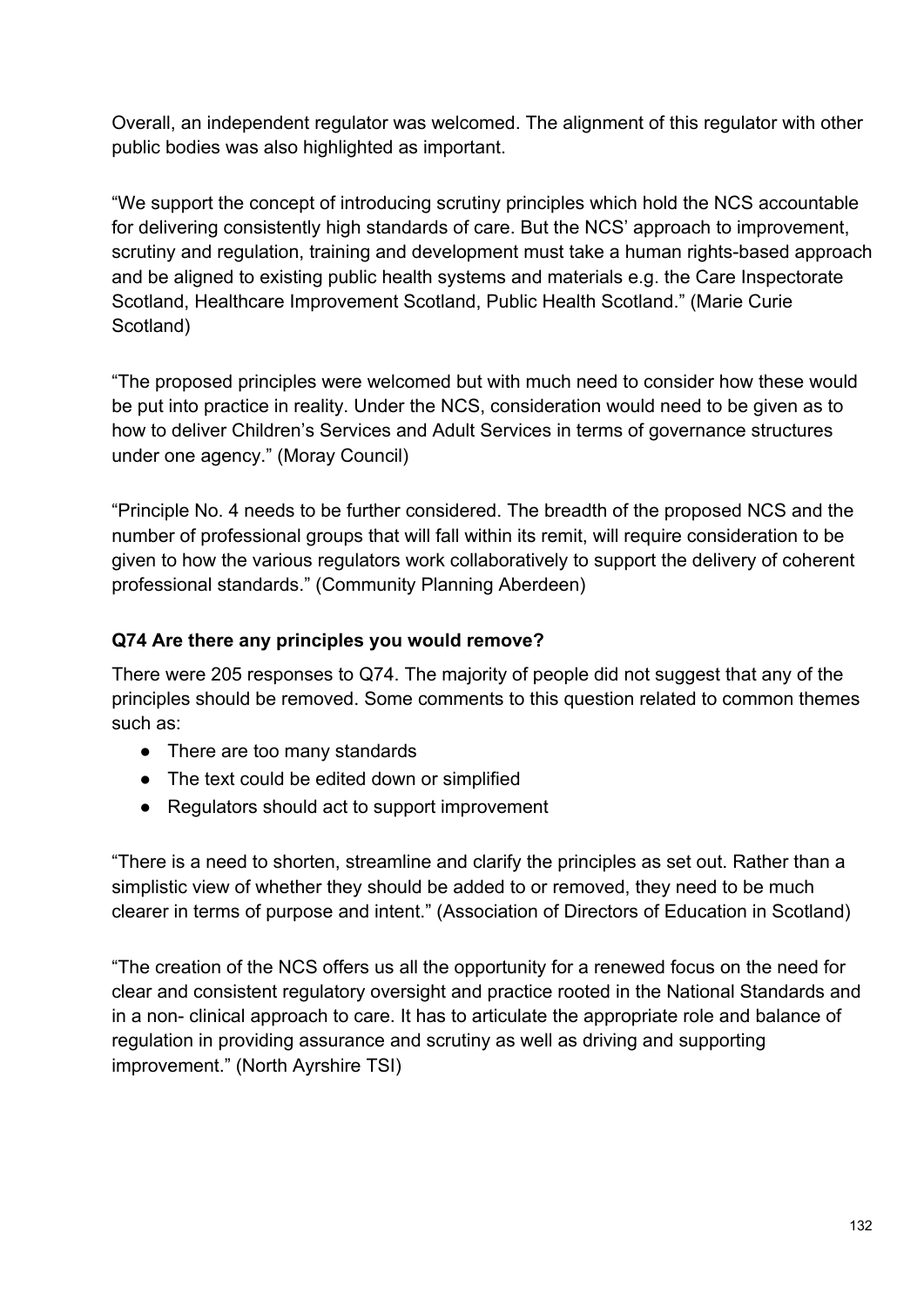### **Q75 Are there any other changes you would make to these principles?**

When asked whether there are any changes which need to be made to the principles (Q75), there were 225 responses, many of which said "no". There were however a small number of comments, which included the following broad themes:

- The Principles are very general
- The Principles should be clear and in Plain English
- The Principles should be person-focused
- More value needs to be place on the opinions and voices of people with lived experience
- Regulation and scrutiny should be proportionate and relevant
- The regulator should add value to the bodies scrutinised
- The Principles should evolve over time

Several respondents noted again the difficulty of commenting on the Principles. In some cases, this was attributed to the need for more detail or the fact that the respondent disagreed with the concept of a NCS.

Three quarters of the Easy Read respondents (31 out of the 39 (80%) who responded to the question) agreed with the list of principles (Q18).

# Strengthening regulation and scrutiny of care services

**Q76. Do you agree with the proposals outlined for additional powers for the regulator in respect of condition notices, improvement notices and cancellation of social care services?** 

|              | <b>Individuals</b> | <b>Organisations</b> |
|--------------|--------------------|----------------------|
| Yes          | 186 (90%)          | 98 (84%)             |
| <b>No</b>    | 21 (10%)           | 19 (16%)             |
| <b>Total</b> | 207 (100%)         | 117 (100%)           |

A majority, 285 out of 325 respondents (88%), to the question on the proposals outlined for additional powers for the regulator in respect of condition notices, improvement notices and cancellation of social care services stated that they agreed with the proposals. These can be found on page 112 of the consultation document and in Appendix 2 of this report.

A slightly higher proportion of individuals agreed with the proposals compared to organisations. There was no real difference in subgroups.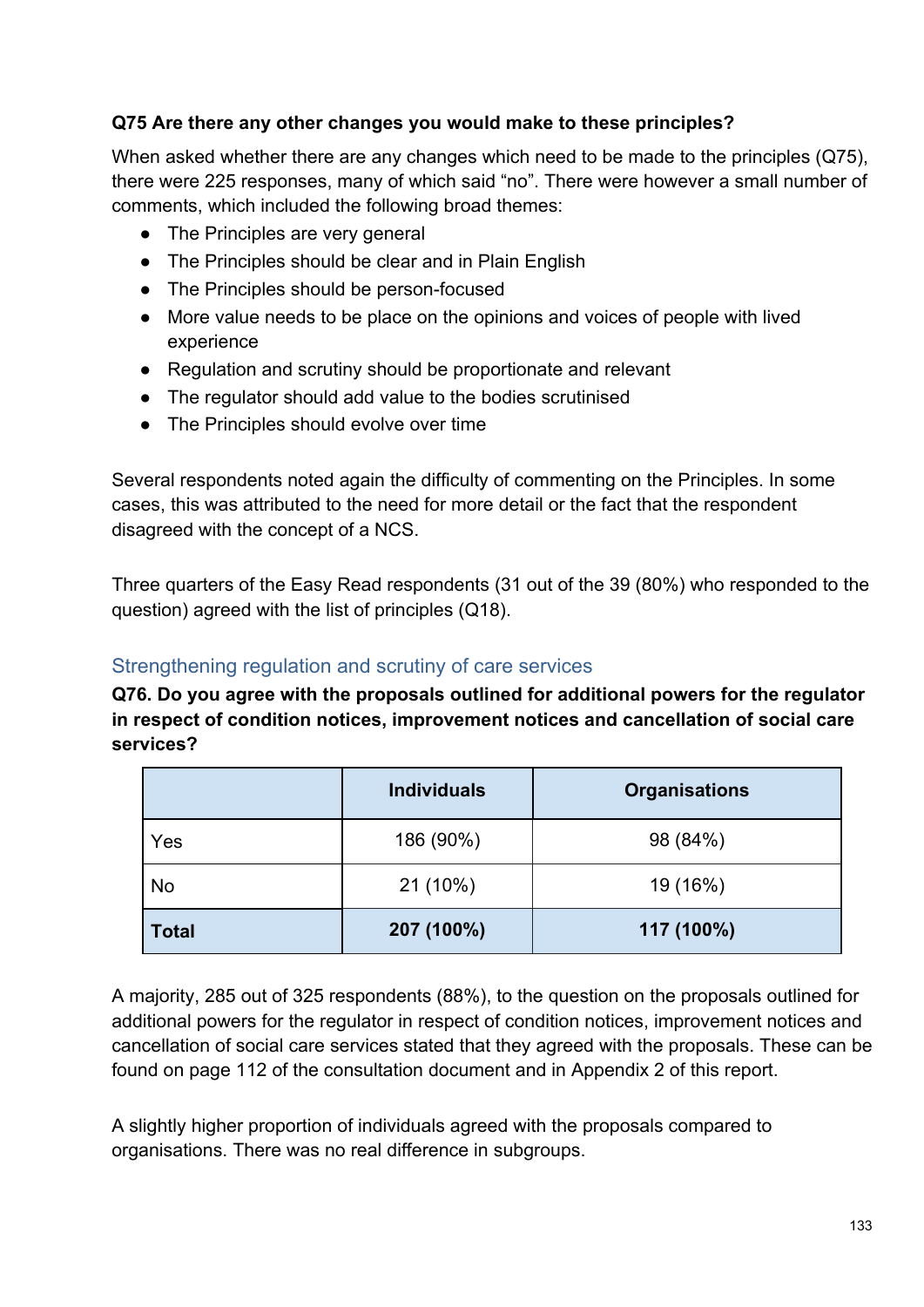There were 168 respondents to this question who gave a reason for their answer. Their comments here tended to refer to the need for a timely and effective response from regulators to protect vulnerable people and that giving the regulators more powers is to be welcomed.

# **Q77 Are there any additional enforcement powers that the regulator requires to effectively enforce standards in social care?**

There were 189 free text responses to Q77. Additional potential enforcement powers that were suggested for the regulator to effectively enforce standards in social care included:

- Legal powers to enforce that required changes are made
- Ability to bar providers with previous poor performance
- More unannounced and more frequent visits by the regulator
- More detailed inspection of providers that closed down voluntarily and then reopened

A majority of respondents to the Easy Read consultation agreed that the Care Inspectorate powers should be stronger (24 out of 38 respondents (63%)) although a sizable proportion had no preference (11 out of 38 respondents (29%)). These respondents (those that agreed that powers should be stronger) thought that the Inspectorate's powers should be exercised more frequently, especially in relation to "repeat offenders" (Q19).

# Market oversight function

The majority of the 333<sup>4</sup> respondents that answered this question agreed that the regulator should develop a market oversight function, with strong levels of support from both individuals and organisations.

|              | <b>Individuals</b> | <b>Organisations</b> |
|--------------|--------------------|----------------------|
| Yes          | 170 (84%)          | 113 (87%)            |
| <b>No</b>    | 32(16%)            | 17 (13%)             |
| <b>Total</b> | 202 (100%)         | 130 (100%)           |

#### **Q78. Do you agree that the regulator should develop a market oversight function?**

There was also strong support for this market oversight function to apply to all providers (280 out of 309 respondents overall (91%)) and not just large providers (Q79).

<sup>&</sup>lt;sup>4</sup> Please note that, as we have noted in Chapter 2, not all respondents identified as an individual or an organisation. This means that, in some instances, the overall total will not be the sum of the individual and organisational responses.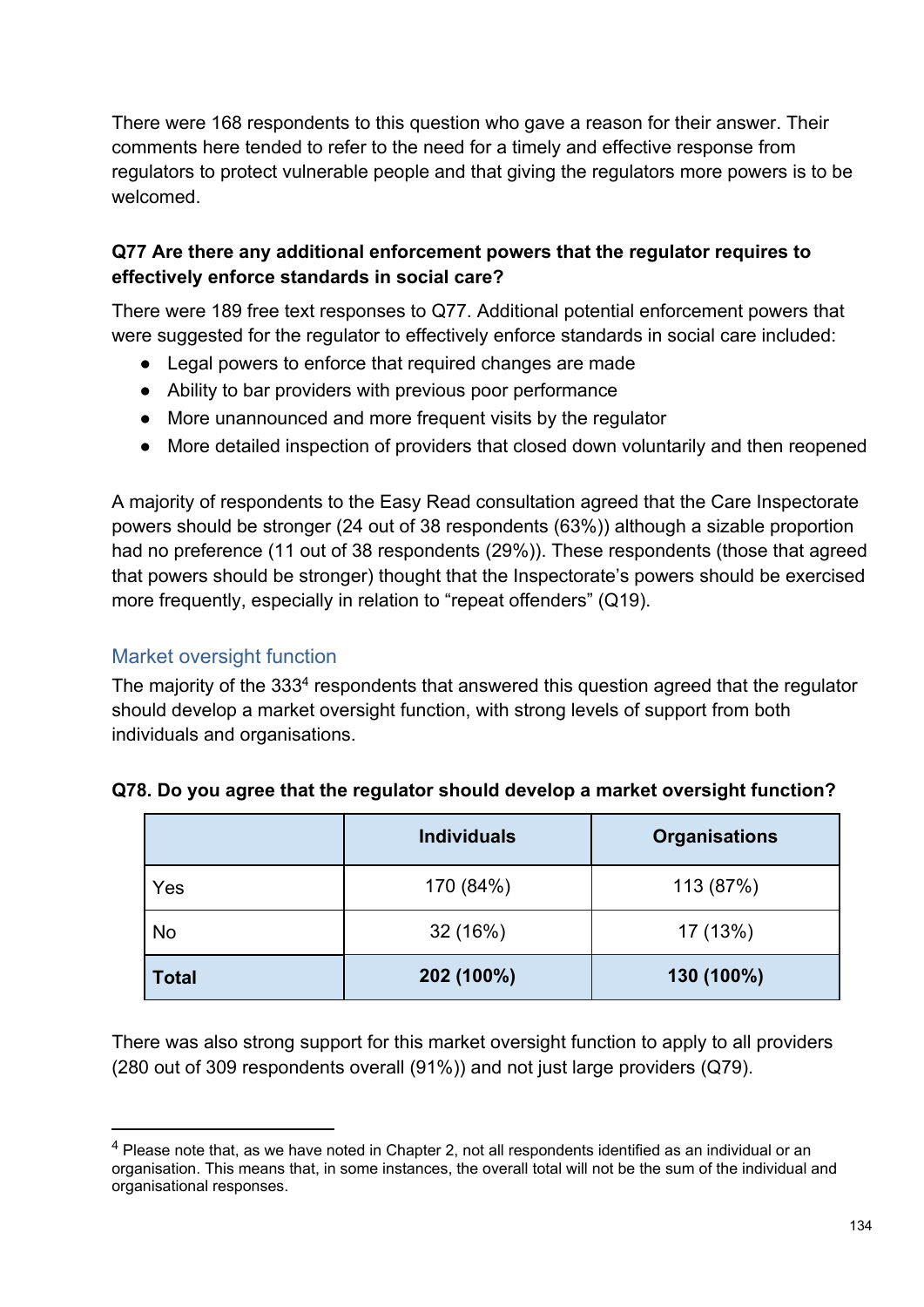**Q79. Should a market oversight function apply only to large providers of care, or to all?**

|                      | <b>Individuals</b> | <b>Organisations</b> |
|----------------------|--------------------|----------------------|
| All                  | 176 (91%)          | 103 (90%)            |
| Large providers only | 18 (9%)            | 13 (11%)             |
| <b>Total</b>         | 193 (100%)         | 115 (100%)           |

It was also thought that social care service providers should have a legal duty to provide certain information to the regulator to support the oversight function (283 out of 313 respondents overall (90%)) (Q80). There were similar levels of agreement between the 195 individuals and the 117 organisations that responded to this question.

#### **Q81. If the regulator were to have a market oversight function, should it have formal enforcement powers associated with this?**

|              | <b>Individuals</b> | <b>Organisations</b> |  |  |
|--------------|--------------------|----------------------|--|--|
| Yes          | 162 (85%)          | 90 (83%)             |  |  |
| No           | 29 (15%)           | 19 (17%)             |  |  |
| <b>Total</b> | 191 (100%)         | 109 (100%)           |  |  |

The majority of respondents to the question on formal enforcement powers for the regulator (253 out of 301 respondents (84%)) agreed with this proposal.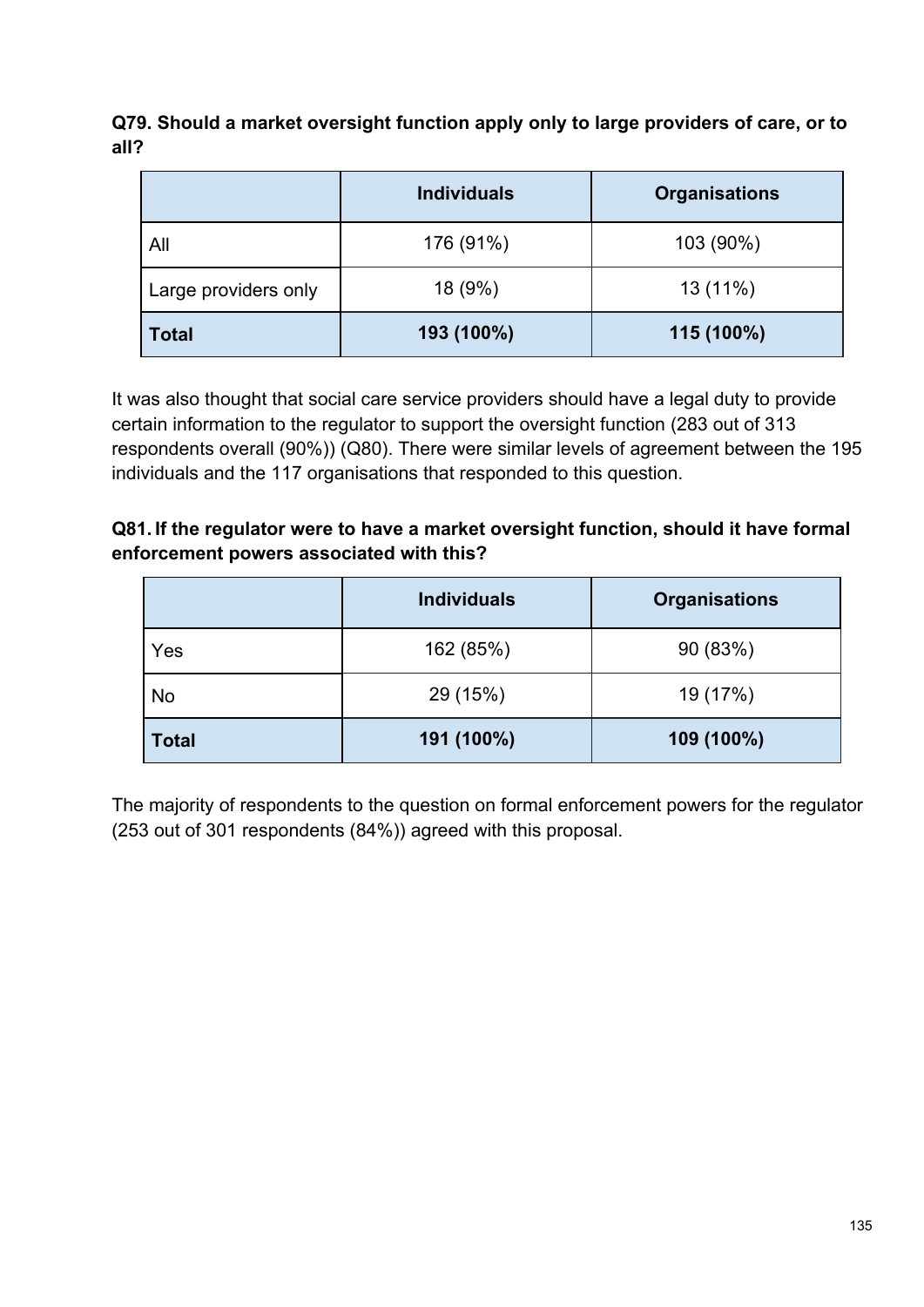**Q82. Should the regulator be empowered to inspect providers of social care as a whole, as well as specific social care services?**

|              | <b>Individuals</b><br><b>Organisations</b> |            |
|--------------|--------------------------------------------|------------|
| Yes          | 188 (92%)                                  | 106 (92%)  |
| <b>No</b>    | 16 (8%)                                    | 9(8%)      |
| <b>Total</b> | 204 (100%)                                 | 115 (100%) |

A large majority (295 out of 320 respondents overall (92%)) agreed that the regulator should be empowered to inspect providers of social care as a whole, as well as specific social care services.

There were 193 respondents who provided a reason for their response to Q82. These reasons included:

- The need for inspection to be done holistically
- To drive high quality of care across the entire sector and promote consistency across all sectors and geographic areas
- To enable the regulators to monitor patterns and trends

"Providing the regulator with this market oversight function would provide assurance nationally to allow better scrutiny, risk and contingency planning across private, voluntary and the public sector provision of these services." (East Ayrshire Council and East Ayrshire Integration Joint Board)

Of the respondents to the Easy Read questionnaire, 24 out of 35 (69%) agreed that the Care Inspectorate should have powers to better understand the care market (Q20). A few respondents stated that this would be important to ensure fair treatment for all. Others, however, questioned the premise, based on the view that the regulator would not have sufficient understanding of the market to be able to provide an oversight role.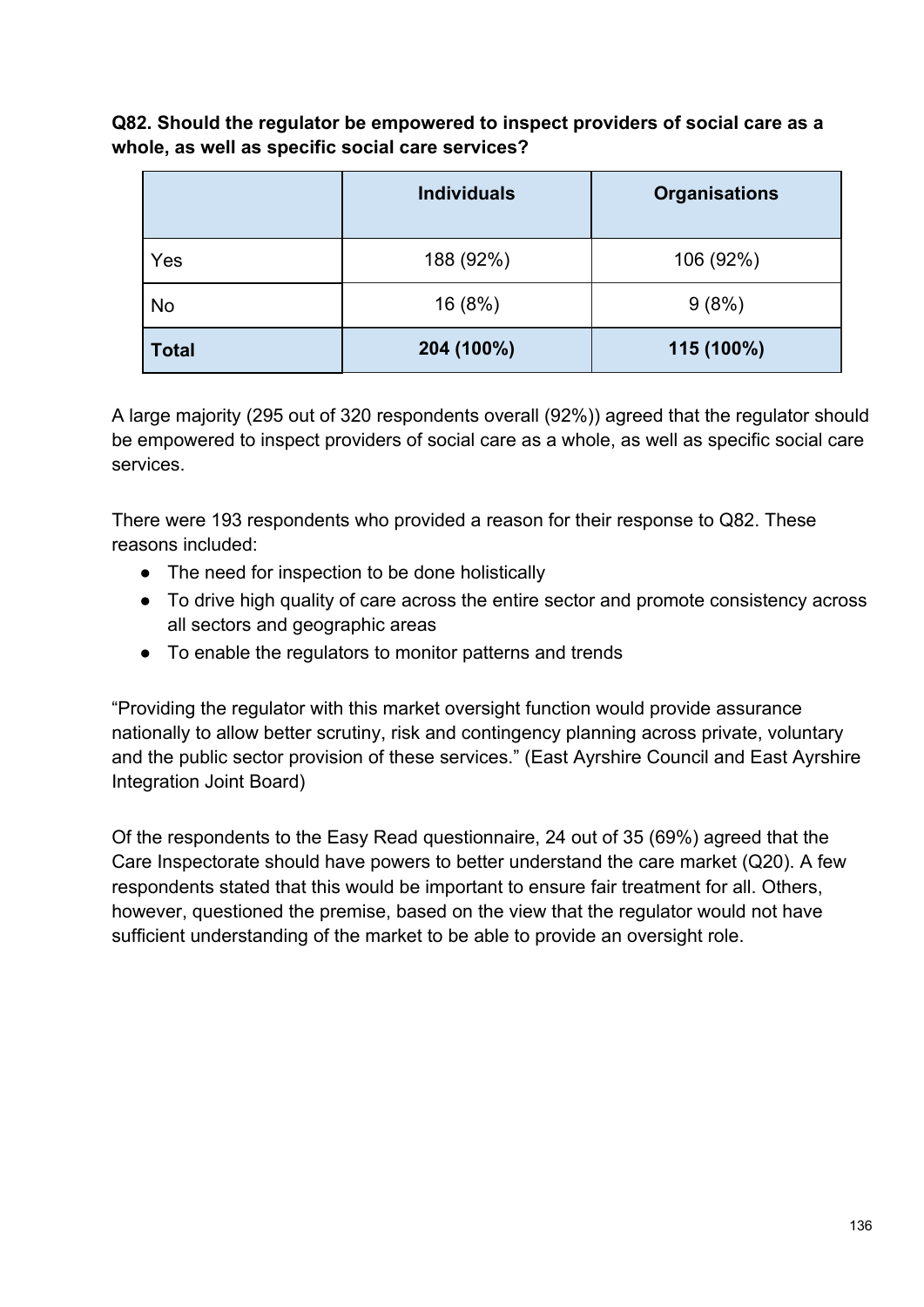# Enhanced powers for regulating care workers and professional standards

# **Q83. Would the regulator's role be improved by strengthening the codes of practice to compel employers to adhere to the codes of practice, and to implement sanctions resulting from fitness to practise hearings?**

The majority of people who responded to the open ended question **"**Would the regulator's role be improved by strengthening the codes of practice to compel employers to adhere to the codes of practice, and to implement sanctions resulting from fitness to practise hearings? " (329 respondents) appear to be in favour. Specific comments referenced themes such as:

- The need to sanction employers as well as employees
- It will help to raise standards
- It will encourage employers to provide more training opportunities for staff

"We believe the regulator's role would be improved by strengthening codes of practice to compel employers to adhere to the codes of practice and to implement sanctions resulting from fitness to practice hearings." (See Me)

"NES welcomes any strengthening of the requirement on employers to fulfil their obligations in line with the SSSC codes of practice specifically in supporting employees to undertake all necessary qualifications and continuous development within the required timescales to achieve and maintain their professional registration." (NHS Education for Scotland)

Other comments highlighted the pay levels of care staff and their levels of responsibility while another suggested that any sanctions should be proportionate.

# **Q84 Do you agree that stakeholders should legally be required to provide information to the regulator to support their fitness to practise investigations?**

Nearly all of the 319 respondents to this question stated that stakeholders should legally be required to provide information to the regulator to support their fitness to practise investigations (Q84). Comments here related to the need to focus on the rights of people accessing care and support; the need to have a firmer regime and clarity around who the stakeholders are.

#### **Q85 How could regulatory bodies work better together to share information and work jointly to raise standards in services and the workforce?**

When respondents asked how regulatory bodies could work better together to share information and work jointly to raise standards in services and the workforce, there were 229 comments. These respondents referenced a number of themes including:

- A much greater emphasis on information and data sharing
- Co-ordinated standards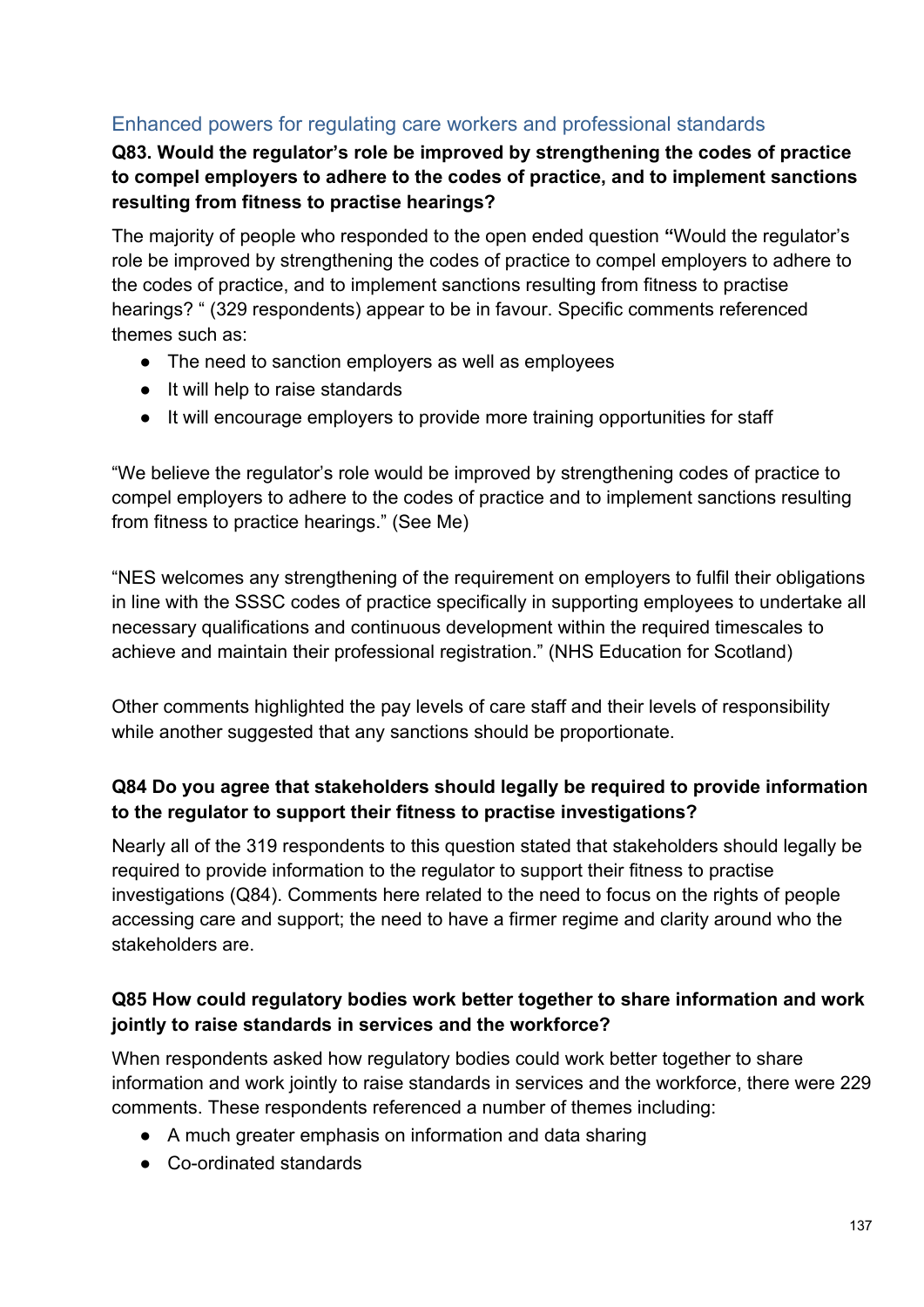● A single regulatory body or a single inspectorate

### **Q86 What other groups of care worker should be considered to register with the regulator to widen the public protection of vulnerable groups?**

When asked what other groups of care workers should be considered to register with the regulator to widen the public protection of vulnerable groups (Q86), the general answer was all care staff or all those that work with vulnerable children and adults. There were 230 responses to this question.

Social Work Assistants and Personal Assistants were mentioned in particular. One respondent suggested that the regulator should focus on a framework for workforce development rather than protection as protection would follow through.

When respondents to the Easy Read consultation were asked what groups of care worker should be considered to register with the Scottish Social Services Council (Q21), the general suggestion was that all care workers should be registered.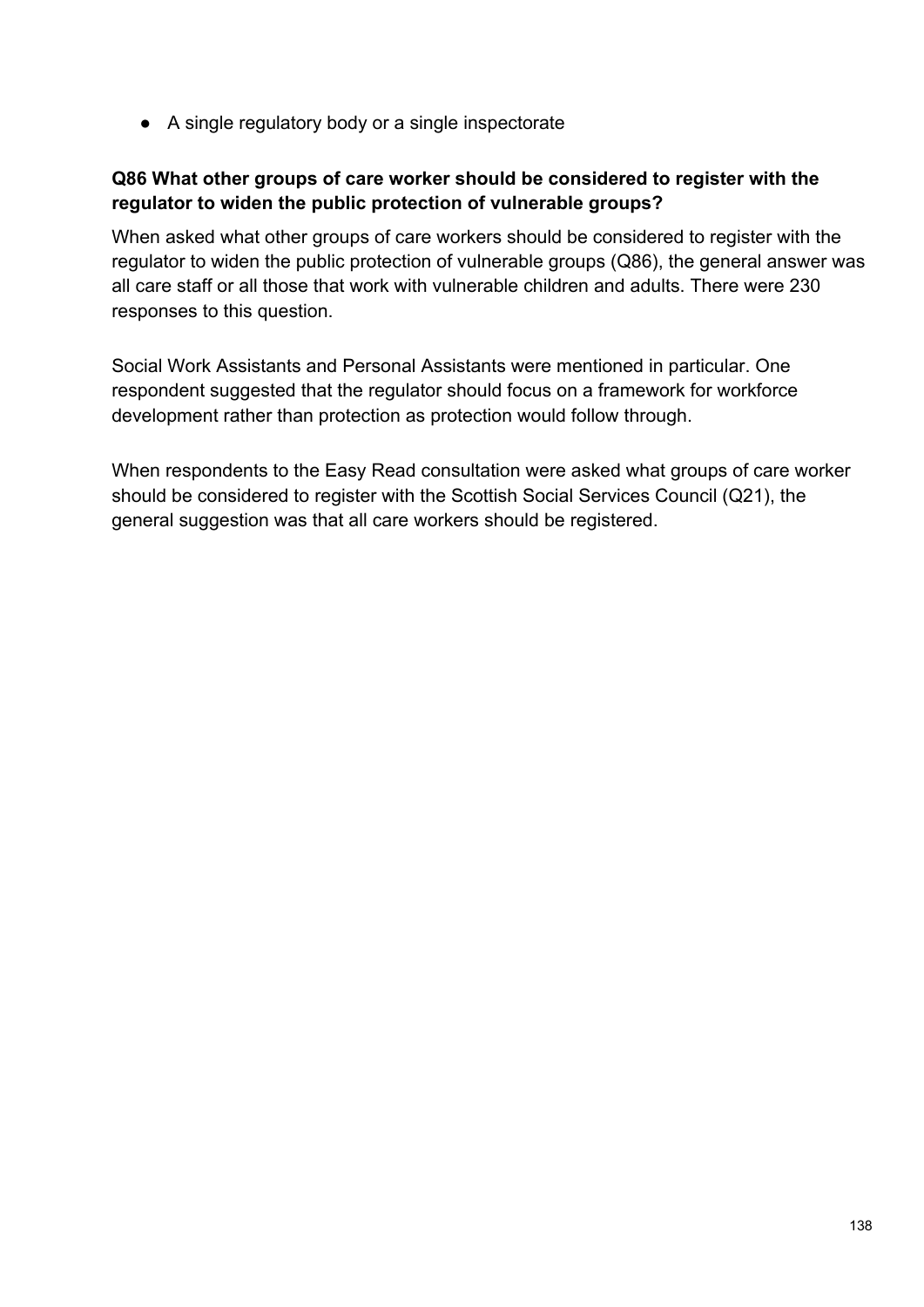# 9. Valuing people who work in social care

#### **Chapter overview**

This section of the report considers the responses to proposals for a 'Fair Work Accreditation Scheme', the development of an integrated workforce planning system and the establishment of a national organisation for training and development within social care. The role of personal assistants and the support available to them are also addressed.

There was strong support for the concept of the Fair Work Accreditation Scheme amongst individuals and organisations alike (279 of 334 (83%) individuals and 144 of 177 organisations (81%) were in favour). There was a view that such a scheme would help underscore the value and importance of people who work in social care.

Improved pay and conditions for people working in the care sector were also supported, with, of the 507 respondents to this question, 83% ranking improved pay and 79% ranking improved terms and conditions (improvements to sick pay, annual leave, maternity/paternity pay, pensions, and development/ learning time) as factors that would make social care workers feel more valued in their role. Respondents highlighted however issues such as the need for parity of pay and terms and conditions across all sectors, including the private and third sectors, and between the NCS and NHS, and the need for more investment in the workforce as a whole.

The majority of respondents (411 out of 473 respondents (87%)) were in agreement that a national forum should be established to advise the NCS on workforce priorities, terms and conditions and collective bargaining which would include workforce representation, employers and Community Health and Social Care Boards. It was suggested that a national forum is an opportunity to give employees 'a voice' and would make the sector more attractive to recruits and increase engagement of staff.

The majority of respondents agreed that the NCS should set training and development requirements for the social care workforce.

There was also support for a national approach to workforce planning (341 out of the 453 (75%) who responded to this question).

The majority of respondents agreed that all Personal Assistants should be required to register centrally in the future (399 out of the 461 (87%) who responded to this question).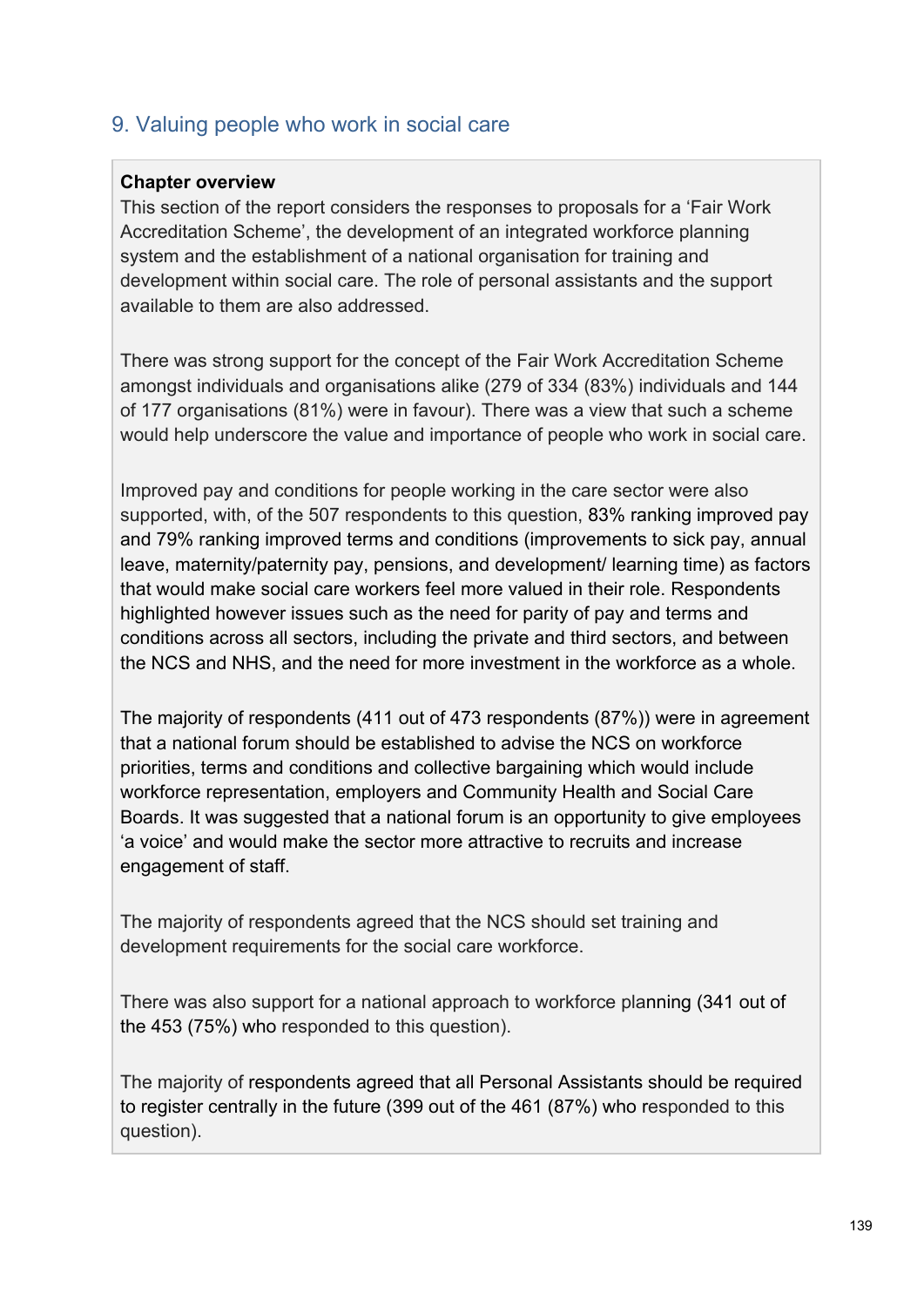#### **Introduction**

This section of the report considers the responses to proposals for a 'Fair Work Accreditation Scheme', the development of an integrated workforce planning system and the establishment of a national organisation for training and development within social care. In addition to this, views were also gathered on whether personal assistants should be given the same provisions. The section covers: fair work; workforce planning; training and development; and personal assistants.

#### Fair Work

**Q87a. Do you think a 'Fair Work Accreditation Scheme" would encourage providers to improve social care workforce terms and conditions?**

|              | <b>Individuals</b> | <b>Organisations</b> |
|--------------|--------------------|----------------------|
| Yes          | 279 (83%)          | 144 (81%)            |
| No           | 55 (17%)           | 33 (19%)             |
| <b>Total</b> | 334 (100%)         | 177 (100%)           |

There were 512 responses to the question about a 'Fair Work Accreditation Scheme'. The majority of both individuals (279 out of 334 respondents (84%)) and organisations (144 out of 177 respondents (81%)) agreed that the scheme would encourage providers to improve social care workforce terms and conditions.

There were no real differences by subgroup, with the exception of frontline care workers, with 92% in agreement. There were 300 free text responses to this question. Common themes here referenced:

- The need for equal provision across all settings
- The need to put the Scheme on a statutory footing
- The potential use of the Scheme as a key procurement criteria
- It would support staff in feeling valued
- Remuneration and Terms and Conditions could be inspected as part of the scheme

The minority who disagreed with the proposed Fair Work Accreditation Scheme, raised concerns about: the need to make the Scheme mandatory; levels of compliance in the private sector; existing challenges in recruiting and retaining staff at present and the ability or inability of employers to improve terms and conditions financially.

Some comments addressed the inequalities across sectors and the need for greater investment, while others emphasised the importance of local autonomy: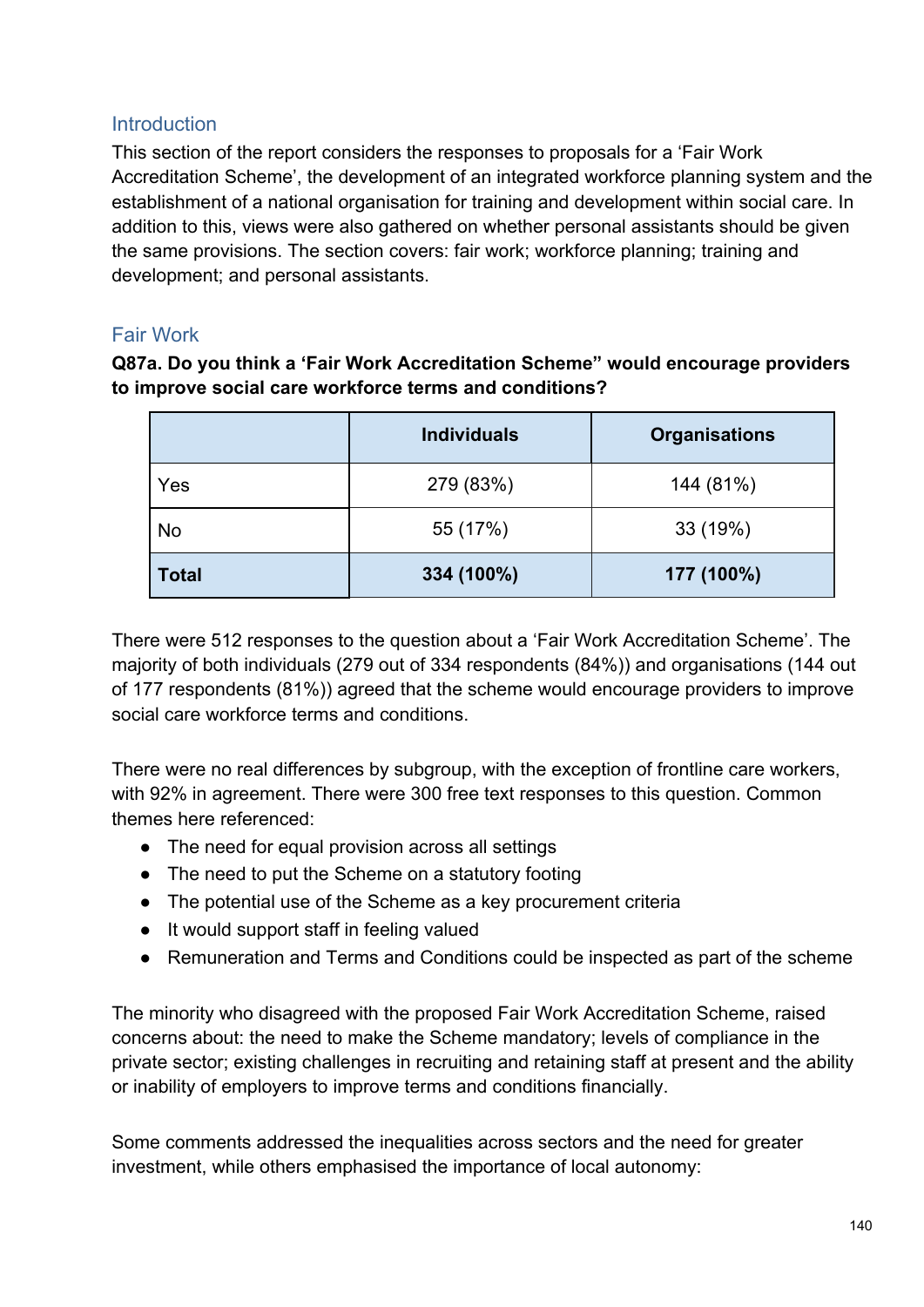"The proposals potentially have significant implications for our workforce… Dumfries and Galloway Council has operated a successful programme of "growing our own'' social workers for the past several years. We are concerned that the NCS proposals would disincentivise this programme, as the local authority would no longer be in control of workforce issues''. (Dumfries and Galloway Council)

"I don't think you should have to implement another costly scheme for care providers to treat their staff fairly and pay them fairly." (Individual respondent)

There was widespread agreement that the third sector should be given equal status in these proposals and that their circumstances needed to be taken into account in relation to the Scheme:

"The consultation paper proposes an opt-in scheme for providers. It is unclear how an opt-in scheme would work in practice and it could create difficulties for independent and third sector providers." (Organisation respondent)

The Scottish Trade Union Congress stated that embedding the Fair Work principles of Security and Effective Voice in a National Care Service would require, in addition to improved pay:

- Collective bargaining, starting with trade union recognition, to ensure workers are represented effectively
- Improved employment contracts and terms and conditions to provide enhanced sick pay, paid rest breaks and address gender pay inequality
- An end to zero hours and precarious contracts to provide wage and job security
- Development of a national workforce plan to provide enhanced training and career progression opportunities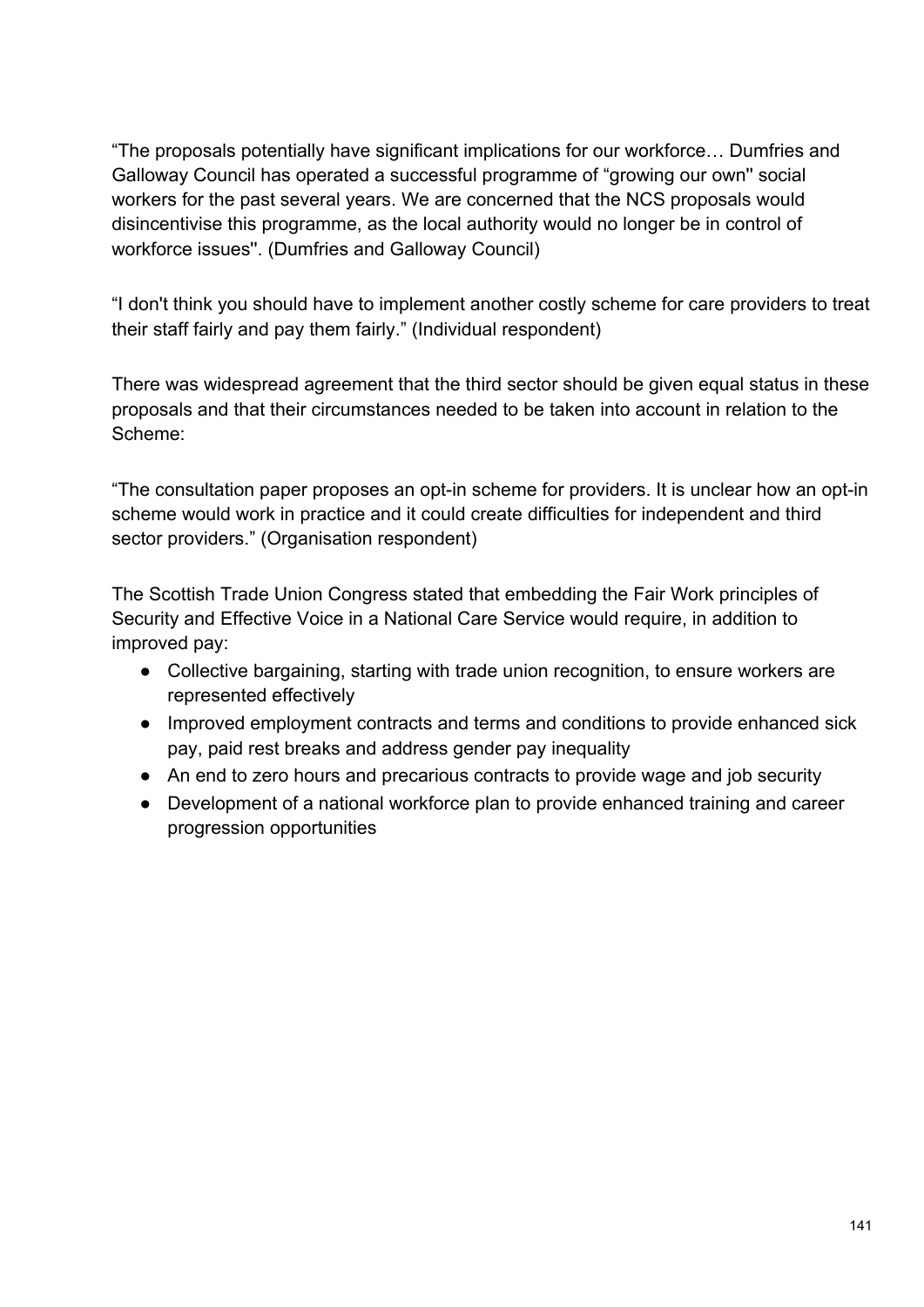**Q88. What do you think would make social care workers feel more valued in their role? (Please rank as many as you want of the following in order of importance)**

| <b>Respondent Type</b>                                                                                                                                     | <b>Individuals</b> |              | <b>Organisations</b>   |              | <b>Total</b> |              |
|------------------------------------------------------------------------------------------------------------------------------------------------------------|--------------------|--------------|------------------------|--------------|--------------|--------------|
|                                                                                                                                                            | Rank 1             | Rank 1-<br>3 | Rank 1                 | Rank 1-<br>3 | Rank 1       | Rank 1-<br>3 |
| Improved pay                                                                                                                                               | 221<br>(63%)       | 296<br>(84%) | 92<br>(63%)            | 121<br>(82%) | 313<br>(63%) | 417<br>(83%) |
| Improved terms and<br>conditions (improvements<br>to sick pay, annual leave,<br>maternity/paternity pay,<br>pensions, and<br>development/learning<br>time) | 64<br>(18%)        | 285<br>(81%) | 20<br>(14%)            | 113<br>(76%) | 84<br>(17%)  | 398<br>(79%) |
| Removal of zero hour<br>contracts where these are<br>not desired                                                                                           | 31<br>(9%)         | 171<br>(48%) | 8<br>(6%)              | 51<br>(35%)  | 40<br>(8%)   | 223<br>(44%) |
| More publicity/visibility<br>about the value social care<br>workers add to society                                                                         | 14<br>(4%)         | 69<br>(20%)  | 6<br>(4%)              | 37<br>(25%)  | 20<br>(4%)   | 106<br>(21%) |
| Effective voice/ collective<br>bargaining                                                                                                                  | 4<br>(1%)          | 26<br>(7%)   | 1<br>(1%)              | 9<br>(6%)    | 5<br>(1%)    | 35<br>(7%)   |
| Better access to training<br>and development<br>opportunities                                                                                              | 1<br>(0%)          | 54<br>(15%)  | $\overline{2}$<br>(1%) | 27<br>(18%)  | 3<br>(1%)    | 81<br>(16%)  |
| Increased awareness of,<br>and opportunity to,<br>complete formal<br>accreditation and<br>qualifications                                                   | 0<br>$(0\%)$       | 18<br>(5%)   | 0<br>$(0\%)$           | 8<br>(5%)    | 0<br>$(0\%)$ | 26<br>(5%)   |
| Clearer information on<br>options for career<br>progression                                                                                                | 0<br>$(0\%)$       | 11<br>(3%)   | 0<br>$(0\%)$           | 3<br>(2%)    | 0<br>(0%)    | 14<br>(3%)   |
| Consistent job roles and<br>expectations                                                                                                                   | 4<br>(1%)          | 28<br>(8%)   | 1<br>(1%)              | 10<br>(7%)   | 5<br>(1%)    | 39<br>(8%)   |
| Progression linked to                                                                                                                                      | 0                  | 16           | 0                      | 9            | 0            | 26           |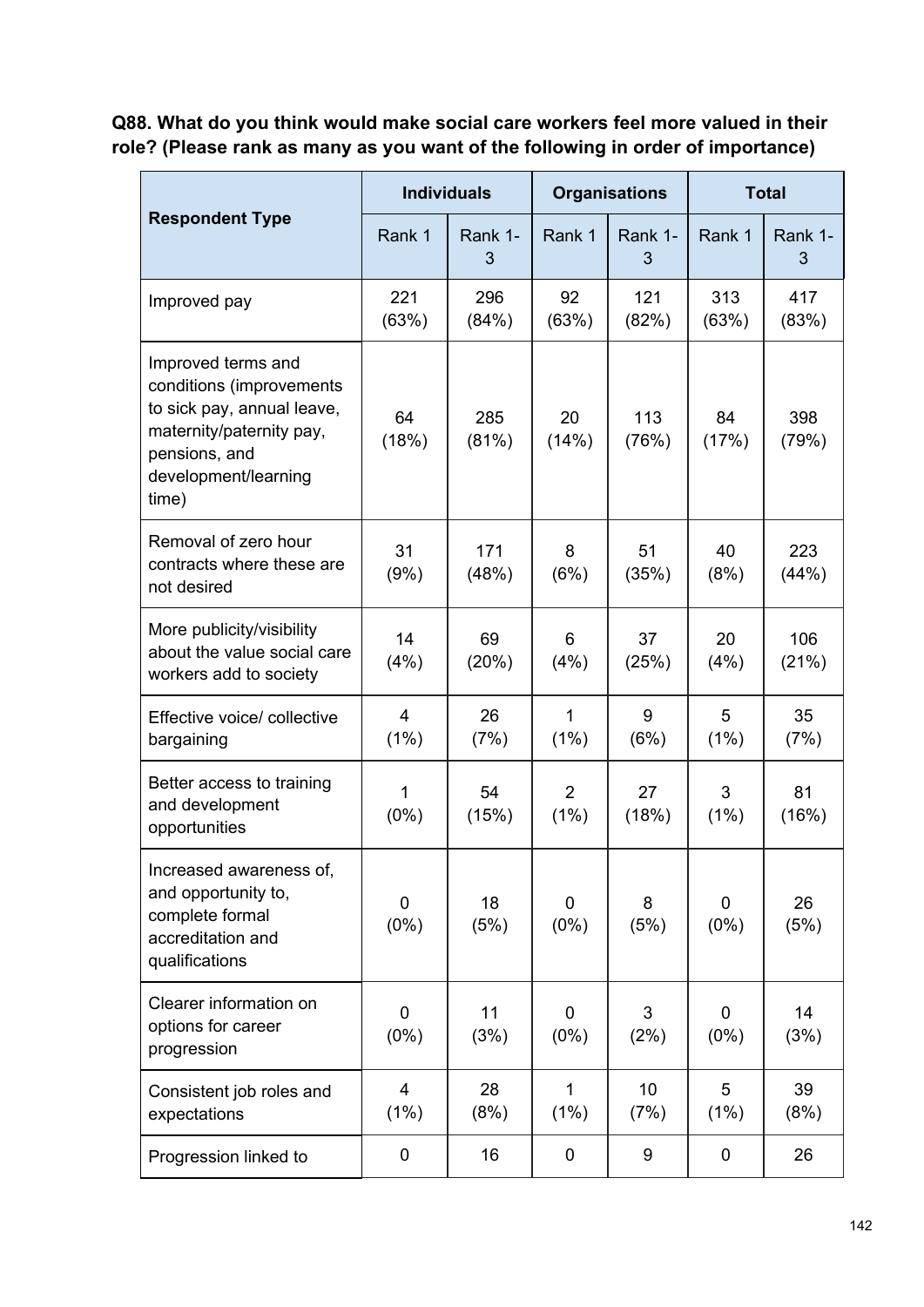| training and development                                                                                      | $(0\%)$          | (5%)       | $(0\%)$                | (6%)        | $(0\%)$      | (5%)       |
|---------------------------------------------------------------------------------------------------------------|------------------|------------|------------------------|-------------|--------------|------------|
| Better access to<br>information about matters<br>that affect the workforce or<br>people who access<br>support | $\Omega$<br>(0%) | 7<br>(2%)  | 0<br>$(0\%)$           | 3<br>(2%)   | 0<br>$(0\%)$ | 10<br>(2%) |
| Minimum entry level<br>qualifications                                                                         | 4<br>(1%)        | 20<br>(6%) | $\overline{2}$<br>(1%) | 3<br>(2%)   | 6<br>(1%)    | 23<br>(5%) |
| Registration of the<br>personal assistant<br>workforce                                                        | $(0\%)$          | 14<br>(4%) | 0<br>$(0\%)$           | 3<br>(2%)   | $(0\%)$      | 17<br>(3%) |
| Other                                                                                                         | 6<br>(2%)        | 11<br>(3%) | 14<br>(10%)            | 18<br>(12%) | 20<br>(4%)   | 29<br>(6%) |

When asked what would make social care workers feel more valued in their role, improved pay was ranked first, out of a total of thirteen statements, for 313 out of 497 respondents (63%) and ranked in the top three by 417 out of 503 respondents (83%). Improved terms and conditions followed with 84 out of 497 respondents (17%) ranking first and 398 out of 503 respondents (79%) ranking in the top three.

There were 187 responses to the "other" option at Q88. Common suggestions and comments here included:

- Less paperwork and scrutiny
- Uniforms supplied to care staff
- Being valued by senior staff
- Training, including protected time for training and health and safety training
- Identifiable career pathways
- The balance between professionalising the workforce and retaining those who may have strong empathetic and interpersonal skills but may find it difficult to undertake formal qualifications
- The need for a media or public relations campaign to promote the sector

Several respondents highlighted the differences in pay and conditions across different sectors:

"The TSI Network proposes that priority should be given to leveling up pay, terms and conditions between health and social care and between the third and statutory sectors. This should include the importance of ensuring funding for third sector services allows for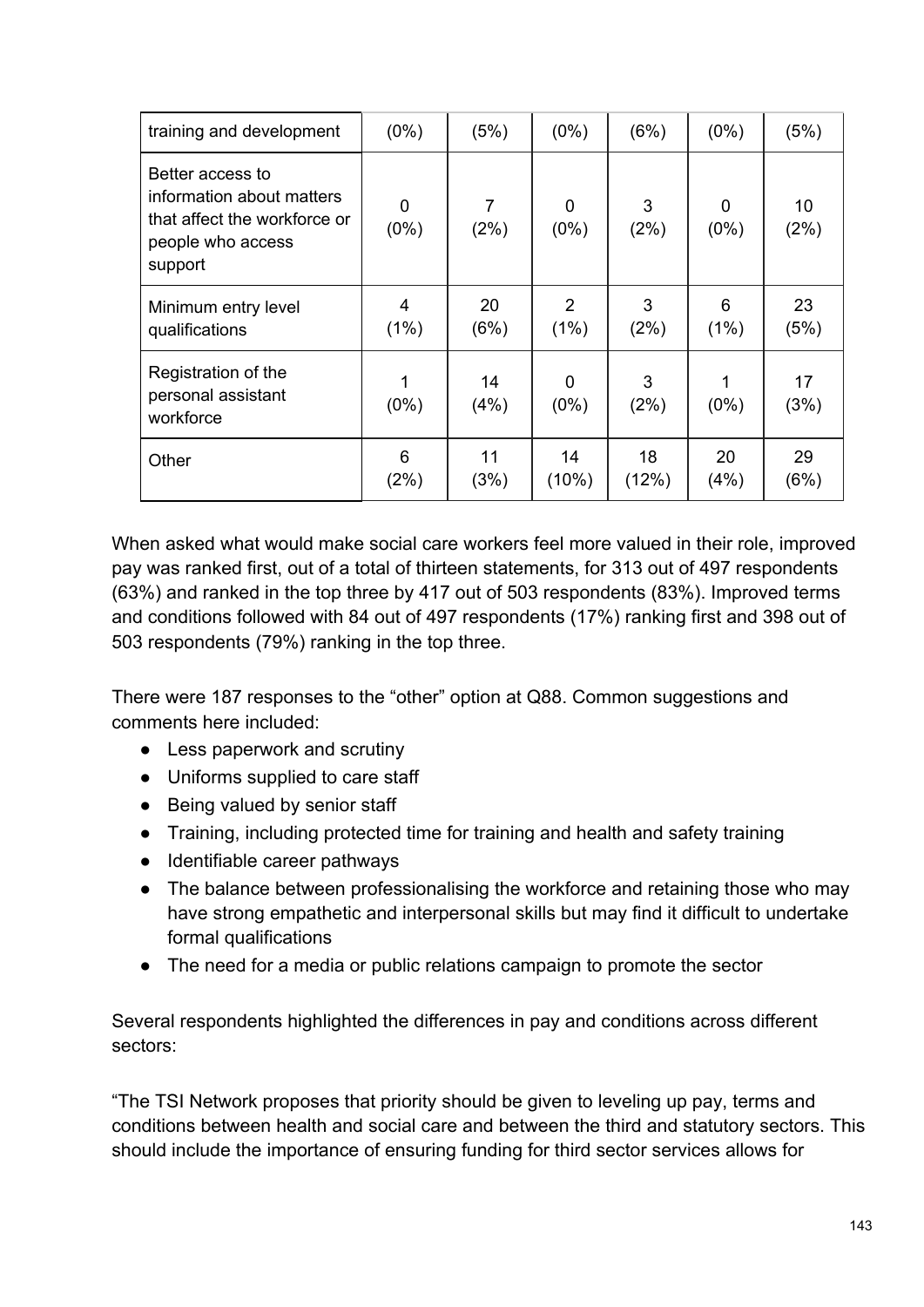incremental wage increases that are the norm across the statutory sector." (TSI Scotland Network)

"Pay and conditions differences between NHS and local authority staff remain unresolved. This consultation does not appear to be proposing any plans to address this. There is a risk that the significant investment proposed will, ultimately, not result in the increased workforce capacity needed to meet increasing demand… The terms and conditions for the NCS workforce should mirror the NHS workforce brand and status. There should be no risks to staff pensions, terms or conditions for any staff transferring from one organisation to another." (Health and Social Care Scotland Chief Officers Group)

| <b>Respondent Type</b>                                                                                                                         | <b>Individuals</b> |              | <b>Organisations</b> |              | <b>Total</b> |              |
|------------------------------------------------------------------------------------------------------------------------------------------------|--------------------|--------------|----------------------|--------------|--------------|--------------|
|                                                                                                                                                | Rank 1             | Rank 1-<br>3 | Rank 1               | Rank 1-<br>3 | Rank 1       | Rank 1-<br>3 |
| Improved pay                                                                                                                                   | 147<br>(48%)       | 235<br>(74%) | 68<br>(50%)          | 93<br>(68%)  | 215<br>(49%) | 328<br>(72%) |
| Improving access to<br>training and development<br>opportunities to support<br>people in this role (for<br>example, time to complete<br>these) | 50<br>(16%)        | 235<br>(74%) | 18<br>(13%)          | 88<br>(65%)  | 68<br>(15%)  | 323<br>(71%) |
| Improved terms and<br>conditions                                                                                                               | 58<br>(19%)        | 239<br>(75%) | 22<br>(16%)          | 92<br>(68%)  | 81<br>(18%)  | 332<br>(73%) |
| Increasing awareness of,<br>and opportunity to<br>complete formal<br>accreditation and<br>qualifications to support<br>people in this role     | 35<br>$(11\%)$     | 155<br>(49%) | 6<br>(4%)            | 53<br>(39%)  | 41<br>(9%)   | 208<br>(46%) |
| Other                                                                                                                                          | 16<br>(5%)         | 20<br>(6%)   | 21<br>(16%)          | 27<br>(20%)  | 37<br>(8%)   | 47<br>(10%)  |

# **Q89. How could additional responsibility at senior/managerial levels be better recognised? (Please rank the following in order of importance)**

Considering how greater responsibility at senior/managerial levels can be better recognised, improved pay was ranked first by nearly half (215 out of 442 respondents (49%)) and ranked in their top three by 328 out of 456 respondents (72%). Improving access to training and development opportunities to support people in this role followed, with one in five (81 out of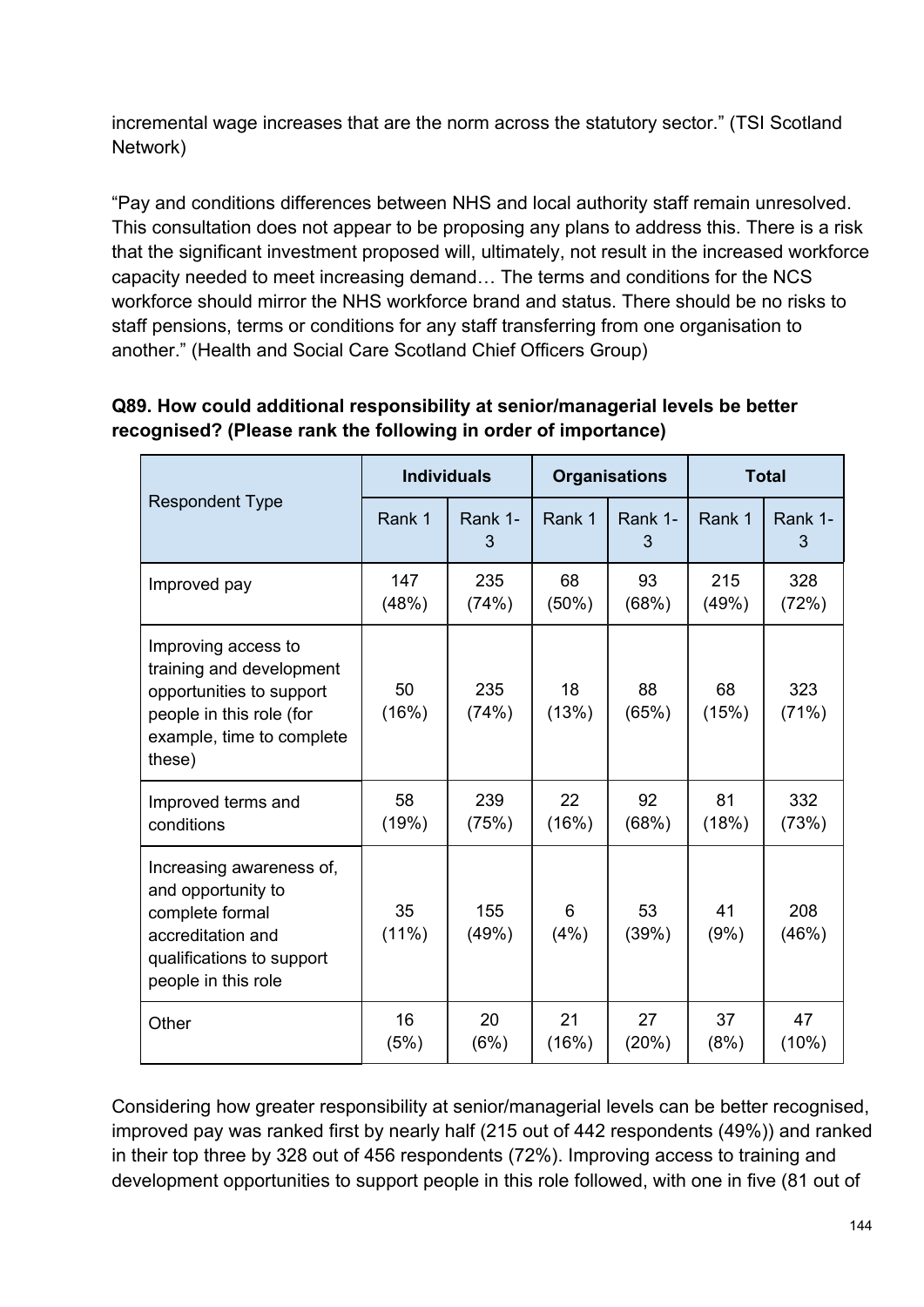442 respondents (18%)) ranking it first and 332 out of 456 respondents (73%) ranking it within their top three choices.

Other responses at Q89 included: clear career structures; involvement in decision-making; pay linked to levels of accountability and responsibility; and better public recognition and value. There were some comments that all four options are of equal importance. There were 138 free text responses in relation to this question.

**Q90a. Should the National Care Service establish a national forum with workforce representation, employers, Community Health and Social Care Boards to advise it on workforce priorities, terms and conditions and collective bargaining?**

|              | <b>Individuals</b> | <b>Organisations</b> |
|--------------|--------------------|----------------------|
| Yes          | 277 (87%)          | 133 (87%)            |
| No           | 42 (13%)           | 20 (13%)             |
| <b>Total</b> | 319 (100%)         | 153 (100%)           |

The majority of respondents (411 out of 473 respondents (87%)) were in agreement that a national forum should be established to advise the NCS on workforce priorities, terms and conditions and collective bargaining which would include workforce representation, employers and Community Health and Social Care Boards.

As can be seen from the table above, there is no real difference in the responses from individuals and from organisations to this question. Overall, there were 223 free text comments provided for this question. Common themes from those in agreement included:

- It is an opportunity to give employees 'a voice' and increase communication
- It would make the sector more attractive to recruits and increase engagement of staff
- It would create consistency and equality across Scotland
- It would improve work conditions, including pay, and sharing of experiences
- It needs to be truly representative of all staff, locations and experiences including trade unions and key stakeholders
- It should become more in line with the NHS

"Anything to engage, motivate and encourage the workforce should be tried - particularly as recruitment and retention is going to be an ongoing challenge." (Individual respondent)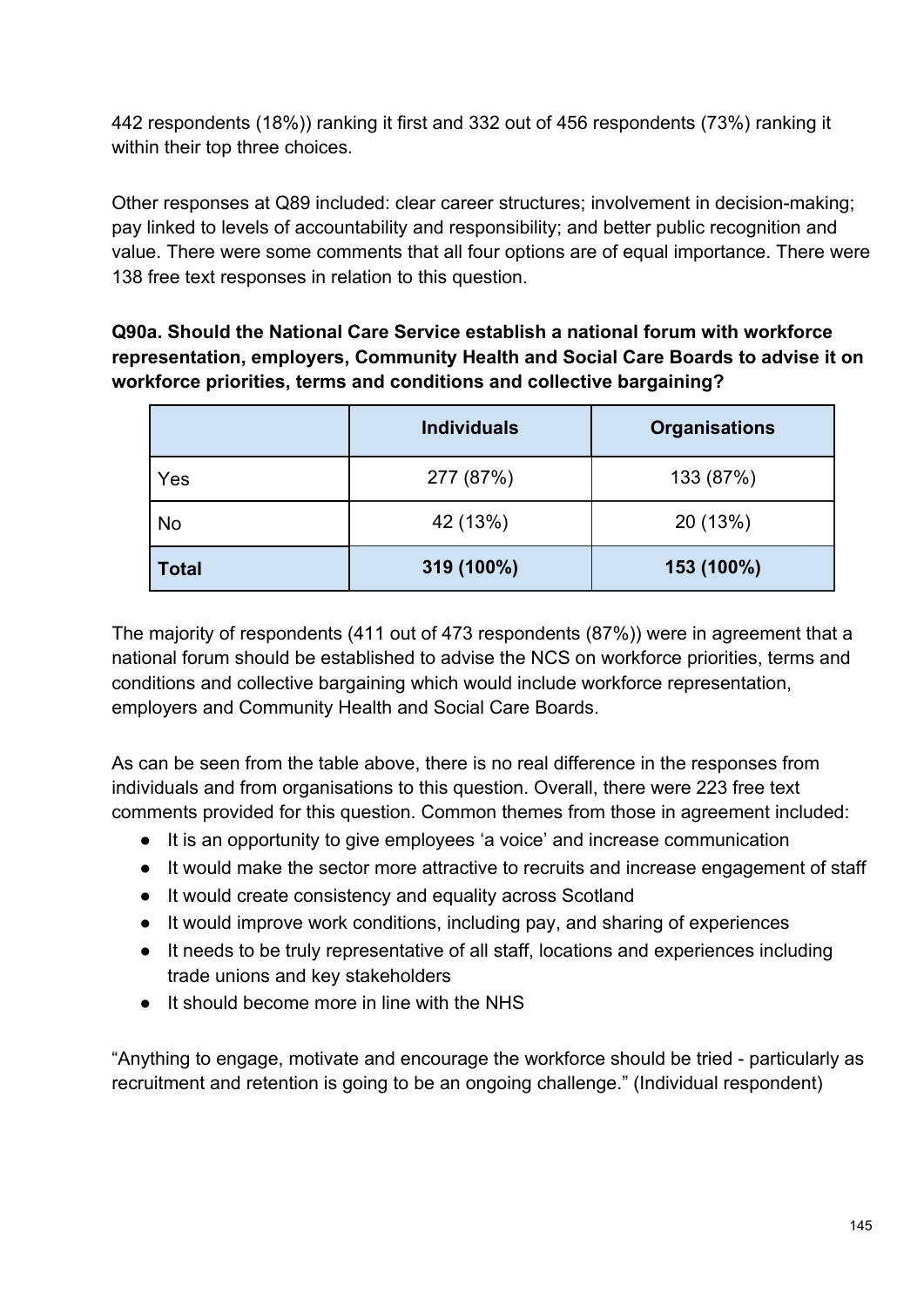"Establishing a national forum with workforce representation and collective bargaining sounds like a prerequisite for improving terms and conditions and placing social care on a more stable and sustainable footing." (Individual respondent)

Some comments in relation to a national forum related to the need for greater clarity on how the proposed forum would fit within existing collective bargaining arrangements in Scotland.

"It is important to understand how any planned structures might sit within current governance arrangements for the NHS… it would also be useful for clarity in relation to where this might sit with existing structures involved in current collective bargaining arrangements, such as COSLA, and other NHS bodies such as STAC and SWAG. We would respectfully suggest that further clarity is required in terms of what the potential suggestion for the NCS and CHSCB workforce may be" (NHS Scotland HR Directors)

"The proposal to establish a national forum with workforce representation, employers, and Community Health and Social Care Boards to advise it on workforce priorities, terms and conditions and collective bargaining is worthy of exploration but replete with challenges, principally because there is no existing ability to represent the hundreds of employers in the sector." (Quarriers)

Nearly all of the respondents to the Easy Read questionnaire (40 out of 41 respondents (98%)), agreed that the NCS should take action to make pay, working conditions and training and development for social care workers better (Q22 of the Easy Read questionnaire). Comments related to this question suggested that care workers should be paid much more and be given better, and more standardised, training. There was also a recognition that staff needed to be valued more and that this would help recruitment.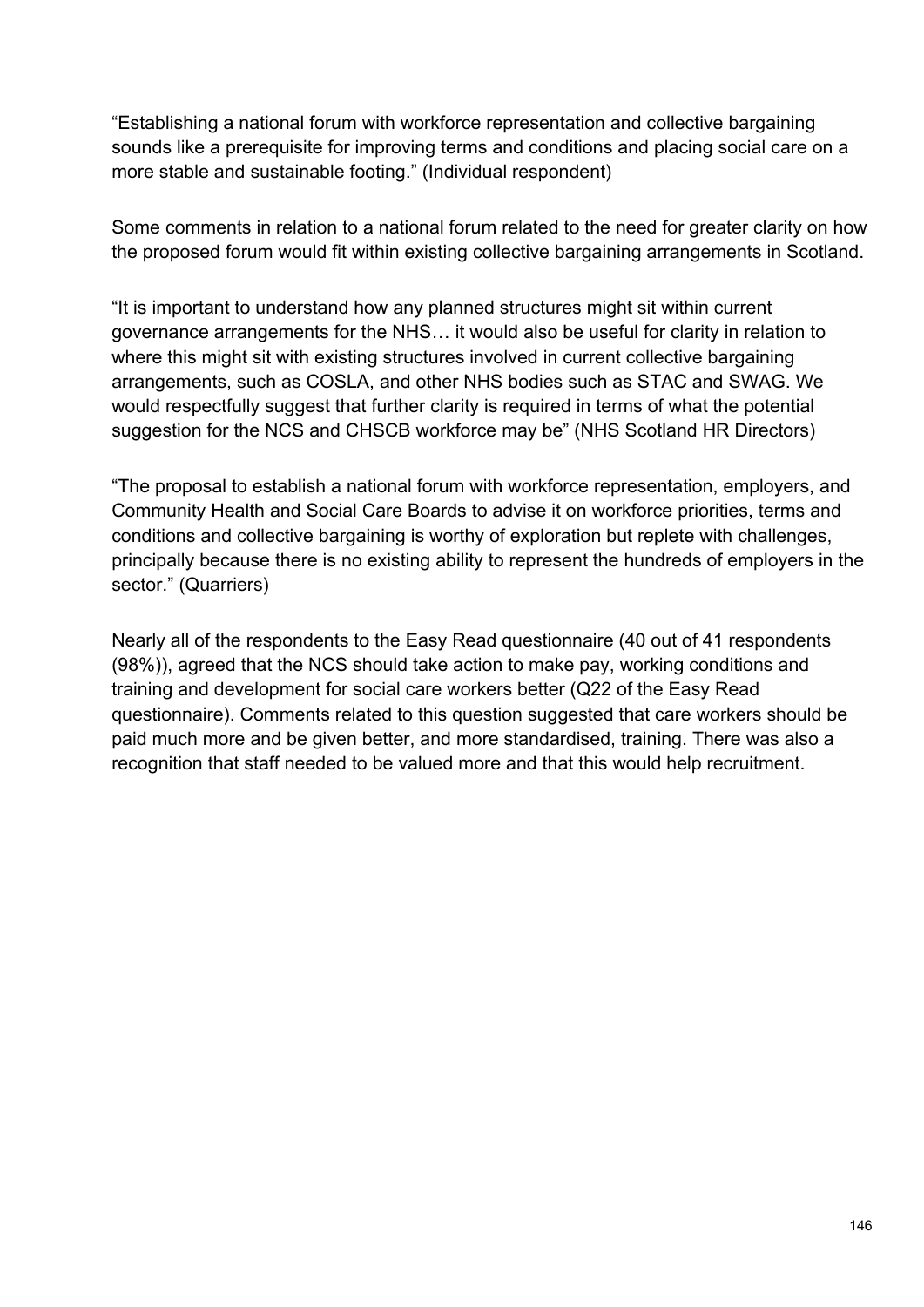# Workforce planning

**Q91. What would make it easier to plan for workforce across the social care sector? (Please tick all that apply)**

|                                                                            | <b>Individuals</b> | <b>Organisations</b> |
|----------------------------------------------------------------------------|--------------------|----------------------|
| A national approach to workforce planning                                  | 210 (74%)          | 130 (77%)            |
| Workforce planning skills development for<br>relevant staff in social care | 185 (65%)          | 130 (77%)            |
| A national workforce planning framework                                    | 168 (59%)          | 124 (73%)            |
| Consistent use of an agreed workforce<br>planning methodology              | 173 (61%)          | 116 (69%)            |
| National workforce planning tool(s)                                        | 153 (54%)          | 111 (66%)            |
| An agreed national data set                                                | 140 (50%)          | 116 (69%)            |
| Development and introduction of specific<br>workforce planning capacity    | 141 (50%)          | 91 (54%)             |
| Something else                                                             | 37 (13%)           | 53 (31%)             |
| Total                                                                      | 283 (100%)         | 169 (100%)           |

Individuals and organisations alike were in agreement that having 'a national approach to workforce planning' (74% of individuals and 77% of organisations) as well as 'providing skills development' opportunities for relevant staff in social care (65% of individuals, and 77% of organisations) would be the easiest way in which to plan for workforce across the social care sector.

There were 184 free text comments on this question. Other areas of suggested focus were:

- Better pay and conditions, limiting local variations in pay
- Registration of all staff and an awareness of standards would lead to more consistent services
- There are a diverse range of needs across Scotland: local variations need to be considered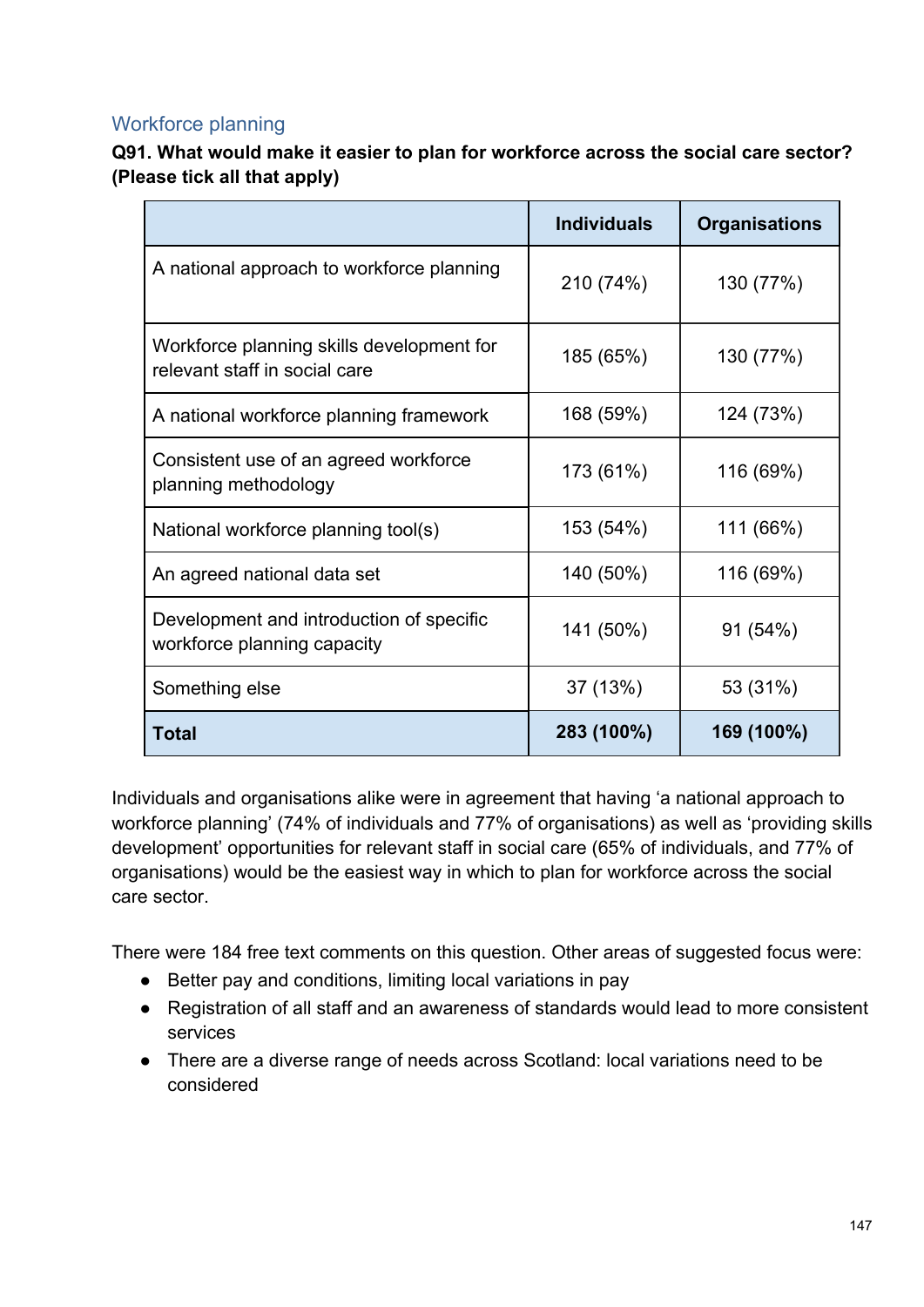In the open-ended responses to this question, there were mixed views on the relative advantages and disadvantages of a national versus a local approach. The need to take into account the requirements of rural and remote areas, including the Islands was also noted.

"Workforce planning within the front line social care workforce is very much influenced by local requirements and demands. It is difficult to see how this could be undertaken on a national basis" (West Lothian Council)

"It should be [the] same right across the country and the planning of delivery of this service will have adjustments for distance i.e. [in the] Highlands and Islands but the basic principles should apply" (Unpaid carer)

For some respondents, it was thought important to explore in greater detail the actual needs of the people accessing care and support and the actual care that is required before establishing a national structure. Other respondents noted the importance of a gender analysis, highlighting, for example, the circumstances of female social care workers in rural areas who may be reliant on public transport.

"The social care workforce and the settings they work in are not homogenous. Planning for and providing person-centred support requires flexibility, close knowledge of the supports being offered, the ability to match the skill sets needed for different support arrangements with the available staff who have those skills, and insight to any preferences that a supported person may have for who is part of their team. Doing this on a national scale across multiple locations and providers would be challenging." (Key and Community Lifestyles)

# Training and development

Currently, access to workforce development and the support offered to achieve qualifications and learning are variable. The responsibility for obtaining relevant qualifications for registration and continued employment lies with individual workers. With a projected shortfall of training provider capacity to meet the demand for qualifications required for social services registration over the next five years, NCS proposes setting training and development requirements that support both entry level staff and continuous professional development.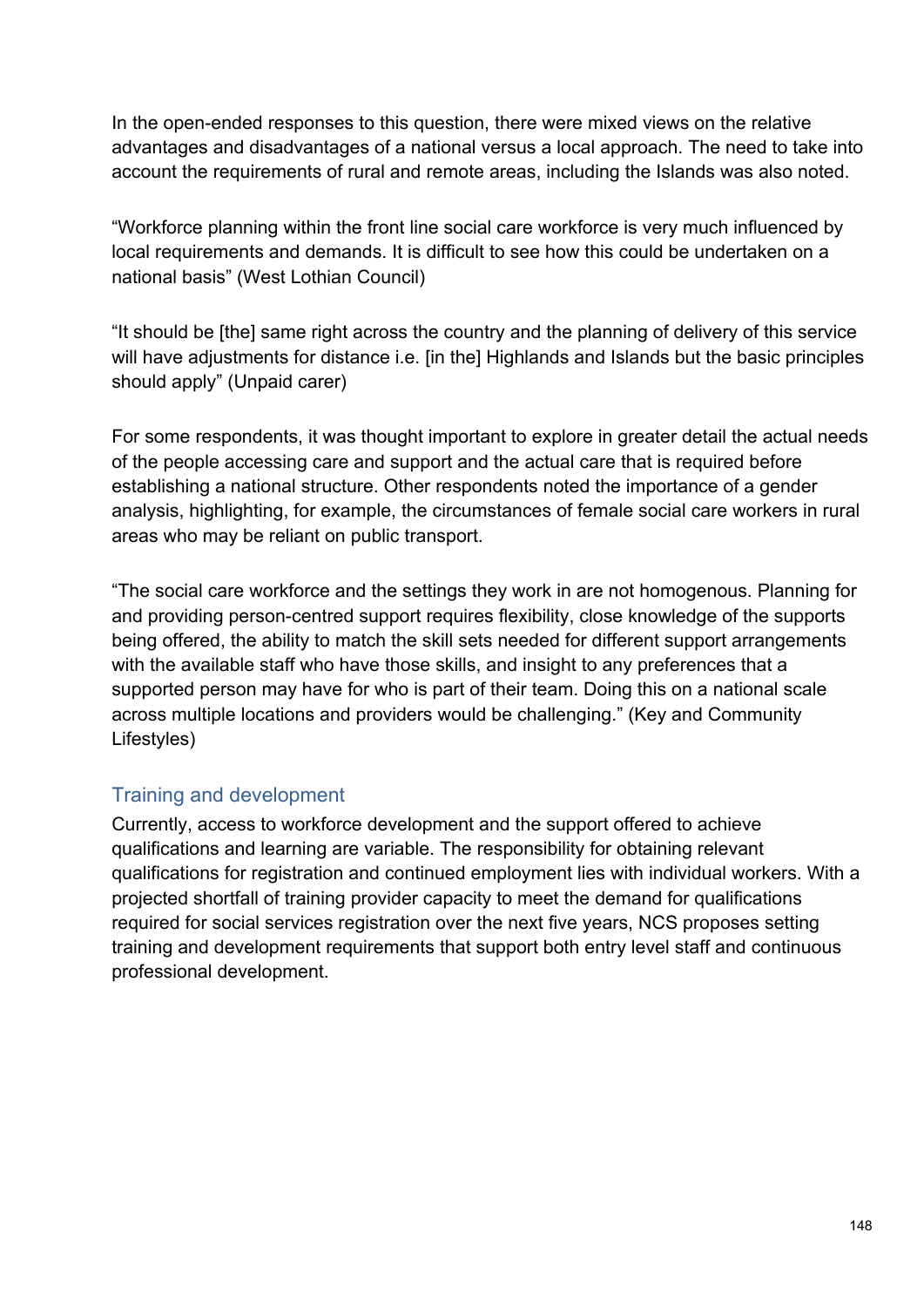**Q92a. Do you agree that the National Care Service should set training and development requirements for the social care workforce?**

|              | <b>Individuals</b> | <b>Organisations</b> |
|--------------|--------------------|----------------------|
| Yes          | 283 (87%)          | 162 (90%)            |
| <b>No</b>    | 41 (13%)           | 18 (10%)             |
| <b>Total</b> | 324 (100%)         | 180 (100%)           |

The majority of respondents, at Q92a agreed that the NCS should set training and development requirements for the social care workforce (283 out of the 324 (87%) individuals and 162 out of the 180 (90%) organisations who responded to this question).

Frontline care workers are more in favour of the proposal (106 out of the 113 respondents (94%)) than social workers (59 out of the 73 respondents (81%)).

When asked whether the NCS should set training and development requirements, the 317 respondents who responded to this question suggested:

- Training should be mandatory due to the many different areas that an individual worker can be responsible for
- It would develop appropriate skills and consistent quality of service/care, with greater consistency in training helping to improve standards
- It would help to build trust between partnerships and carers and their clients
- It would encourage recruitment and lead to confident, competent employees
- It would increase safety and the quality of care
- Training delivered bespoke to local issues is important as it can be variable depending on location

Social Work Scotland however stressed the importance of retaining some external responsibility for training and development:

"Regulators like the SSSC must retain responsibilities around training and development which precludes the NCS from having outright control." (Social Work Scotland)

The main reasons for this view given by Social Work Scotland are that: large parts of the 'social care' workforce are already under the regulatory umbrella of the SSSC; and there is a he need for regulators to remain independent of the delivery part of the system,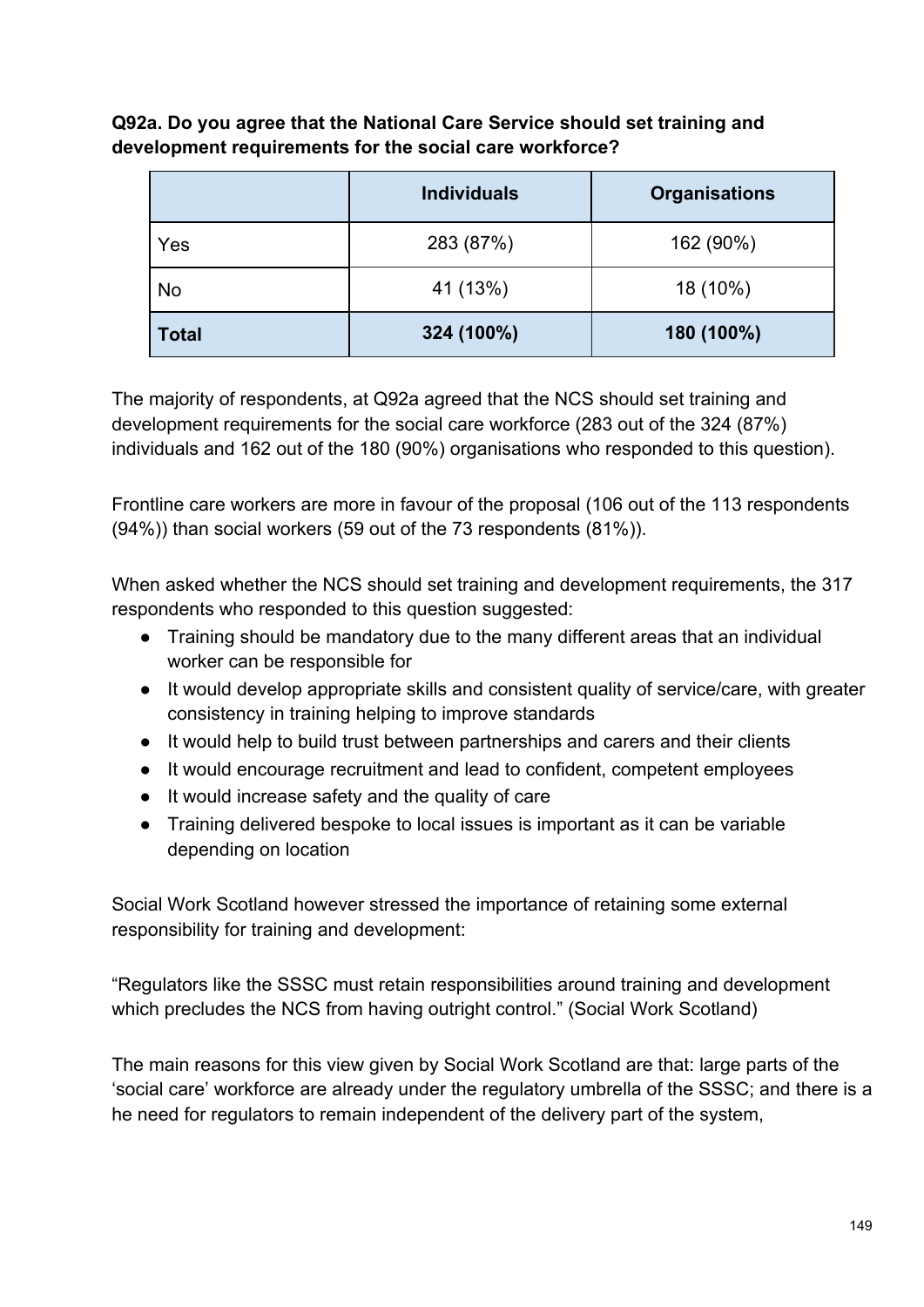Public Health Scotland highlighted the importance of training for unpaid carers as well:

"We believe that carers, paid or unpaid, should have access to proper training which allows them to support those they care for to ensure that they have the best quality of life. This must include the ability for them to engage with their local community and to take part in activities, including employment." (Public Health Scotland)

While the Equality and Human Rights Commission highlighted the need for leadership, culture change and investment in training and in the wider context of equality:

"We agree that training and development requirements should be revised and improved, especially in relation to equality. Better performance on equality and the Public Sector Equality Duty will require a combination of leadership, culture change, and investment in people and resources. The Scottish Government should therefore consider how training and development can be offered as part of a broader package of measures to support improved performance in relation to equality." (Equality and Human Rights Commission)

#### **Q93. Do you agree that the National Care Service should be able to provide and or secure the provision of training and development for the social care workforce?**

|              | <b>Individuals</b> | <b>Organisations</b> |
|--------------|--------------------|----------------------|
| Yes          | 301 (90%)          | 163 (88%)            |
| No           | 32 (10%)           | 22 (12%)             |
| <b>Total</b> | 333 (100%)         | 185 (100%)           |

There was also strong support at Q93 for the NCS providing and/or securing the provision of training and development for the social care workforce (301 out of the 333 (90%) individuals and 163 out of the 185 (88%)) organisations that responded to this question) agreed with this proposal.

Reasons given by those who disagreed with this approach tended to reference: the need for local or flexible solutions; the role of the SSSC, and the need to balance this with other statutory roles and responsibilities.

"No, because we do not want a monolithic social care sector. There needs to be a view as to what is mandatory and then services can add what they want to this. We also need to mindful that there is no verification system for training across the sector at present" (Individual respondent)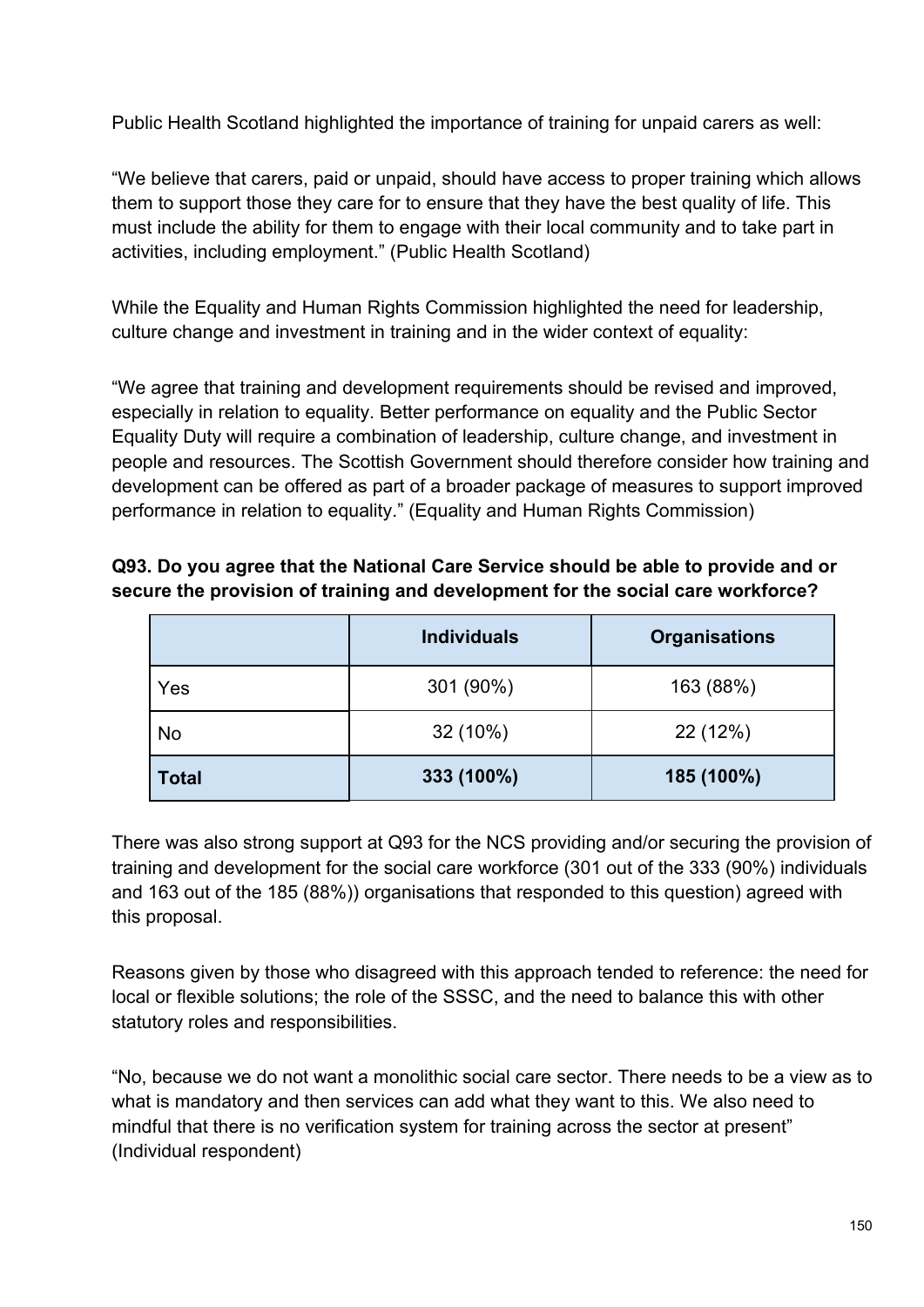"I would suggest that there needs to be clarity regarding the role and responsibility of the National Care Service versus a National Social Work Agency, and how this will fit with the current governing bodies (SSSC and Care Inspectorate)." (Individual respondent)

# Personal assistants

Respondents were asked to consider whether they agreed that all personal assistants (PAs) should be required to register centrally in the future (Q94a).

# **Q94a. Do you agree that all personal assistants should be required to register centrally moving forward?**

|              | <b>Individuals</b> | <b>Organisations</b> |
|--------------|--------------------|----------------------|
| Yes          | 272 (86%)          | 126 (88%)            |
| No           | 44 (14%)           | 18 (13%)             |
| <b>Total</b> | 316 (100%)         | 144 (100%)           |

The majority agreed that this should become a requirement with 87% (399 of the 461 respondents) to this question, in agreement. Overall, there were 279 responses to this question. Reasons provided by those in agreement included:

- It offers security and safeguarding of both the PA and the employer/vulnerable adult
- It ensures standards and pay are equal within the social care system
- It allows access to support and training for the PA
- It provides increased regulation and knowledge of the number of PAs and training record
- Protecting Vulnerable Group (PVG) checks should be a minimum requirement for PAs

For individuals, a higher proportion of frontline care workers (97 out of the 106 (92%) that responded to this question) as well as people in management of care services (94 out of the 101 (93%) respondents) agree that personal assistants should be centrally registered compared to people that receive, or have received, social care (42 out of the 55 (76%) respondents).

"This could work in a similar way to registered childminders in safeguarding vulnerable people. It would feel more professional and give the personal assistants value and self worth." (Person accessing care and support)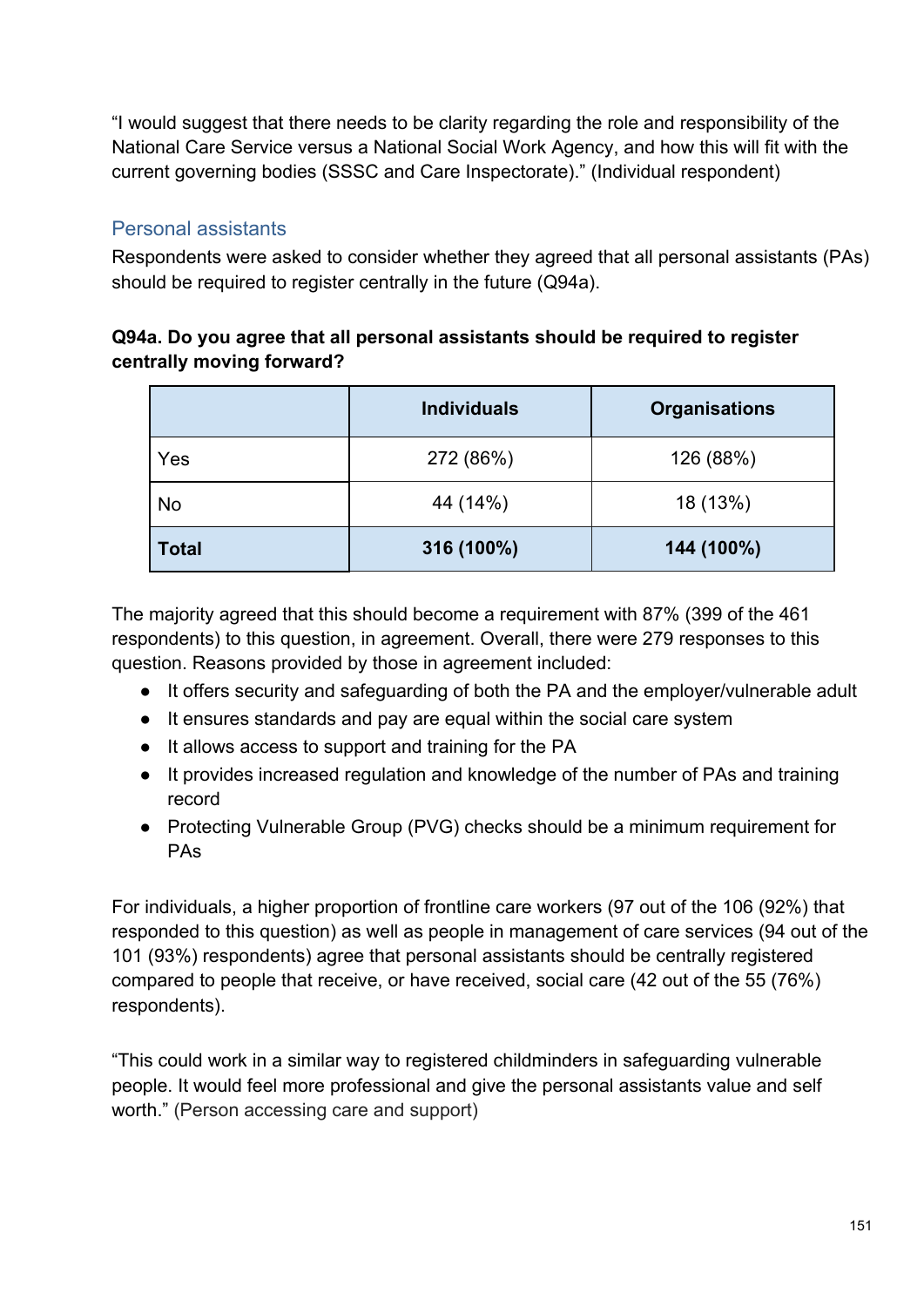"The levels of risk currently experienced by thousands of service users with a workforce that is unknown, unsupported and unscrutinised is unsustainable." (Dunfermline Advocacy)

There were a few concerns around registration relating to the nature of the workforce with some respondents highlighting the risk of undue bureaucracy and potential financial costs on low paid and perhaps unpaid workers.

Respondents to the Easy Read Q23 tended to agree that personal assistants should be required to register in one place (25 out of the 38 (66%) that responded to this question) with a proportion (12 out of the 38 respondents (32%)) having no preference.

#### **Q95. What types of additional support might be helpful to personal assistants and people considering employing personal assistants? (Please tick all that apply)**

|                                                                                                                                                                                                                          | <b>Individuals</b> | <b>Organisations</b> |
|--------------------------------------------------------------------------------------------------------------------------------------------------------------------------------------------------------------------------|--------------------|----------------------|
| Recognition of the personal assistant profession as<br>part of the social care workforce and for their voice to<br>be part of any eventual national forum to advise the<br>National Care Service on workforce priorities | 248 (81%)          | 109 (74%)            |
| National minimum employment standards for the<br>personal assistant employer                                                                                                                                             | 242 (79%)          | 124 (84%)            |
| Promotion of the profession of social care personal<br>assistants                                                                                                                                                        | 219 (72%)          | 106 (72%)            |
| The provision of resilient payroll services to support<br>the personal assistant's employer as part of their<br>Self-directed Support Option 1 package                                                                   | 217 (71%)          | 97 (66%)             |
| Regional Networks of banks matching personal<br>assistants and available work                                                                                                                                            | 210 (69%)          | 96 (65%)             |
| A free national self-directed support advice helpline                                                                                                                                                                    | 187 (61%)          | 95 (64%)             |
| Career progression pathway for personal assistants                                                                                                                                                                       | 176 (58%)          | 89 (60%)             |
| Other                                                                                                                                                                                                                    | 25 (8%)            | 42 (28%)             |
| <b>Total</b>                                                                                                                                                                                                             | 306 (100%)         | 148 (100%)           |

There was a high level of agreement in relation to the type of additional support which may be helpful to a personal assistant or someone considering employing one. The most helpful support overall was considered to be 'national minimum employment standards for the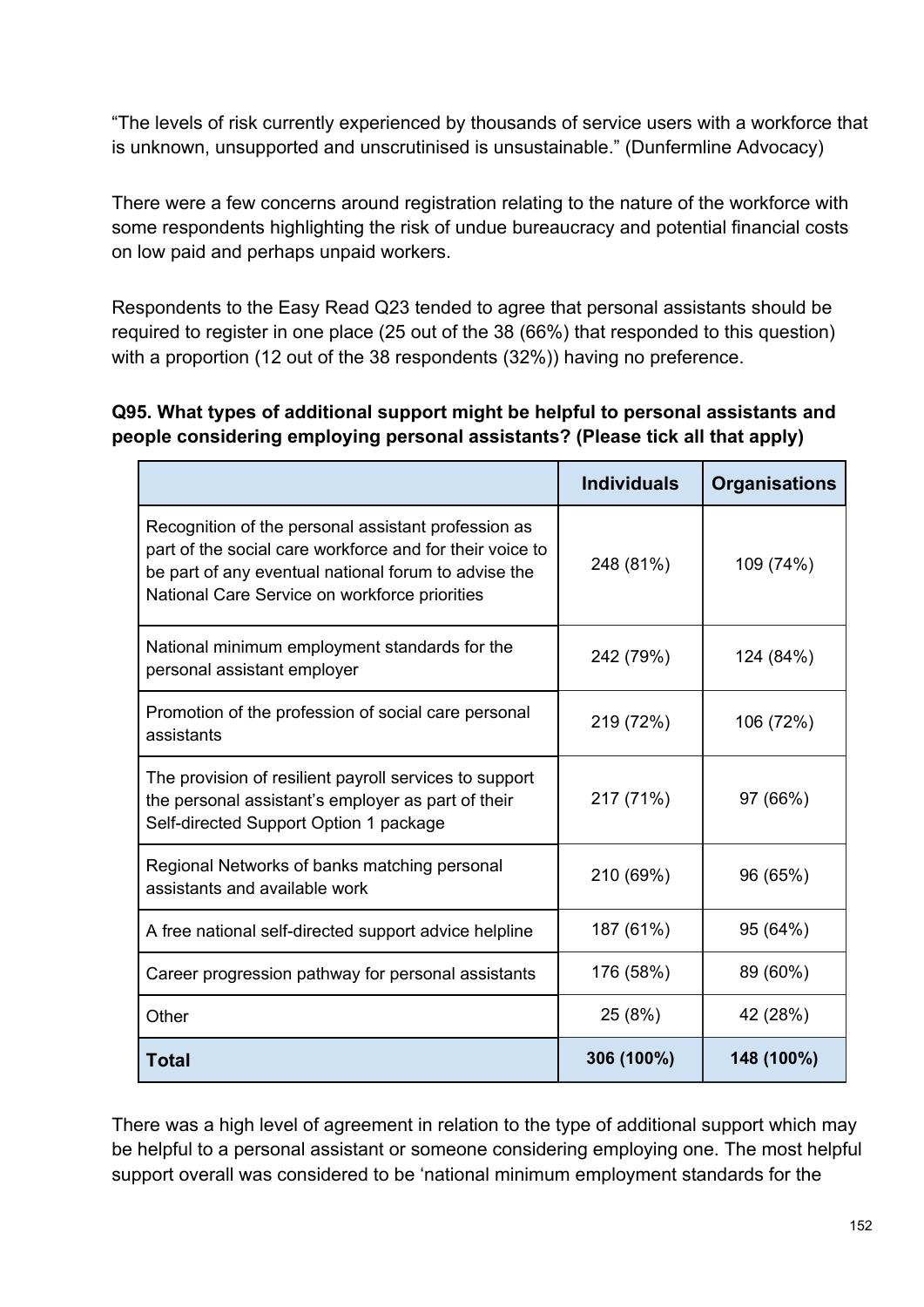personal assistant employer' (individuals, 79%, organisations 84%) as well as 'recognition of the personal assistant profession as part of the social care workforce and for their voice to be part of any eventual national forum to advise the National Care Service on workforce priorities'.

Organisations believed that a more structured framework would be beneficial in terms of availability of regional networks of 'bank' staff (65%), payroll services (66%) and career progression pathways (60%).

When Easy Read respondents were asked about other support that might be helpful for personal assistants and people wanting to employ personal assistants (Q24), the top rated answer was "a free national phone line about self-directed support advice" (27 out of 37 respondents (73%)) followed by ways to match employers with personal assistants who want work; and a recognition of personal assistants as part of the social care workforce (all selected by 25 out of 37 respondents (68%)).

## **Q96. Should personal assistants be able to access a range of training and development opportunities of which a minimum level would be mandatory?**

|              | <b>Individuals</b> | <b>Organisations</b> |
|--------------|--------------------|----------------------|
| Yes          | 280 (90%)          | 131 (89%)            |
| <b>No</b>    | $30(10\%)$         | 17 (12%)             |
| <b>Total</b> | 310 (100%)         | 148 (100%)           |

There was also very strong support from both individuals (280 out of the 310 (90%) that responded to this question) and organisations (131 out of the 148 (89%) respondents) in personal assistants being able to access a range of training and development opportunities, of which a minimum level would be mandatory (Q96).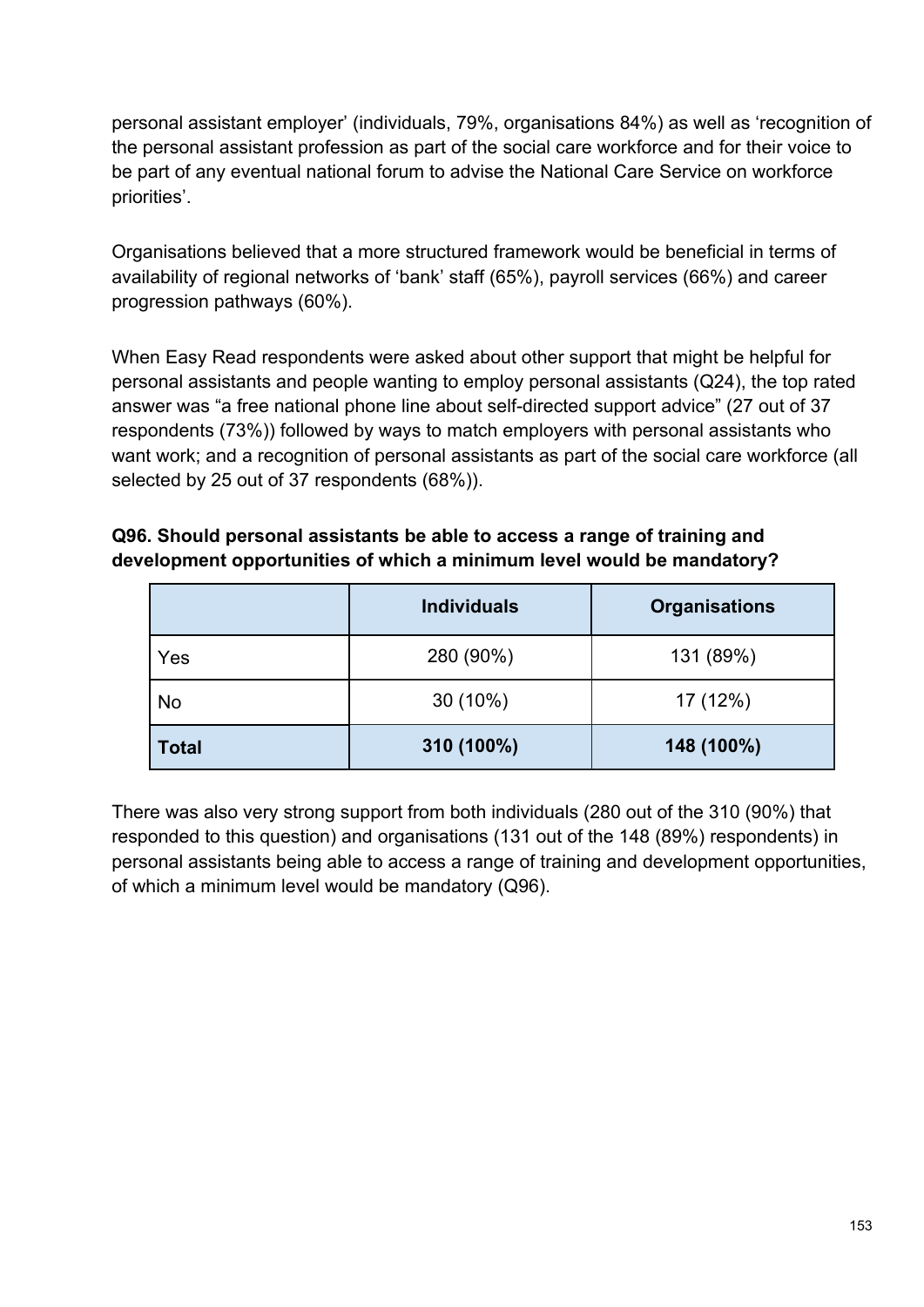# Appendix 1: Summary of engagement events

#### **Introduction**

This Appendix (Appendix 1) provides a brief summary of the 34 engagement events hosted and moderated by the Scottish Government.<sup>5</sup> It is based on notes of the events provided by the Scottish Government moderators at each event and is a summary of the opinions expressed at the events.

Please note that, given the wide range of issues raised, the points below are not exhaustive. It should also be noted that these points do not necessarily reflect the weight of opinion but rather a qualitative view of the meeting content as provided by the Scottish Government. The summaries also reflect the opinions voiced in the meetings and may not therefore reflect the views of the Scottish Government, or accurately represent the detailed ways in which health and social care are delivered.

#### **Improving care for people**

In relation to improving care, there was widespread agreement amongst respondents at the engagement events that a person-based approach, dignity and human rights should be at the core. There was a view amongst some participants that the system tends to "say no" as the default which risked a loss of dignity for people in the system. There was also a general view that clients find it difficult to navigate the system and there is a need to improve communication.

Overall, and as noted in the main body of this report, there is a clear view that there is currently a postcode lottery across Scotland in terms of access and provision of support and services. There was a particular concern amongst participants from the Scottish Islands about the impact of the proposed NCS on their communities and especially the economic and demographic profile of the Islands. There were also some concerns amongst some participants that a top down structure would not permit localised decision-making.

It was generally agreed there is a need to consider the needs of unpaid carers, and their health and wellbeing. Many are not aware that they are also entitled to Self Directed Support. It was said that social workers do not always make people aware of all the Self Directed Support (SDS) options and there is a perceived lack of training around SDS in health and social care overall. It was thought that communication could be improved amongst all aspects of care so that people can access the entitlements which they are due. It was noted that some people with no friends or family "fall through the net".

<sup>&</sup>lt;sup>5</sup> In the majority of cases, there is no indication of the number or type of participants in the meeting or of the extent to which the comments were endorsed by the group. Please therefore treat this summary of findings as indicative only.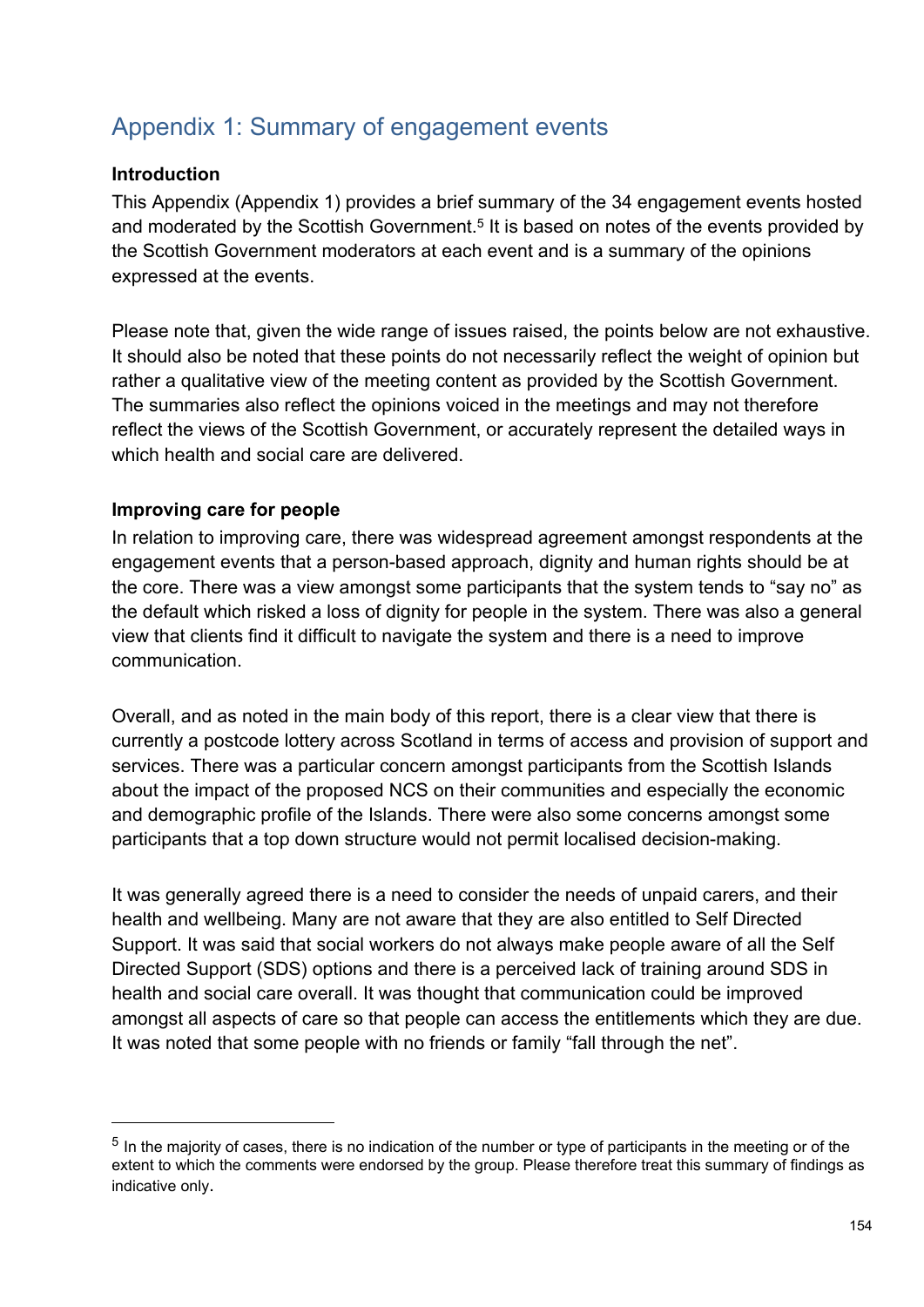Mention was made of the local structures of provision, with education sometimes sitting with social care or alone, dependent on the local authority. Some services have not restarted since the lock downs. It was suggested that there is far less support than there was prepandemic with comments to the effect that throughout the pandemic, people have lost their social care packages and they are not being reinstated.

#### **Self-directed support (SDS)**

It was noted that SDS is at the heart of social care and should continue to be so under any new arrangements. There was an acknowledgement that people's networks and circumstances can also influence need - it is not just about their condition but also the wider context. There was a clear view that the system of assessment should be separate from finances, and assessments should be carried out in collaboration with the person accessing care and support. Removing eligibility criteria would allow a four point model that starts with the individual. Some thought that the SDS standard is not working at present. It was noted that people accessing care and support do not know what the standards are and that it can take 18 months to process an SDS.

There was a question around standards and reporting when people pass through different types of care, i.e. from local authority to private providers, where staff are working to different processes and working arrangements.

There was some discussion around the quality of care for those with dementia. It was said that currently those with terminal illnesses can receive a fully funded package of care while a person accessing care and support with dementia using Self Directed Support is required to make financial contributions to their care.

#### **Right to breaks**

In general, it was widely recognised that "it is a huge job to care for somebody and it is important that carers get breaks". Across the groups that addressed this subject, there was agreement that there is a lack of local based and flexible respite care.

#### **Complaints process**

There was a view across some of the meetings that the complaints process was quite "defensive" and that the terminology surrounding the processes could be improved. It was thought that the complaints procedure is not always understandable or easy to navigate for many people who use social care. It was said that everyone should have the right to raise a complaint, regardless of cognitive ability. As a result, there was a view that people need access to advocacy to support them in the complaints process.

Technology and data (including a National Care Record)

There was a general agreement that there is now an opportunity to make data sharing arrangements around care more seamless, safer, efficient and pragmatic. It was recognised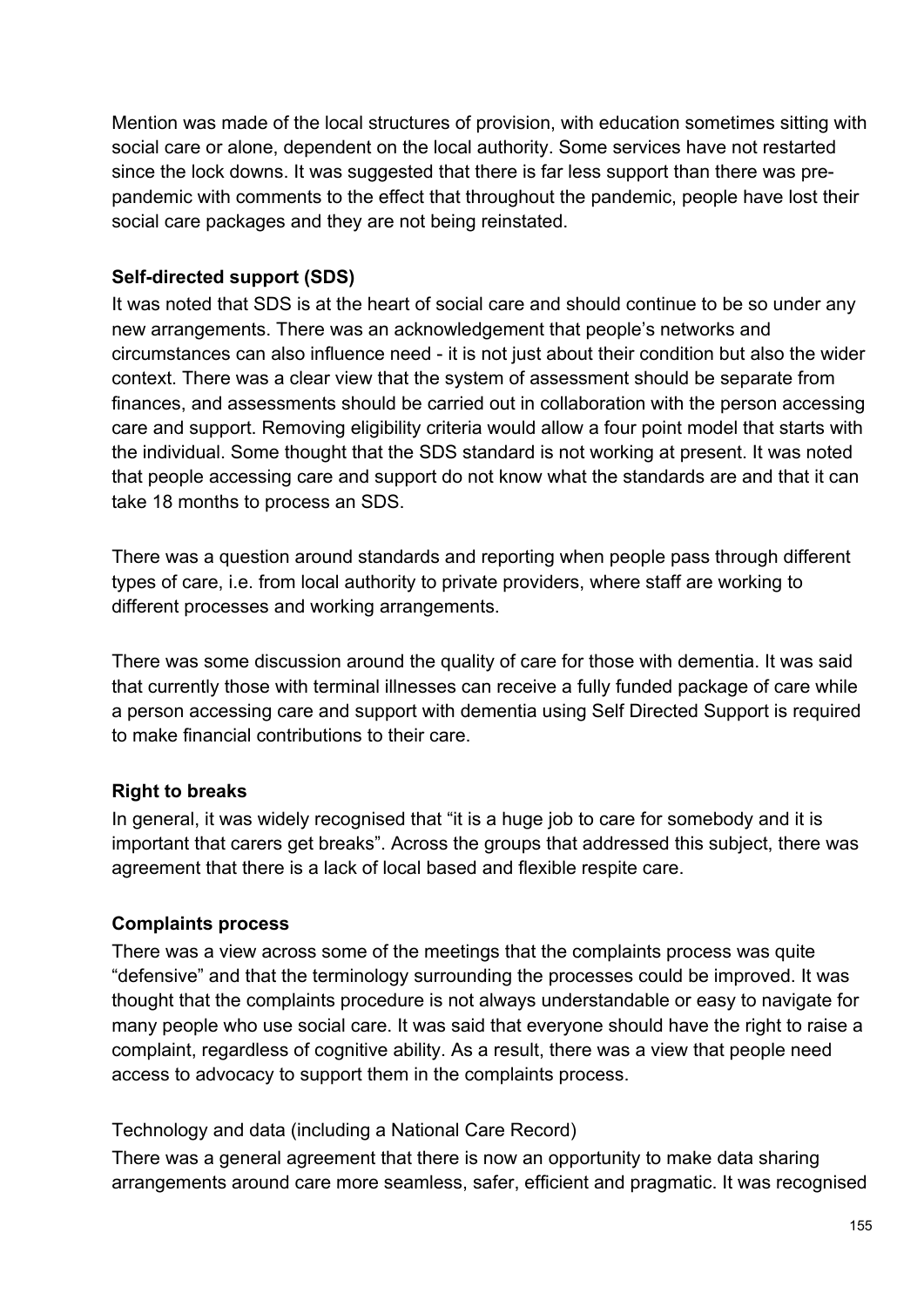that at the moment there are too many separate assessments for individual people accessing care and support and that there is a need for IT systems that "speak to each other" to allow information to be available at the point of care. There was a general consensus that integrated IT would save a great deal of time and allow health and social care staff to focus on helping and supporting people accessing care and support. Data and systems need to work together to save people re-telling their needs to different services. There was a general agreement that a National Care Record would be important.

Some participants suggested that personal records should also encompass NHS records. Issues around confidentiality and data security and how sensitive information would be shared were also raised.

#### **A National Care Service**

There was a general recognition in the engagement events of the need for change, but participants did voice concerns about disruption caused by restructuring and whether improvements could be made within the existing system. There was also caution around the level of detail provided around the reforms and some concerns that more information was required. Some participants stated that there is a need to be clear about the problem that needs to be solved in order to offer a clear strategic response. It was also thought that a phased approach to the construction of the NCS is needed. Some participants also noted that the progress made on integration should not be lost in this reform.

Accountability and responsibilities were key concerns with many participants noting the need for clarity around lines of responsibility. There was a view that the NCS needs to be responsive to local priorities and circumstances. Many highlighted that "one size fits all" will not work. The need to learn from Police Scotland was mentioned in several meetings. Some suggested that Police Scotland demonstrated the benefits of having a national approach to IT, Governance and infrastructure, terms and conditions and pay scales for staff with some tweaks to policies and procedures to fit local needs.

Funding the new system was also raised as an issue, with some seeking clarity on how the new service would be resourced. Participants welcomed the fact that care will be considered on the basis of need and not budget. Some participants commented that finance drives what actually happens on the ground regarding values and delivery. Despite the challenges and the complexity, it was said that this is why many thousands of disabled people feel strongly a National Care Service is needed. It was also noted in this regard that prevention is preferable to crisis care management.

Some commented that demand currently outstrips supply and unless this gap is addressed, the new structures are a "moot point". Many participants noted that budgets were already stretched and that social care had experienced reductions in funding over a number of years. It was noted that person-centred support usually costs more than standard block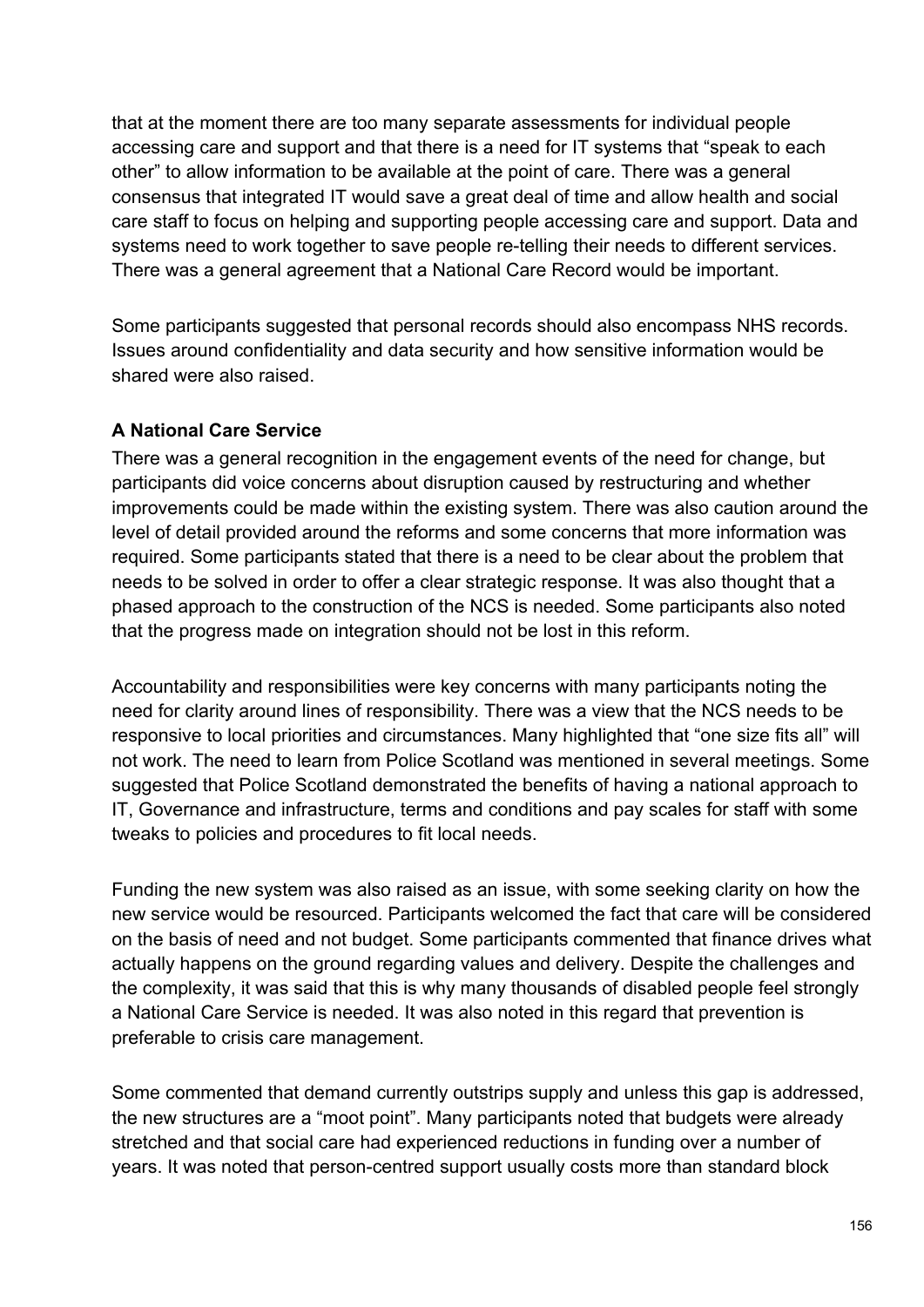funded services and that there is a lack of respite care in Scotland. Several participants noted that there is "never a debate about affordability in the NHS".

It was also suggested that resourcing is missing from the consultation. When the legislation goes through, it will need a financial schedule. It was suggested that resourcing needs to be quantified to make the proposals credible. There was also a need identified to look at population projections for older age groups and changing demographics in general. Staff pay, and recruitment and retention were also raised in the context of funding for the new system.

Other comments related to the need for cooperation between NHS and NCS and that, at the same time, the Scottish Government should ensure the social model approach is protected and there is not a move back to a medical model. It was thought that the interface with the NHS will be a challenge for the NCS, given its more medical model.

Parity between health and social care was raised as an issue: it was stated that currently there are "power dynamics between them"; there was a sense that both sides feel that they will be subsumed especially if children's and justice services are included. Some respondents suggested that clear and strong leadership across the workforce would remove some of the barriers to cultural change and avoid competing with conflicting organisational interests. There was also a clear view in many of the meetings that people with lived experience of social care need to be part of the design and delivery of the NCS.

It was noted that the social care needs of young people are often overlooked and that there is a need to revisit what social care means to different groups. It was also mentioned that a missing piece is education: some suggested it needs to be connected with young carers and children with additional support needs.

There was also a strong view from meetings with the Scottish Islands that the proposed NCS would not meet their needs and would have a detrimental impact on the economic and demographic profile of the islands. Other respondents also noted the importance of responding to local needs.

Some participants across the meetings thought that the system did not need disruption at the current time. It was thought that the proposed changes were likely to be disruptive and unsettling to many people, and may have a negative effect on people's support and care. The opinion was that thought must also be given to social care staff who are "tired and worn out", with "no end in sight" from ongoing pressures from the pandemic and Brexit, amongst other things. The system requires a cultural shift with staff an important part of this; 'The People's Service'.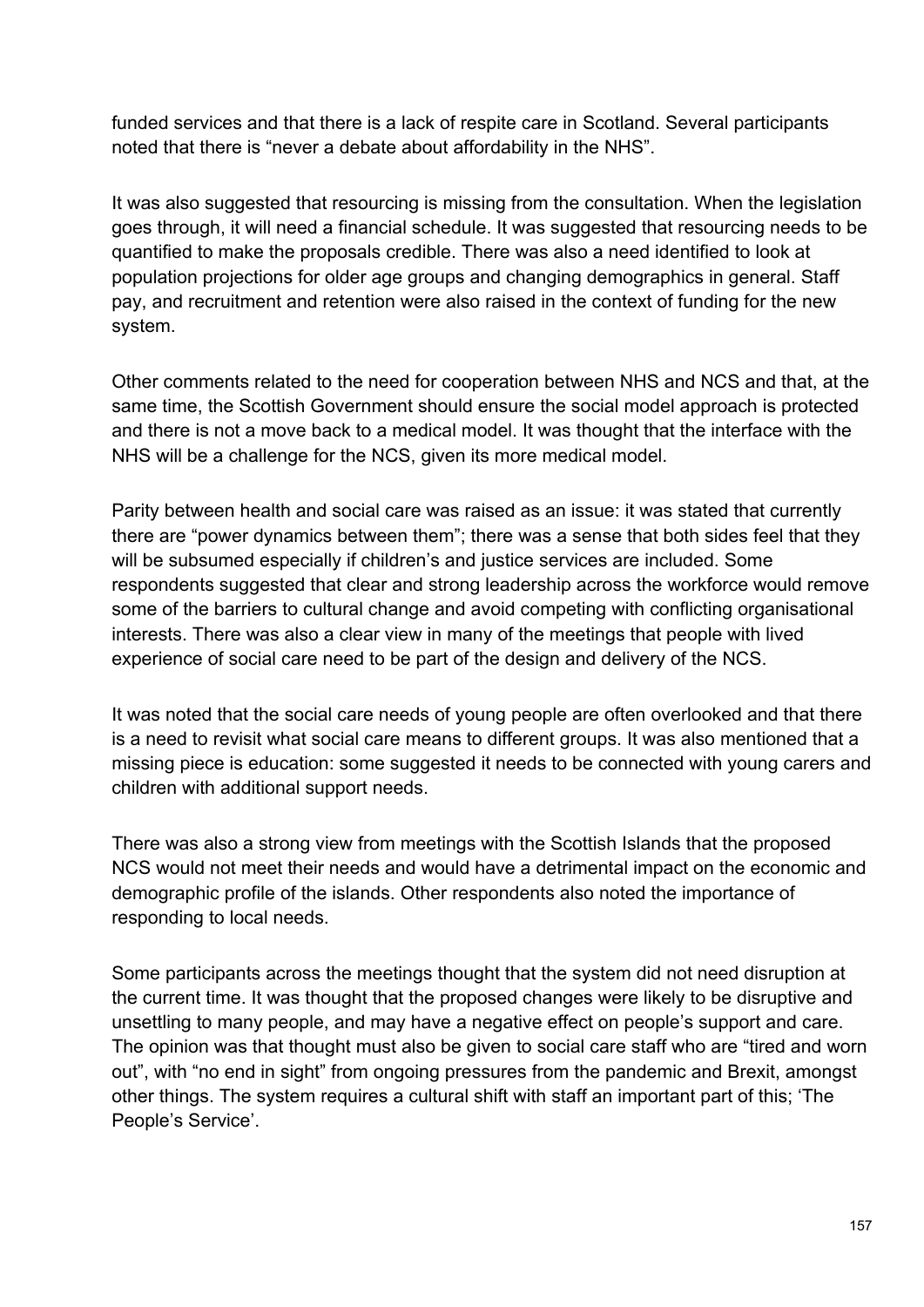Concerns were raised with regards to additional bureaucracy and "empire building" and it was suggested by some that more evidence was needed to demonstrate the case for change, highlighting the role of the Health and Social Care Partnerships during the pandemic.

Others thought that the NCS proposals were not addressing all the issues in the system. It was suggested that an NCS will still have separate providers of care and may not address any performance issues and differences in funding across sectors. Some thought the proposals will not change the way care is provided. It was noted that if there is a move towards a more regional approach, it may cause further problems with the interface with the NHS.

Overall, it was thought that it is important that the Government takes due time to consider the proposals and does not rush the process. Some stated that the focus should be on ensuring the structure is fit for purpose and does not become a "big white elephant" that needs reform in ten years time.

#### **Lived experience**

The importance of including people with lived experience in design, implementation and day-to-day decision-making was emphasised throughout the engagement events. This should include involvement at the earliest stages and the participation of people with lived experience should be facilitated and be meaningful (ie with voting rights etc). "Critical friends are very helpful to challenge what is happening in the system, particularly those who have lived experience". Overall, there was a clear view that the new structure and services should be person-centred.

#### **Scope of the National Care Service**

There was a general and recurring theme in several engagement events that there is a lack of clarity and detail for people trying to get a sense of what the proposals mean in reality. Participants asked whether there would be further consultations and opportunities to shape things going forward. It was also stated that co-design with people with lived experience will be important (as noted above).

Some participants noted that there is a significant element of "undercutting" local authority input in the provision of services and highlighted that "one size doesn't fit all". Some also commented that here is very little mention of the CSWO role in the consultation document despite their specific statutory role in relation to social work and social care.

It was also thought that more information was required about the basis and logic for including children and families, justice services etc. in the scope of the NCS and how that will improve the current service. Some stated that more background around the proposals to what was originally an Adult Services Review would be welcome.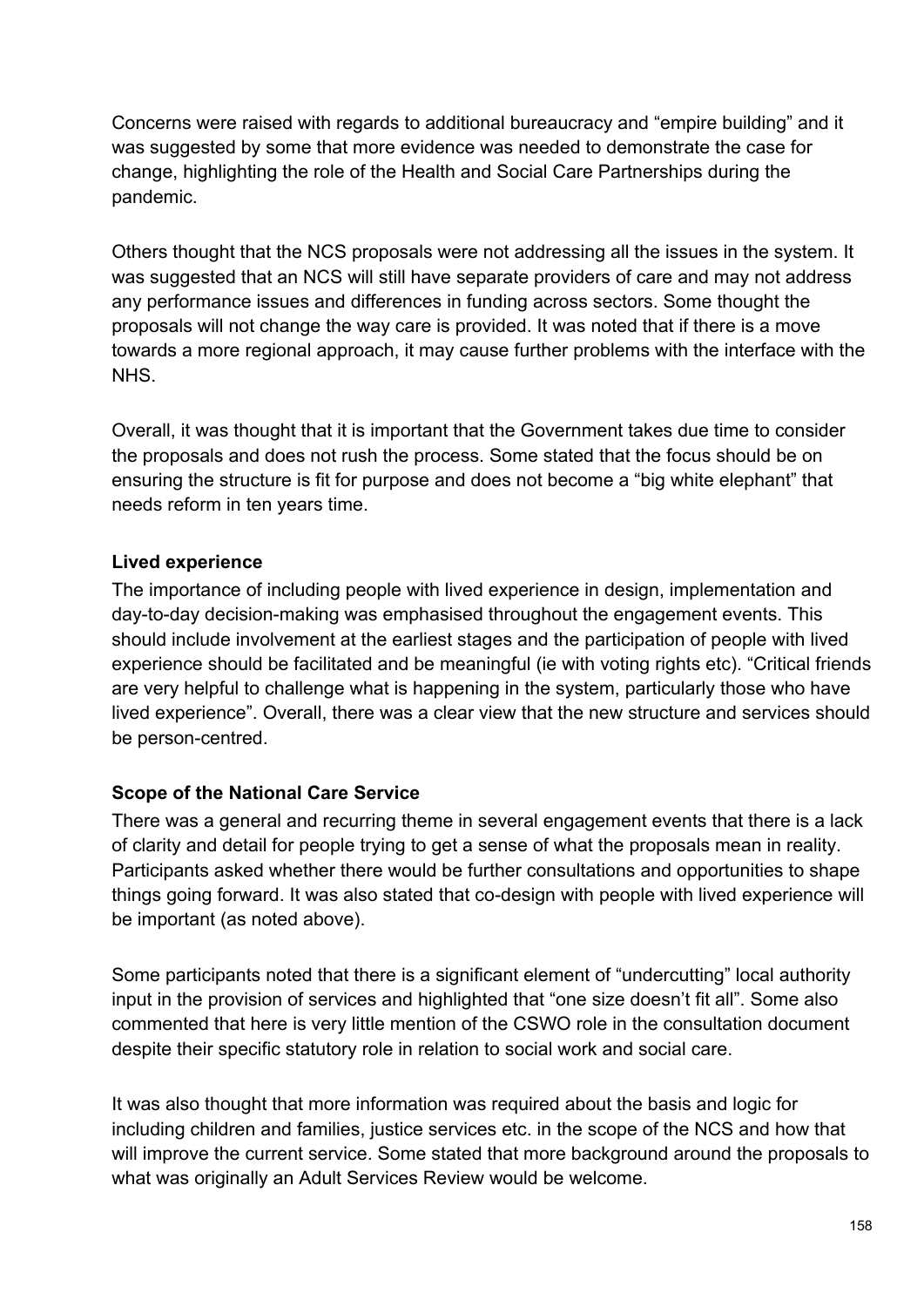It was noted that structural change does not always make a difference to the provision and quality of service, with several participants noting that implementation will be key.

Some suggested that an oversight body across the country with a remit including terms and conditions, training, and improvement and so on would be welcome. There were comments that this has been needed for some time but a question arose about the future role of the Scottish Social Services Council. It was thought that an increase in training around supporting complexity will increase the availability of complex support across all council areas. Some suggested that pooling training resources, identifying training needs and ensuring training services are properly evaluated and providing adequate training may make a positive difference in this area.

Specific elements of the scope of the NCS are considered below.

#### **Children's services**

Some participants stated that there is a need to address the transition between children's and adult services and there were also some concerns about the unmet needs in children under 18 years of age. There was a view that if children's and justice (and other elements) are not included, the focus and investment in improvement and workforce capacity risks being skewed toward those services which are in the NCS. The focus on social care would therefore be weighed towards the elderly.

There was also a question around the role of The Promise in relation to the proposed NCS. It was thought that, given the wide-ranging remit of the Promise and the fact that it is at an early stage, there may be a possibility that it is diluted or lost as this new and much larger agenda takes precedence.

Several respondents noted the need to consider education services being linked to health and care for children and young people with disabilities.

There were a lot of questions raised with regards to children's services and its inclusion in the NCS. Questions were raised with regards to there being scope to complete an additional review beyond this consultation period into the advisability or not of including children's services.

Participants asked what can be learnt from the current integration, or not, of children's services within IJBs? It was noted that education is often joint funders of children's residential places and sole funders for day placements at schools that are more specialised and so participants were interested to hear the views of education stakeholders on the proposals. Some thought that children's services should be incorporated into the NCS but that there was a need to think about the relationship with education and housing so that the links between these services do not break.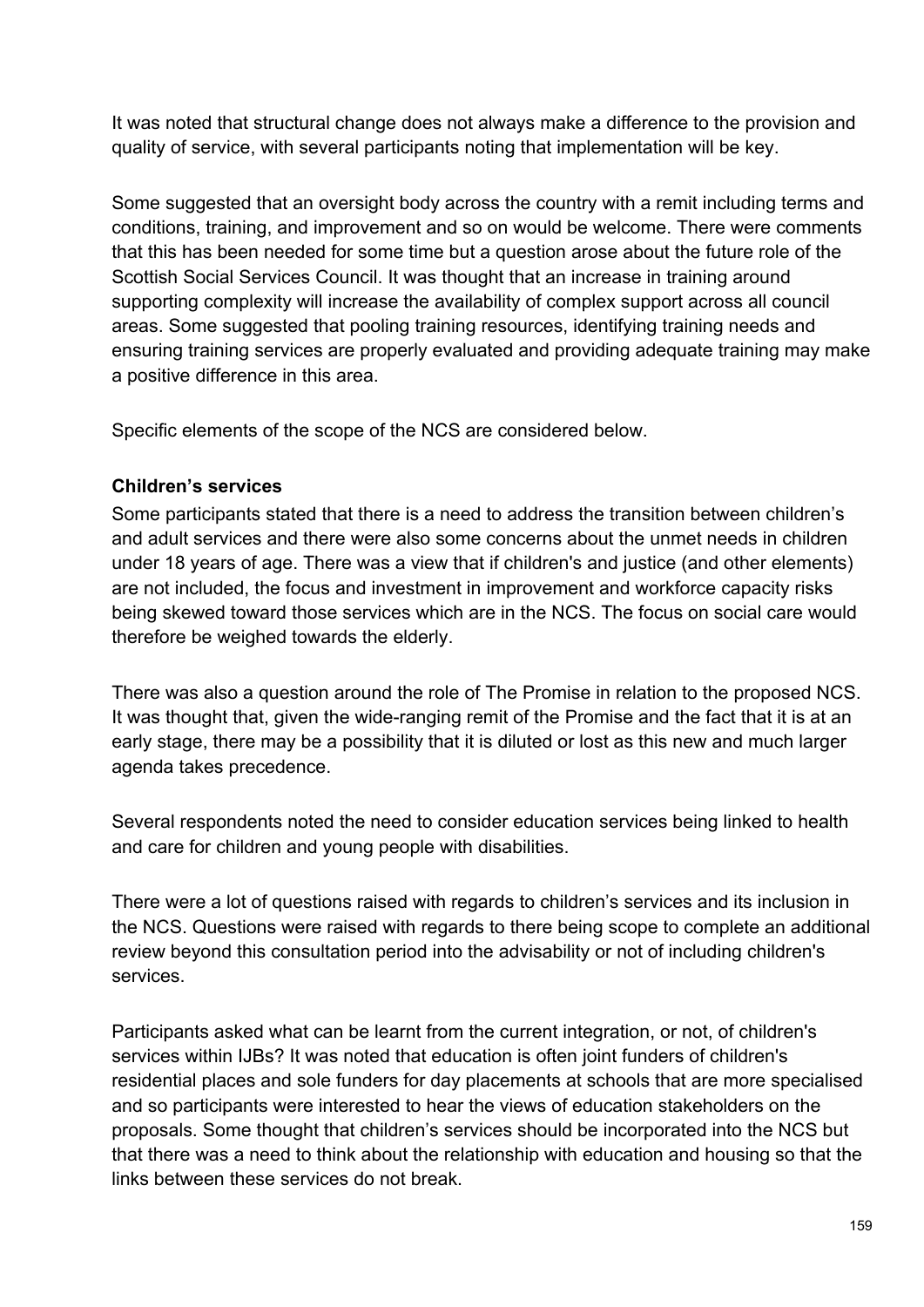There was also a view that if these proposals are person-centred then a more holistic care service must include both education services from nursery to secondary level and recognise the part that housing plays in an individual's lived experience.

#### **Healthcare**

When it came to healthcare, it was thought that the patient journey has to be seamless and holistic. It was felt that unless the acute sector was involved there would always be problems and people would feel left out.

An area of concern was with the perceived lack of content with regards to mental health within the consultation, with no reference to the UN Convention on the Rights of the Child or disability or independent Advocacy for those with mental health needs. It was also noted that Mental Health and Addiction services are not dealt with well currently. It was thought that those who receive treatment are dehumanised and have little say in their treatment. It was thought that third sector involvement has assisted in this, and people are treated more on a human level in these settings.

Another contentious area was with regards to hospital discharge in the consultation, which is a significant issue that could become dominant, with social care suffering because of that.

It was noted that there is no reference in the consultation on where health improvement would sit in the news structure. There was a suggestion that it needs wider context in terms of public health and where PH in Scotland has gone. The NCS should avoid the imbalance of power in the NHS. It should not be about replicating the NHS.

# **Alcohol and drugs**

A common theme that came up throughout the engagement events was that of personcentred services. It was thought that at the minute, it was substance-centred instead of person-centred services – this needs to change and people need to be at the heart of these services. As noted above, in the discussion on healthcare, it was stated that mental health and addiction services are not dealt with well currently.

Alcohol and drugs services should be integrated as part of a whole system approach. Some stated that separating them out "is not progress". It was also noted that many children are in families where there are drug and alcohol problems which may also escalate the need for justice social work if these problems result in offending behaviours.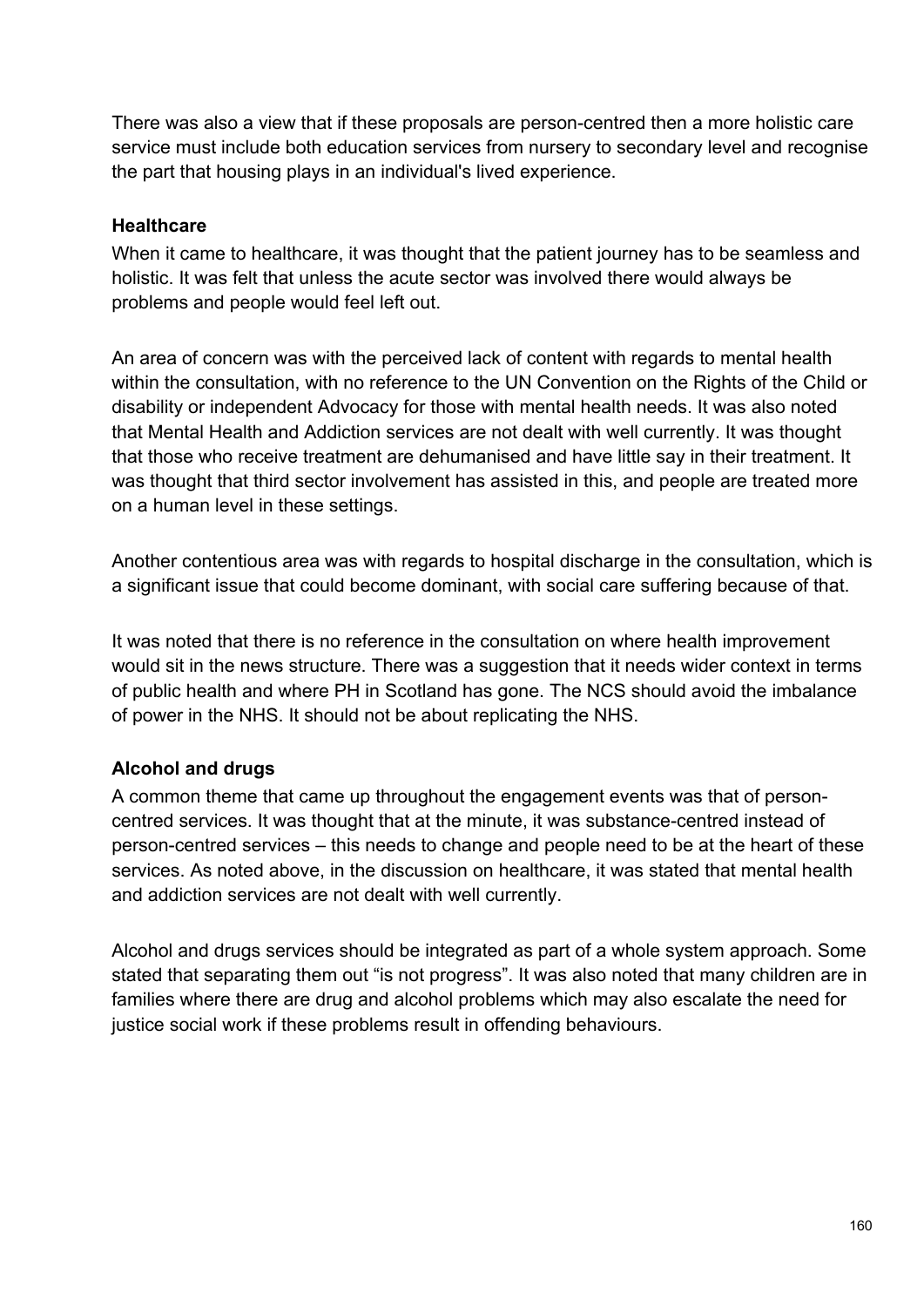#### **Justice**

It was thought that there is a lack of information and detail of how justice social work (JSW) would look within a wider service, including how the legislation would change. Links to sentencing and policing, which are distinct and separate from other parts of social work and social care, were noted including the fact that individuals are mandated to work with JSW. Potential tension between care and justice aspects is a factor to consider.

It was agreed that social work is a whole system activity: it needs to be maintained as an integrated service. It needs to include the children's and justice sector in what is now part of proposals. As in other areas of the consultation, it was challenged as to how to ensure lived experience across the whole system is properly involved. There is a risk that youth justice gets lost if justice gets drawn into the NCS and children's services stay outside. The consultation does not cover the complexity of the system and youth justice is a good example of this.

It was noted that people in prison require a high level of support. Adult support services within prisons are hard to access which is not an effective support system. It was noted that social care is not just delivered within prisons. Prison Visitor Centres are an important interface between prisoners, their families and the statutory social work services. As above, it was reiterated that criminal justice and mental health are strongly linked for a majority of individuals, services must be linked to prison services and other areas including housing.

Some expressed a view that maintaining JSW professional identity is important. Concern was raised about JSW becoming a small part of NCS and a consequent erosion of professional identity. Professional autonomy and trust in the profession was thought to be a really important point.

Concerns were raised about potential loss of ring-fenced funding if JSW was part of NCS and the ability of JSW to operate in a wider NCS if funding is not protected. It was also acknowledged that ring-fenced funding can at times limit leverage of additional funding.

Some thought that the risks associated with JSW services meant it would be better to allow adult services to transition first, and then take the learnings on board before integrating JSW. However, others felt it would be better for JSW to be involved from the outset to have a say in its development.

#### **Reformed Integration Joint Boards**

There were various concerns raised in relation to the concept of the reformed Integration Joint Boards (IJB). IJBs report to a central point. Some thought that quite a lot of the proposals could be within scope of existing organisations, and do not need the creation of a new body. There is a need to explore current arrangements and see what is possible to deliver within that rather than seek to resolve issues in new arrangements.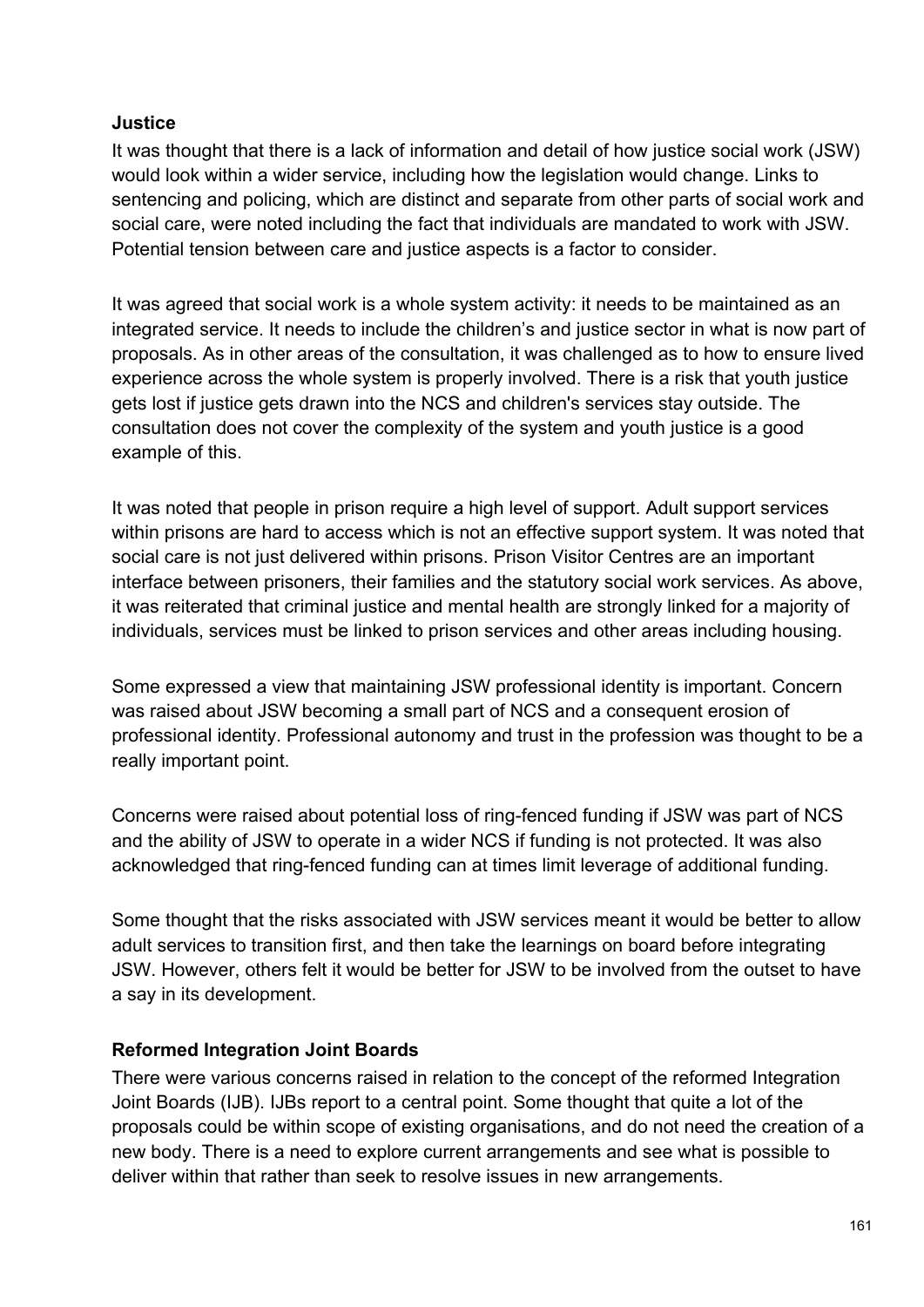There were some concerns that social care is an inverted pyramid and that the IJBs will create more bureaucracy. Inhibitors for IJBs to work effectively are the levels of funding and control in hands of Chief Officers. Many questions were raised on these issues:

Would a shift to the new Boards make governance more effective?

- In relation to the relationship with acute services: a helpful aspiration of IJBs has been to have influence over acute care delivery – how will the proposals affect this?
- How will the new boards connect to existing structures e.g. housing, education, community planning? It was noted that IJBs are connected to a much broader system.
- With all members having voting rights how will representatives act effectively as advocates for their sector when having to take accountability for decisions?

Overall, there was agreement that there is a definite need for change but there is a fear that the new structure will not solve the perceived current core issue of poor joint working between LAs and health boards.

# **Voting and board membership**

The subject of voting and board membership of IJBs raised many questions as to how best to position this. It was suggested that what is required is a countrywide governance system, as the experience of many participants is that the voting system on IJBs blocks free voting as the membership frequently votes on political lines. The system should be reformed so that political interference is no longer an issue. Public and third sector representatives do not have a vote on IJBs currently. Will the third sector have membership on the boards and, if so, how do we decide who should be represented?

There is a need for caution about differences in roles currently. Some have votes and others do not. It was thought by some that members should feed-in in another way rather than sitting on the board and being accountable. It was also thought that Boards must be more transparent about how people "get a seat at the table".

There is a balance needed but "a lot to think about" in terms of how best to represent all on the Boards. It was suggested less breadth of representation is not desirable but more information on whether CHSCBs will include some/all/how much of health and social care services is needed. This would mean that consideration needs to be given to the extent to which elected members should be involved as they are democratically elected and represent the community.

It was reiterated that people with lived experience should be included in an open and transparent manner and front line staff and people accessing care and support need to be part of the new Boards. It was also thought that non-voting members "currently feel like they are a token gesture" i.e. their inclusion looks good but they have no influence on final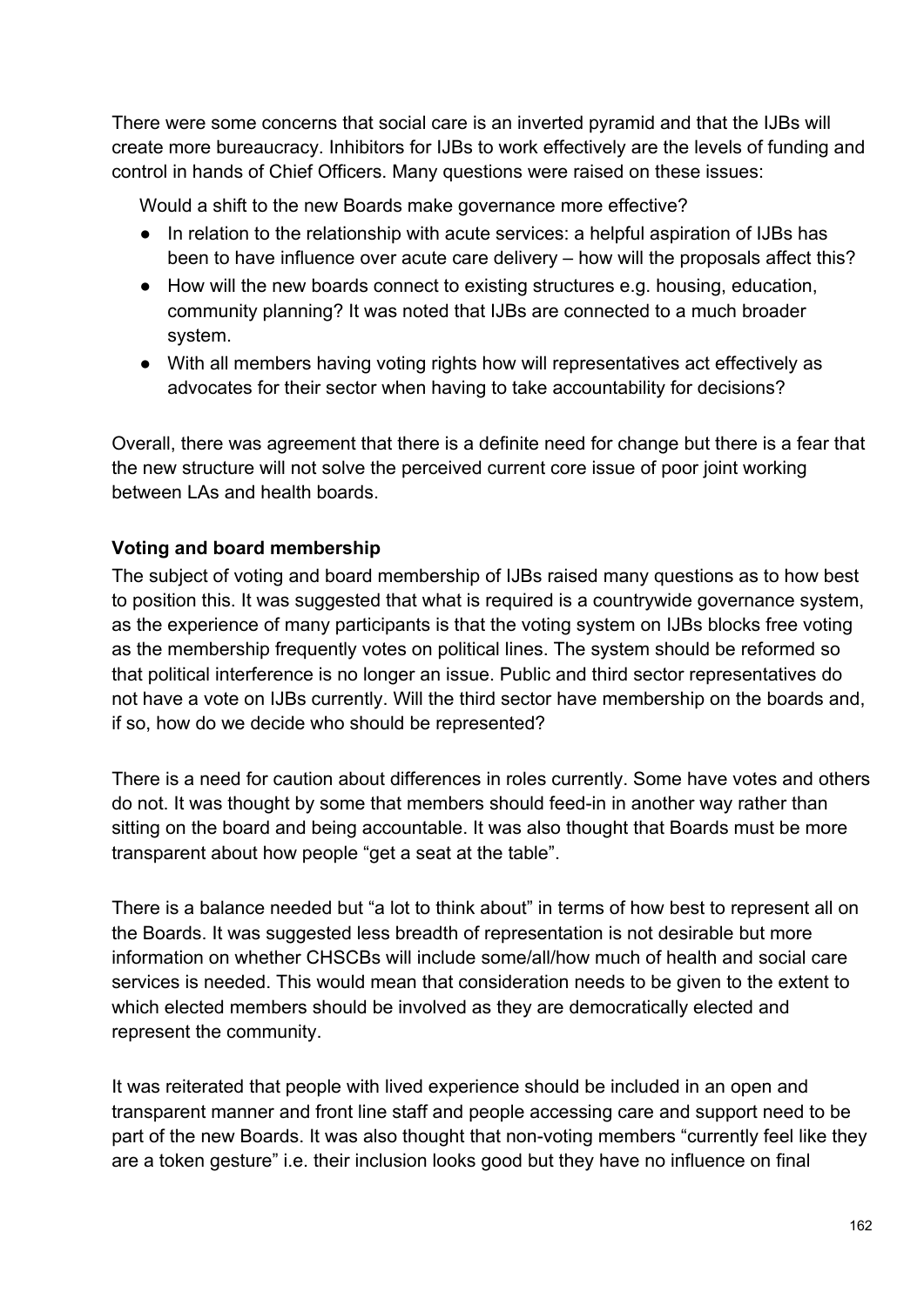decisions. There was a concern that the involvement of those with lived experience can end up being inaccessible and tokenistic.

There is also the risk that equal votes means that the needs of the majority are addressed, but the needs of the more complex cases do not get the attention, support and service needed. There was a fear that the professionals and support organisations with the knowledge would be voted down. There were also concerns about local accountability if the role of the local authority is diminished

#### **Commissioning of services**

There were a range of issues raised in relation to commissioning of care:

- How can Scotland aim for high-value, outcome-based commissioning?
- The balance between budgets and meeting needs
- It is difficult to have flexibility because of the procurement rules
- Commissioners need training and many don't use the Light Touch Regime
- How can the third sector be meaningfully involved in commissioning and service design and procurement?
- Commissioning cannot be separated from other streams, including Fair Work. There needs to be a commitment to a cessation of hourly-based non-committal and parity of esteem.
- If the profitability of providing services is taken away by the NCS, who will plug the gap if providing services is no longer profitable for the private sector?
- Scotland Excel: there are issues with Scot Excel frameworks and frameworks in general – they are generic and so force bidding against unknowns. In discussions with LA commissioning and procurement officers cost is the dominant topic and quality often feels like an afterthought
- Profit appears in the GP model: it is not as simple as profit is bad. Commissioning for case-load work well in community nursing. Weighted capitation works well at a local level.
- It is difficult to commission for a group service but some things have to be done that way - advice lines etc. only work if they're funded as a resource for the whole community. The current model supports crisis but not low-level needs that are not crisis and that are not necessarily very visible. Outcomes-focused commissioning sounds good but it is difficult to "put a pound sign on that". Aberdeenshire Council is an example of some good work.
- The key thing is getting the balance right for local and national commissioning. National commission freeing up people, knowing what to do nationally and how much to leave locally.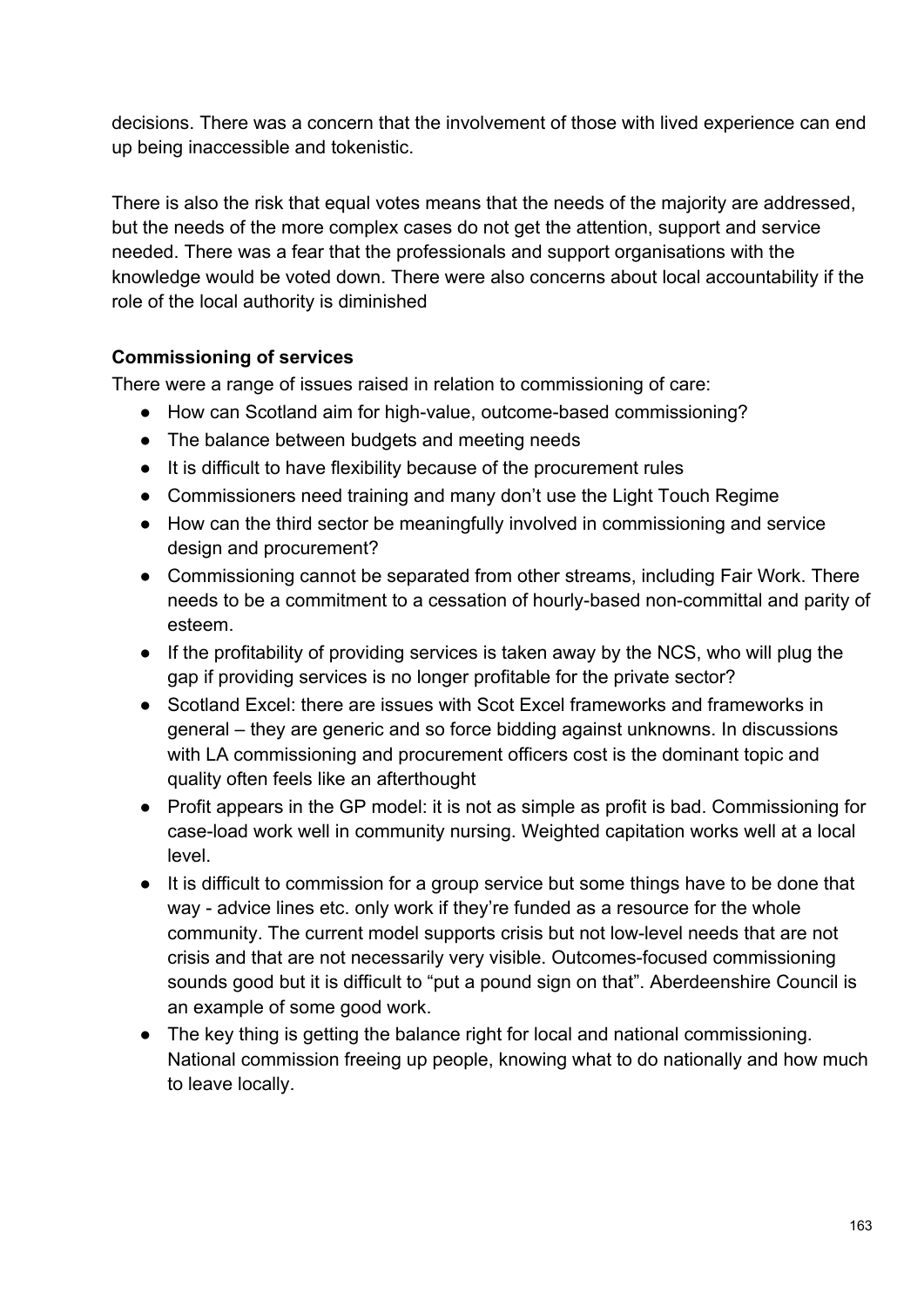## **Regulation**

It was noted that it is important that there is real alignment in terms of regulation, oversight groups from government and health protection. It was thought that no one is working from the same guidance or rules and there should be one regulator covering all aspects.

The message around the NCS is about improvement. There is a need to determine how we start working in partnership with regulators and we need one set of regulations and a joinedup message that we give to providers and people using the service.

In relation to the governance of clinicians, it was thought that medical professionals in the public sector have a good system of clinical governance. If large sections are moved to the new organisation, how do we avoid dangers of fragmenting governance? Where HSE is concerned, there is no mention of Health and Safety at Work Act or HSE in care premises. There is a need to integrate the regulatory landscape as HSE works closely with the Care Inspectorate, Public Health Scotland and Environmental Health Departments on care home regulation.

There is also a need for clarity that all principles of human rights should apply in all settings e.g. on an individual person accessing care and support and on a service provider level. Currently accountability is missing in the care sector at a local level. Protections against discriminations must include people accessing care and support with mental health issues or ailments. "Equity is as important as equality". Whilst human rights are included, health and safety and securing justice should be included as part of scrutiny and assurance. There must be clear governance in place. Reporting of Adverse Events should also be included and consideration given to how these are treated.

#### **Valuing people who work in social care**

In relation to valuing the people who work in social care, there was a lot of concern across the meetings about the current state of the workforce, with many saying the sector is "in crisis". It was often stated that care home staff are leaving the profession because they are not valued. Some of the possible reasons discussed included: a need for standards and training; more value given to people working in care homes and the sector in general, and in particular pay and conditions. Many thought that these are critical issues.

The level of pay and conditions was viewed as a particular problem: independent sector agencies earn below the minimum wage after downtime, mileage costs, provision of smartphones, overtime payments and lack of holidays are taken into account.

There was a widespread acceptance of the need to attract, and retain social care workforce, provide career progression, and give better recognition of the value of social care in general . There was a view that the existing National Care Home Contract should be reformed to allow better pay to be made to staff and address pensions. The terms and conditions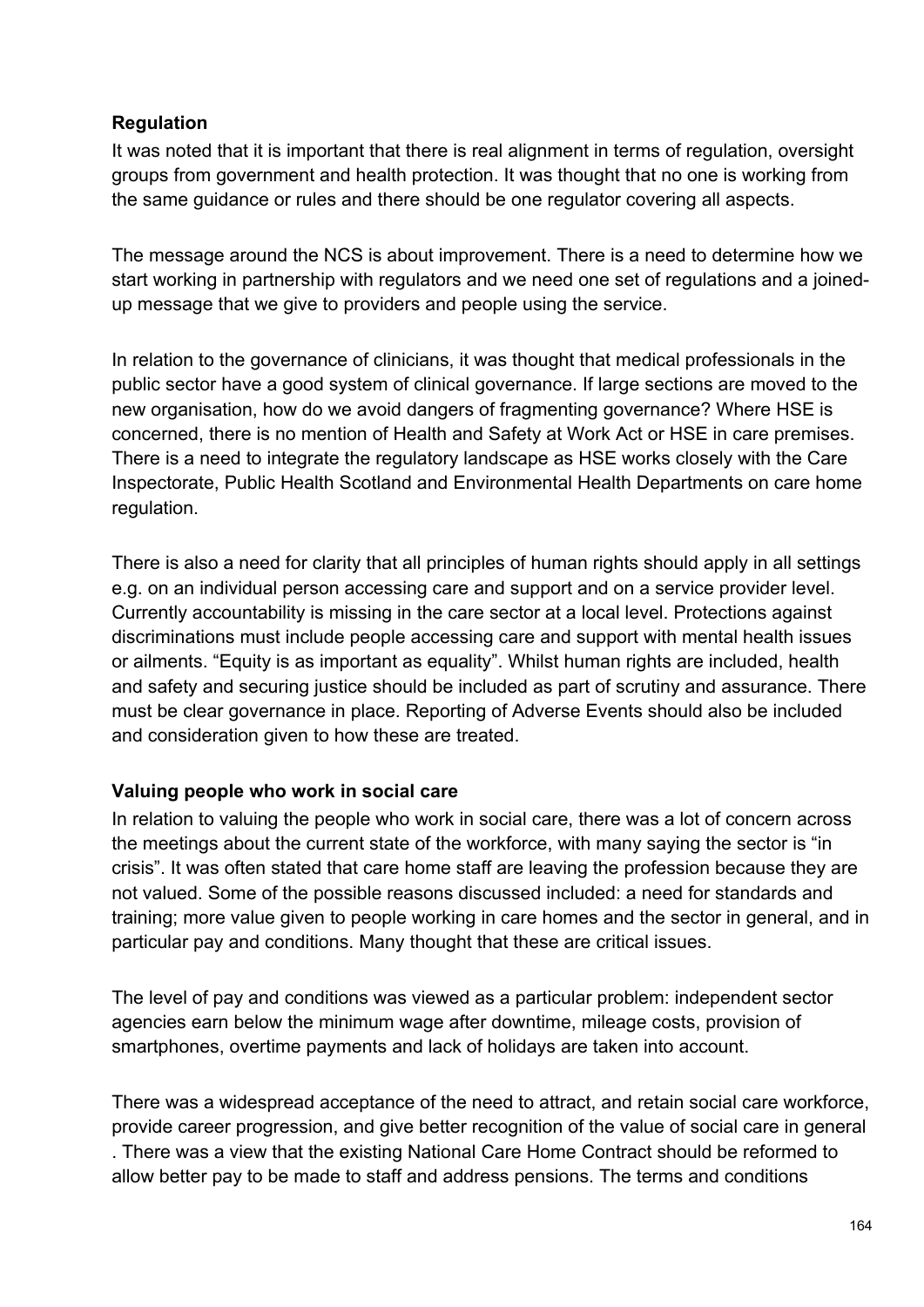mismatch between NHS and Council employed staff was seen as a significant issue to be addressed in some way, whether via direct employment by the new boards or via another mechanism. It was thought that pay should reflect the greater complexity of the work undertaken.

Time blocking was also raised as an area of concern as carers are not automatically paid for the time they spend with a client if it goes over the window of time initially allocated. Some participants thought that travel time should be included; and that there should be national pay rates and adherence to recommended mileage rates. There was a comment that social care staff are asked to do jobs that the NHS would supply a Band 7 nurse to do but without the same accreditation of learning and comparable pay.

Risk factors identified included immigration. It was estimated that 20,000 people will be required for Scotland that will not be able to enter the country under current immigration policies. This is an issue post-Brexit and poses serious problems for health and social care.

It was also noted that self-employed carers are not mentioned in the document. These are "black market carers" who have left because of conditions of service, and perceptions that they are poorly treated and not respected. Many of these carers are paid below the minimum wage. The IRASC stated that there needed to be a culture change to allow the care sector to attract suitable numbers of young people to the profession. There was a view that the workforce is getting older, as are unpaid carers.

There was an agreement that care services need to be fully resourced. Local Authorities have faced 13 years of austerity and cuts in budgets and the demographic changes mean a larger demand for services. There is a risk that NCS generally is demoralising for local authority staff "for everything they have done over the years and particularly last year during the pandemic".

The theme of empowering people in the IRASC was viewed as particularly important. There was also a feeling that the consultation document was not clear on the role of collective bargaining.

Overall, it was thought that the attempt to bring together such a wide range of public and third sector organisations under one umbrella would be very complex. Questions were asked about the role of private providers for example. It was noted that each organisation will still have their own terms and conditions "that cannot be brought into one neat package".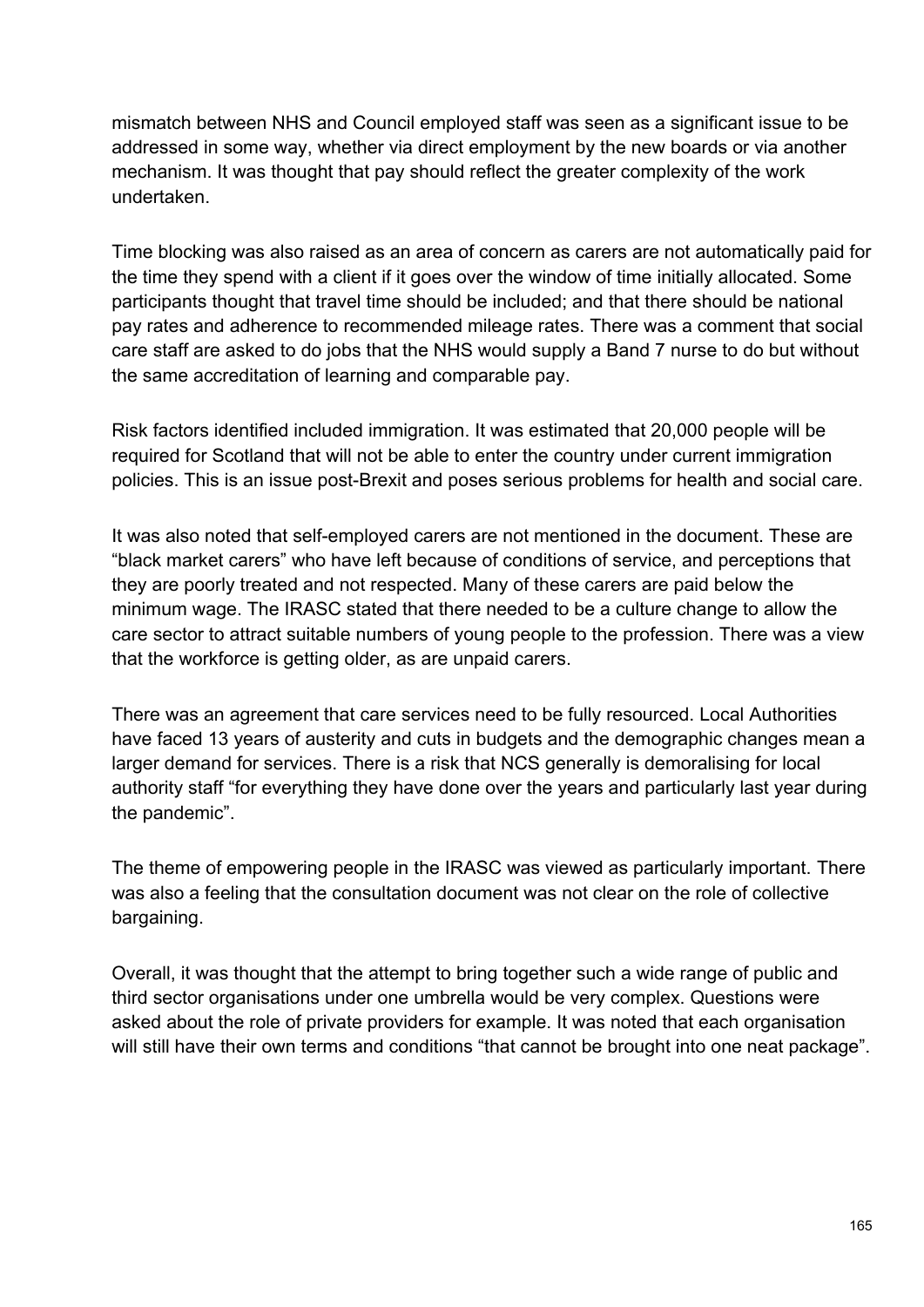## **Nursing**

It was said that it is important that nurses are not responsible for something they cannot control. Clarification about the elements of nursing to be included would be helpful. Some thought that the governance aspect of the document is confusing: "the questions being asked aren't necessarily the right ones". There needs to be proper thinking about the governance structures in relation to nursing. The points about nurses should also widen to include school nurses, health visitors, diabetic nurses etc.

It was noted that nurses often have to give up their registration when they move to social care and that this can lead to a feeling of being excluded from entering into any integrated management strategic role.<sup>6</sup> There was a suggestion that enrolled nurses should be brought back as giving up registration is not a positive. The current set-up can make nurses and social care staff feel undervalued. It was also thought that there is a drive around protecting the title of nurse but nothing for people coming up through ranks of social care.

#### **Personal assistants**

Comments in relation to personal assistants referenced that they are also part of the social care workforce providing personalised support directed by the individual. Home care services deliver thousands of [hours of] care. "We seem to value health care skills rather than social care skills." It was thought that home care services are undervalued and that merging them together will mean a true NCS.

#### **GPs**

Some expressed concerns about the move of the GP contract. There was a view that aligning GPs to the NCS would not add value or act as an incentive to recruit GPs. In relation to the GP contract and the relationship between GPs and Health Boards, it was questioned whether there will be a move away from the centralised contract. Clarity for the GP contract is needed. The consultation pack suggests that there is potential for the new Boards to take over this. The relationship between GPs and the new Boards are unclear.

Issues with GP service in a village community and looking at that becoming a hub for local services was raised. How would NCS proposals and a national service affect that and where would a GP service lie in the NCS? The consultation does not provide enough detail. It was noted that there were a lot of good things in the paper i.e. the aspirations for local working. There was a view that the aim of having a stronger GP voice in the system is good but that this is not the way to go about it. The grass roots up approach is missing.

It was also stated that bodies needed time to develop and although it is a significant organisational change, it felt to some like a series of changes instead of letting the system

<sup>&</sup>lt;sup>6</sup> Please note that nurses working in social care must retain their registration and that the Scottish system no longer trains enrolled nurses.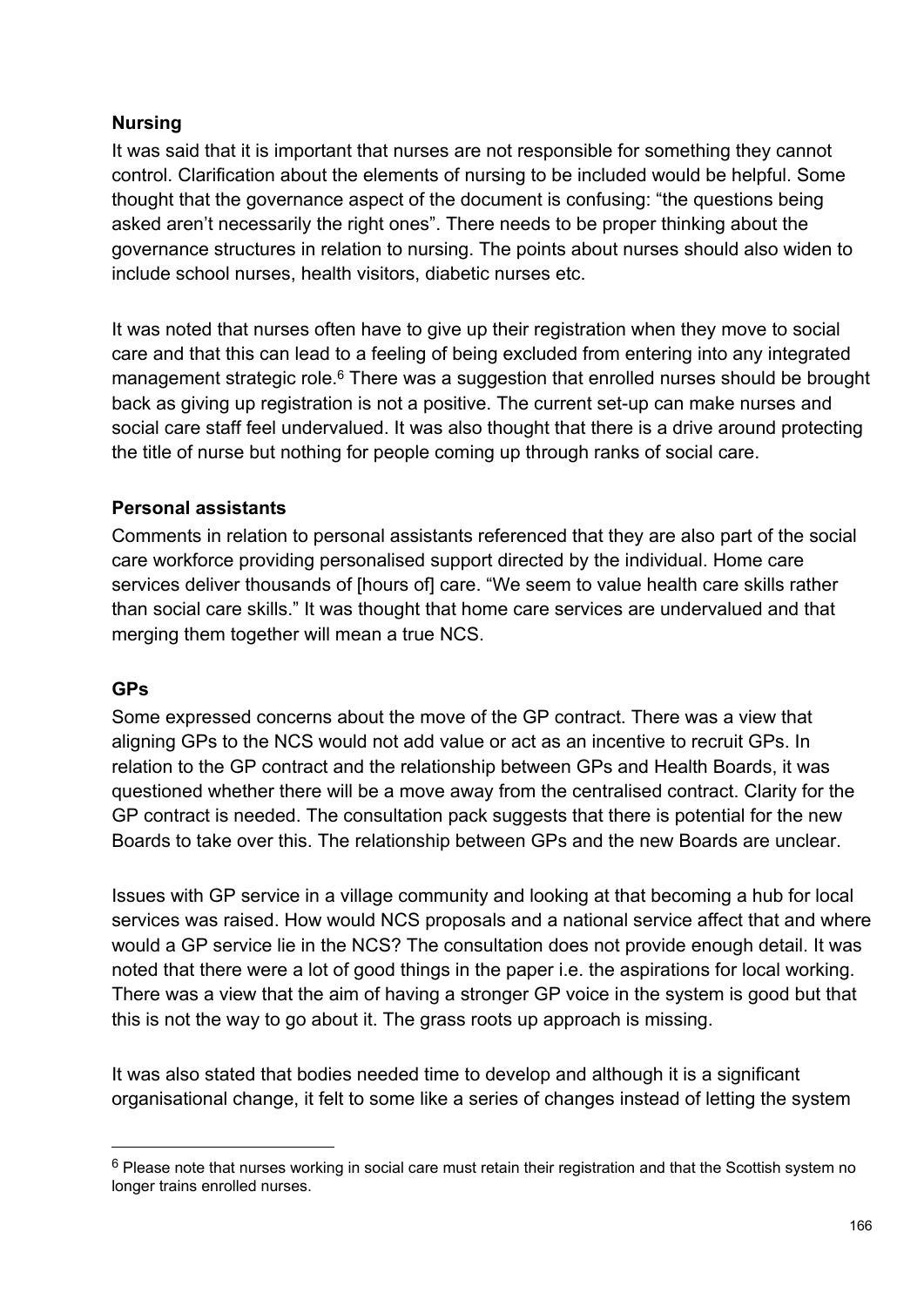mature and develop: "there is a lot about integration and very little about the everyday integration that we need." There were also worries about retention and recruitment.

There is a need to attract and keep as many GPs as possible in the system. "A lot of GPs would feel like this is the final straw". The role of GP clusters and the need for coterminosity was also mentioned. Challenges were posed on why there is the suggestion of change to GP contracts: "who steps in if a GP fails?"

#### **Moving staff**

It was thought that there were no clear benefits of moving employers and that there would be a protracted process to transfer staff and harmonise terms and conditions. The energy, time and cost of that process could be better spent on delivering services. The people running the services are in a thousand employers in the private, third and public sectors. Some stated that what is being discussed here is the commissioning and procurement staff moving from NHS and Council to a third body, each losing the connection and knowledge of their current teams and networks. There has to be a better way of doing it but one option is if they had one employer: but this would mean we do not need a third organisation (i.e. CHSCBs). There was agreement that one (existing) group/body should employ everybody.

Some suggested that it cannot be pretended that CHSCBs are delivery arms unless they employ the staff. Challenges were raised around how the Scottish Government sees it working with three chief executives, all with vested interests; some holding staff; others finance etc. It was noted that more detail is required on how the Scottish Government thinks it will work to enable further discussion.

#### **Lessons from elsewhere**

Participants in the engagement events noted the importance of learning from other countries. Some suggested that it would be important to learn lessons from Northern Ireland, where there are two senior level posts – Chief Executive or Chief Officer. The requirement is that if one is from health care, the other is from social care. A joint or controlling senior manager ensures a balanced mix of people holding positions in health and social care and reinforces balance of power. Serious thought to the balance of health and social care is required.

Participants also noted the Danish model of providing care services. Integrated and career pathways are set up from basic grade to health and care service. The example of New Zealand was also cited. New Zealand integrated services 10 years ago: key to success was the training of the staff, helping them understand the meaning of integration and involvement of people accessing care and support and that change was made from the bottom up, not top down. It was also thought that some lessons could be learnt from the Welsh social care system as that was perceived as the best social care system in the UK.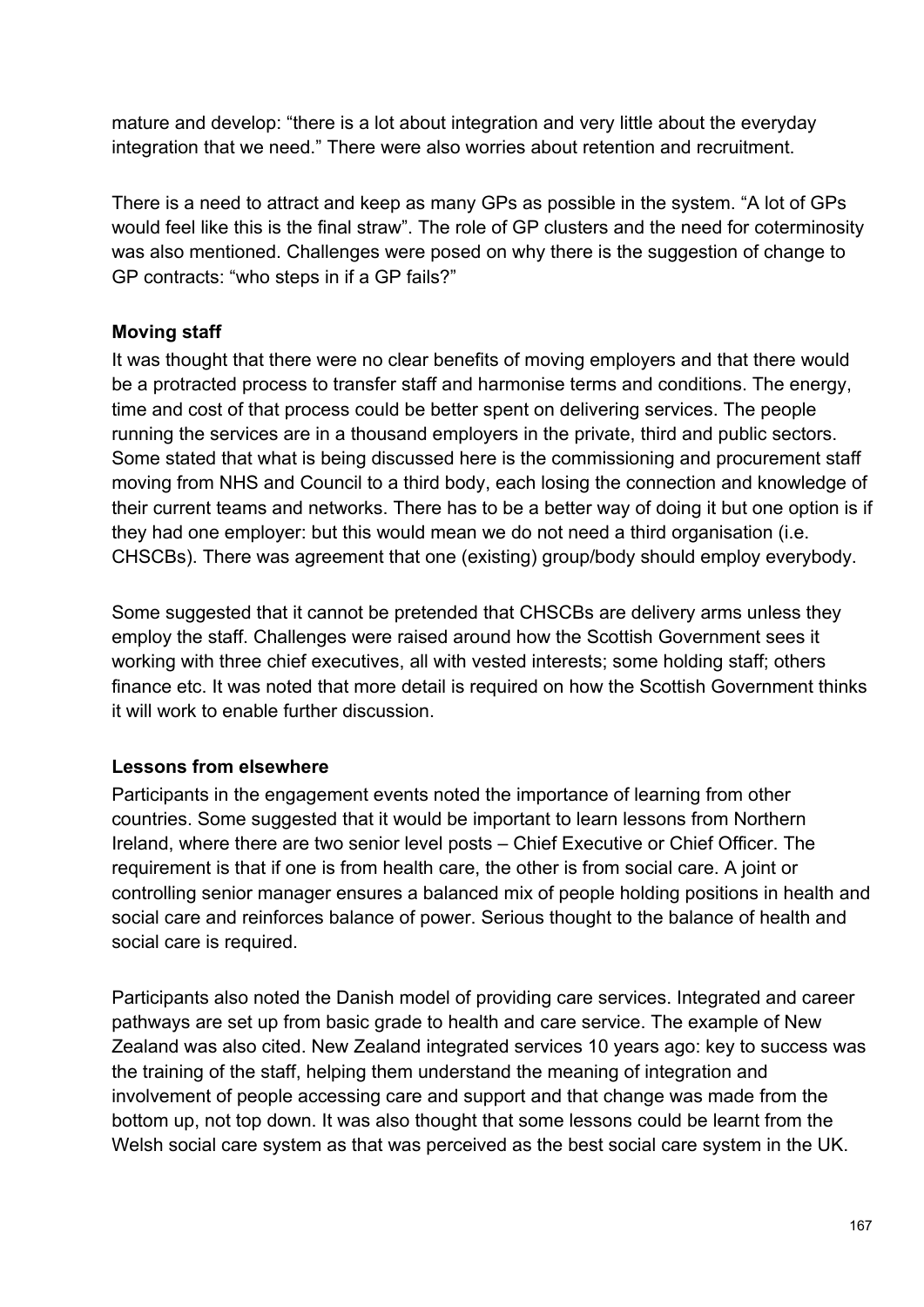Other issues raised included the role of the third sector and the need for more clarity around the links between care and housing.

#### **The consultation process**

There were a range of issues raised in relation to the consultation process. It was thought that the consultation document was difficult to digest in relation to its scope and length and the consultation process was not long enough in terms of time, meaning organisations were not able to plan for their approach.

A significant problem with the tight consultation period is that people who use/need social care services of all kinds were unable to engage fully.

Concerns were also raised about the lack of detail in the proposal and more information and greater clarity was requested. It was thought that further details would help engagement and reduce workforce anxiety and therefore turnover. It was noted that there is a workforce and capacity issue in a sector which is still recovering from the pandemic.

Suggestions were made by attendees that there needs to be more public engagement and more involvement from people accessing care and support: there was a particular concern about the accessibility of the Easy Read documentation. It was suggested that more notice is required in future of ongoing NCS consultation and legislative work, and next steps and a view that the assumptions in the document need to be tested through an impact assessment, particularly in relation to the Islands.

There were also concerns raised about the speed at which the Government is planning to bring in legislation as well as a challenge around the timing of the consultation in the midst of the pandemic, Brexit, the current stresses on the workforce and the forthcoming local government elections which will impact on the ability of local authorities to respond.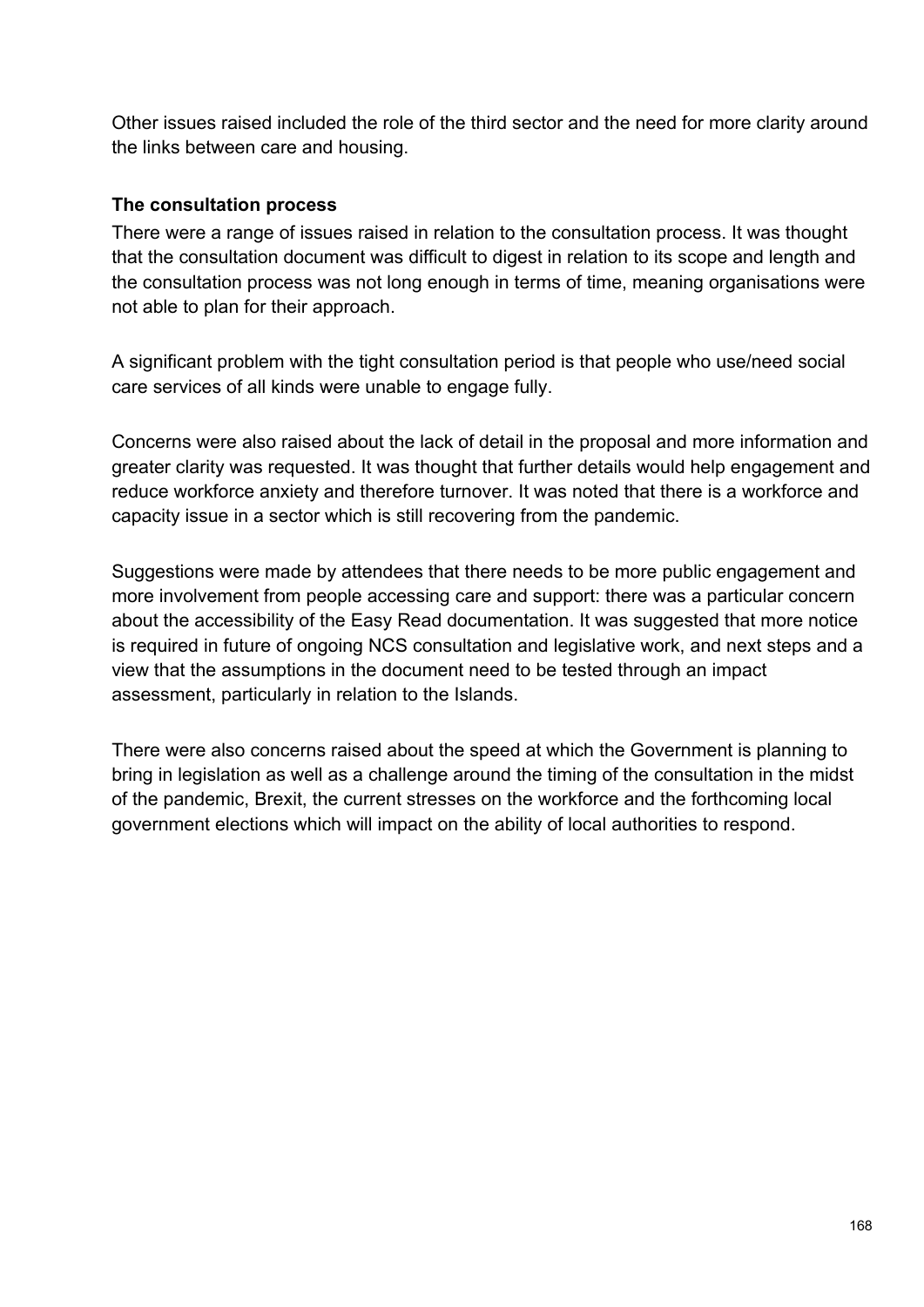# Appendix 2: Proposed enforcement powers

The following options for enforcement options have been extracted from the consultation document (pages 112-113).

In summary, there are options to reform current enforcement powers in the following areas:

(a) Condition notices under section 66 of the 2010 Act (this process is too slow). The test could be made less stringent, or an "intermediate" category could be added.

(b) Improvement notices under section 62 of the 2010 Act (this process is too weak). Changes to require sustained improvement would strengthen this provision. For example, one possibility is that even if improvements are made, the notice could remain "on the service's record" for a set period, and further action provided for, if the same issue arose while the notice remained extant.

(c) Cancellation of a service under section 64 of the 2010 Act (this process is too slow). The statutory process is fair and reasonable and allows the opportunity for representations by services affected, but appeals in the Sheriff court are likely to be protracted. One possible solution is to review court processes to govern the conduct of proceedings, as is the case with other types of court actions. Such a review could provide for clear timetabling of action with a view to avoiding the lengthy appeals currently experienced by the regulator.

(d) Emergency cancellation of a service under section 65 of the 2010 Act (the legal bar is too high). The Sheriff considering an application for cancellation of registration under this provision has a wide discretion. They "may" (and therefore may not) make the order, even if satisfied that there will be serious risk unless the order is made. We would also highlight that in a number of cases there may be issues relating to the length of the process in which applications for emergency cancellations are heard by the court.

The Scottish Government welcomed views on the impact, effectiveness and speed of the current enforcement powers set out above and the proposals for improving them. In making changes to current legislation the regulator would be enabled to ensure they can speedily take action with poor performing services, better protect residents of care homes and other social care users, and drive up the consistency and quality of care expected across all social care services in Scotland.